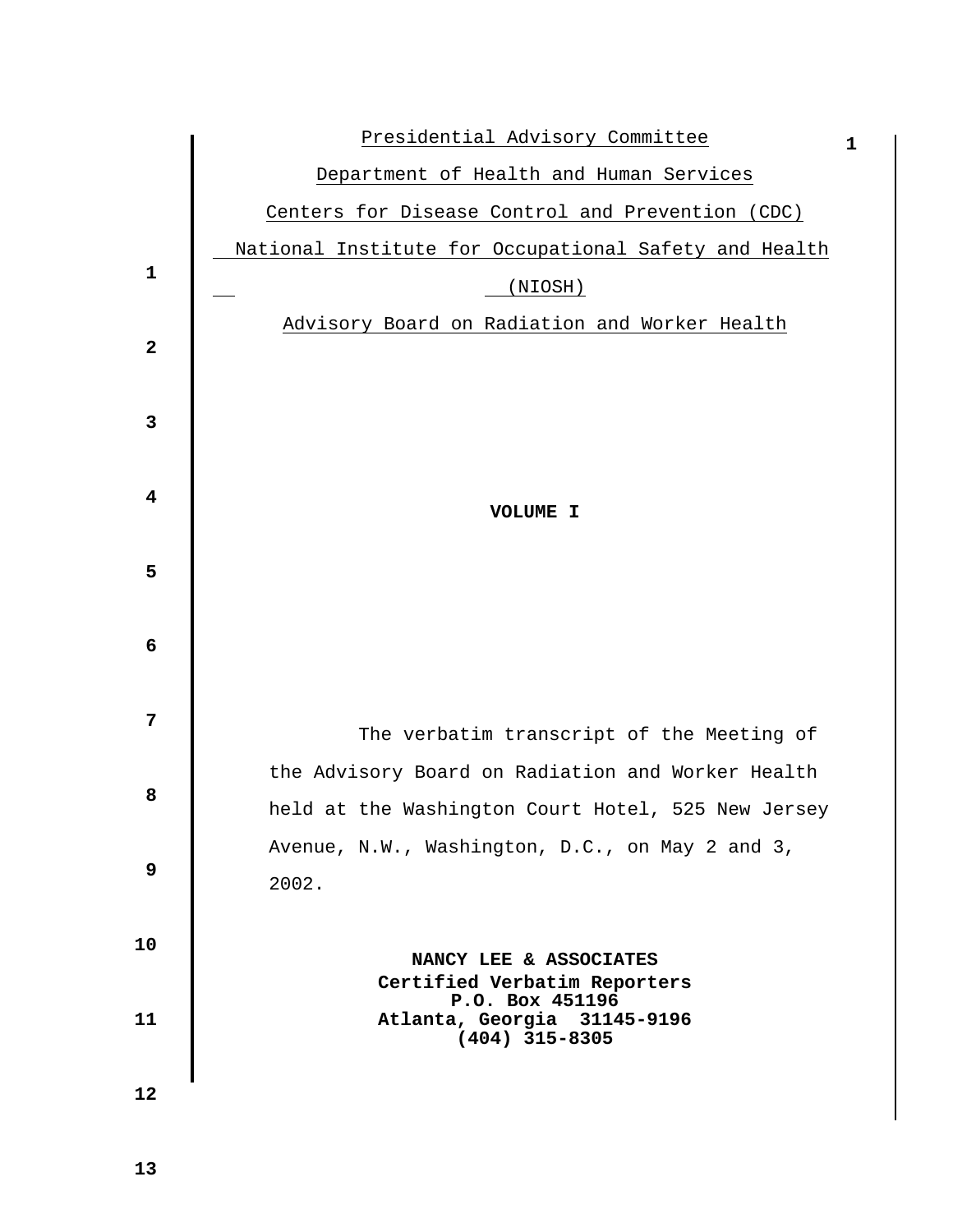# **2** C O N T E N T S

## Vol. I

| $\mathbf{1}$ | Registration and Welcome<br>Dr. Paul Ziemer, Chair<br>Mr. Larry Elliott, Executive Secretary. 8     |
|--------------|-----------------------------------------------------------------------------------------------------|
| $\mathbf{2}$ | Welcome and Opening Remarks<br>Dr. Kathleen Rest, NIOSH 11                                          |
|              | Review and Approval of Draft Minutes<br>Dr. Paul Ziemer, Chair. 18                                  |
| 3            | Program Status Report<br>Mr. Larry Elliott, Executive Secretary 36                                  |
| 4            | Changes to Probability of Causation Rule<br>$(42$ CFR Part 82)<br>. 70<br>Mr. Ted Katz, NIOSH       |
| 5            | NCI-IREP<br>Dr. Charles Land, NCI $\ldots$ $\ldots$ $\ldots$ $\ldots$ $\ldots$ $\ldots$ $\ldots$ 82 |
| 6            | NIOSH-IREP in use by DOL<br>Dr. Mary Schubauer-Berigan, NIOSH 115<br>Mr. Russ Henshaw, NIOSH 176    |
| 7            | Topics for Future Discussion<br>Dr. Paul Ziemer, Chair 193                                          |
|              | $\cdots$ 207<br>Public Comment                                                                      |
| 8            | Discussion of Changes in the Rule 216                                                               |
|              | $\cdots$ $\cdots$ $.223$<br>Adjourn                                                                 |
| 9            |                                                                                                     |
| 10           |                                                                                                     |
| 11           |                                                                                                     |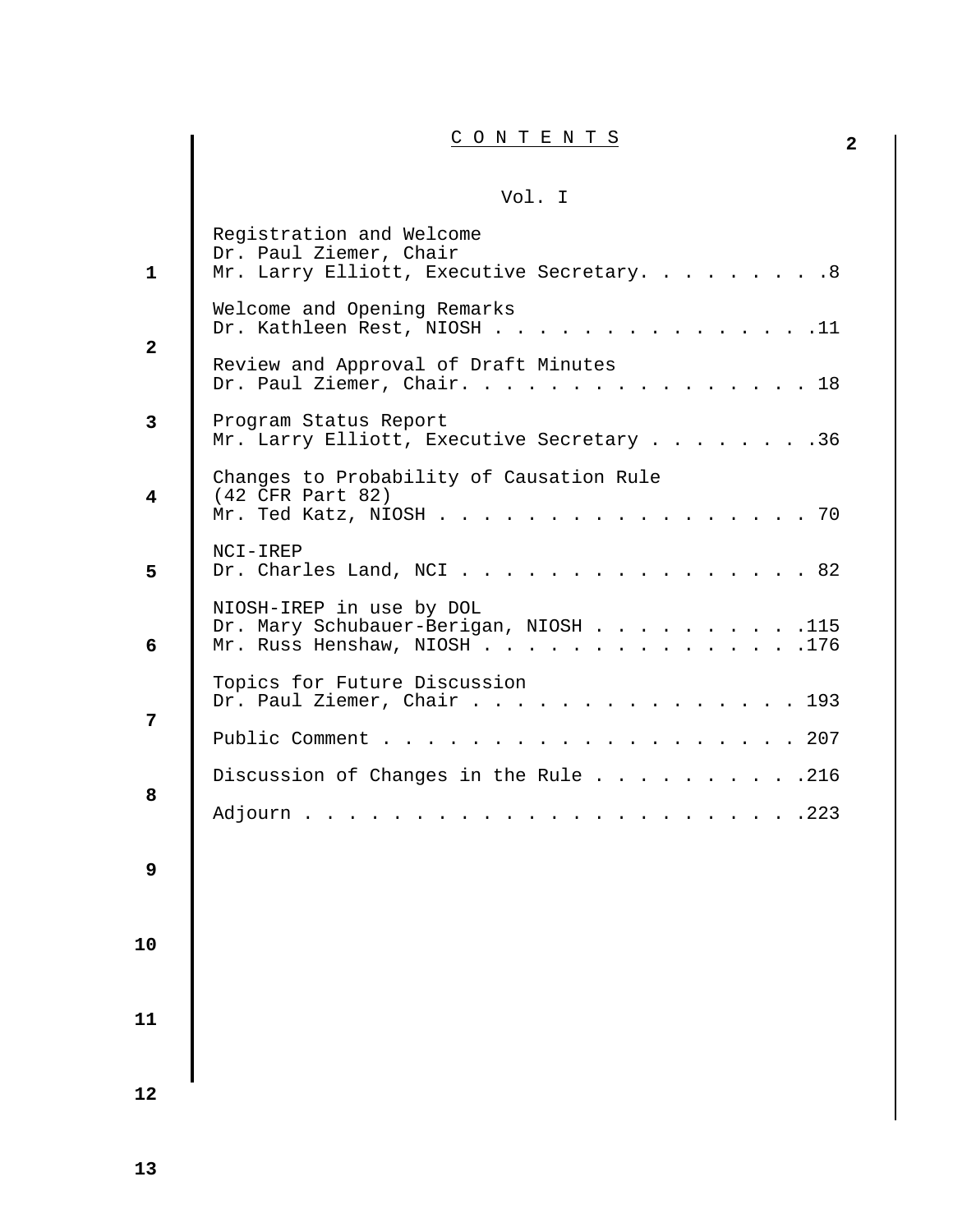C O N T E N T S

**3**

### Vol. II

|                         | , ∨∪⊥. ⊥⊥                                                                                               |
|-------------------------|---------------------------------------------------------------------------------------------------------|
|                         | Registration and Welcome<br>Dr. Paul Ziemer, Chair<br>Mr. Larry Elliott, Executive Secretary 227        |
| $\mathbf{1}$            | Administrative Housekeeping<br>Ms. Cori Homer, NIOSH<br>.227<br>$\cdot$ $\cdot$ $\cdot$ $\cdot$ $\cdot$ |
| $\mathbf{2}$            | Discussion of Rules.<br>.237                                                                            |
| 3                       | Legislative History<br>Dr. David Michaels, George Washington University. 268                            |
|                         | Public Comment Period<br>.327                                                                           |
| $\overline{\mathbf{4}}$ | .344<br>Adjourn                                                                                         |
| 5                       |                                                                                                         |
| 6                       |                                                                                                         |
| $\overline{7}$          |                                                                                                         |
| ${\bf 8}$               |                                                                                                         |
| 9                       |                                                                                                         |
| ${\bf 10}$              |                                                                                                         |
| ${\bf 11}$              |                                                                                                         |
| 12                      |                                                                                                         |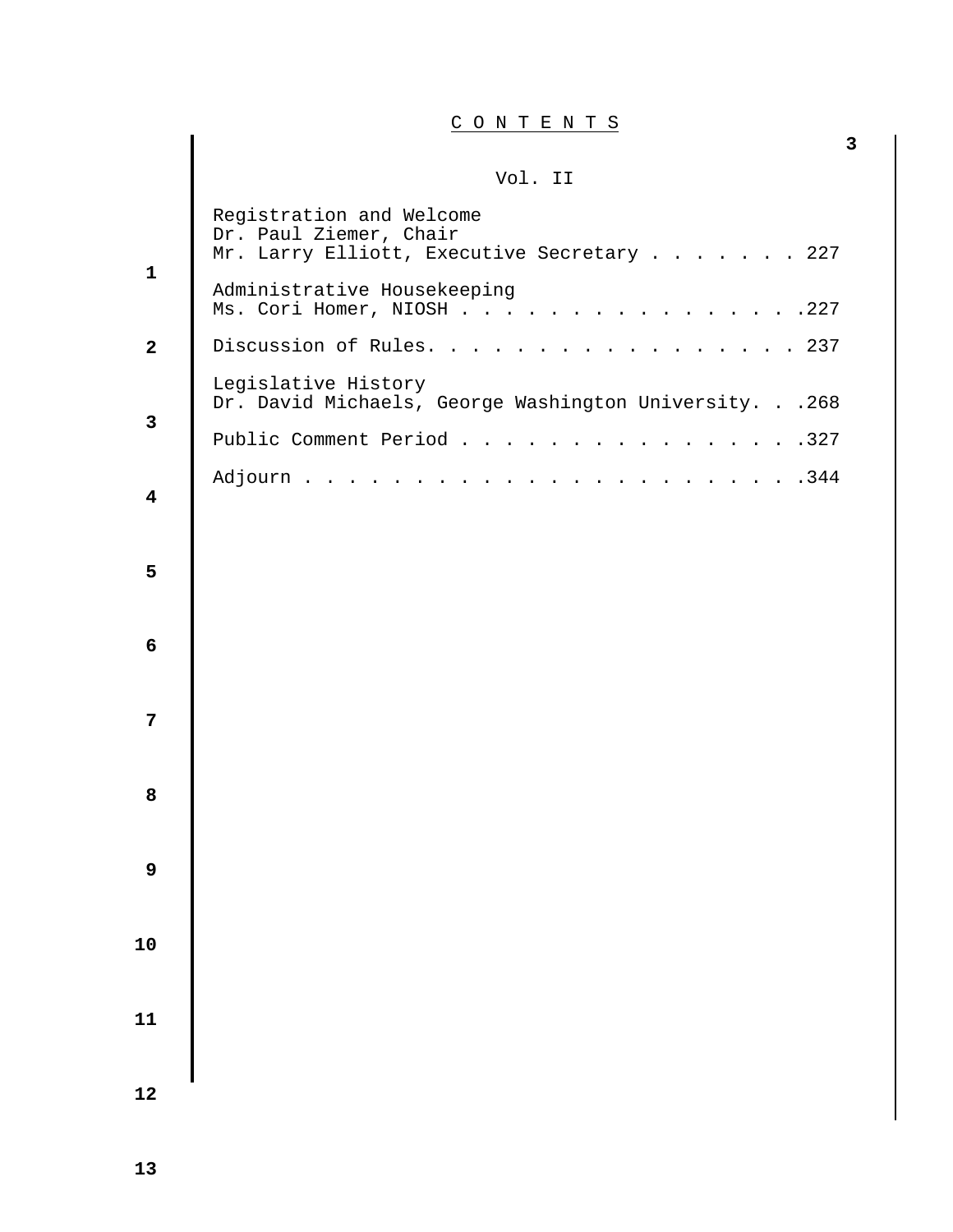|              | PARTICIPANTS                                                                                                                                                         | 4 |
|--------------|----------------------------------------------------------------------------------------------------------------------------------------------------------------------|---|
| $\mathbf{1}$ | CHAIR<br>ZIEMER, Paul L., Ph.D.<br>Professor Emeritus<br>School of Health Sciences<br>Purdue University<br>Lafayette, Indiana                                        |   |
| $\mathbf{2}$ | EXECUTIVE SECRETARY<br>ELLIOTT, Larry J.<br>Director, Office of Compensation Analysis and Support                                                                    |   |
| 3            | National Institute for Occupational Safety and Health<br>Centers for Disease Control and Prevention<br>Cincinnati, Ohio                                              |   |
| 4            | MEMBERSHIP                                                                                                                                                           |   |
| 5            | ANDERSON, Henry A., M.D.<br>Chief Medical Officer<br>Occupational and Environmental Health<br>Wisconsin Division of Public Health<br>Madison, Wisconsin              |   |
| 6            | ANDRADE, Antonio, Ph.D.<br>Group Leader<br>Radiation Protection Services Group                                                                                       |   |
| 7            | Los Alamos National Laboratory<br>Los Alamos, New Mexico                                                                                                             |   |
| 8            | DeHART, Roy Lynch, M.D., M.P.H.<br>Director<br>The Vanderbilt Center for Occupational and Environmental<br>Medicine<br>Professor of Medicine<br>Nashville, Tennessee |   |
| 9            | ESPINOSA, Richard Lee<br>Sheet Metal Workers Union Local #49                                                                                                         |   |
| 10           | Johnson Controls<br>Los Alamos National Laboratory<br>Espanola, New Mexico                                                                                           |   |
| 11           |                                                                                                                                                                      |   |
| 12           | GADOLA, Sally L., M.S., R.N., COHN-S<br>Occupational Health Nurse Specialist<br>Oak Ridge Associated Universities                                                    |   |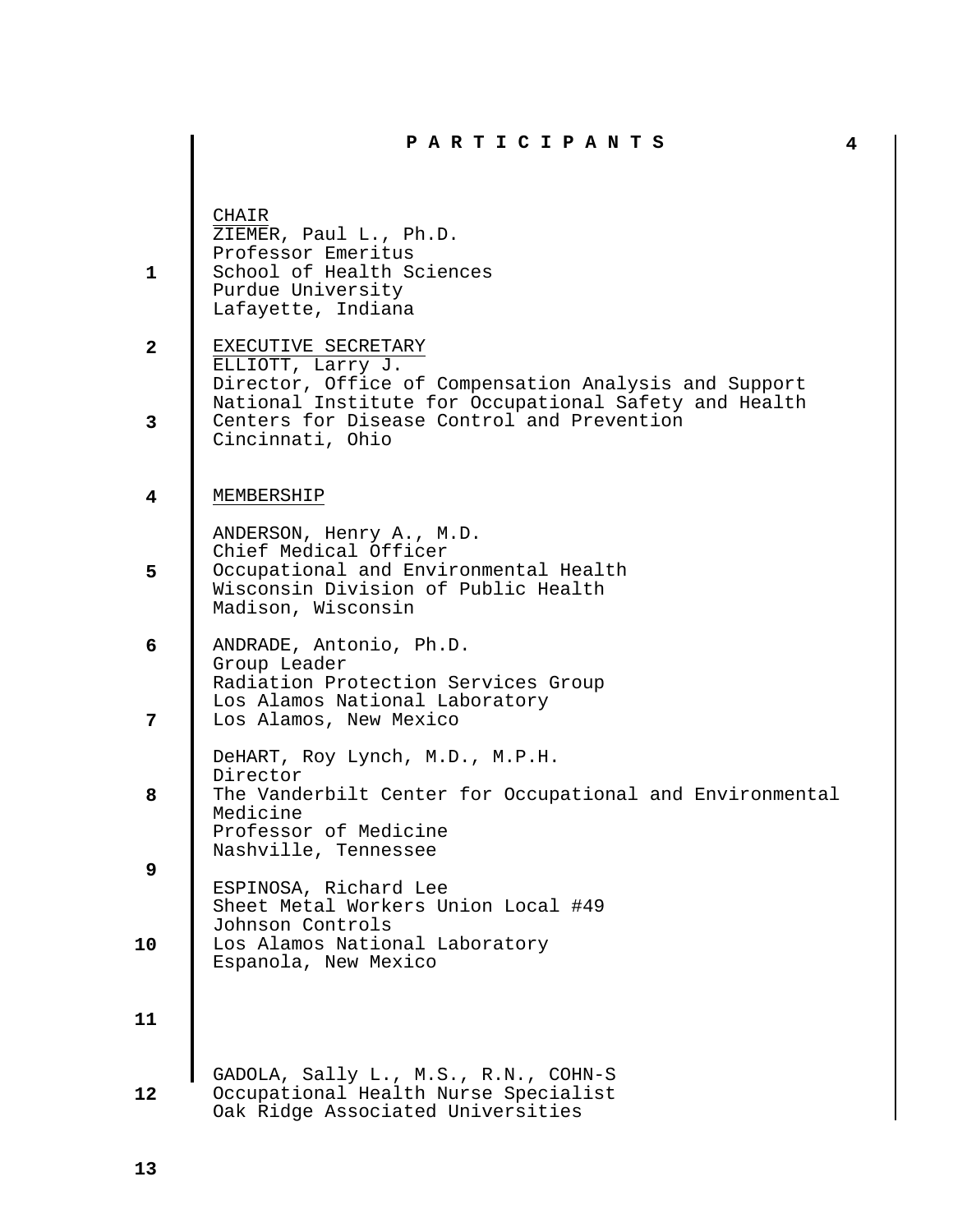| Occupational Health<br>Oak Ridge, Tennessee                                                            | 5                                                                         |
|--------------------------------------------------------------------------------------------------------|---------------------------------------------------------------------------|
| GRIFFON, Mark A.<br>President<br>Creative Pollution Solutions, Inc.<br>Salem, New Hampshire            |                                                                           |
| MELIUS, James Malcom, M.D., Ph.D.<br>Director<br>New York State Laborers' Health and Safety Trust Fund |                                                                           |
| MUNN, Wanda I.<br>Senior Nuclear Engineer (Retired)                                                    |                                                                           |
| PRESLEY, Robert W.<br>Special Projects Engineer<br>BWXT Y12 National Security Complex                  |                                                                           |
| Clinton, Tennessee                                                                                     |                                                                           |
| Professor Emeritus<br>University of Florida<br>Elysian, Minnesota                                      |                                                                           |
|                                                                                                        |                                                                           |
|                                                                                                        |                                                                           |
|                                                                                                        |                                                                           |
|                                                                                                        |                                                                           |
|                                                                                                        |                                                                           |
|                                                                                                        |                                                                           |
|                                                                                                        |                                                                           |
|                                                                                                        | Albany, New York<br>Richland, Washington<br>ROESSLER, Genevieve S., Ph.D. |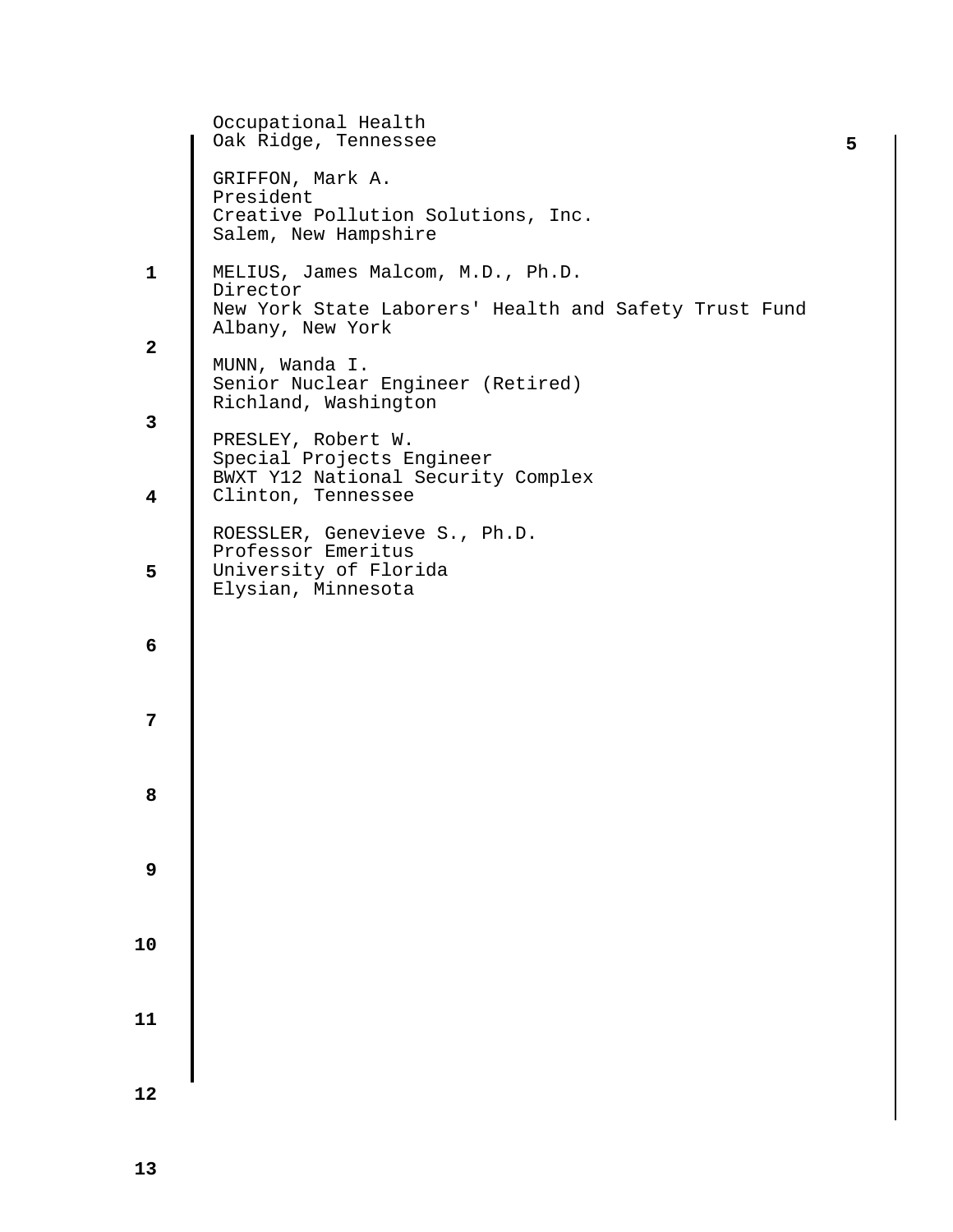#### INVITED SPEAKERS

|                         | Dr. Kathleen Rest, NIOSH                         |
|-------------------------|--------------------------------------------------|
|                         | Mr. Ted Katz, NIOSH                              |
| $\mathbf 1$             | Dr. Charles Land, NCI                            |
|                         | Dr. Mary Schubauer-Berigan, NIOSH                |
|                         | Mr. Russ Henshaw, NIOSH                          |
| $\mathbf{2}$            | Ms. Cori Homer, NIOSH                            |
| $\mathbf{3}$            | Dr. David Michaels, George Washington University |
| $\overline{\mathbf{4}}$ |                                                  |
| 5                       |                                                  |
| $\boldsymbol{6}$        |                                                  |
| $\overline{7}$          |                                                  |
| 8                       |                                                  |
| $\boldsymbol{9}$        |                                                  |
| ${\bf 10}$              |                                                  |
| ${\bf 11}$              |                                                  |
| 12                      |                                                  |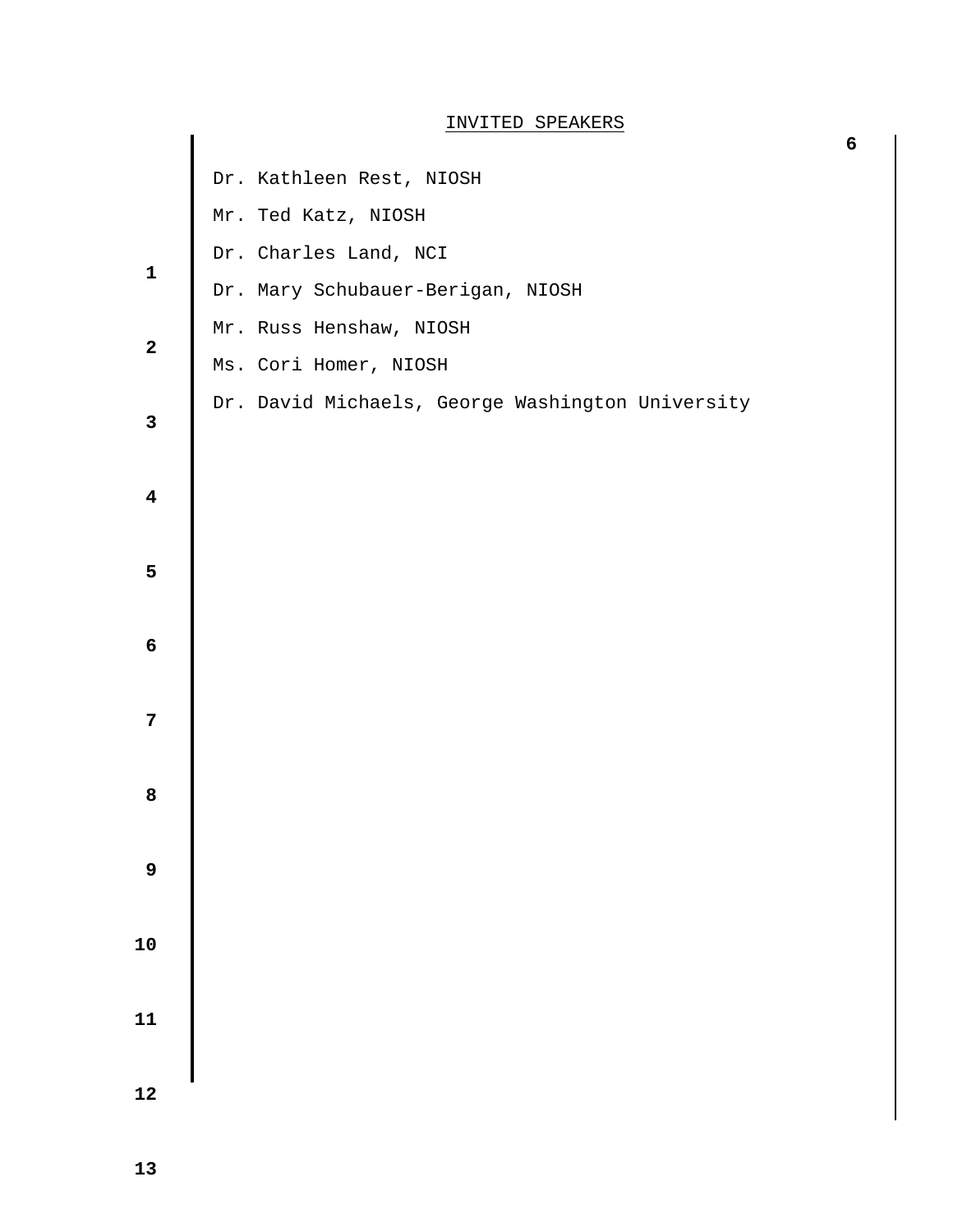#### STAFF/VENDORS

|                         | CORI HOMER, Committee Management Specialist, NIOSH<br>MARIE MURRAY, Writer/Editor<br>STEVEN RAY GREEN, Certified Court Reporter |
|-------------------------|---------------------------------------------------------------------------------------------------------------------------------|
|                         | AUDIENCE PARTICIPANTS                                                                                                           |
| $\mathbf{1}$            | Neil Barss<br>William Beckner                                                                                                   |
| $\overline{\mathbf{2}}$ | Jim Blankenship<br>Fred Blosser<br>Jeff Eagan<br>Don Elisburg                                                                   |
| $\overline{3}$          | Joe Fitzgerald<br>Tracey Gilbertson<br>Alice Kelley<br>Jeff Klemm                                                               |
| $\overline{\mathbf{4}}$ | Jeffrey Kotsch<br>Tim McAdams<br>Martin Mathamel<br>Richard Miller                                                              |
| 5                       | Frank Morales<br>Jim Neton<br>Louise Presley<br>Jerome Puskin                                                                   |
| 6                       | Randy Rabinowitz<br>Mark Reinhalter<br>Genevieve Roessler<br>Malia Rulon                                                        |
| 7                       | Michael Schaeffer<br>Mary Schubauer-Berigan<br>Josh Silverman<br>Robert Tabor                                                   |
| 8                       | Liz Titus<br>Nancy Zuchernol                                                                                                    |
| $\overline{9}$          |                                                                                                                                 |
| 10                      |                                                                                                                                 |
| 11                      |                                                                                                                                 |
| 12                      |                                                                                                                                 |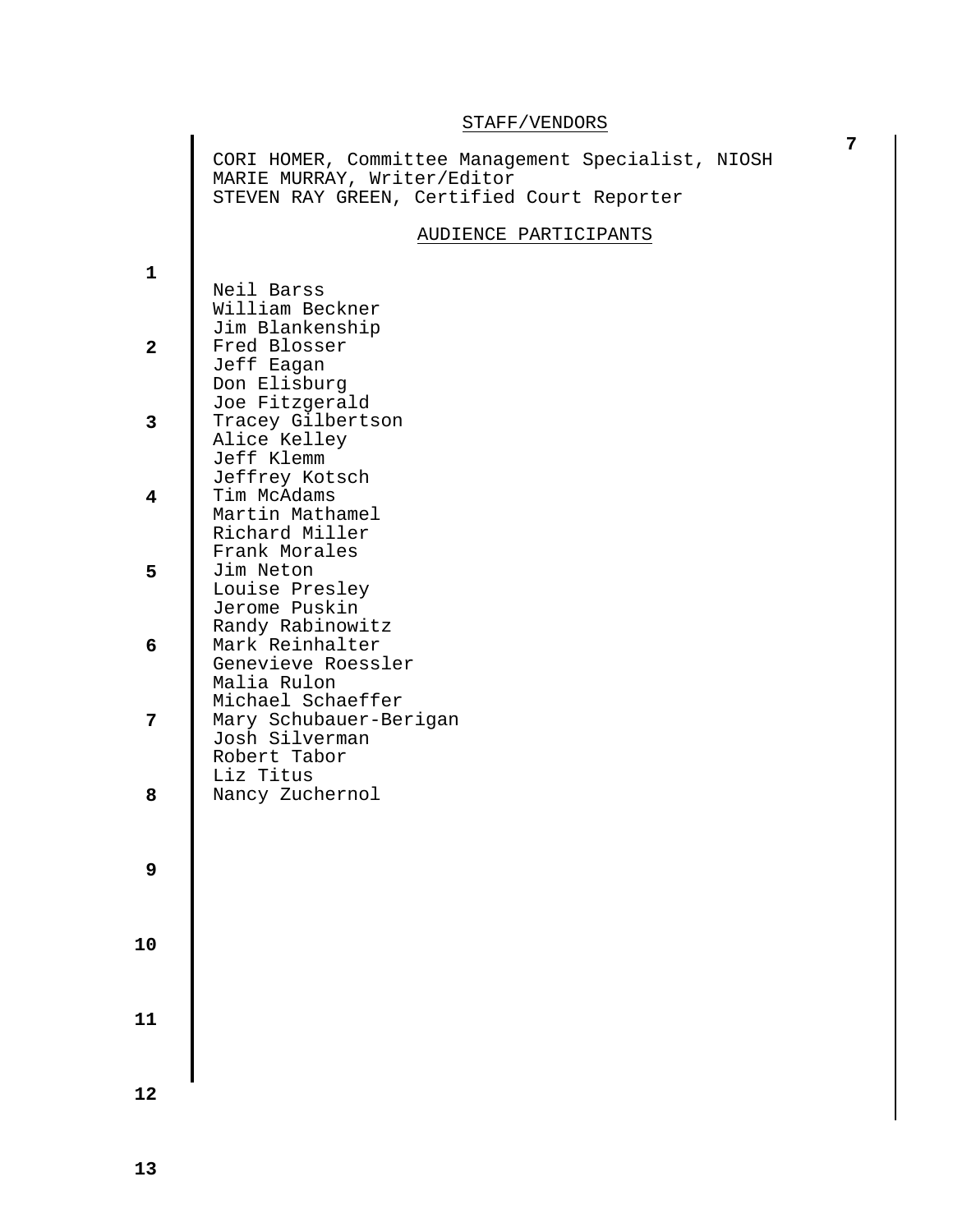## **TRANSCRIPT LEGEND 8**

 The following transcript contains quoted material. Such material is reproduced as read or spoken.

 In the following transcript a dash (--) indicates an unintentional or purposeful interruption of a sentence. An ellipsis (. . .) indicates halting speech or an unfinished sentence in dialogue or omission(s) of word(s) when reading written material.

 In the following transcript (sic) denotes an incorrect usage or pronunciation of a word which is transcribed in its original form as reported.

 In the following transcript (phonetically) indicates a phonetic spelling of the word if no confirmation of the correct spelling is available.

 In the following transcript "uh-huh" represents an affirmative response, and "uh-uh" represents a negative response.

**8 8** 

**1** 

**2** 

**3** 

**4** 

**5** 

 **6** 

**12** 

 **9** 

 **10** 

 **11**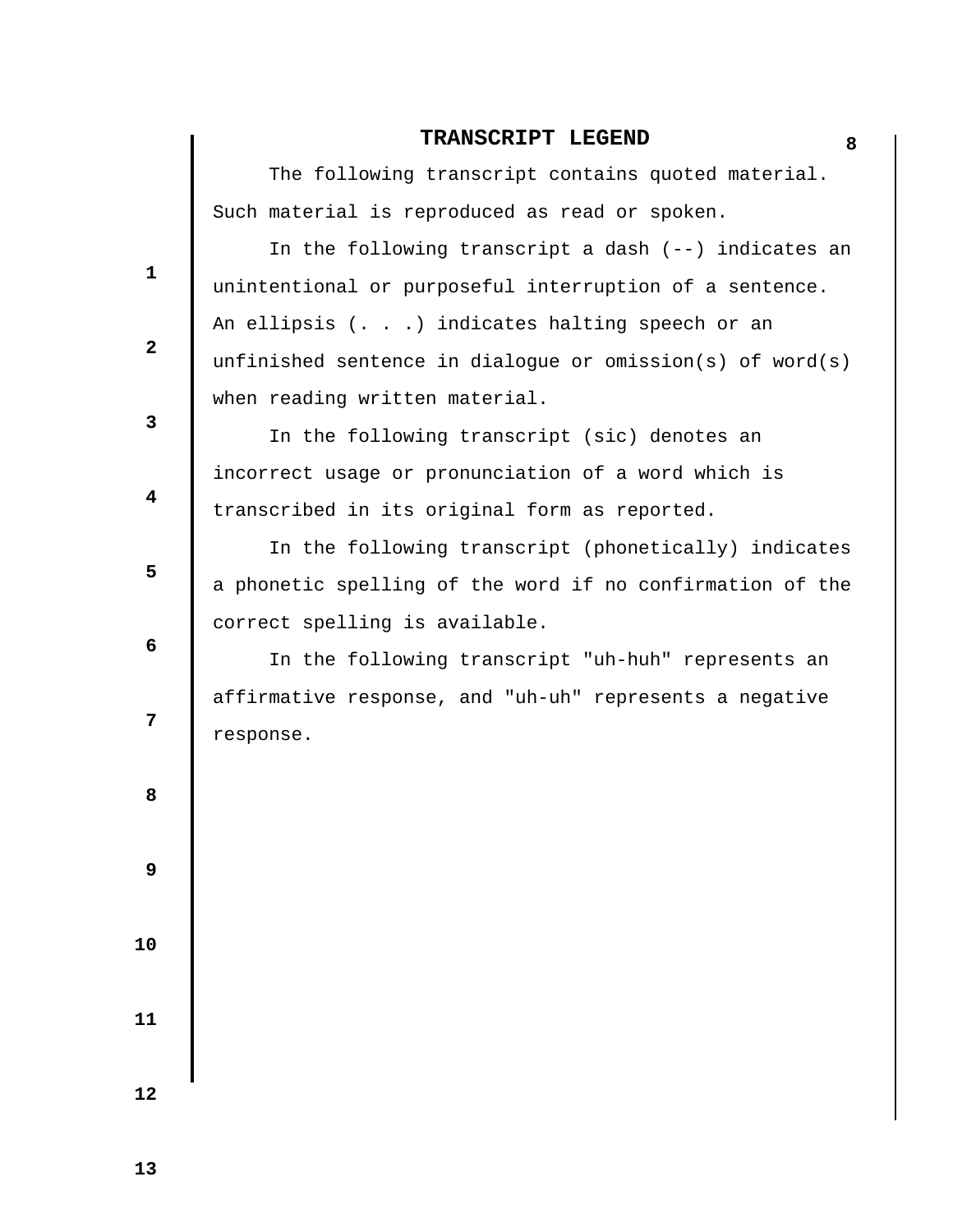(8:15 a.m.)

 **DR. ZIEMER:** Good morning, everyone. I'd like to call to order the third or fourth, depending whether you count the teleconference. I guess it's the fourth official meeting of the Advisory Board on Radiation and Worker Health.

 We're pleased at this meeting to welcome one new member to the Advisory Board. That new member is Mark Griffon. Mark, you can raise your hand over here. I'm sure most or all of the Board members have met Mark, but just let me take a moment and indicate a little bit about Mark's background.

 Mark has served as president of Creative Pollution Solutions in New Hampshire since 1992 and in that capacity he performs consulting services in the radiation and hazardous waste field. He also presently serves as program director for the Department of Energy's medical surveillance research program for the gaseous diffusion plant exposure assessment, and he also is a member of the advisory board of the U.S. Transuranium and Uranium Registries. Mark did his undergraduate work at Rensselaer Poly Tech and his graduate work, including an M.S. and Ph.D. from the University at Massachusetts at Lowell. And Mark, we welcome you to the committee, look forward to your

**1** 

**2** 

**3** 

**4** 

**5** 

 **6** 

**12** 

**8 8** 

 **9** 

 **13** 

 **10** 

 **11**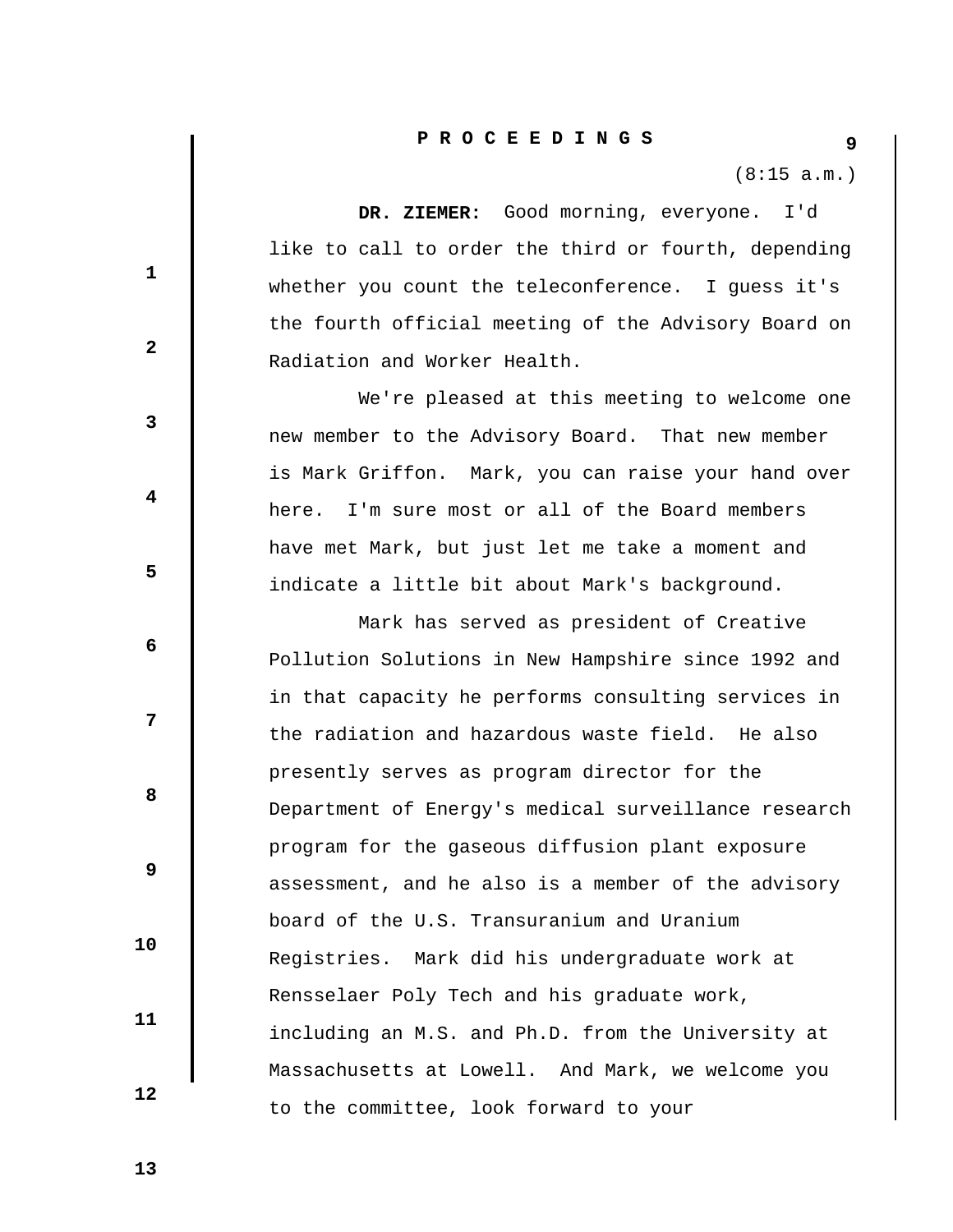**1 2 3 4 5 6 12 8 8 9 10 11 12 10** participation.  **MR. GRIFFON:** Just one correction there -- I don't have the Ph.D. yet.  **DR. ZIEMER:** Well, that's interesting, because President Bush thinks you do. (LAUGHTER)  **DR. ZIEMER:** We'd better keep that secret. No, actually what I just read is from the White House news page, so -- well, even worse than that, they had my name spelled wrong, so... Okay, in any event, we still welcome you, Mark, in spite of your lack of that degree. I'd like to remind everyone here, including the Board members and all visitors, to please register your attendance with us today. There's a registration or sign-in book on the table, so please take care of that if you have not already. Those of the general public who wish to make comments during the public comment period, there is a sign-up page in one of the other books there at the table and we ask you to sign up, simply so we can assess how many will be wanting to speak and the allotment of times. We're pleased to have with us this morning Dr. Kathleen Rest, who is the acting director of NIOSH -- Rust, I said Rest -- it is Rest; I get a little rust on my eyes here. Dr. Rest is acting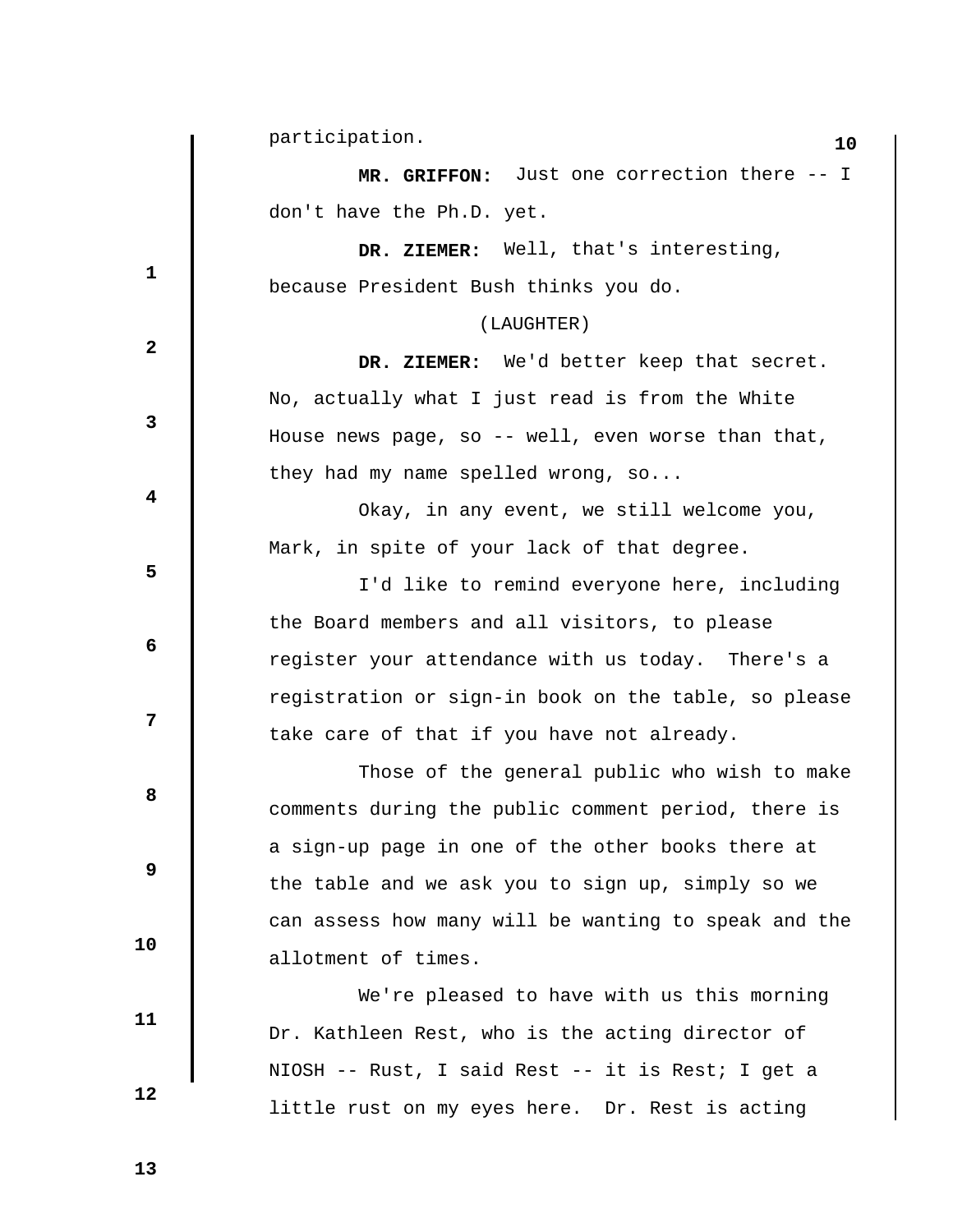**1** director of NIOSH. We're pleased to have her with **1** us this morning again. And Dr. Rest, if you would, please come and address the group and we'll give you the podium here for that purpose. Thank you.

 **DR. REST:** Thank you and good morning, everyone. I guess we have to speak up over the rain. Larry Elliott just looked up and said I hope this doesn't leak.

 I'm happy to be here this morning and to welcome all of you again on behalf of NIOSH, the National Institute for Occupational Safety and Health, to this the fourth meeting of this Advisory Board on Radiation and Worker Health. And I'd like to start off first of all by thanking you for all of the efforts that you've made on behalf of NIOSH, HHS and this program. Really and truly, you've worked very hard over the past number of months to help us meet some of the new responsibilities and accomplishments that we had to achieve, and I truly appreciate the energy and the dedication that you brought to the task, so thank you very much for that.

 Now I think that you all know that this program is really a very high-priority program both for NIOSH and for the Department of Health and Human Services. And we at NIOSH have been working really hard to be able to deliver on the many new

 **13** 

 **10** 

 **11** 

 **12** 

**1** 

**2** 

**3** 

**4** 

**5** 

**6 6** 

**12** 

**8 8**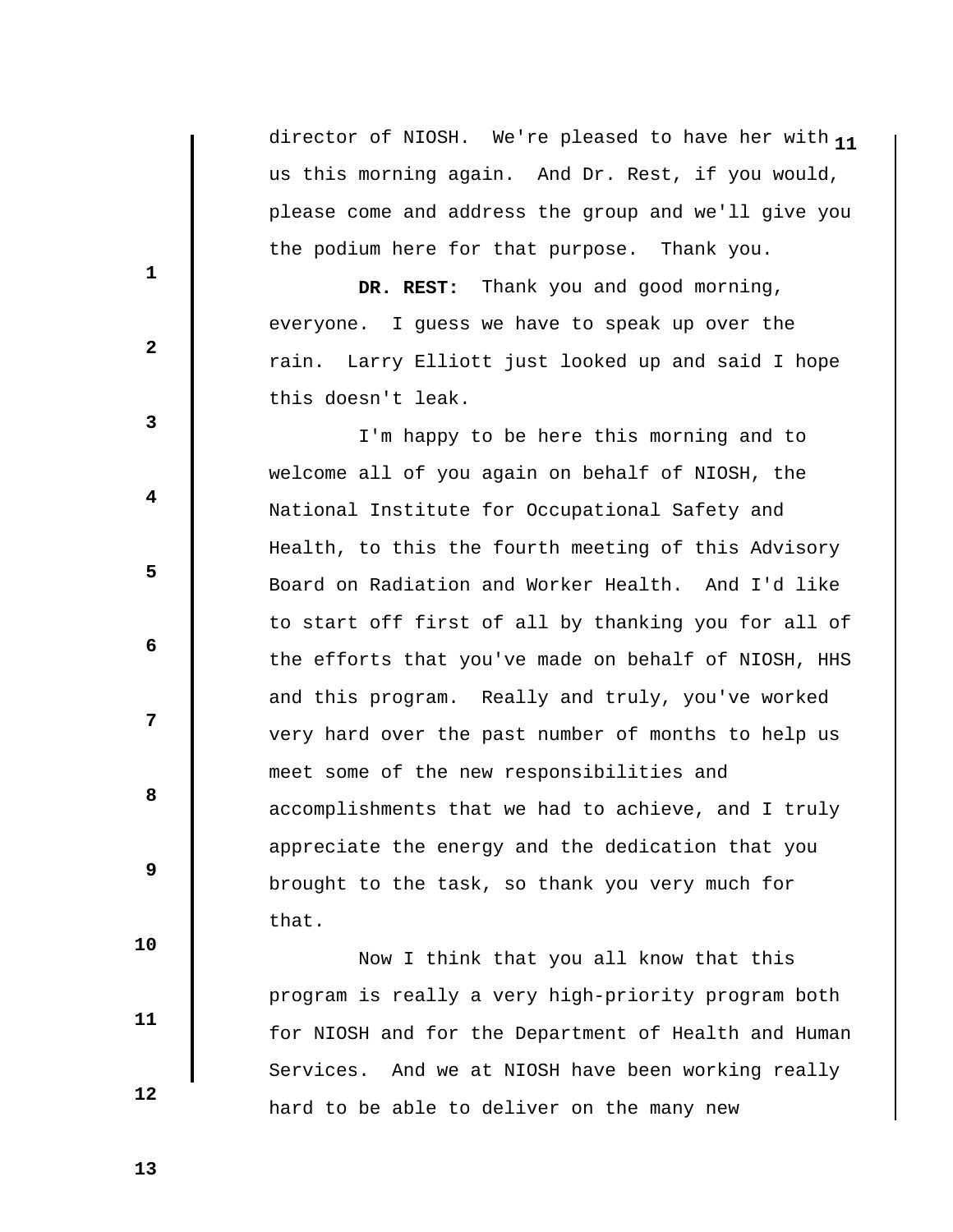responsibilities that we've been given under this **12** program.

 Larry Elliott later on this morning is going to give you more of an up-date and status report and some of the details on our activities to date, but I just wanted to highlight a couple of significant milestones for you and we can turn it over and get on with the grist of the meeting.

 I think that you all know that as of today the final rules on dose reconstruction and probability of causation have been published in the *Federal Register*, thanks in part to your own intense efforts to help us make this happen. A little history here is that we began drafting these rules last April, published both of them as -- well, one as a proposed rule and one as an interim final rule last October, and then obtained public comment, public input and Board input through February. And all of your efforts, as well as the efforts of the public and the public comments that we got, really helped us improve those rules and paved the way for their publication today. This publication now really makes it possible for claimants to have their cancer claims adjudicated by the Department of Labor, so beginning today, all cancer claims that are related to the non-Special Exposure Cohort claims will be able to be adjudicated by the

 **13** 

 **10** 

 **11** 

 **12** 

**1** 

**2** 

**3** 

**4** 

**5** 

**6 6** 

**12** 

**8 8**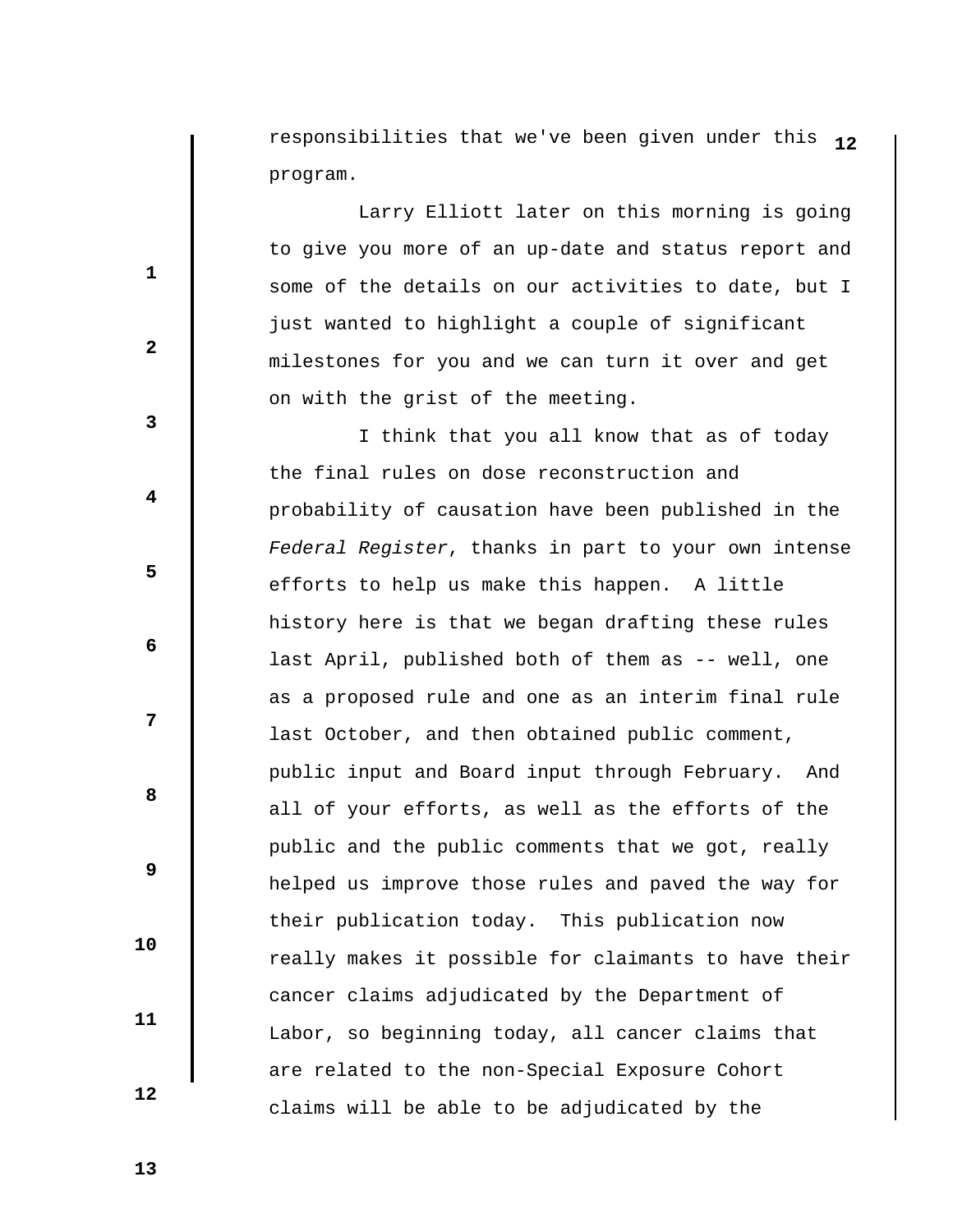Department of Labor using the new probability of **13** causation rules with completed dose reconstructions under the dose reconstruction rule that has been finalized and put out there today.

 So we're very pleased that this is now behind us and that this helps move the whole program forward. And I think that finalizing -- developing and then finalizing these rules in the months that it took us to do it really I think is evidence of our strong commitment to the program. It seems like a very long time I guess for a rule to take a year from start to finish. But in truth, sometimes it's rather remarkable to have something published in that amount of time. So we did work as quickly and as hard as we could to get them out there. We thank you and we thank all of the members of the public that were able to provide the comments on this, and I'm pleased that they're there and that the program is now really able to be up and running in terms of the individual claims that will be submitted to the Department of Labor.

 Now another important milestone that we really had hoped to be able to meet in time for your meeting here today relate to the procedures that the Department of Health and Human Services will use to consider petitions for additions to the Special Exposure Cohort, the SEC procedures. Unfortunately,

 **13** 

 **10** 

 **11** 

 **12** 

**1** 

**2** 

**3** 

**4** 

**5** 

**6 6** 

**12** 

**8 8**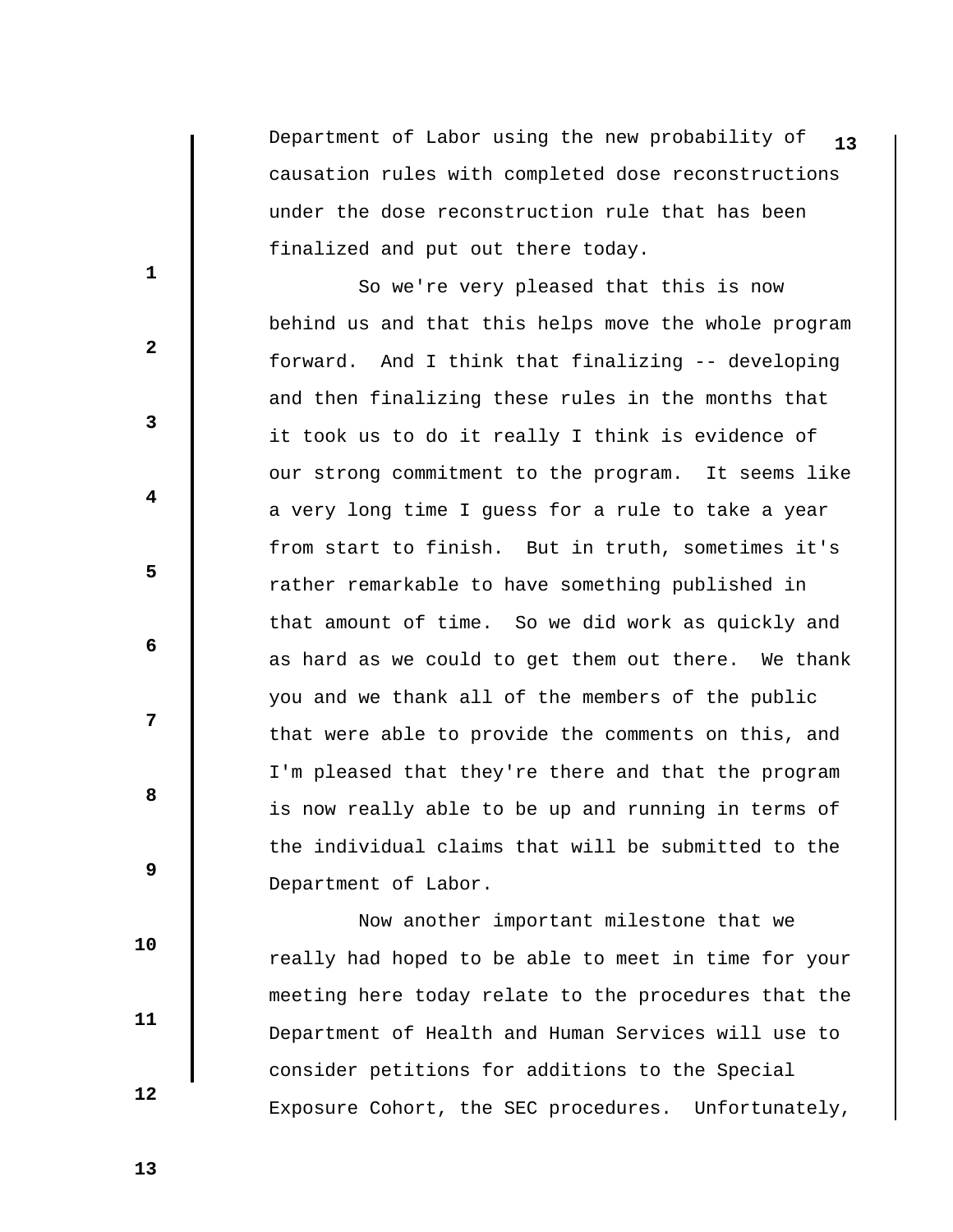**1** you don't have them in front of you here today and **4** we are also disappointed that they're not in front of you here today, and I want to make it I guess clear that we have worked as hard as we could to try to get them in front of you and they are now, I'm happy to say, in the final process of review. So I really expect that they will be published very soon for public comment and for Board review.

 We understand that these procedures are important. We understand their relationship to the overall program and we are as eager as all of you to get them out there, so I want you to know that we're fully committed to do our very best to turn them around now that we've gotten all of the comments - the internal review comments back. We're ready to move as quickly as we can on that.

 So in addition to the recommendations and the review that you will give those procedures when you see them, we also look forward to receiving your input and your advice on the NIOSH-IREP program that you're going to hear a little more about today. And of course on the implementation of the dose reconstructions that we do, I know you'll be actively involved in doing some quality control and reviewing how we're doing, once we've gotten quite a number of dose reconstructions under our belts. So with that and in conclusion, I'd just

 **13** 

**1** 

**2** 

**3** 

**4** 

**5** 

**6 6** 

**12** 

**8 8** 

 **9** 

 **10** 

 **11**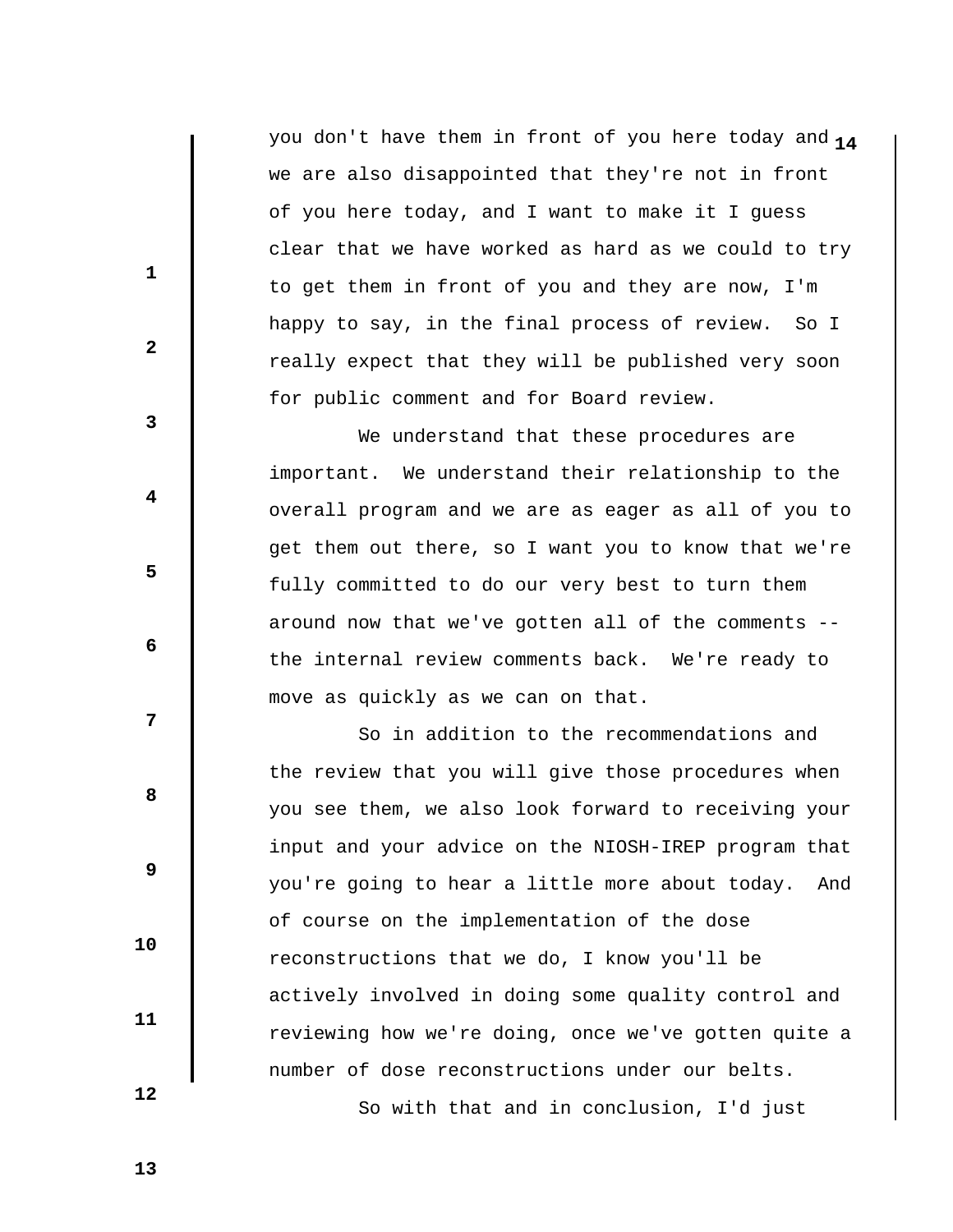like to thank you for all that you've done and **15** assure the Board and assure all of our constituents about this -- our constituents in this program that NIOSH and the Department are really fully committed to see the implementation of this program proceed as quickly as possible, and to give you our very best efforts to make it run as smoothly and efficiently as possible.

 So with that, I'm happy to answer any questions or I will turn it over to Dr. Ziemer to continue with your agenda.

 **DR. ZIEMER:** Thank you, Dr. Rest. I think it would be appropriate to allow a moment for questions. We obviously don't want to delve into the details of the final rule. I think we'll have an opportunity to do that later in the meeting. But are there some general questions that anyone has? Jim.

 **DR. MELIUS:** Yeah, Kathy. You and I have talked about this before the meeting, but I am disturbed that the Special Exposure Cohort guidelines are taking so long to get out, and I understand it is a lot of work and there are just practical issues that way. But I think they are key to what -- for our committee to function; more importantly, for the recipients of the compensation under this program to have as one avenue for

**3** 

**1** 

**2** 

**4** 

**5** 

**6 6** 

**8 8** 

 **9** 

**12** 

 **10** 

 **11** 

 **12**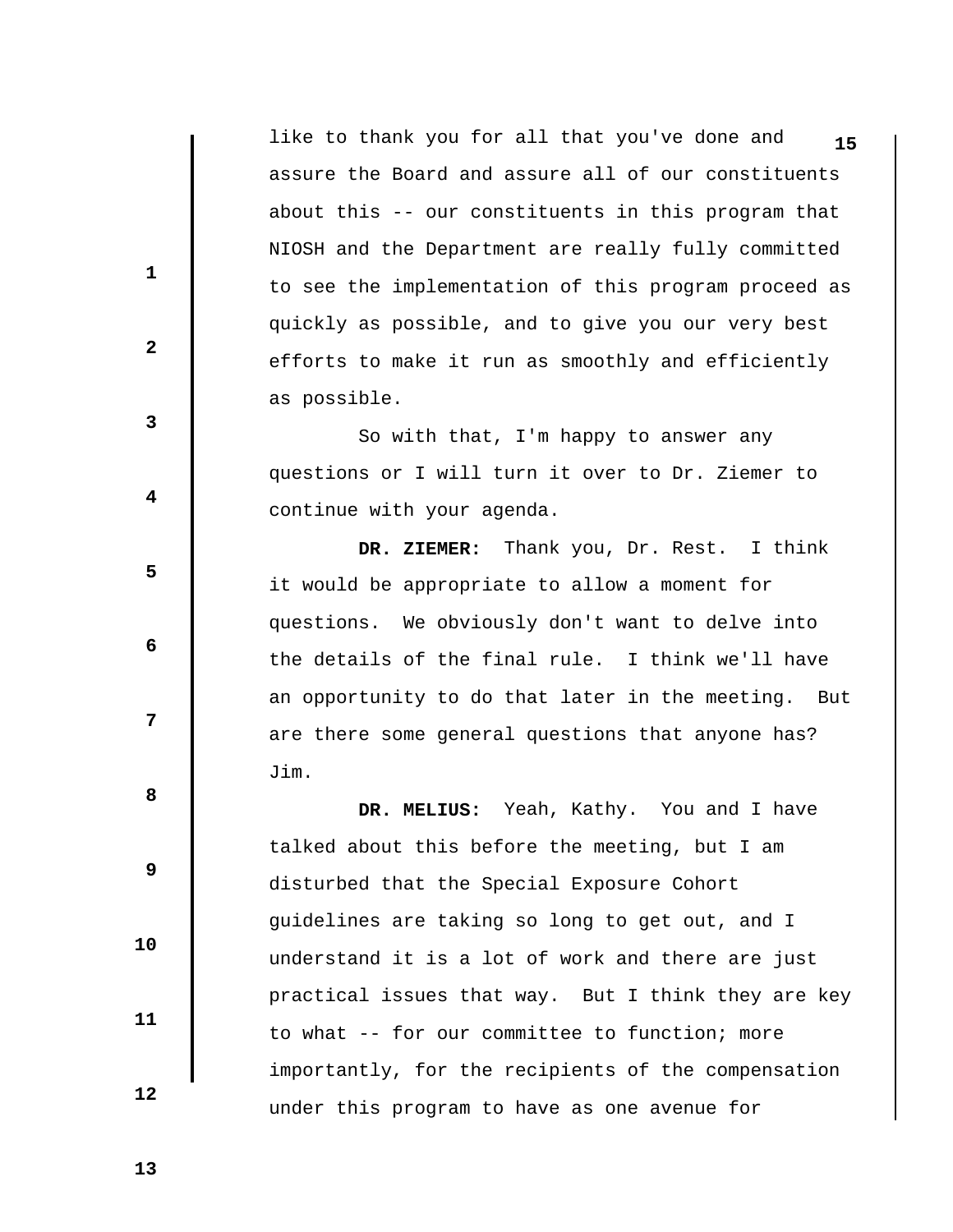receiving compensation. And it makes it very **16** difficult to put a whole -- understand the whole program and even to review parts of it without knowing how the whole program's going to put together.

 And I guess one other thing I'm sort of concerned about and I -- this is a question for you, is why -- since these are guidelines, these are not regulations, as I understand it, why the committee cannot be involved in reviewing those -- you know, why do we have to wait for all these other reviews to take place and then get presented -- those presented to the committee as something that's maybe not finalized, but certainly has gone through a lot of work and has gotten comments from other agencies internally, and then we're presented them after - sort of after the fact, same time as the public, and then that it sort of seems to me delays the process even further.

 And I think a better process would be to involve the committee in reviewing the concepts and reviewing the document ahead of time, since they are guidelines, not rules.

 Regulations, we don't have the same restrictions on public, you know, input and access to those. So is there a reason for that?

 **DR. REST:** I think that -- I mean you hit on

 **13** 

**1** 

**2** 

**3** 

**4** 

**5** 

**6 6** 

**12** 

**8 8** 

 **9** 

 **10** 

 **11**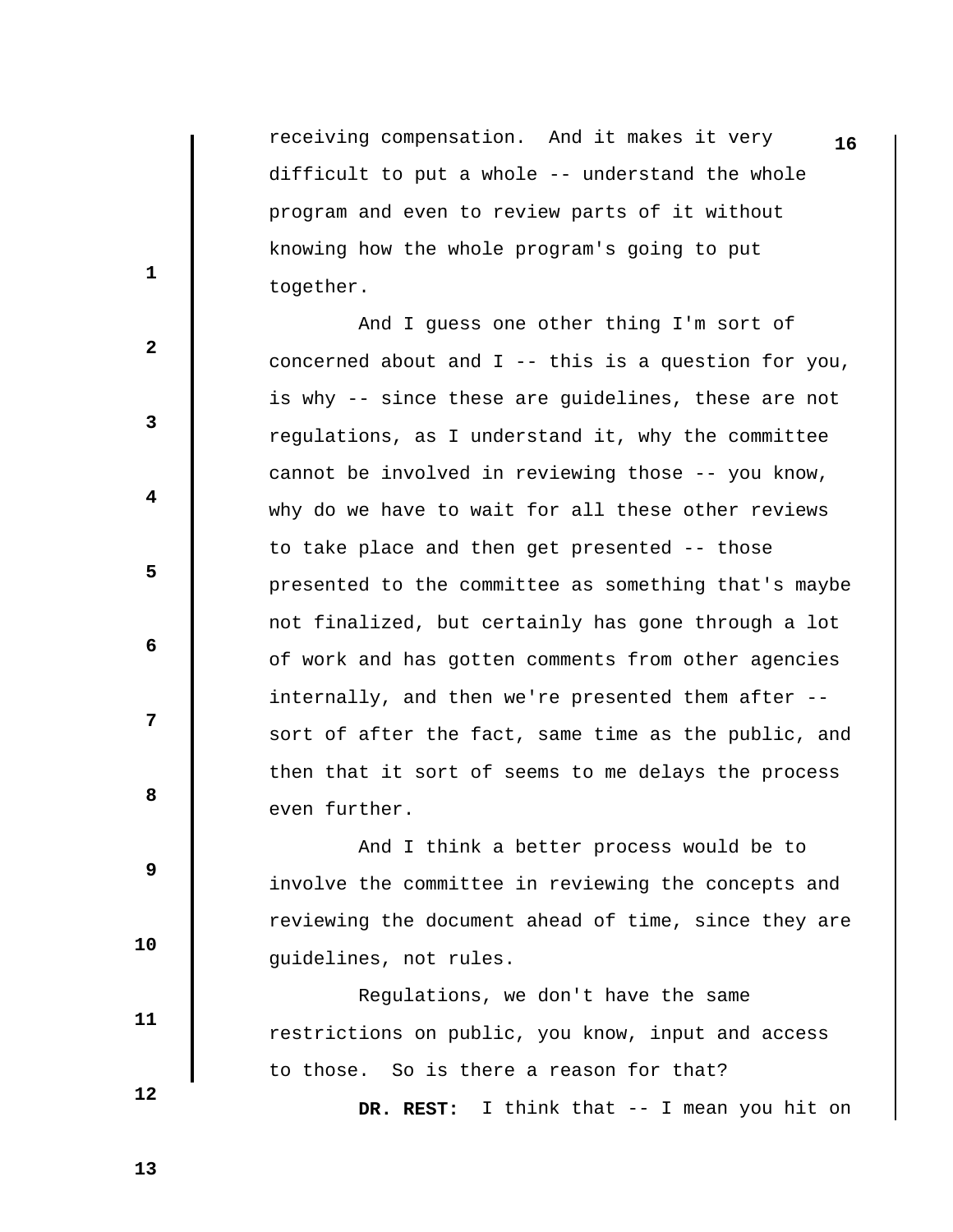it, in that they are procedures, and I think the **17** issue is is that the Department that will be implementing the procedures wanted to make sure that they fully understand -- fully understood our thinking behind the proposed and draft procedures before putting them out for public comment and giving people an -- within, giving people an opportunity to take a look at them. I can tell you that -- you know, I fully agree with you. I couldn't agree more with the importance of getting these procedures out for public comment as quickly as possible, and I assure you that we will -- we are nearly there. We hope to have the public comment period quite long enough so that people will have an opportunity to really understand them. We're happy to do some briefings on them as soon as they get out there, and I think that where we are at the moment is weeks away from getting them in front of you and getting them in front of the public. So I do want to let you know that I fully appreciate what you're saying and I do understand the importance of it. I think we all do. And we will do our very best to get them to you as quickly as possible.

 **DR. ZIEMER:** Are there further questions or comments? Thank you very much. I guess this constitutes our "Rest" break and we'll continue with the meeting.

 **13** 

 **10** 

 **11** 

 **12** 

**1** 

**2** 

**3** 

**4** 

**5** 

**6 6** 

**12** 

**8 8**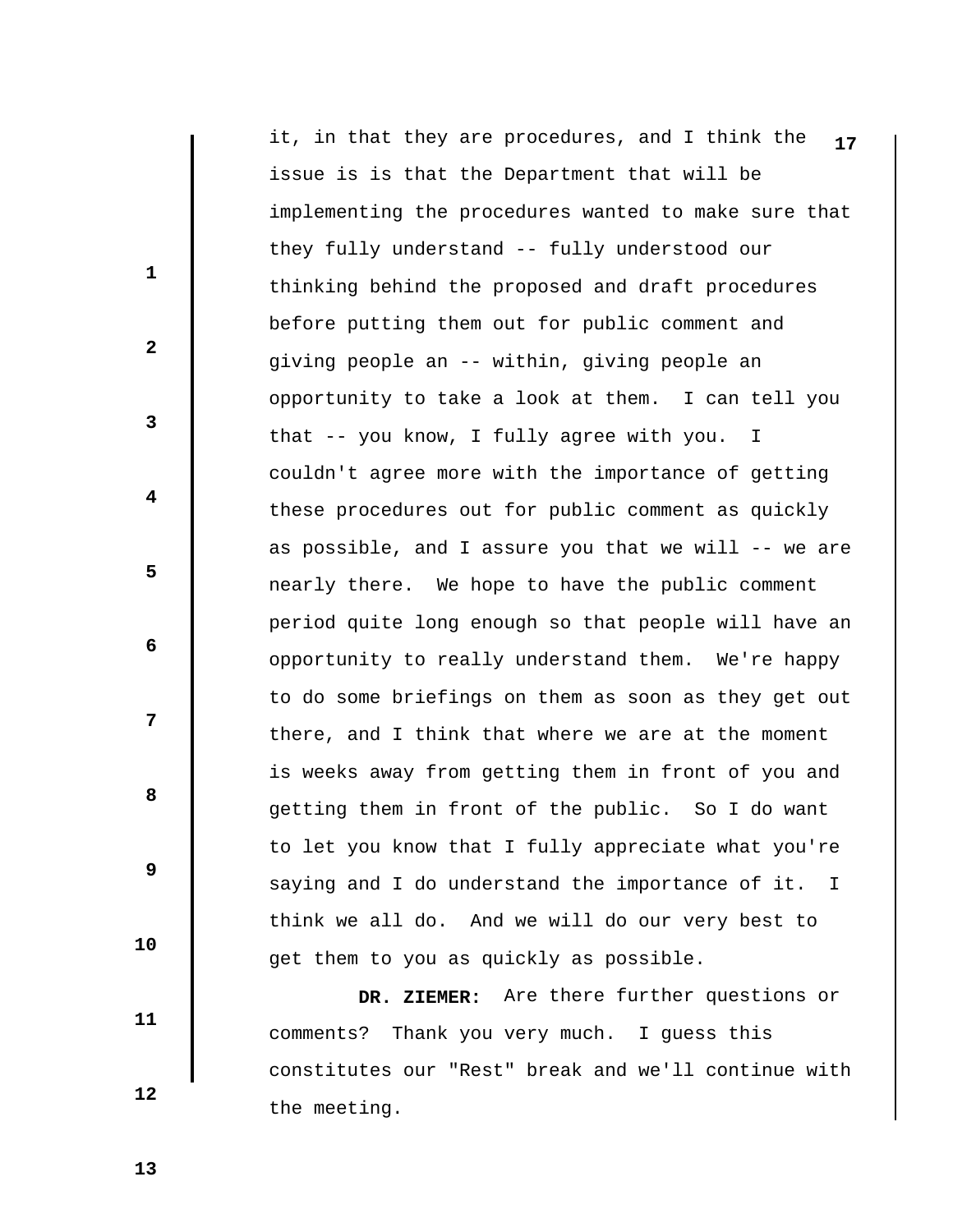**DR. REST:** Okay. **18** 

 **DR. ZIEMER:** We have as an item of business the review and approval of draft minutes. There are three such sets of draft minutes from the two meetings that were held here, plus the teleconference meeting. And before we actually take action on those, I'd like to make a few remarks about what it is we're going to do in approving the minutes. And I do this recognizing that perhaps some of you did not see the minutes till you arrived here last evening and got your big books, although -- and the minutes I think are also on the web site, are they not? Right.

 In any event, you have -- you have before you this morning -- we're all a little curious as to why we all got copies of *Roberts' Rules*, wondering if now that Mr. Griffon's on the committee we have to rein things in or whether we were so wild before that somebody's hinting something. But I don't think that's the case. I think there was a closeout sale from -- NIOSH, I guess we thank you for this. Yes, thank you -- always nice to have another book. But anyway, if you were to read in *Roberts' Rules* - - and it's around 150-something -- about minutes, what you learn is that minutes, under *Roberts' Rules*, basically consist of an enumeration of the formal actions taken; that is, the motions, any

 **13** 

**1** 

**2** 

**3** 

**4** 

**5** 

**6 6** 

**12** 

**8 8** 

 **9** 

 **10** 

 **11**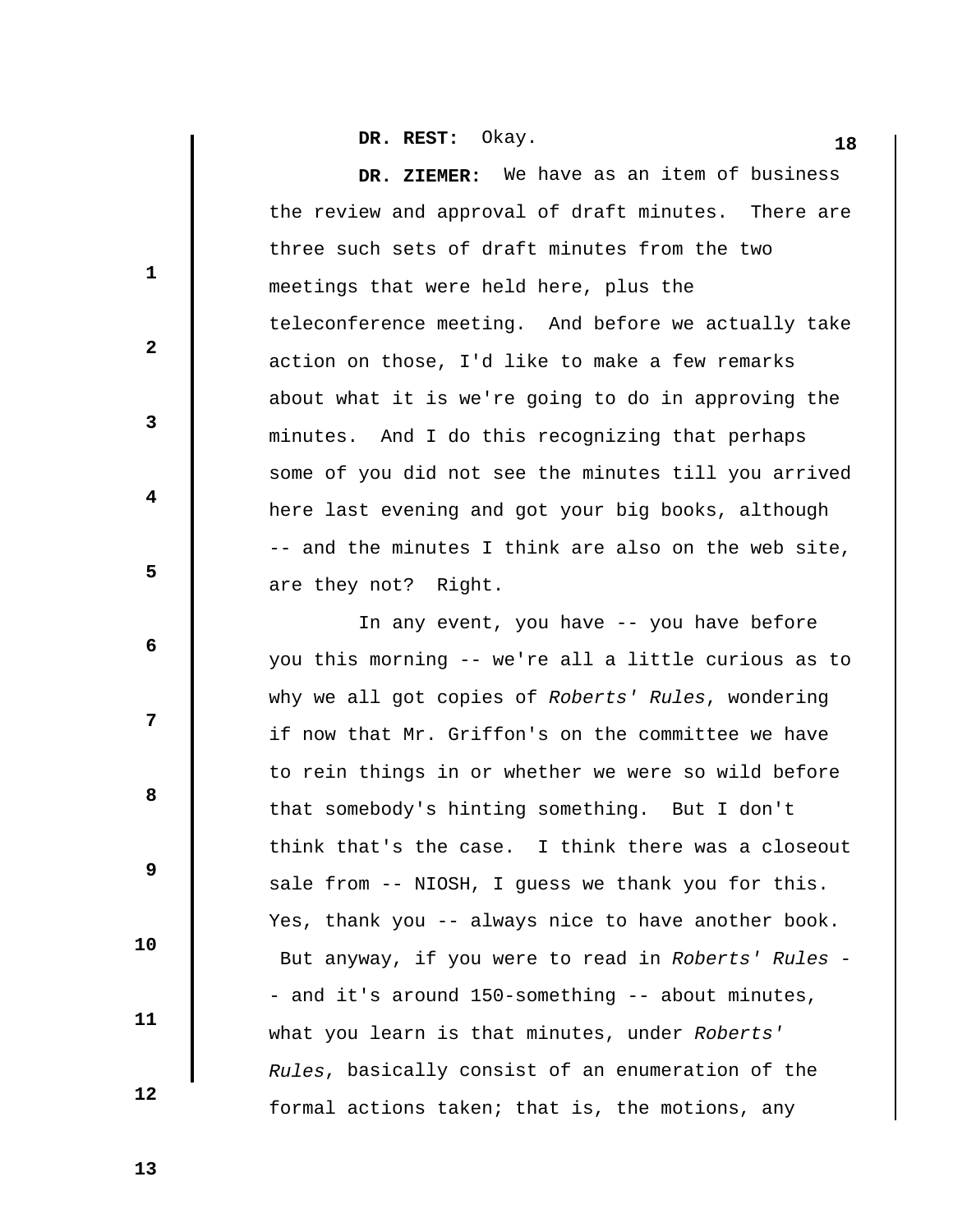amendments thereto, who made the motions and the **19** voting; summary or listing of reports given, that sort of thing.

 On the other hand, what we have and what's required under the rules of advisory boards of our type, under the FACA rules, is more than just what *Roberts' Rules* call for. It calls for additional information about the discussions and that sort of thing.

 Now we could spend literally hours, because some of these minutes are pretty extensive. We could spend hours going through these line by line or paragraph by paragraph, and it would take very long. But in order to efficiently handle the approval of the minutes, and these three sets of minutes, what I'm asking that you do is consider the following. You can ask yourself two questions. Number one, are the motions and the votes correctly accounted for and correctly stated and recorded? And secondly, are there any significant omissions or errors of fact or -- in places where your view was stated -- any significant distortions or incorrect statements of things you might have said?

 If there are other kinds of corrections, such as wordsmithing, spelling, grammatical things, we simply ask that you enumerate those on your own and pass those on to Cori. We're not going to

 **13** 

 **12** 

 **10** 

 **11** 

**1** 

**2** 

**3** 

**4** 

**5** 

**6 6** 

**12** 

**8 8**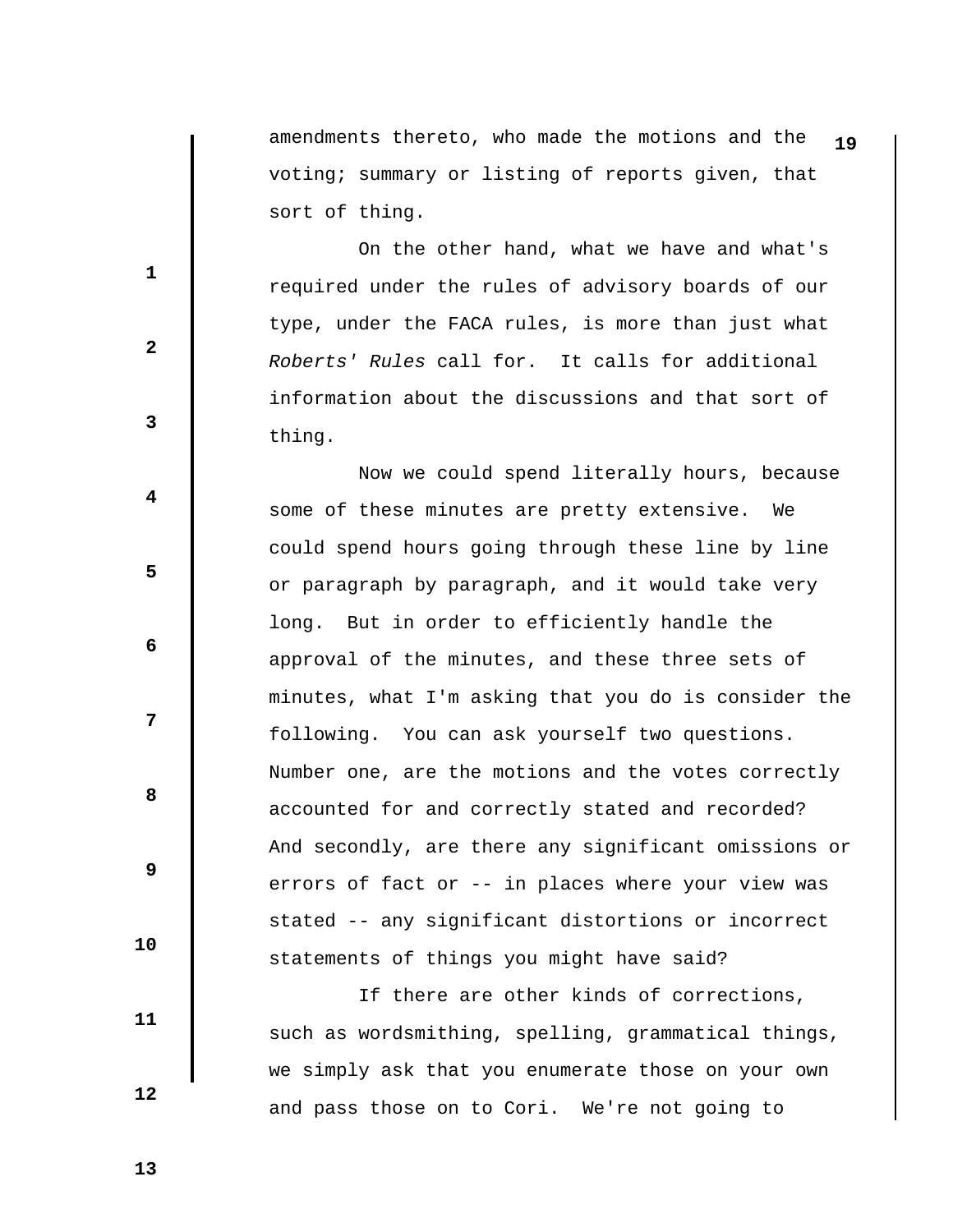wordsmith the minutes here this morning. We're **20** looking for substantive changes, additions or corrections in the actual actions of this Board, as well as substantive changes in items that were discussed.

 Now let me ask the Board -- this is what I'm suggesting. Let me ask if you believe that that's an appropriate way to proceed on the actions on the minutes. Are there any objections to proceeding in that manner? I see no objections so I'll take it that that's fully agreeable.

 And incidentally, minutes can always be corrected later. If there's something you find later that shows up and you say, you know, we didn't correct that, we can always do that again later.

 Well, with that in mind, let us turn to the first set of minutes. And for the members of the public who are here, I believe there are sets of those minutes on the table in the rear corner, so if you want copies of those, they are available. I should tell you that in addition to the individual who originally prepared these minutes, the staff has reviewed them extensively. Your Chairman has spent a number of hours reviewing these, both for grammatical as well as technical content, and we have had a lot of changes already made.

The first set of minutes, which includes

 **2** 

**1** 

**3** 

**4** 

**5** 

**6 6** 

**12** 

**8 8** 

 **9** 

 **13** 

 **10** 

 **11**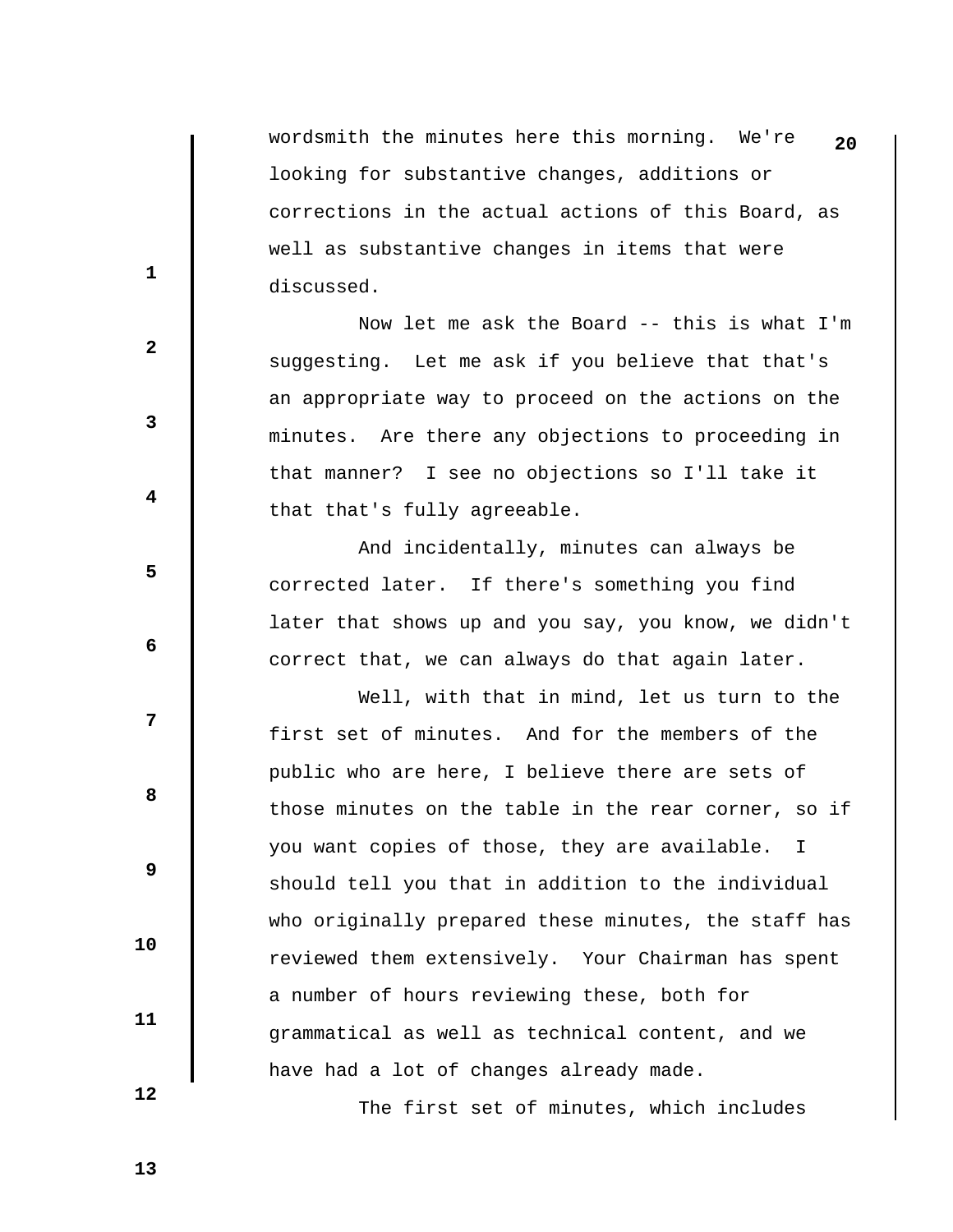both an executive summary and full description of **21** our deliberations at our first meeting -- and there's some 36 pages in the body of those minutes, plus the pages of the executive summary -- I'd like to ask if there are any corrections or additions to those minutes, keeping within the guidelines that we just discussed. **1 2 3 4 5 6 6 12 8 8 9 10 11 12**  Yes, Dr. Anderson?  **DR. ANDERSON:** I don't have any additions. I just wanted to get a clarification. Is there a transcript --  **DR. ZIEMER:** Yes --  **DR. ANDERSON:** -- a written -- is there a written transcript or is it just a recorded transcript?  **DR. ZIEMER:** No, there is also a transcript, which is pretty much verbatim of everything -- or most everything that was said. And let me ask, is that transcript also on the web site or -- it is on the web site, so a lot of pages there.  **DR. ANDERSON:** Yeah, because that pretty much captures -- so between the minutes and that, I think we're -- we're well-covered.  **DR. ZIEMER:** Thank you.  **DR. ANDERSON:** So I'd move we accept.  **DR. ZIEMER:** Okay, there's a motion to accept those minutes. Let me ask for a second, then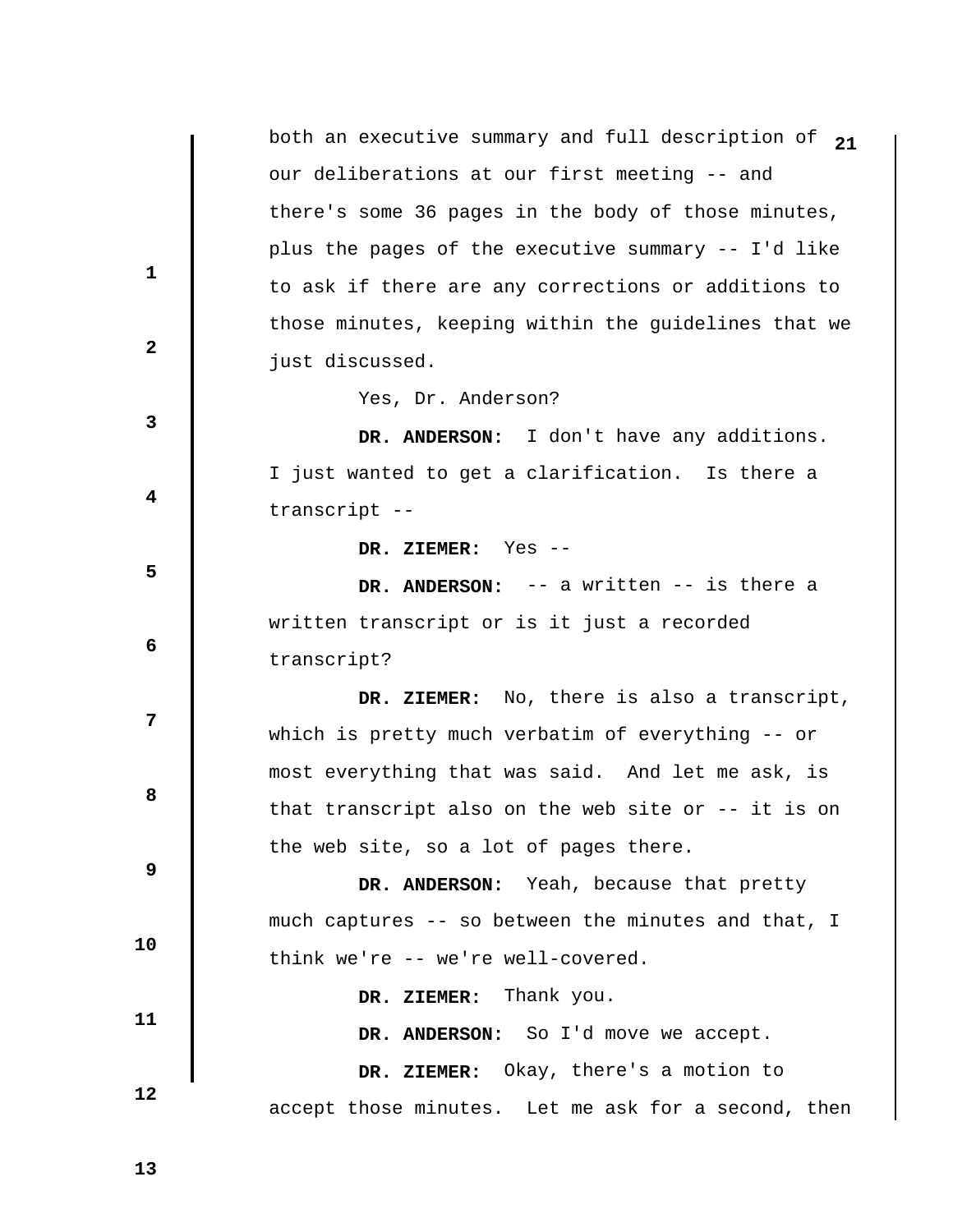| DR. ANDRADE: Before you go forward, I would<br>just like to note that I think this rises to the<br>level above grammatical error, but on the first set<br>$\mathbf{1}$<br>of minutes -- not the executive summary -- in the<br>list of attendants, yours truly was left off, and I<br>$\mathbf{2}$<br>know that I was here at least in body.<br>I think that rises above the<br>DR. ZIEMER:<br>3<br>grammatical error. Thank you for that. Please<br>check your attendance list, make sure you're<br>4<br>included.<br>With that understanding, a motion to<br>5<br>approve, with the addition of $-$ - was there a second<br>to that?<br>6<br>DR. DEHART: I'll second.<br>DR. ZIEMER: Well, let me ask now for<br>7<br>corrections or additions or -- Wanda?<br>I know it's better for me not to<br>MS. MUNN:<br>8<br>have a microphone sometimes, but On page five of<br>the February 5th minutes --<br>9<br>DR. ZIEMER: We're only doing the first set<br>of minutes. Is that February 5th?<br>10<br>MS. MUNN: Oh, we're only doing the first --<br>DR. ZIEMER: We're on the January minutes<br>11<br>right now.<br>MS. MUNN: We're on the January minutes.<br>12<br>DR. ZIEMER: Yes, so hold that thought. |  | $we'll - -$<br>22 |
|----------------------------------------------------------------------------------------------------------------------------------------------------------------------------------------------------------------------------------------------------------------------------------------------------------------------------------------------------------------------------------------------------------------------------------------------------------------------------------------------------------------------------------------------------------------------------------------------------------------------------------------------------------------------------------------------------------------------------------------------------------------------------------------------------------------------------------------------------------------------------------------------------------------------------------------------------------------------------------------------------------------------------------------------------------------------------------------------------------------------------------------------------------------------------------------------------------------|--|-------------------|
|                                                                                                                                                                                                                                                                                                                                                                                                                                                                                                                                                                                                                                                                                                                                                                                                                                                                                                                                                                                                                                                                                                                                                                                                                |  |                   |
|                                                                                                                                                                                                                                                                                                                                                                                                                                                                                                                                                                                                                                                                                                                                                                                                                                                                                                                                                                                                                                                                                                                                                                                                                |  |                   |
|                                                                                                                                                                                                                                                                                                                                                                                                                                                                                                                                                                                                                                                                                                                                                                                                                                                                                                                                                                                                                                                                                                                                                                                                                |  |                   |
|                                                                                                                                                                                                                                                                                                                                                                                                                                                                                                                                                                                                                                                                                                                                                                                                                                                                                                                                                                                                                                                                                                                                                                                                                |  |                   |
|                                                                                                                                                                                                                                                                                                                                                                                                                                                                                                                                                                                                                                                                                                                                                                                                                                                                                                                                                                                                                                                                                                                                                                                                                |  |                   |
|                                                                                                                                                                                                                                                                                                                                                                                                                                                                                                                                                                                                                                                                                                                                                                                                                                                                                                                                                                                                                                                                                                                                                                                                                |  |                   |
|                                                                                                                                                                                                                                                                                                                                                                                                                                                                                                                                                                                                                                                                                                                                                                                                                                                                                                                                                                                                                                                                                                                                                                                                                |  |                   |
|                                                                                                                                                                                                                                                                                                                                                                                                                                                                                                                                                                                                                                                                                                                                                                                                                                                                                                                                                                                                                                                                                                                                                                                                                |  |                   |
|                                                                                                                                                                                                                                                                                                                                                                                                                                                                                                                                                                                                                                                                                                                                                                                                                                                                                                                                                                                                                                                                                                                                                                                                                |  |                   |
|                                                                                                                                                                                                                                                                                                                                                                                                                                                                                                                                                                                                                                                                                                                                                                                                                                                                                                                                                                                                                                                                                                                                                                                                                |  |                   |
|                                                                                                                                                                                                                                                                                                                                                                                                                                                                                                                                                                                                                                                                                                                                                                                                                                                                                                                                                                                                                                                                                                                                                                                                                |  |                   |
|                                                                                                                                                                                                                                                                                                                                                                                                                                                                                                                                                                                                                                                                                                                                                                                                                                                                                                                                                                                                                                                                                                                                                                                                                |  |                   |
|                                                                                                                                                                                                                                                                                                                                                                                                                                                                                                                                                                                                                                                                                                                                                                                                                                                                                                                                                                                                                                                                                                                                                                                                                |  |                   |
|                                                                                                                                                                                                                                                                                                                                                                                                                                                                                                                                                                                                                                                                                                                                                                                                                                                                                                                                                                                                                                                                                                                                                                                                                |  |                   |
|                                                                                                                                                                                                                                                                                                                                                                                                                                                                                                                                                                                                                                                                                                                                                                                                                                                                                                                                                                                                                                                                                                                                                                                                                |  |                   |
|                                                                                                                                                                                                                                                                                                                                                                                                                                                                                                                                                                                                                                                                                                                                                                                                                                                                                                                                                                                                                                                                                                                                                                                                                |  |                   |
|                                                                                                                                                                                                                                                                                                                                                                                                                                                                                                                                                                                                                                                                                                                                                                                                                                                                                                                                                                                                                                                                                                                                                                                                                |  |                   |
|                                                                                                                                                                                                                                                                                                                                                                                                                                                                                                                                                                                                                                                                                                                                                                                                                                                                                                                                                                                                                                                                                                                                                                                                                |  |                   |
|                                                                                                                                                                                                                                                                                                                                                                                                                                                                                                                                                                                                                                                                                                                                                                                                                                                                                                                                                                                                                                                                                                                                                                                                                |  |                   |
|                                                                                                                                                                                                                                                                                                                                                                                                                                                                                                                                                                                                                                                                                                                                                                                                                                                                                                                                                                                                                                                                                                                                                                                                                |  |                   |
|                                                                                                                                                                                                                                                                                                                                                                                                                                                                                                                                                                                                                                                                                                                                                                                                                                                                                                                                                                                                                                                                                                                                                                                                                |  |                   |
|                                                                                                                                                                                                                                                                                                                                                                                                                                                                                                                                                                                                                                                                                                                                                                                                                                                                                                                                                                                                                                                                                                                                                                                                                |  |                   |
|                                                                                                                                                                                                                                                                                                                                                                                                                                                                                                                                                                                                                                                                                                                                                                                                                                                                                                                                                                                                                                                                                                                                                                                                                |  |                   |
|                                                                                                                                                                                                                                                                                                                                                                                                                                                                                                                                                                                                                                                                                                                                                                                                                                                                                                                                                                                                                                                                                                                                                                                                                |  |                   |
|                                                                                                                                                                                                                                                                                                                                                                                                                                                                                                                                                                                                                                                                                                                                                                                                                                                                                                                                                                                                                                                                                                                                                                                                                |  |                   |
|                                                                                                                                                                                                                                                                                                                                                                                                                                                                                                                                                                                                                                                                                                                                                                                                                                                                                                                                                                                                                                                                                                                                                                                                                |  |                   |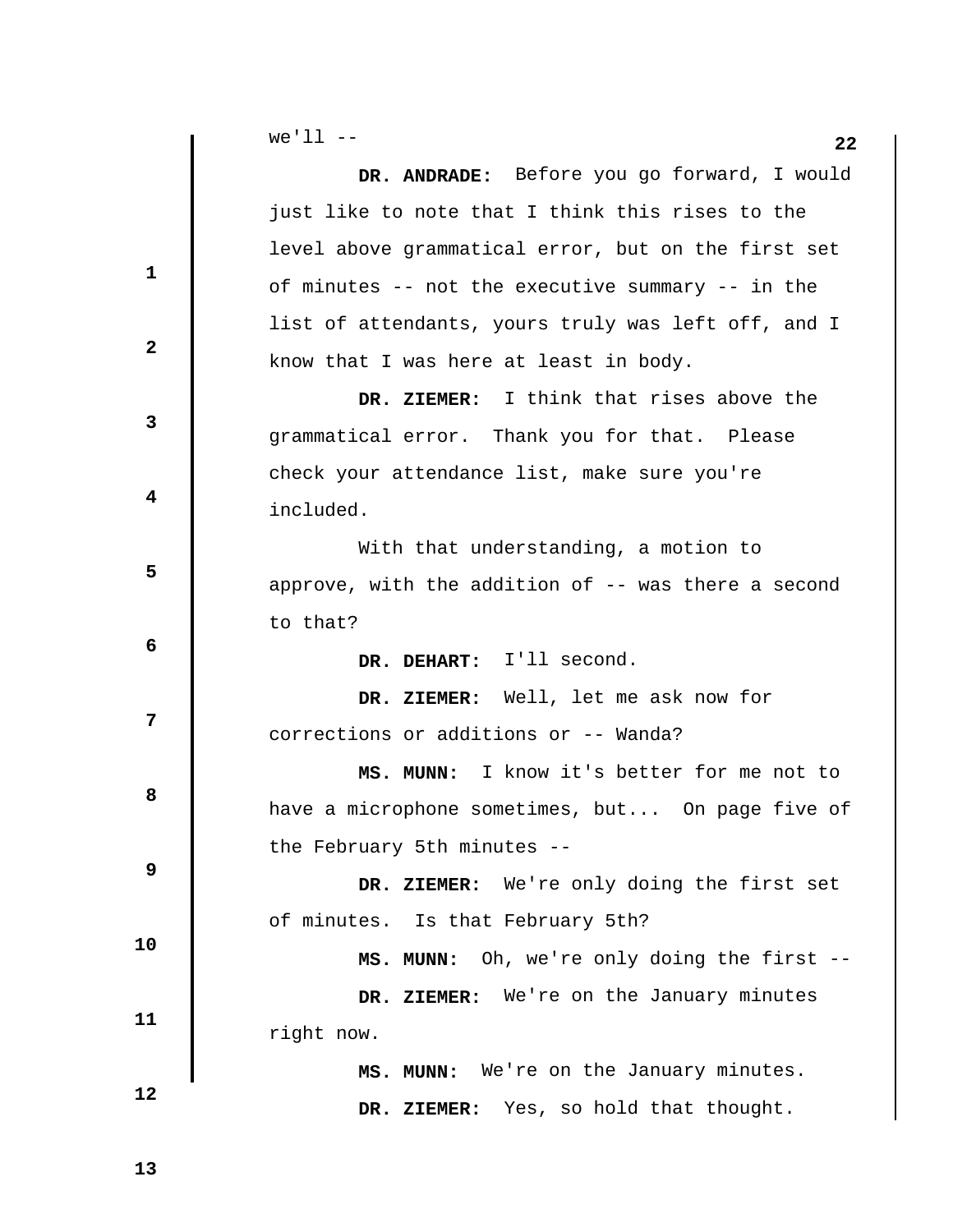**MS. MUNN:** All right, fine. 23

|              | MS. MUNN: All right, fine.<br>23                   |
|--------------|----------------------------------------------------|
|              | DR. ZIEMER: Any other items on the January         |
|              | minutes? Okay, I'll just call for a formal vote on |
|              | approving. All in favor of approving the minutes   |
| $\mathbf 1$  | with the addition of Tony Andrade's name, say aye. |
|              | (Affirmative responses)                            |
| $\mathbf{2}$ | DR. ZIEMER: Any opposed, then say no.              |
|              | (No negative responses)                            |
| 3            | The minutes are approved.<br>Now<br>DR. ZIEMER:    |
|              | we'll look at the February 5th minutes and that's  |
| 4            | the conference call meeting. Are there -- I'll     |
|              | simply call for corrections or additions to the    |
| 5            | minutes at this point. Now, Wanda, page five you   |
|              | say?                                               |
| 6            | MS. MUNN: Yes. No, that's fine, go ahead.          |
|              | DR. ZIEMER: You're okay, did you say?              |
| 7            | MS. MUNN: Yeah, I'm okay. I was confusing          |
|              | one meeting with another.                          |
| 8            | DR. ZIEMER: Okay. We're on the February            |
|              | 5th minutes. Any additions or corrections? Hearing |
| 9            | none, I'm simply going to call for an action. All  |
|              | in favor of approval of the minutes, say aye.      |
| 10           | (Affirmative responses)                            |
| 11           | DR. ZIEMER: Any opposed, say no.                   |
|              | (No negative responses)                            |
|              | Those minutes are approved.<br>DR. ZIEMER:         |
| 12           | Let's now go to the minutes of the third meeting   |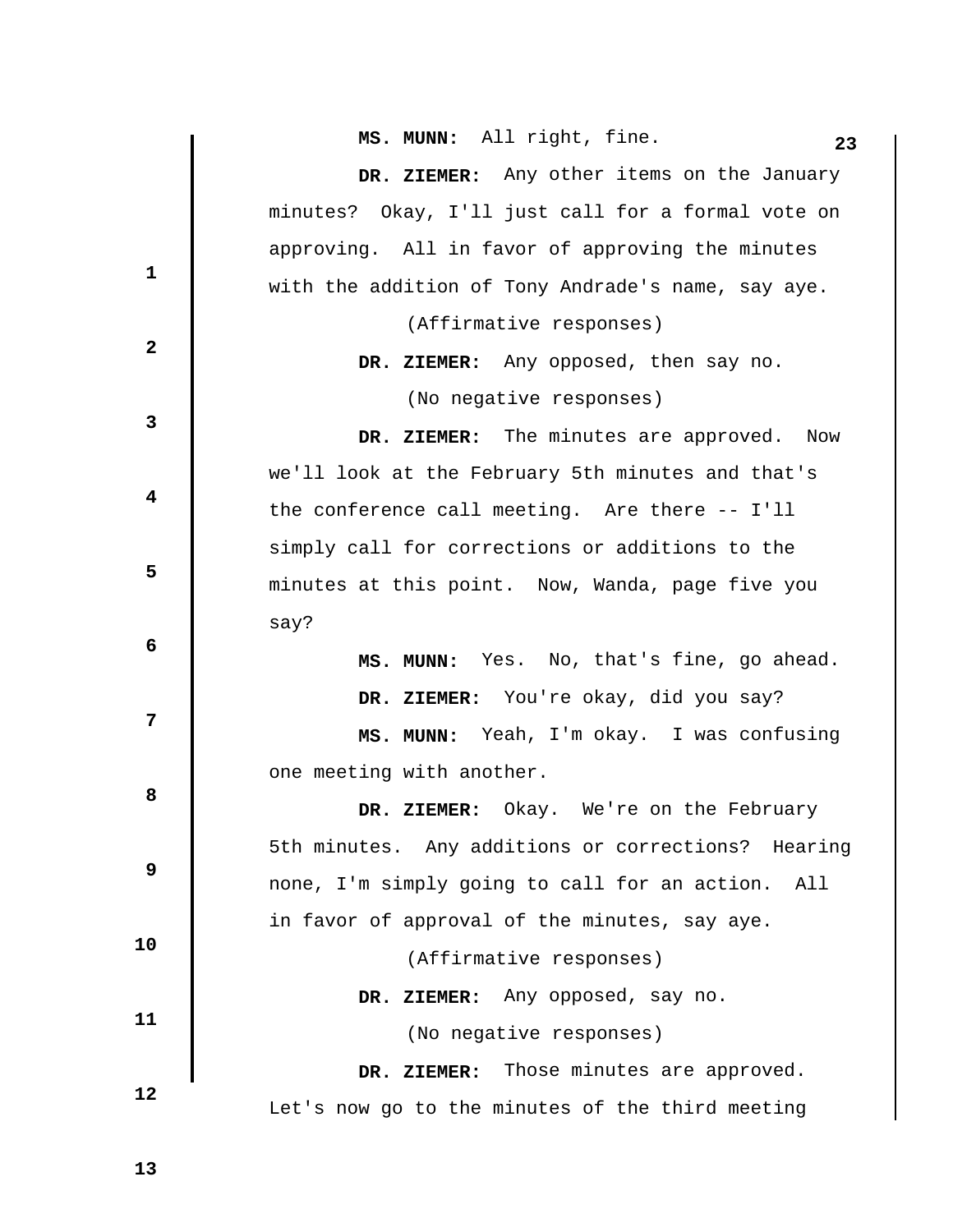|              | held February 13th and 14th. Are there corrections <sub>24</sub> |
|--------------|------------------------------------------------------------------|
|              | or additions to the minutes?                                     |
|              | (No response)                                                    |
|              | DR. ZIEMER: Any of the Board members wish                        |
| $\mathbf{1}$ | to have a little more time? I'll just pause, I see               |
|              | you leafing through looking for markup.                          |
| $\mathbf{2}$ | MS. MUNN: Yes, I would really appreciate                         |
|              | having an opportunity to actually go through these.              |
| 3            | I did not get them until last night and, mea culpa,              |
|              | I did not -- I was not aware that they were on the               |
| 4            | web site. I would have looked at them earlier.                   |
|              | DR. ZIEMER: I think we have time.<br>Let me                      |
| 5            | just -- I won't declare a recess, but let's take --              |
|              | allow about ten minutes or so. Is that --                        |
| 6            | MS. MUNN: I'd very much appreciate that.                         |
|              | DR. ZIEMER: We'll just pause and allow                           |
| 7            | about that much time, and others who -- in the                   |
|              | general public who may have just gotten an                       |
| 8            | opportunity to look at those may wish to have a                  |
|              | chance to peruse them in any event, so we'll just                |
| 9            | pause in our proceedings here for the time being.                |
|              | You can take a break if you wish, but if you haven't             |
| 10           | had a chance to go through these, just take the                  |
|              | opportunity and -- including the ones you just                   |
| 11           | approved. If you need to back up, that's fine,                   |
|              | we'll do that.                                                   |
| 12           |                                                                  |

(Whereupon, the meeting was suspended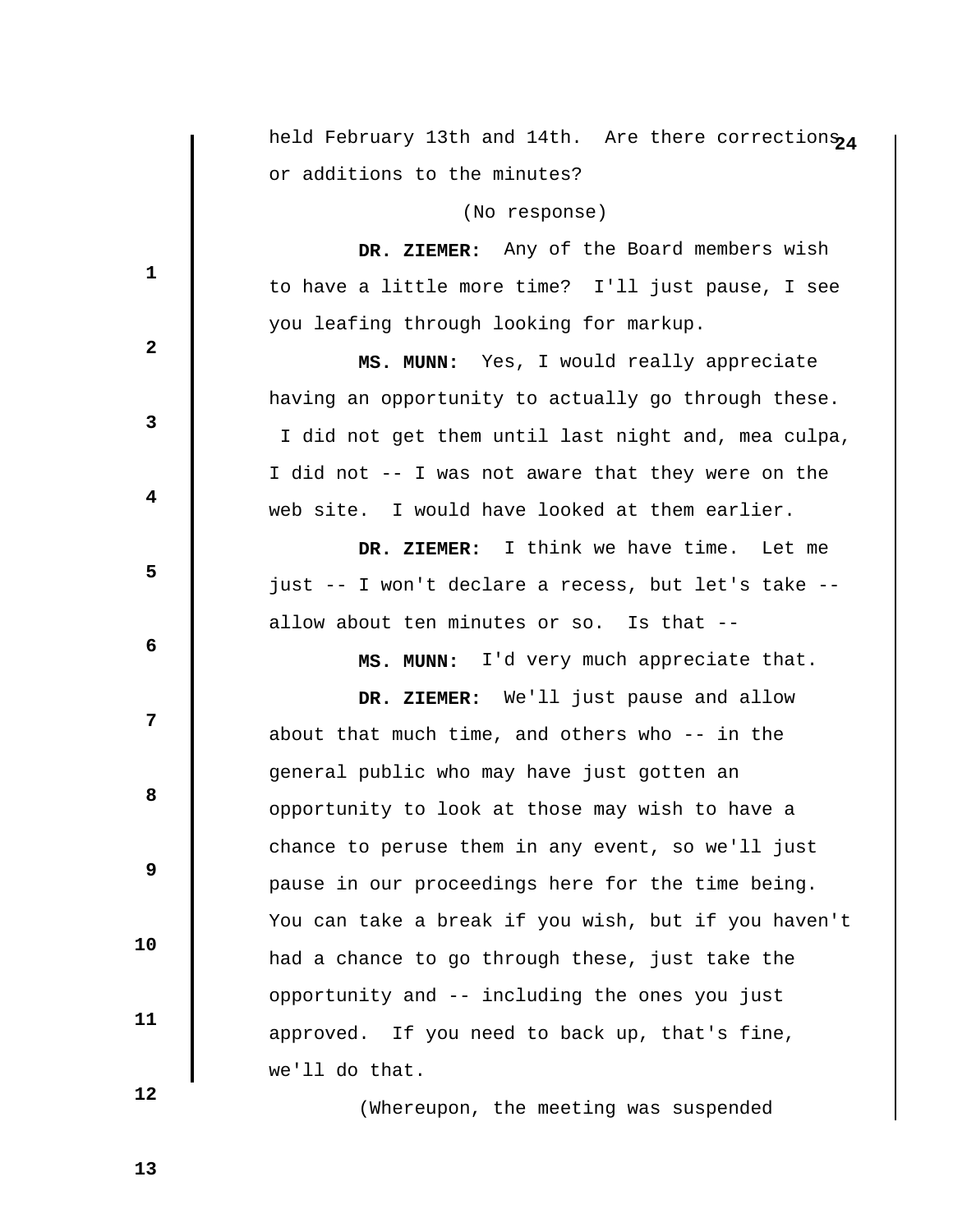**briefly** to review the minutes.) 25

 **DR. ZIEMER:** It appears that folks are done with reviewing the minutes since there are a number of sidebar conversations, so let's go back. Dr. Anderson? Thank you.

 **DR. ANDERSON:** As one who typically just reads the minutes from a lot of meetings, I would like to see on all of the minutes, right up at the first statement there where it talks about convene the meeting, February 13 and 14, Washington Court Hotel -- I'd like somewhere in the minutes, and probably that's a good place, to say something like a court reporter transcribed the deliberations of the Board and the complete transcription is available for public review and on the web page or something like that, just so that, in a concise place like this, it is somewhat unusual to have a court reporting of -- verbatim of the whole meeting for a FACA committee. I think it's important for people to know that if you read the minutes and you say gee, I wonder what they were talking about, here it says where you can find it as well.

 **DR. ZIEMER:** Your comments pertain to changing these minutes as well, or just the future minutes?

 **DR. ANDERSON:** Yes, I would -- it could either be in the future, but I would think all of

 **12** 

 **13** 

 **10** 

 **11** 

**1** 

**3** 

**4** 

**5** 

**6 6** 

**12** 

**8 8** 

 **9**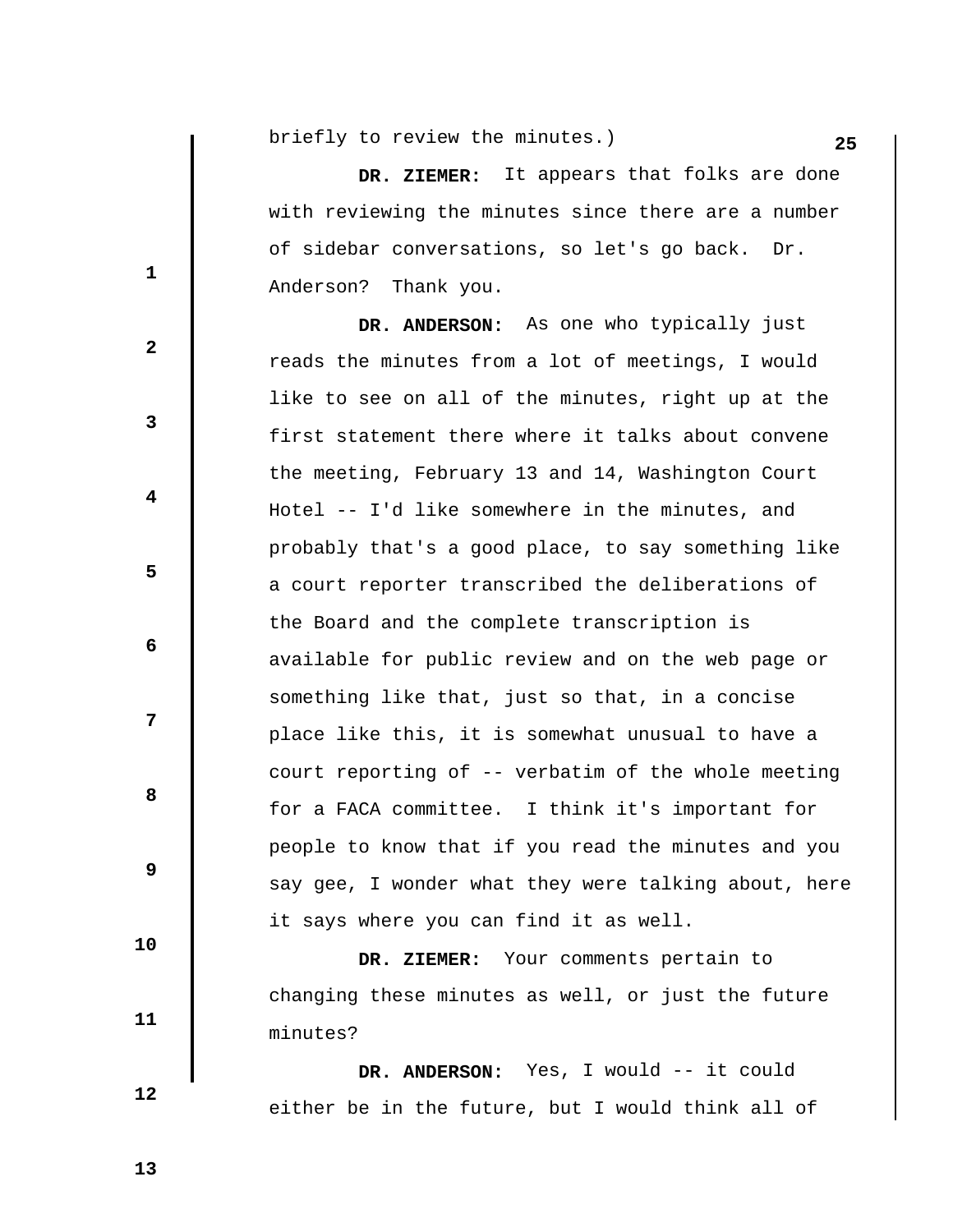|              | the minutes, just to make a statement that it was $26$ |
|--------------|--------------------------------------------------------|
|              | reported. That way -- you know, it's part of the       |
|              | minutes that it was done.                              |
|              | DR. ZIEMER: That's a reasonable --                     |
| $\mathbf{1}$ | DR. ANDERSON: Yeah.                                    |
|              | DR. ZIEMER: -- suggestion. Any objections              |
| $\mathbf{2}$ | to that?                                               |
|              | (No response)                                          |
| 3            | DR. ZIEMER: We'll take it by consent that              |
|              | future minutes should contain that. We can             |
| 4            | certainly add it -- there may be some other things     |
|              | on these that need some additional changes.            |
| 5            | Okay, let me -- although we've officially              |
|              | approved the first and second meetings, let me ask,    |
| 6            | are there any other items on the first meeting? I      |
|              | have one. This does not include some additional        |
| 7            | dangling participles which I have now identified and   |
|              | I will pass along on the side, but one which is a      |
| 8            | technical matter occurs on page 24 -- I just double-   |
|              | checked this with Jim Neton -- and it talks about      |
| 9            | ICRP-60 rating factors, when in fact it should be      |
|              | talking about ICRP-60 weighting factors, so the word   |
| 10           | -- the last paragraph on page 24 should refer to the   |
| 11           | ICRP-60 weighting factors. We had in fact caught       |
|              | that earlier, but it somehow didn't get changed in     |
|              | the final version. It should be weighting factors.     |
| 12           | Gen Roessler?                                          |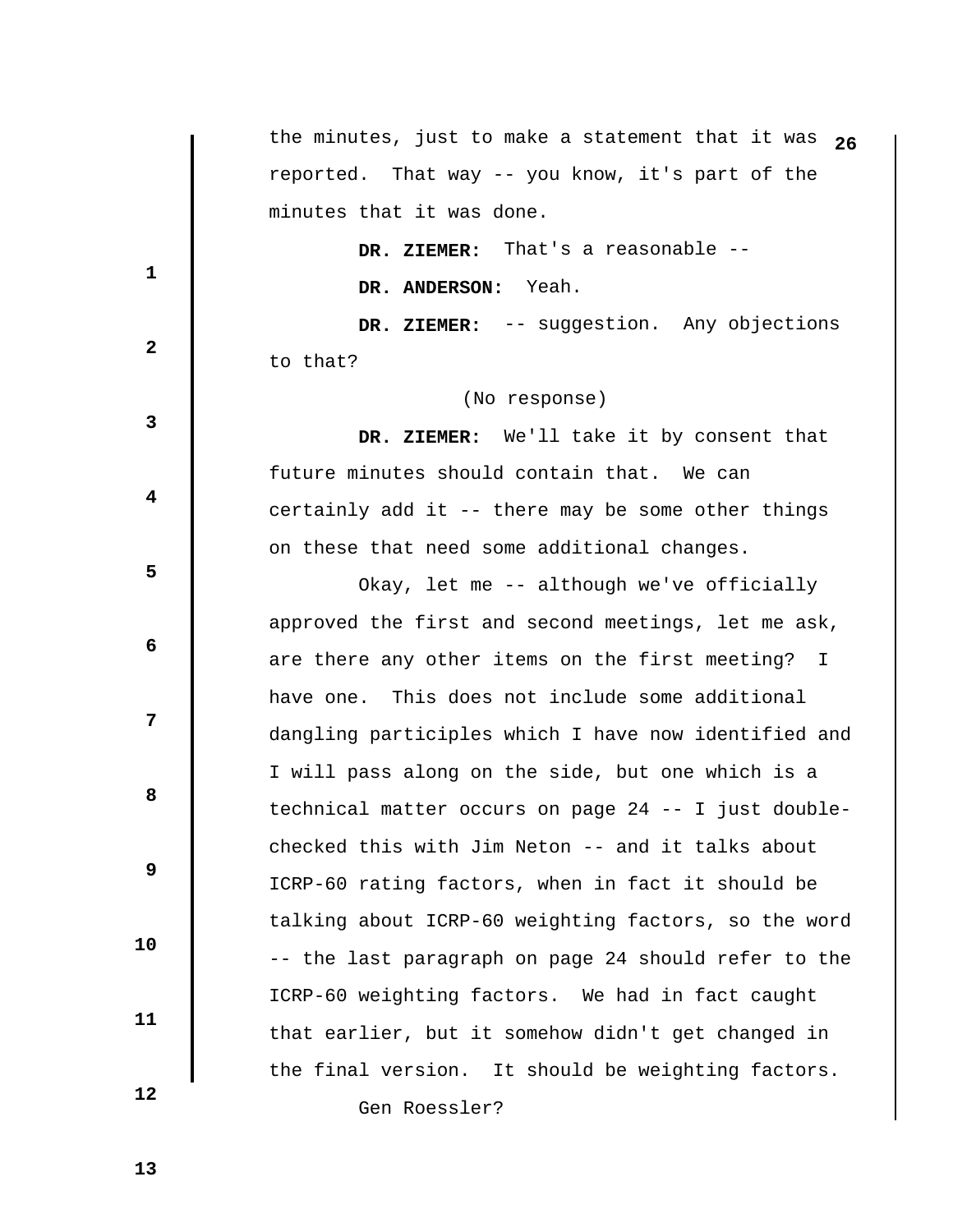**DR. ROESSLER: 2** In the minutes of the first **7** meeting on January 22nd -- I think I have the day right -- on page 14 is a comment I brought up and I just want to clarify a word there. Maybe if I went on the web site and found out my exact wording it would be clarified, but -- are you on page 14? -- it says discussion included, the third item is (Reading) Congress picked the 99 percent confidence level, but the claims of individuals with a cancer with little literature on it will be jeopardized -- **1 2 3 4 5 6 6 12 8 8 9 10 11 12**  And so on and so forth. I remember all the rest of that, but I don't think the word jeopardized is right. I think it's just the opposite. I think in the case where there's a large range of uncertainty, certainly jeopardized is the opposite of what -- am I right on that, Jim?  **UNIDENTIFIED:** That's correct.  **DR. ROESSLER:** So maybe a word -- we need to look at that word jeopardized. This goes down in the record. It is one of the main comments I had at that meeting and I'd like to make sure that that's corrected.  **MS. MURRAY:** Could you suggest a substitute, Dr. Roessler? Supported or aided?  **DR. ROESSLER:** Well -- what was the next one?

 **MS. MURRAY:** Aided?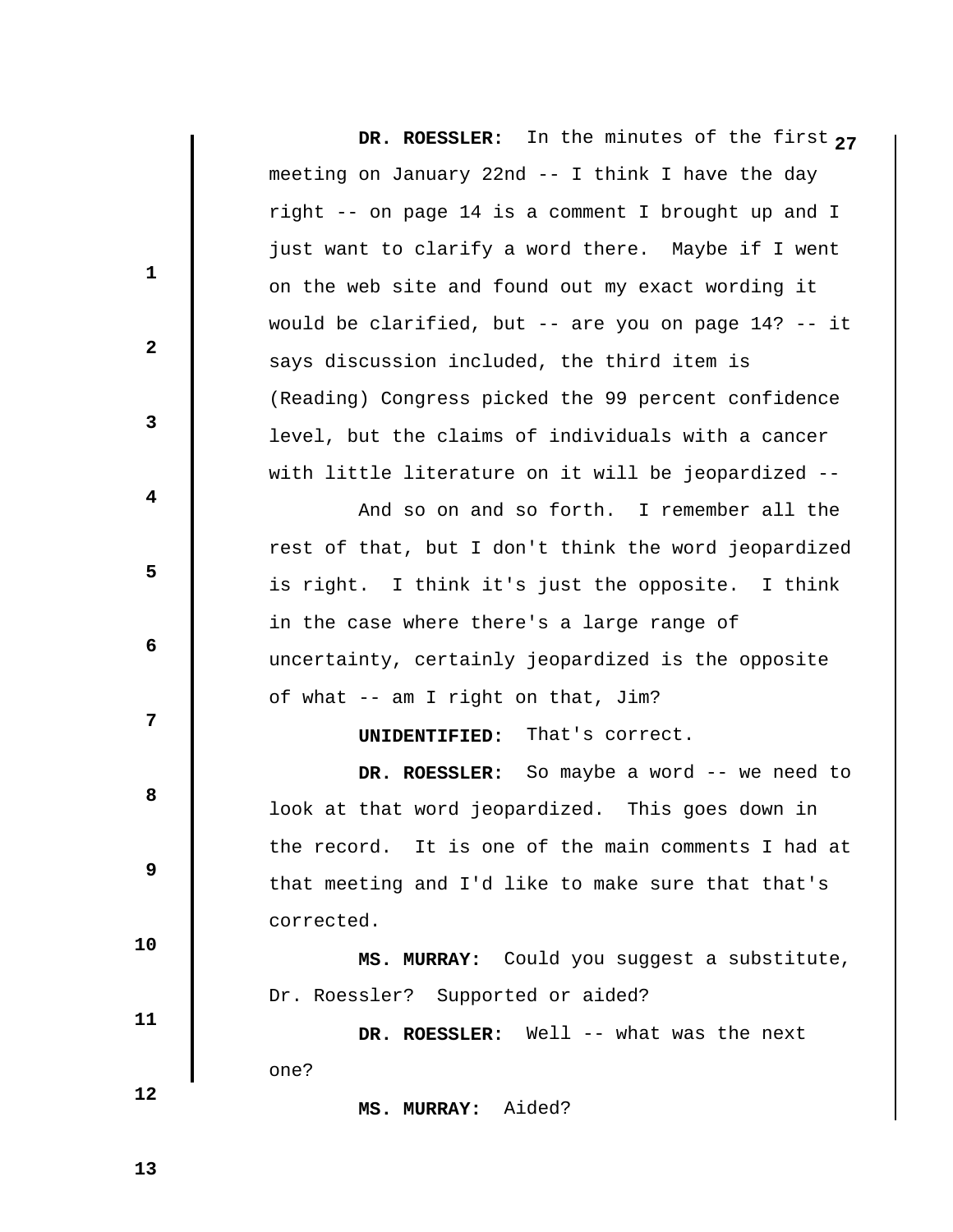|             | DR. ROESSLER: That would be putting it<br>28         |
|-------------|------------------------------------------------------|
|             | mildly, but it would be better than jeopardized.     |
|             | DR. ANDRADE: Gen, can I suggest the word             |
|             | enhanced?                                            |
| 1           | DR. ROESSLER: I like that, Tony, yes.                |
|             | DR. ZIEMER: Any objection to changing the            |
| $\mathbf 2$ | minutes then to read enhanced, which is technically  |
|             | what the concept is, just the opposite of what's     |
| 3           | here? So thank you.                                  |
|             | Are there any others? We're still on the             |
| 4           | first meeting minutes.                               |
|             | MS. MUNN: I have a question.                         |
| 5           | DR. ZIEMER: You have a question?<br>Thank            |
|             | you.                                                 |
| 6           | MS. MUNN: On page 3/5 up front, third                |
|             | paragraph, (Reading) Acute exposure was defined by   |
| 7           | the National Academy of Sciences as of hours of      |
|             | exposure.                                            |
| 8           | I looked at that and thought we have a               |
| 9           | missing word somewhere.                              |
|             | DR. ZIEMER: It's the word of, there's an             |
| 10          | extra of, I think, it's -- As I recall, they were    |
|             | defining it as acute if it occurred over a period of |
| 11          | hours, so it would be as --                          |
|             | MS. MUNN: I thought perhaps the number of            |
| 12          | hours.                                               |
|             | DR. ZIEMER: $-$ as hours $-$ not necessarily         |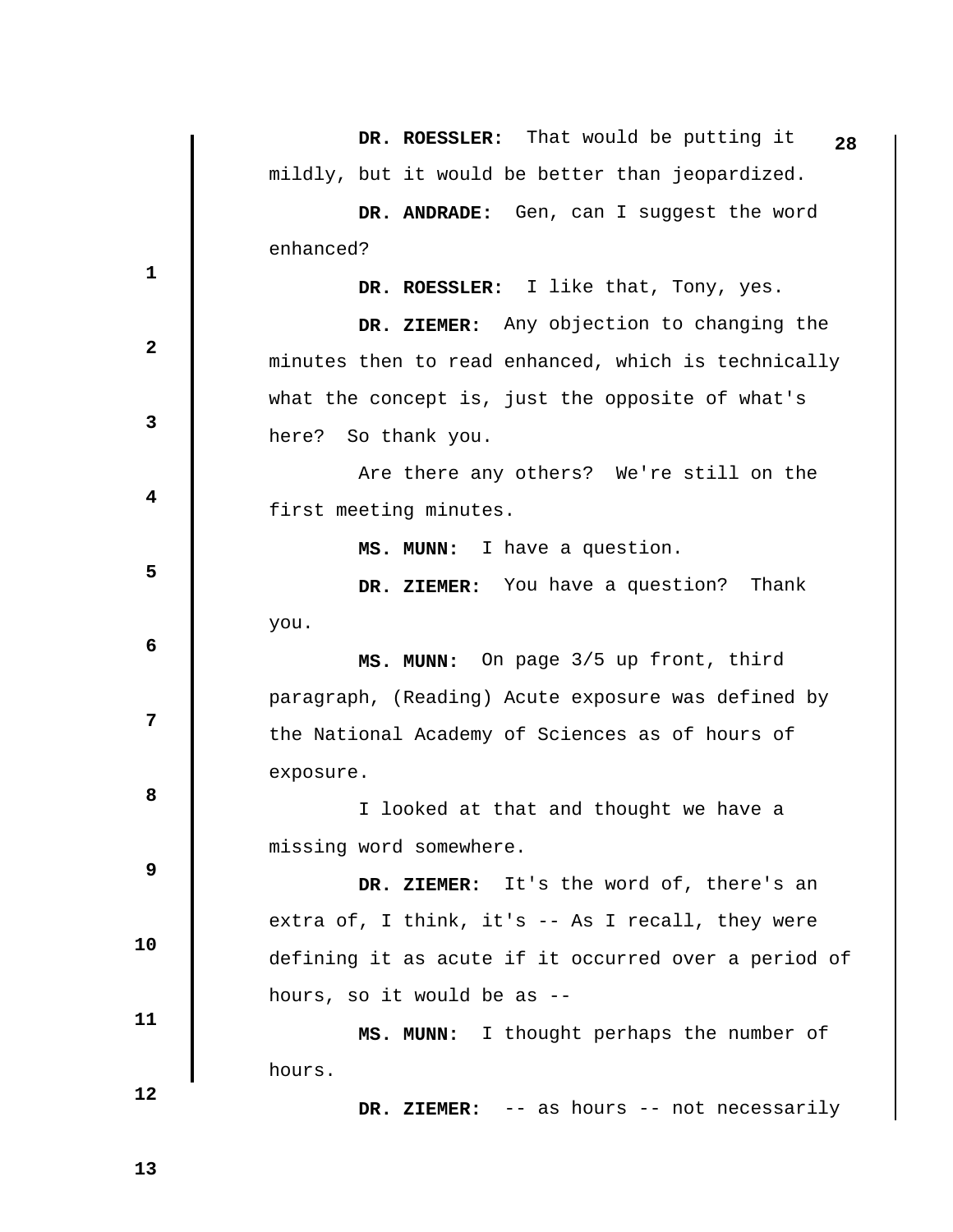**1 2 3 4 5 6 6 12 8 8 9 10 11 12 29** number.  **MS. MUNN:** No.  **DR. ZIEMER:** I think --  **UNIDENTIFIED:** Duration.  **DR. ZIEMER:** -- duration.  **MS. MURRAY:** A few -- a few -- chronic dose thereafter is defined as more than a few hours, so acute would be a few hours?  **MS. MUNN:** Acute hours (sic) is defined as two or more? What?  **MS. MURRAY:** I don't know.  **DR. ZIEMER:** I believe it was a little fuzzier than a number like two -- a few might - would a few be agreeable? It's -- here again, it's the concept. A few hours of exposure is what it would read now. Is that okay?  **UNIDENTIFIED:** (Inaudible) less than a few hours?  **DR. ZIEMER:** A few hours of exposure or less? A few hours or less of exposure.  **UNIDENTIFIED:** Okay.  **DR. ZIEMER:** Now again, we're not trying to refine this to get at exact definitions, but we are trying to clarify what the concept was there, technically speaking. Thank you for that. Now, any other significant changes to those minutes?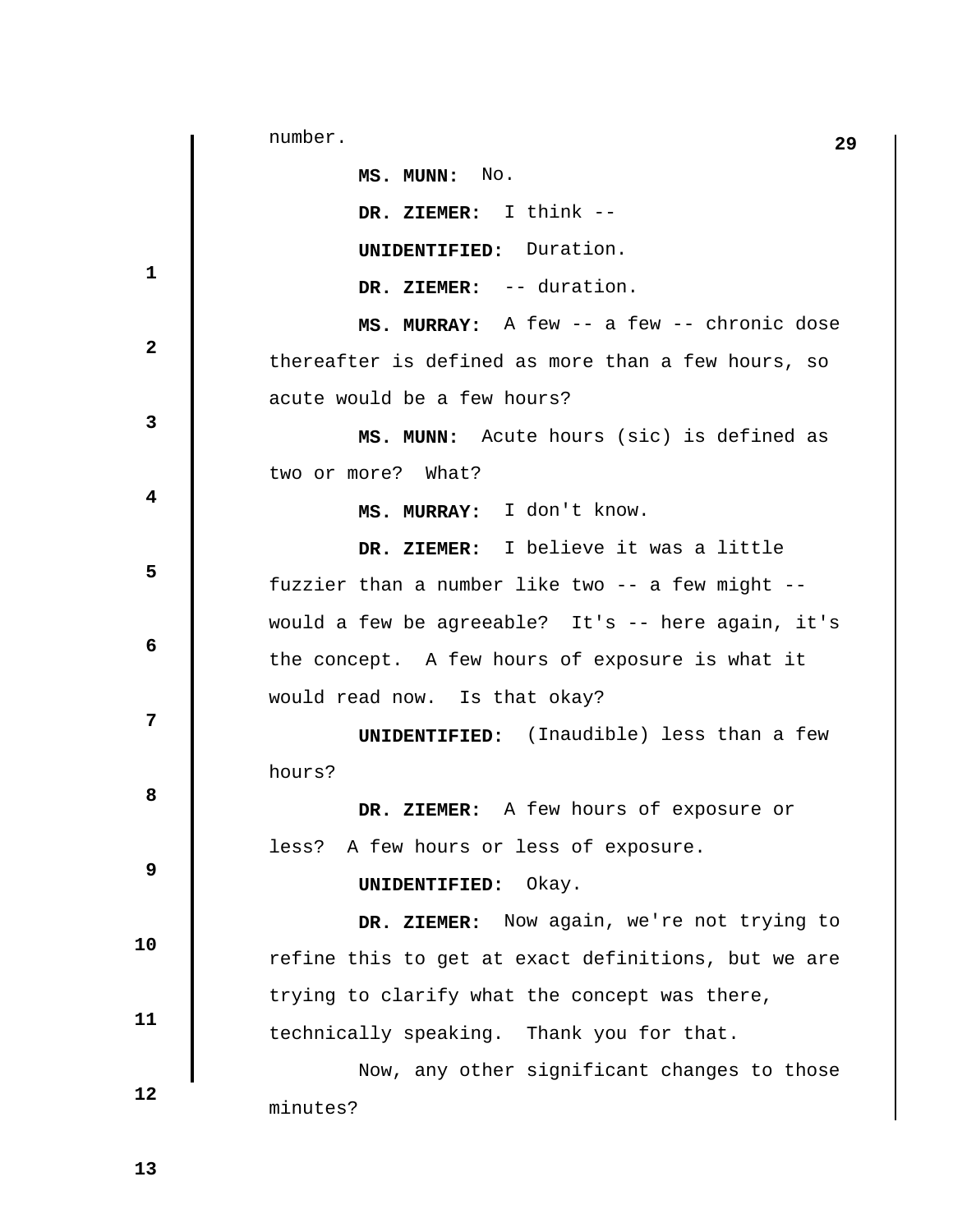|              | DR. ZIEMER: Now although we approved them,          |
|--------------|-----------------------------------------------------|
|              | we had pointed out that under Roberts' Rules        |
| $\mathbf{1}$ | certainly you can always go back. I'm not going to  |
|              | go through the formal process of asking that there  |
|              | be a motion to recall and all that. Let me simply   |
| $\mathbf{2}$ | ask now that we reaffirm our approval with these    |
|              | additional changes.                                 |
| $\mathbf{3}$ | Are there any objections to approving with          |
|              | these additional changes?                           |
| 4            | (No response)                                       |
|              | DR. ZIEMER: If not, I'll then call for              |
| 5            | simply a vote. All who favor approval of these      |
|              | minutes with these additional changes, say aye.     |
| 6            | (Affirmative responses)                             |
|              | DR. ZIEMER: Are there any opposed? Say no.          |
| 7            | (No negative responses)                             |
|              | DR. ZIEMER: Now they are reapproved.<br>The         |
| 8            | new, improved version of the minutes.               |
|              | Now, on the second set of minutes are there         |
| 9            | any additional things that got overlooked in our    |
|              | previous action? That's the teleconference minutes. |
| 10           | (No response)                                       |
|              | No? We'll move on to the third<br>DR. ZIEMER:       |
| 11           | set of minutes, which we haven't acted on at all    |
|              | Are there corrections, additions or other<br>yet.   |
| 12           | changes for the third set of minutes? February --   |

 **13** 

 $\begin{array}{c} \hline \end{array}$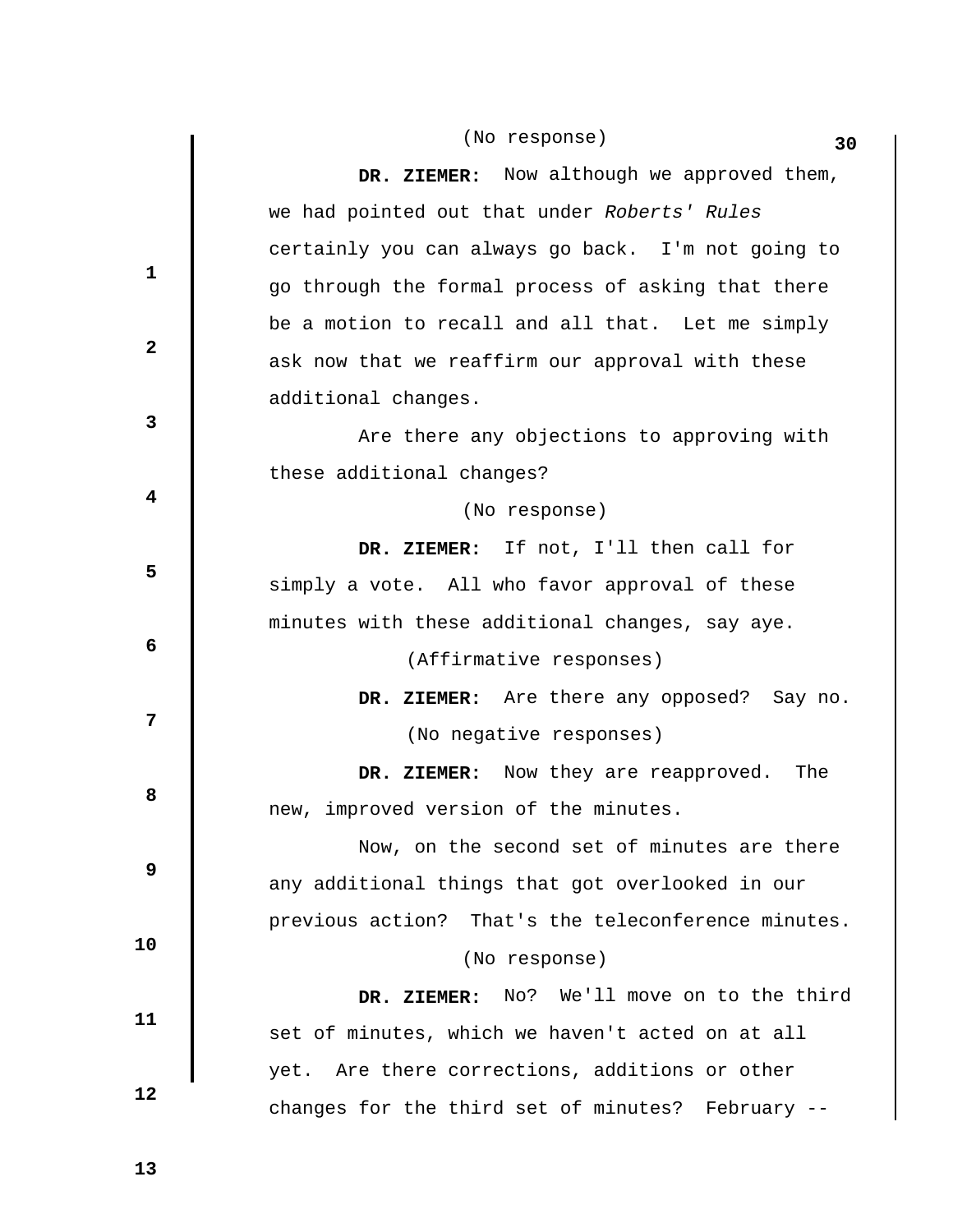**31** what is it -- 13 and 14.

 **DR. MELIUS:** I'm not sure --  **DR. ZIEMER:** Jim.

 **DR. MELIUS:** -- we want to make this change, but it's a -- you go to page 18, beginning of -- February 14th where there's a discussion of topics suggested for the next meeting. I believe the discussion was obviously more extensive than is captured in these minutes. I think that's appropriate. I don't think the minutes should be detailed. But I do think that it would be helpful if there was a way of making sure that Larry or his staff captured these suggestions and they had come up -- the first meeting also at points we had talked about what topics should we discuss at future meetings. And I know when we then went to set up this meeting, and particularly when the special exposure guidelines got knocked off the agenda, then there was sort of a scramble, what should we do with this meeting, and I think it would be helpful if there was a -- someone kept a sort of a to-do list, you know, future meeting topics, information that needs to get to the committee and so forth, and that we have some way that we make sure we capture that. Not necessarily in the minutes, though. If the only way to do it is going to be in the minutes, then I suggest that we make sure that the minutes do

 **13** 

 **10** 

 **11** 

 **12** 

**1** 

**2** 

**3** 

**4** 

**5** 

 **6** 

**12** 

**8 8**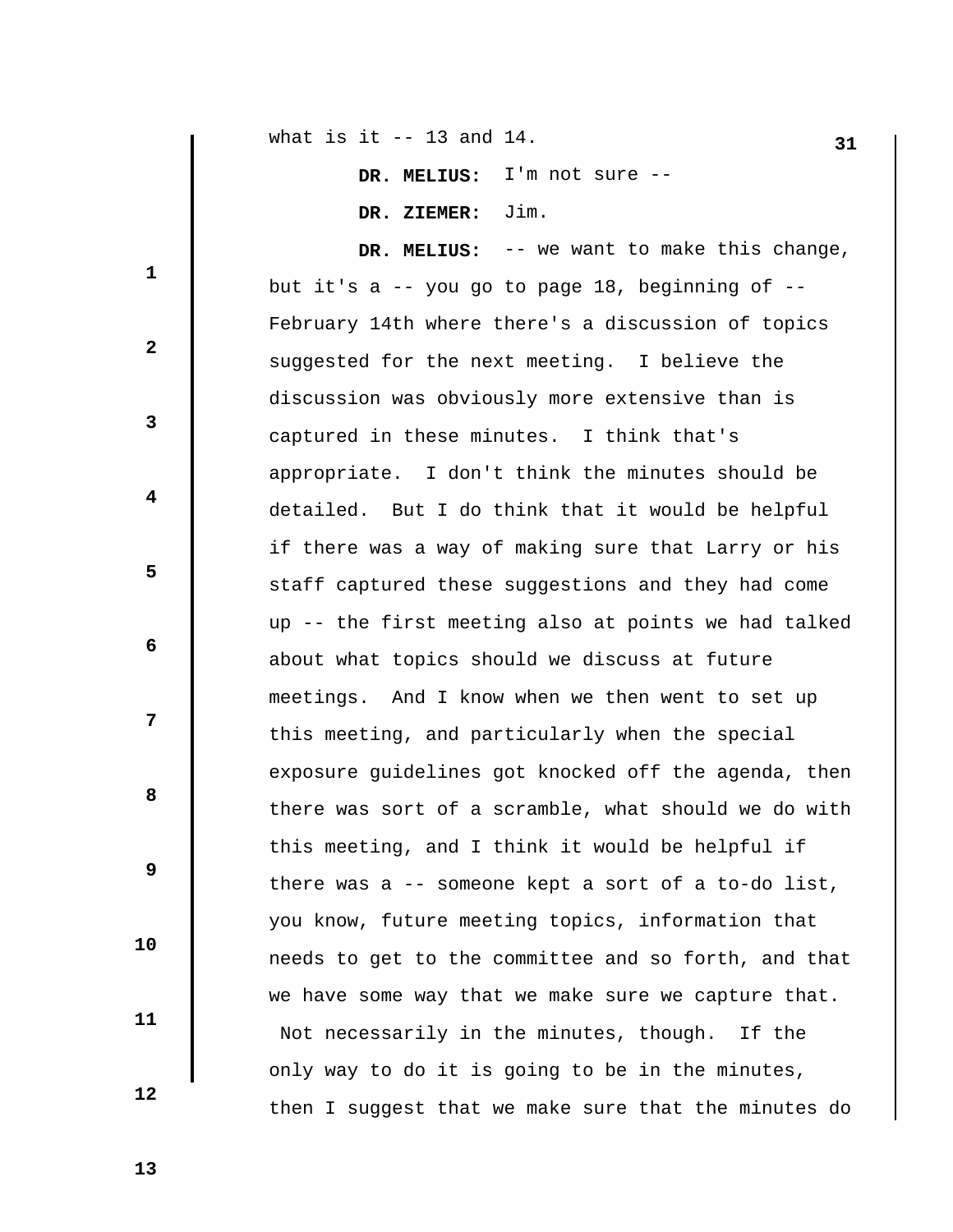include that information, but I don't think that **32** level of detail is necessary. You know, such as suggested speaker names and things like that. **1 2 3 4 5 6 12 8 8 9 10 11 12 DR. ZIEMER:** We'll take this simply as a comment to staff. You're not suggesting a change on these minutes at this point.  **DR. MELIUS:** No --  **DR. ZIEMER:** Thank you.  **DR. MELIUS:** -- as long as Larry would think that we don't need to do it in the minutes to do that. I don't think we --  **DR. ZIEMER:** Track those suggestions, right. And Mark, did you have a comment? No. Other comments? Are you ready to take action on the third set of minutes then? Okay, all who favor approval of the minutes of the February 13/14 minutes, please say aye. (Affirmative responses)  **DR. ZIEMER:** Any opposed, say no. (No negative responses)  **DR. ZIEMER:** That motion carries. Thank you. Roy?  **DR. DEHART:** I would simply like to compliment the staff on the quality of the documents that we've just discussed. In reviewing them, as I had the opportunity to do last week, I found it not only brought the recall of what we were doing, it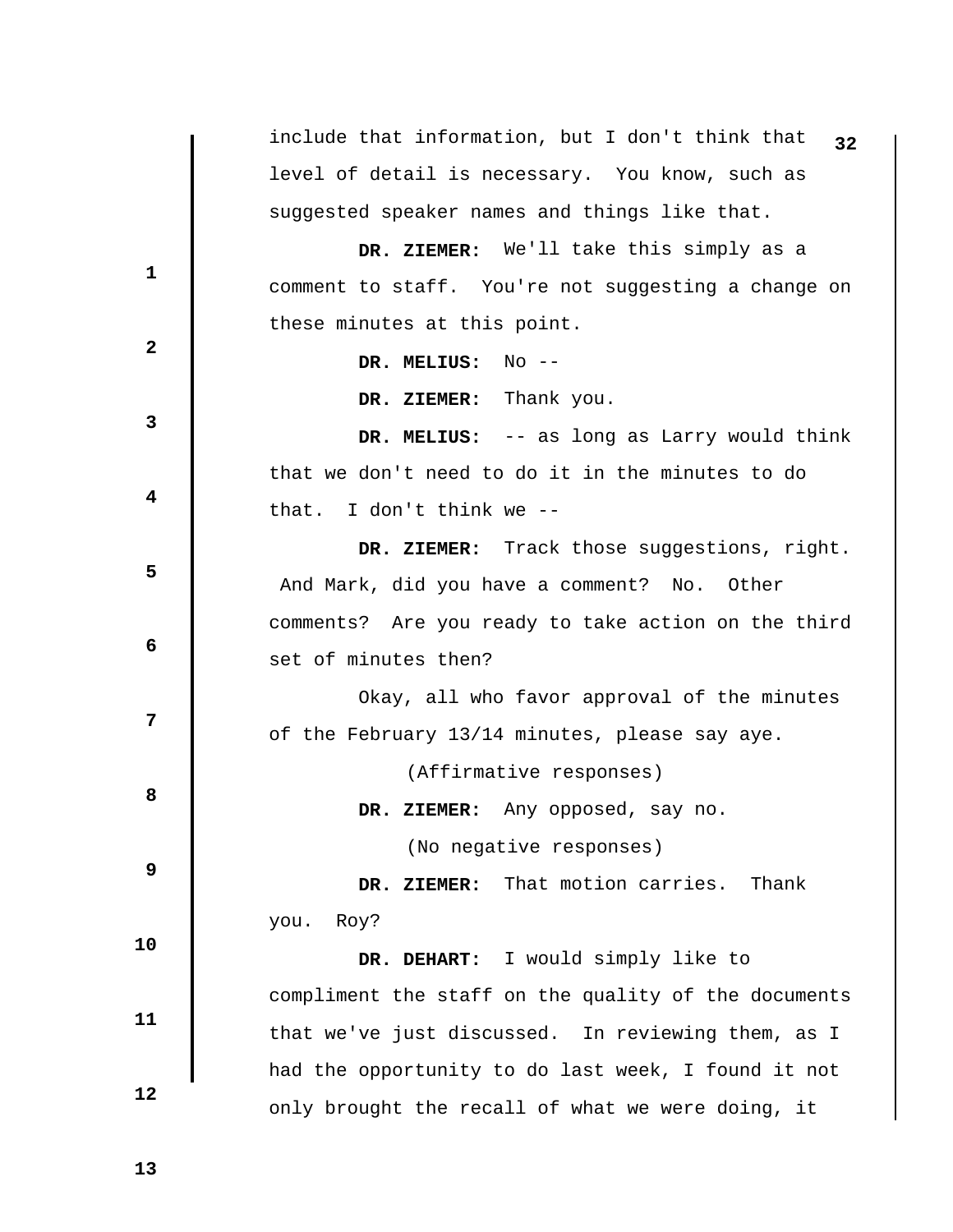|                         | refreshed my memory on the science and it far<br>33  |
|-------------------------|------------------------------------------------------|
|                         | exceeded my own notes, and I very much appreciate    |
|                         | the opportunity to have these documents before me.   |
|                         | DR. ZIEMER: So noted.<br>Jim?                        |
| $\mathbf{1}$            | DR. MELIUS: One other procedural suggestion          |
| $\mathbf{2}$            | is I think it would be helpful if the staff could e- |
|                         | mail us when things are posted on the web site. I    |
| $\mathbf{3}$            | thought we had talked about this before, but not all |
|                         | of us check it every day and some of us get caught   |
| $\overline{\mathbf{4}}$ | up in the basketball scores and other things and     |
|                         | never quite get around to looking at your web site   |
| 5                       | daily, and it would be helpful if someone could --   |
|                         | whenever a new document goes up $-$ just send an e-  |
| 6                       | mail to the committee.                               |
|                         | DR. ZIEMER: Duly noted. Comment from                 |
| 7                       | Larry?                                               |
|                         | MR. ELLIOTT: I do appreciate those                   |
| 8                       | suggestions and we will follow through with that.    |
|                         | Our plan and intention has been to use e-mail to     |
| 9                       | contact you as much and as frequently as possible.   |
|                         | We did send the minutes out by e-mail. I regret      |
| 10                      | that some of you evidently did not get the e-mail    |
|                         | with the minutes. We need to check and make sure     |
| 11                      | that we have your correct e-mail addresses and we    |
|                         | will do so. But we did send out the minutes.<br>All  |
| 12                      | three sets of minutes went out by e-mail, and then   |
|                         | they were also -- that e-mail also noted that they   |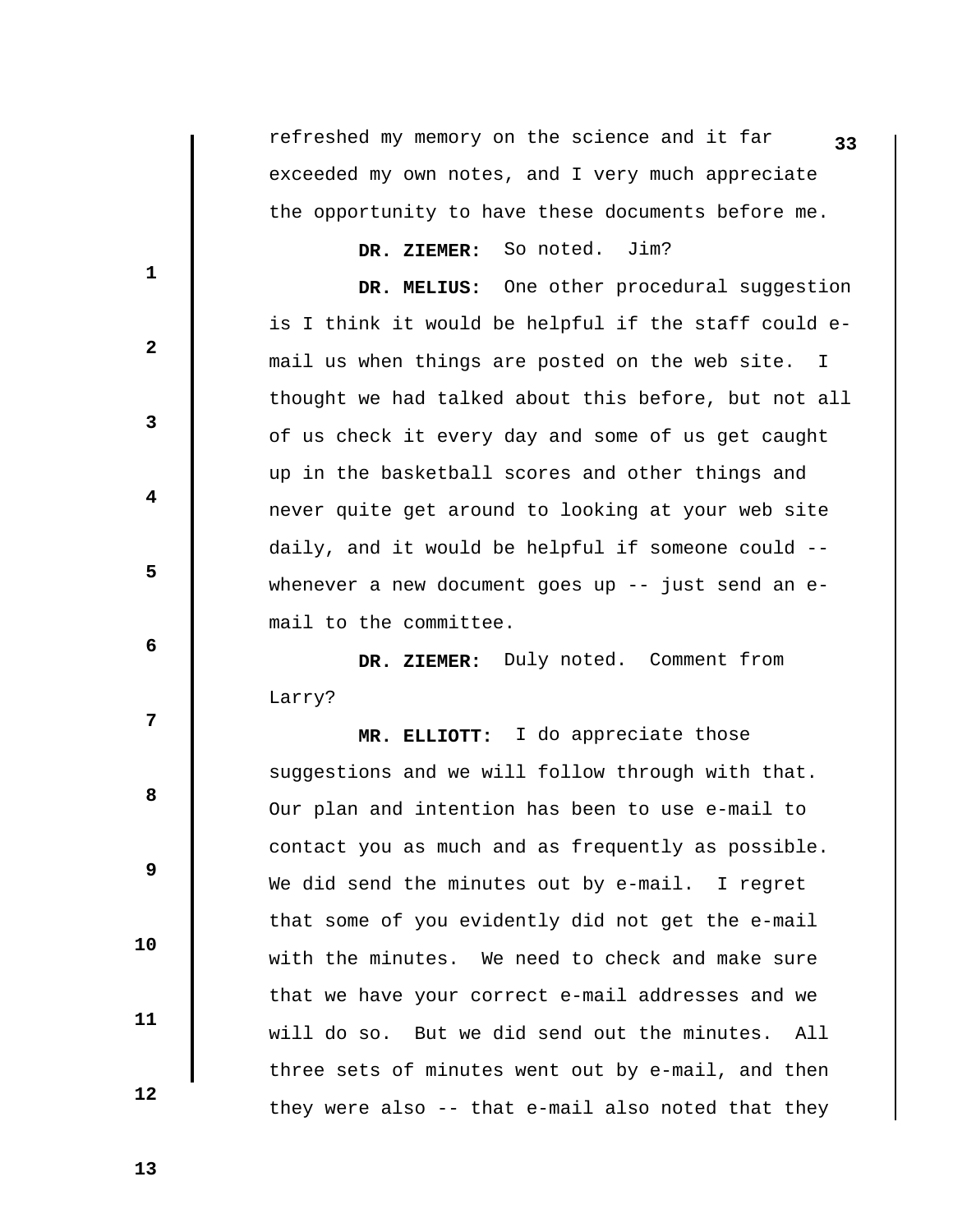were posted on the web site, so I'm sorry that they<sub>34</sub> didn't get to all of you.

 **DR. ZIEMER:** Thank you. Let's move on on our agenda. Next topic is program status report and Larry Elliott will present that. And there is a section in your Board booklet which is a copy of the power point materials.

 **MR. ELLIOTT:** Well, good morning. I am pleased to be here with you at your fourth meeting. And at your last meeting I introduced this presentation to you as a program status report and described the process steps in handling claims at NIOSH. Today I will provide you with an up-date of claims status at the Office of Compensation Analysis and Support in NIOSH and I'll give you some statistics on several of the more pertinent steps in the process. And during that I will also touch upon some of the things I think you're very concerned and interested in.

 Again, the intent of this program report presentation is to provide you with a broader context of claims status at NIOSH so that you may determine when and how best to proceed with your responsibility to review completed dose reconstructions for scientific validity and quality.

 As of last Friday, April 26th, it is our understanding that the Department of Labor has more

 **13** 

 **10** 

 **11** 

 **12** 

**1** 

**2** 

**3** 

**4** 

**5** 

 **6** 

**12** 

**8 8**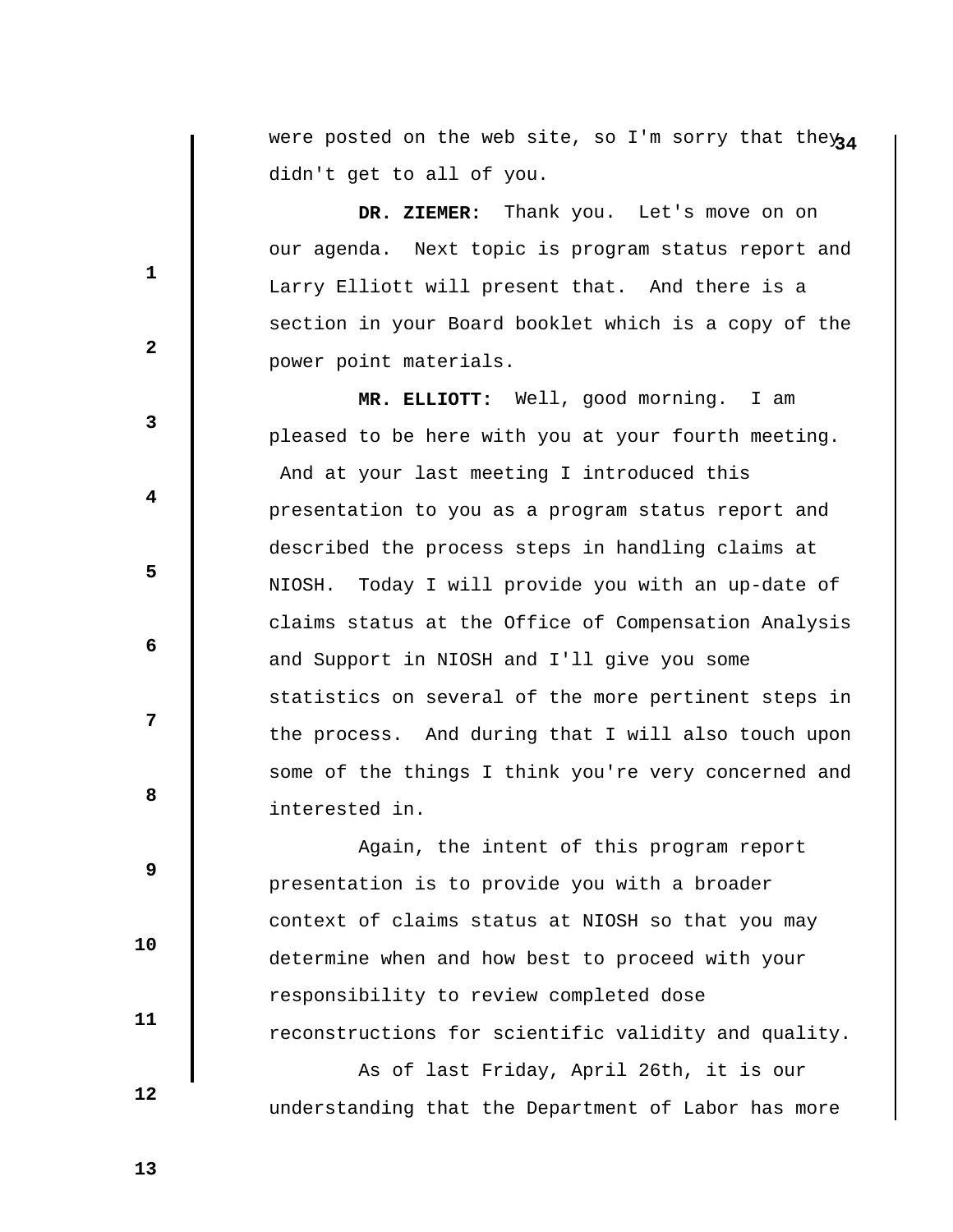than 15,000 non-Special Exposure Cohort cancer- **35** related claims for which they are verifying employment and medical diagnosis. In addition to that number, the Department of Labor has forwarded 3,634 claims to NIOSH for dose reconstruction. While it's too early in the program to detect any trends in these numbers, as you can see, the receipt of claims at NIOSH has increased substantially each quarter. Keep in mind that we did not start receiving claims at NIOSH until October 11th, 2001.

 Claims are received in batches each week from the four district offices of the Department of Labor. And on Tuesday of each week we send out acknowledgement letters to each claimant to let them know that we have received their claim from the Department of Labor and we also tell them in that letter what the next steps will be for their claim, what steps their claim will go through, and how they may contact us to monitor progress.

 You may note at this step that we lag behind the total number of claims we have in hand. We've sent out acknowledgement letters for 3,391. This lag represents a single week of claims receipt, and it's also the last step in the process where claims are handled as a batch. Now in your Board booklets we've provided you example copies of the acknowledgement letter and of the other letters that

 **13** 

 **10** 

 **11** 

 **12** 

**1** 

**2** 

**3** 

**4** 

**5** 

 **6** 

**12** 

**8 8**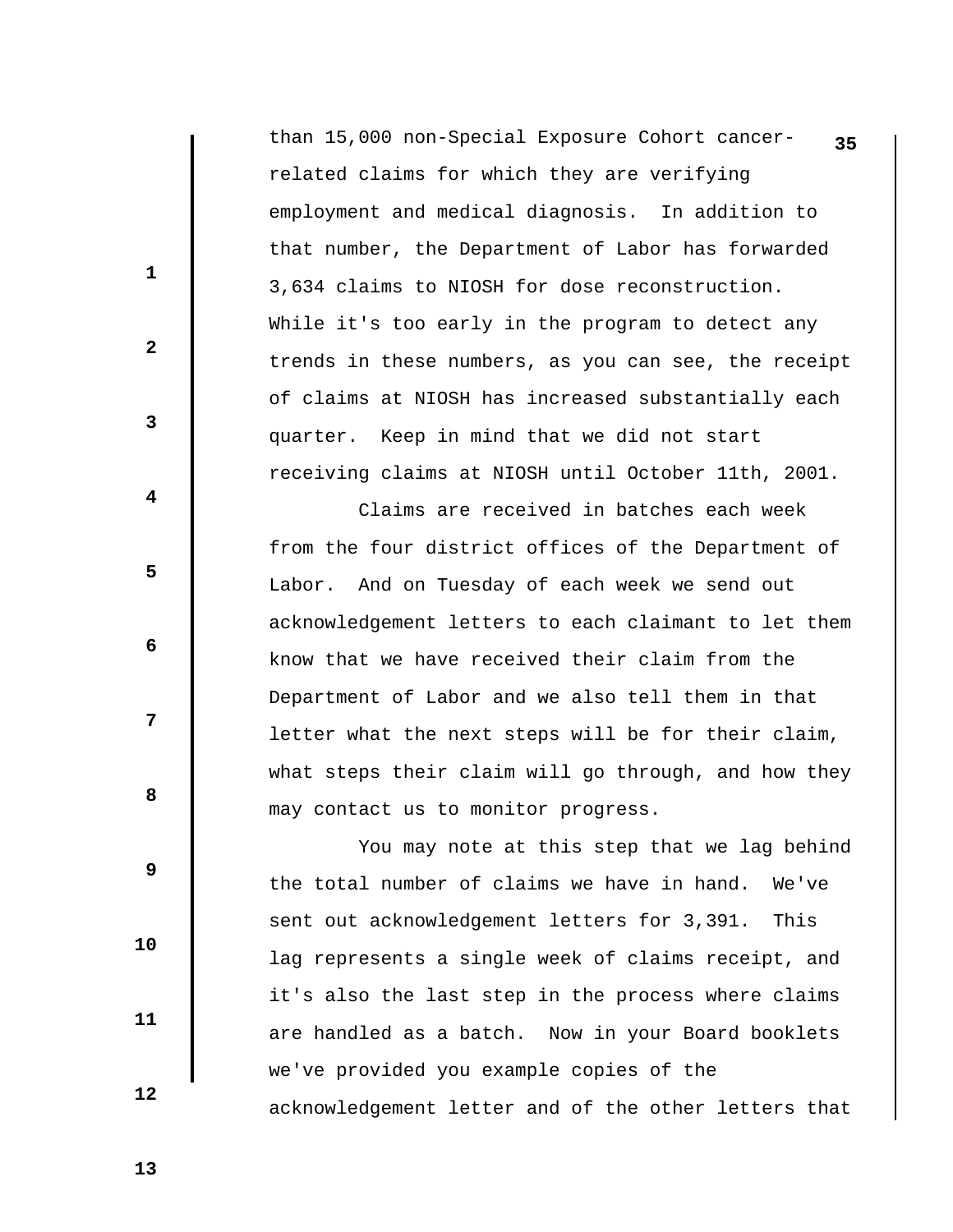we use to communicate with claimants at various **36** steps in the process.

 As we approach the Department of Energy with requests for information to support dose reconstruction -- I'm sorry, I hit the -- and I can't back up.

#### (Pause)

 As we approach the Department of Energy with requests for information to support dose reconstruction, each claim is handled individually. At this point the dose reconstruction portion of the case file is being developed for each individual claim. We evaluate the case file information for the cancer type, length of employment, the number of covered sites where the Energy employee worked and the number of different jobs that the Energy employee held. And if appropriate, we evaluate the NIOSH-held information for data pertinent to the claim. These evaluation steps enable us to focus our information needs based upon specific time periods and on location, where the employee might have worked, and to direct our requests to the Department of Energy -- the relevant sites for the Department of Energy.

 You may note here that the number of claims achieving each succeeding step diminish as we proceed in the process. This is due to the time

**2** 

**1** 

**3** 

**4** 

**5** 

 **6** 

**12** 

**8 8** 

 **9** 

 **11** 

 **10** 

 **12**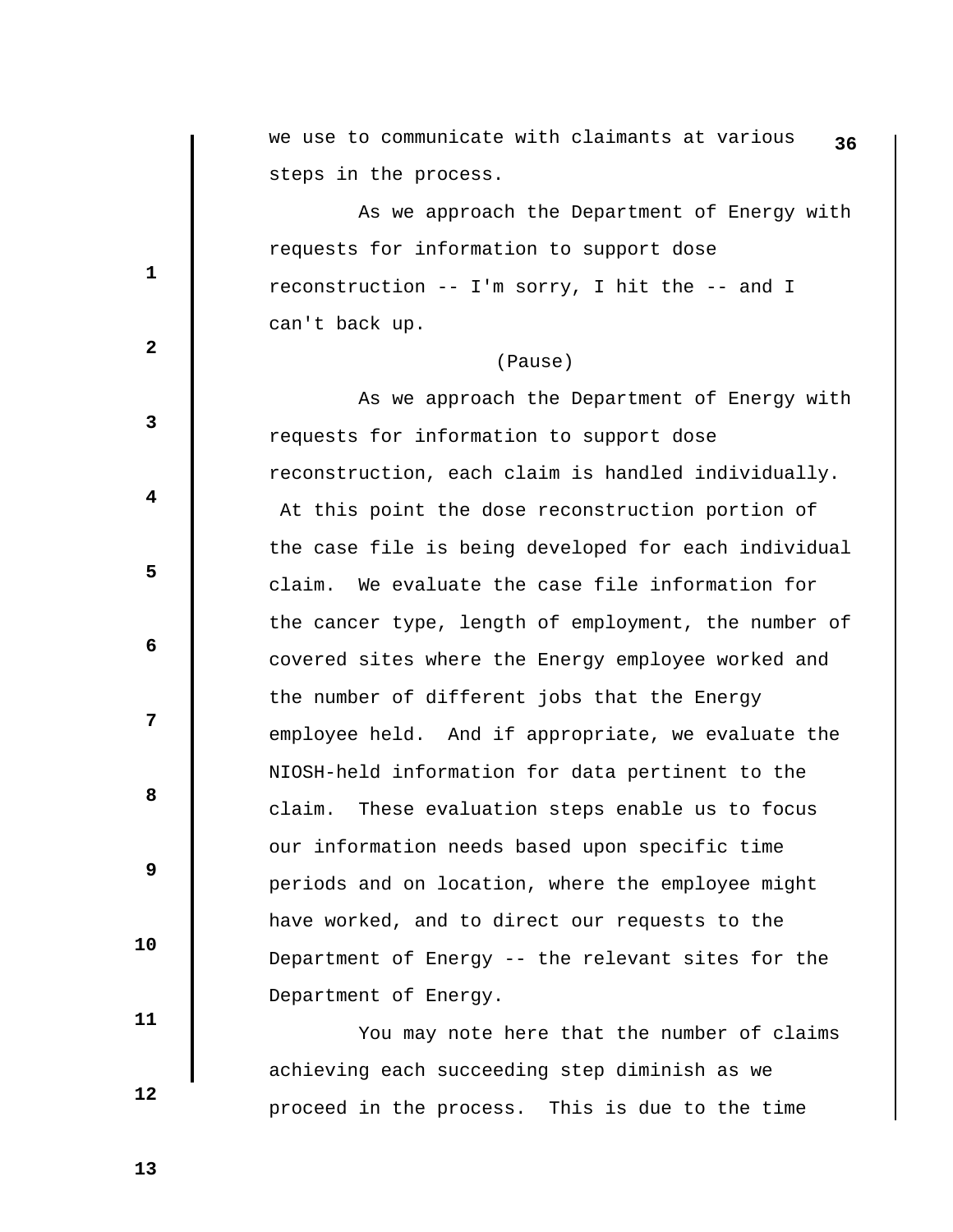that's required to assemble, evaluate and review the information that's needed for dose reconstruction on an individual claim basis. Thus we have requested information from the Department of Energy sites for 2,966 claims at this point. We anticipate when our dose reconstruction technical support contract is awarded next month that we will see more claims moving through the process at a much faster pace.

 We're working very closely with the Department of Energy and the designated points of contacts at the DOE sites for the information that we need to conduct these dose reconstructions, and we're exploring ways to expedite the fulfillment of our information requests. We're exploring how to build site-specific profiles with the Department of Energy. We're also examining ways to validate the information that's been provided, and to establish access to confidential information or National Security-held information. And we're also evaluating how we can best verify that no further information exists.

 We're currently negotiating all of these points with the Department of Energy in the language for the memorandum of understanding between HHS and the Department of Energy. Within the last month, as you see, we've seen an improved response to our requests for information from most of the DOE sites,

 **13** 

 **10** 

 **11** 

 **12** 

**1** 

**2** 

**3** 

**4** 

**5** 

 **6** 

**12** 

**8 8**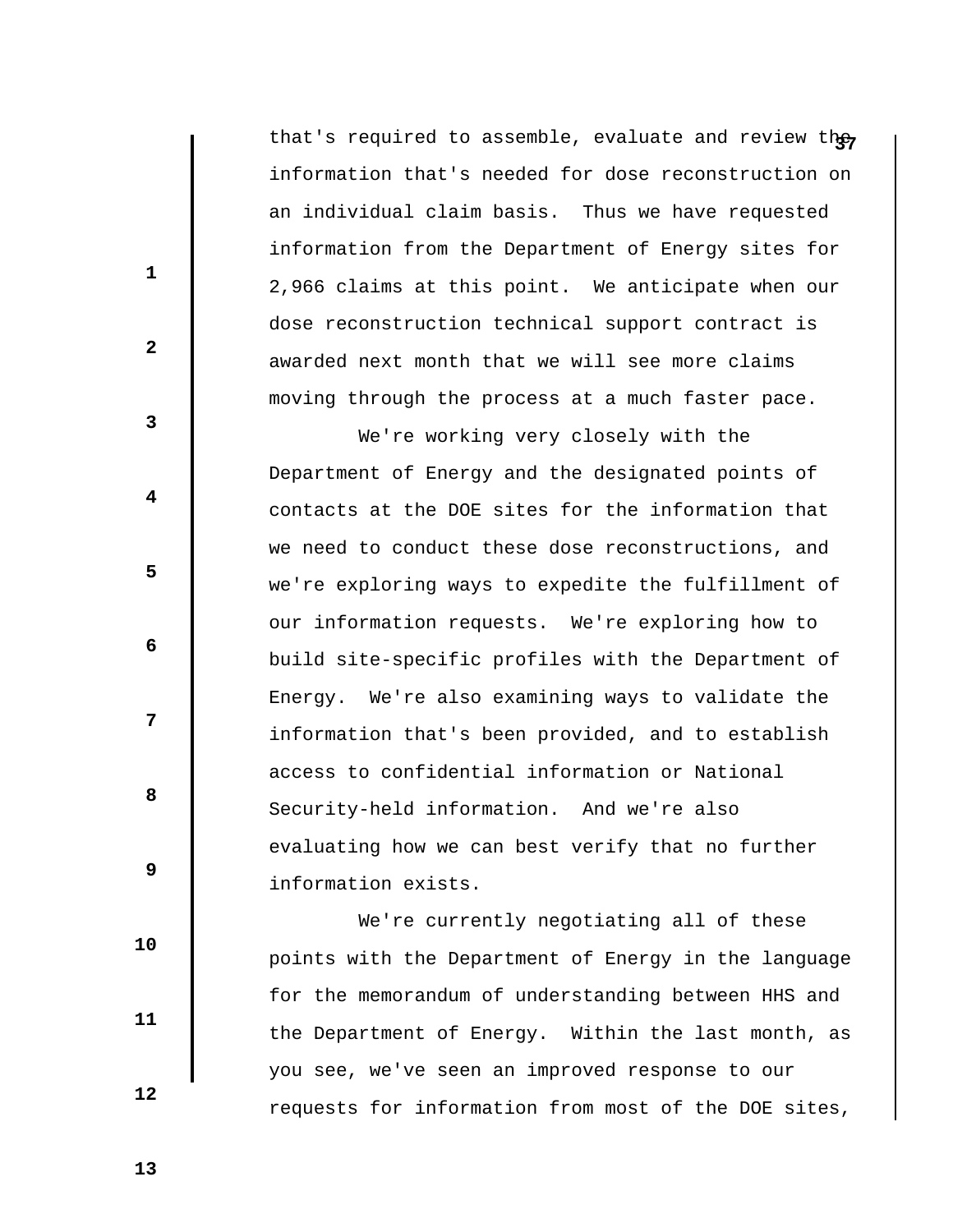and I anticipate that we'll see improvement only geta better as we proceed with a signed memorandum of understanding.

 Relative to a given claim, we evaluate the information provided by the Department of Energy for adequacy and completeness with regard to our specified information request. And we're evaluating here that not only the quantity but also the quality of information provided in the light of what we need to conduct the dose reconstruction for an individual claim. Where we feel that the information is incomplete or inadequate, we have approached DOE again for the necessary information, and thus to date we have reapproached DOE for additional information to support dose reconstructions on 51 claims.

 In some cases we have asked the Department of Energy to continue searching for information where none was provided in the initial request. And primarily this has been for the atomic weapons employer facilities, and the 21 requests that you see listed in the first quarter depict this type of secondary request. And since that time we've worked with DOE to establish what information they have and we captured the bulk of the information on the AWE's. We're continuing the process of gathering information on the AWE's as best we can.

 **13** 

 **10** 

 **11** 

 **12** 

**1** 

**2** 

**3** 

**4** 

**5** 

 **6** 

**12** 

**8 8**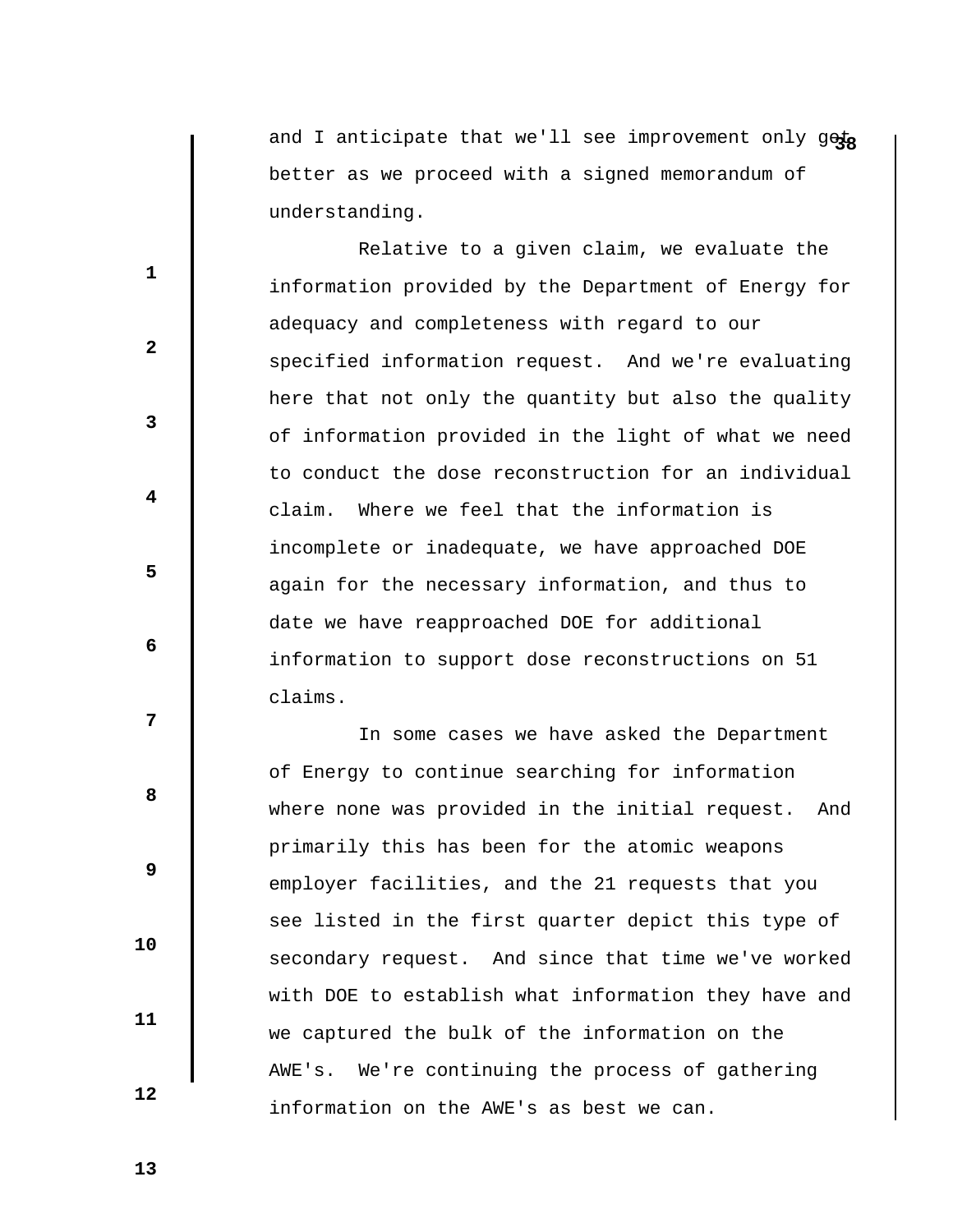In other cases we're seeking general information such as the limit of detection for a historical dosimetry practice, and this general information will assist the specific claim in question, as well as fulfill the site profile information for the benefit of all claims relevant to that site and that time period. And another example of secondary information that might be requested would be coworkers dosimetry data.

**39**

 Once we have assembled and reviewed all relevant information from NIOSH records and received and examined the information from the Department of Energy, we schedule the interview with the claimant. As of today we've conducted 55 interviews. We have scheduled another 51 interviews to be conducted during the next four weeks. We currently count 75 dose reconstructions underway. And what we mean by this is we have received, we have assembled, evaluated and reviewed the readily-available information pertinent to a given claim. We have scheduled, and for 55 claims have conducted, the claimant interview.

 For six claims we have completed the draft dose reconstruction report as specified in our rule 42 CFR Part 82. The six draft reconstruction reports will be provided to the respective claimants next week, and that will be followed up by a phone

 **13** 

**1** 

**2** 

**3** 

**4** 

**5** 

 **6** 

**12** 

**8 8** 

 **9** 

 **10** 

 **11**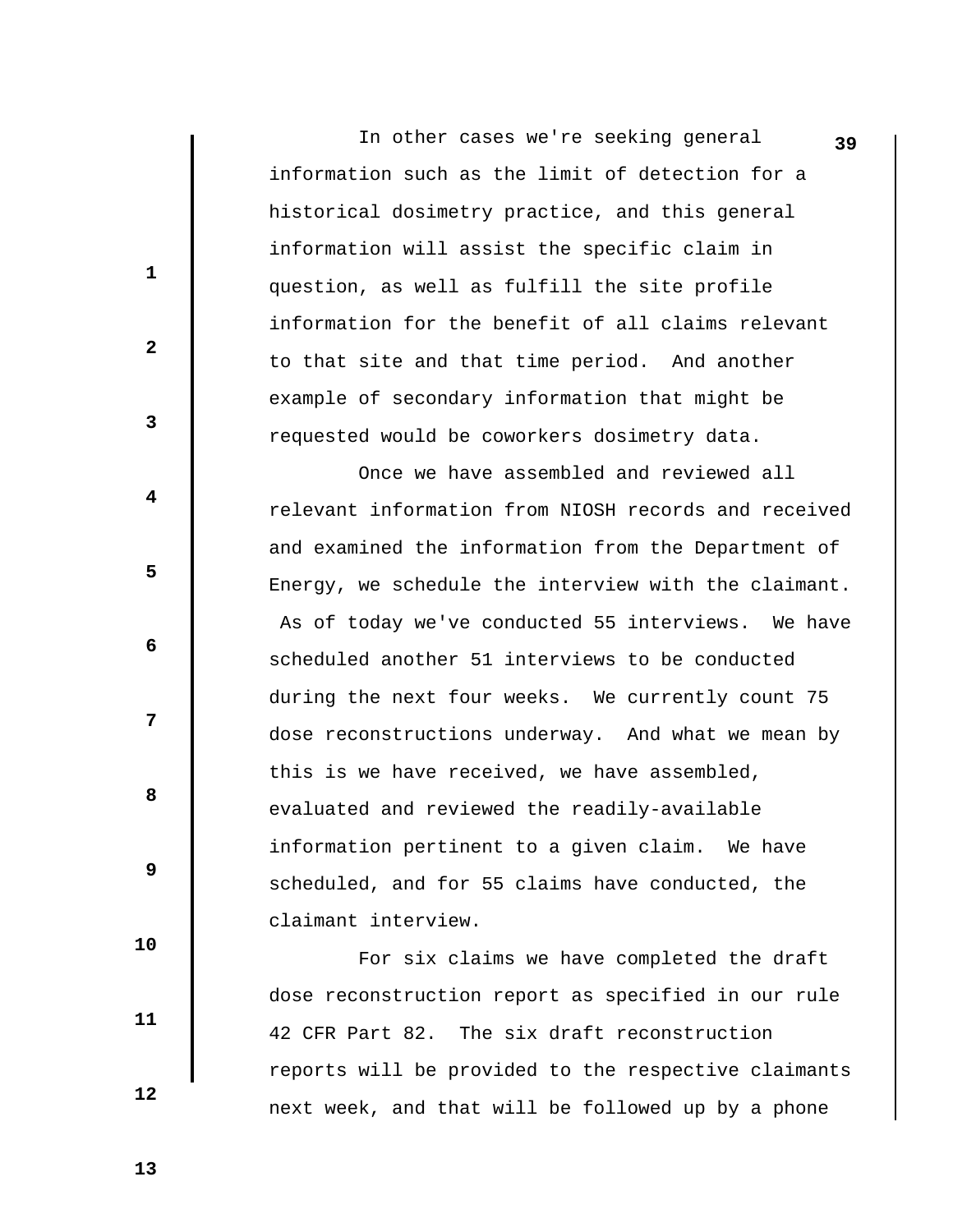call from the dose reconstructionist to explain theno report, the process and the findings of the dose reconstruction. At that time we'll also seek the claimant's approval on the OCAS-1 form to close the dose reconstruction process and move the claim on to the Department of Labor for determination of probability of causation.

 The number of phone calls that we've received in the Office of Compensation Analysis and Support have increased substantially each quarter as we handle more and more claims. Of these 1,454 calls received, 140 calls have been for general information on the program. They were not related to any specific claim. The remaining 1,324 calls that we have received were regarding a specific claim and these calls were actually only relevant to 679 claims, or approximately one-fifth of the 3,634 claims we have in hand. For these 679 claims, the number of calls range from one to 20.

 The inquiries that we received during the phone calls seemed to center on essentially three questions: What's the status of my claim? Do you have my dose from DOE yet? And when will you schedule my interview? With regard to visitors at OCAS, we've only had one.

 And I thank you for your attention. I'll answer any questions that you may have at this

 **12** 

 **10** 

 **11** 

**1** 

**2** 

**3** 

**4** 

**5** 

 **6** 

**12** 

**8 8** 

 **9**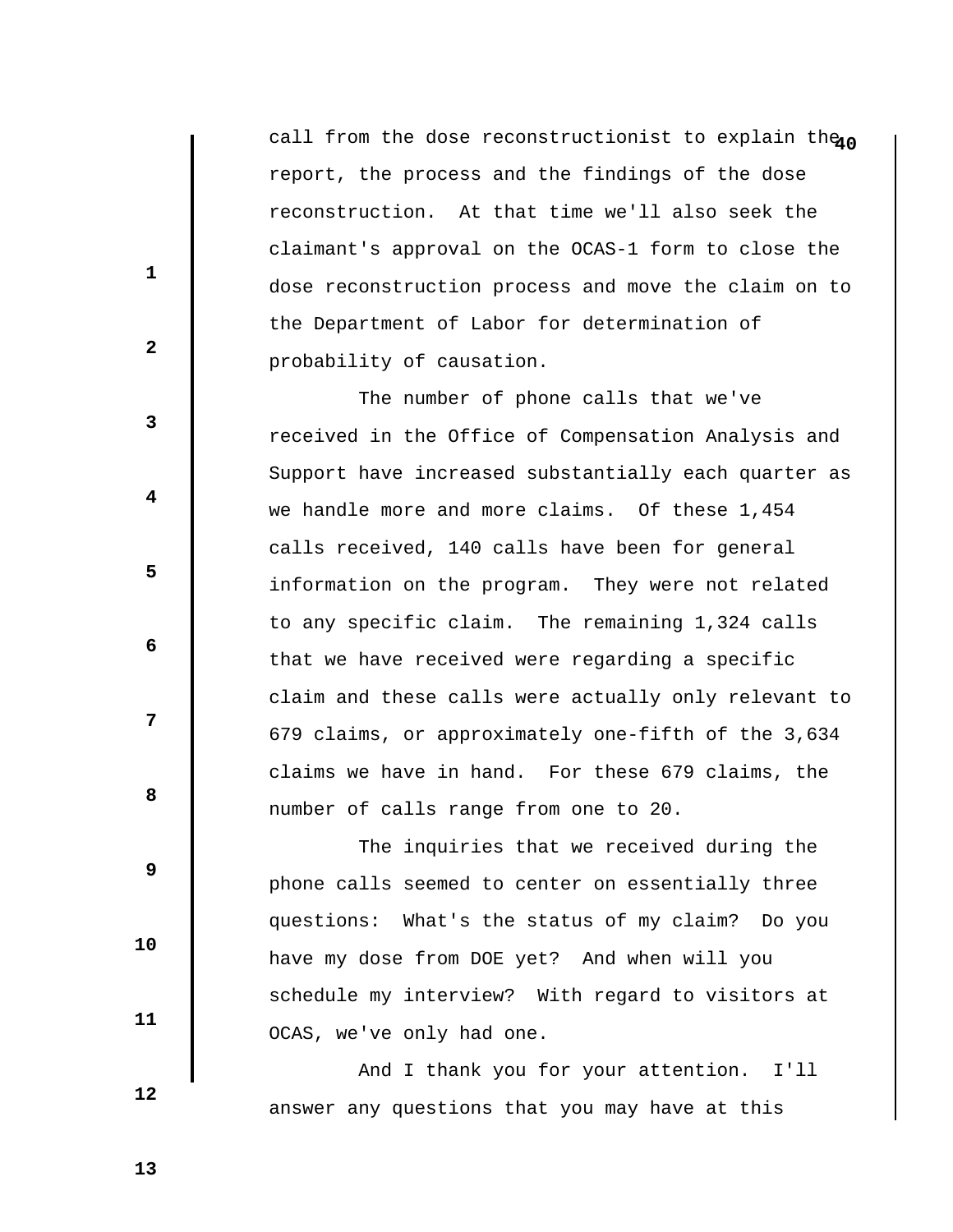**41** point.

**1** 

**2** 

**3** 

**4** 

**5** 

**6 6** 

**12** 

**8 8** 

 **9** 

 **10** 

 **11** 

 **12** 

 **MR. GRIFFON:** Larry, I'm just curious. You said -- mentioned several times that you're working with DOE to obtain more information, and in previous meetings you mentioned the memorandum of understanding, and I wonder if there's been any formalized MOU put out between the agencies regarding access to data for this.

 **MR. ELLIOTT:** No. As I mentioned just a moment ago, we're working on the language. We're negotiating the various points I identified, so that's not available at this time.

 **MR. GRIFFON:** Okay. Just the only concern I would have is that some of the things that you mentioned as -- you mentioned that you reviewed and evaluated based on readily-available information, and in another part you mentioned that some of the secondary information requests such as general bioassay program information -- I might view some of that as almost as important as the personal dosimetry records in piecing this all together. And the site profiles that you're doing I think are as important to get started early as getting the individual's personal information. Otherwise, you may be in a position where you're going back and revisiting claims after you've rejected them possibly or that sort of scenario may arise, so I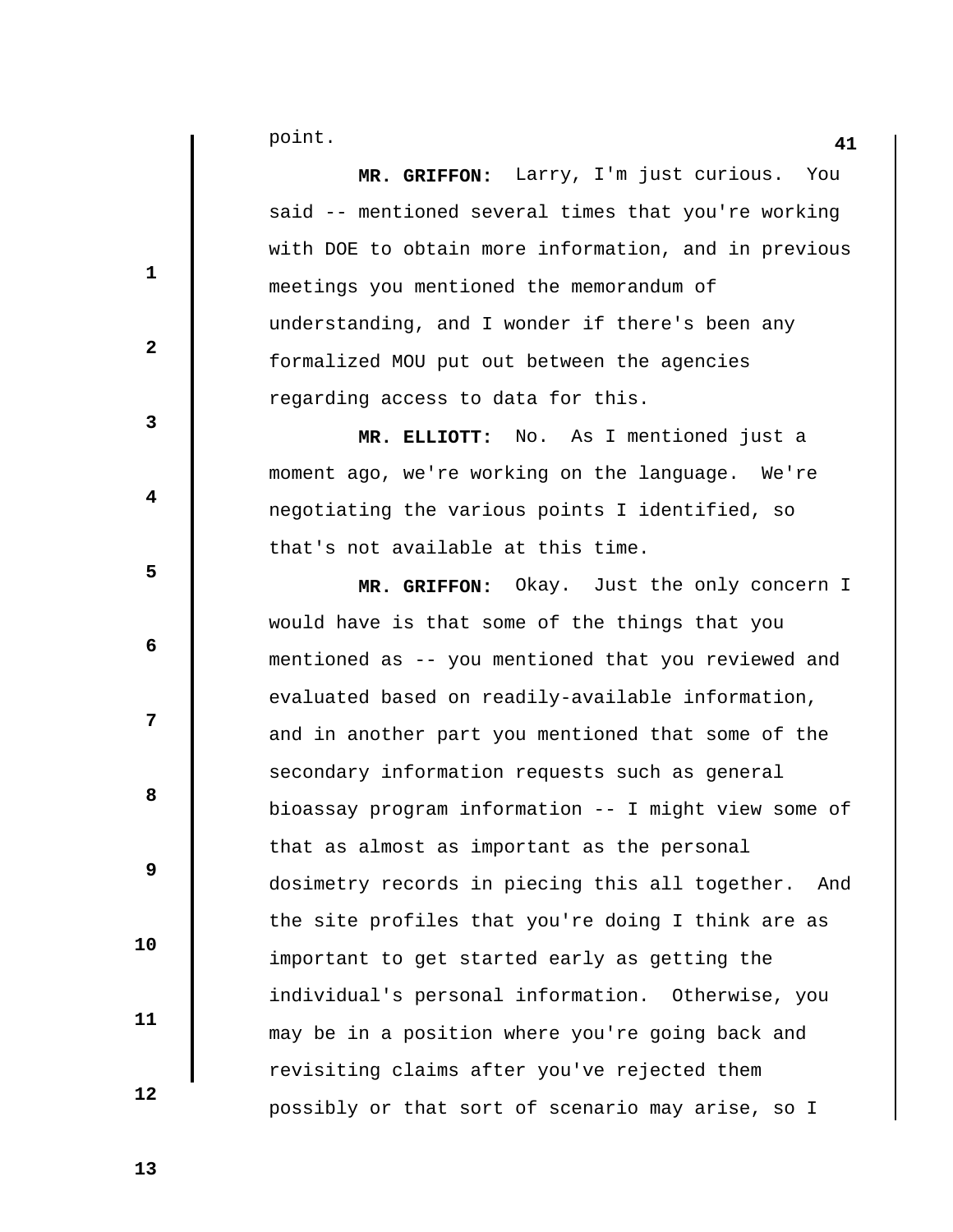would just point that out, that I think some of the<sub>12</sub> other information may give you a different perspective on the personal data files.

 **MR. ELLIOTT:** I appreciate your comment, but I would ask you to keep in mind that we're not finalizing a dose reconstruction on the claim until we're satisfied we understand all of the information that we need and we have all that information, whether it's the individual's dose or it's the secondary level of information to better understand how we reconstruct that dose. And so the claim doesn't move forward until we have that. And we are building both site-based profiles and individual dose files as we proceed. They go on concurrently.

 **DR. ZIEMER:** Larry, under the legislation itself, it's true is it not that DOE in fact is obligated to provide such information to NIOSH so that the function of the memorandum of understanding is mainly to make that a more smooth and wellunderstood process? I mean --

 **MR. ELLIOTT:** Yes.

 **DR. ZIEMER:** -- it doesn't prevent the information from coming, but what will we gain from the MOU that isn't already in the legislation?

 **MR. ELLIOTT:** Well, the MOU language will address access to the information, the fact that we can go in and look at National Security-based

 **12** 

 **10** 

 **11** 

**1** 

**3** 

**4** 

**5** 

**6 6** 

**12** 

**8 8** 

 **9** 

 **2**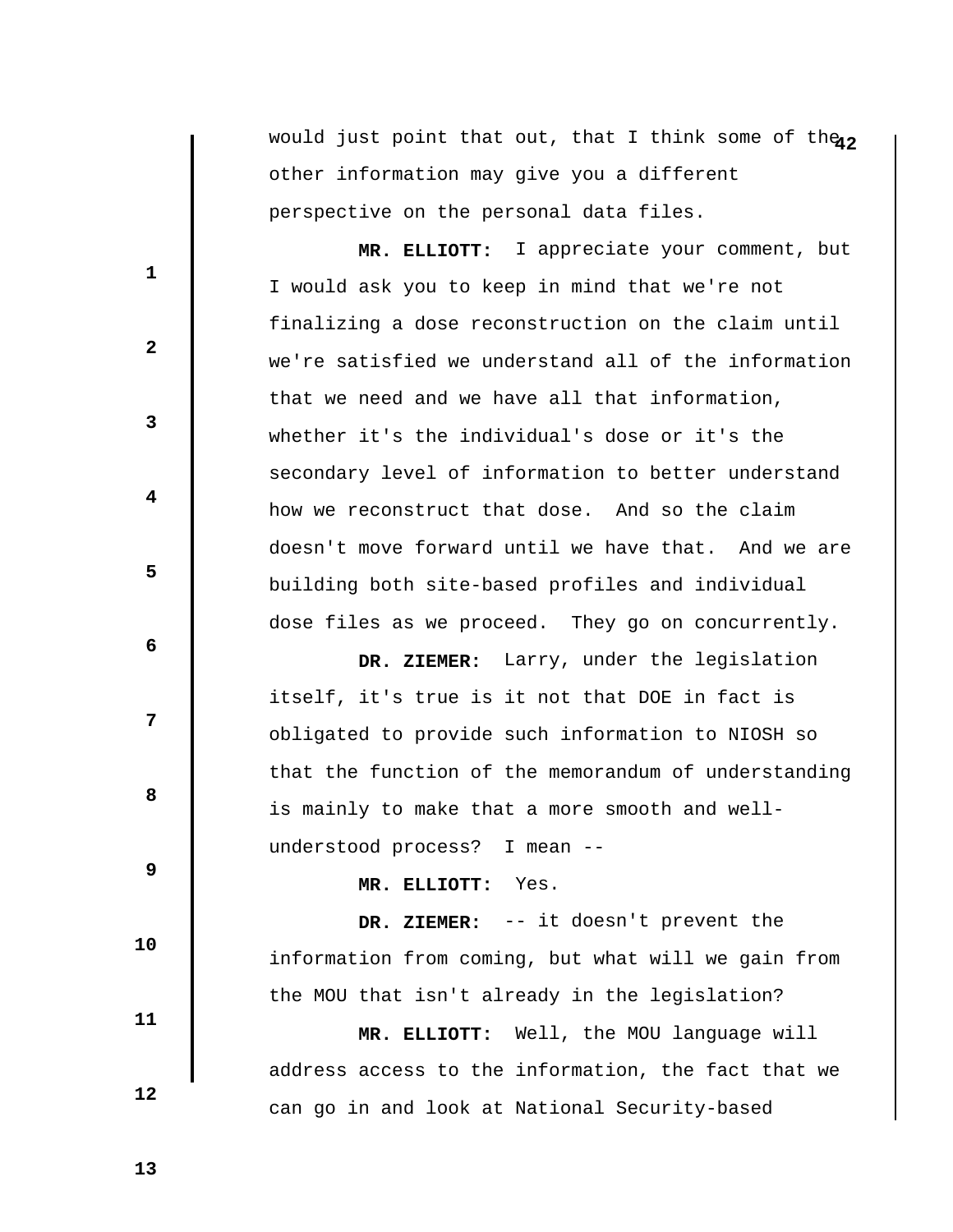**4** information and seek declassification or redaction **3** of information pertinent to a given claim, that we can get DOE's certification or verification that there is -- they've searched all available information and there is no more to give. These are the collaborative relationships that will be established in the MOU.

 **DR. ANDRADE:** A comment and then a quick question for clarification. Being from a DOE site I know that we've been sending information for months, so it's not that information is not flowing. That's my comment.

 Number two is a quick question for clarification. On the sheet before you examples of communications to claimants there is an acronym. On number four it says summary of CATI report to claimant letter. Can you explain what that is?

 **MR. ELLIOTT:** Computer-assisted telephone interview.

 **DR. ANDRADE:** Okay.

 **MR. ELLIOTT:** That's a CATI.

 **DR. ANDRADE:** Thank you.

 **MR. ELLIOTT:** I apologize for -- we run in a sea of acronyms. We don't always realize that everybody else doesn't have the same definitions we do.

 **12** 

 **10** 

 **11** 

**1** 

**2** 

**3** 

**4** 

**5** 

**6 6** 

**12** 

**8 8** 

 **9** 

 **DR. MELIUS:** I don't know if you're going to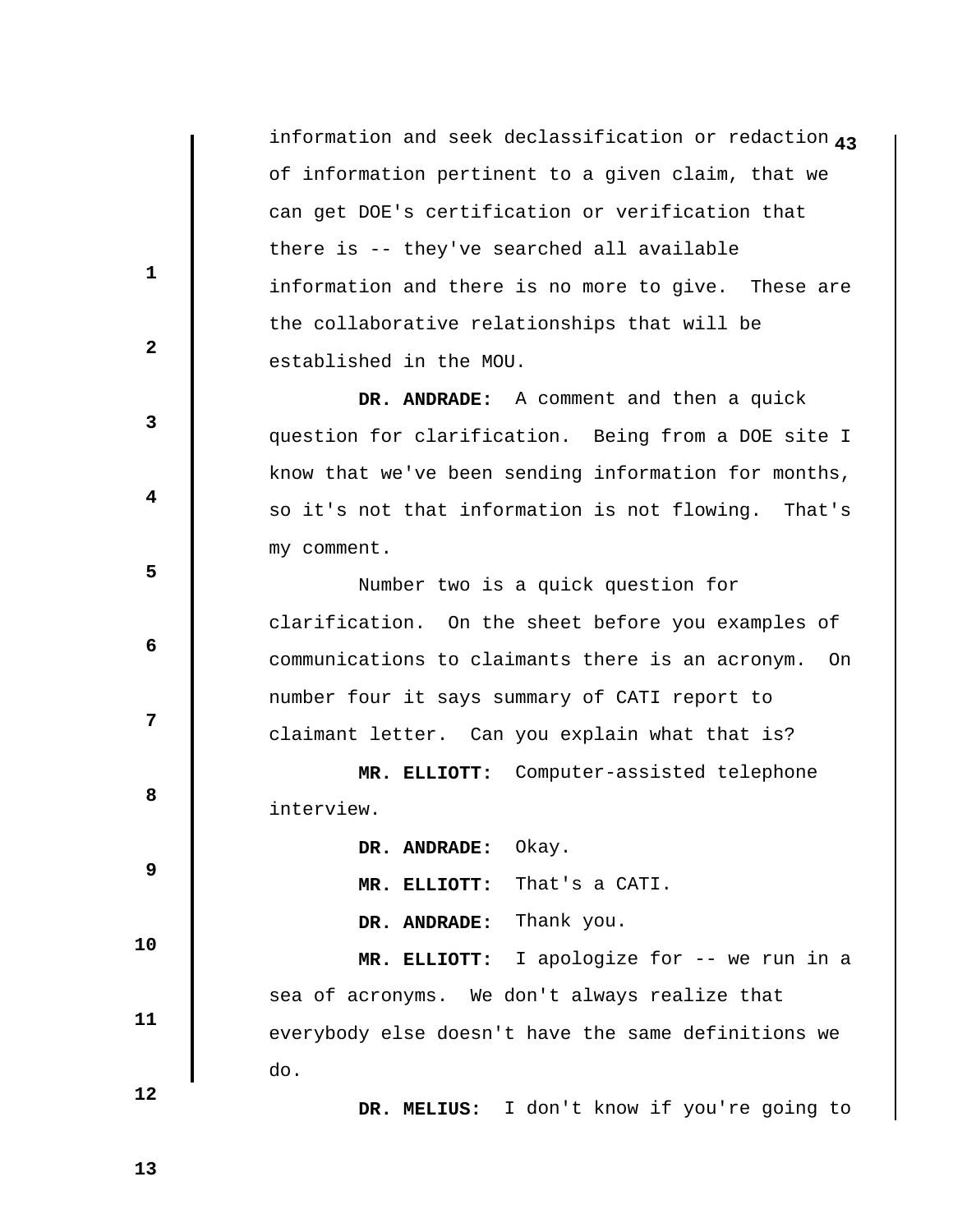|              | talk specifically about these letters and these<br>44 |
|--------------|-------------------------------------------------------|
|              | communications here, but I really think someone       |
|              | should take another look at them or provide some      |
|              | supplemental information 'cause some of these are     |
| $\mathbf{1}$ | pretty technical. I don't know if most claimants      |
|              | are going to understand what a dose reconstruction    |
| $\mathbf{2}$ | is and terms like that. It seems that it's awfully    |
|              | -- a little bit too technical and doesn't really      |
| 3            | explain -- it's going to confuse people, and          |
|              | particularly the -- you didn't include the sign-off   |
| 4            | they do at the end to say they accept your dose       |
|              | reconstruction, but that letter I think really needs  |
| 5            | to be very clearly worded and communicated to people  |
|              | 'cause that's --                                      |
| 6            | MR. ELLIOTT: We agree.                                |
|              | DR. MELIUS: -- got important implications,            |
| 7            | but $--$                                              |
|              | MR. ELLIOTT: We agree.                                |
| 8            | -- someone needs to go back<br>DR. MELIUS:            |
|              | through these letters I think and really look at      |
| 9            | them, you know, in terms of reading levels and        |
|              | things like that.                                     |
| 10           | MR. ELLIOTT: I appreciate the comment and             |
| 11           | we do agree. And I would say this, that -- keep in    |
|              | mind, throughout this process we're having multiple   |
| 12           | contacts with the claimant, and each contact we're    |
|              | providing explanation. We're trying to educate them   |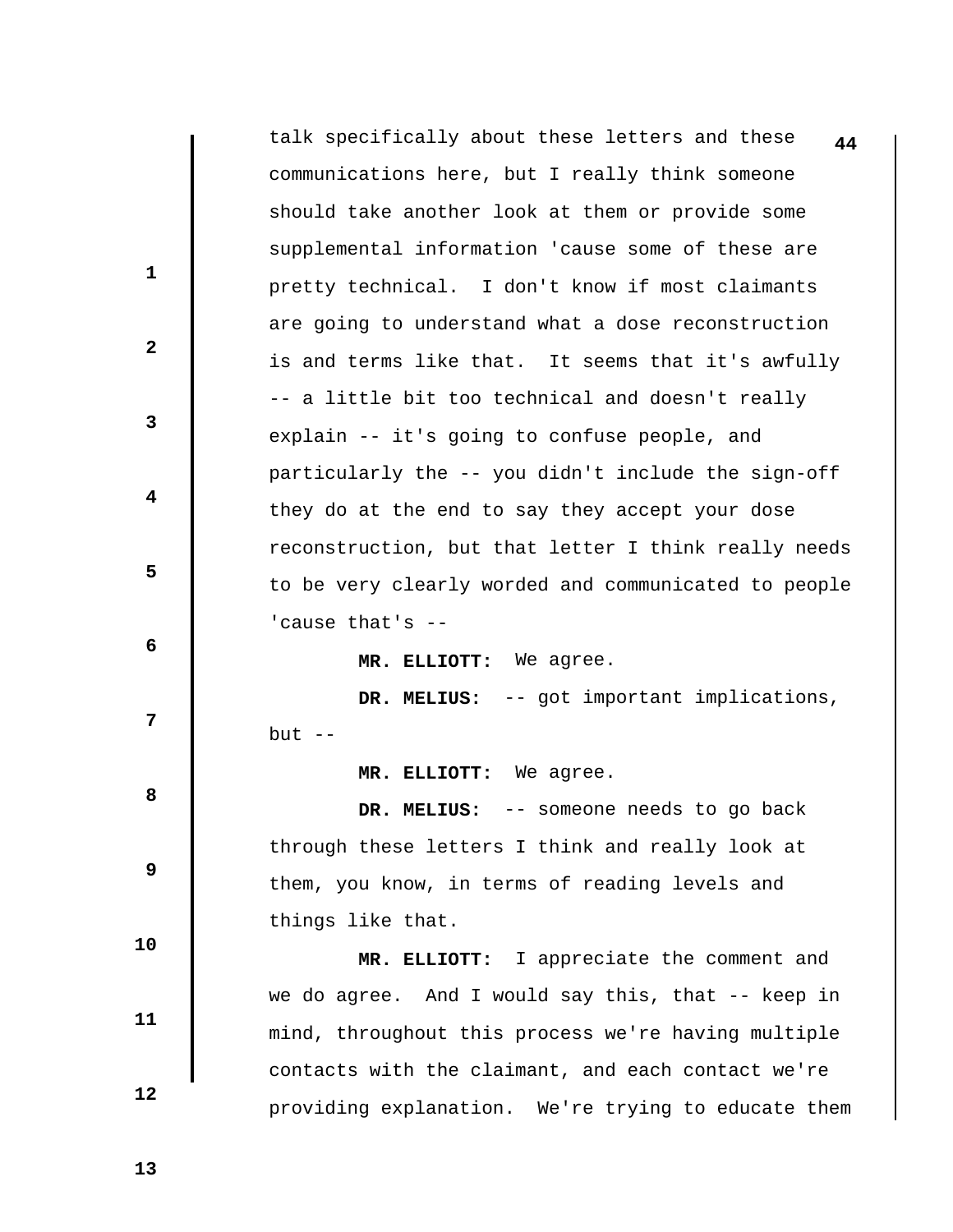**4** along the way. The first letter that goes out has **5** our brochure with it that talks about the program, but we also provide a fact sheet that talks about dose reconstruction in lay terms and tries to give them an insight in that. And no, you don't have a copy of the letter that sends the dose -- draft dose reconstruction report and the OCAS-1 form in your packet. We're working on those now as I speak. I have a health communication specialist who's working up the language in those and we're reviewing dose reconstructions --

 **DR. MELIUS:** Yeah, just one comment. I think we always tend to sort of over-estimate our ability to communicate and expect that people will have read everything that we sent them before and that they'll understand it, and so the next letter is going to be readily understandable and that's not how  $--$ 

**8 8** 

**1** 

**2** 

**3** 

**4** 

**5** 

**6 6** 

**12** 

 **9** 

 **10 11** 

DR. MELIUS: -- they're very nervous, anxious about this. Many of them -- limited education and difficulty understanding. And I think having the ability to call you and so forth is important, but I also think it's as important that they have something clear in writing that they can share with someone to help them understand it --

 **MR. ELLIOTT:** No, it's not how it works.

 **MR. ELLIOTT:** Sure.

 **13**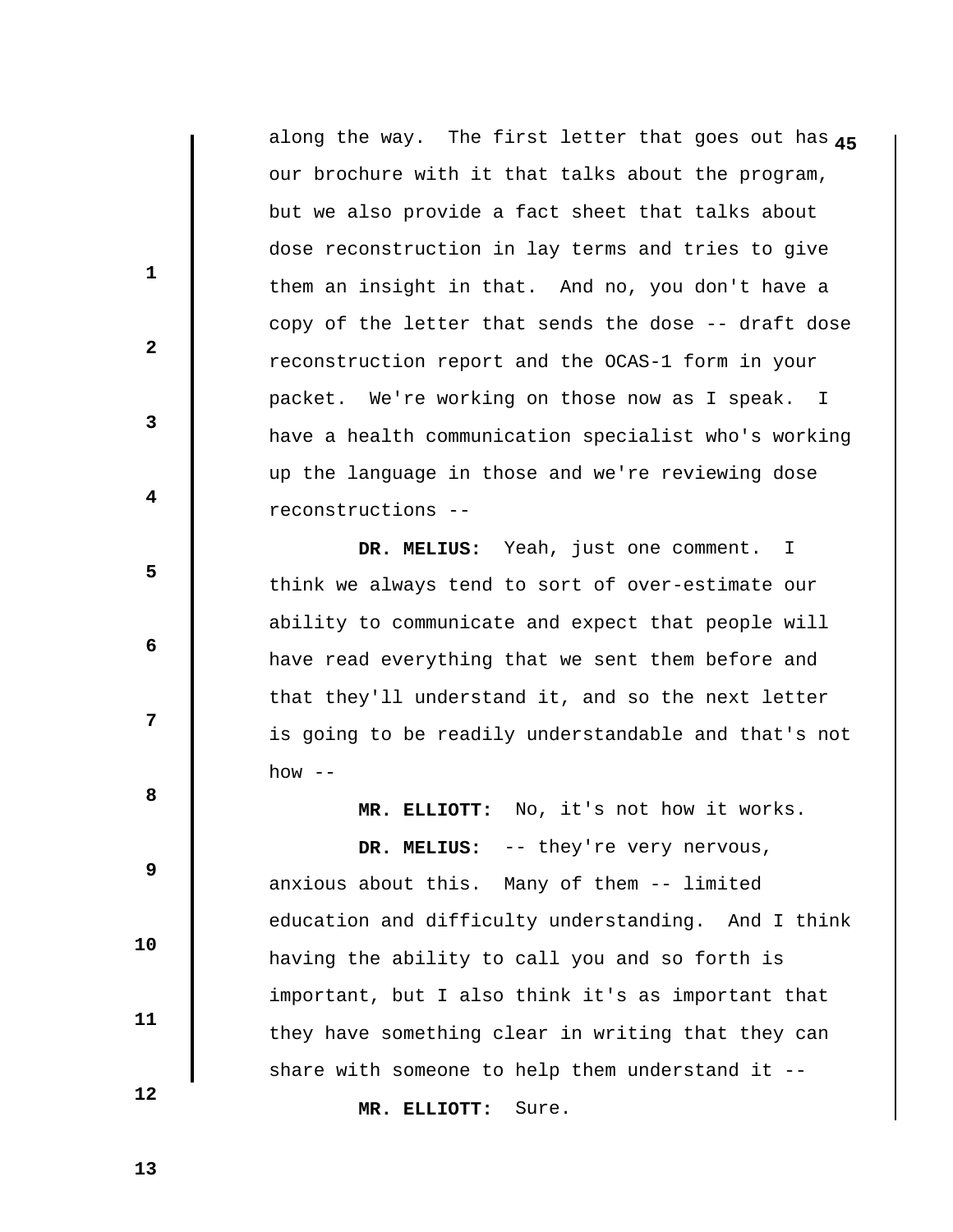|                         | DR. MELIUS: -- and so forth.<br>46                   |
|-------------------------|------------------------------------------------------|
|                         | MR. ELLIOTT: Sure.                                   |
|                         | DR. ZIEMER: Might I ask, the brochure that           |
| $\mathbf{1}$            | you're talking about is sort of a layman's type      |
|                         | brochure --                                          |
| $\mathbf{2}$            | MR. ELLIOTT: Yes.                                    |
|                         | DR. ZIEMER: $-$ is it not, and did the Board         |
| 3                       | get copies of that?                                  |
|                         | MR. ELLIOTT: We don't have that to you yet.          |
|                         | We're $--$                                           |
| $\overline{\mathbf{4}}$ | DR. ZIEMER: I think it might be important            |
|                         | to see that, simply -- that might alleviate some of  |
| 5                       | the concerns in terms of knowing how well that does  |
|                         | the job of laying out in lay terms what a dose       |
| 6                       | reconstruction is about, and then the letter simply  |
|                         | is a more --                                         |
| 7                       | Sure.<br>MR. ELLIOTT:                                |
|                         | DR. ZIEMER: -- formal document. But the              |
| 8                       | comments certainly are well-taken. We had one over   |
|                         | here -- Roy?                                         |
| 9                       | DR. DEHART: When you were discussing the             |
| 10                      | memorandum of understanding with DOL -- Department   |
|                         | of Energy -- is there not a requirement in there to  |
| 11                      | deliver information within a certain number of days, |
|                         | which becomes a performance criteria?                |
| 12                      | MR. ELLIOTT: Well, we're working with the            |
|                         | Department of Energy to have that language placed in |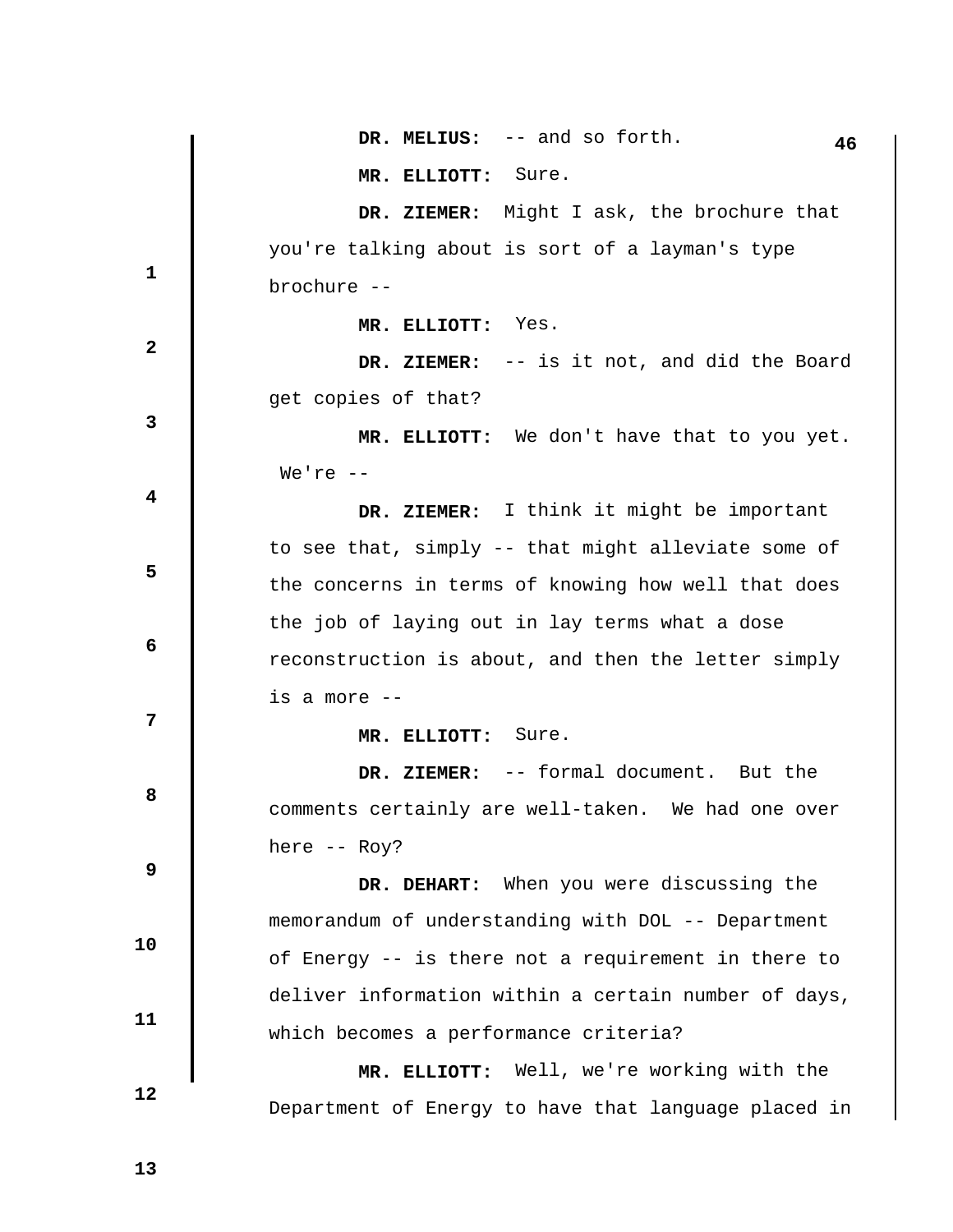|                         | the MOU, yes. There is -- there is an intent from $\eta$ |
|-------------------------|----------------------------------------------------------|
|                         | our perspective to have suspense dates. Currently        |
|                         | our letters that go to the Department of Energy          |
| $\mathbf{1}$            | sites specify a response back to us within 60 days,      |
|                         | and that means -- the way that request is phrased,       |
| $\mathbf{2}$            | if you don't find the information, we still want to      |
|                         | hear back from you in 60 days on the status of your      |
| 3                       | progress. If you do have the information, we would       |
|                         | like to have it within 60 days.                          |
| $\overline{\mathbf{4}}$ | DR. DEHART: The reason I asked the                       |
|                         | question, that would appear to be a metric that we       |
|                         | might want to look at as we move forward with this.      |
| 5                       | MR. ELLIOTT: Thank you.                                  |
| 6                       | DR. ZIEMER: No other comments or questions?              |
|                         | Okay, thank you.                                         |
|                         | Next -- oh, we do have a comment. Jim?                   |
| 7                       | DR. MELIUS: Yeah, the dose reconstruction                |
| 8                       | contract, I think you just said it was going to be       |
|                         | awarded in June now?                                     |
|                         | MR. ELLIOTT: June, we hope.                              |
| 9                       | DR. MELIUS: Huh?                                         |
| 10                      | MR. ELLIOTT: June, we hope.                              |
|                         | Okay.<br>DR. MELIUS:                                     |
| 11                      | MR. ELLIOTT: Next month.                                 |
|                         | DR. MELIUS: So where would that leave you                |
| 12                      | in terms of between now and then being able to           |
|                         | process claims?                                          |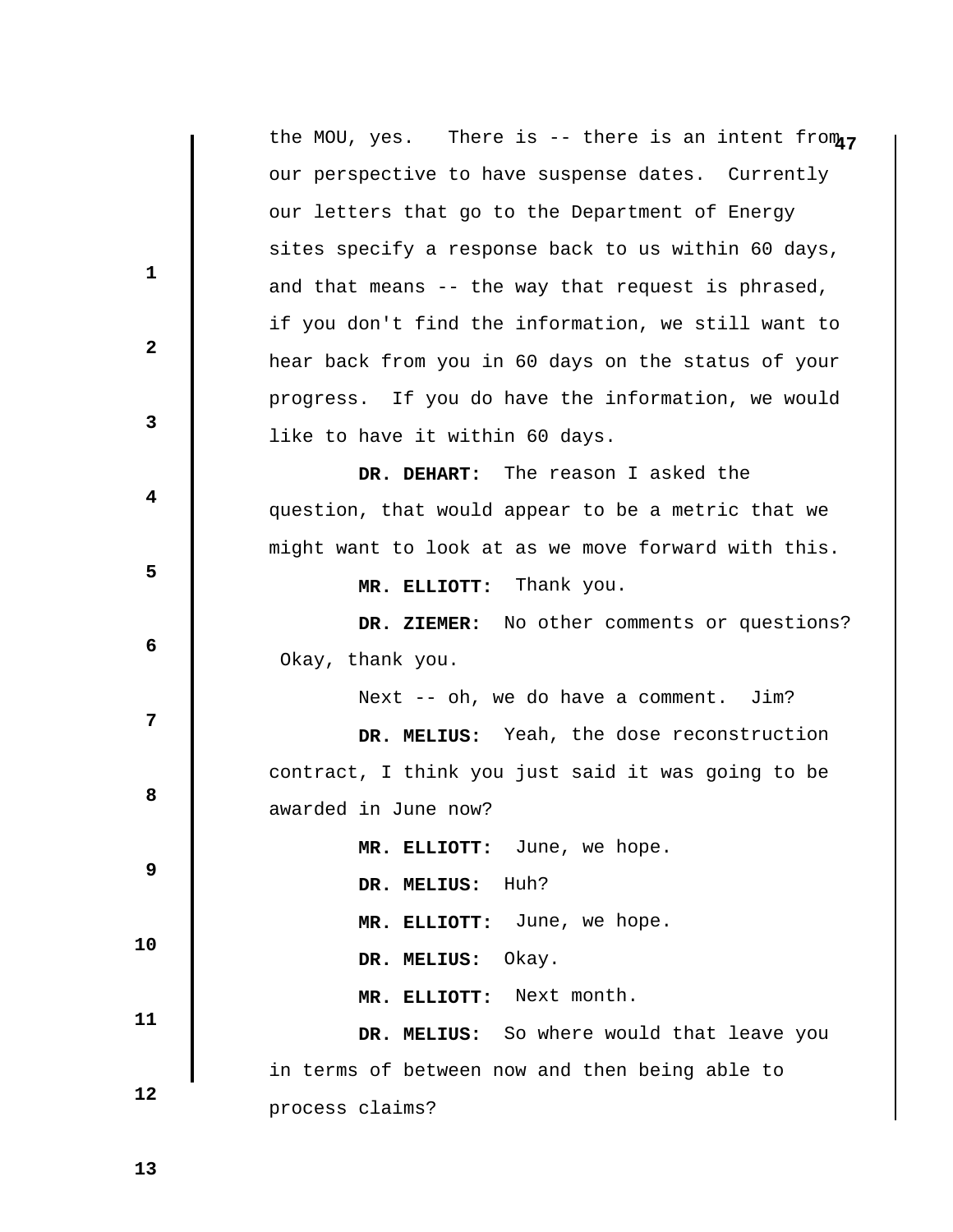**MR. ELLIOTT:** Well, we have 51 interviews scheduled. I can't predict how many dose -- draft dose reconstructions we're going to finish and get in the hands of the claimants in the next four weeks, but we have 75 underway, so each week -- each week I'm sure we're going to complete dose reconstructions. We'll send the draft reports out. But I am not in a position to predict at this time how many we're going to complete before the award. **1 2 3 4 5 6 6 12 8 8 9 10 11 48 DR. MELIUS:** What is the delay in awarding that contract?  **MR. ELLIOTT:** Well, there's -- it's a competitive process and there are audits that are being performed on the proposed proposers to the award. That takes time. We've had an unfortunate death in our procurement office which I'm not sure has delayed us too much, but it certainly has slowed things down for that one week where we all reacted to that. And we have a series of questions that we're posing back to the individual proposers on certain issues, and so -- we're moving as fast as we possibly can trying to put this in place.  **DR. MELIUS:** One question, as long as -- I believe at the last meeting you mentioned that the proposers were supposed to prepare a conflict of

 **12** 

 **MR. ELLIOTT:** Plan.

interest --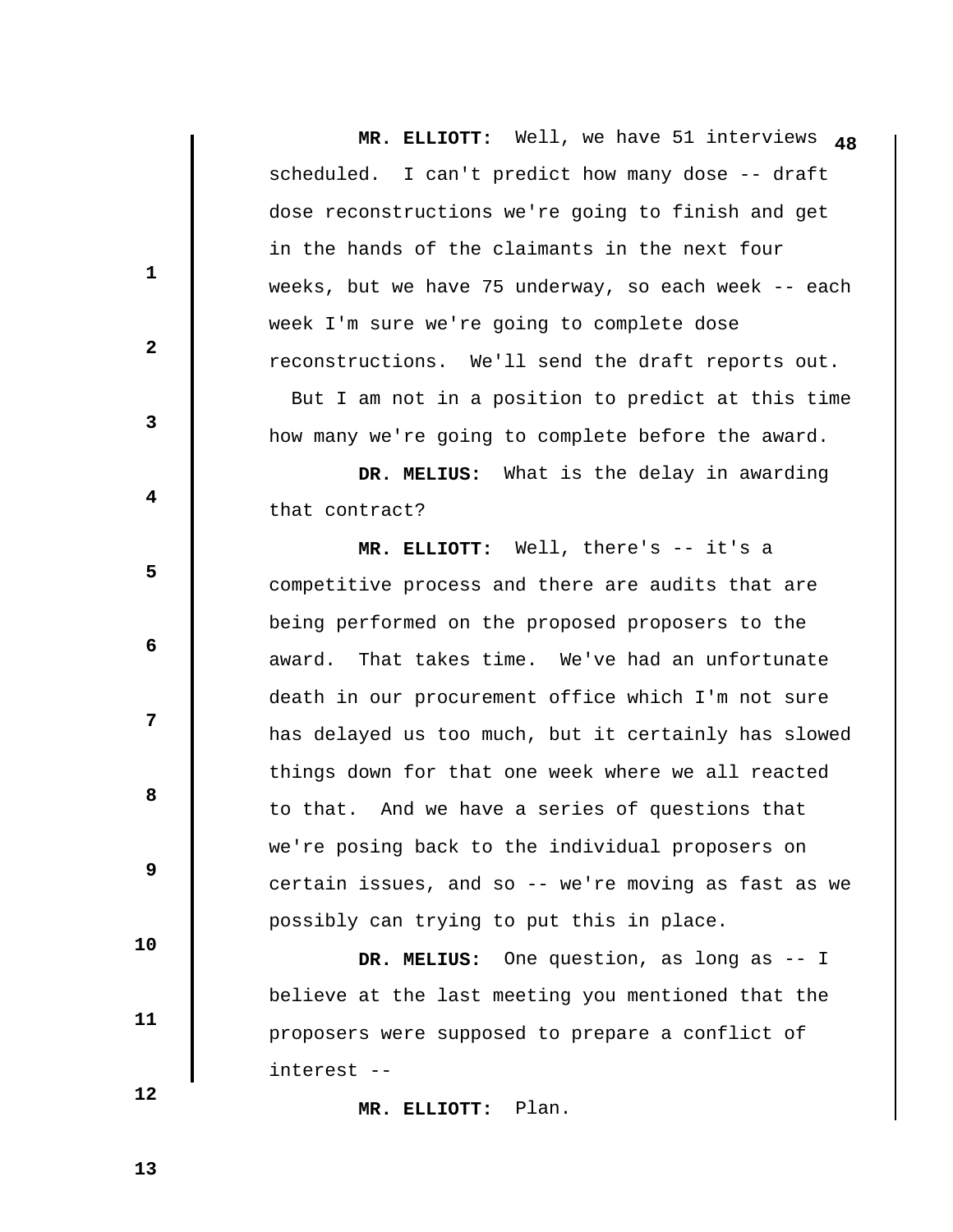| 1 Q |
|-----|
|     |

 **MR. ELLIOTT:** Yes, sir.

 **DR. MELIUS:** Is that part of what's -- the going back and forth now or is that -- have they done that satisfactorily?

> **MR. ELLIOTT:** I can't comment on that.  **DR. MELIUS:** Okay.

 **DR. ZIEMER:** Thank you. Then we'll move ahead to the next item on the agenda, which is the summary of the changes in the probability of causation rule. This basically is a report on the final rule, which incidentally hits the street today, I believe, in the *Federal Register*, and the final rule would include the -- dealing with not only this Board's comments but other input that the staff have received, so Ted Katz is going to take us through that. Ted?

 **MR. KATZ:** Hi, thank you. One second while we get on board here.

 So this is going to be a very brief summary of changes and how we got there. I understand you can actually buy the *Federal Register* at the news stand in Washington, so I don't know if any of you ran out and purchased your own copy, but let me just talk a little bit about public comments first.

 We had 12 organizations and 24 individuals comment. The organizations included labor

 **13** 

 **10** 

 **11** 

 **12** 

**1** 

**2** 

**3** 

**4** 

**5** 

**6 6** 

**12** 

**8 8**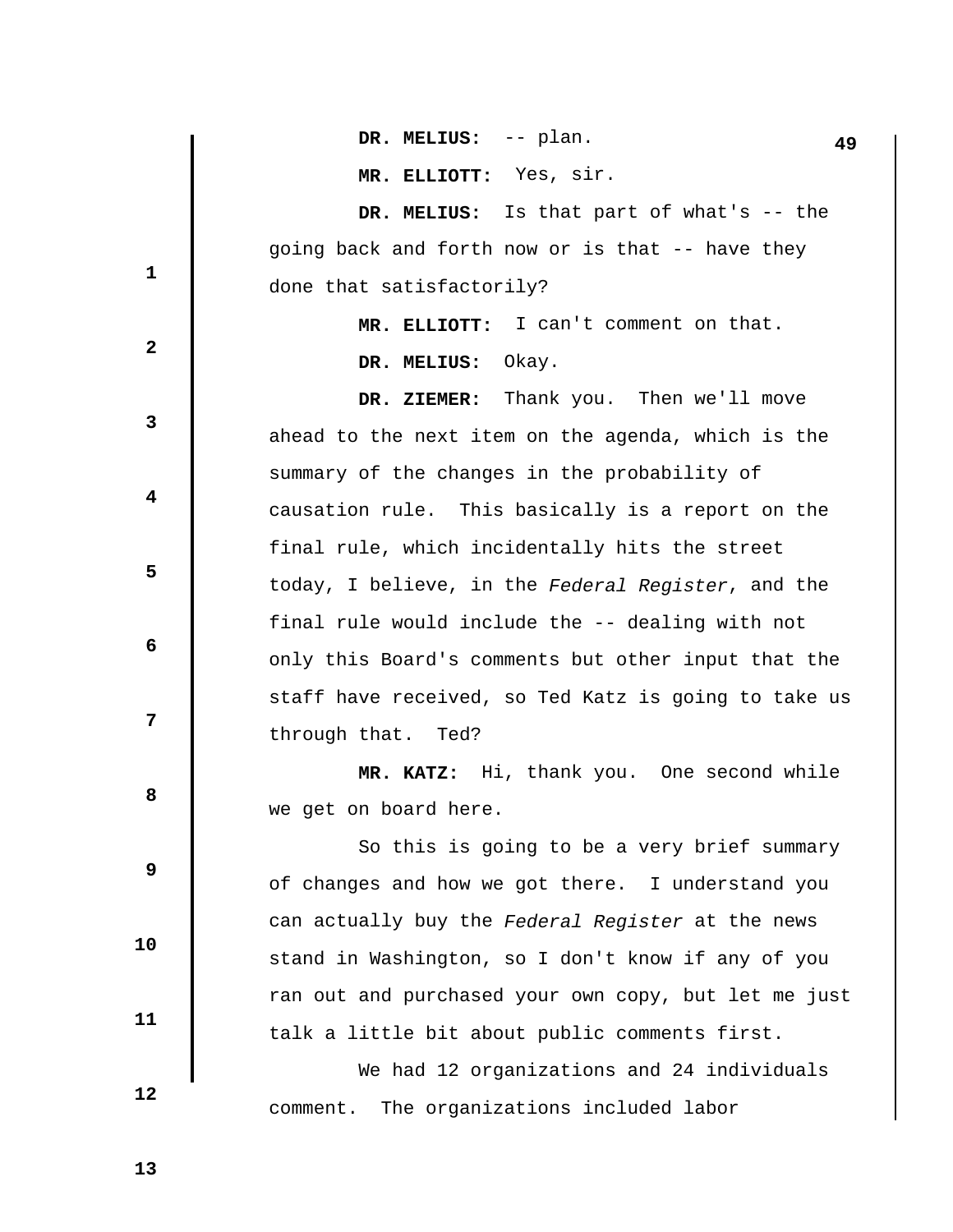organizations, community organizations, one big **50** university system and then, again, 24 individuals. The comments were diverse, very diverse. There's really no massing of public opinion in any one area and pertaining to any particular provisions of these rules. In most cases we say -- you'll see through out the rule we say several commenters, and that really -- everything was several commenters, and really we're talking about, in most cases, two commenters said this, two commenters said that.

 I'm going to just run through -- give you a sort of flavor for the comments we received. There were a lot of comments. I mean not many commenters, but lots of comments. I can't really capture them in any perfect way, but we had a number of comments, and this is probably one of the comments areas that was most numerous about peer review. There was much interest, questions about how IREP would be peer-reviewed, has been peer-reviewed. And likewise in the updating of NIOSH-IREP what sort of peer review would occur.

We also had a number of comments -- this is probably the most prevalent area -- relating to chemical cancer risks and how those would be attended. Really sort of three different ideas out there. One idea is how are we going to address occupational chemical carcinogens, are we going to

 **13** 

 **10** 

 **11** 

 **12** 

**1** 

**2** 

**3** 

**4** 

**5** 

**6 6** 

**12** 

**8 8**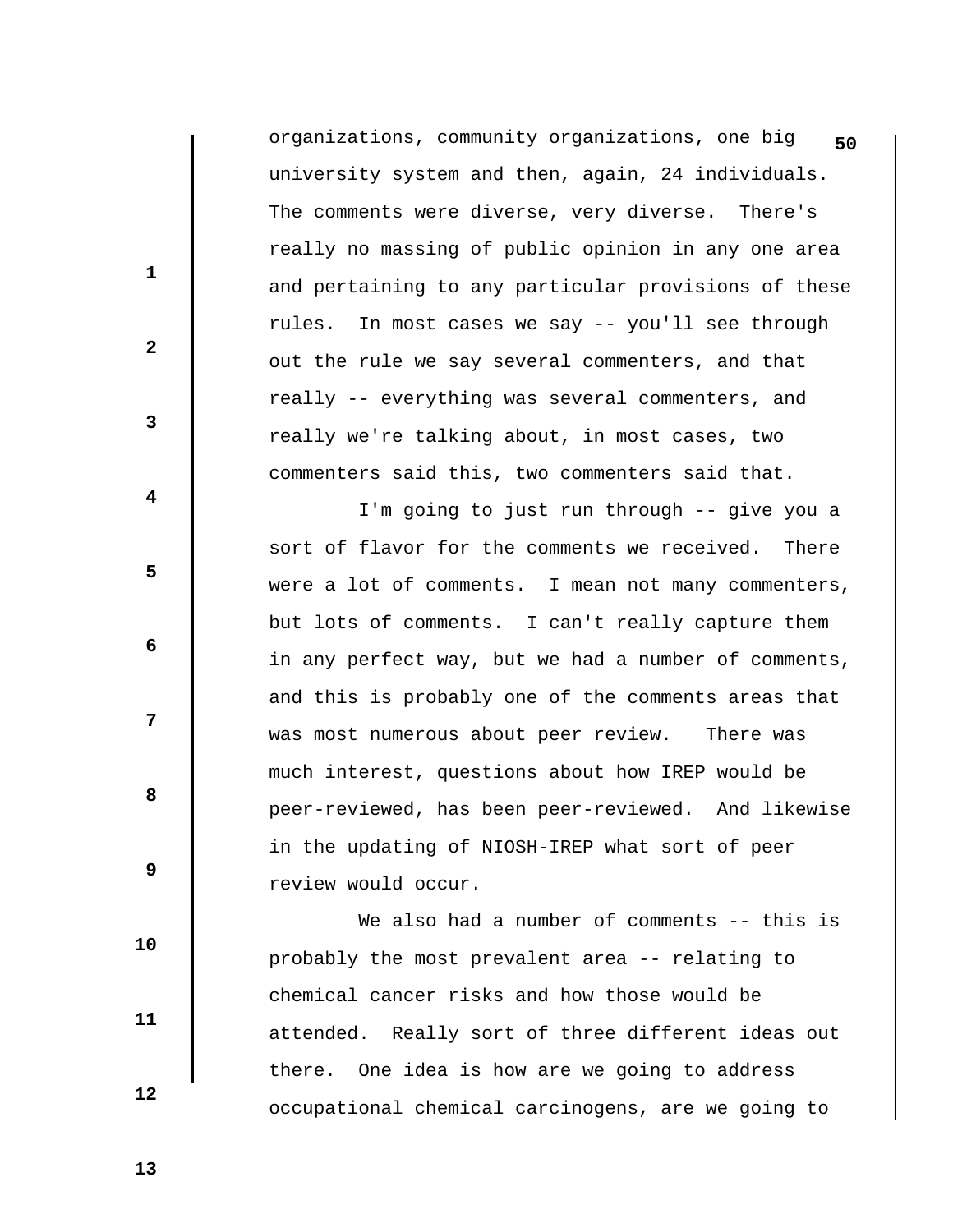**5** account for their risk as well. And then a second **1** sort of comment relating to chemical risks is how are we going to address -- are we going to address the risk interaction between occupational chemical carcinogens and radiation. And then a third asking about how are we going to address, if we're going to address community non-occupational chemical carcinogen exposures and how that might affect, you know, the background risk for an individual for cancer.

 Had a number of comments about the application of -- or really one I think actually here, the application of NIOSH-IREP updates. As you know, with progress in science, we intend to improve NIOSH-IREP down the road and we've laid out in the rule a number of areas in which we would do that. The comment here pertains to what would we do about claims that have already been adjudicated based on what would in effect then be the old NIOSH-IREP.

 Documentation of NIOSH-IREP. There was some interest in how much documentation would there be of NIOSH-IREP. Is this going to be a black box or do people get to see what the assumptions and formula are that produce the results that come out of NIOSH-IREP.

 And similarly the interest in the probability of causation calculations themselves,

 **13** 

 **12** 

 **10** 

 **11** 

**1** 

**2** 

**3** 

**4** 

**5** 

 **6** 

**12** 

**8 8**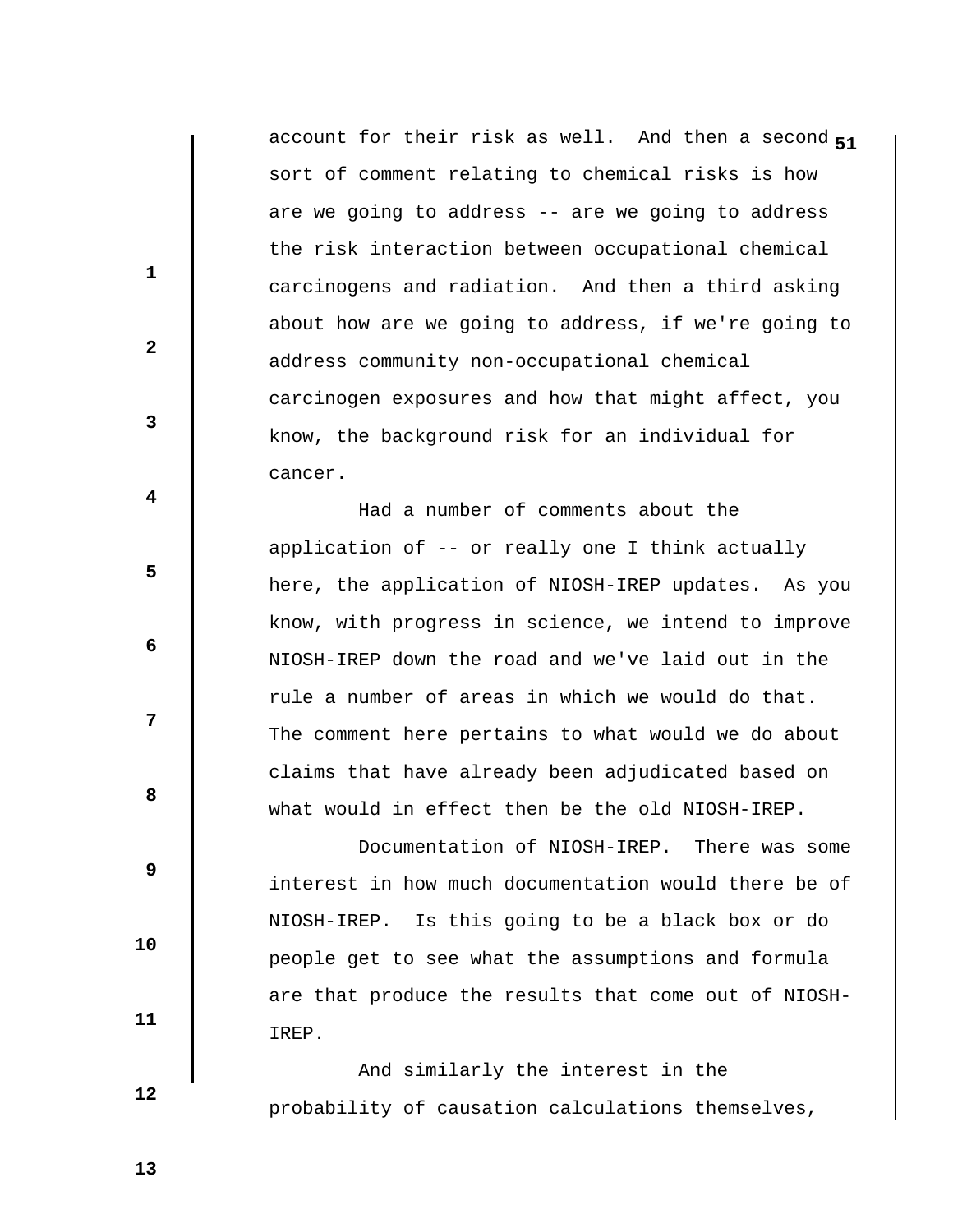what sort of documentation would be going to the **52** claimant explaining, again, these assumptions and formula underlying the results that they receive.

 Then we also had a large number of comments about really the specifics of NIOSH-IREP, the formula in there, the risk models, comments such as -- or questions as to whether it's appropriate to use the data from studies of the Japanese population, comments on both sides of the fence as to whether our plans for adjusting for smoking in risk calculations is appropriate -- either too high or too low. And a variety of comments that actually were presented to you in previous Board meetings, too, about the content of NIOSH-IREP.

 And then we had a number of sort of theoretical and statutory-related comments, as well. For example, here one commenter is interested in - in the literature out there there's proposals that compensation should be done rather than in an all or none sense where if you pass a certain threshold of probability of causation, you're compensated; if you don't, you're not -- that compensation should be done proportionally, proportionate to the probability of causation. This was a comment.

 Another comment or a question about whether we should be establishing a radiation dose threshold for doing probability of causation calculations, and

 **12** 

 **10** 

 **11** 

**1** 

**2** 

**3** 

**4** 

**5** 

 **6** 

**12** 

**8 8** 

 **9**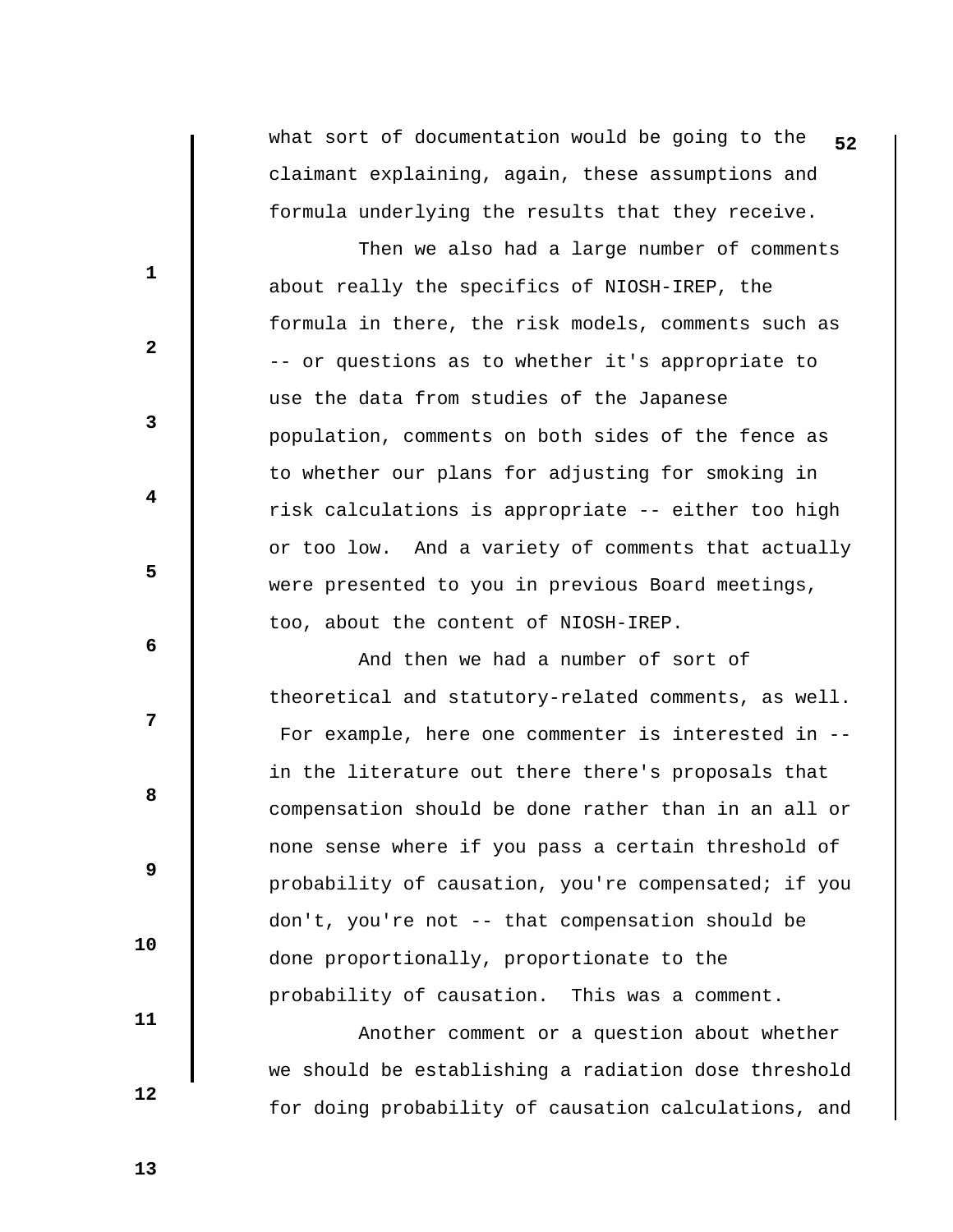the concern here was a concern that you've all **53** addressed and discussed to some extent, rare cancers and whether uncertainty is a problem for rare cancers and hence might be addressed by using a radiation dose threshold. And on the other side of that same issue, we also received a comment suggesting that rare cancers should be presumed to be radiation-related.

 And then comments as well about the relationship between the Regulatory Radiation Protection Standards, ICRP standards used for radiation protection and their use of those models for calculating probability of causation, whether those should be in sync or not.

 Now this is just to be complete. I know you know what you did and I don't need to tell you what you did, but the Board made a recommendation as well, which was to formalize or incorporate what was previously in the preamble and has always been our intent, the role of the Board in reviewing NIOSH updates of the NIOSH-IREP program as we incorporate new models and so on. And the Board also asked that the public have opportunity for review and comment in those instances.

 How did we actually change the final rule. We spent a lot of time, and these are reflected in the preamble of the rule addressing the public

 **13** 

 **10** 

 **11** 

 **12** 

**1** 

**2** 

**3** 

**4** 

**5** 

 **6** 

**12** 

**8 8**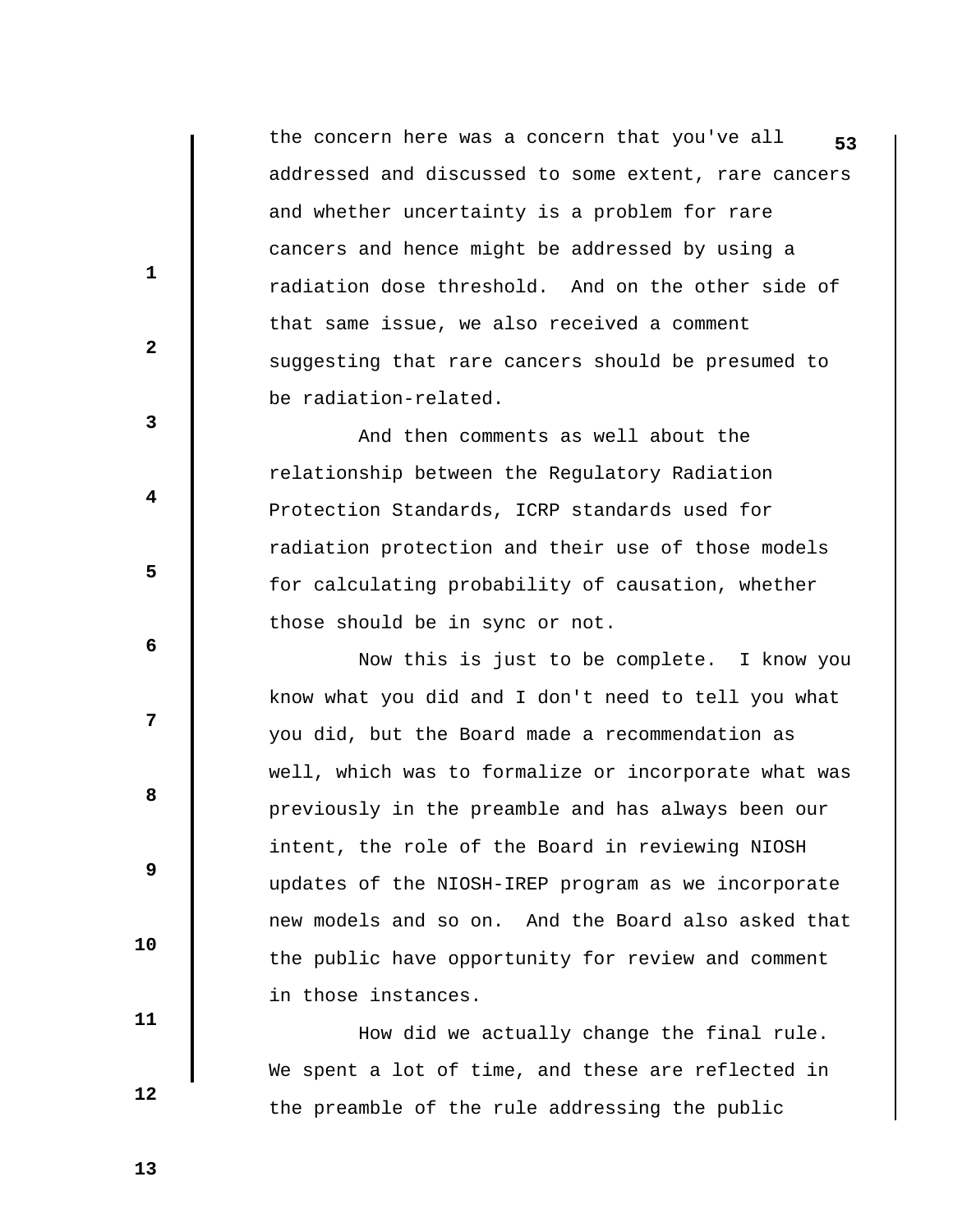comments. The actual change is really two **54** substantial areas of change in the rule. One we added provisions as the Board recommended, bring from the preamble into the rule itself provisions for updating NIOSH-IREP, and we also added a provision to allow NIOSH to update NIOSH-IREP to address chemical-radiation risk interactions.

 Let me tell you a little bit more about these. For updating NIOSH-IREP, the Board and the public have the opportunity for input on the front end, to make recommendations as to changes that ought to be done to NIOSH-IREP, as well as there are really extensive provisions for notice, opportunity for review and comment before any changes would be made, both by the public and by the Board. And then of course full notice of when changes are actually made.

 And with chemical-radiation risk interaction, this is -- here we're talking about of course -- I've told you sort of three areas of comment, but this relates to occupational exposures to chemicals. And this was an issue that was discussed when we were drafting the rule and we concluded -- it was raised again in public comments, which is why we ended up addressing it here. At the time we were drafting the rule, we fairly firmly concluded that the science wouldn't support doing

**1** 

**2** 

**3** 

**4** 

**5** 

 **6** 

**8 8** 

 **9** 

**12** 

 **10** 

 **11** 

 **12**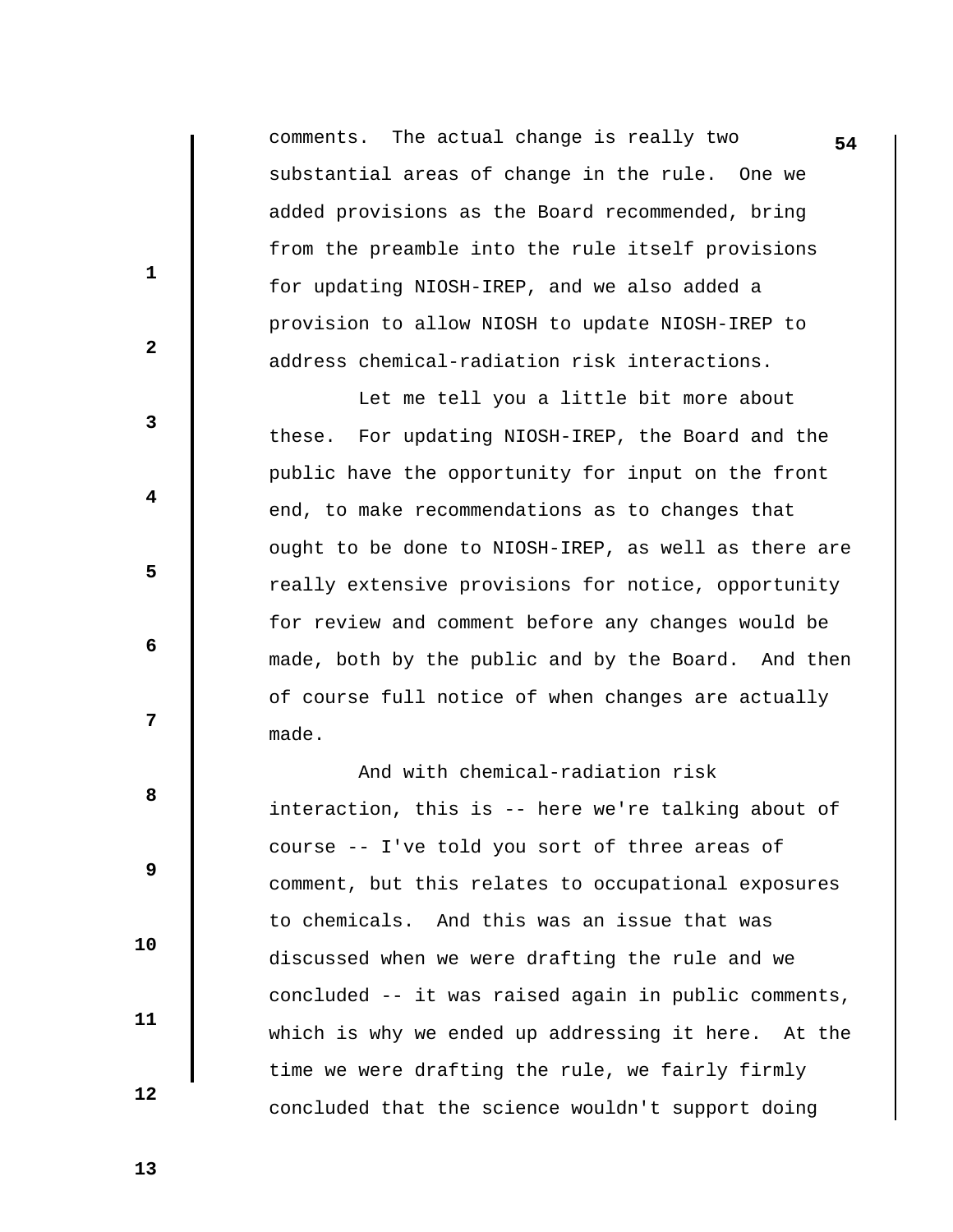this at this point. And as well, and perhaps **55** practically more important, that it's practically an enormous problem to address chemicals in probability of causation calculations and that's because the Department of Labor already has really an enormous burden of data collection to be able to make this adjudication process work, and this would be throwing into it a very sizeable new burden on top of what they're already trying to achieve. And for producing timely decisions, this would be very difficult. But we've included it anyway. We've included -- with the understanding that the world can change and at some point in the future we may be able to both scientifically and practically address chemical-radiation risk interaction.

 Let me just conclude then. The bulk of the comments we received regarded really implementation issues on the one hand, and those are going to be extremely useful to us in thinking about updating NIOSH-IREP and so on since we got a lot of comments on the details of NIOSH-IREP, and also have helped us in thinking about how we work with the claimant, where we got a lot of comments.

 And then there were a lot of comments that really relate to statutory requirements, and those -- those issues are really issues for Congress, as we explained in the preamble and addressed in these

 **13** 

 **10** 

 **11** 

 **12** 

**1** 

**2** 

**3** 

**4** 

**5** 

 **6** 

**12** 

**8 8**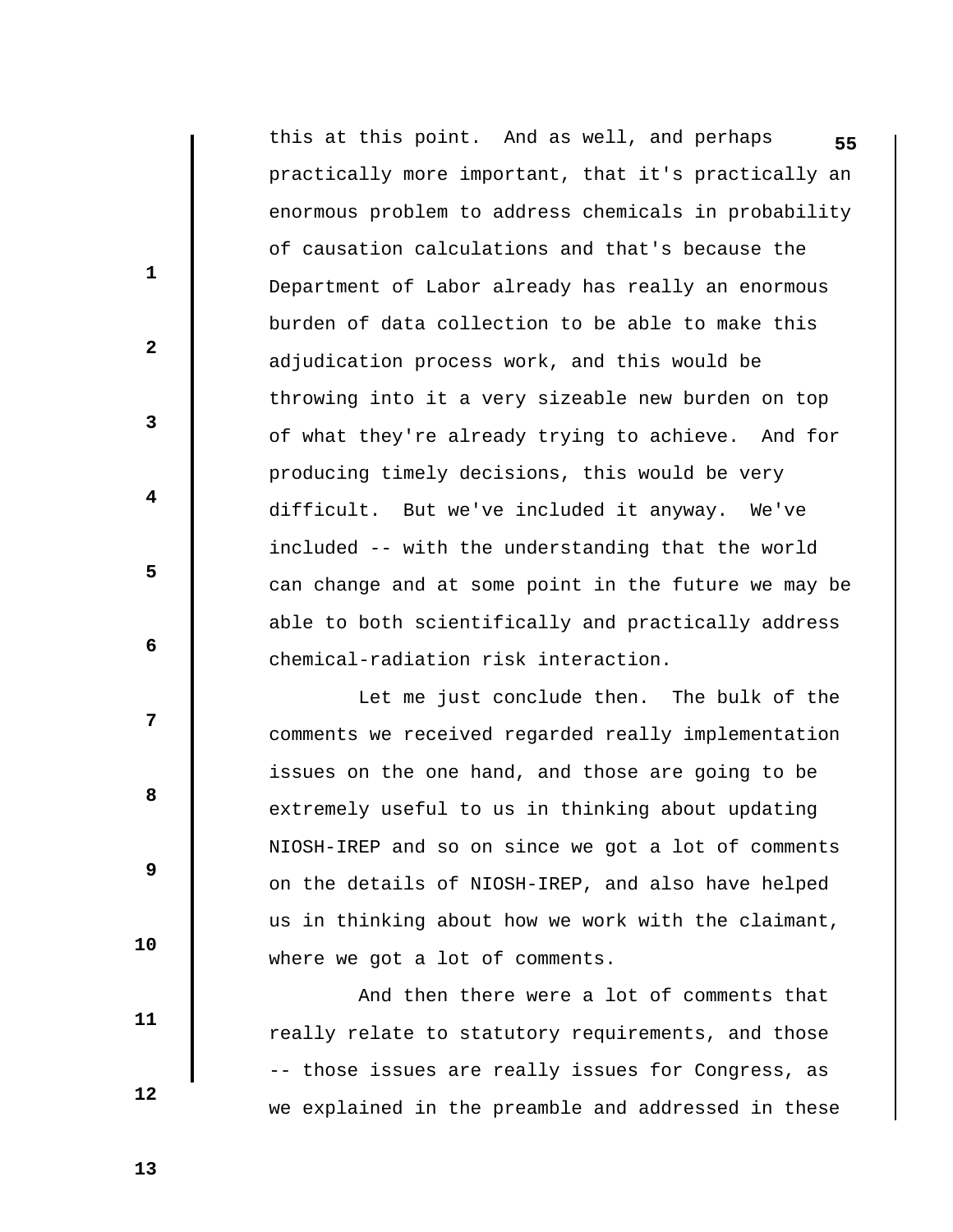**56** comments.

 $\parallel$ 

|                         | There was substantially silence on a lot of           |
|-------------------------|-------------------------------------------------------|
|                         | substantive policy issues or policy decisions         |
| $\mathbf{1}$            | included in these -- how we use IREP in this          |
|                         | program, how we address multiple cancers, how we      |
| $\mathbf{2}$            | address secondary cancers -- a lot of substantive     |
|                         | issues, commenters were silent. And that is           |
| 3                       | encouraging for us. We think that we may have         |
|                         | gotten it right if there wasn't a lot of              |
| $\overline{\mathbf{4}}$ | consternation about these approaches.                 |
|                         | And then finally I'd just like to say we're           |
|                         | now faced with the very big job ahead of helping DOL  |
| 5                       | to implement these. We've recently -- Russ Henshaw,   |
|                         | who you'll hear from later, has been traveling        |
| 6                       | around the country working with DOL to get them       |
|                         | prepared to apply these guidelines, but we realize    |
| 7                       | there's going to be a lot of work to do to make this  |
|                         | program work smoothly in the future.                  |
| 8                       | And that concludes my presentation. I'll be           |
|                         | happy to take questions.                              |
| 9                       | DR. ZIEMER: Thank you, Ted, and just for              |
|                         | the Board, let me mention that in the draft $-$ well, |
| 10                      | it's the final version, but our copy of the final     |
| 11                      | version which begins right after Ted's overheads in   |
|                         | your packet, the section on the public comments       |
| 12                      | begins on page 22. It summarizes what Ted has given   |
|                         | us in the slide version here and goes through the     |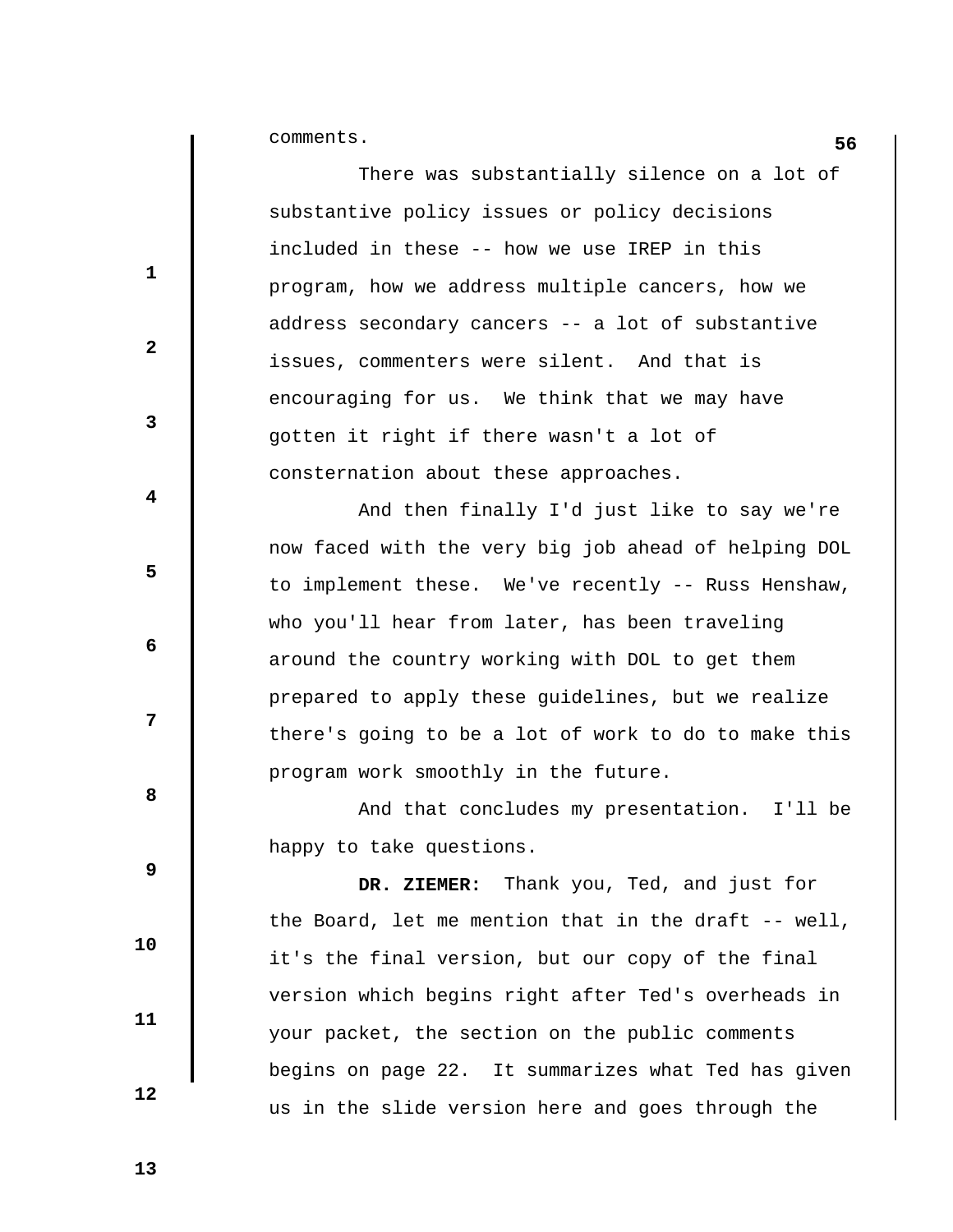|              | various categories of comments and how they were<br>57 |
|--------------|--------------------------------------------------------|
|              | handled. And then beginning on page 56 of that         |
|              | draft it has a section on the recommendations of       |
|              | this Board and the response of staff to those          |
| 1            | recommendations. Basically it's only the third         |
|              | recommendation that required a particular response,    |
| $\mathbf{2}$ | and that was the one dealing with moving into the      |
| 3            | body of the rule the issue of how the rule or how      |
|              | the models are amended and the issue of the public     |
| 4            | input on that and that sort of --                      |
|              | That's correct.<br>MR. KATZ:                           |
|              | DR. ZIEMER: Now let me see if there are                |
| 5            | questions or additional comments. Yes, Mark?           |
| 6            | MR. GRIFFON: Just a quick question, Ted,               |
|              | and this might be more appropriate later, so if        |
|              | they're going to cover it later -- Mary and Russ --    |
| 7            | you can tell me. But the DDREF value, if I'm           |
| 8            | reading this right, NIOSH has made a decision to       |
|              | slightly modify that to lower it to --                 |
| 9            | MR. KATZ: Mary let --                                  |
|              | MR. GRIFFON: -- more toward unity?                     |
| 10           | MR. KATZ: That is actually a good issue to             |
|              | let Mary address.                                      |
| 11           | DR. ZIEMER: Okay, so we'll come back to                |
|              | that. Is that agreeable, Mark? Okay. Roy?              |
| 12           | DR. DEHART: Realizing that this is not a               |
|              | regulation but a rule, is it subject to Federal        |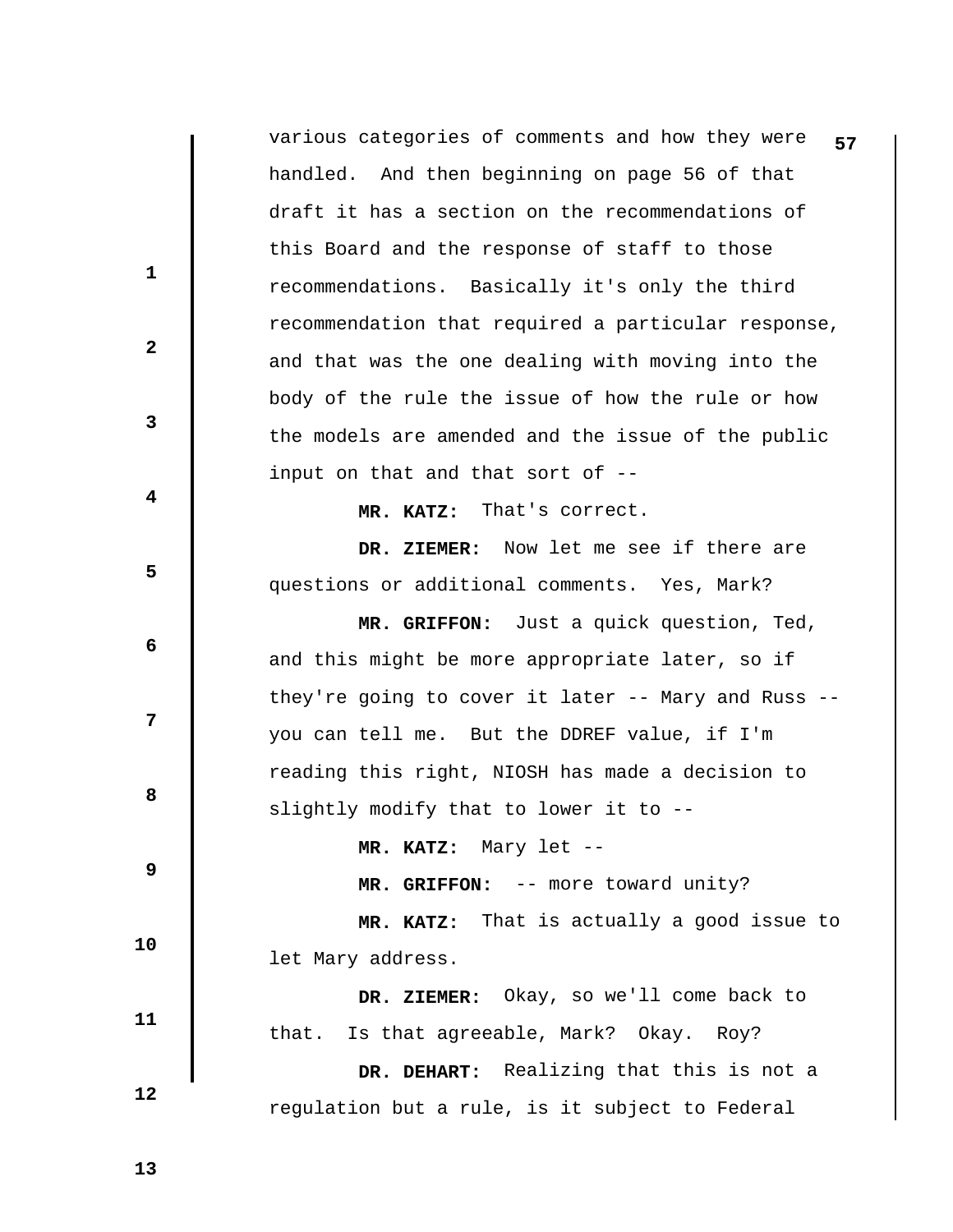litigation? And if so, is there any suggestion thata someone may take this to court?

**1 2 3 4 5 6 6 12 8 8 9 10 11 12 MR. KATZ:** Is there any suggestion? I mean this is a rule -- this is a regulation and it is subject to litigation, and I think most regulations with real substance to them end up being litigated at some point on some basis. I mean it's hard to know. I think we expect there may be some litigation here as -- we don't know, you know, from what quarter it's going to come on what basis, but these rules mean a lot for a lot of people, so --  **DR. DEHART:** That could indicate there would be delay then, if it went to the court.  **MR. KATZ:** Well, I mean they're -- you mean a stay of the rules?  **DR. DEHART:** Yes, that or other --  **MR. KATZ:** This is really sort of out of my terrain, but we don't have any indication that anyone is planning to stop the rules now from going into effect. I think people are anxious to actually see us implementing these rules.  **DR. ZIEMER:** Are there other comments or questions for Ted?  **MS. GADOLA:** I have a comment, and it's also a question. You mentioned about the possibility of more scientific information being available about

the synergistic effects of chemical carcinogens and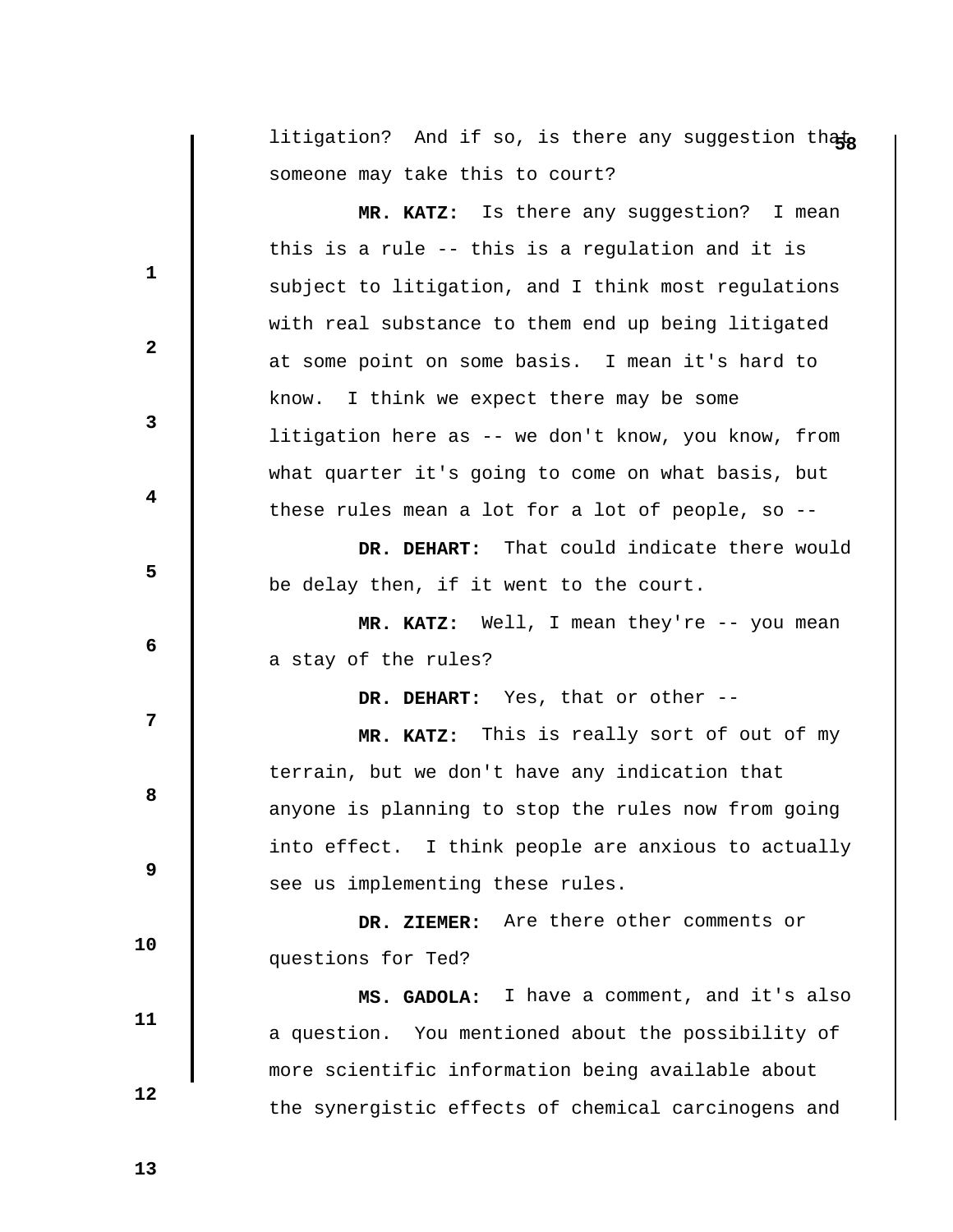**5** ionizing radiation, and reading this you said that **9** you did not have the scientific evidence to support a change in IREP at this time. How would that affect future cases?

 **MR. KATZ:** So if down the road we were to be able to address chemical-radiation risk interactions for future cases, we would do that. Is that what you're asking or are you asking --

 **MS. GADOLA:** Well, you said that in the future, and the way the rule is written now, how would that allow future information to be introduced?

 **MR. KATZ:** The rule allows us to update NIOSH-IREP to take into account improvements that we can make, and we had previously, in the proposed rule, iterated a number of areas in which NIOSH-IREP -- we may be working on NIOSH-IREP in the future. And what we did in this case was add another area in which we may be able to improve NIOSH-IREP in the future. And if at such time as we can do that, we do that, then claims following that would be adjudicated with a NIOSH-IREP that takes into account those interactions. Is that getting to your --

 **MS. GADOLA:** That helps.  **MR. KATZ:** -- or am I missing --  **MS. GADOLA:** I think my concern, along with

 **13** 

 **10** 

 **11** 

 **12** 

**1** 

**3** 

**4** 

**5** 

**6 6** 

**12** 

**8 8** 

 **9**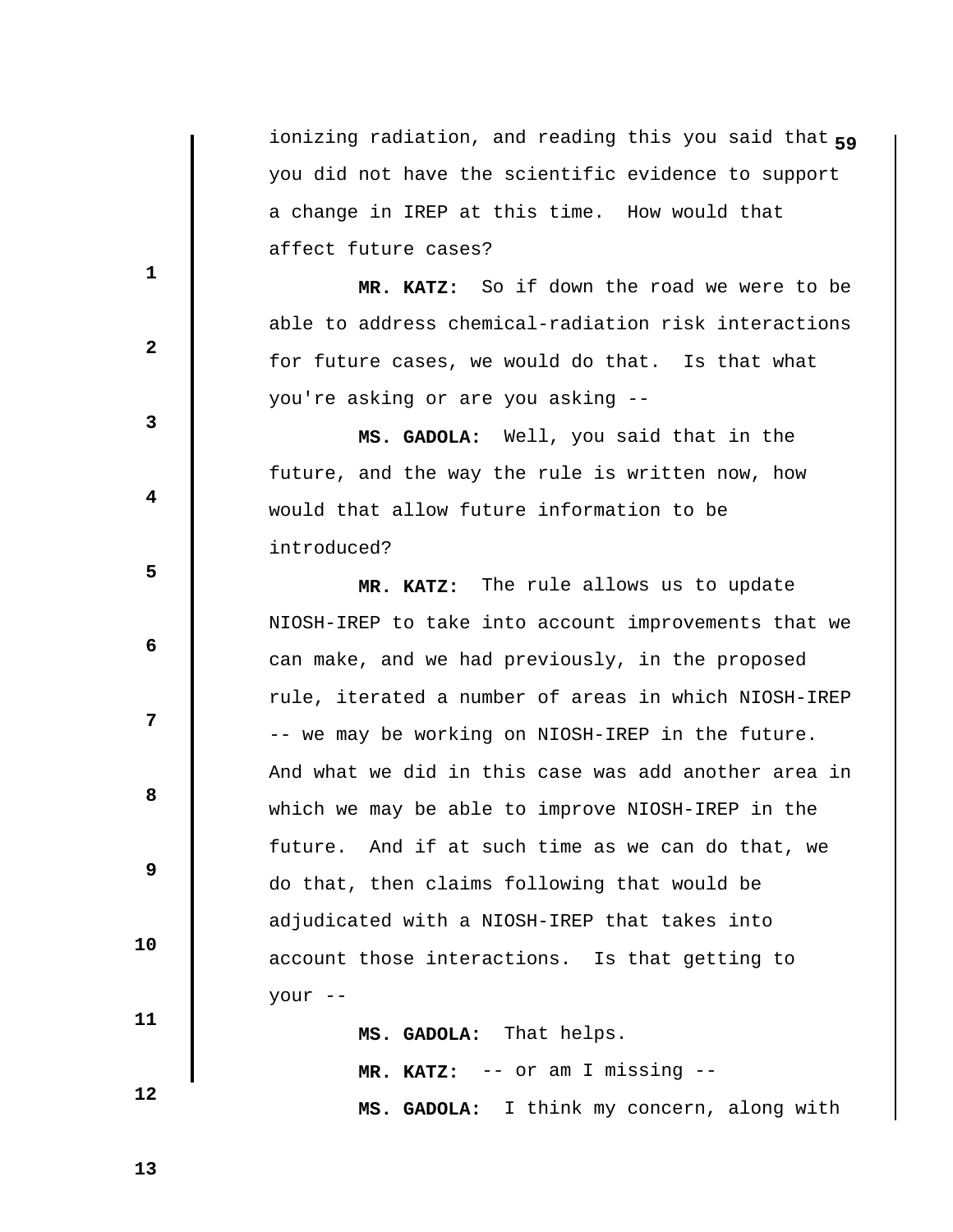a lot of others that probably made comments about **60** this, is that the history shows that a lot of the people that develop certain types of cancers also worked with chemicals that have been suspected or labeled as carcinogens, and there's a possibility that the radiation dose may not substantiate that their cancer was caused by radiation. But because there is a high number of those cases and because they worked with chemicals, a lot of scientists suspect that it was a synergistic effect of both the chemicals and the ionized radiation. And I was just wondering how much of that will be dealt with in the future as more science is available.

 **MR. KATZ:** That really -- it relies on two things, both science progressing far enough that you could address those issues, and second, as I noted, there's a practical concern, completely aside from the science, which is how would DOL be able to obtain sufficient information for all these claims to be able to make use of such information, even if the science told us how to. So there are really two issues in the way of actually implementing changes to NIOSH-IREP related to chemical-radiation risk interaction.

 **MS. GADOLA:** I know that also some of these claims then also go to the states' workers comp programs, but in the past, anytime claimants have

 **13** 

 **10** 

 **11** 

 **12** 

**1** 

**2** 

**3** 

**4** 

**5** 

 **6** 

**12** 

**8 8**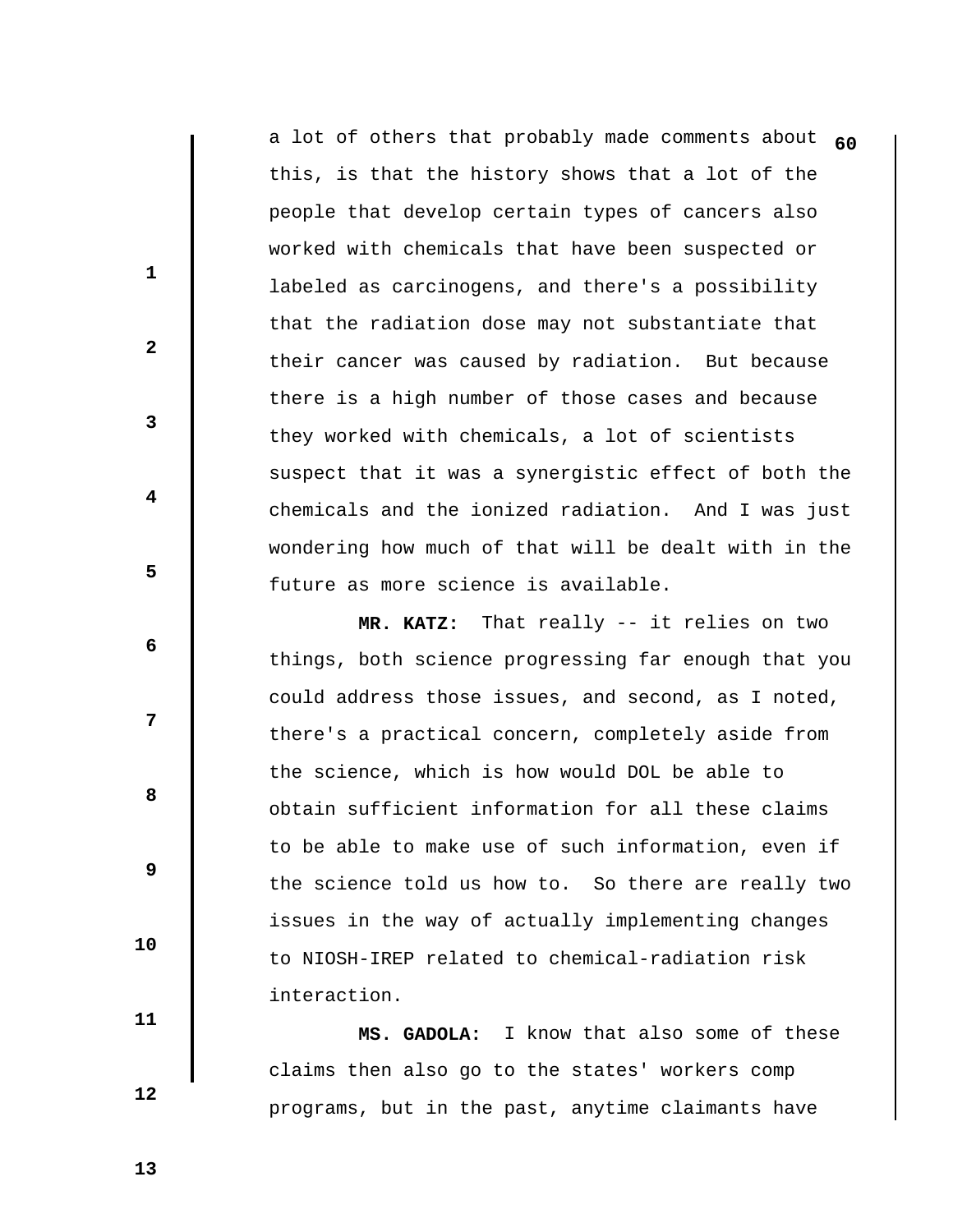tried to do this it's been very, very rare that they were awarded anything. So I know this is not particularly what this deals with, but I think it is something that's important when we look at the whole picture.

 **MR. KATZ:** And there is -- just to note, there is another provision of EEOICPA, of this law, that addresses assisting claimants with state workers comp claims, and that's certainly an issue that they're going to face with those claims as people were exposed both to chemical carcinogens and radiation.

**5** 

 **2** 

**1** 

**3** 

**4** 

**12** 

**8 8** 

 **6** 

 **DR. ZIEMER:** Ted, is there anything in the law that would prevent a worker from going back, once there is new scientific information -- someone whose claim had been turned down on the basis of radiation exposure alone could go back later, could they not, if there was --

 **9** 

 **MR. KATZ:** Let me --

 **MS. GADOLA:** Thank you.

 **MR. KATZ:** You're welcome.

 **10** 

 **11** 

 **12** 

 **DR. ZIEMER:** -- some additional scientific information on the chemical aspect?

 **MR. KATZ:** Right, there's -- there are two provisions that are relevant here. The science that probably doesn't move fast enough for claimants, so claimants have a year to go back to DOL on a denied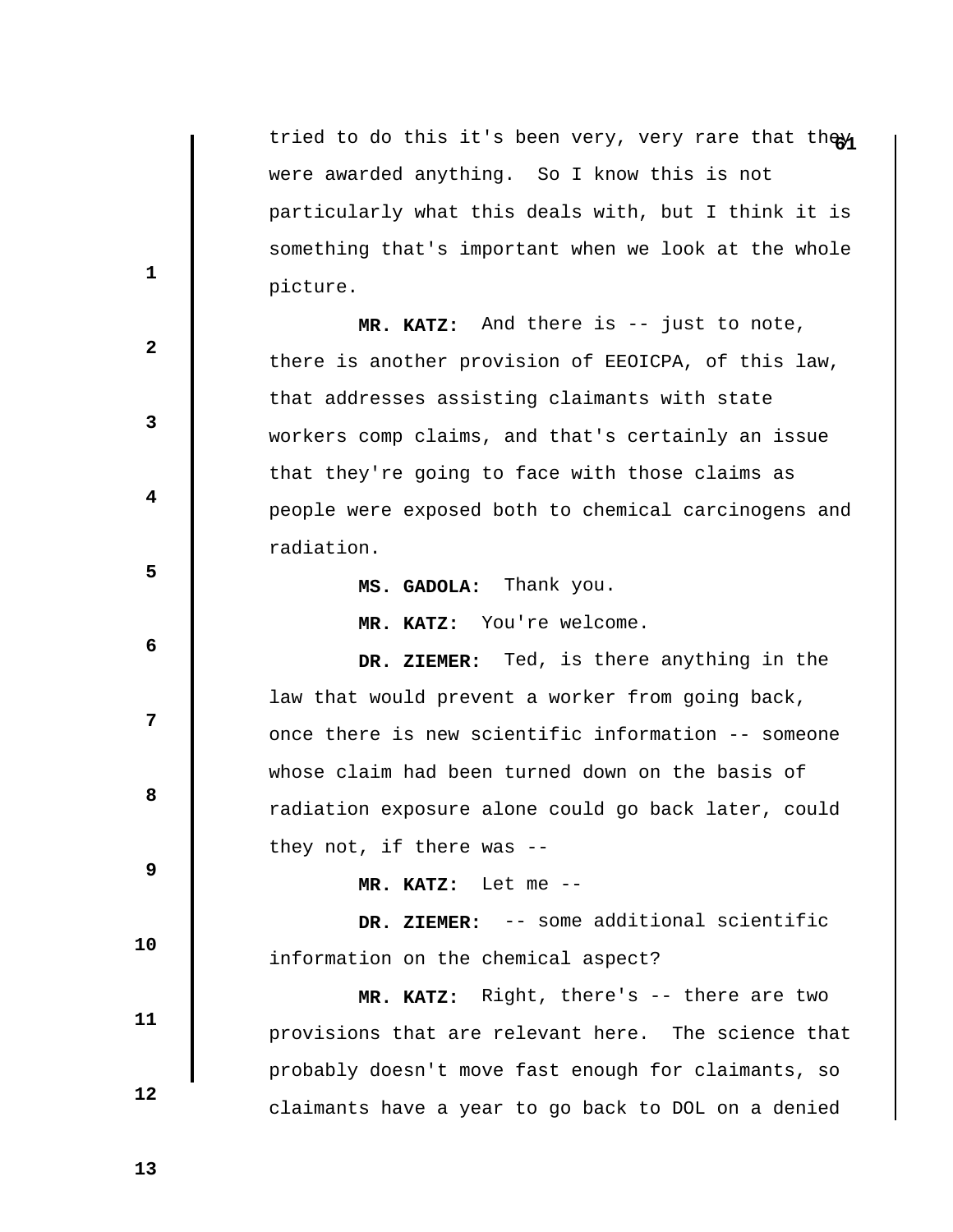claim, but DOL, foreseeing issues like this, new **62** information, has a provision in their rule that also allows them to reopen a claim at any time -- for example, on the basis of new information, progress in science -- and so this is something DOL has foreseen as an issue and addressed in their rule.

 **DR. MELIUS:** Yeah, seems to me that in doing this rule you've done two things. You've finalized the regulation and made some procedural changes. At the same time you're also making changes in the NIOSH-IREP, or making some adjustments in that, and those are really covered in the preamble more than they're covered in the rule. And my question is, how -- what are going to be the criteria for what are major changes in the NIOSH-IREP and how are you going to -- what's the procedure going to be for - or the threshold for alerting the committee to that --

 **MR. KATZ:** Right.

 **DR. MELIUS:** -- and the public and sort of the procedure for that 'cause it seems to me that when I'm reading over this regu-- I'm paying - focusing on one thing, the IREP, when you're -- in their preamble, and then procedural issues in your regulation, and we've had this going on in sort of a parallel track.

 **12** 

 **10** 

 **11** 

**1** 

**2** 

**3** 

**4** 

**5** 

 **6** 

**12** 

**8 8** 

 **9** 

 **MR. KATZ:** Yeah, this is actually -- I think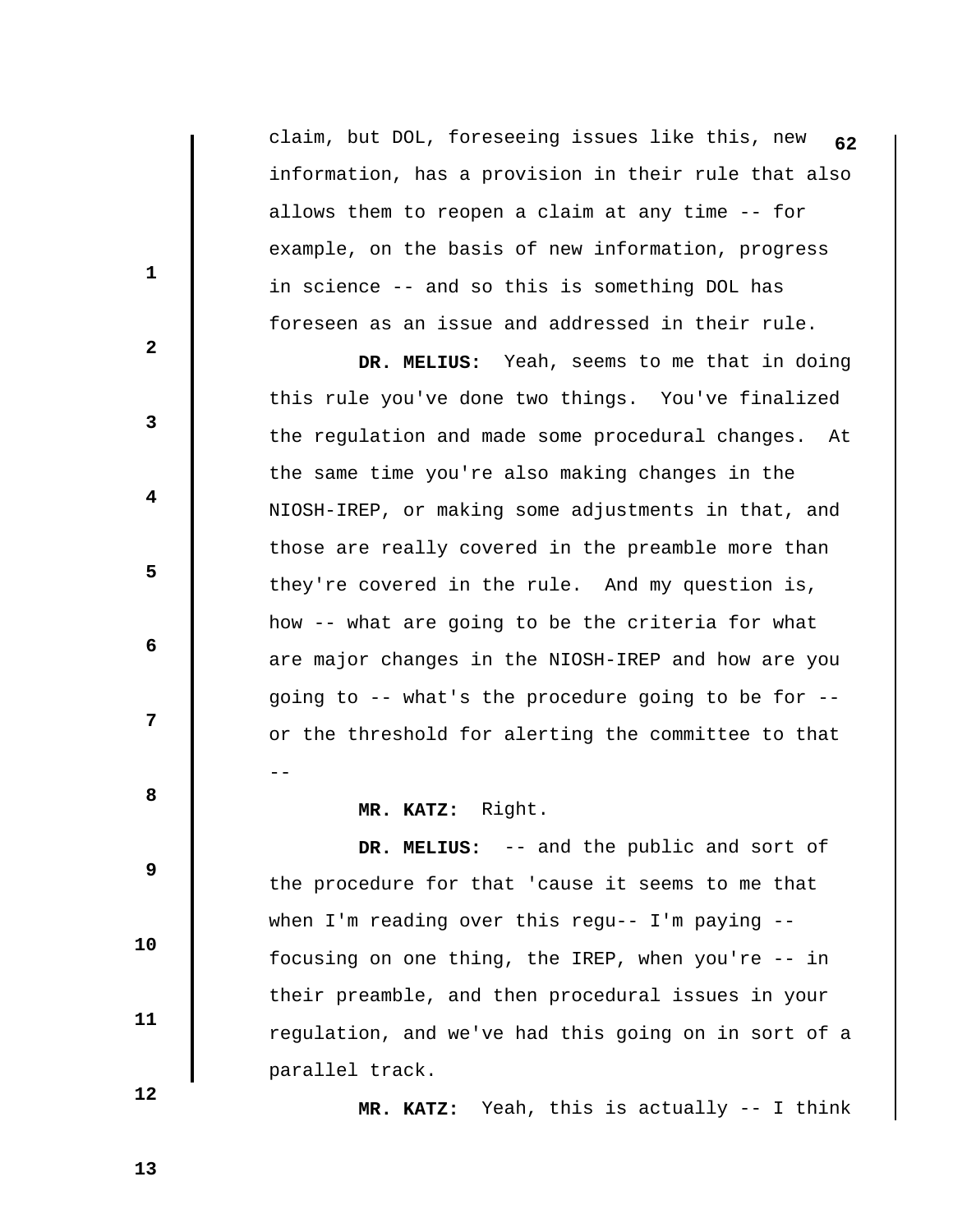this is addressed, and in effect you will see any **63** change to NIOSH-IREP that has a substantive effect on people's -- on calculations of probability of causation. Now there may be changes that we make to NIOSH-IREP that don't have a bearing on that but that make it more user-friendly for Department of Labor and so on, all sorts of things. We're going to be improving the documentation that's available through NIOSH-IREP, so there'll be a number of changes to NIOSH-IREP that don't need, I think, to be vetted. But wherever they have a bearing on probability of causation findings, you will see those changes as proposed changes first, and have an opportunity for review.  **DR. ZIEMER:** Okay. Are there further comments or questions? There appear to be none, so

we will take a break at this time and reconvene at

whenever it says on the agenda, which is what --

**8 8** 

**1** 

**2** 

**3** 

**4** 

**5** 

 **6** 

**12** 

 **9** 

 **10** 

 **11** 

 **12** 

(Whereupon, a recess was taken.)

 **MR. KATZ:** Thanks.

10:15. Thank you.

 **DR. ZIEMER:** Before we call on Ted to give us the presentation on part 82 rule, I'd like to call attention to the fact that we did receive a response from Secretary Thompson on our comments that had been sent to him earlier. In case you hadn't noticed, his response is in the insert --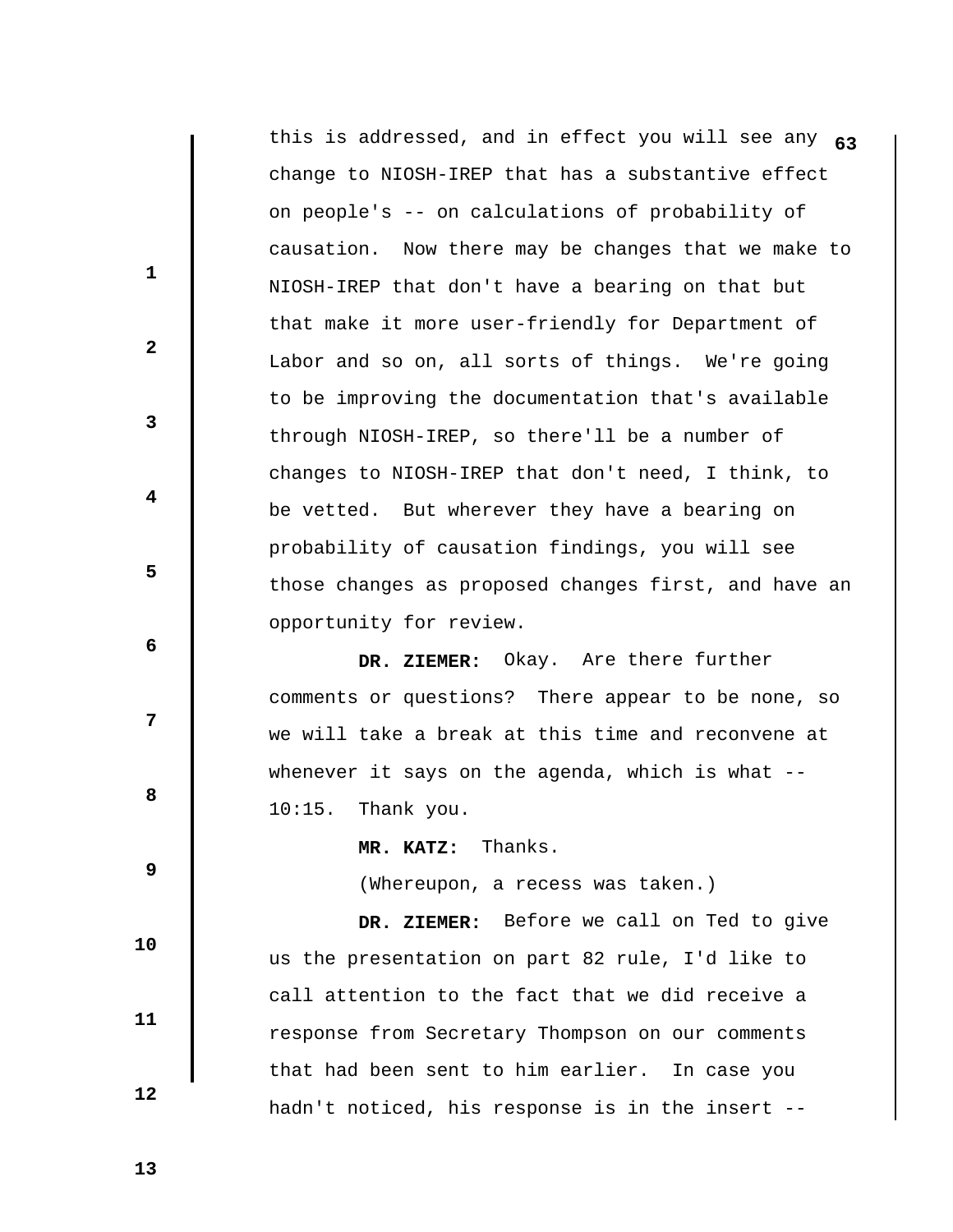what do you call it, the inner cover, I guess, of **64** your Board book this time. And for the general public, there's a copy of Tommy Thompson's letter to the Board on the rear table back there.

 The other thing, again before Ted begins, we delayed introducing others who are with us today. I'd like to take a moment -- Larry, if we could introduce any of the other NIOSH staff that are here besides Ted, and of course we've already heard from Dr. Rest earlier today, but are there some other NIOSH staff we might just identify for members of the public, as well as for the Board?

 **MR. ELLIOTT:** Certainly. We have Tracy Gilbertson, who's a technical information specialist on staff, back in the corner there. Russ Henshaw I think you met at a meeting before. I don't see him in the room right now. Then we have office of the general counsel who's assigned to NIOSH over on this side of the room with Mary Armstrong, Alice Kelley and Liz Homoki-Titus. I think that's all the NIOSH -- oh, Jim Neton is here, and you all know Jim. And I think that's all of us.

 **DR. ZIEMER:** Thank you. We also like to both welcome and have introduced to us our visitors from either other agencies or representing other groups or private individuals, members of the public. And I'd like to ask those who are here as

 **13** 

 **10** 

 **11** 

 **12** 

**1** 

**3** 

**4** 

**5** 

**6 6** 

**12** 

**8 8** 

 **9**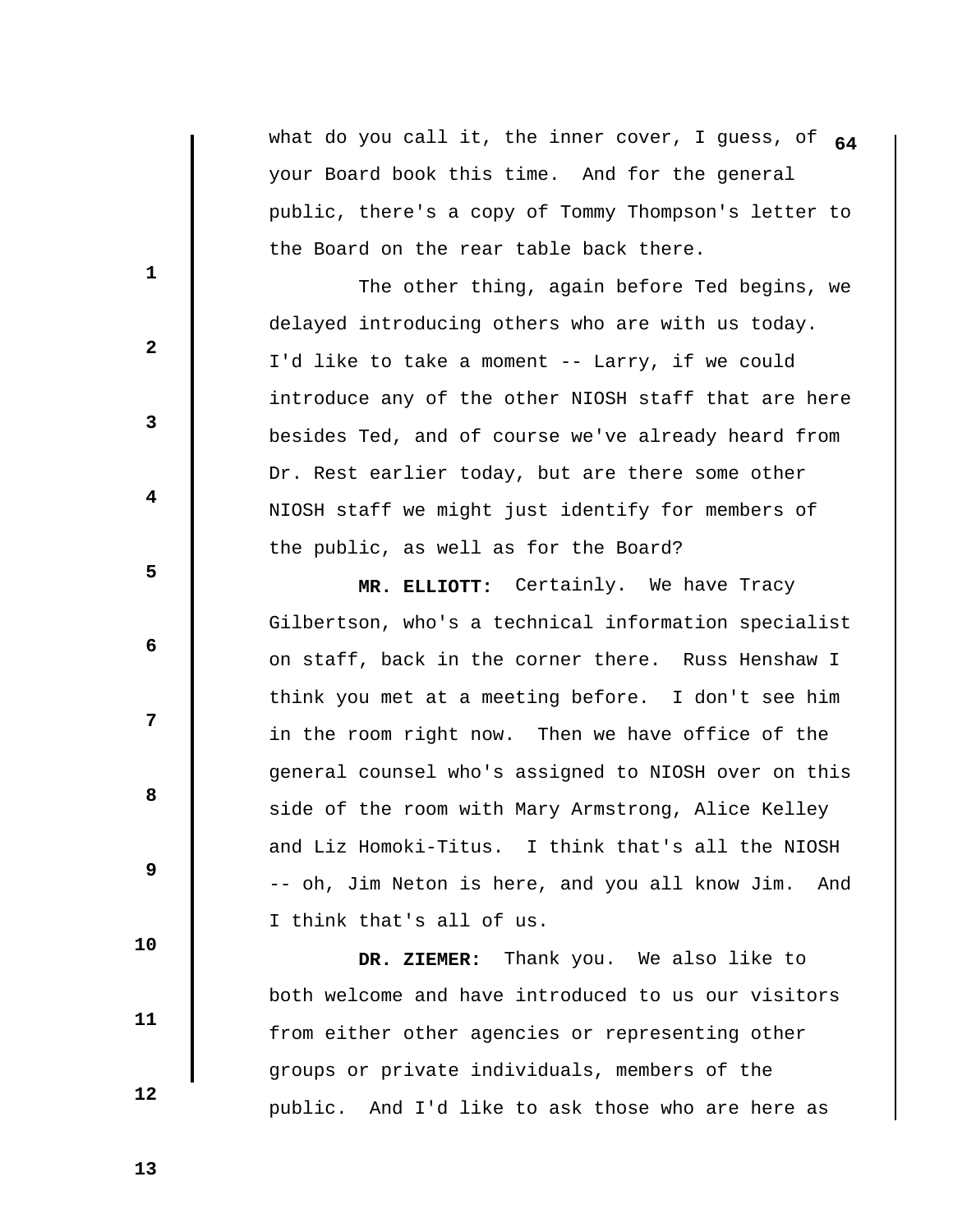|              | members of the public, observers and representatives |
|--------------|------------------------------------------------------|
|              | of other agencies if you would please introduce      |
|              | yourself to us. Just give us your name and who you   |
| $\mathbf 1$  | are representing. There's a mike here and you can    |
|              | use that. Please, we'd like to welcome all of you.   |
|              | MR. BLANKENSHIP: Jim Blankenship for the             |
| $\mathbf{2}$ | Department of Labor.                                 |
|              | MR. EAGAN: Jeff Eagan, Department of                 |
| 3            | Management.                                          |
| 4            | MR. SLOCOMB: Jeff Slocomb, Department of             |
|              | $(inaudible)$ .                                      |
|              | DR. ZIEMER: We have (inaudible) signing in           |
| 5            | from EPA. Consider yourselves all introduced.        |
| 6            | Let's proceed with the next item on the              |
|              | agenda, the dose reconstruction final rule, Ted      |
|              | Katz.                                                |
| 7            | MR. KATZ: Hi again. Bad penny here. So               |
| 8            | I'm going to run through this rule as I did the      |
|              | other, quickly. This time we had 13 organizations    |
|              | and 23 individuals, so one organization added and    |
| 9            | one individual dropped out. And the comments in      |
|              | this case really covered all aspects of the rule --  |
| 10           | all aspects of the rule, really. And in many cases,  |
| 11           | all sides of an issue, so it was sort of very        |
|              | thorough vetting, I think, in this case of this      |
|              | Maybe the dose reconstruction rule is just<br>rule.  |
| 12           | friendlier material for the public, or I don't know, |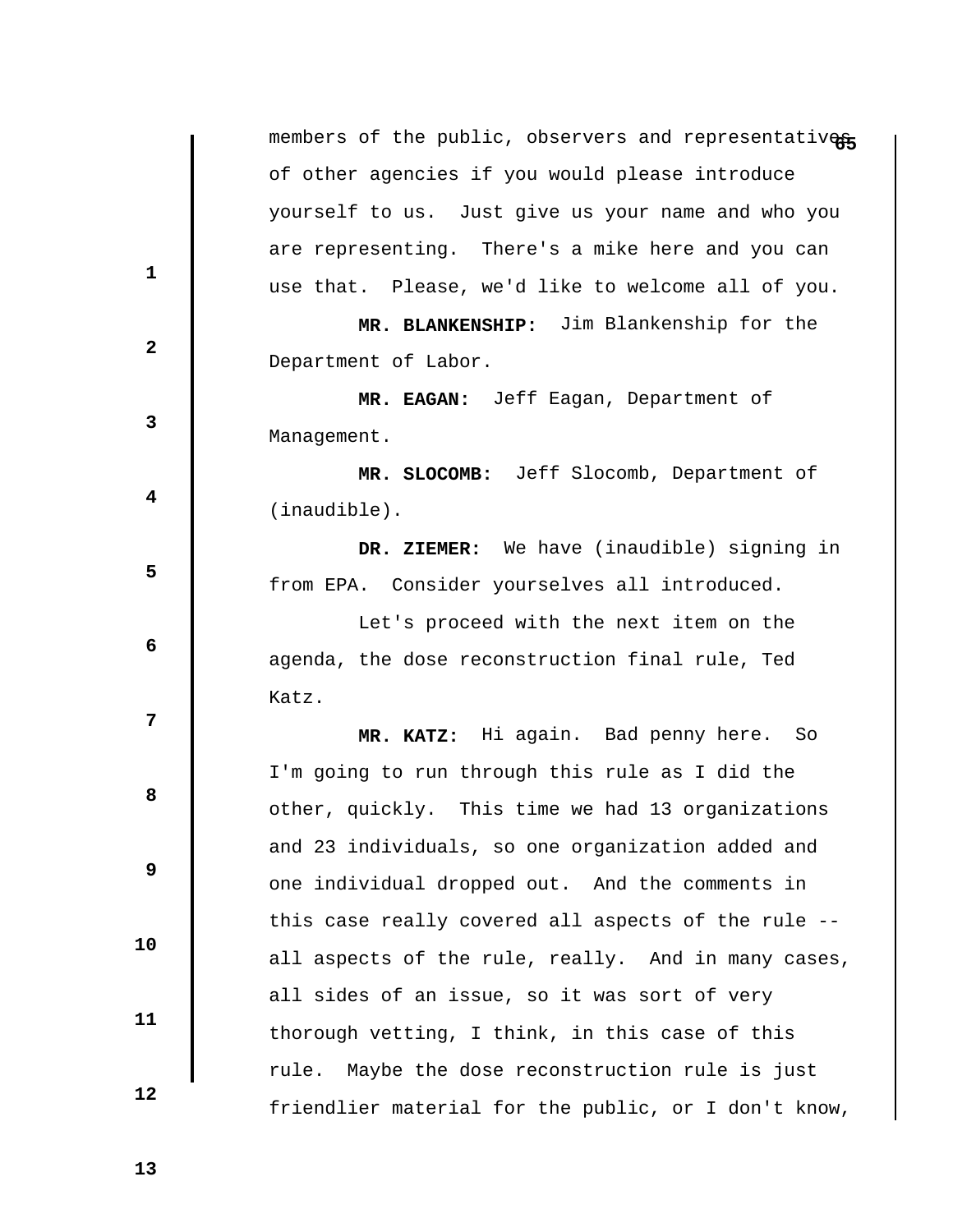but -- and give you a flavor for these comments, if<sub>66</sub> I can make this move.

 We had comments about feasibility, precision and reliability -- you know, whether we can do dose reconstructions, how precise is precise enough and how good is the information that we're basing the dose reconstructions on.

 Comments on both sides of the issue with respect to efficiency measures. Some commenters thought this was absolutely the way to go, the only way to go. And others raised concerns about what implications that might have using the efficiency measures in terms of litigation that might occur down the road and so on, since the government's producing these estimates.

We had comments -- numerous comments about the role of claimants, again on both sides of the issue. Some were concerned that claimants were being overly burdened or might be overly burdened. And on the other side, suggesting that claimants should be as fully involved as possible -- something I hope we've achieved.

 Comments about the scope of covered exposures, comments in really three areas -- X-rays, the use of X-rays as part of the dose, and there I'm talking about medical screening X-rays that are required for employment -- as a condition of

 **13** 

**1** 

**2** 

**3** 

**4** 

**5** 

**6 6** 

**12** 

**8 8** 

 **9** 

 **10** 

 **11**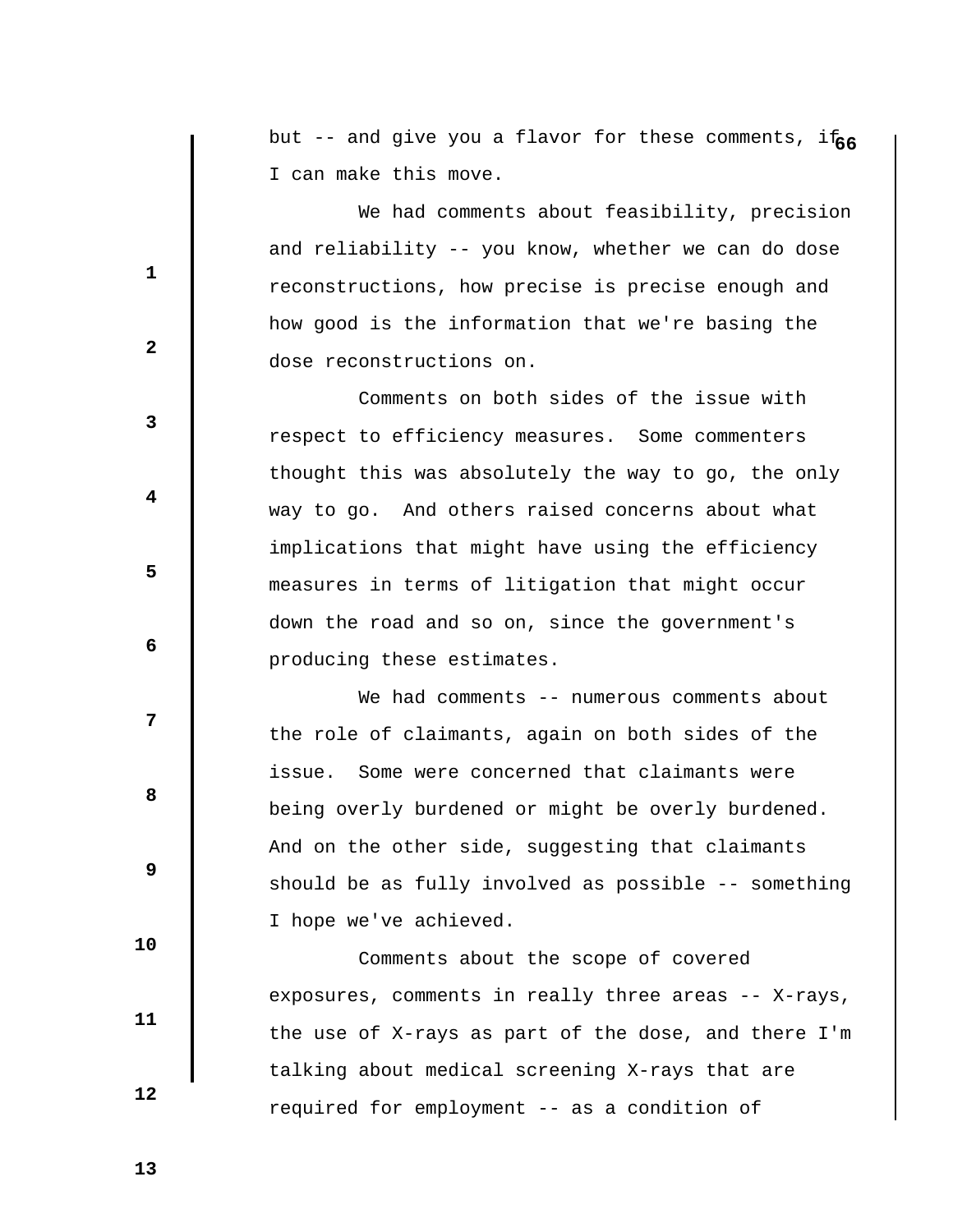employment. Also whether chemicals should be **67** covered, chemical exposures to occupational carcinogens should be covered, and whether we should be accounting for non-occupational exposures to radiation as well.

 Then we had, similar to the probability of causation model issues, concerns about using ICRP models other than those that are used for radiation protection programs in the United States.

 Also had a comment -- or several comments about use of the dose of record. That's the dose of record produced by DOE, how those would be used in this program.

 Comments about updating the scientific elements. Here in particular there's a concern - and this again sort of parallels the probability of causation guidelines. As we update scientific elements, what about claims that were already adjudicated. Well, we've already completed the dose reconstruction. What would we do about those.

 Comments about the involvement of DOE, in particular whether DOE should be a reviewer at different stages of a dose reconstruction.

 And comments about oversight and peer review, similar to the probability of causation rule comments, and specifically about the roles of the Board in providing such oversight, whether that role

 **13** 

 **12** 

 **10** 

 **11** 

**1** 

**2** 

**3** 

**4** 

**5** 

**6 6** 

**12** 

**8 8**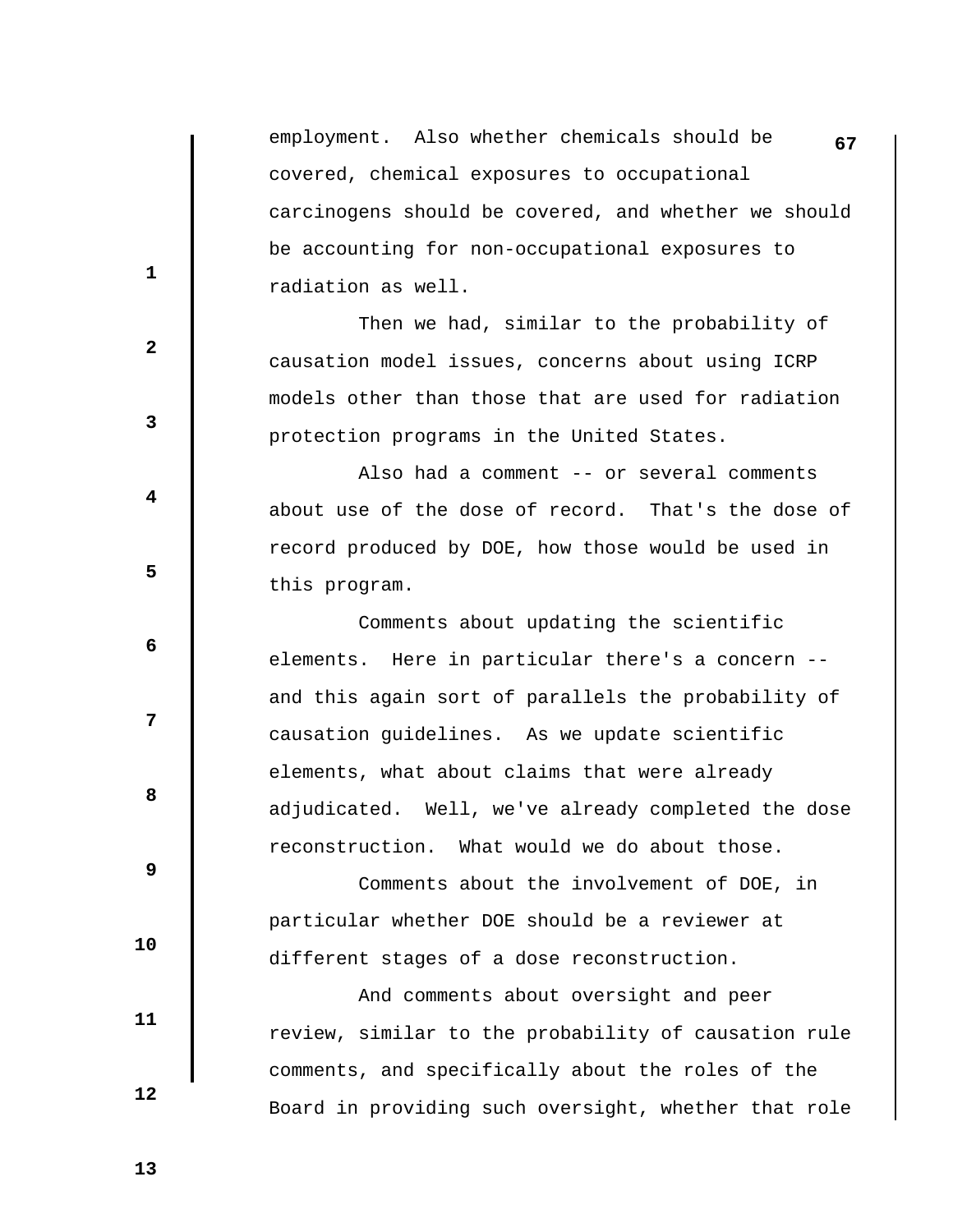of the Board should be prescribed in the regulation<sub>68</sub> and comments as to what the extent of technical capacity of the Board is to serve as providing oversight and as peer-review source for NIOSH.

 The Board -- you -- provided a number of comments on this rule. A parallel comment to the probability of causation rule to incorporate the Board as a peer reviewer of scientific updates and to involve the public in that process as well. And you also identified a number of provisions that needed to be clarified. I've listed them here - application of the Privacy Act -- we've simplified that so that's clear -- to dose reconstruction records. The procedure for NIOSH to conclude a dose reconstruction; here you were concerned about ensuring that the claimant would have sufficient time -- always be afforded sufficient time to provide additional information that the OCAS-I form that we ask them to sign at the conclusion of dose reconstruction, that they have -- there's a time limit on that, but that that time limit not be applied while they're still in the process of obtaining additional information they believe is relevant to their dose reconstruction. And you wanted us to clarify that we would be using current ICRP models.

How did we change the rule? We added a

 **13** 

 **10** 

 **11** 

 **12** 

**1** 

**3** 

**4** 

**5** 

 **6** 

**12** 

**8 8** 

 **9**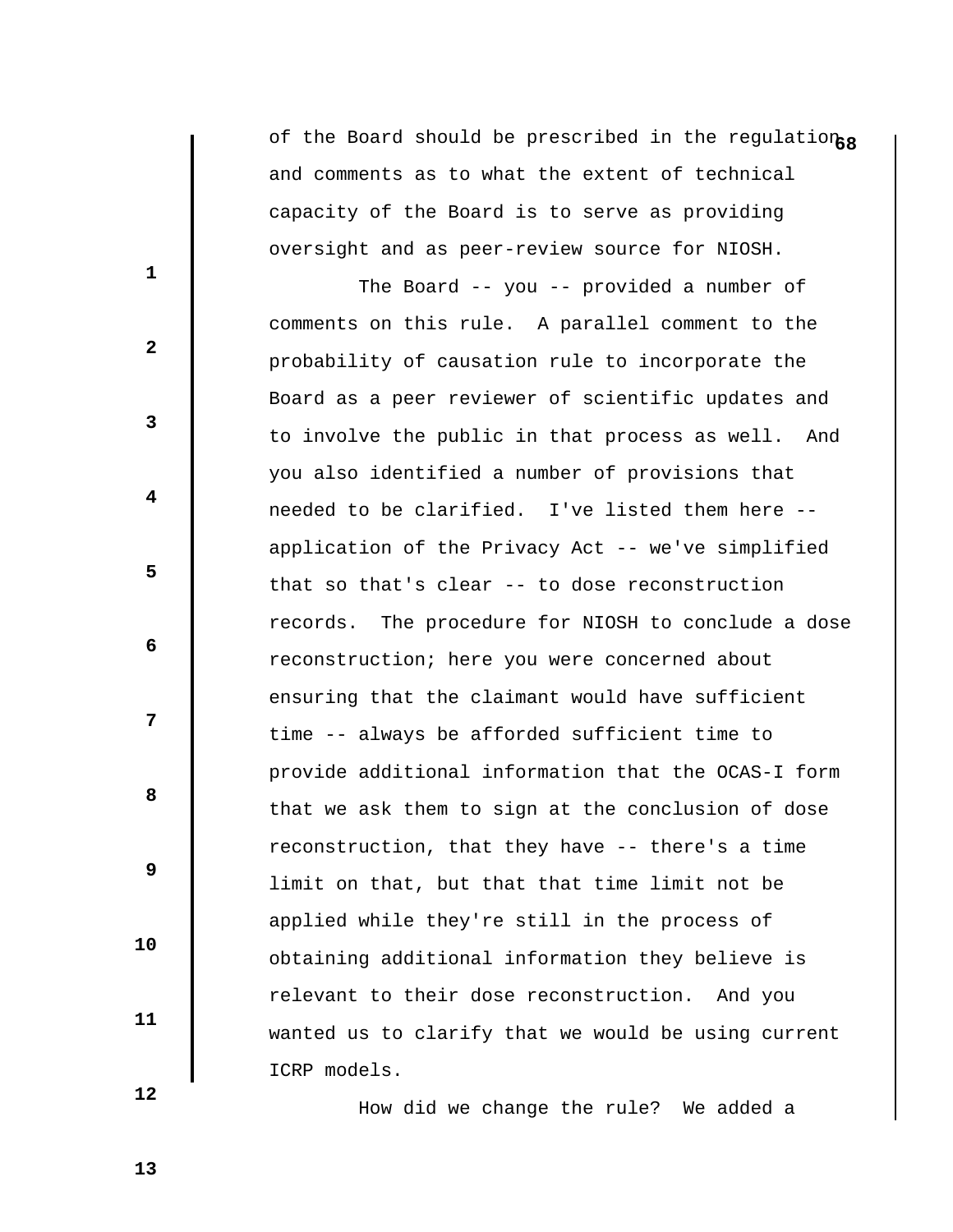process for updating methods, along the lines we dich for the probability of causation rule, providing full opportunity for public input, as well as Board input in what ought to be changed, as well as review and comment as we propose changes and pursue them, as well as notification when changes are implemented.

 We added a provision allowing NIOSH to review completed dose reconstructions on its own initiative. This relates directly to the comment we'd received, so what will we do in cases where we've updated our methods for dose reconstructions that were completed and used by DOL in adjudication and the claim was denied. So we wanted to have the ability to revisit those dose reconstructions using the new methods.

 We clarified the process involving the claimant in a number of ways, clarified that the interviews we would conduct with them could be iterative and involve a number of sessions. This wasn't a one-opportunity, one day to speak to NIOSH and then we close the door. And clarified the process of concluding the dose reconstruction, as I mentioned earlier, so that the claimant is assured the time they need to provide information they're seeking related to their dose reconstruction.

And we clarified our potential use of all

**2** 

**1** 

**3** 

**4** 

 **6** 

**8 8** 

 **9** 

**5** 

**12** 

 **10** 

 **11** 

 **12**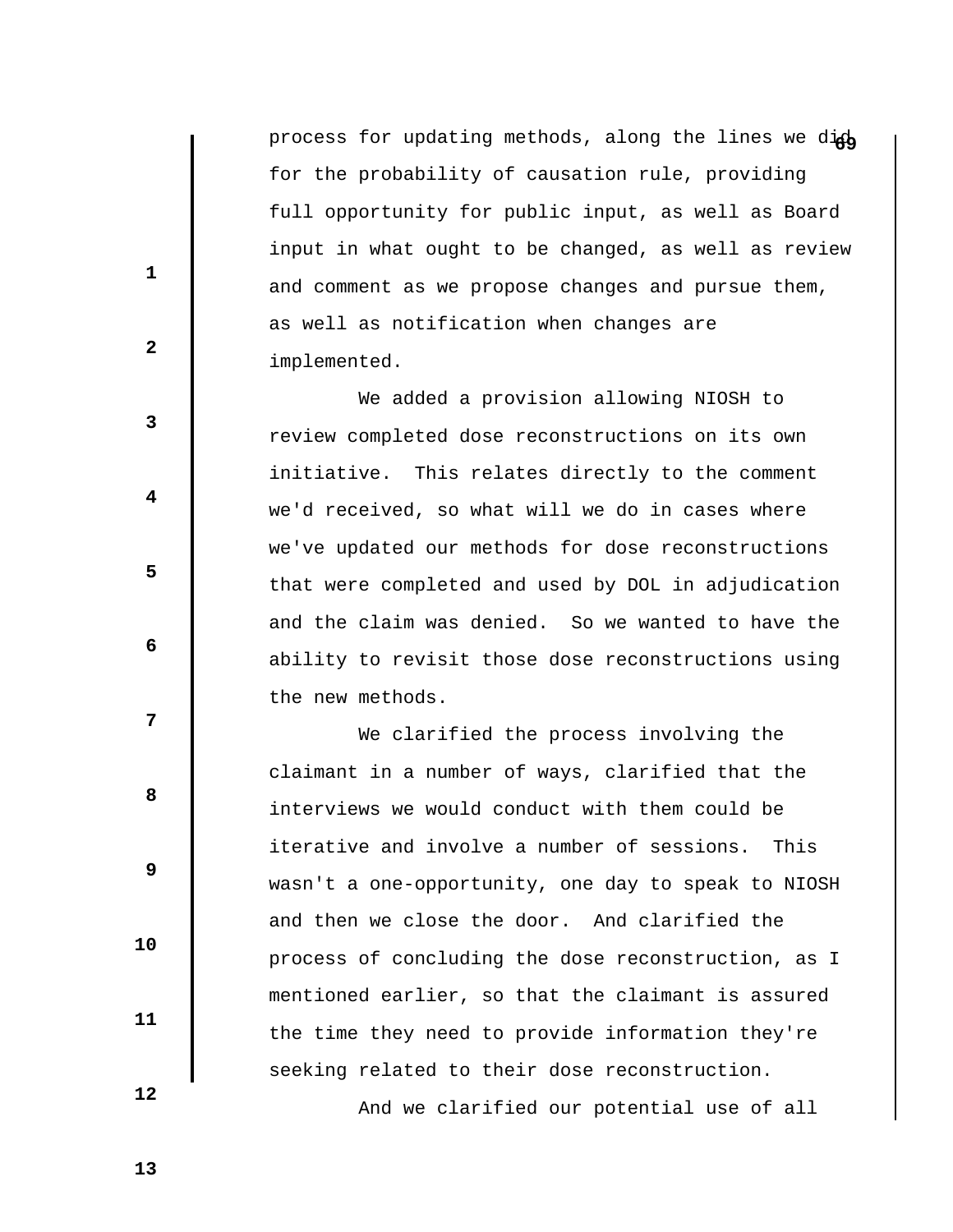|                         | relevant types of information. We had, in the<br>70  |
|-------------------------|------------------------------------------------------|
|                         | section specifying what sorts of information we      |
|                         | would apply to dose reconstructions before, written  |
|                         | the list as if they were conclusive lists, so we     |
| $\mathbf 1$             | have added basically provisos to each of those that  |
|                         | we would use other information that was relevant,    |
| $\mathbf{2}$            | that we may not -- may not have occurred to us in    |
|                         | preparing that list, nor did we try really to be     |
| $\mathbf{3}$            | comprehensive in those lists, but to make it clear   |
|                         | that we would be making use of all information that  |
| $\overline{\mathbf{4}}$ | is relevant in producing these dose reconstructions. |
|                         | We also -- we clarified, as the Board                |
| 5                       | recommended, that we would be using current ICRP     |
|                         | models.                                              |
| 6                       | We removed Table 1. Table 1 included --              |
|                         | specified the ICRP radiation weighting factors,      |
| 7                       | current -- those current weighting factors. A        |
|                         | commenter rightly indicated that if we had that      |
| 8                       | table in there, then we would have to change the     |
|                         | regulation to make use of any update that ICRP did,  |
| 9                       | and we didn't want to be in that position so we      |
|                         | removed the table and made it clear that we would be |
| 10                      | using the current factors, whatever they might be.   |
|                         | We clarified, as you recommended, the                |
| 11                      | Privacy Act application to availability of dose      |
|                         | reconstruction records to the public.                |
| 12                      |                                                      |

And we clarified a variety of other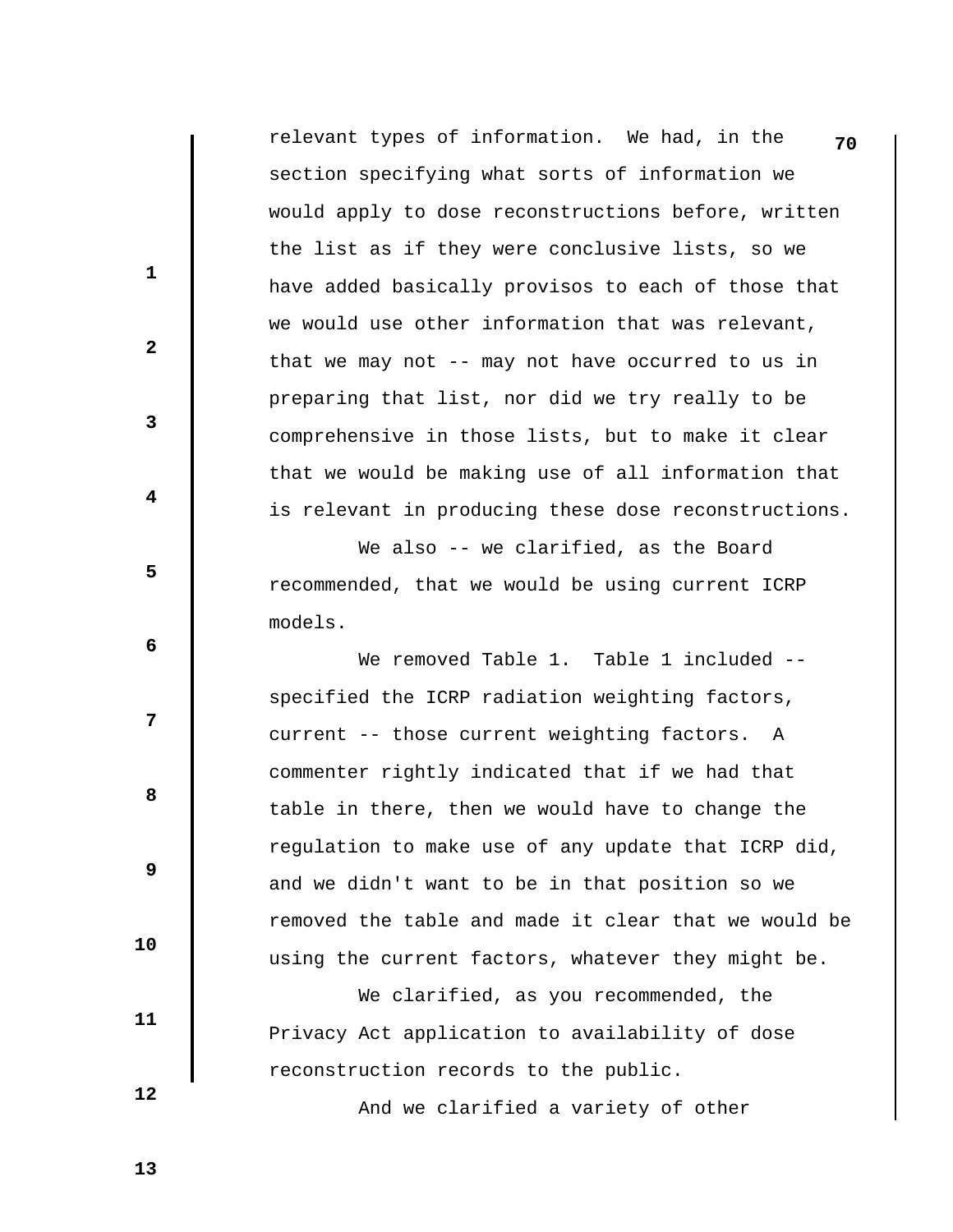procedures as well -- how we would worst-case **71** assumptions, how and when, information to interpret bio-monitoring data, particularly old bio-monitoring data that may have substantial limitations and so on.

 And in conclusion, the comments were really remarkably balanced on various sides of every issue. Many issues, many comments, really, related to -again to implementation issues and will be useful to us as we go forward in building a better program continually. And very clear from the comments from claimants and others that we have a very large educational task at hand, both to educate the claimants about our dose reconstruction process and also a lot of learning to do ourselves in how to do this well.

 And that concludes my prepared remarks. I'm happy to  $-$ 

 **DR. ZIEMER:** Thank you very much, Ted. Before we have comments, I'd like to call attention to the fact that you have HHS news bulletin that's hot off the press that indicates the publication today of the two -- is this for -- both rules covered here? Yes, part 81 and part 82. You have the text of part 82 that was submitted and which apparently now is available in its Code of Federal Regulations form, but you have the text as it was

 **13** 

**1** 

**2** 

**3** 

**4** 

**5** 

 **6** 

**12** 

**8 8** 

 **9** 

 **10** 

 **11**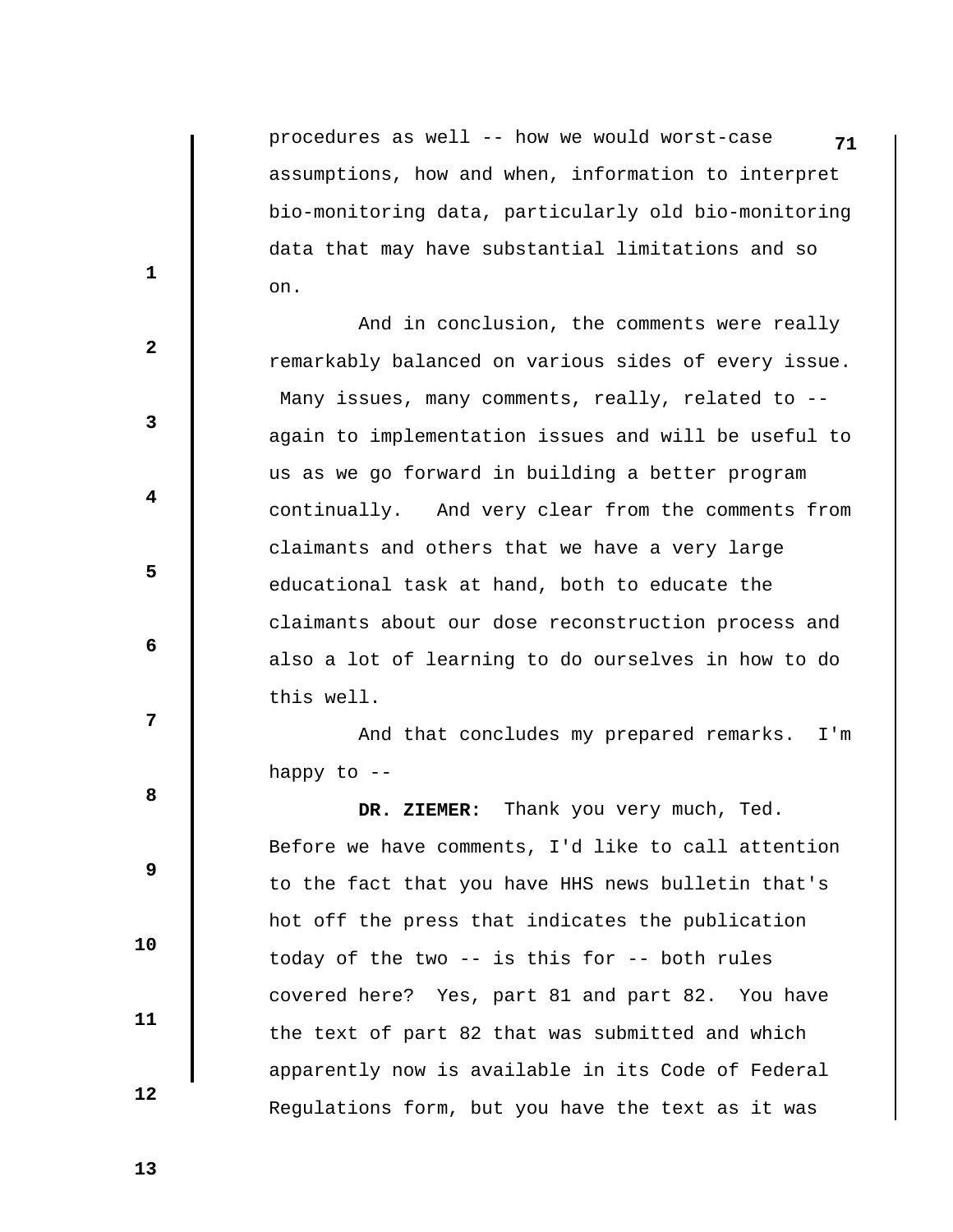submitted as almost an insert in your booklet. I **72** don't believe that this one is even punched, it's so fresh off the press, as it were.

 And the discussion on the dealing with the public comments that Ted has just summarized begins on page 13 of the text that the Board has, and the issues that were raised -- that is the recommendations of this Board and their resolution -- begins on page 63 of that text, in case you wish to look at that directly. In this case the Board had a number of comments. Ted has summarized them well and they indicate in detail here how each of the comments of this Board -- how each was handled.

 Now let's ask if there are questions or comments that you have for Ted. Who's first, who's second? Mark looks like he's raring to say something, but he's hesitating.

 **MR. GRIFFON:** I just have a similar request as was made earlier on the minutes, that we just - you know, we just came in and saw these and I'm thumbing through it as fast as I can, and I'm not sure -- probably my questions will be held off for Jim Neton anyway, but can we have a few minutes just to thumb through --

 **DR. ZIEMER:** Right, but you recognize that the rule now has been published. We're not in a position to recommend any changes in the rule. We

 **13** 

 **10** 

 **11** 

 **12** 

**1** 

**3** 

**4** 

**5** 

**6 6** 

**12** 

**8 8** 

 **9**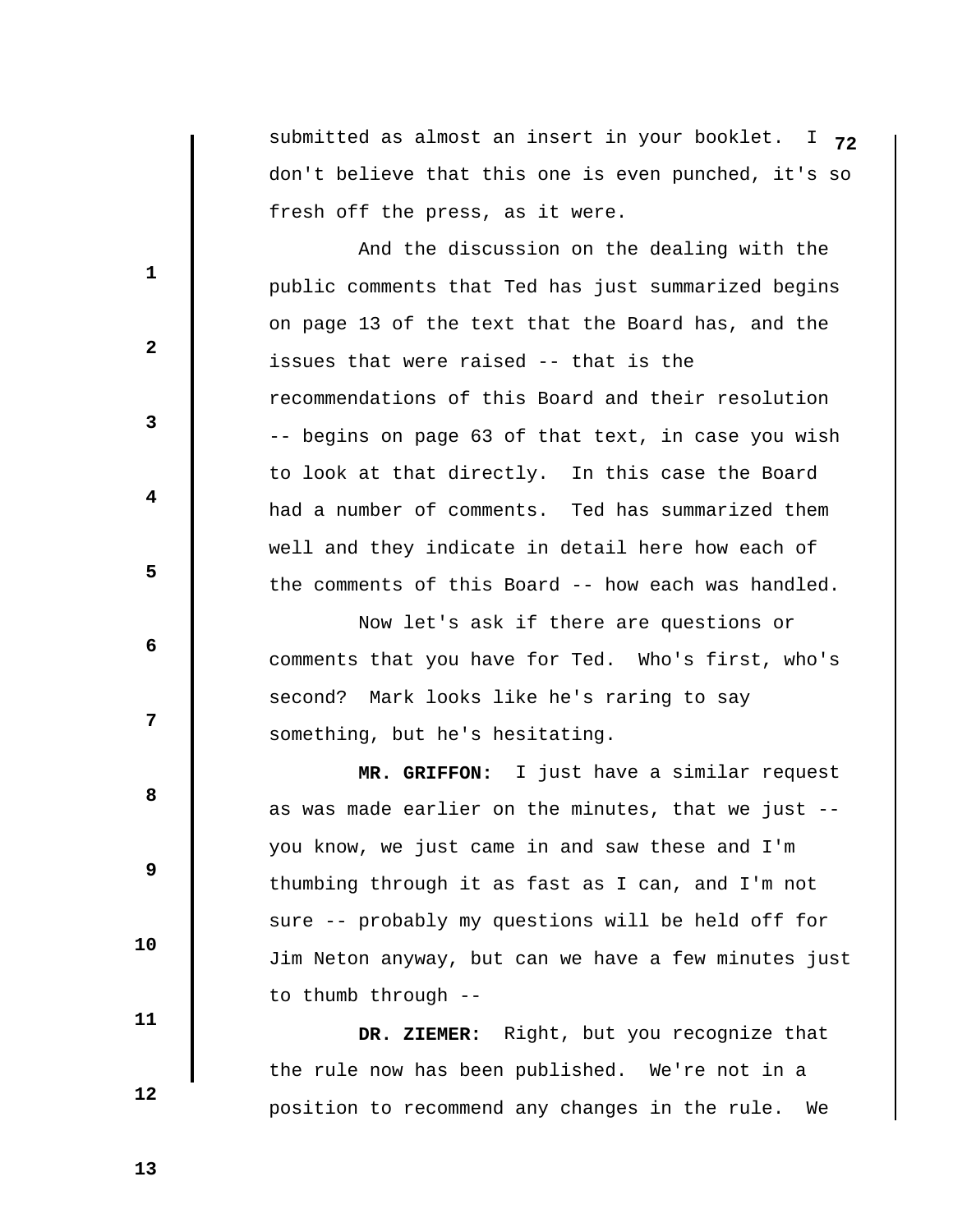|                         | went through the rule -- that is the draft rule -- $73$ |
|-------------------------|---------------------------------------------------------|
|                         | in great detail at our previous meetings, so what       |
|                         | Ted has summarized really is what the final rule        |
|                         | looks like compared to the earlier versions, where      |
| $\mathbf{1}$            | they have added detail, where they have changed         |
|                         | things and so on. But we certainly $--$ if you $--$ let |
| $\mathbf{2}$            | me do this. Let's wait and try to stay on schedule.     |
| $\mathbf{3}$            | These are pretty lengthy and I think it would not       |
|                         | be appropriate right now to sit and take time to        |
|                         | read these, but there will be an opportunity later      |
| $\overline{\mathbf{4}}$ | in the meeting if we need to spend a little time        |
|                         | just looking at the changes and making sure the         |
| 5                       | comfort zone is pretty good. But recognize that in      |
|                         | this process, as they go through the rule-making,       |
| 6                       | there's really not a practical way to come back to      |
|                         | the Board every time they respond to a comment.         |
| 7                       | They've tried to, on balance, deal with all             |
|                         | comments, from us and from others. But the Board        |
| 8                       | does not have the final say on this. We are<br>$--$ we  |
|                         | recommend things, just as others do.                    |
| 9                       | Yeah, but --<br>DR. MELIUS:                             |
|                         | DR. ZIEMER: And they are responsive, right.             |
| 10                      | DR. MELIUS: Just to follow up on that, I                |
| 11                      | think that it is appropriate for the Board to ask       |
|                         | for clarification on these issues to try to             |
|                         | understand it better.                                   |
| 12                      | DR. ZIEMER: Right.                                      |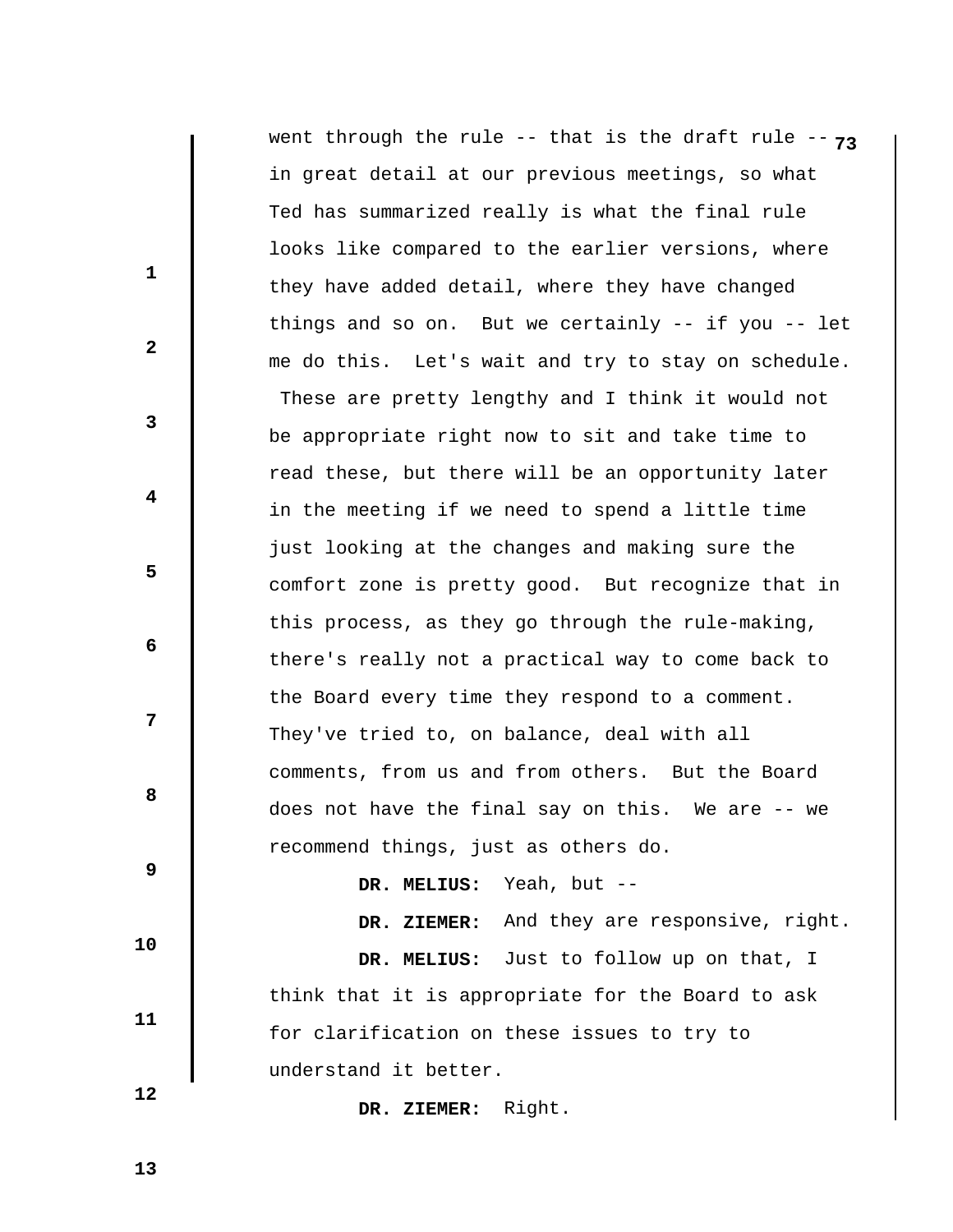|                         | DR. MELIUS: I guess my question -- is Ted $74$       |
|-------------------------|------------------------------------------------------|
|                         | going to be here tomorrow, so --                     |
|                         | MR. KATZ: Yes.                                       |
|                         | DR. MELIUS: Okay. So there is an                     |
| 1                       | opportunity --                                       |
| $\mathbf{2}$            | MR. KATZ: Yes, I was going to suggest that,          |
|                         | actually. I'll be here tomorrow and I'll be happy    |
| 3                       | $\circ$ --                                           |
|                         | DR. ZIEMER: Yeah, and perhaps an                     |
|                         | opportunity after you look it over to raise issues   |
| $\overline{\mathbf{4}}$ | about how things are going to work and how they're   |
|                         | going to be dealt with. This is basically sort of    |
| 5                       | an overview of the changes as they appear in the     |
|                         | final rule.                                          |
| 6                       | Okay. Henry's next.                                  |
|                         | MR. KATZ: Yes.                                       |
| 7                       | DR. ANDERSON: Yeah, my comments more are             |
|                         | your implementation issues and to kind of put on the |
| 8                       | list for subsequent meetings. I think it'd be very   |
|                         | helpful to maybe have a discussion of the specifics  |
| 9                       | on what the recommendations or concerns people had   |
|                         | about implementation as we move forward. As you      |
| 10                      | say, the rules are fixed and now we're into how are  |
| 11                      | they going to be applied and what are the potential  |
|                         | problems, so I would think if we have an             |
|                         | implementation discussion of -- I don't know if      |
| 12                      | they're specifically listed here or not, but what    |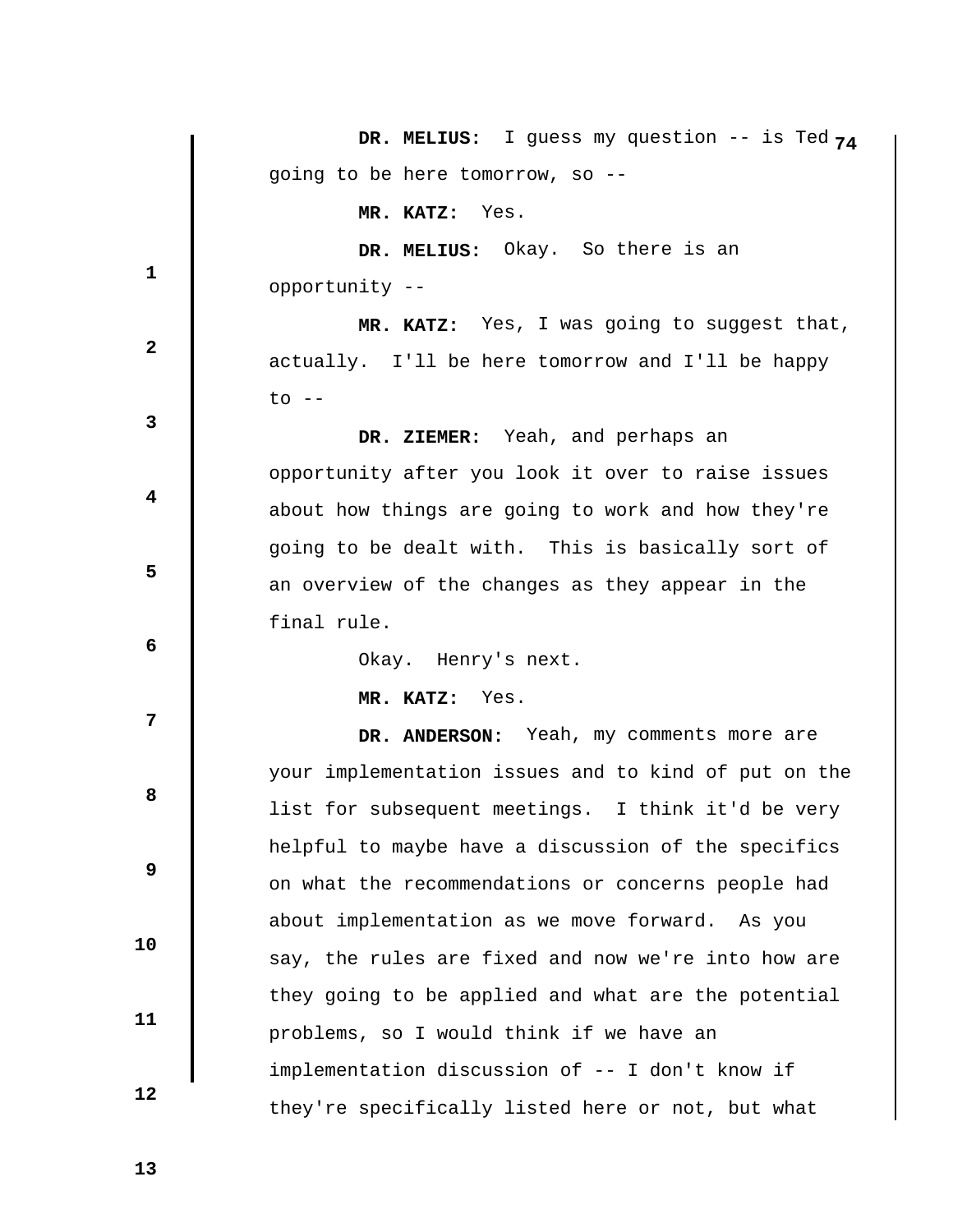the public comments were that you found would be **75** helpful to you, it'd be helpful I think to us to also know what those comments were and have a discussion on so how are we going to address those issues in the future. So just put it on the parking list.

 **DR. ZIEMER:** And you may want to take the time later to go through those sections that I identified where each of the categories of comments were raised and the discussion on how they addressed those.

 The other thing is to keep in mind on implementation that under the rule-making, there are guidelines which will deal with the sort of more detailed implementation issues, and we looked at some of those before I think.

 **MR. KATZ:** Right.

 **DR. ZIEMER:** Yeah. Okay, other comments or questions? Thank you, Ted.

 **MR. KATZ:** Thank you.

 **9 10 11 DR. ZIEMER:** The committee is going to be - or the Board will be addressed in a few moments, we hope, by Dr. Land. We're a little bit -- a few minutes ahead of schedule, so...

(Pause)

 **DR. ZIEMER:** Just a comment here. Larry, yes?

 **13** 

 **12** 

**1** 

**3** 

**4** 

**5** 

 **6** 

**12** 

**8 8**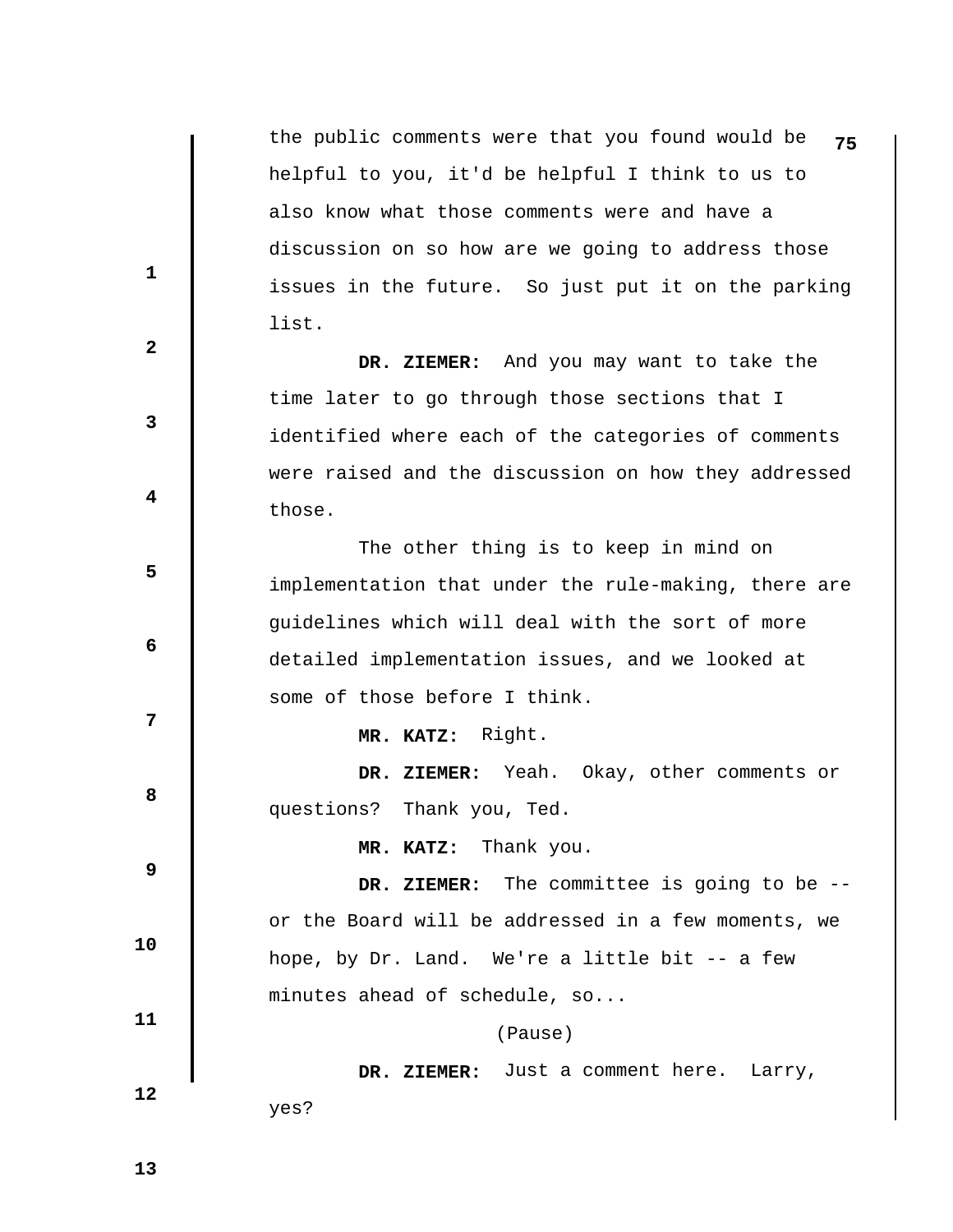**MR. ELLIOTT:** Well, we're trying to track **76** down Dr. Land and make sure he's on his way here. We also have a little bit of a predicament with Mary Schubauer-Berigan being locked down in the airport in Cincinnati, not being able to get out due to weather. And so we're trying to figure out where these folks are at and what we can do about your agenda at this point, so if you'd bear with us.

 **DR. ZIEMER:** I'll just exercise the Chair's prerogative here. We'll take a break for about five minutes. That is a time break in terms of the action here, give Dr. Land an opportunity to arrive, and this would be a good time for you to do some reading on the final rules if you wish, or if you need to take a break already, you can do that. We'll just come to a brief standstill here for a few moments. Okay? Just give him a chance to get settled here a minute.

(Whereupon, a recess was taken.)

 **DR. ZIEMER:** We're pleased to have Dr. Charles Land with us. Dr. Land is a statistician from the National Cancer Institutes, an individual whose expertise is very critical to the sorts of things that are being done here, and he will talk to us about the IREP program at NCI. Now there's - well, I don't want to spend too much time myself, but there's IREP and then there's sort of IREP, Jr.

 **13** 

 **10** 

 **11** 

 **12** 

**1** 

**2** 

**3** 

**4** 

**5** 

 **6** 

**12** 

**8 8**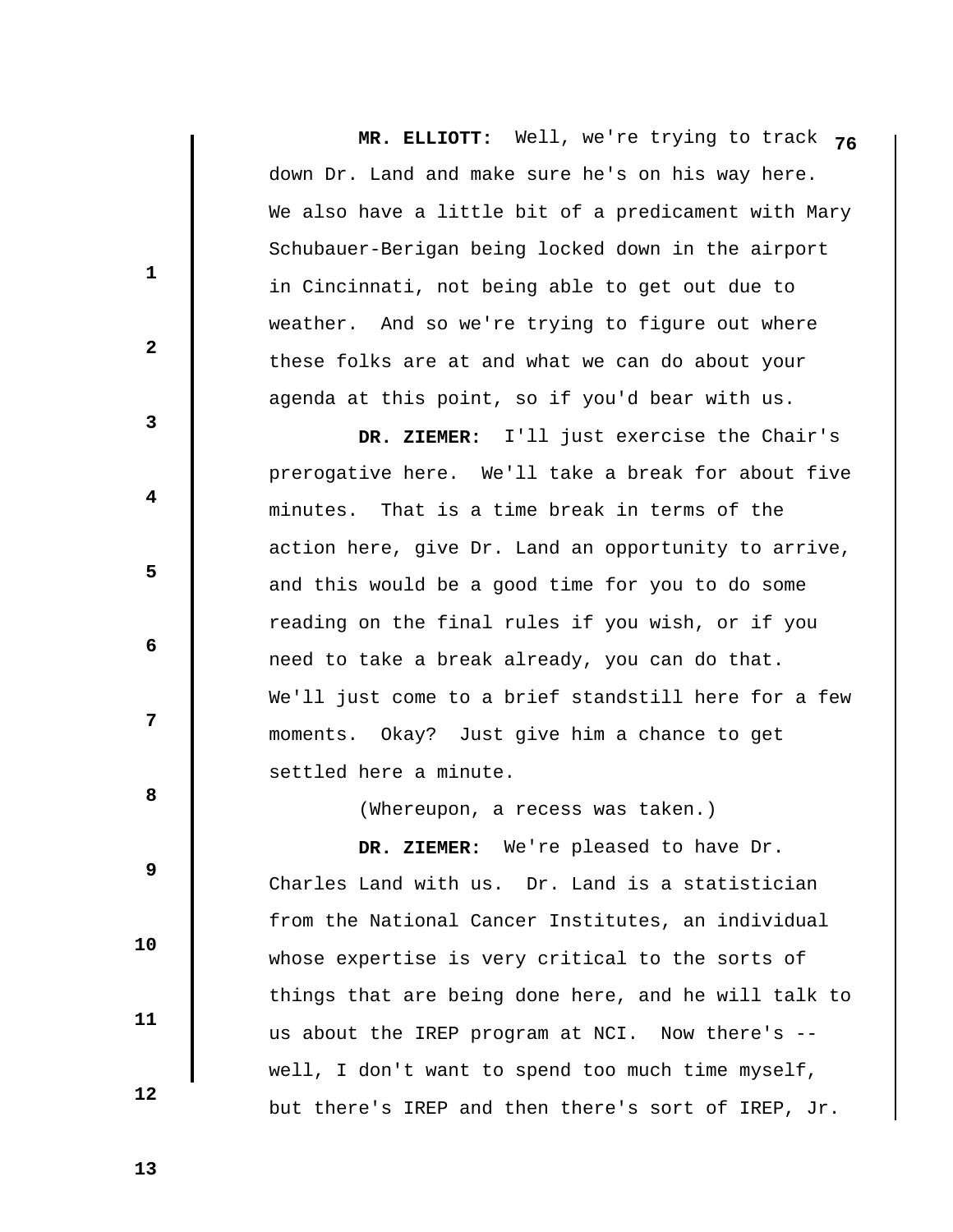|                         | or something, there's a NIOSH application of IREP. 77 |
|-------------------------|-------------------------------------------------------|
|                         | But we start out with the program as it was           |
|                         | developed at NCI. So Dr. Land, we're pleased to       |
| $\mathbf{1}$            | have you with us today and welcome you to the         |
|                         | Advisory Board activities here.                       |
| $\overline{\mathbf{2}}$ | DR. LAND: Thank you. Let's see, do I                  |
|                         | ask --                                                |
|                         | DR. ZIEMER: Yeah, you have --                         |
| 3                       | DR. LAND: You haven't found it yet. Okay.             |
|                         | DR. ZIEMER: You have a --                             |
| 4                       | DR. LAND: It's also my talking notes, so if           |
|                         | I don't look at you when I talk to you, you'll know   |
| 5                       | why.                                                  |
|                         | DR. ZIEMER: You will be able to advance               |
| $\boldsymbol{6}$        | them with the switch there.                           |
|                         | DR. LAND: Okay, that's great -- good.                 |
| 7                       | (Pause)                                               |
|                         | DR. LAND: Well, you can see that we have              |
| 8                       | kind of a small group working on this, and maybe it   |
|                         | wasn't a good idea actually to do it at all, but I    |
| 9                       | decided that I really wanted to do it, so that's how  |
|                         | we got to where we are. There's Ethel Gilbert and     |
| 10                      | myself from NCI; Jim Smith from CDC, he has been      |
|                         | more of an administrative advisor; and then Owen      |
| 11                      |                                                       |
|                         | Hoffman, Iulian Apostoeai and Brian Thomas from our   |
| 12                      | contractor, SENES Oak Ridge, which is your            |
|                         | contractor, as well.                                  |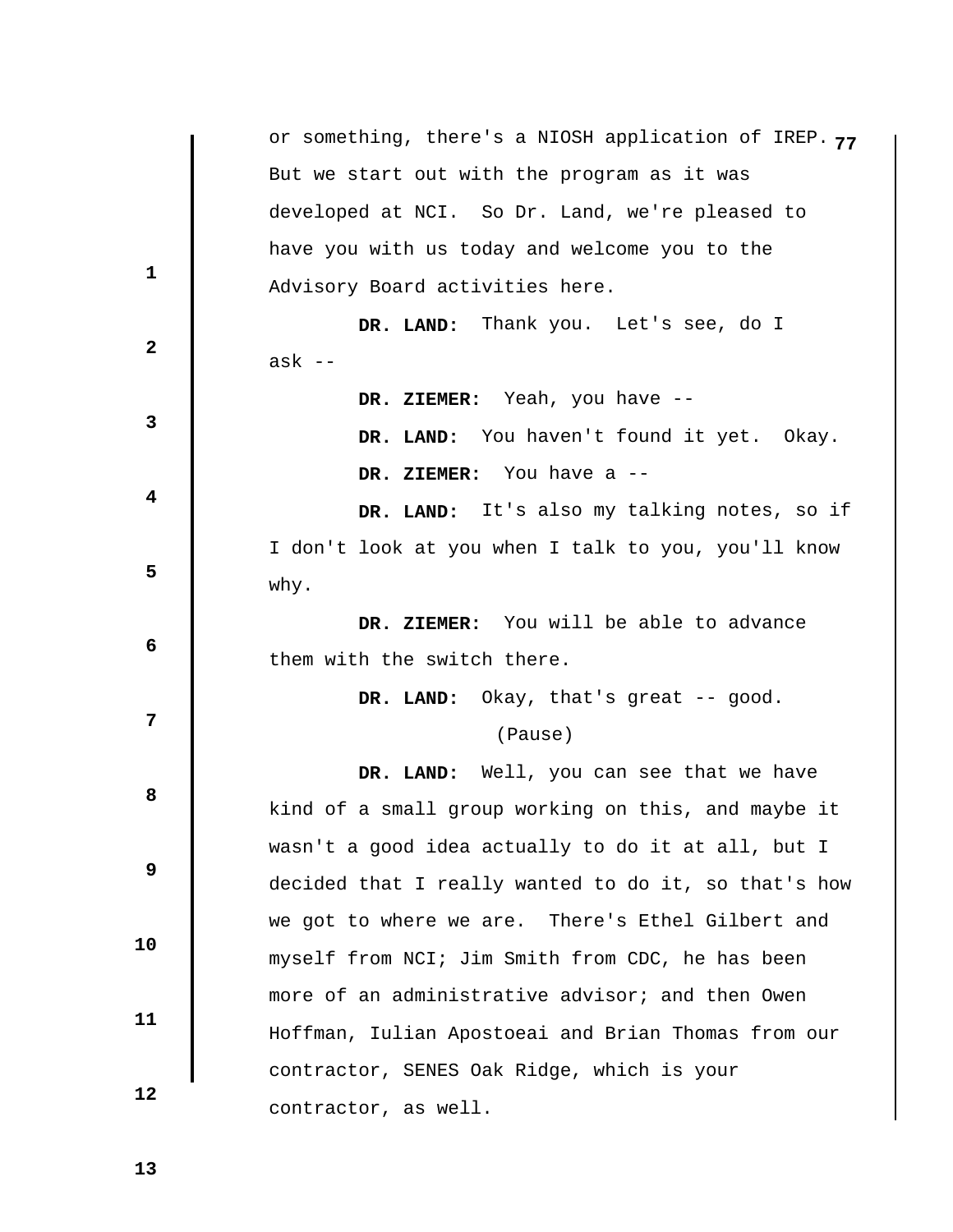Well, the 1985 report was a response to a **78** Congressional mandate, which was the Orphan Drug Act of something like 1983 or something like that. And the idea was that maybe the whole idea of making - of claim adjustments, and maybe even legal stuff, could be based on the idea of probability of causation, which is just the excess risk divided by the baseline plus the excess, which is -- in epidemiological terms, it's the excess relative risk divided by one plus the excess relative risk as estimated from epidemiological data.

 And the 1985 report provided tables and algorithms for 13 cancers, and there were uncertainty analyses, but they were in a separate chapter. They were sort of -- I mean it was a serious attempt, but it should probably have been integrated.

 The interesting thing is that the committee recognized that for X-rays really the relative biological effect of this was greater than one, but didn't have the data to do anything with it, so we just followed current practice and treated all low LET radiation as the same. And part of the mandate was periodic revisions.

 Well, the Department of Veterans Affairs used it, has used it. They use it to adjudicate compensation claims for radiation-induced cancer.

 **11** 

 **10** 

**1** 

**2** 

**3** 

**4** 

**5** 

 **6** 

**12** 

**8 8** 

 **9** 

 **12**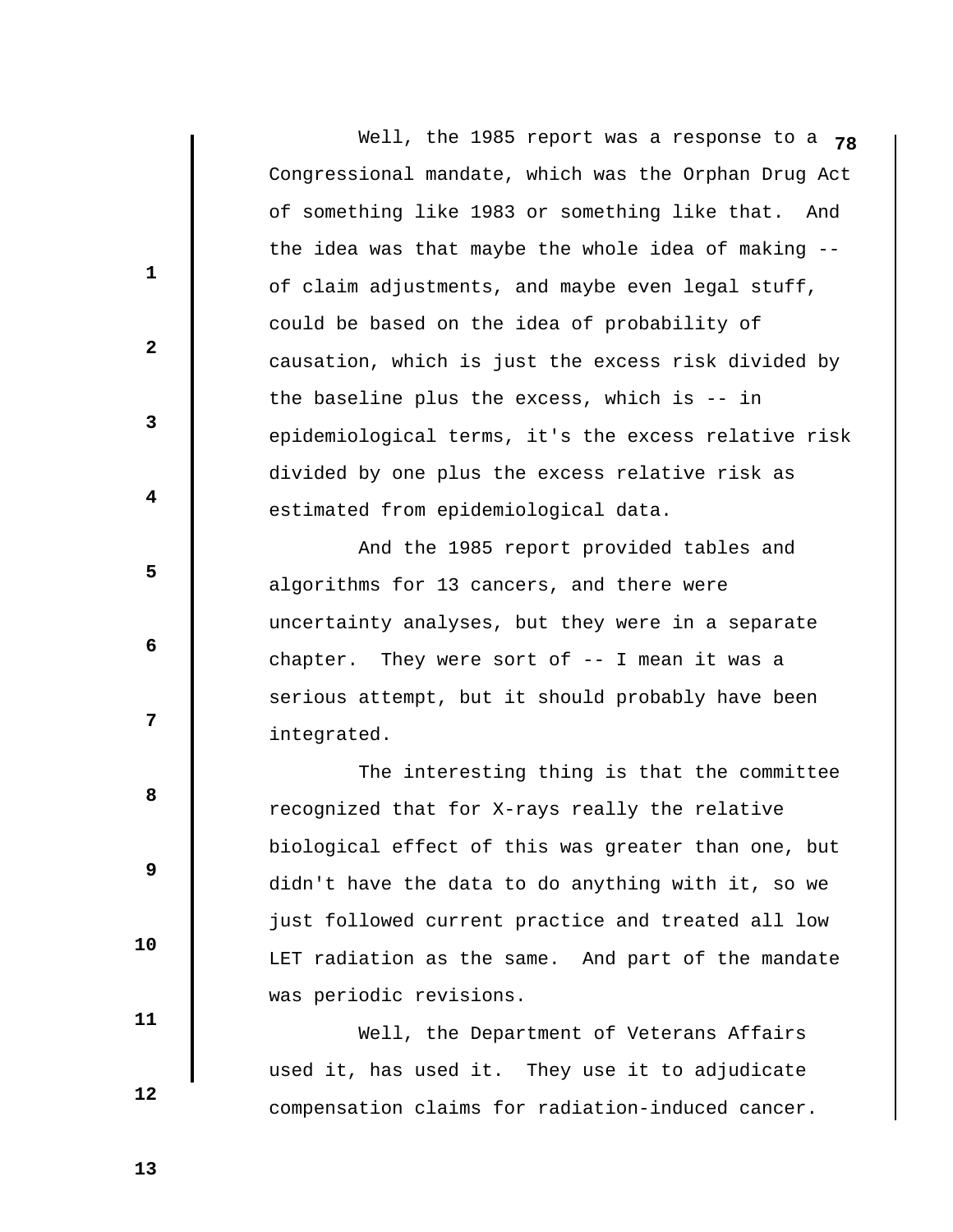| But they found the tables kind of hard to work with <sub>ng</sub> |
|-------------------------------------------------------------------|
| and they commissioned CIRRPC to devise a screening                |
| approach based on the 1985 tables. And in effect,                 |
| that -- the CIRRPC screening approach -- screened --              |
| used the probability -- the uncertainty                           |
| distributions. It screened out claims for which the               |
| upper 99 percent credibility limit or upper                       |
| probability limit for the PC's was much less than 50              |
| percent.                                                          |
| I don't think CIRRPC intended that that                           |
| would be the rule, but that's actually the way it's               |
| turned out to be because after you've done that,                  |
| well, then what else do you do? And it turns out                  |
| there isn't that much information.                                |
| The Department of Defense has used it, the                        |
| Navy has, and then of course now there is this                    |
| Energy Employees Occupational Illness Compensation                |
| Act of 2000.                                                      |
| And the reasons for the update. Well, the                         |
| -- mainly because the VA wanted us to do it. And                  |
| the 1985 tables report was outmoded. It was based                 |
| largely on 1980 BEIR's III report. Of course since                |
|                                                                   |

there there've been new data, longer follow-up, and

especially new A-bomb survivor dosimetry, which have

Research Foundation -- Tumor Registry into something

changed the estimates somewhat; and also the

development of the RERF -- the Radiation Effects

 **11** 

 **10** 

 **1** 

 **2** 

 **3** 

 **4** 

 **5** 

 **6** 

 **7** 

 **8** 

 **9** 

 **12**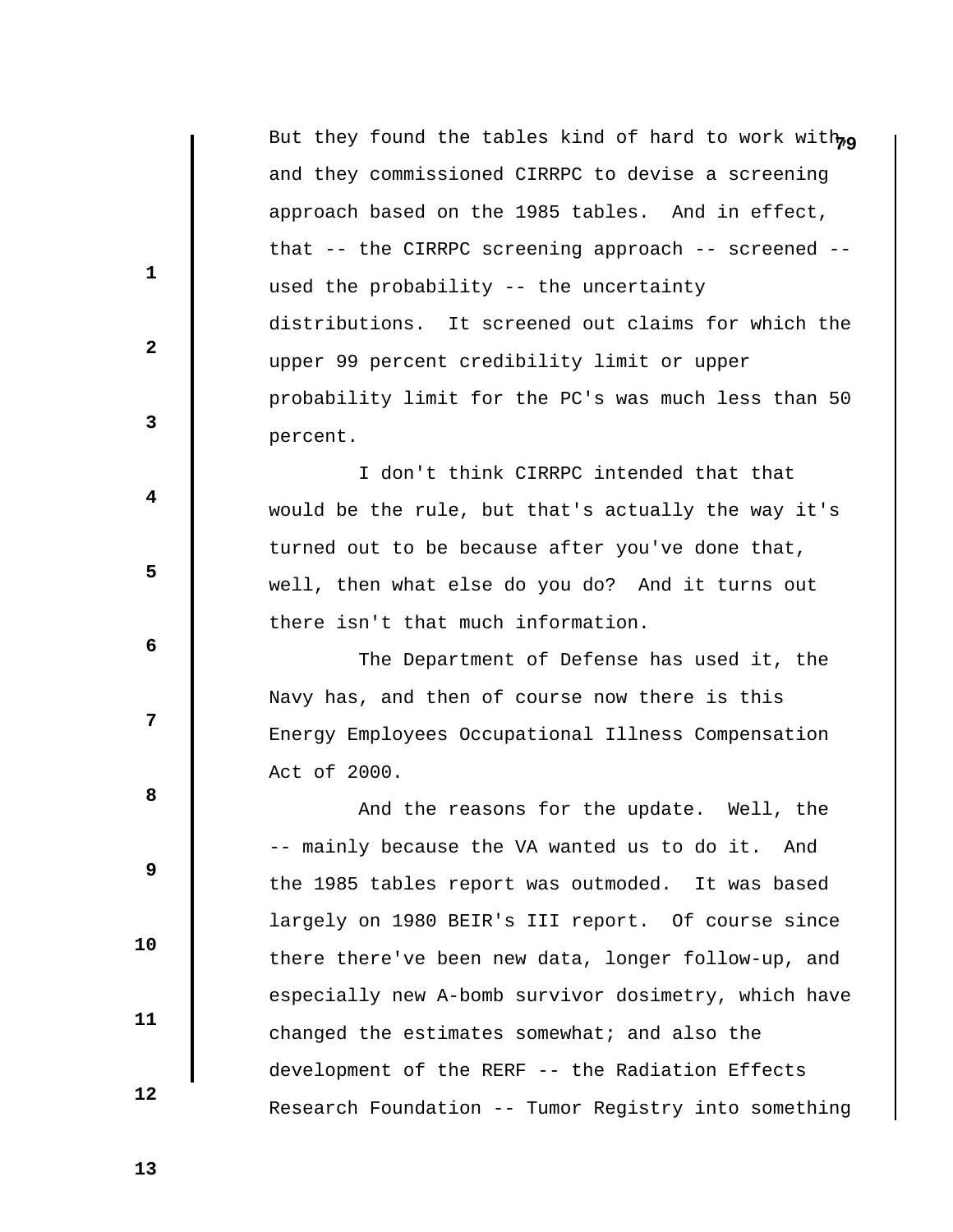that you can really use, comprehensive incidence **80** data. And if you're going to estimate risk, incidents are -- incidence data are better because the data are more accurate and they're more timely, also.

 New inferences have been made. Of course there's -- a great one is the methodological advances which take advantage of the greater computing power of that laptop, for example, compared to anything we had at the time. They do more flexible modeling and use a more sophisticated treatment of uncertainty.

 Now we took this job on with the understanding that it was an interim update, it would bridge the gap between BEIR III and BEIR VII -- which hasn't happened yet, they haven't had their report -- carried out by a small working group, based mainly on A-bomb survivor data which we could get easily, and especially original incidence data from the RERF Tumor Registry.

 And emphasis was placed on uncertainty because it seemed that uncertainty -- the upper limits was in fact the way things were going to be done. And so we fitted statistical uncertainty based on likelihood contours of fitted risk estimates. That's a statistician sort of thing. And our treatment of other sources of uncertainty

**1** 

**2** 

**3** 

**4** 

**5** 

 **6** 

**12** 

**8 8** 

 **9** 

 **11** 

 **10** 

 **12**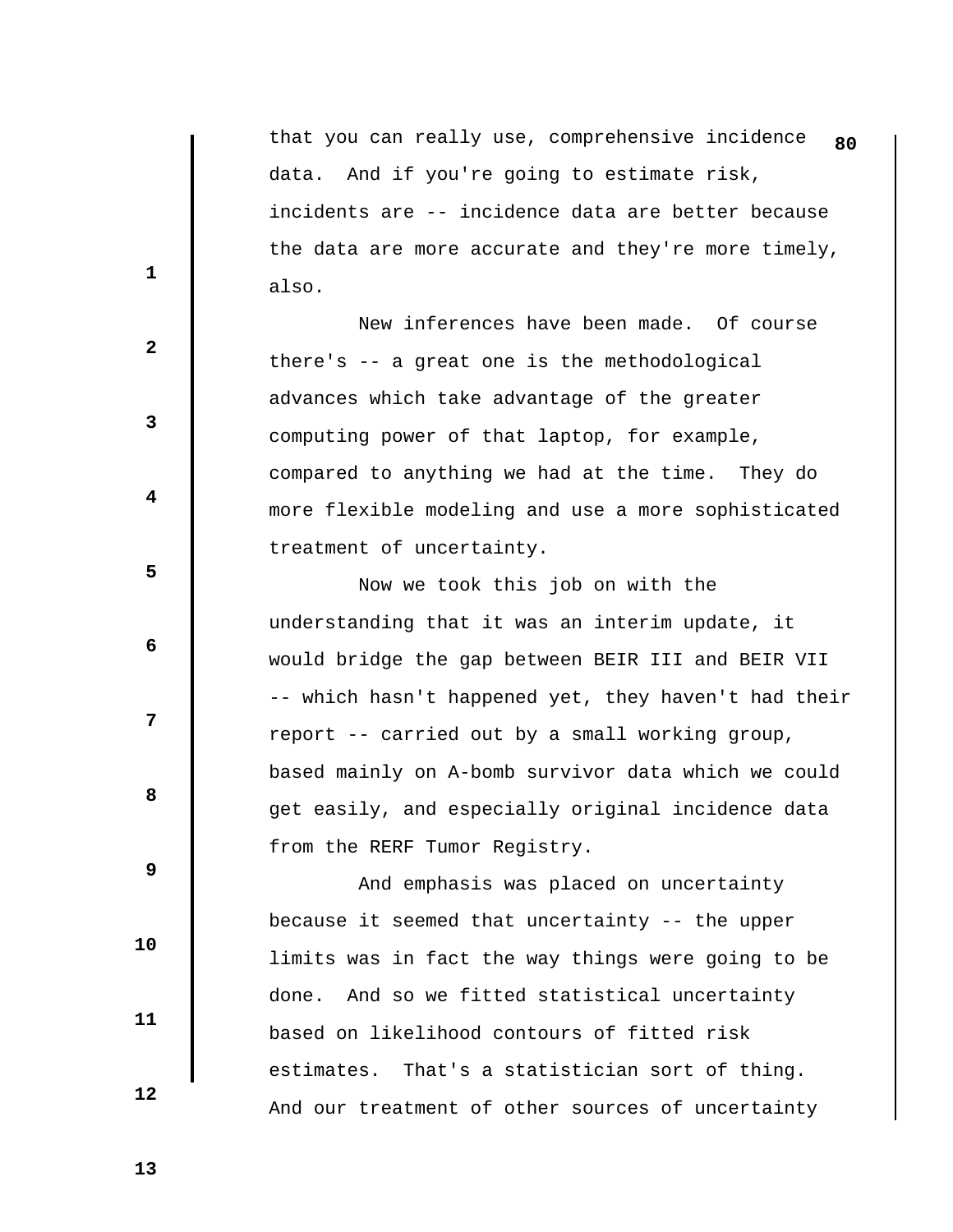follows the two NCRP reports, the Commentary 14, **81** which was written by Owen Hoffman, and Report 126, which was led by Orin Sinclair.

We had -- the 1985 group had an NAS oversight committee, and a rather high-powered one, and they emphasized a number of points, one of which was that PC values pertain to populations, not individuals. They're not probabilities in the usual sense. They're really properties of the group to which a person belongs, but they are -- it's a societal convention. We agree to do this. We assign to the person, for purposes of compensation, the probability of causation or the assigned share or the attributable risk that belongs to a group in which this person belongs. We have no idea what an individual's probability of getting cancer is. Really, it's -- we just have this thing on groups. And insurance companies work the same way.

 The oversight committee recommended replacing probability of causation by assigned share and -- to emphasize the difference, and we've done that, and I don't suppose it's going to stick.

 The 1985 committee thought about it and decided not to do it because everybody was using PC, but we decided to do it, but it probably won't make any difference, either.

The neat thing about this is that the

 **12** 

 **10** 

 **11** 

**1** 

**2** 

**3** 

**4** 

**5** 

 **6** 

**12** 

**8 8** 

 **9**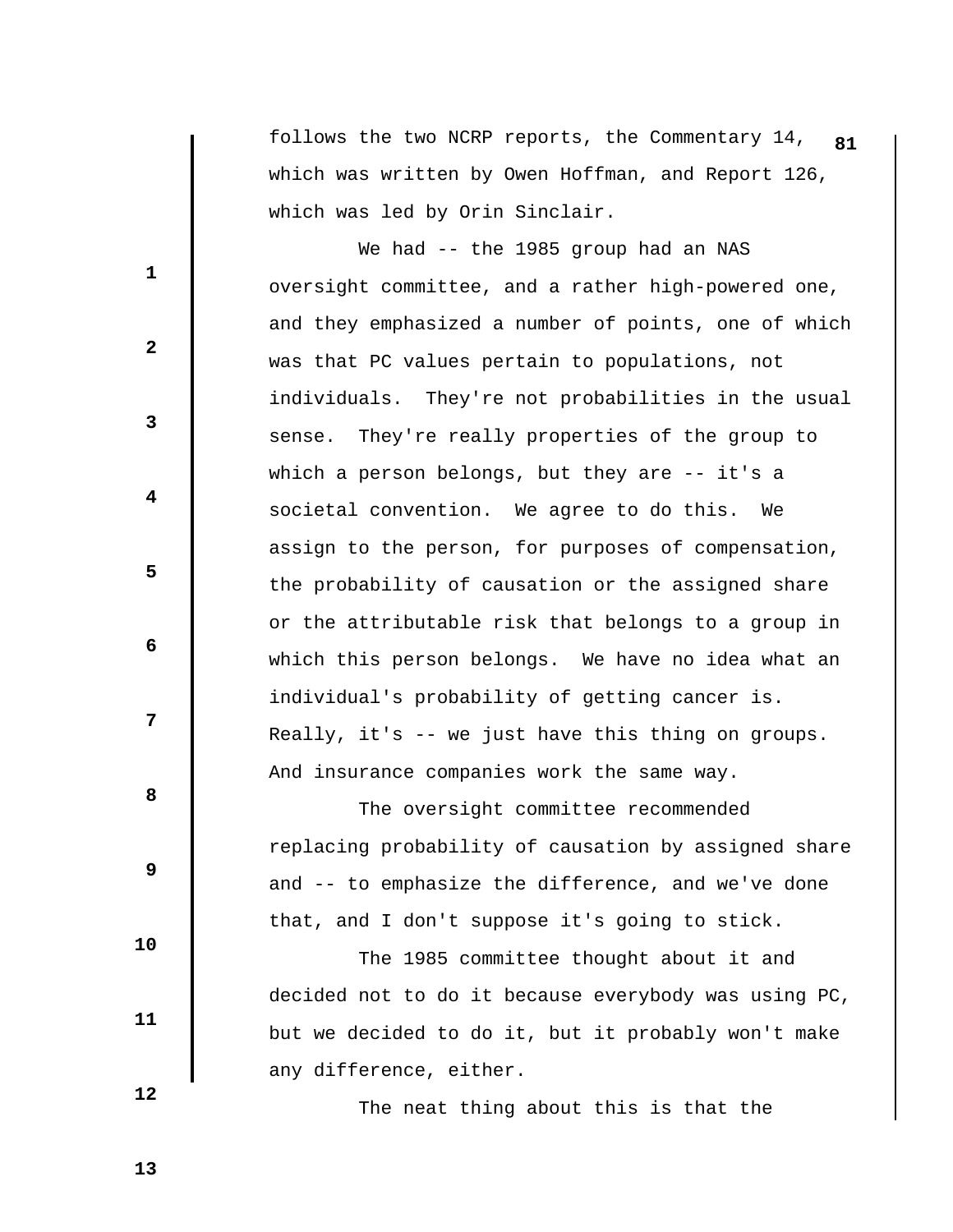assigned share value and its uncertainty -- and its<sub>22</sub> uncertainty, and I emphasize uncertainty - summarize what we know and what we think we know about excess risk or especially excess relative risk of cancer following radiation exposure. It's our best estimate and it's also our estimates that we think are allowable or reasonable. And these scientific findings also may be relevant to the adjudication of an individual claim. And we don't make any claims regarding the influence of factors that we haven't studied.

There are a lot -- obviously there are a lot of things to determine whether a person gets cancer, and there are probably a lot of things that we don't know about that determine why a person gets cancer after radiation exposure. If we don't know about it, well, we can't do anything about it.

 I mention that there is a critical view especially enunciated by Sandra Greenland that it's a logically flawed concept. It's subject to bias and it's unsuitable as a guide to adjudication of compensation claims in cases of possibly radiationinduced cancer.

 And I -- my answer to this is that, you know, he's probably right, if he's thinking about an individual's probability. But we don't know -- we know that we can't do that. And his particular

 **13** 

 **10** 

 **11** 

 **12** 

**1** 

**2** 

**3** 

**4** 

**5** 

 **6** 

**12** 

**8 8**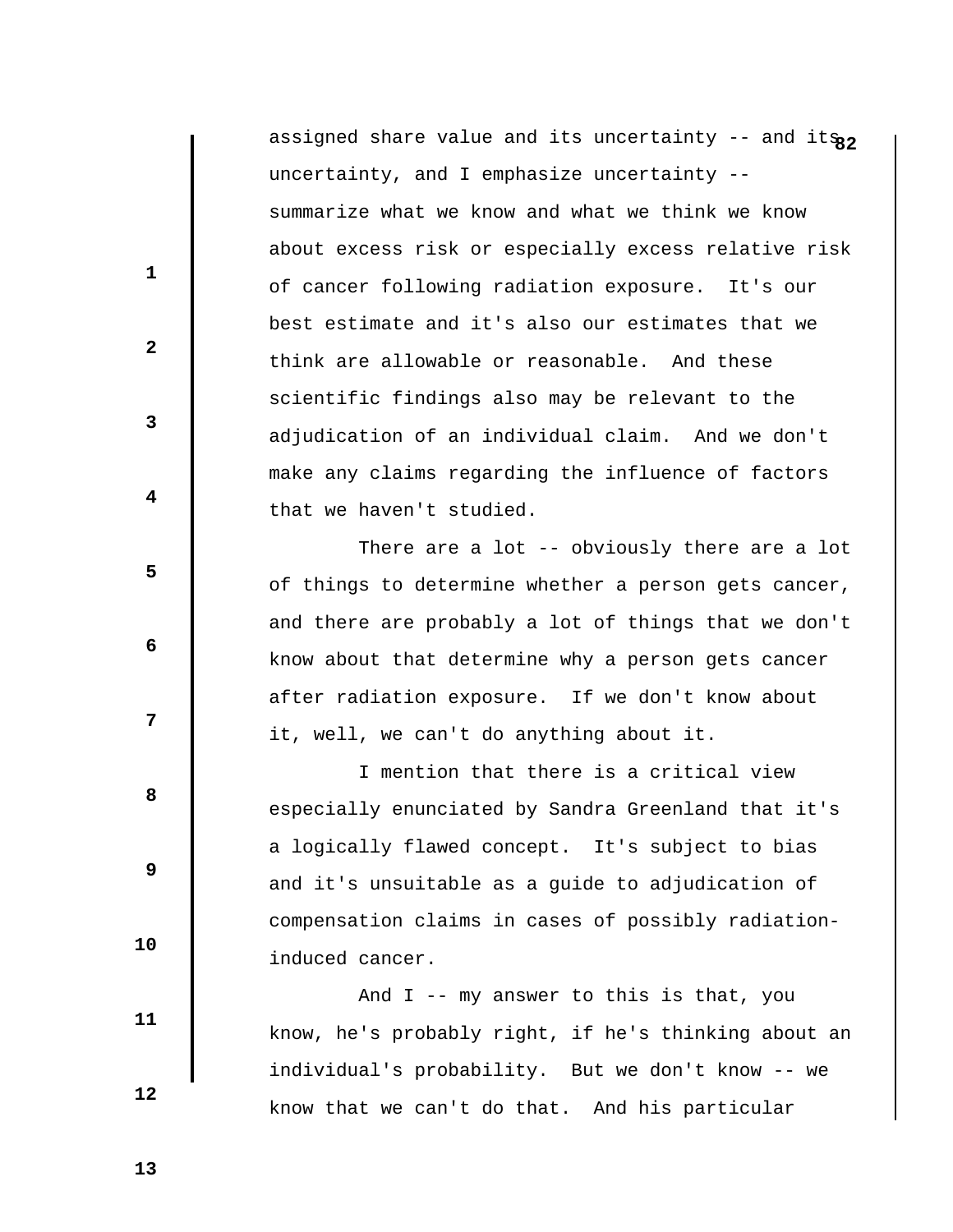**8** example, argument by counter-example, doesn't seem **3** very persuasive, but things may change. And just generally, population characteristics are often used as a guide in individual decisions, so this isn't anything new. We're just doing what we always do.

 Some differences with the 1985 report. Well, I've mentioned that we're using incidence rather than mortality. We have more sites because we have more data and can do more things with it. It includes -- the previous report mostly was based on sites for which there was a proven association of cancer risk with radiation dose. And what that means is that the lower uncertainty limit, the statistical uncertainty limit, was greater than zero. Okay? That's -- if you're -- if you are interested in proving that a particular cancer or in -- generally a cancer is related to radiation, that's a good criterion to follow. But if you're adjudicating a claim, I think it's different because it seems that -- I think that if you followed that rule you probably wouldn't ever compensate anybody at all because you'd be dealing with absolute, ironclad proof. We know that this is related to radiation. The question is, is the possibility enough to be worth -- so that it's reasonable to award a claim.

 **12** 

 **10** 

 **11** 

**1** 

**2** 

**3** 

**4** 

**5** 

 **6** 

**12** 

**8 8** 

 **9** 

We based our treatment -- this is of radon-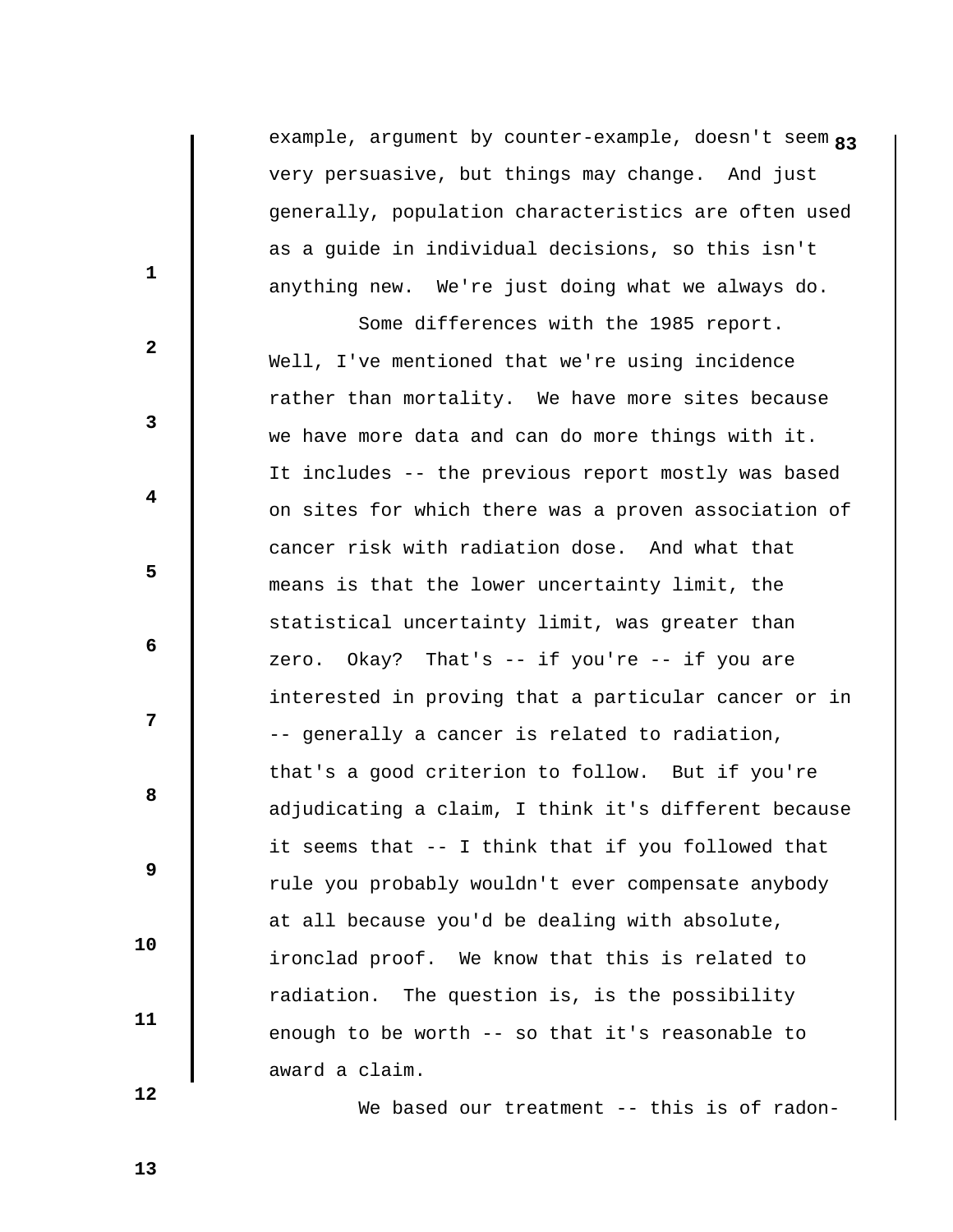associated lung cancer was based on the 1995 RECA **84** report for the Department of Justice. We used a computer program instead of tables. I think that's a big advance. And more -- again, more emphasis on uncertainty; little on point estimates. It relies on Monte Carlo simulation for calculation of most of the uncertainty distributions. That's not necessarily a better thing to do, but it's certainly a lot easier and that's why we did it; we can do it.

 I'm going to give you a graphical synopsis of our approach, stating with the statistical uncertainty distribution, which is for the A-bomb survivors and it's in fact what we would use as the basis of the assigned share calculation for members of that population, if A-bomb survivors were making claims. That's what we would use because it's based them. So this example is a sex-averaged excess relative risk per Sievert for all solid cancers, and it looks sort of like that. That's the probability density of the uncertainty distribution and things that are in the middle are pretty likely and -- or we think are pretty likely, and the ones off on the tails we think are very unlikely.

 And that's the cumulative form of the same distribution and I'm just -- I have this here just to demonstrate that if you want to get an upper confidence limit, what you do is go up here to where

 **13** 

 **10** 

 **11** 

 **12** 

**1** 

**2** 

**3** 

**4** 

**5** 

 **6** 

**12** 

**8 8**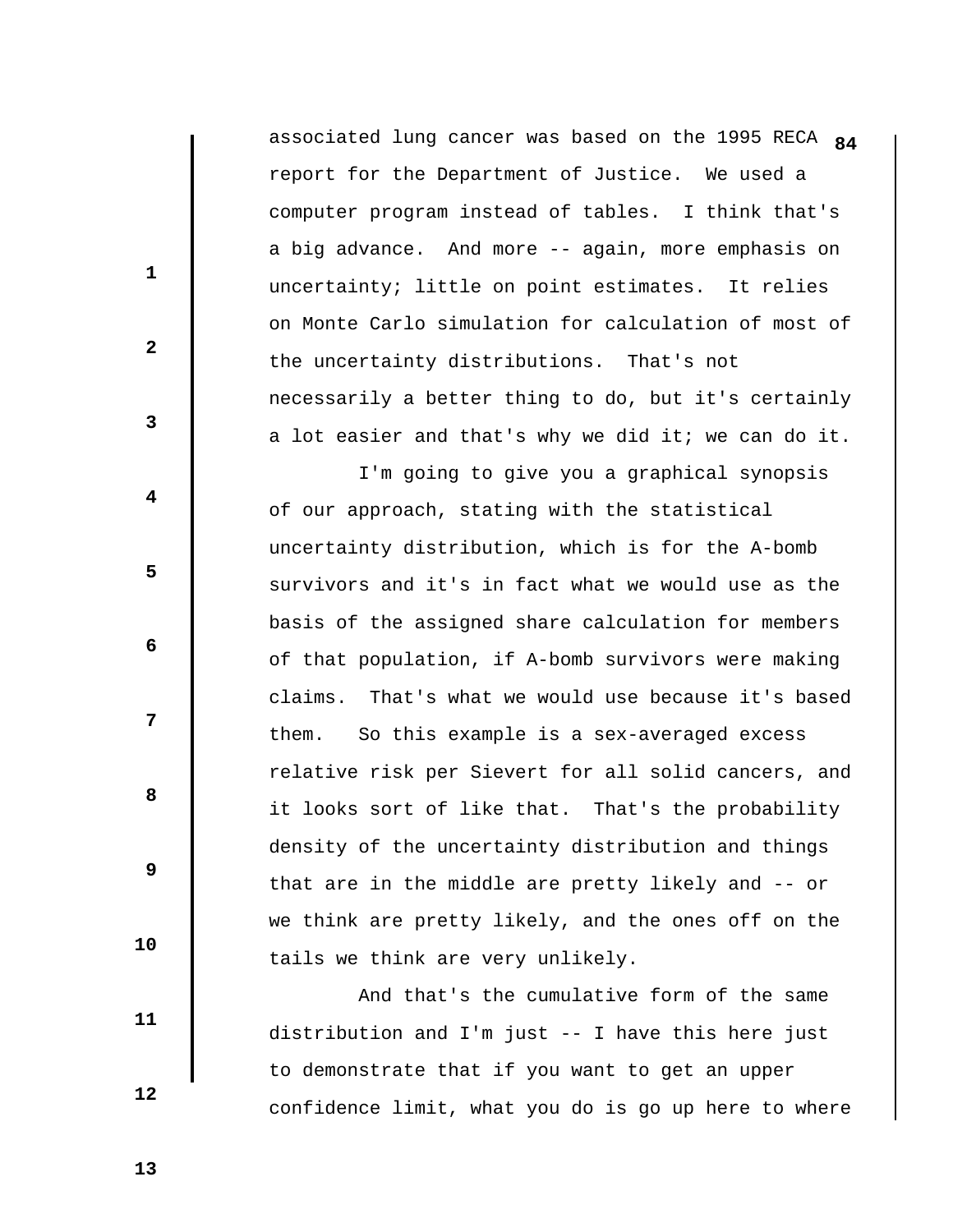the 90 percent or 95 percent, you go over to the **85** curve, then you drop down and that's your limit. I'm going to show you a lot of these things.

 These are statistical uncertainty curves for leukemia, excluding chronic lymphocytic, by age at exposure and time after exposure. The green lines correspond to exposure age 20, for different times after exposure, and the purple lines correspond to exposure age 30, again by time after exposure. And you see that as the age at exposure gets older, the risk -- the distribution moves to the left, there's less risk, and also as the time after exposure, it lengthens, the curves move to the left.

 Here again -- this is a different scale. You see that it's just the same thing carried on at larger numbers of years after exposure.

 This is thyroid cancer by age at exposure. It doesn't really depend on -- as far as we can tell, depend on time after exposure. And thyroid cancer is the one cancer that has really the greatest dependency of excess risk on age at exposure. Thyroid cancer is much more likely to be caused by or to occur after a radiation exposure at a young age than it is at older ages. And in fact, there's some doubt whether among adults there's really any risk at all.

Now the next thing. That was the

 **12** 

 **10** 

 **11** 

**1** 

**2** 

**3** 

**4** 

**5** 

 **6** 

**12** 

**8 8** 

 **9**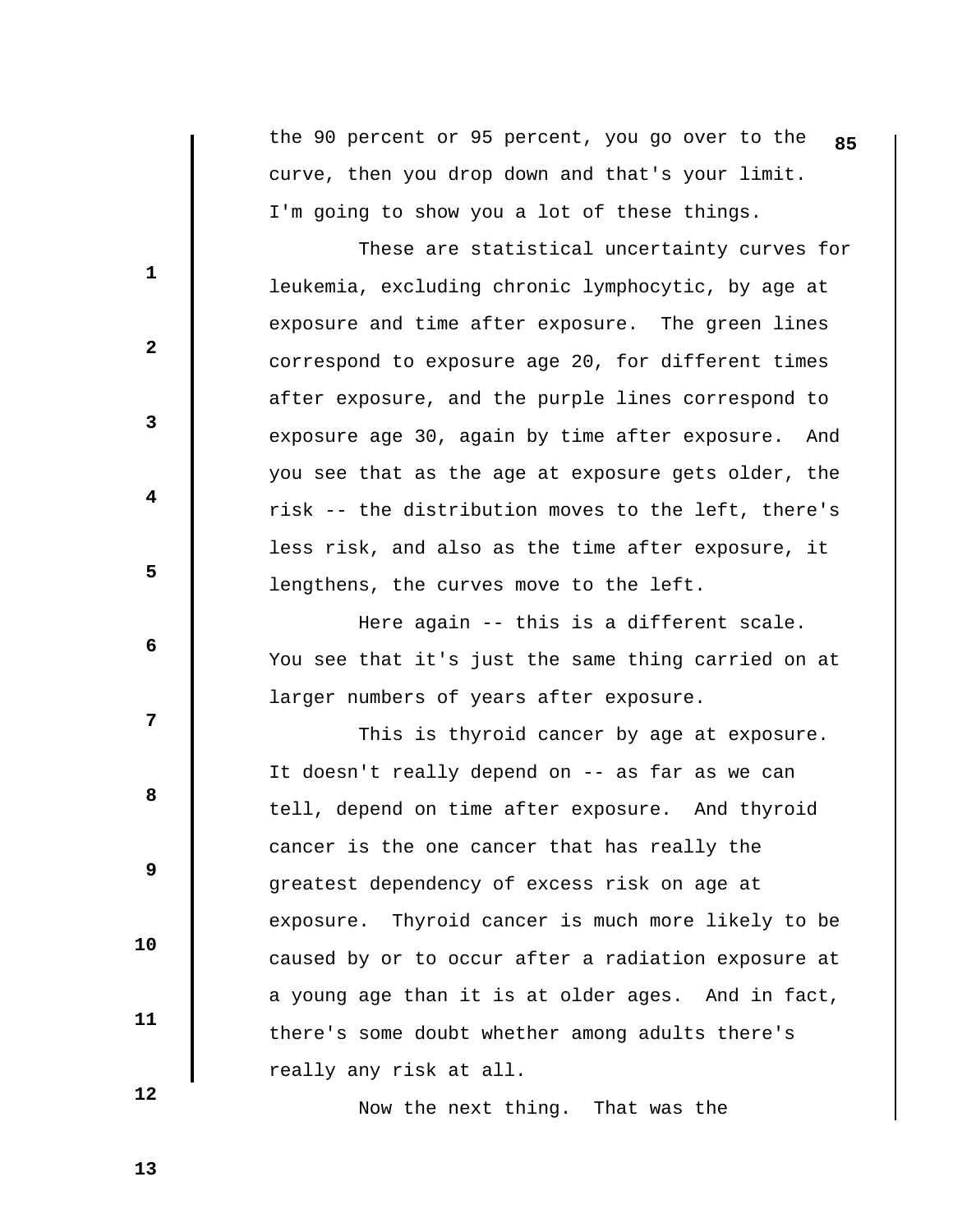statistical uncertainty. Now transferring to the **86** U.S. population, we have several problems. One is the dosimetry. For the A-bomb survivors, has errors and biases and -- but it works just fine when we're doing things for the A-bomb survivors. But when - but that doesn't pertain to the U.S. population, which has different dosimetry, so we are assuming that the U.S. population has an exact distribution -- and exact dosimetry, or one at least that is known in terms of uncertainty. And there is some adjustment that has to be done.

 There's also the fact that baseline cancer rates, particularly site-specific baselines, differ between Japan and the U.S., and we don't know what effect that has on radiation-related risk. The differences are only a few percent for all solid cancers combined, but for stomach, liver, prostate gland -- and actually breast is close -- it's an order of magnitude, and it really makes a difference.

 So first -- this is sort of out of line, but anyway, let me just say it. Okay, we don't know exactly how to adjust for either of these two factors, but they can't be ignored. There's information. It's not as well quantified as the statistical uncertainty shown in figure 1, and so we use expert judgment. So this is -- what you are

 **13** 

**1** 

**2** 

**3** 

**4** 

**5** 

**6 6** 

**12** 

**8 8** 

 **9** 

 **10** 

 **11**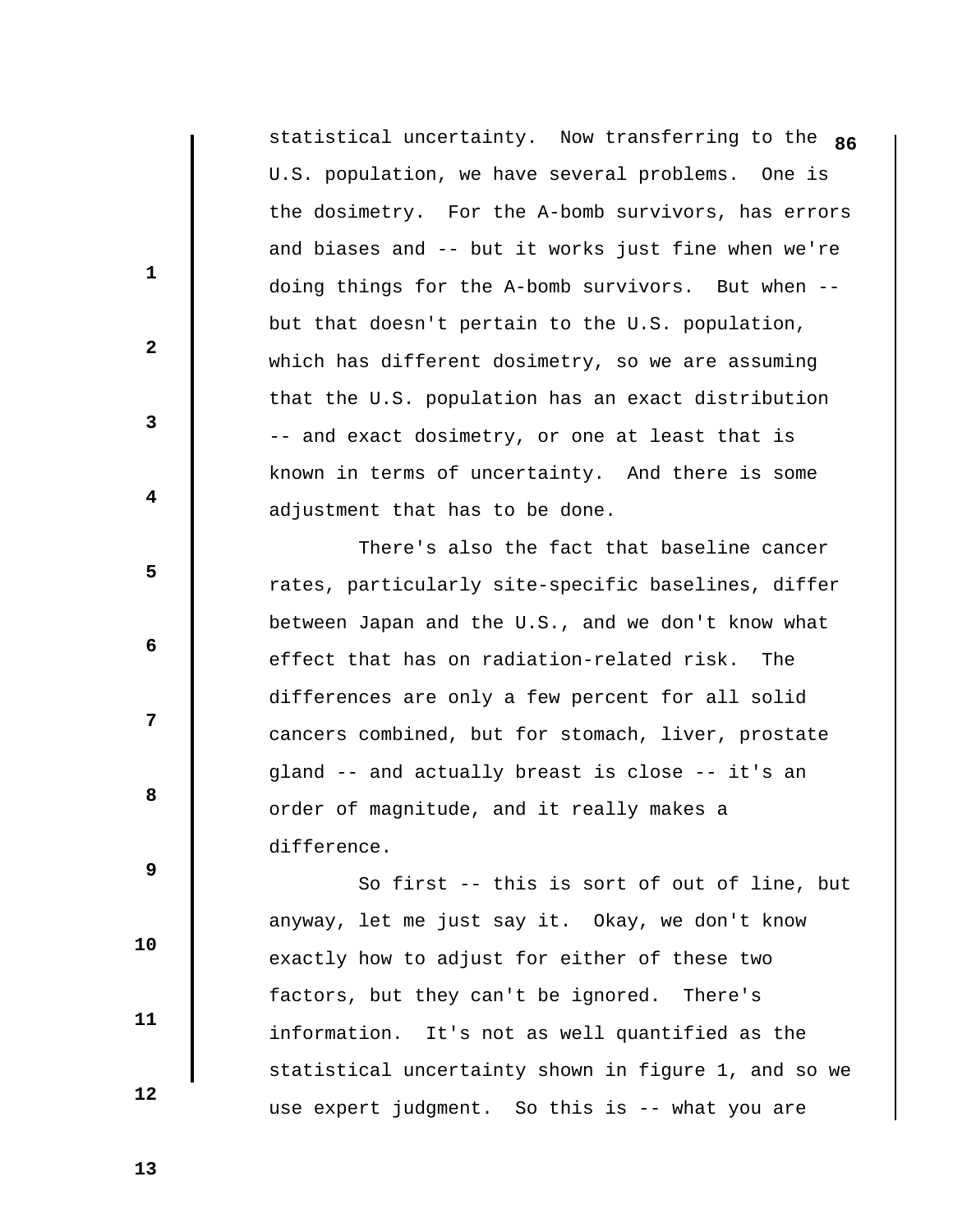seeing is not what we get from the data, but also **87** what we think we know after we thought about it a while. And the important thing is that we say how we got there. And if you want to do it differently, you can, you just have to specify how you got it. It's more or less the rules.

 Okay. So again here's the statistical uncertainty distribution -- oh, sorry, that wasn't right. That was the statistical uncertainty distribution for dosimetry. It's just -- okay, that's sort of a throw-away.

 This is the comparison of U.S. and Japanese breast cancer rates, and the thing here is they're very different. And let's say here's baseline based on A-bomb survivor data. And let's say this is the risk for some people who have -- estimated risk for people who have had a certain dose. And then we can take the difference and we can transfer it, or we can take the ratio and we can transfer that. And it really makes a lot of difference, so we have to handle that somehow, and the way we do it is by fuzzing, putting an uncertainty -- actually, the additive transfer is better because we do have information on breast cancer. But if we're just ignorant about it and we -- and on this graph, zero represents multiplicative and one represents additive, that's an ignorant uncertainty

 **13** 

**1** 

**2** 

**3** 

**4** 

**5** 

**6 6** 

**12** 

**8 8** 

 **9** 

 **10** 

 **11**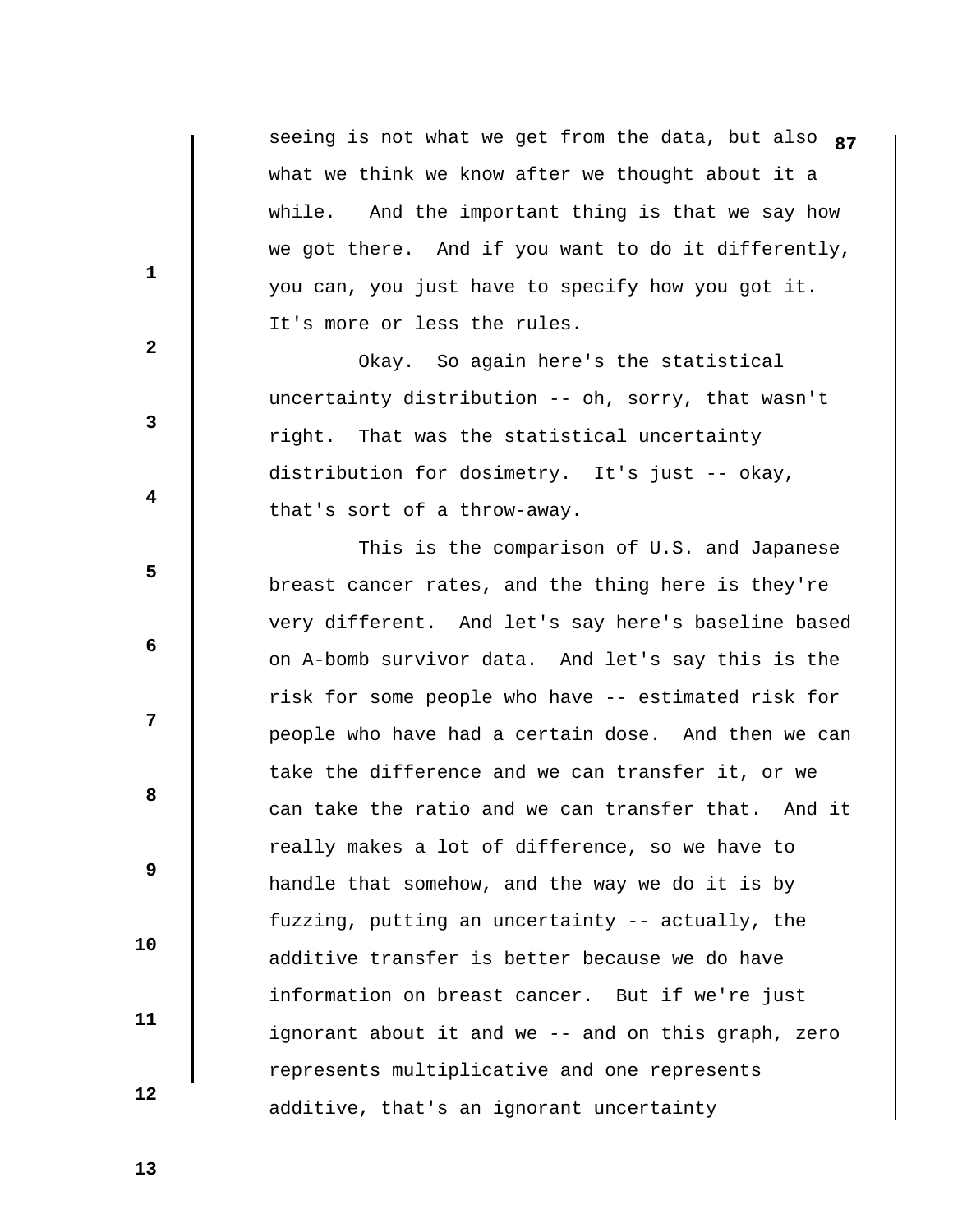distribution. Well, it's somewhere in there; we **88** don't know. And maybe it might be in fact maybe sub-multiplicative or super-multiplicative at/or super-additive, and so we have a little bit of probability out just beyond these things, but one represents additive, zero represents multiplicative and things in the middle represent linear combinations of the two.

 This is what we did for breast cancer. We had quite a bit of evidence that the breast cancer situation -- it corresponds more to an additive transfer, so we put -- I think that what we really put it is we put half of the probability on one and we have put half the probability on the ignorant distribution. So this is a subjective uncertainty distribution for the combined dosimetry and population factors. So there's -- it sort of leans a bit to the left, but there's this tail that goes out here that allows for risk to be considerably greater.

 And what have we got? I hate this when this happens. Okay.

## (Pause)

 So we, in a sense -- in essence, this is the distribution of a factor that we use to multiply our uncertain risk estimate by, so -- there we are. And the red dash thing -- I'm really surprised at that

 **13** 

 **10** 

 **11** 

 **12** 

**1** 

**2** 

**3** 

**4** 

**5** 

 **6** 

**12** 

**8 8**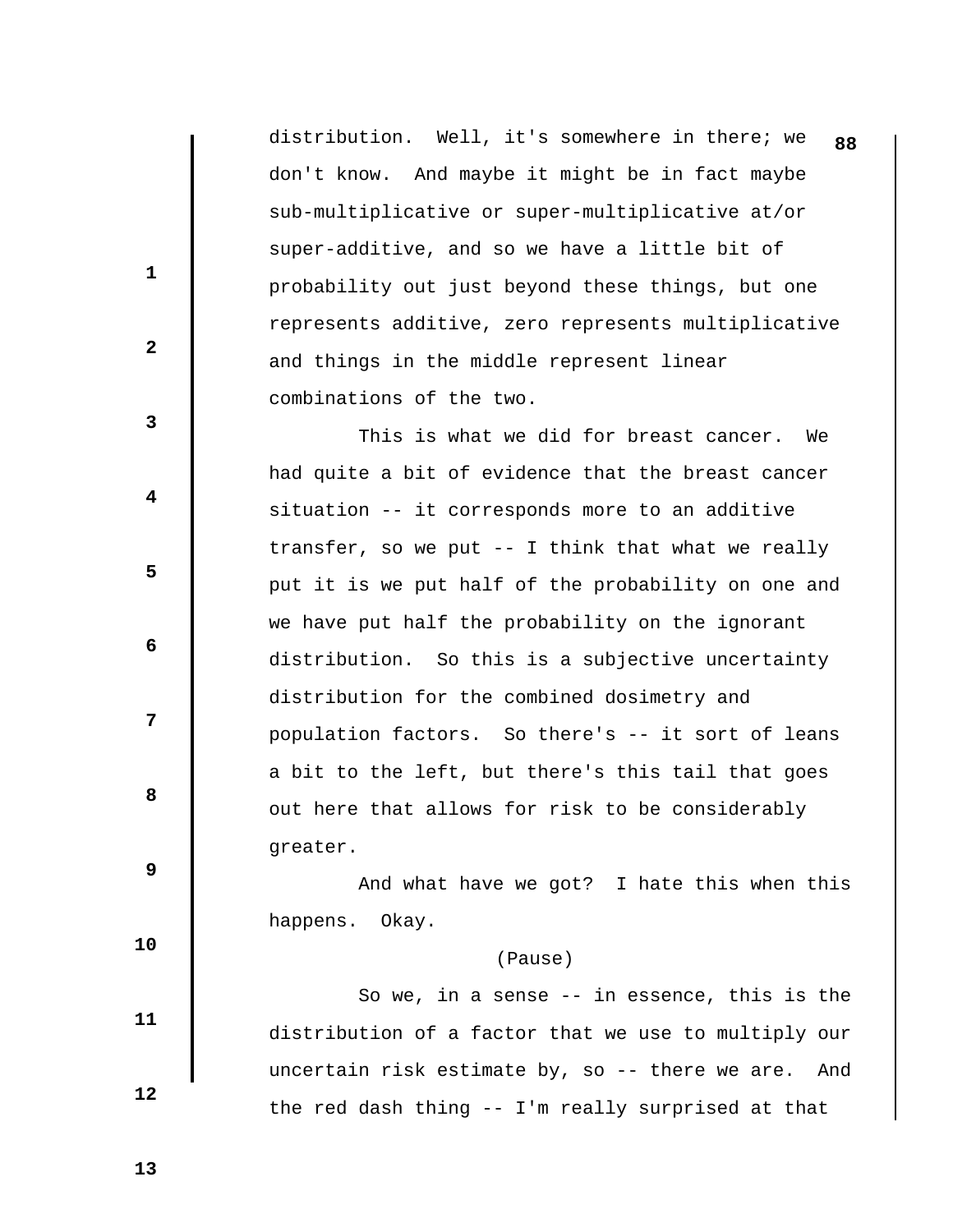|              | -- is the original one, and -- oh, this is wrong. 89   |
|--------------|--------------------------------------------------------|
|              | It's wrong. I corrected it on another one, but it's    |
|              | This distribution -- really the distribution<br>wrong. |
|              | should look more like this.                            |
| $\mathbf{1}$ | <b>UNIDENTIFIED:</b> Speak up, please.                 |
|              | DR. LAND: Pardon? The redistribution                   |
| $\mathbf{2}$ | should look more like this. That's an error, and       |
|              | I'll show a graph later that you'll see it             |
| 3            | corrected.                                             |
|              | Okay. The most -- this is a statistical and            |
| 4            | epidemiological fact. The most informative             |
|              | epidemiological data on radiation risk -- related      |
| 5            | risk pertained to acute, high-dose exposures. And      |
|              | it's a signal to the problem. You have -- when the     |
| 6            | dose is high, you have a nice high excess, you don't   |
|              | have to worry so much about the variation in the       |
| 7            | baseline. If you have a very low dose, you do have     |
|              | to worry about that and it's the information -- it's   |
| 8            | -- you don't really get very informative data.<br>So   |
|              | you have to extrapolate estimates from high doses to   |
| 9            | low doses.                                             |
|              | And a lot of work has been done on this                |
| 10           | using -- which suggests that the risk per Sievert is   |
|              | less at low doses and low dose rates than for acute    |
| 11           | high-dose exposures, and so there is a dose-and-       |
|              | dose-rate-effectiveness factor which is sometimes      |
| 12           |                                                        |

applied. The ICRP recommends using a DDREF of two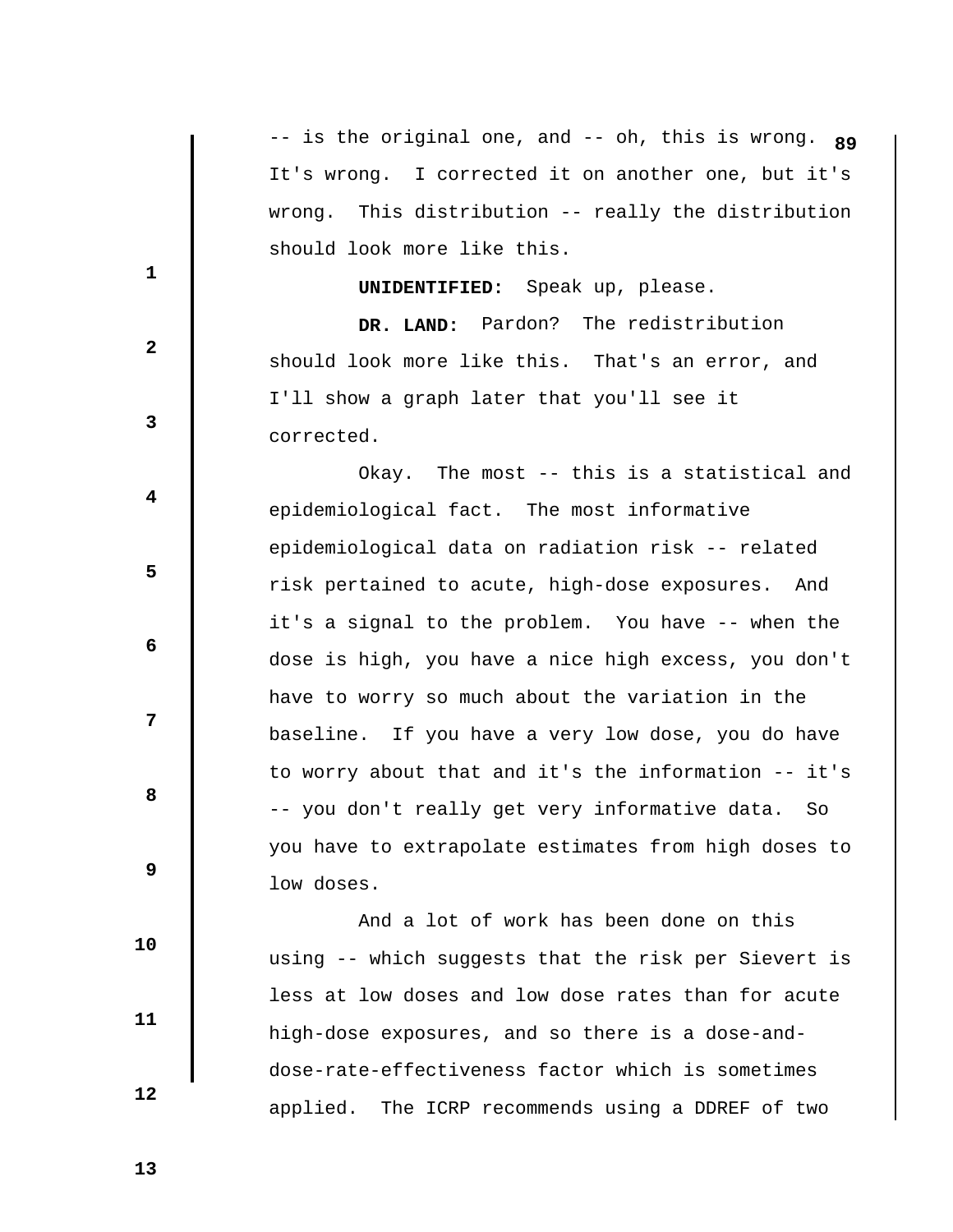for doses less than two and for chronic -- sorry, **90** doses less than .2 Sieverts and for chronic doses. We didn't -- we thought that was kind of abrupt.

 This is the -- what the NCRP Report 126 used, a subjective uncertainty DDRF factor for lowdose extrapolation of risk, and this is what we used. It's discreet. Doesn't make much difference, really, and it has more weight on one and it has a little weight on the possibility that actually the risk might even be a little greater at low doses. Not much, but some. Actually it's -- it probably is pretty influential.

 This actually is more in keeping with the mainstream thought now, I think. At least that's what I get from the ICRP.

You know, I think I'll just forget -- this is the DDREF we -- which is -- what it means to have a DDREF of one, what it means to have a DDREF of one and a half, that's in red; what it means to have a DDREF of two, that's in green, and so forth. And this is the distribution of the threshold of the way the DDREF is assumed to come in. Remember, you're dividing by this value. And for a threshold dose, and the previous graph showed -- or assumed a distribution for the threshold dose, dose which is log-uniform. Again, it's something that is open to discussion. People can change it, but that's what

 **13** 

**1** 

**2** 

**3** 

**4** 

**5** 

 **6** 

**12** 

**8 8** 

 **9** 

 **10** 

 **11**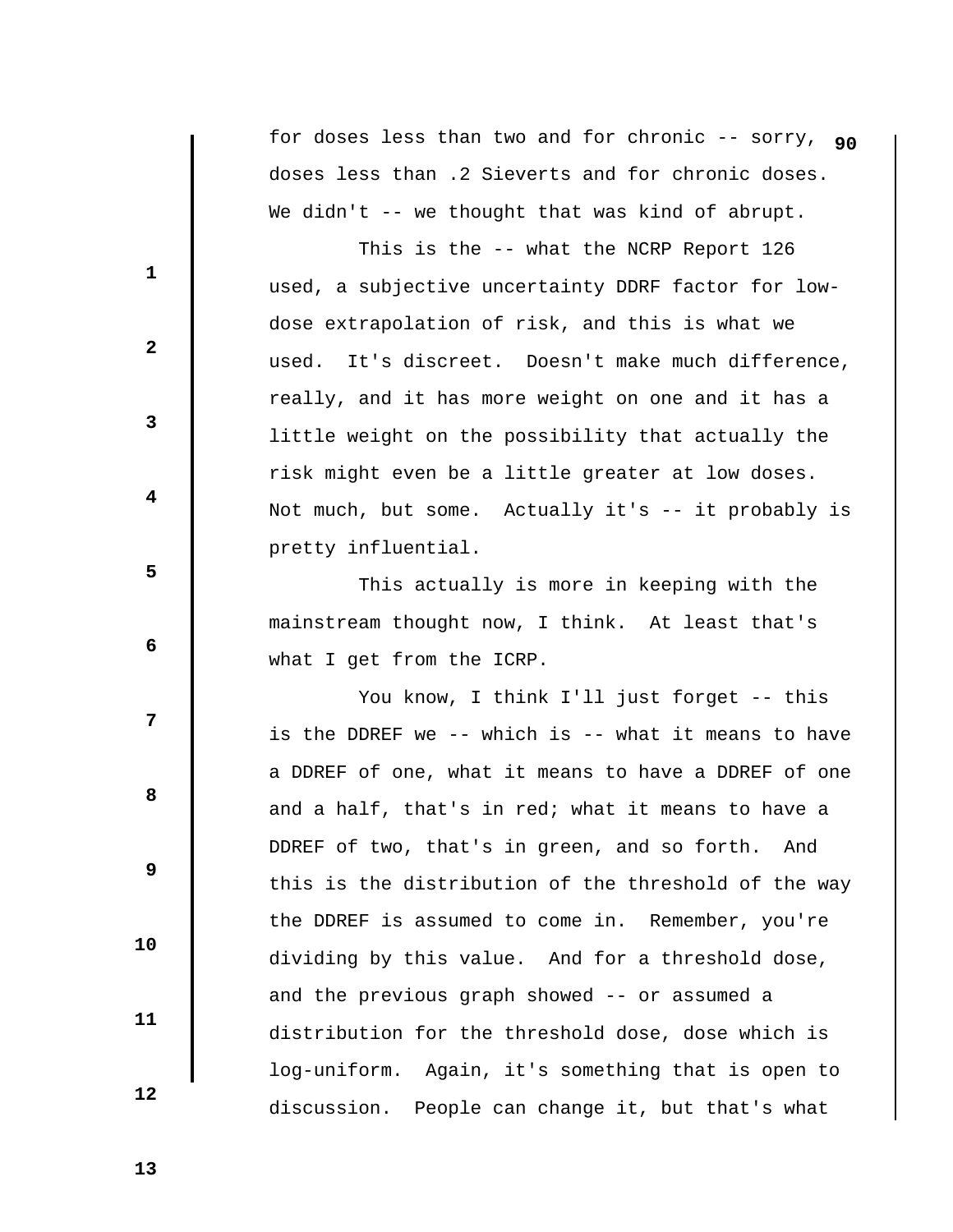we used. **91** 

 Now here the red is -- again, is our original statistical uncertainty distribution. The green is what we get when we apply the transfer between populations, the error in the dosimetry and the DDREF. The DDREF is an extremely powerful thing. It really changes -- it really changes things.

 And this is in terms of the upper confidence limits. You see the -- you probably can't see the number in green, but anyway, it changes the 95 percent upper confidence limit from .76 to .56 for the excess relative risk per Sievert.

 And this is just a -- the figure on -- up in the upper corner is the original statistical uncertainty. The figure in the right -- upper right is the one that was messed up before and it's -- you see it moves a little bit over to the left and it spreads out more. And then the one here in the lower left is the one I just showed you, after you've applied the DDREF, and then the cumulative form. That's essentially it. That's how we do it.

 And this is taking the same thing and shifting from the excess relative risk, which can go up to anything, I guess, to an assigned share, which is constrained to be between zero and one. And so in this case, the assigned share for a low-dose

 **12** 

 **10** 

 **11** 

**1** 

**3** 

**4** 

**5** 

**6 6** 

**12** 

**8 8** 

 **9** 

 **2**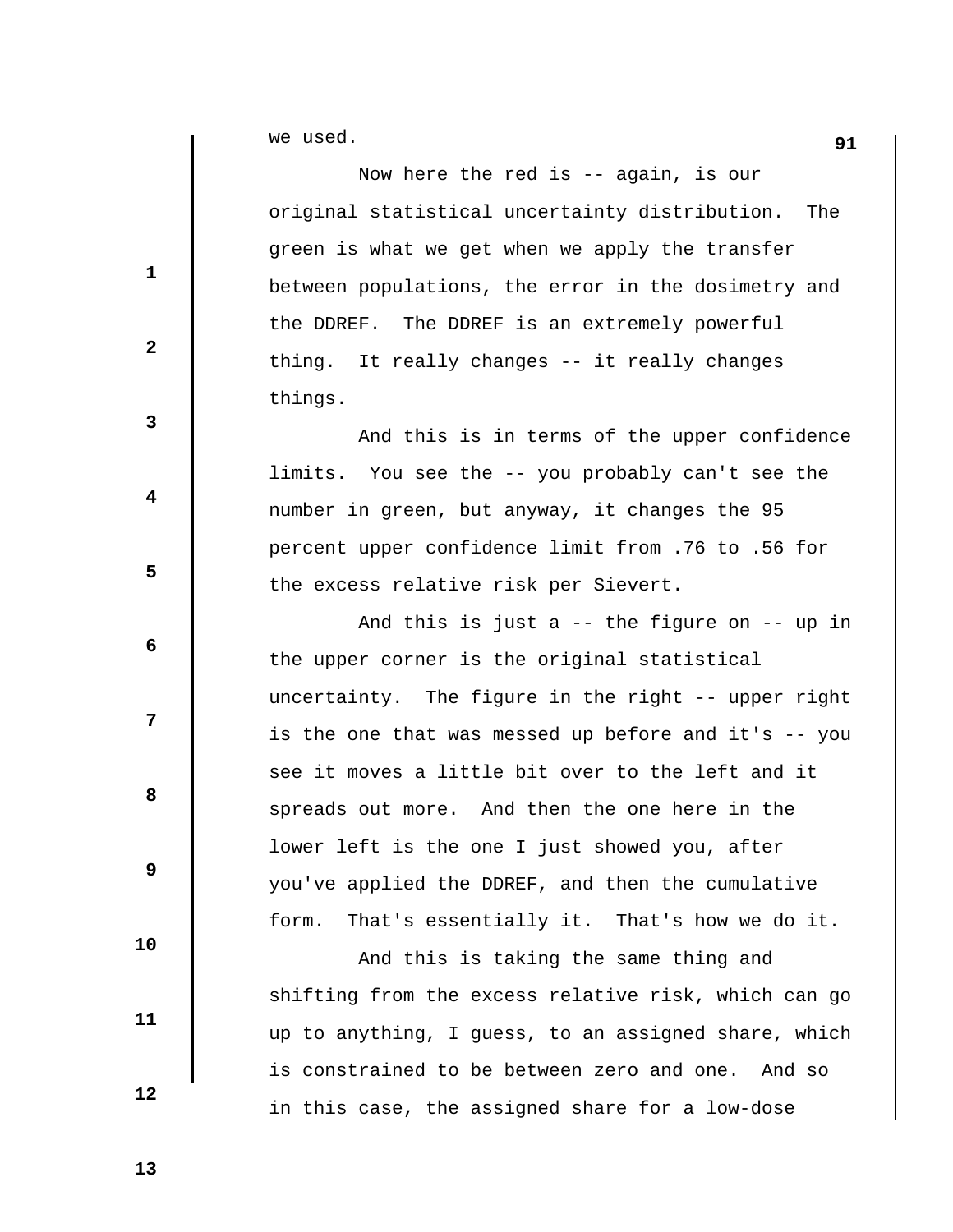exposure, .1 for all solid cancers combined, is **92** about -- is a little over five percent. The upper limit, 95 percent.

 I'm almost done, actually, and this is a - just a list of our -- a group of advisors who met with us from the very beginning -- Pat Buffler; Lars-Erik Holm, Swedish Radiation Protection Institute; Jerry Puskin, EPA; Dan Schafer, Department of Statistics, Oregon State; Lincoln Grahlfs, Atomic Veterans Association; Seth Tuler, Social and Environmental Research Institute.

We also had -- were reviewed in -- in 2000 we actually went to the review on -- presented in May and then we got their report at the end of November in year 2000, and they -- a very thoughtful review. They suggested a lot of things that we might think they could do and things they really wanted us to do, and one of the things they really wanted us to do was to -- not to have sites that have -- that are based on very few cases. They said they recommended grouping -- grouping the sites where you have fewer than 50 -- actually I don't think they said 50, but that's what we did - exposed cases. That is, cases among those who had -- were radiated.

 And a shared-site modeling for estimation of modifying influences of age at exposure and at

 **13** 

 **12** 

 **10** 

 **11** 

**1** 

**2** 

**3** 

**4** 

**5** 

**6 6** 

**12** 

**8 8**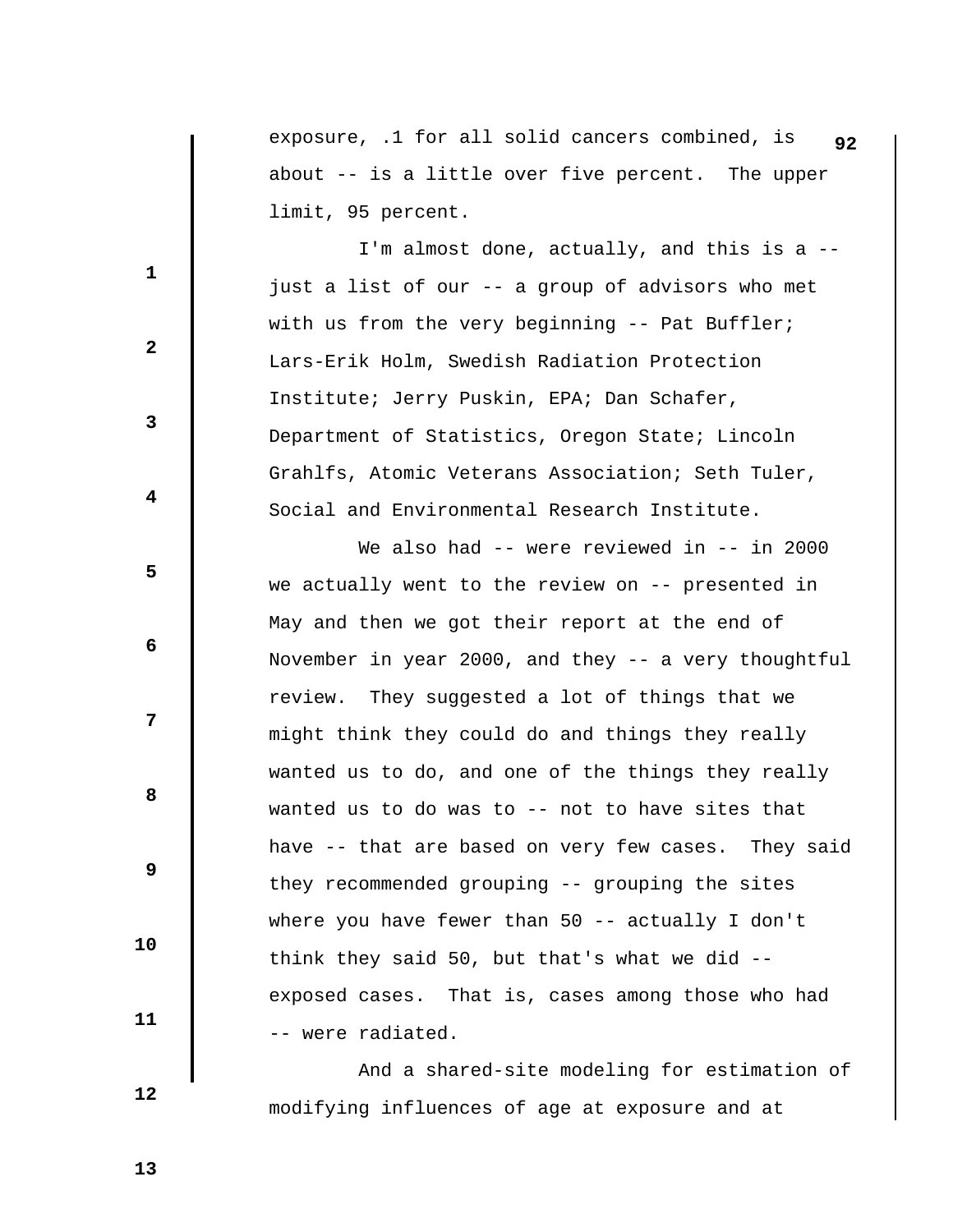diagnosis. That's easy to say, but it's kind of **93** involved and it took us a while to do it.

 And finally, inclusion of estimates for radon-related lung cancer and non-melanoma skin cancer, neither of which we wanted to do. The lung cancer because the BEIR VII -- I'm sorry, the BEIR VI and BEIR IV models for radon-related lung cancer are really kind of hard to translate into probability of causation or assigned share because the risk curves go like this (indicating). And you can imagine somebody saying who is here instead of here. You know, it wouldn't be a happy thing. But we found that there was a dataset and a report, this RECA report, and we based our -- we actually did an analysis of the original data for the RECA report. And they also recommended -- well, non-melanoma skin cancer, we didn't want to do that because the nonmelanoma skin cancer rates in the United States - it's not a reportable cancer and it's kind of hard to get -- to get rates, but we -- finally we talked ourselves into it and there is this -- there was this study of the A-bomb survivors which we could use in calculating because in Japan non-melanoma skin cancer is reportable because they don't have very much of it.

 And finally NIOSH -- NIOSH was concerned about the motivation for our NCI changes in default

 **12** 

 **10** 

 **11** 

**1** 

**2** 

**3** 

**4** 

**5** 

 **6** 

**12** 

**8 8** 

 **9**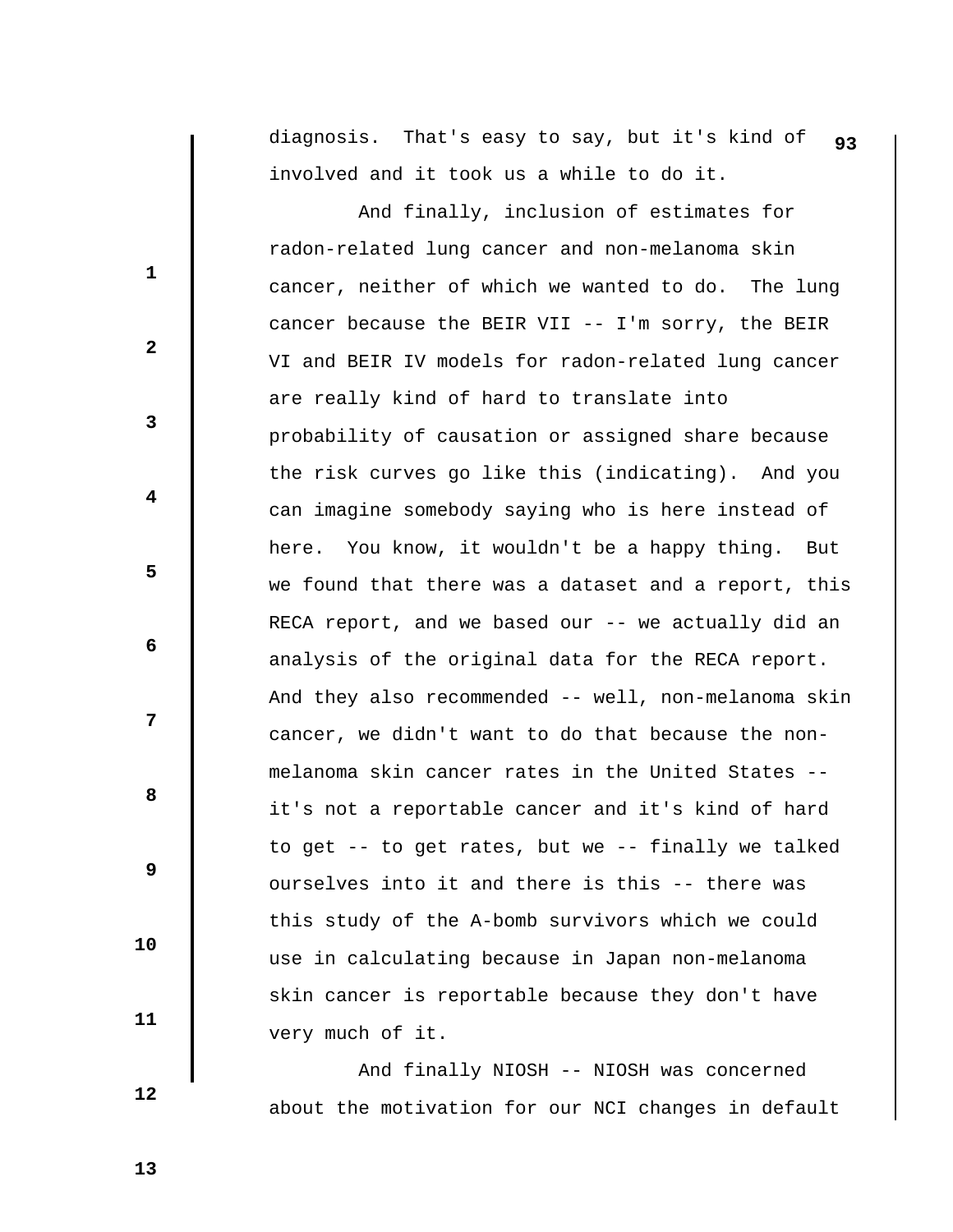modification -- default -- what am I -- what is that they say? Oh, our treatment of exposure age and attained age, and it's -- this model is -- this is the standard model.

 That is the standard that's been used in most recent analyses of A-bomb survivors, particularly the Tumor Registry, and it means that there's -- the modification of excess relative risk is a smooth function of age at exposure and a smooth function of attained age. But you get right down to it, it's really driven by things in the middle. And you really don't know, particularly for very older ages, there isn't really a whole lot of information that suggests that the excess relative risk keeps going on, going down, and so we used a modified one which said we were -- instead of having this kind of a function, something that goes like that, we picked one that went like that. So that at the extreme ages we had something that was more like the rest. And it turns out that in fact the -- that function fits the data every bit as well as the other one. And since it's friendlier to the claimant, we decided to use it.

 This is a completely NIOSH initiative. We were -- had planned just to use the ICRP RBE's, but they commissioned with SENES for a comprehensive report -- treatment on uncertain RBE's for photons

 **13** 

 **10** 

 **11** 

 **12** 

**1** 

**3** 

**4** 

**5** 

 **6** 

**12** 

**8 8** 

 **9**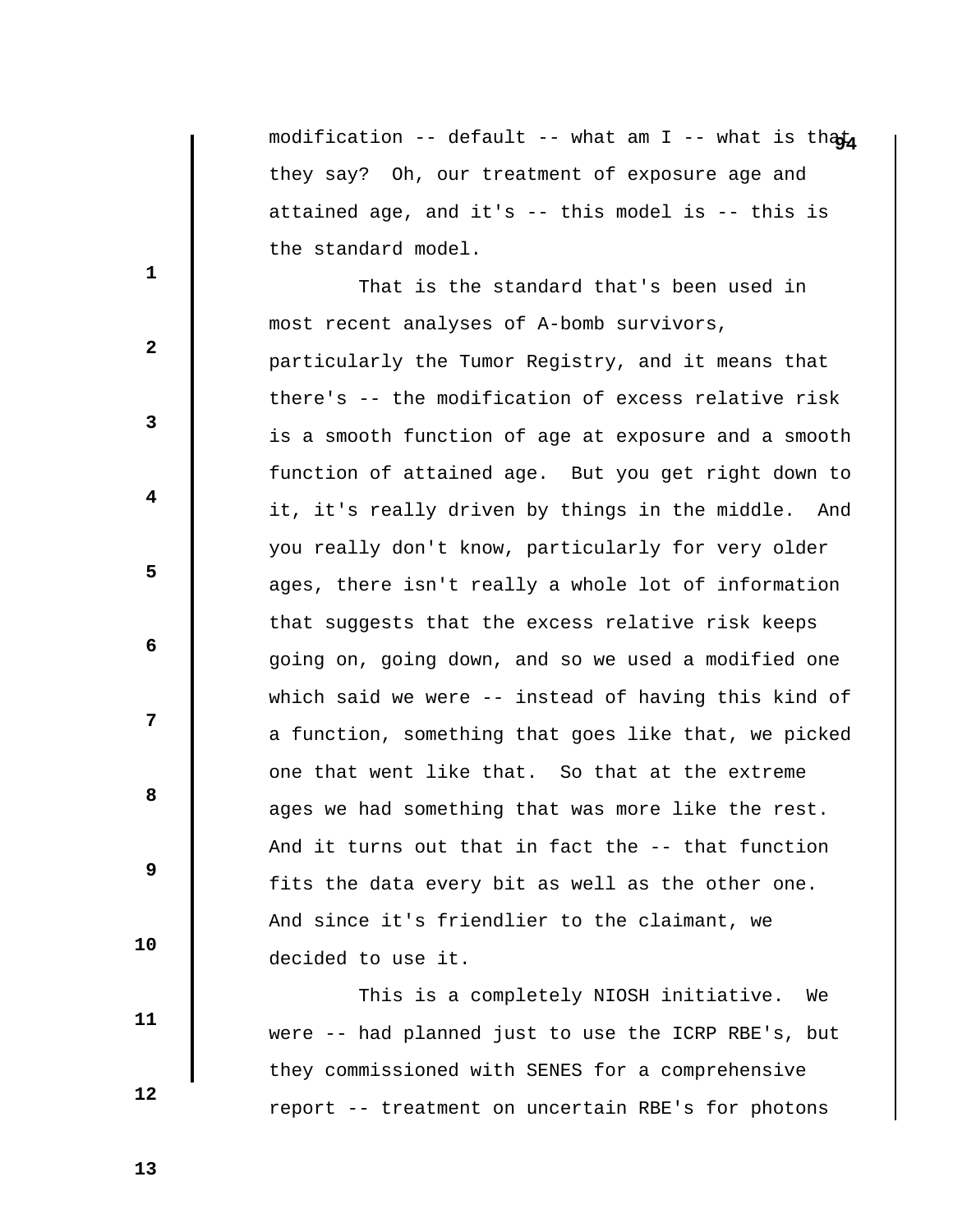with different energies, electrons, neutrons and **95** alpha particle radiation other than radon. And it's -- I understand it's still under peer review, but it -- I've talked to people that know a lot about this, in particular, Keith Eckerman, and he thinks it's all right, and that's good enough for me.

 And then this creation of a separate NIOSH version of IREP which incorporates NIOSH's administrative rules for application of our report to claim adjudication. It's sort of like -- it's sort of like a combination, I understand, of CIRRPC and the original one, and I think that's  $-$ - I think that's just fine.

 I always say we have this kind of light that we really care about the scientific questions of getting the best scientific information that we can, given our poor abilities and so forth, but we really do want to stay away from the administrative decisions about how you actually award things. So we think that what we give you, this uncertainty distribution, is the best we can do as far as a summation of the scientific evidence relating to a particular claim. And then what you do about it is really up to you. It's about to the administrating agencies, it's up to NIOSH, it's up to the Department of Labor, it's up to the VA. And it seems that's it.

 **13** 

 **10** 

 **11** 

 **12** 

**1** 

**2** 

**3** 

**4** 

**5** 

 **6** 

**12** 

**8 8**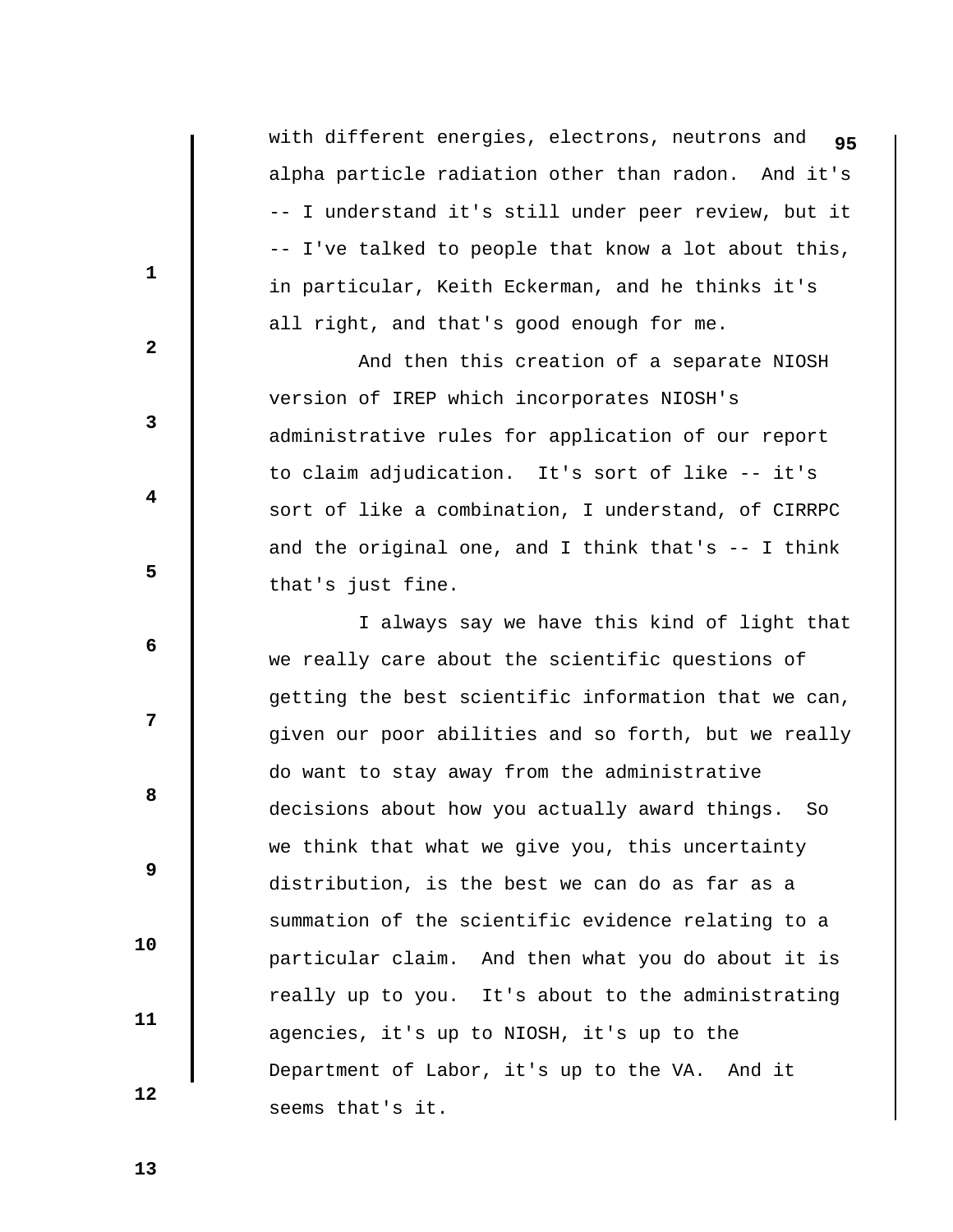**DR. ZIEMER:** Thank you, Dr. Land. We probably have a number of questions, so let's open the floor for questions at this time. Perhaps I'll start the questions. You raised an issue concerning radon and the use of radon in this model. In general, radon is part of everyone's background exposure of course, but in some facilities radon is part of the occupational exposure. It wasn't clear to me how radon is handled in your models here. **96**

 **DR. LAND:** We use --

 **DR. ZIEMER:** Of course they're not using dose data, to start with. They're using --

 **DR. LAND:** No, it's exposure data and working level months, and we -- we really tried very hard -- the dataset we had was slightly different from the one used at RECA. It didn't have some of the really high doses in it, but we -- first thing, we tried to duplicate certain tables in the RECA report, and we managed to do that. And then we then went to the logical way of modeling the excess relative risk as a function of age at last exposure and time since last exposure. And it's a -- I can't exactly remember the model, but it's -- actually it's working level months -- it's something like the .83 power, so it's kind of -- it has the sort of downward curvature. And the dependence on age at last exposure and time since last exposure is

 **13** 

 **10** 

 **11** 

 **12** 

**1** 

**2** 

**3** 

**4** 

**5** 

 **6** 

**12** 

**8 8**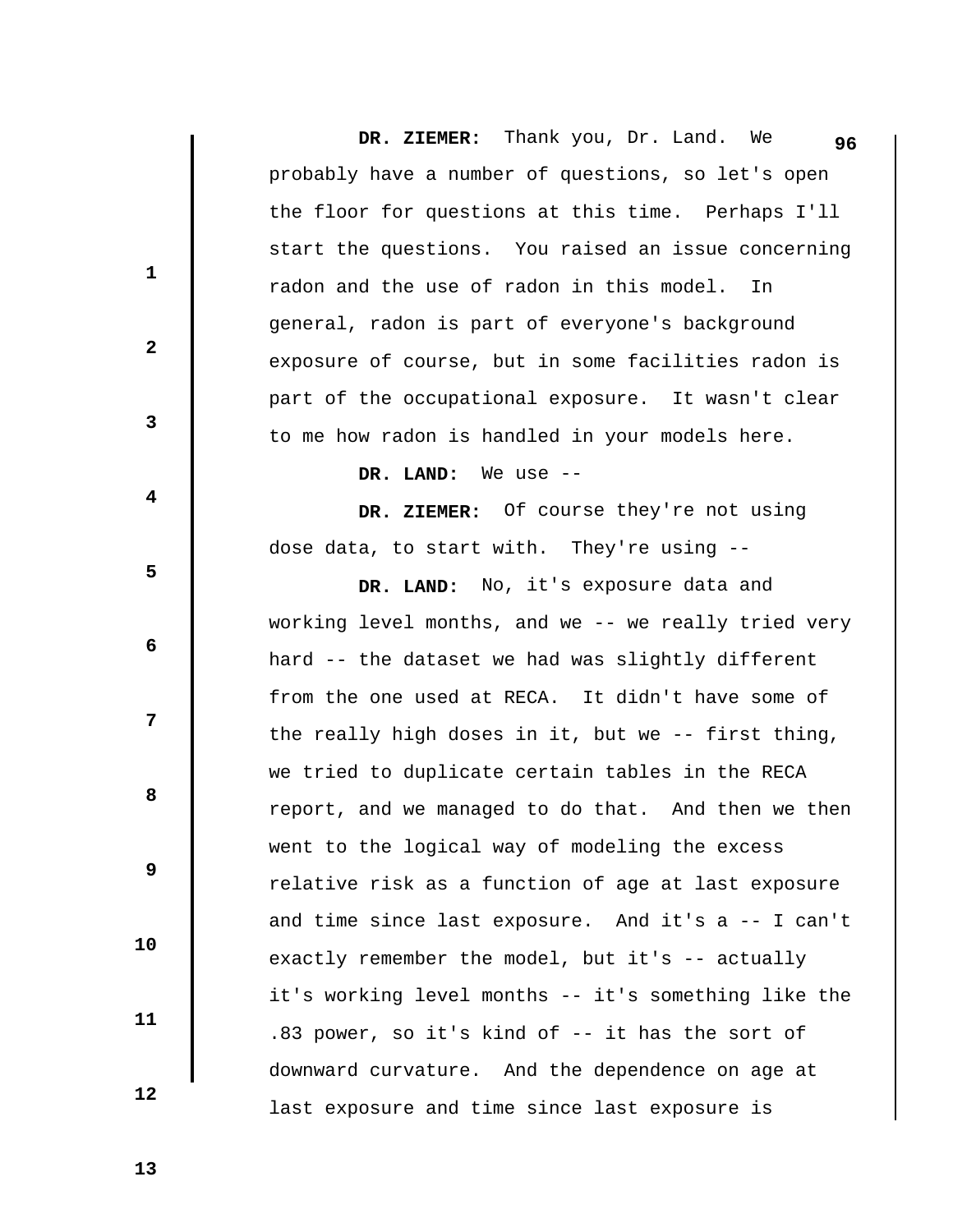|                         | similar to what we did with age at exposure and age,   |
|-------------------------|--------------------------------------------------------|
|                         | at diagnosis for the other cancers. That is flat --    |
|                         | down flat.                                             |
|                         | DR. ZIEMER: But you still used the exposure            |
| 1                       | information -- you don't convert it to dose in any     |
|                         | way $--$                                               |
| $\mathbf{2}$            | DR. LAND: No.                                          |
|                         | DR. ZIEMER: -- first. Yeah.                            |
| 3                       | DR. LAND: No, it's -- the whole thing is --            |
|                         | the whole thing was -- the data are in terms of        |
| $\overline{\mathbf{4}}$ | working level months.                                  |
|                         | DR. ZIEMER: Right.                                     |
| 5                       | DR. LAND: Yeah. So -- yeah. I don't want               |
|                         | to get into that.                                      |
| 6                       | DR. ZIEMER: No.                                        |
|                         | DR. LAND: That would be really difficult.              |
| 7                       | DR. ZIEMER: Okay. Gen Roessler?                        |
|                         | DR. ROESSLER: With regard to your grouping             |
| 8                       | of sites with less than 50 exposed cases, I kind of    |
|                         | have this picture of a lot of people sitting in a      |
| 9                       | room and a lot of cases on the table and you're        |
|                         | trying to think how to put them together.<br>What is   |
| 10                      | your rationale for grouping? Is it biological or       |
|                         | physiological or anatomical or -- I mean I can't       |
| 11                      | quite envision that.                                   |
|                         | DR. LAND: For example -- an example would              |
| 12                      | be $-$ let's see, this is cancer $-$ no, not cancer of |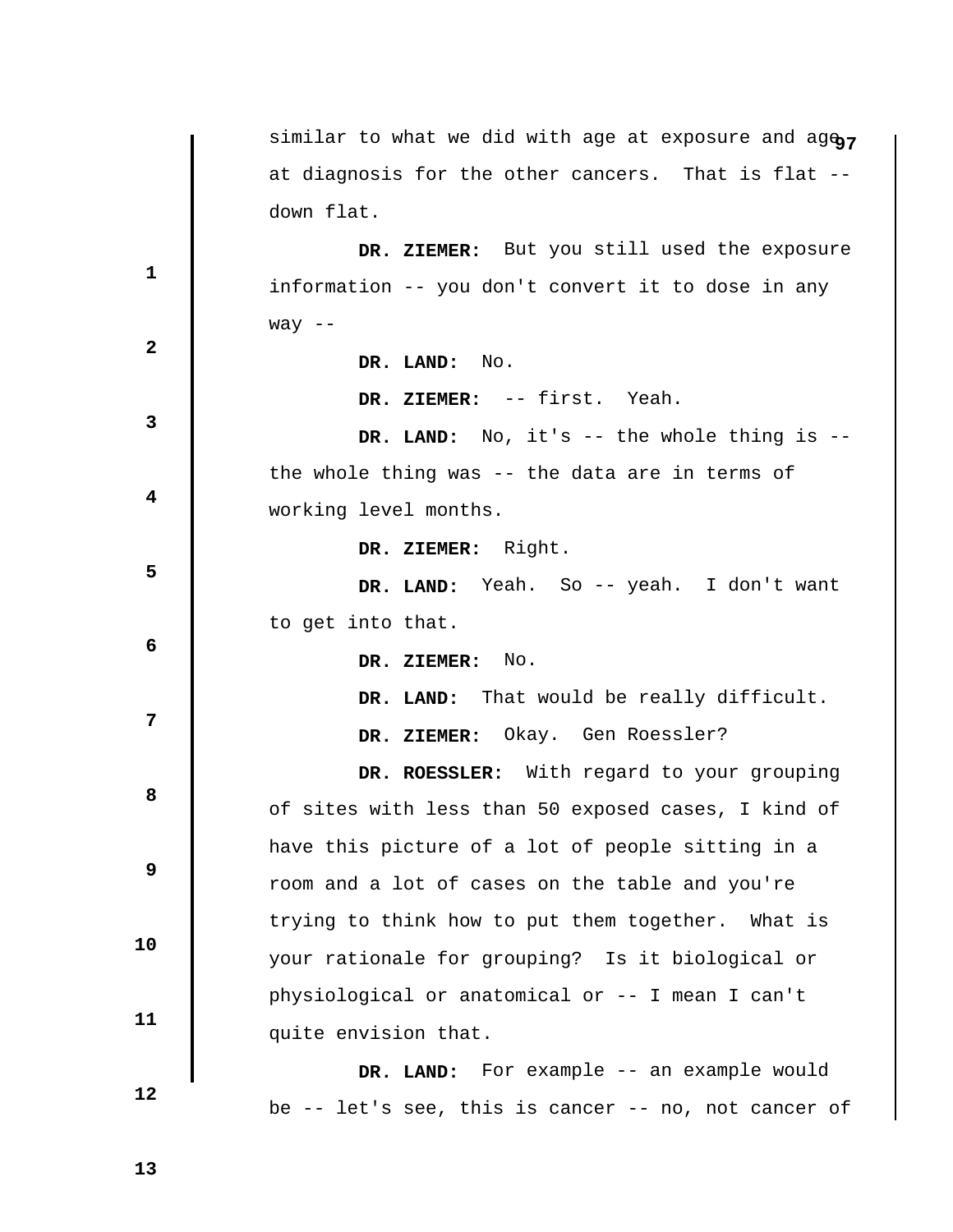|              | the pharynx. Okay, well, just say -- take an<br>98              |
|--------------|-----------------------------------------------------------------|
|              | example, miscellaneous digestive cancers. There I               |
|              | think what else can you -- are you going to use?                |
|              | Because we can't really do an estimate -- a separate            |
| $\mathbf{1}$ | estimate for miscellaneous digestive cancers. The               |
|              | data wouldn't support much. So we just say well,                |
| $\mathbf{2}$ | it's -- let's -- this is a suggestion, by the way.              |
|              | I would not be so bold as to say well, you should               |
| 3            | use this. It's suggested you use it. It suggests                |
|              | that it's a reasonable thing to do. But if you want             |
| 4            | to do something else, that's your decision. But                 |
|              | we're trying to -- we're doing the sort of the                  |
| 5            | groupings that we thought were most logical, as a               |
|              | convenience, really. Let me think of a -- oh, we                |
| 6            | did bladder and -- let's see. I'm sorry, I'm trying             |
|              | to think of examples, and I'm sort of blanking.<br>$\mathbb{I}$ |
| 7            | know we treated urinary, bladder and kidney and                 |
|              | other urinary disease -- we thought that for bladder            |
| 8            | cancer you could justify a site-specific estimate.              |
|              | But for kidney and other cancers of the urinary                 |
| 9            | system, we'd use the grouped, because you couldn't              |
|              | get over 50 cases. I don't feel that I'm really                 |
| 10           | answering your question really well, but can you                |
|              | sort of see the drift of it?                                    |
| 11           |                                                                 |

 **DR. ROESSLER:** I can kind of see the drift, and I think overwhelmingly I support the idea. I think to come up with a rationale for grouping makes

 **13**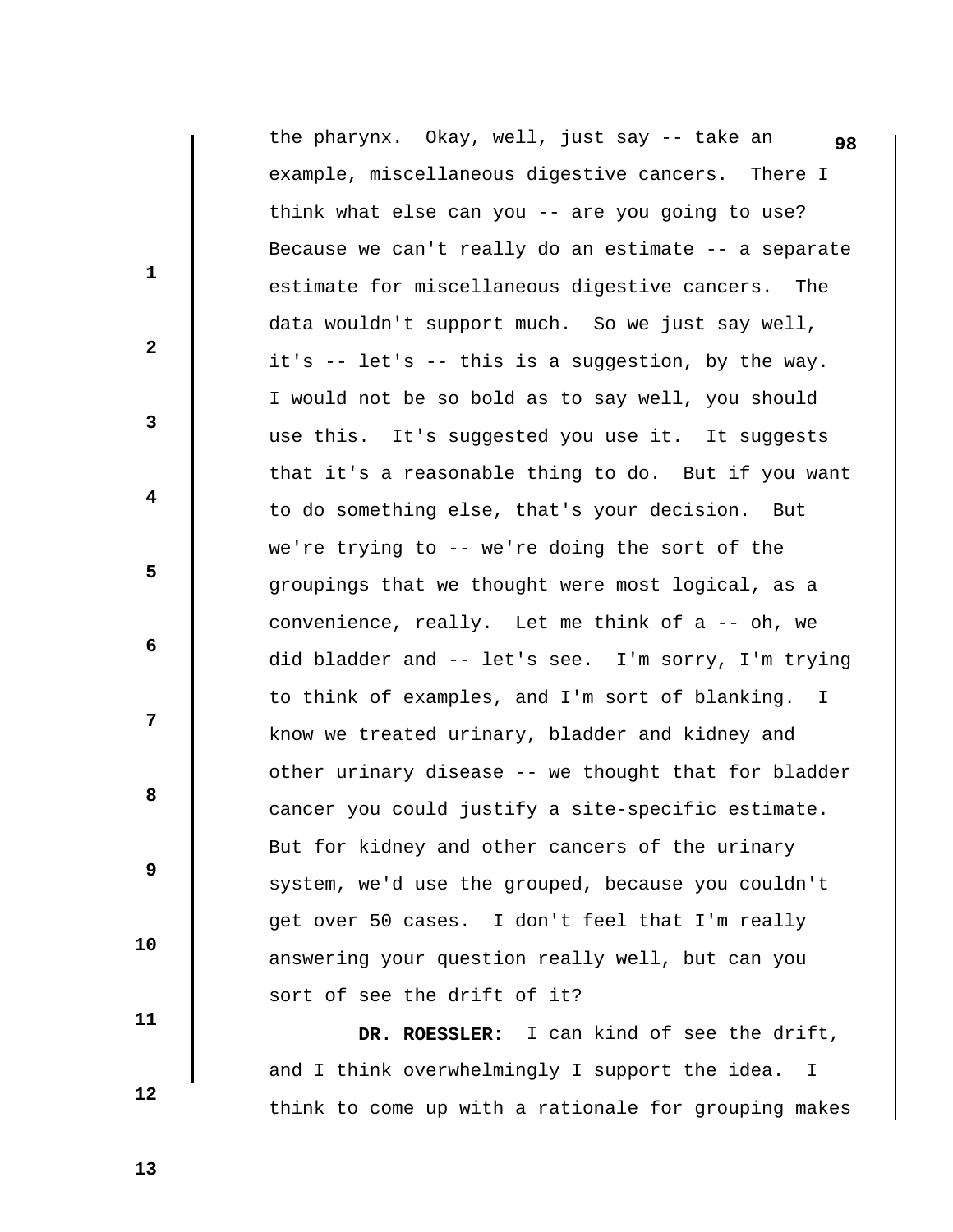**99** really a lot of sense.

 **DR. LAND:** Yeah.

 **DR. ROESSLER:** But I just wanted -- and I think you've kind of explained how you looked at it.

 **DR. LAND:** We sort of did the best we could, I guess is what you'd have to say. We didn't try to take things that are way far afield, except there is a general residual category.

 **MR. GRIFFON:** Just a question on the DDREF value. We heard from some other people who might have either -- either in written testimony or spoke before the Board that the recent RERF lifespan study group recommended actually a value of unity on DDREF. I'm not sure if I'm getting this right, so I just wondered if you considered their input into your analysis for distribution or...

 **DR. LAND:** I'm sorry, I didn't understand the bit about RERF.

 **MR. GRIFFON:** The lifespan study group.

 **DR. LAND:** Yes, right.

 **9 10 MR. GRIFFON:** Apparently they recommended a DDREF value of unity rather than previously-reported value of two, and I wondered if --

don't work with X-rays and things -- or sorry, a

 **11**  DR. LAND: RERF wouldn't do that.  **MR. GRIFFON:** Huh?  **DR. LAND:** I can't -- lifespan study? They

 **12** 

**1** 

**3** 

**4** 

**5** 

**6 6** 

**12** 

**8 8** 

 **2**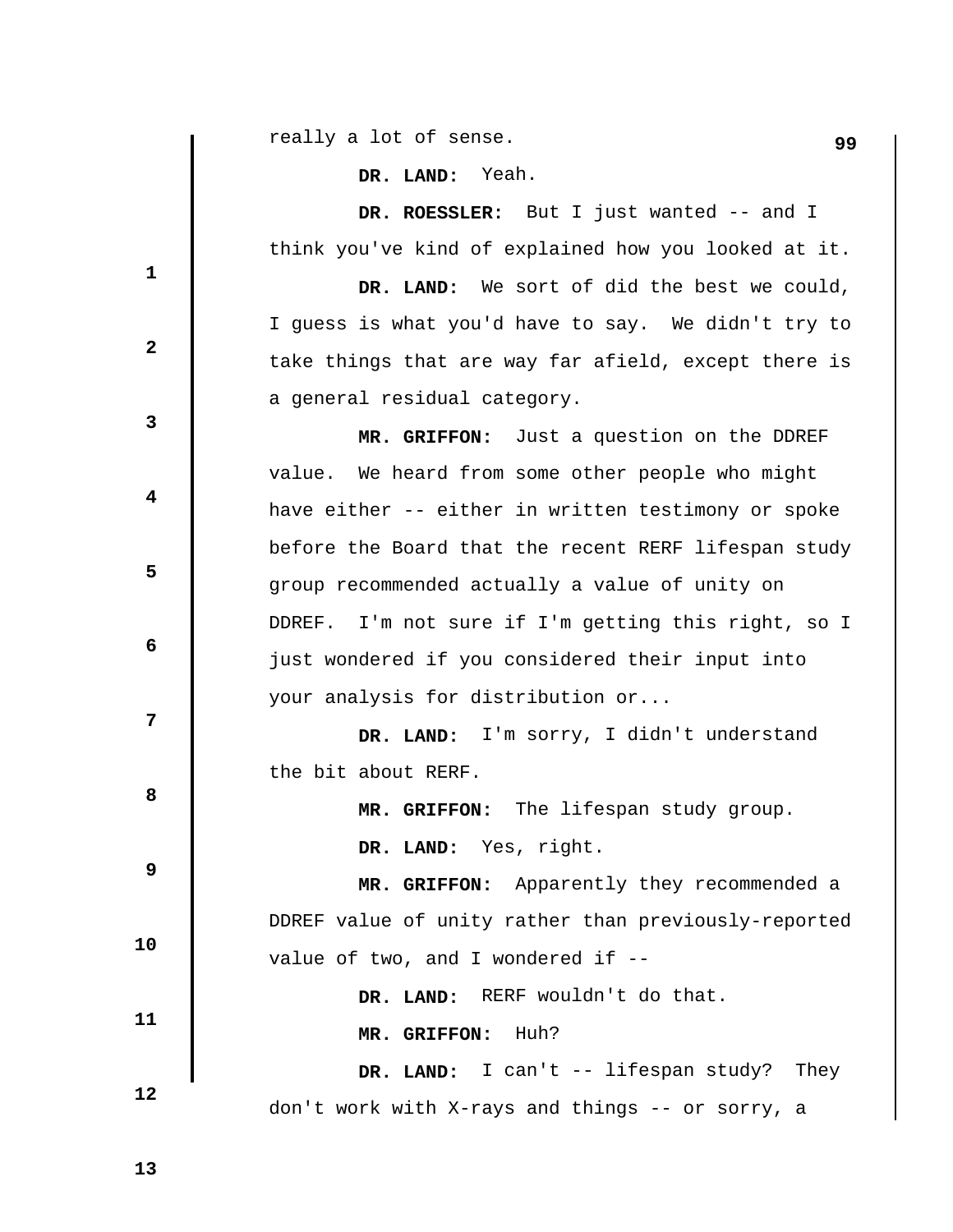DDREF of -- oh, excuse me, I'm sorry. I get RBE'S100 and DDREF's mixed up in my head sometimes. Yes, they do. That's because -- okay, that -- you actually touched on something that's really kind of hot.

 Epidemiological data look linear. You would use a DDREF of one, yeah. The epidemiologists all say use a DDREF of one because -- and -- but it's based on linearity of the dose response. Okay? You have -- you're fitting -- you have all these doses and you're fitting -- and it's mostly depending on the high-dose stuff, and you get a line that just goes down and then hits some value at zero dose. And there's very little evidence to suggest not using a line. All right? If you take that as your default. But there's all this experimental evidence which -- and some of it is kind of strong, but it's not based on -- it's not really mostly cancer, it's analogous systems. It's chromosome elaborations and mutations and tridyscantia and that kind of thing, and you get this very clear curvilinear form - function. And -- well, the ICRP says use two. The NCRP says use something like that, so how far do you go against the official consensus, you might say. Well, what we did is we fuzzed it and we have - actually we have quite a lot of probability on one. We have some probability on less than one. And

 **13** 

 **10** 

 **11** 

 **12** 

**1** 

**2** 

**3** 

**4** 

**5** 

**6 6** 

**12** 

**8 8**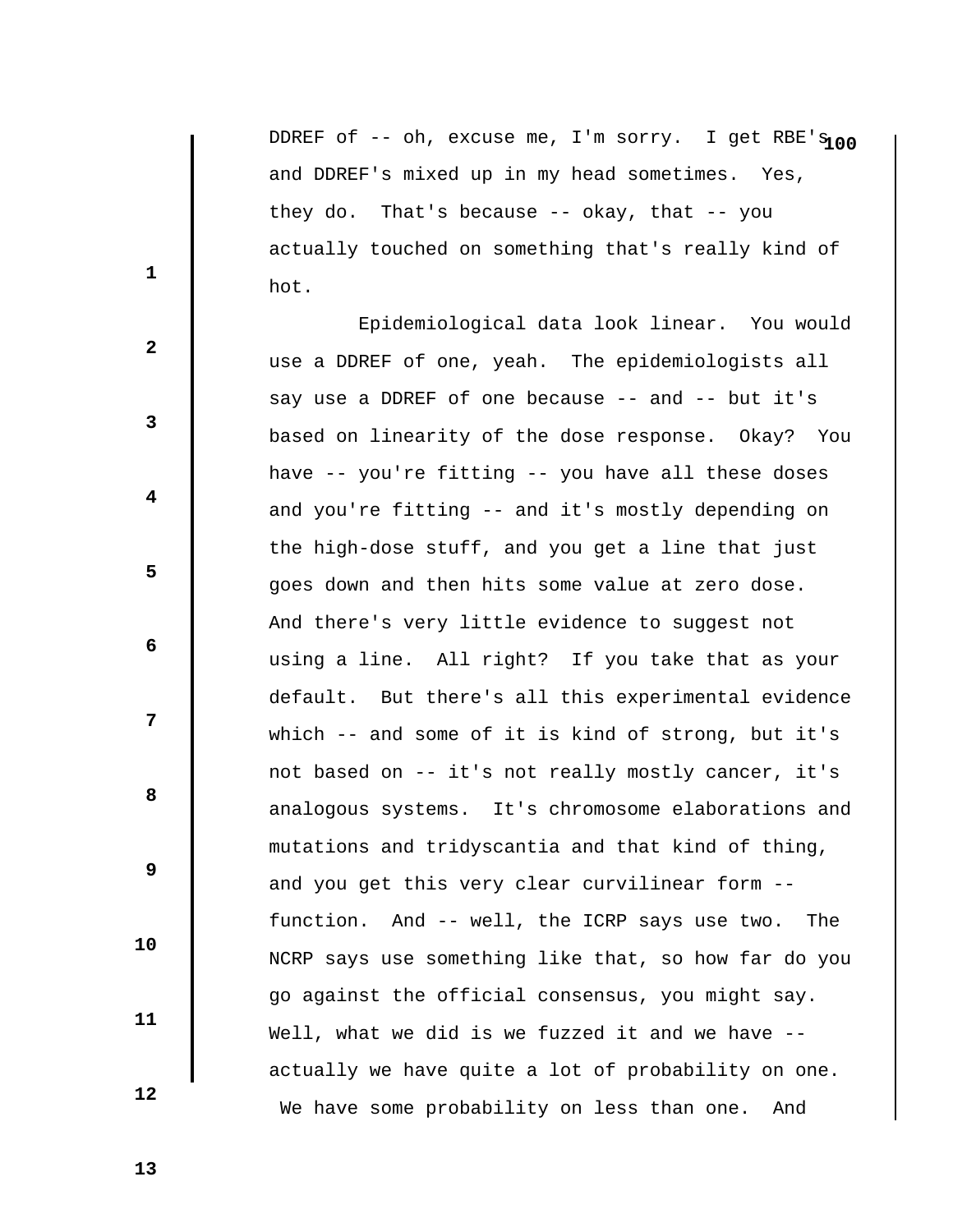|                         | actually as it comes -- moving a little probabilityn1 |
|-------------------------|-------------------------------------------------------|
|                         | on one makes a big difference in the upper 99th       |
|                         | percentile of your uncertainty distribution. So you   |
|                         | know, it's -- but we're not supposed to be sitting    |
| 1                       | there with your thumb on the scale. But this -- it    |
| $\mathbf{2}$            | seemed reasonable.                                    |
|                         | DR. ZIEMER: Mark, does that answer the                |
|                         | question? Yeah.                                       |
| 3                       | MR. GRIFFON: I had other questions, but               |
|                         | I'll (inaudible).                                     |
| $\overline{\mathbf{4}}$ | DR. ZIEMER: Roy?                                      |
|                         | DR. DEHART: Physicians are not supposed to            |
| 5                       | be very good on statistics, and I certainly fit that  |
|                         | model, but I do know a little statistics. But would   |
| 6                       | you mind going through figure seven and walking us    |
|                         | through that specifically, that figure -- if they     |
| 7                       | could bring it back up for you?                       |
|                         | Particularly I'm interested in the ERR per            |
| 8                       | Sievert that we're -- you're dealing with here and    |
|                         | trying to understand what would happen if you had     |
| 9                       | more than one dose exposure. Number seven -- it's     |
|                         |                                                       |
| 10                      | this one.                                             |
|                         | DR. ZIEMER: There's some other figures --             |
| 11                      | That's it. Okay. First place,<br>DR. LAND:            |
|                         | it's the cumulative form of the probably more         |
| 12                      | familiar density distribution that just preceded it.  |
|                         | Yes.<br>DR. DEHART:                                   |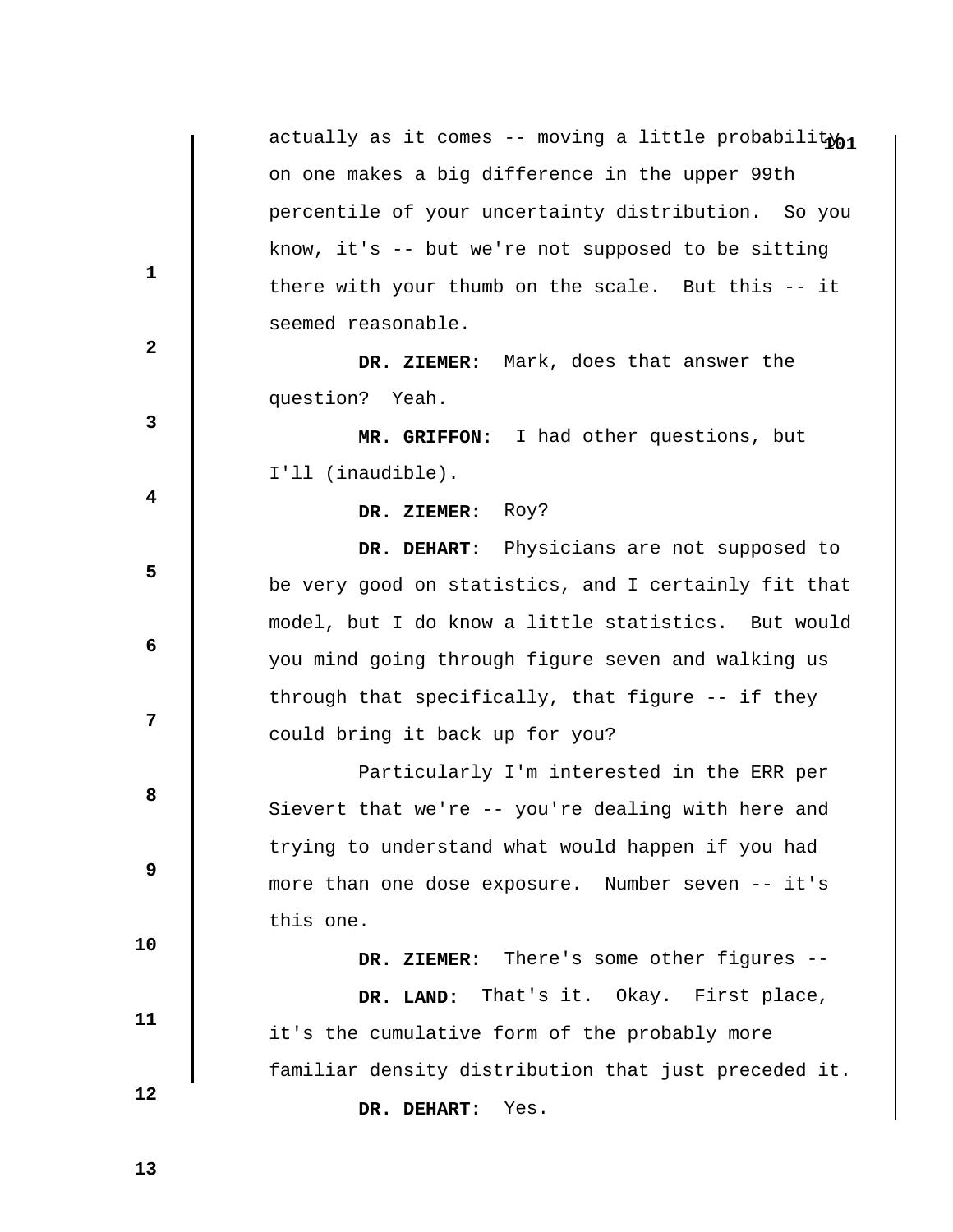|              | DR. LAND: And now the question again?<br>102         |
|--------------|------------------------------------------------------|
|              | DR. DEHART: Would you just simply walk us            |
|              | through this -- this presentation, this graph.       |
|              | DR. LAND: This particular graph --                   |
| 1            | DR. DEHART: Yes.                                     |
| $\mathbf{2}$ | DR. LAND: -- well, it's how you get an               |
|              | upper confidence limit. It's just you take the       |
|              | uncertainty distribution, you use -- you put it in   |
| 3            | its cumulative form and then you want a -- if you    |
|              | want a 99 percent confidence limit, you move your    |
| 4            | figure -- oh, sorry. This is the uncertainty         |
|              | distribution for assigned share. And -- no, excuse   |
| 5            | me, I'm wrong. I'm confused again. This is for the   |
|              | low-dose excess relative risk, yes.                  |
| 6            | If I'm going to go very deep into it, I have         |
|              | to go back and use -- look at other graphs, but just |
| 7            | given the uncertainty distribution, that density     |
|              | distribution, take the cumulative form of that       |
| 8            | density distribution, however you got it, and to get |
|              | an upper confidence limit -- what's graphed here is  |
| 9            | the 95 percent upper confidence limit.               |
|              | MR. GRIFFON: Actually, if I can offer --             |
| 10           | your next slide I think on four steps that you went  |
| 11           | through to get to this one.                          |
|              | DR. LAND: Oh, yeah, that's true. Yeah,               |
|              | that's actually -- right. This is how we get there.  |
| 12           | Is that what you want?                               |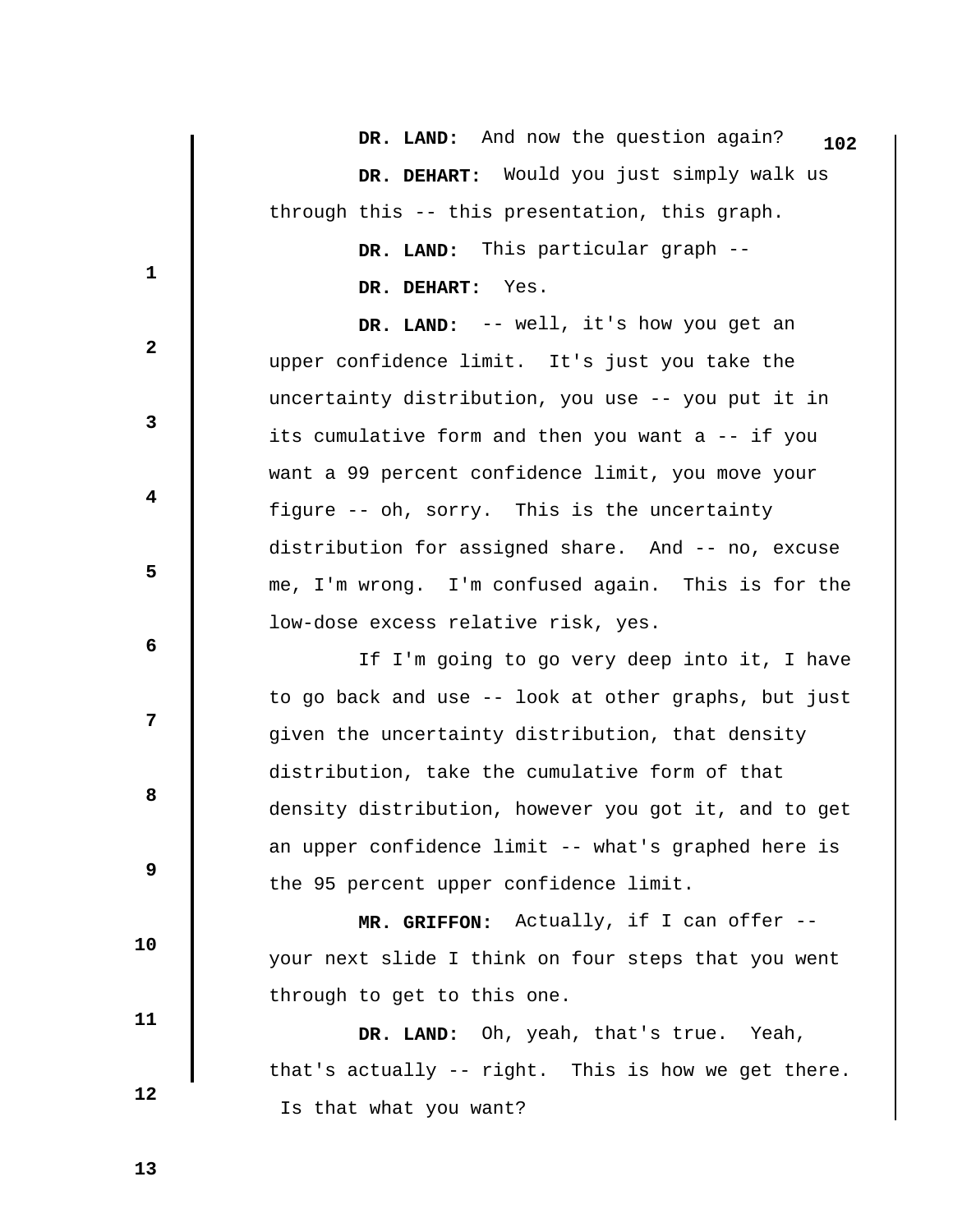DR. DEHART: I was just trying to -- how ton? get there and looking at figure seven. I'll do some studying and meet with some other people and try to understand it --

 **DR. LAND:** Well, how you use it -- you go over to wherever you want it to go over here, you go down and that's your limit. But basically that's the statistical uncertainty distribution, and to its right is the statistical uncertainty distribution after you have multiplied the excess relative risk by an uncertain factor that adjusts for error in - error bias in the A-bomb survivor dosimetry and for the problem of moving from one population to another. Okay? You multiply those two factors together and their distributions, they're the convolution of those two distributions, is the thing in green. Okay? And then we do the same thing again and we applied the DDREF. We apply -- the DDREF has this other distribution and so we multiply -- I'm sorry, we divide by the DDREF and the convolution of the distributions there, the uncertainty distributions is this and the cumulative part of this is that.

 **DR. ZIEMER:** Okay. Mark, you have an additional question, apparently.

 **MR. GRIFFON:** Going back to the Monte Carlo, and this is a -- since I'm a novice in Monte Carlo

 **13** 

 **10** 

 **11** 

 **12** 

**1** 

**2** 

**3** 

**4** 

**5** 

**6 6** 

**12** 

**8 8**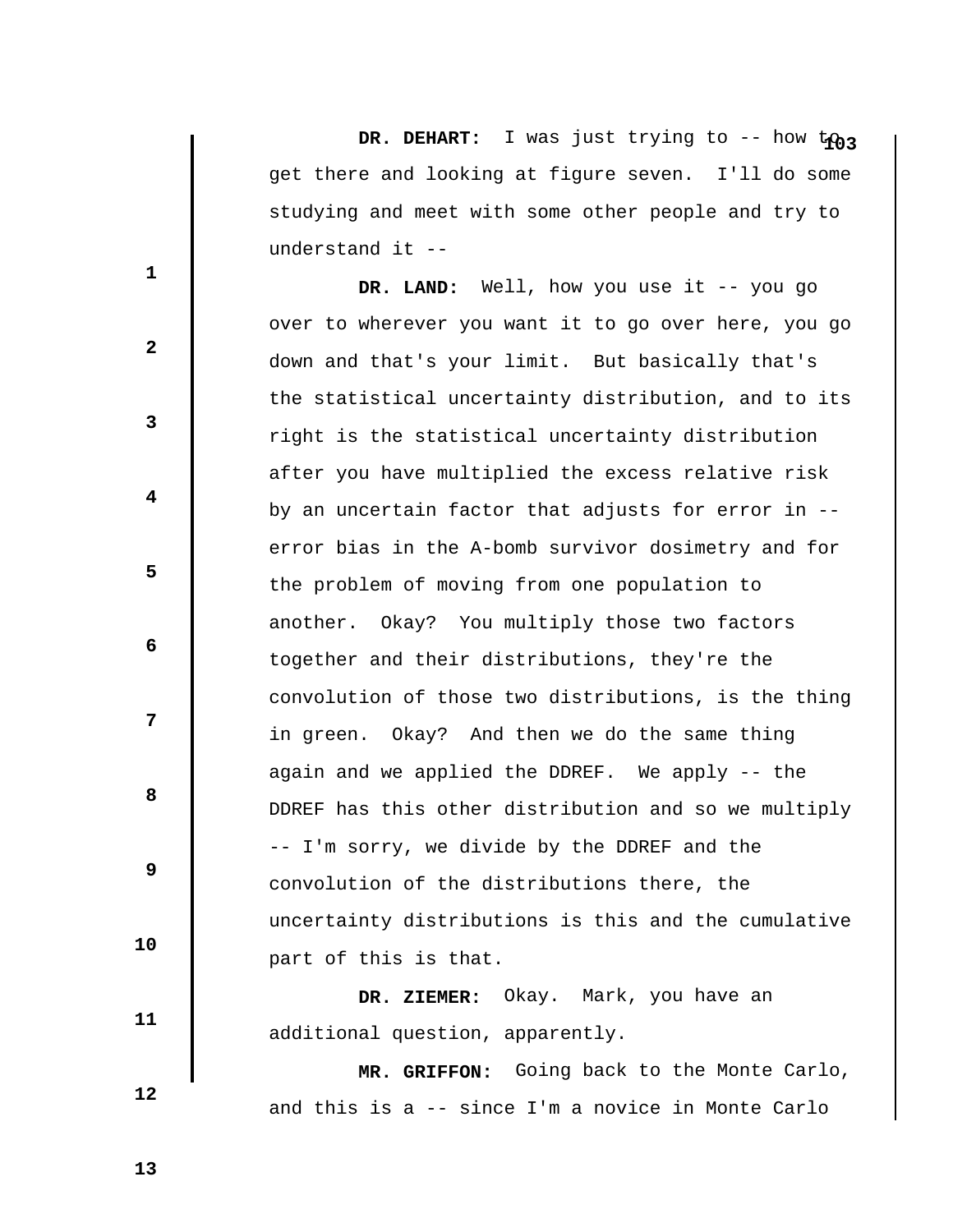calculations, one of your overheads said that Montena Carlo simulation for calculation of most uncertainty distributions, not necessarily better, but certainly easier.

## **DR. LAND:** Yeah.

 **MR. GRIFFON:** And I just wondered if you could expand upon that for those of us who don't understand Monte Carlo that well.

 **DR. LAND:** Okay. Let me just say what analytically this would involve. If you had these various uncertainty distributions, you would have - you'd have to -- if you -- if they were all lognormal distribution and you were multiplying and dividing them, it'd be real easy. If you have - the kind of distributions we have, it would be really, really difficult to do.

 But the Monte Carlo procedure just says well, all right, we have this factor and it has a certain distribution, and this factor and it has a certain distribution, and actually you do something like 1,000 replications of multiplying one factor and another, sampling from the -- where one distribution for the first factor and from the other distribution for the second factor, multiplying them -- those two together and you get a point. And you do that 1,000 times and you get a distribution, and that's what we use. That's the way it's done.

 **13** 

 **10** 

 **11** 

 **12** 

**1** 

**3** 

**4** 

**5** 

 **6** 

**12** 

**8 8** 

 **9**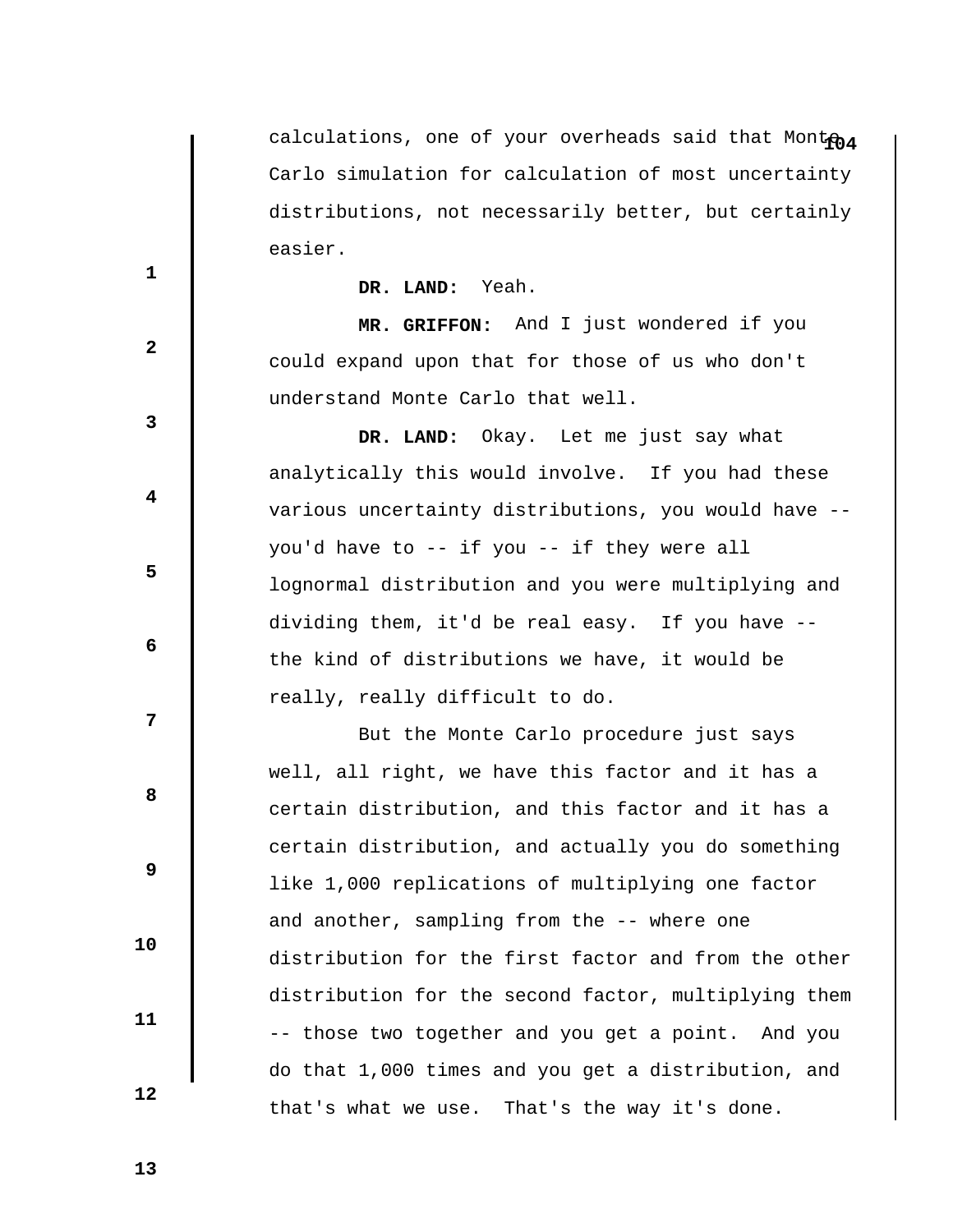It's -- back in the days when we were doinghs the 1985 report, we wouldn't have done that because it would have taken a very long time. But now -- in fact, everything in the 1985 report was based on lognormal probabilities. But with -- now with computers so fast, it's really easier to do it this way.

 If I could just take this and use it as a little bit of a soapbox, the problem is using the upper 99th percentile because it is -- unless you have a really large sample size, the 99th percentile is -- estimate is unstable. But if you have a really large sample size, it takes a long time to do the simulation and that's a real problem, a real, real problem. And I don't know how you're going to solve that. Maybe a super-computer or -- actually maybe not have it over the web -- not have people doing things over the web 'cause they'll sit there for ten minutes and they'll get very upset.

## **DR. ZIEMER:** Tony?

 **DR. ANDRADE:** By the same token, if you sample many, many times rather than just 1,000 -say you go to 10,000 --

 **DR. LAND:** Yeah.

 **12 DR. ANDRADE:** -- doesn't the confidence --  **DR. LAND:** The estimate is much better for 10,000 than it is for 1,000.

 **13** 

 **10** 

 **11** 

**1** 

**2** 

**3** 

**4** 

**5** 

 **6** 

**12** 

**8 8**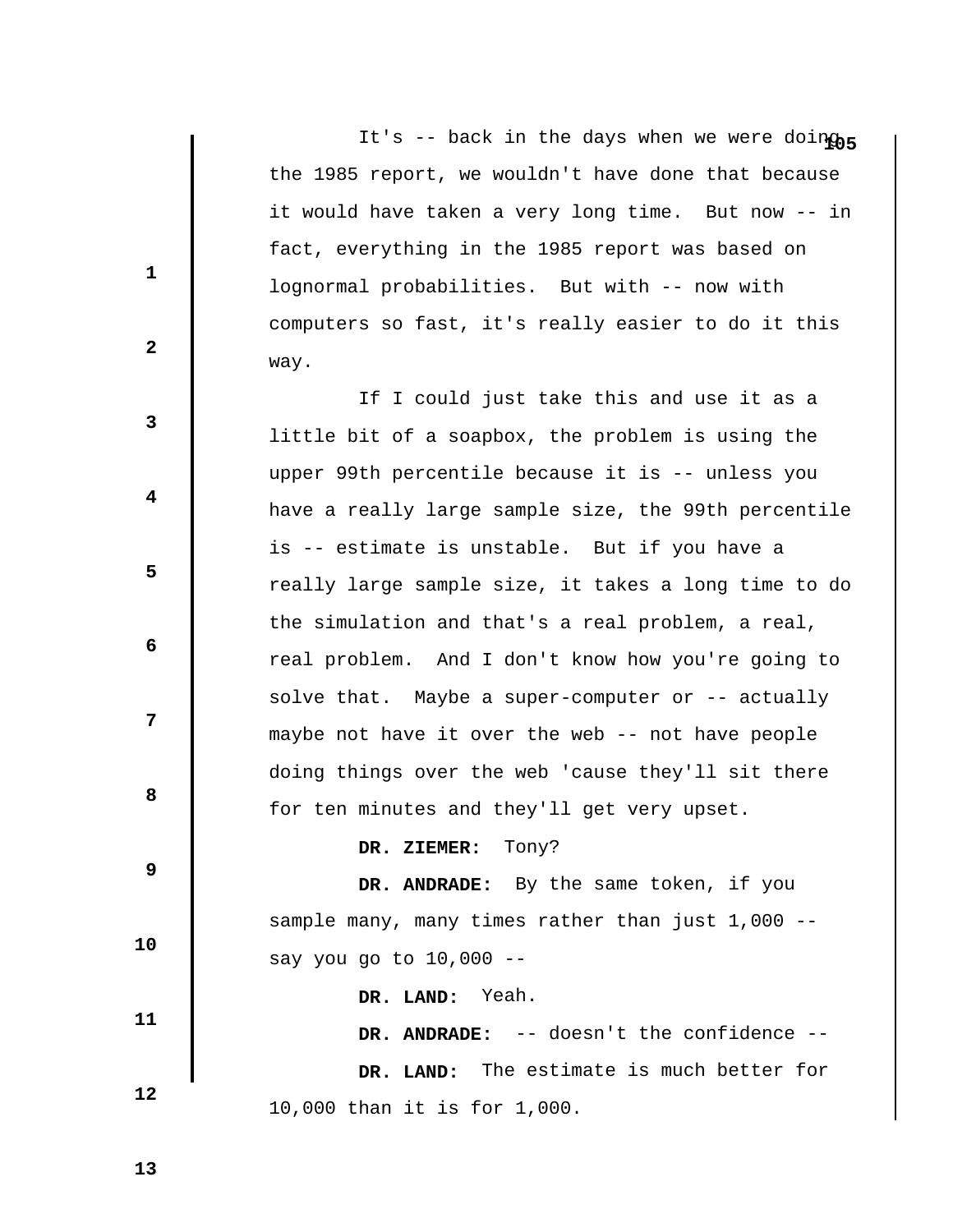|                         | DR. ANDRADE: Exactly. Doesn't it<br>106                |
|-------------------------|--------------------------------------------------------|
|                         | stabilize?                                             |
|                         | DR. LAND: It -- yeah, it's probably                    |
|                         | acceptably stable. But it's going to take you ten      |
| $\mathbf{1}$            | minutes.                                               |
|                         | DR. ANDRADE: Yeah, but today, using the                |
| $\mathbf{2}$            | computers that we have, that's nothing. And so --      |
|                         | DR. LAND: Oh, if you have a better                     |
| $\mathbf{3}$            | computer, yeah. But real money rides on this.          |
|                         | Right?                                                 |
| $\overline{\mathbf{4}}$ | DR. ZIEMER: That's why they call it Monte              |
|                         | Carlo.                                                 |
| 5                       | Further questions? Okay, thank you very                |
|                         | much, Dr. Land. We appreciate your being with us       |
| 6                       | today here.                                            |
|                         | We're going to break for lunch in just a               |
| $\overline{7}$          | moment. I want to ask if there are any housekeeping    |
|                         | announcements before lunch that we need to make.       |
| 8                       | Staff people?                                          |
|                         | I will make one now, but will remind you of            |
| 9                       | it later, and that is that at the end of the day       |
|                         | today we need to clear everything out of the room      |
| 10                      | because there will be a reception of some sort here    |
|                         | -- not for our group, but a wedding reception or       |
| 11                      | something later this evening, so you cannot leave      |
|                         | things overnight expecting them to be here in the      |
| 12                      | morning.<br>So I tell you that, both Board members and |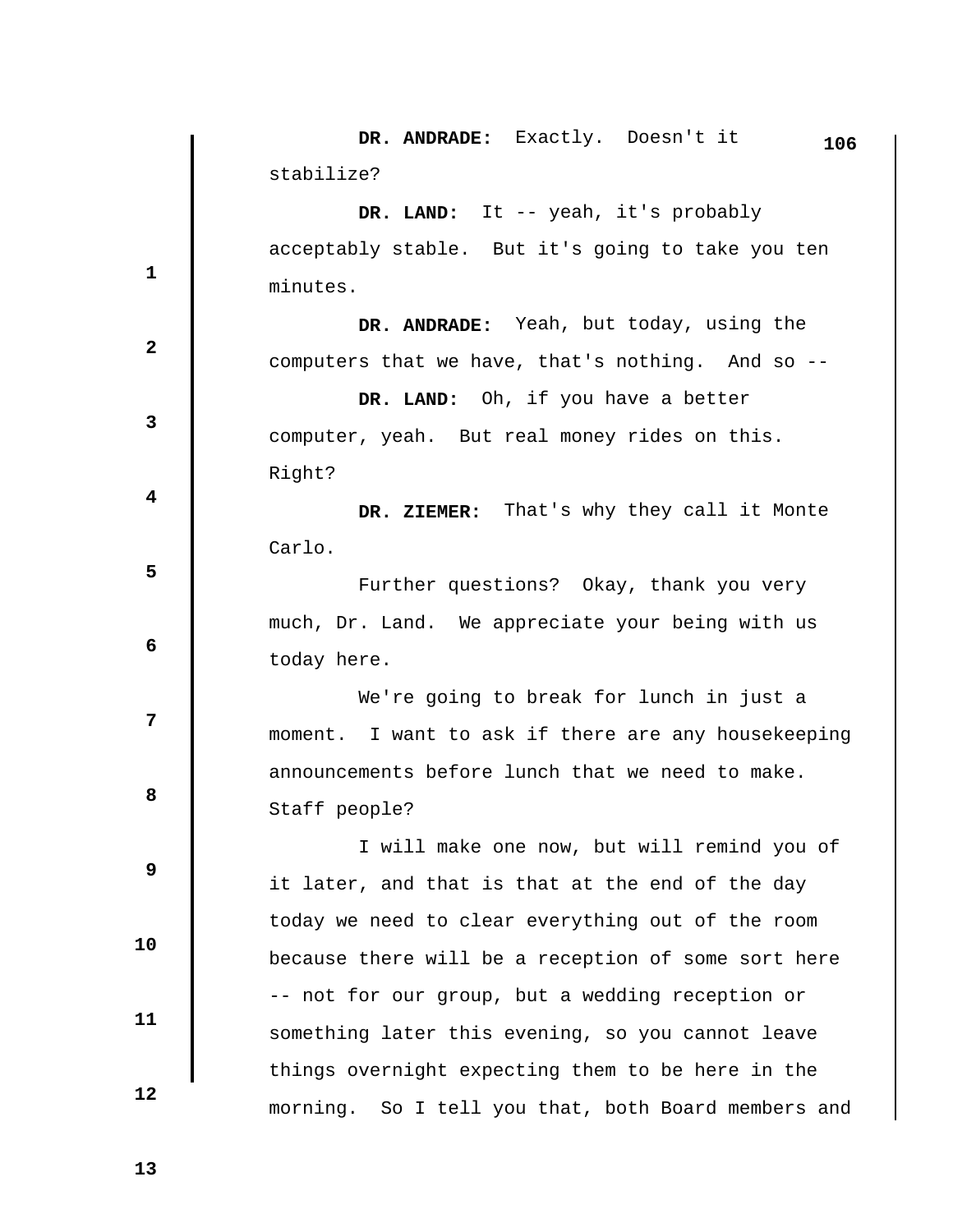visitors, we do have to clear the room at the end  $\phi$ today's session.

 **UNIDENTIFIED:** Can we get an invite?  **DR. ZIEMER:** Yeah, if you do a good job of cleaning up, why we'll give you a reward.

 Now this afternoon we will have the presentation on NIOSH-IREP, and I think if Mary Schubauer-Berigan does not arrive, I think -- oh, she has arrived? Okay, great. I was going to say, Russ may have to give that, but we're glad that she now has arrived.

 **UNIDENTIFIED:** I wanted Ted to give that.

 **DR. ZIEMER:** We also have some other changes in the afternoon agenda that are different from - or we have some changes from what you have in your booklet, and we'll tell you what those are when you return from lunch.

 Our experience has been that it does generally take a good hour and a quarter to make sure everyone gets their lunch and can get back, so it's not quite quarter of, but we're going to recess at this point and we'll reconvene at 1:00 o'clock. Thank you very much.

 (Whereupon, a luncheon recess was taken from 11:35 a.m. to 1:00 p.m.)

 **DR. ZIEMER:** We're going to now reconvene and proceed with the next item on the agenda, which

 **13** 

 **12** 

 **10** 

 **11** 

**1** 

**3** 

**4** 

**5** 

**6 6** 

**12** 

**8 8** 

 **9**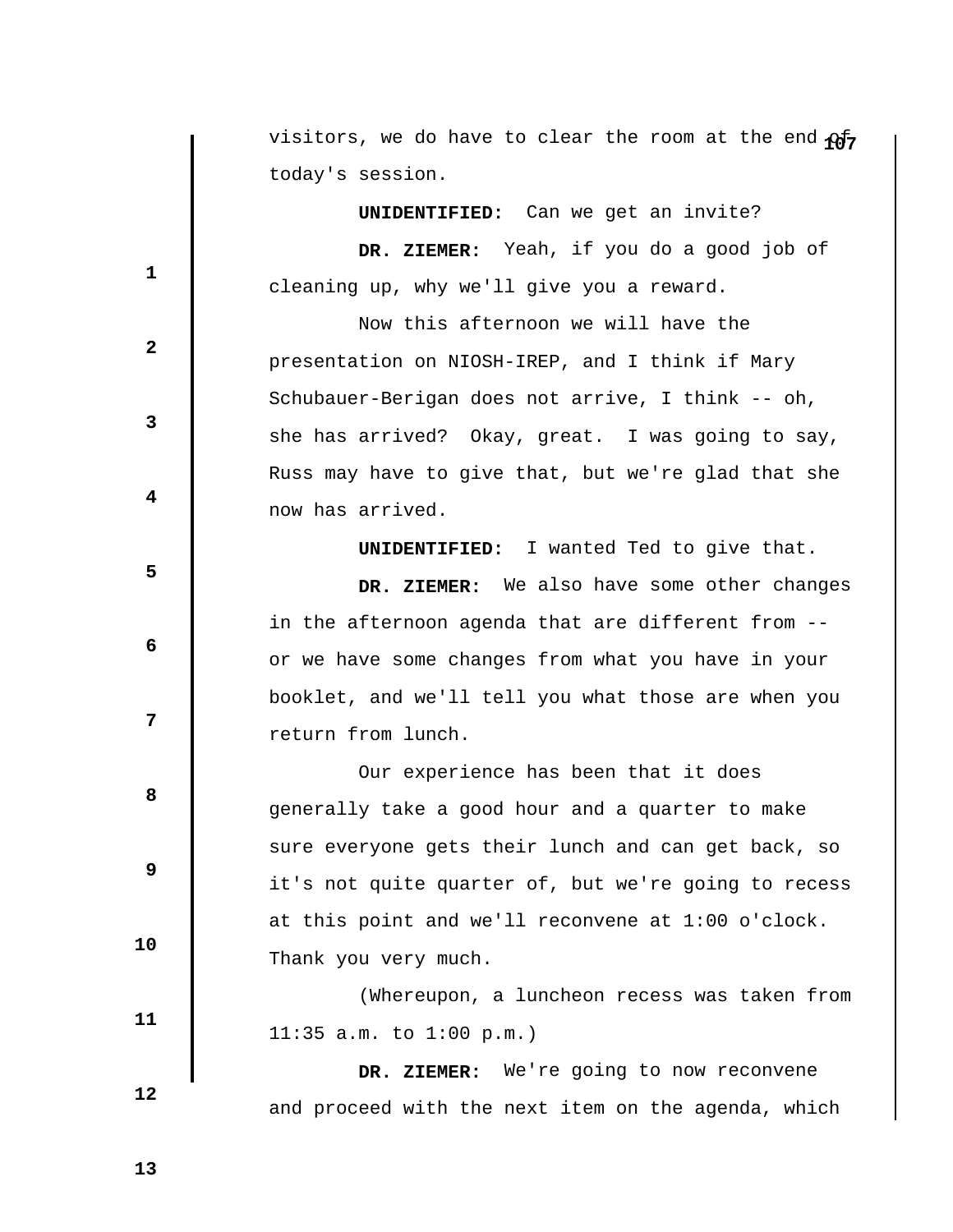is the presentation by Dr. Schubauer-Berigan, **108** finalized NIOSH-IREP. So we'll proceed with that presentation, then have a chance for questions and discussion following.

 **DR. SCHUBAUER-BERIGAN:** Good afternoon. I'm very glad to be here with you. It seemed that the weather was conspiring against my arrival in Washington this morning, but I'm glad to finally be with you and speak to you today about the software program, NIOSH-IREP, in its final form.

 Today I will be discussing rather briefly the modifications that were made to NIOSH-IREP based both on the public comment and on scientific expert review.

 I unfortunately missed most of Dr. Land's presentation this morning, but I did want to recapitulate some of the most important concepts in the probability of causation rule for you, just to make sure that we're all starting from the same page.

 First is that EEOICPA requires the calculation and use of the probability of causation, which we abbreviate as PC. EEOICPA also mandates the use of the standard that the cancer was at least as likely as not to have been caused by the claimant's radiation exposure at the upper 99th percentile of its uncertainty distribution. This

 **13** 

 **10** 

 **11** 

 **12** 

**1** 

**2** 

**3** 

**4** 

**5** 

**6 6** 

**12** 

**8 8**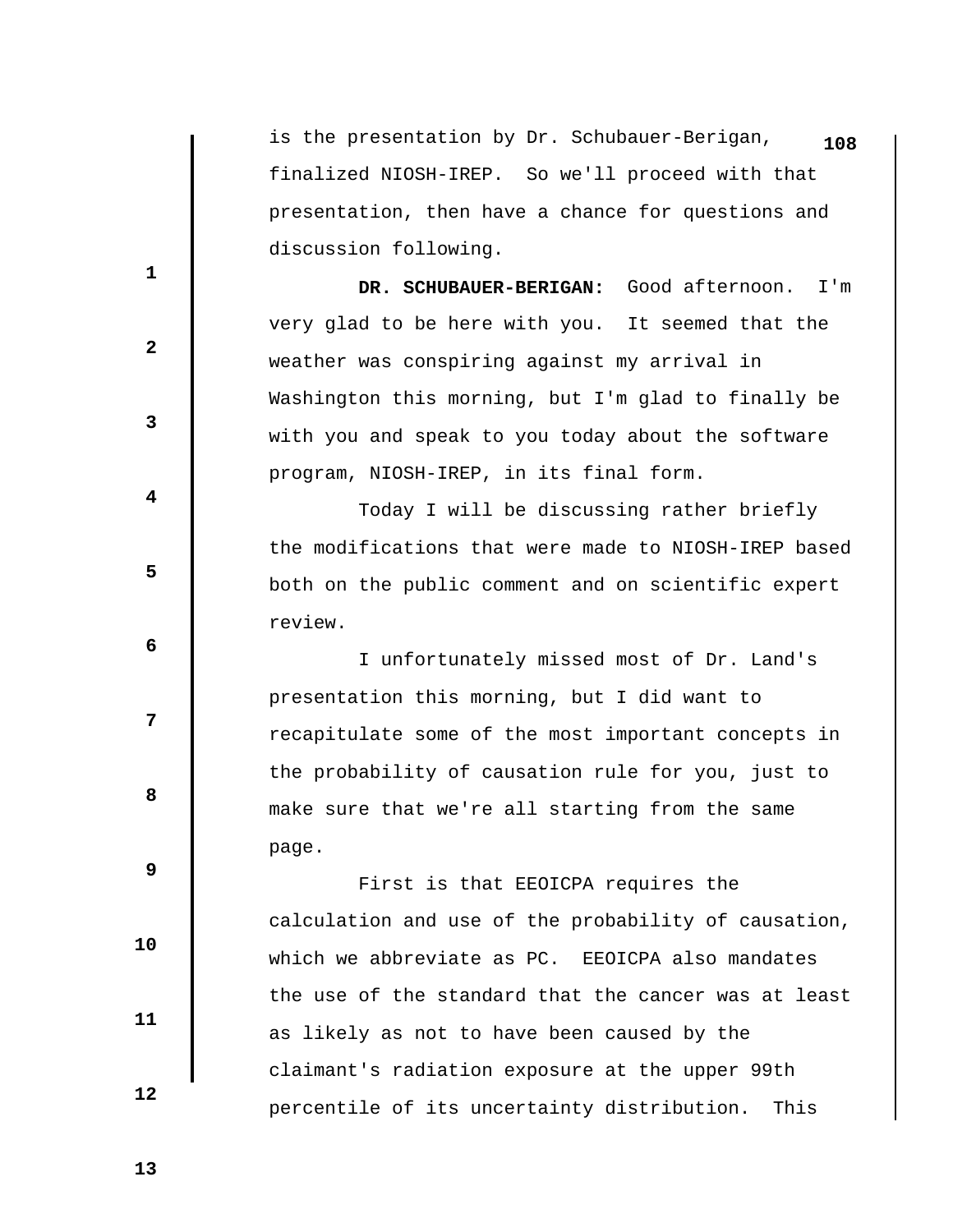requirement reduces the chances that a claim which  $109$ meets this standard of being as likely as not caused by radiation would be denied, given the substantial uncertainties in the scientific information that's used to derive the probability of causation. Probability of causation is approximated by the calculation of assigned share. This is also known in epidemiology as the attributable fraction. It's important to note this because the NCI-IREP program is defined in terms of the term assigned share. Some of the other important points about NIOSH-IREP include the fact that it allows for the incorporation of uncertainty in several factors - dose, the dose-response relationship, as well as other factors that I'll discuss. The upper 99th percentile PC will be calculated by the Department of Labor, using NIOSH-IREP software. As you heard this morning, the basis of NIOSH-IREP is the NCI-IREP, which we have specifically adapted for use in EEOICPA. NIOSH was required to develop methodology for all cancers that are deemed radiogenic. Therefore we have developed a program that allows DOL to do this. And you -- again, this is probably a repeat

for those of you who were here this morning, but

 **13** 

 **10** 

 **11** 

 **12** 

**1** 

**2** 

**3** 

**4** 

**5** 

 **6** 

**12** 

**8 8**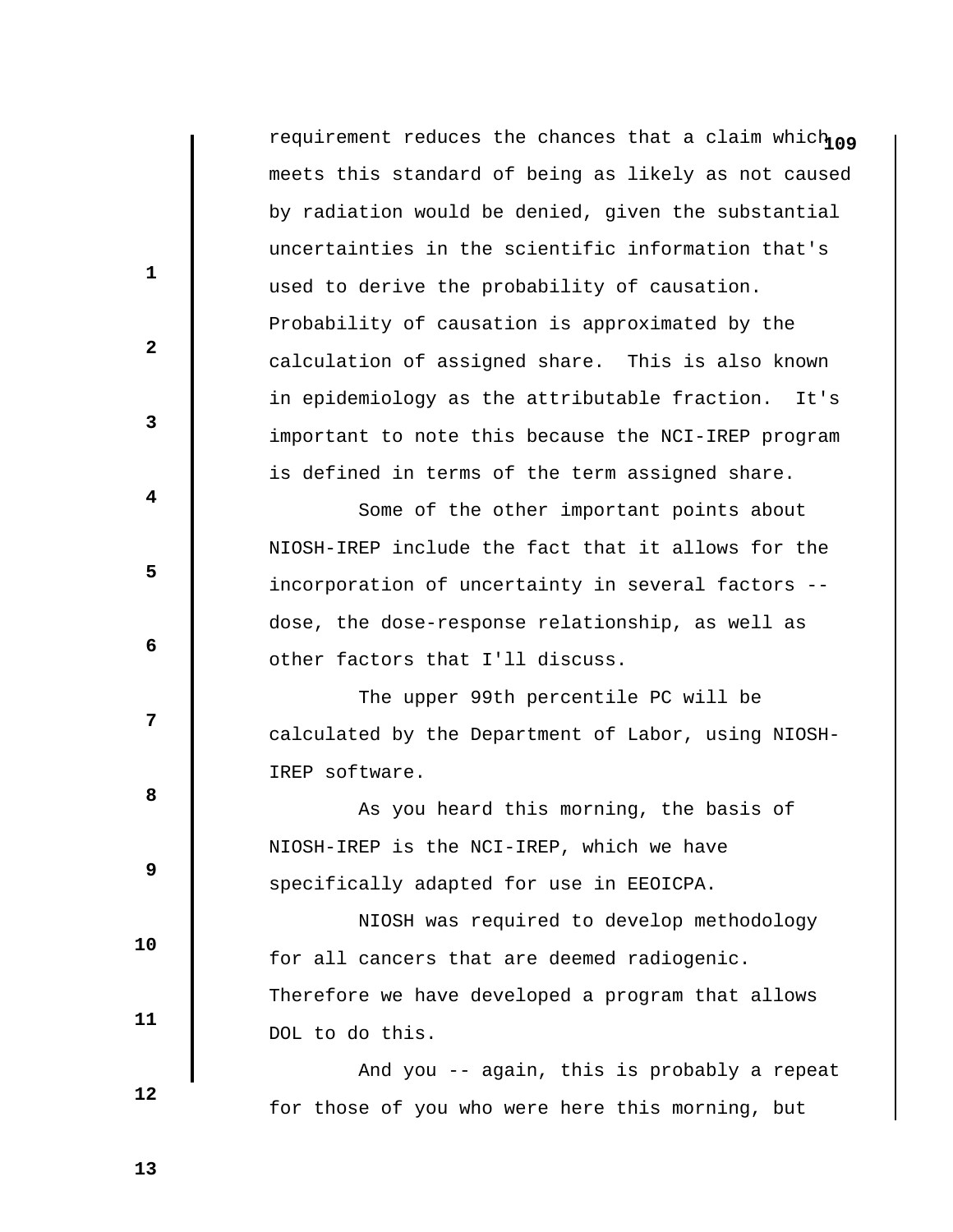probability of causation is calculated as the **110** relative risk minus one divided by the relative risk, or an equivalent expression is the excess relative risk divided by one plus the excess relative risk. Relative risk is estimated from epidemiologic models of dose and cancer risk. And separate models were produced for each cancer or group of similar cancers.

 How is the probability of causation estimated? The models that are used incorporate uncertainty. This is a central tenet of the development and use of these models. They incorporate uncertainty from five major sources. First is the statistical uncertainty that exists about the relative risk estimates. Second is uncertainty associated with the exposure of the study population from the epidemiologic analysis. Third is uncertainty about the effects of confounding variables. Fourth is uncertainty in the method by which the risk should be transferred from the epidemiologic study to the population of interest. Lastly, there is uncertainty that is associated with the exposure of the claimant to radiation.

 Now I'd like to talk about modifications that were made based on the comment period. First is that some of the risk coefficients were revised

 **13** 

 **10** 

 **11** 

 **12** 

**1** 

**2** 

**3** 

**4** 

**5** 

 **6** 

**12** 

**8 8**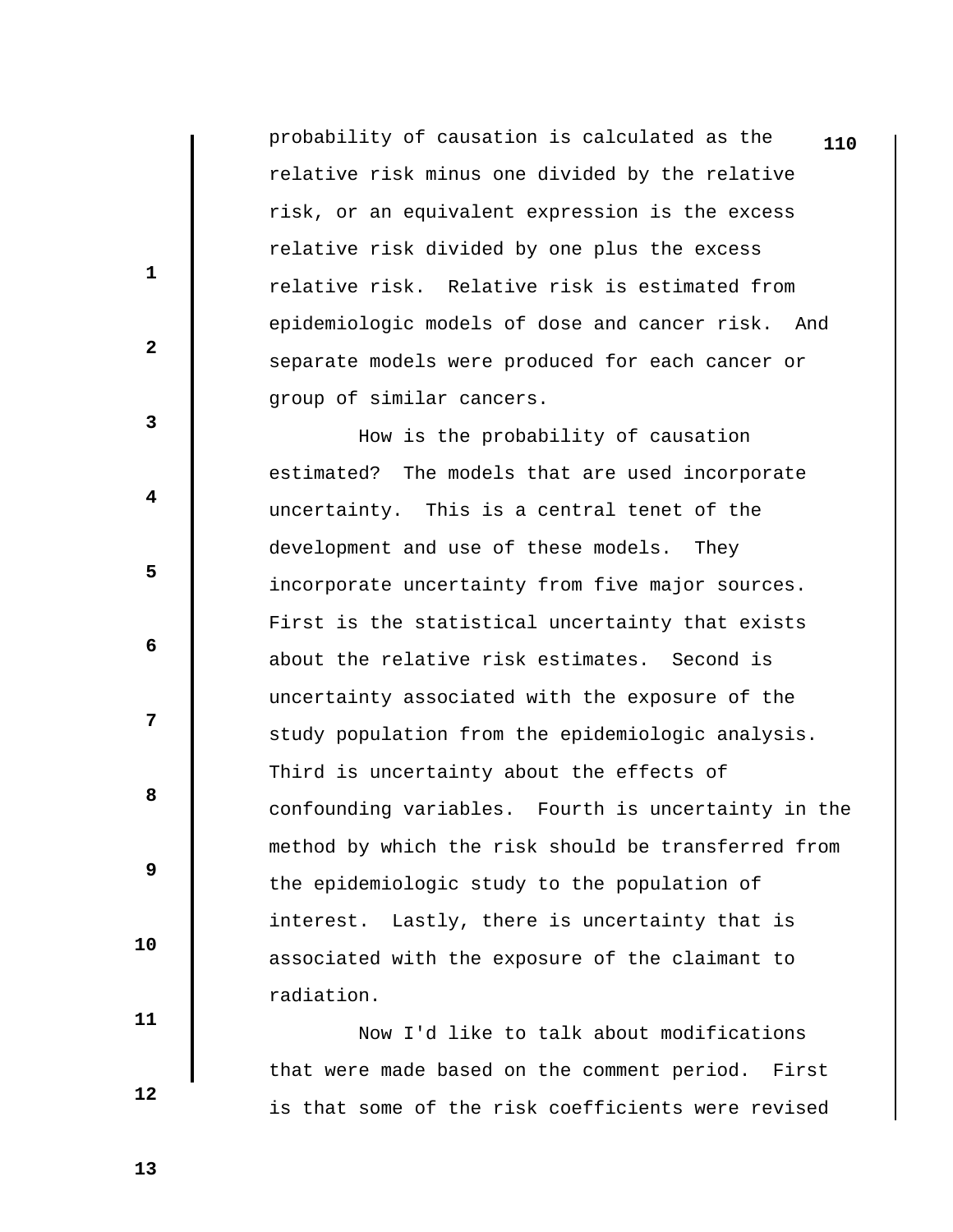for certain cancer models in NIOSH-IREP. Based on 11 the comments of several of the reviewers; to wit, that squamous cell carcinoma does not tend to exhibit as strong a dose-response relationship as basal cell carcinoma, we have reverted to new models that were developed by NCI-IREP only very recently. These are separated into a model for basal cell carcinoma and one for squamous cell carcinoma, and upon review of the NCI's models and with the recommendations of our scientific experts, it seemed justified to develop -- to use two different models for these two cancer types. However, if the claimant's skin cancer -- non-melanoma skin cancer cell type cannot be determined by Department of Labor, they must use the basal cell carcinoma risk estimates, which are generally -- are always higher than the squamous cell.

 A second alteration is for bone cancer. The original NIOSH-IREP used a set of risk coefficients that were published in an appendix of a study of the Japanese atomic bomb survivors, and on discussion with our scientific experts and with NCI, we determined that those models were really -- didn't lend themselves well to risk analysis because they were based on such small amounts of data. Instead we used the residual cancer risk coefficients that were developed by NCI, and those do include risks

 **13** 

 **10** 

 **11** 

 **12** 

**1** 

**2** 

**3** 

**4** 

**5** 

 **6** 

**12** 

**8 8**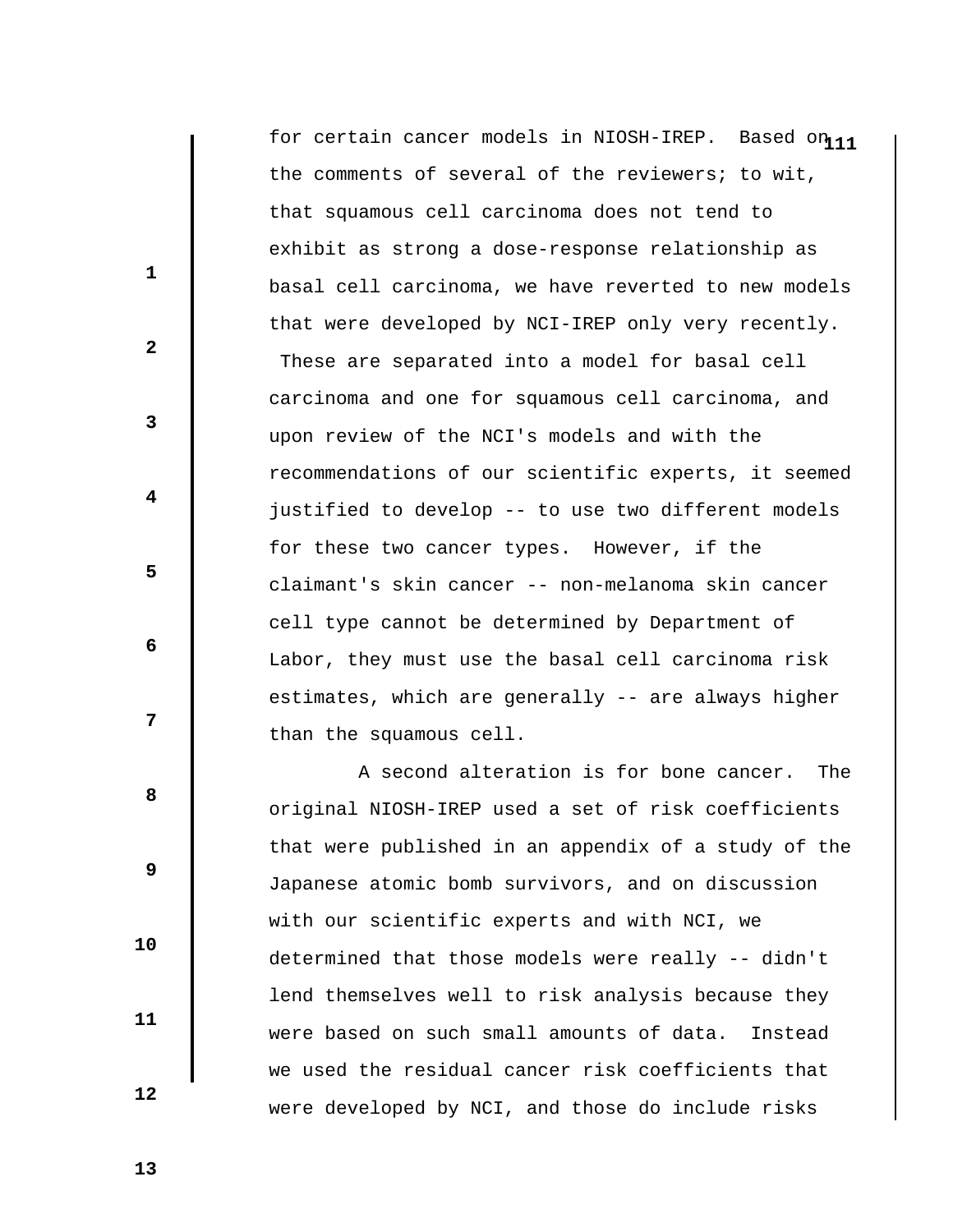from bone cancer cases, as well as other cancer **112** sites.

 Secondly we made modifications of the risk transfer functions for some cancers. For skin cancer we use a general uncertainty distribution which equally weights the multiplicative and additive interaction model. The previous version of NIOSH-IREP favored an additive model. However, on review -- further review of the literature and with recommendation of several subject matter experts, we determined that the general uncertainty distribution was more appropriate in this case.

 Similarly, for male breast cancer we used the general uncertainty distribution rather than the distribution that favors an additive interaction.

 We incorporated an inverse dose-rate uncertainty distribution for alpha radiation exposures. This brings the treatment of alpha exposures in line with other high LET radiation, mainly neutron exposure. There was initially the incorporation of an inverse dose-rate effect for neutrons, and we've simply added that distribution for alphas on the recommendation of subject matter experts and our own opinion.

 I'll be talking about some of these modifications in the next couple of slides, but I wanted to show -- mention that we did modify the

 **13** 

 **10** 

 **11** 

 **12** 

**1** 

**2** 

**3** 

**4** 

**5** 

 **6** 

**12** 

**8 8**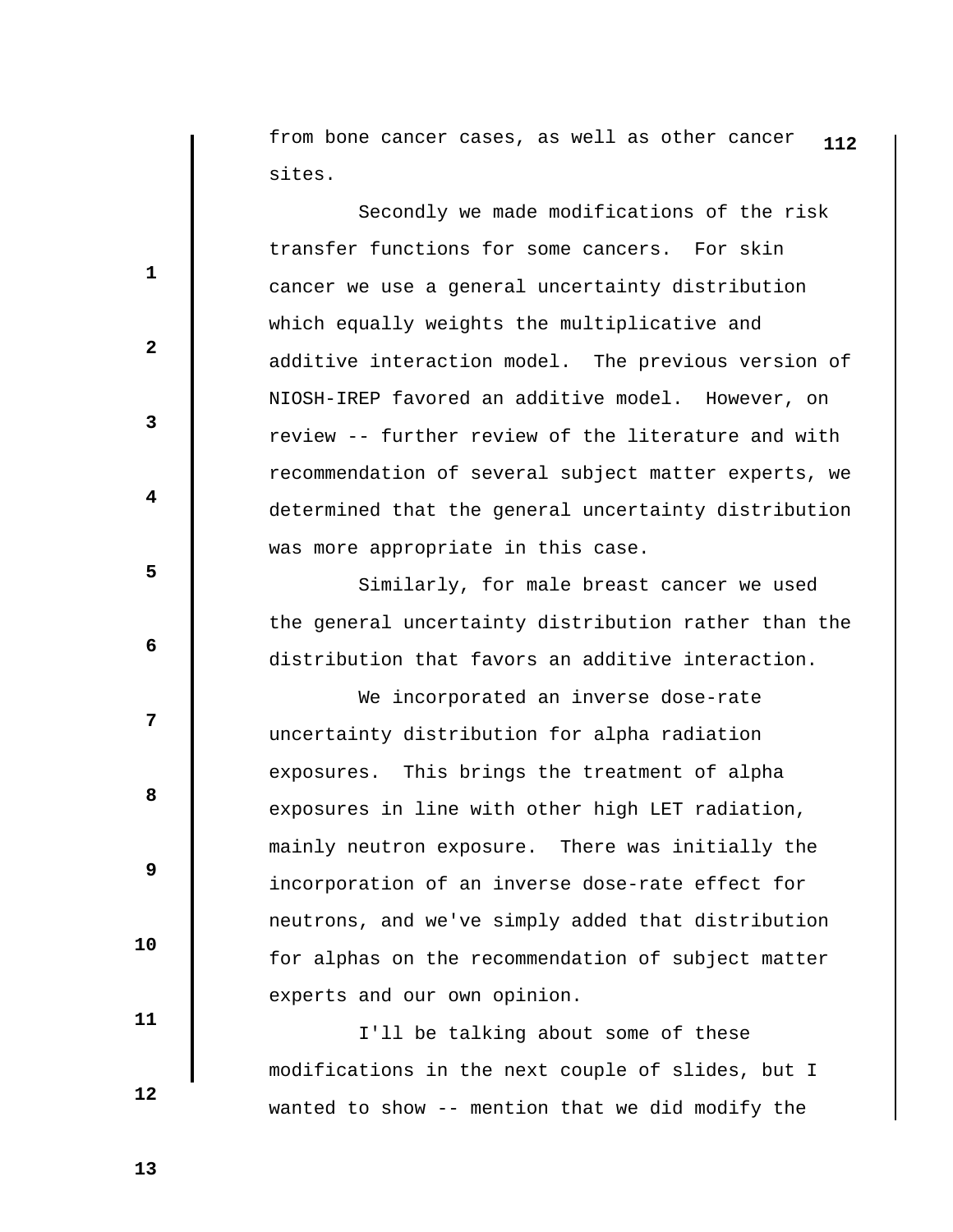dose and dose-rate effectiveness factor or DDREF to<sub>13</sub> more heavily weight a value of one, on the basis of expert opinion.

 We also modified some of the uncertainty distributions for the RBE factors, for low-energy photons and X-rays, for neutrons and for alpha particles, and I will discuss these in a minute or two.

 To show you how we changed the DDREF, I made up this slide and I think this repeats some of what Charles Land told you this morning, but I wanted to illustrate the version that we used in the draft NIOSH-IREP with the final version.

 The arrow here points to a sort of continuous-looking distribution, which was the draft distribution used, and that had a mode or a high value at two, a DDREF of two. We shifted the distribution, and this follows NCI's recommendation as well, to more heavily weight a value of one, and so you can see that it's no longer a continuous distribution. It's actually discreet and it is slightly shifted towards one. This is the distribution used for all solid cancers except breast and thyroid, which are showed here.

 And this is a slightly different presentation. In both cases the distribution was discreet, and the final version is shown in the

 **13** 

 **10** 

 **11** 

 **12** 

**1** 

**2** 

**3** 

**4** 

**5** 

 **6** 

**12** 

**8 8**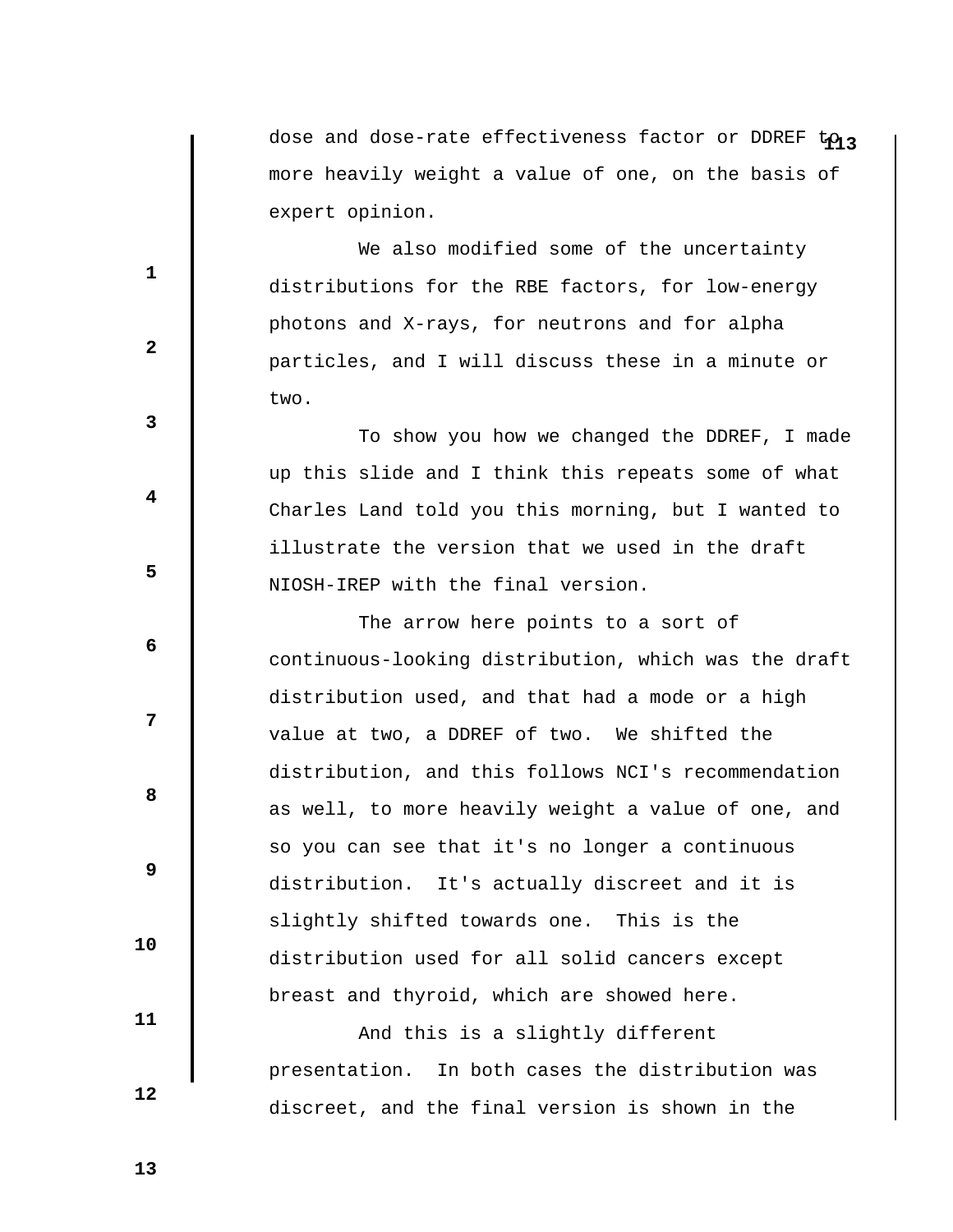back, just simply because it displayed better that<sub>114</sub> way. What happened here is that the draft distribution had no values in the uncertainty distribution below one, and we felt that it was more consistent with the approach used for other solid cancers to include a probability -- a small probability that the DDREF is actually less than one, and so we've shifted some of the weight to that direction.

 Those really are the changes that we've - well, here let me talk about the RBE distributions. These are now given a different term. This was actually the subject of a lot of discussion between the subject matter experts, what should these things be called, and the decision was to revert to the use of the term radiation weighting factors. However, these will be defined differently than they're typically understood by the health physics community.

 For photons there was a slight redefinition of the class that's considered high energy photons. That was changed from a lower bound of 200 keV and it was raised to 250 keV.

 **MR. ELLIOTT:** Mary, could I interrupt you a moment?

 **DR. SCHUBAUER-BERIGAN:** Yes.

 **MR. ELLIOTT:** I'm sorry, but I know folks

 **13** 

**1** 

**2** 

**3** 

**4** 

**5** 

 **6** 

**12** 

**8 8** 

 **9** 

 **10** 

 **11**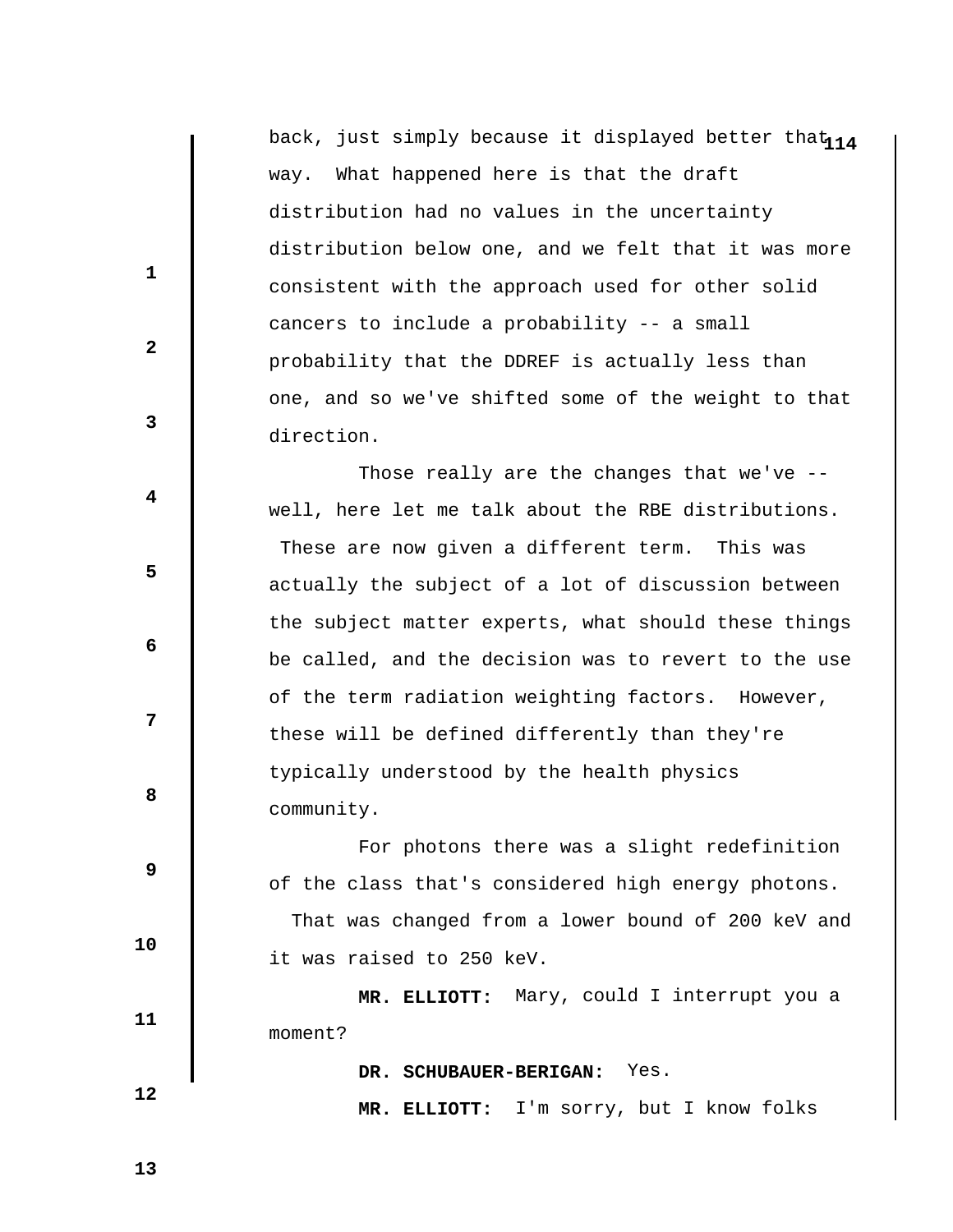**1** are looking for this slide and I don't think it's **15** included in the booklets that we gave you. It's a last-minute --

 **DR. SCHUBAUER-BERIGAN:** That's right.  **MR. ELLIOTT:** -- introduction of that information.

 **DR. SCHUBAUER-BERIGAN:** This will be alluded to towards the end, but I may as well mention it now. We had extensive review of the documentation of the RBE distributions, and we've only received some of the final subject matter expert comments within the last week, and so these revisions are literally hot off the press. Within the past several days these have become final and have delayed the production of the final NIOSH-IREP by about a week. So this is -- we were unable to produce this slide in time for you to have it in your packet, but it will be made available to you as soon as possible.

 So for photons, there was also a small increase in the uncertainty distribution which raises the upper tail, making the distribution spread out in the upper regions more. This was on the basis of new data that was included in the analysis for the purposes of developing these RBE's.

 For neutrons, the same change was made. There is a slight increase in both the central

 **9** 

**1** 

**3** 

**4** 

**5** 

 **6** 

**12** 

**8 8** 

 **2** 

 **10** 

 **11** 

 **12**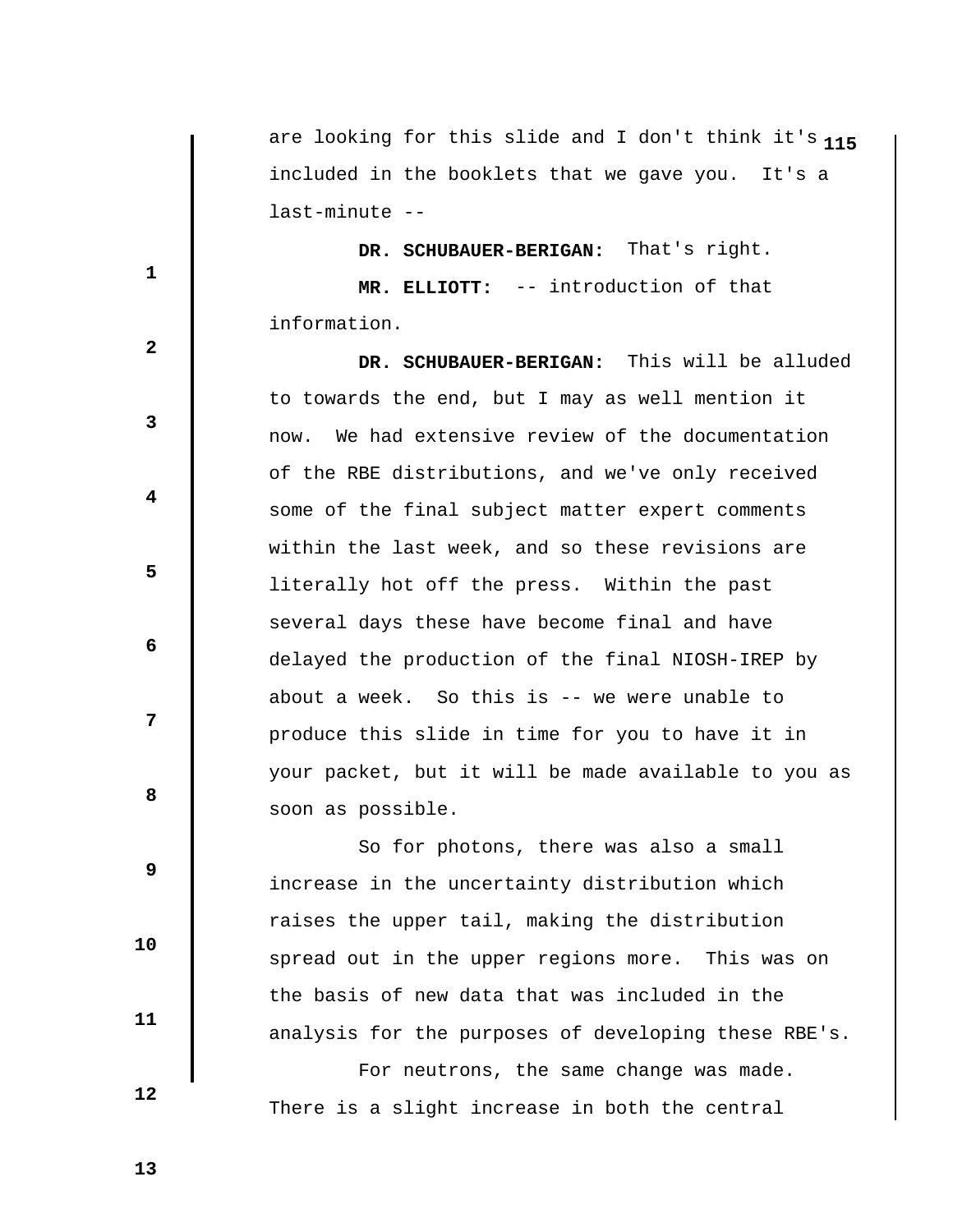|              | tendency and in the uncertainty distribution for 116 |
|--------------|------------------------------------------------------|
|              | neutrons. And for alpha particles there was also a   |
|              | slight increase in that RBE uncertainty              |
| $\mathbf 1$  | distribution.                                        |
|              | DR. ZIEMER: Can I interrupt, just a quick            |
| $\mathbf{2}$ | question?                                            |
|              | DR. SCHUBAUER-BERIGAN: Sure.                         |
| 3            | DR. ZIEMER: Are all of these distributions           |
|              | now discreet points rather than continuous, or just  |
| 4            | the one?                                             |
|              | DR. SCHUBAUER-BERIGAN: No, they're -- the            |
| 5            | DDREF is -- there's -- that's been completely        |
|              | discreetized --                                      |
| 6            | DR. ZIEMER: Right.                                   |
|              | DR. SCHUBAUER-BERIGAN: -- so both of the             |
| 7            | final ones are. In the case of the RBE               |
|              | distributions there's a mixture of continuous and    |
|              |                                                      |
|              | discreet distributions, and there's a table that     |
| 8            | will be produced with the final documentation that   |
|              | will clearly show what those distributions look      |
| 9            | I don't have it with me at the moment.<br>like.      |
|              | DR. ZIEMER: Has someone shown then that if           |
| 10           | you do a Monte Carlo with a discreet versus a        |
|              | continuous -- if you do enough samples you get about |
| 11           | the same result?                                     |
|              | DR. SCHUBAUER-BERIGAN: I don't know that             |
| 12           | that testing has been done. I wouldn't think it      |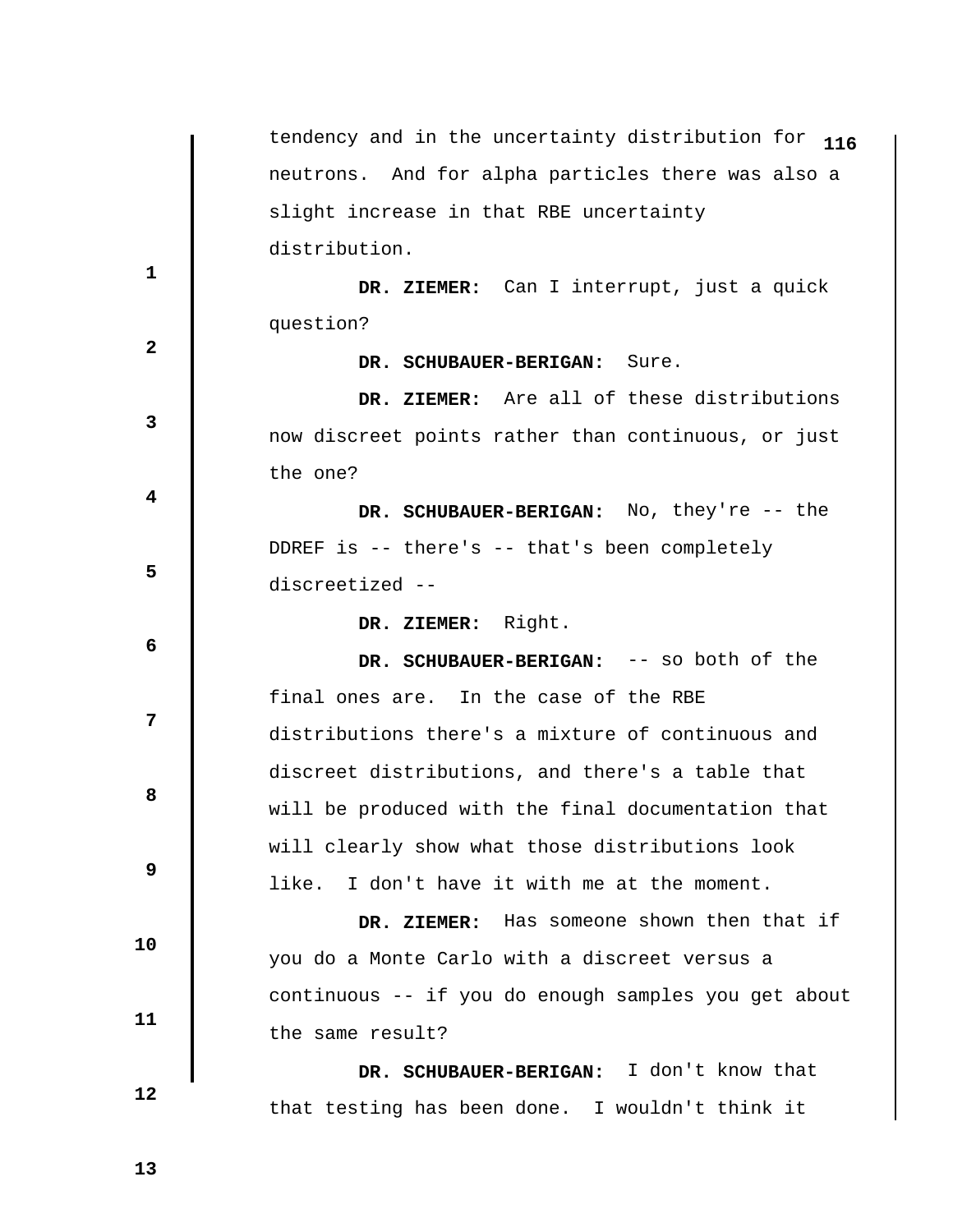|              | would make a large difference.<br>117               |
|--------------|-----------------------------------------------------|
|              | Intuitively I wouldn't think<br>DR. ZIEMER:         |
|              | so, either. I just wondered if anyone had actually  |
| 1            | tested it.                                          |
|              | DR. SCHUBAUER-BERIGAN: It might be that             |
| $\mathbf{2}$ | it's been tested as part of the NCI's development,  |
|              | but we didn't do that for NIOSH-IREP.               |
| 3            | Thank you.<br>DR. ZIEMER:                           |
|              | DR. SCHUBAUER-BERIGAN: Lastly, there was            |
| 4            | some criticism of the use of the same RBE           |
|              | distribution for leukemia as for all solid tumors,  |
| 5            | and this led to the use of a hybrid distribution    |
|              | that actually adds weight to lower RBE's based on   |
| 6            | human evidence primarily that the leukemia RBE's    |
|              | might be lower. The compromise here is that since   |
|              | there is substantial uncertainty, this distribution |
| 7            | is linked with the general solid tumor distribution |
| 8            | so that those are combined to produce a separate    |
|              | distribution.                                       |
| 9            | Since you've heard about the NCI's program,         |
|              | I wanted to talk a little bit about how NIOSH-IREP  |
| 10           | differs from NCI-IREP, and you'll see that most of  |
|              | the differences stem from the mandate that we were  |
| 11           | given under EEOICPA. We're back on the slides now   |
|              | that you have.                                      |
|              | Well, first, the most important point is            |
| 12           | that the two versions of IREP agree very            |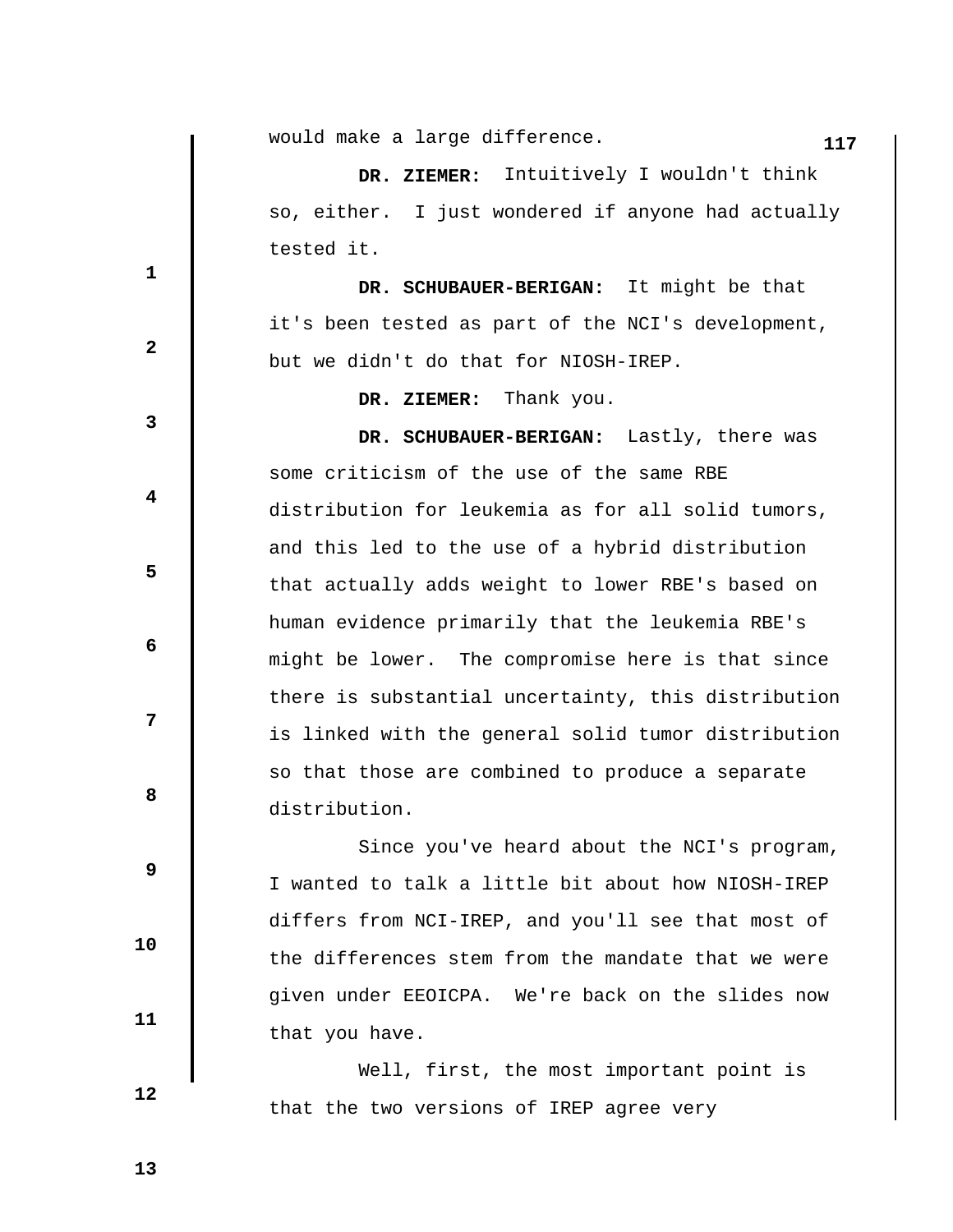substantially. There's very little difference **118** between them. There are, however, differences in risk coefficients that are used for certain cancer models, namely malignant melanoma of skin and male breast cancer. I'd like to show you these differences and what led us to use these unique sets of coefficients.

 In our subject matter expert review there was some criticism of our decision to use basal cell carcinoma risk coefficients for malignant melanoma cancer. We turned to the recommendation of NCI-IREP to help us decide what to do here. They don't, however, recommend any particular model at all for malignant melanoma. There is no model in NCI-IREP.

 We decided to stay with the use of the basal cell carcinoma model for several reasons. First, from the A-bomb survivor studies conducted by Elaine Rahn and others, the point estimates for malignant melanomas are very similar to those for basal cell carcinoma. And there was also evidence from nuclear worker studies of an association between radiation exposure and malignant melanoma. Therefore we determined that it was appropriate to use a model, to have a model to estimate probability of causation for malignant melanoma, and we needed to decide which was the most appropriate model to use.

The two models we believed to be relevant

**2** 

**1** 

**3** 

**4** 

**5** 

 **6** 

**12** 

**8 8** 

 **9** 

 **11** 

 **10** 

 **12**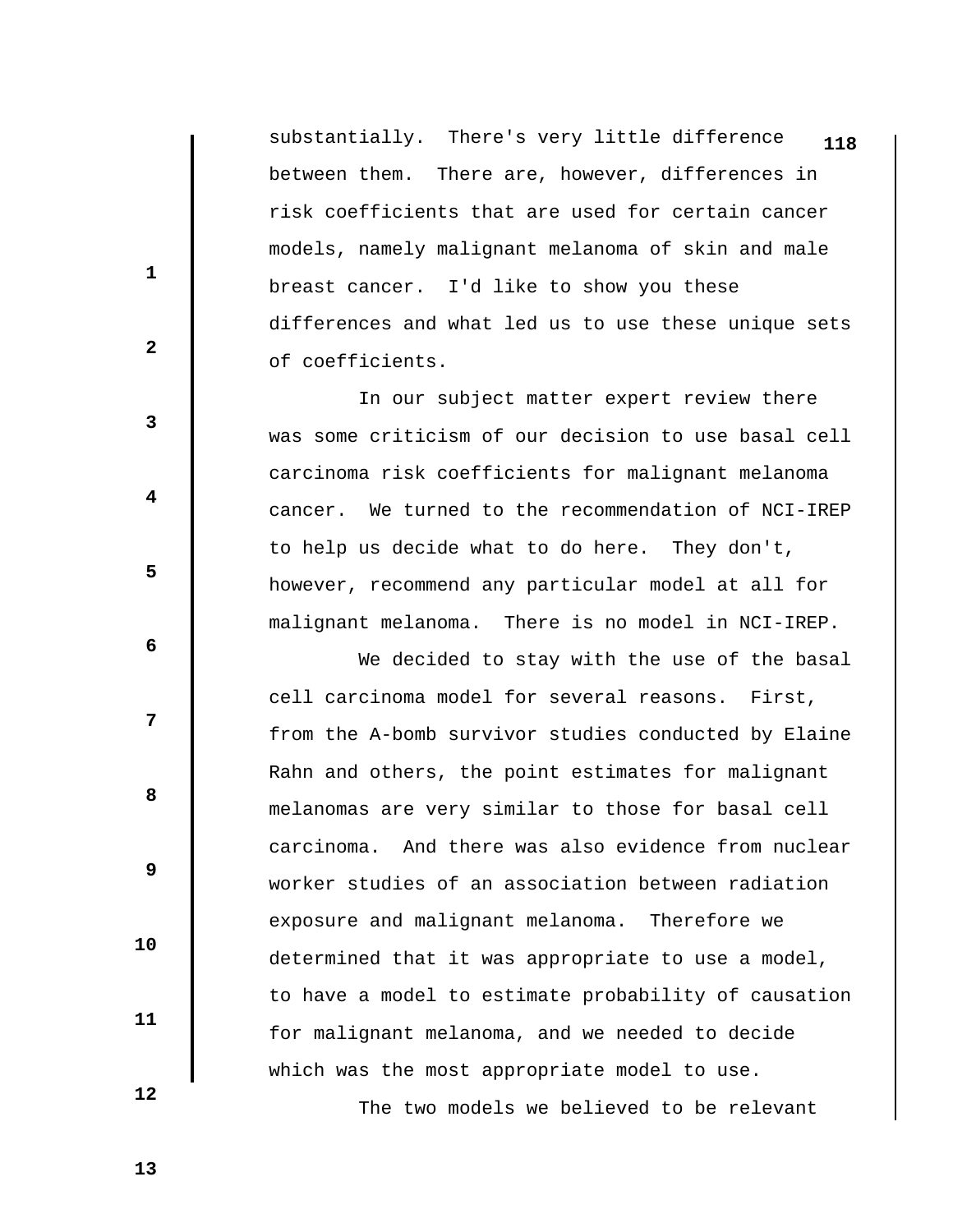here were the basal cell carcinoma model and the **119** residual cancer model. This graph is quite complex. I'll orient you to it. It shows the upper tail of the distribution of the ERR per Sievert for two different models at various ages of exposure and diagnosis. Age at diagnosis is along the X axis. The triangles show the results for the basal cell carcinoma model, and colors that are the same indicate, for the two models, the same ages at exposure. So initially what you see is that both of them show higher risk coefficients for younger ages at exposure. This first blue line is age 15 -- or I'm sorry, age 20, age at exposure. The sort of purplish line is the result for ages at exposure of 30, and then this line at the bottom is ages greater than or equal to 30. There's no change after age 30, age at exposure.

 As you'd be able to tell if you had time to look at this, in every case the basal cell carcinoma risk coefficients are higher than those for squamous cell carcinoma, and we felt it was consistent with the policy we had applied elsewhere to, when there was doubt about the appropriate -- two scientifically-appropriate approaches, we would use the one most favorable to the claimant, and in this case that is the use of the basal cell carcinoma risk coefficients.

 **13** 

**1** 

**2** 

**3** 

**4** 

**5** 

**6 6** 

**12** 

**8 8** 

 **9** 

 **10** 

 **11**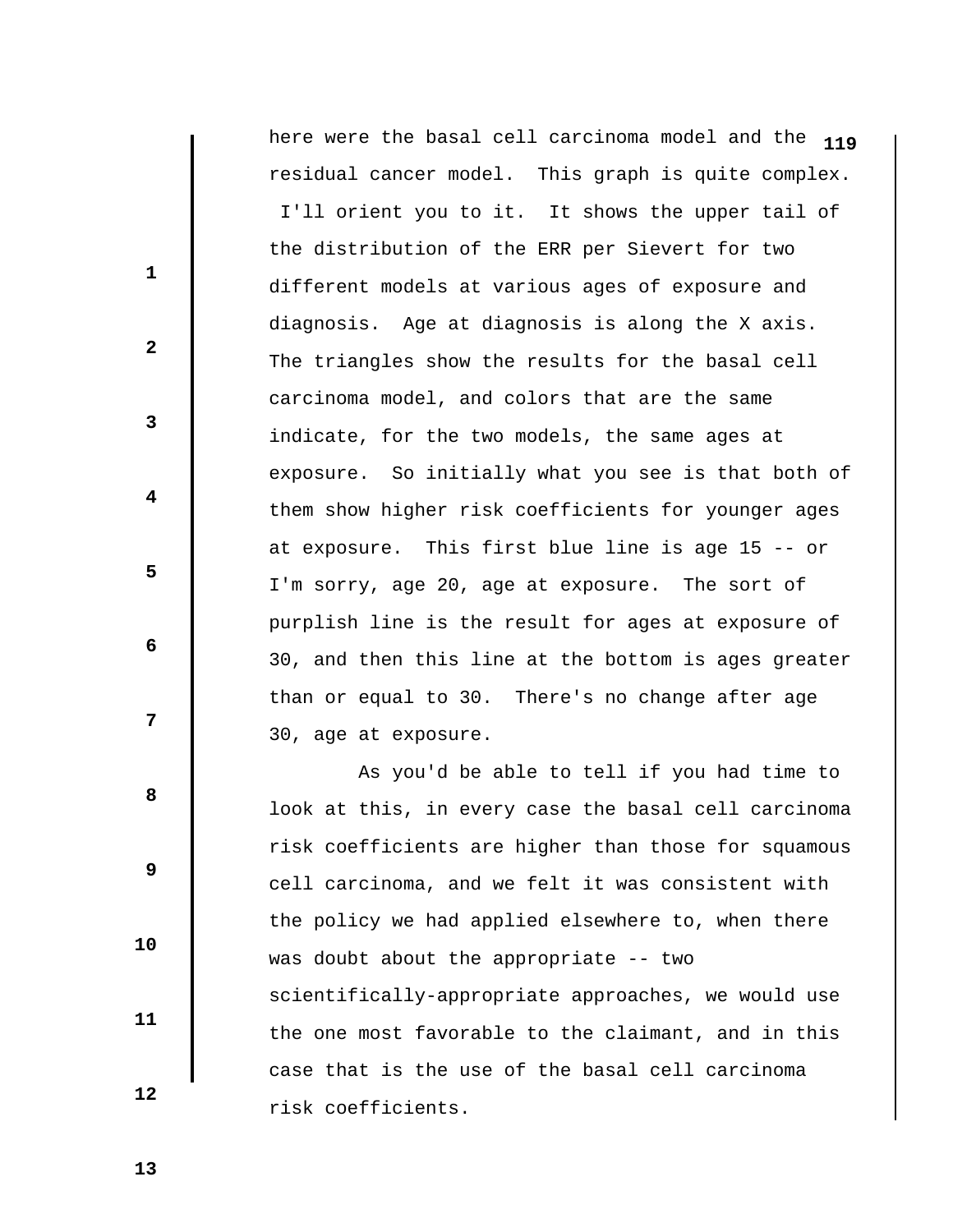We applied the same reasoning to male breast cancer. Our approach in the initial NIOSH-IREP was to use female breast cancer risk coefficients applied to the background incidence rates for male breast cancer. This was questioned by one scientific reviewer, who suggested that we use the miscellaneous category. This indeed is what NCI-IREP has done. They have male breast cancer included in the residual cancer model.

 However, our final version of NIOSH-IREP retains the use of the female breast cancer coefficients for virtually the same reasons as I alluded to earlier. Male breast cancer, we feel, is hormonally related and in that sense it's an appropriate approach to consider using female breast cancer coefficients. The residual cancer model produces generally lower risks per unit dose at the upper tail of the distribution than does the female breast cancer. And here it's much more difficult to see because at young ages of exposure the two models produce very similar risk coefficients, seen here in the red lines, the blue lines and the green lines for comparable ages at exposure.

 So given our policy intent to give the benefit of doubt to the claimant, we decided to use female breast cancer risk coefficients for male breast cancer.

 **13** 

 **12** 

 **10** 

 **11** 

**1** 

**2** 

**3** 

**4** 

**5** 

**6 6** 

**12** 

**8 8**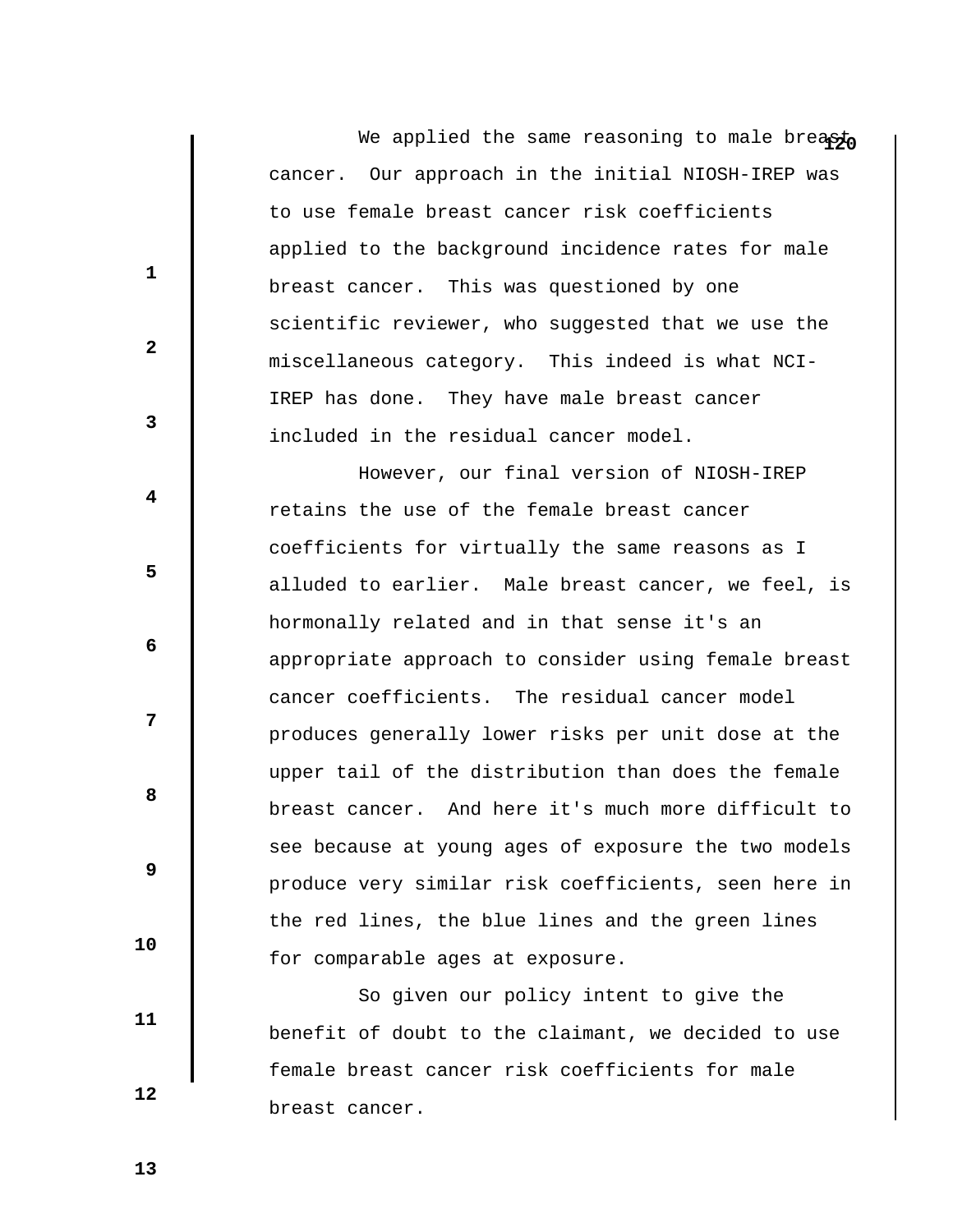Continuing on the list of ways in which NIOSH-IREP differs from NCI-IREP, we use individual models for the miscellaneous categories. We split them into their individual cancer types, which are connective tissue, eye, non-thyroid endocrine gland and ill-defined cancers. These use a common estimate of the excess relative risk per Sievert, but the risk transfer function uses the background incidence rates for the specific cancer site. **121**

 There are also some differences in application, primarily designed to make the determinations as objective as possible, providing again the benefit of doubt to the claimant when necessary. First is the use of objective lists of cancer models for claims in which the primary cancer site is unknown. NCI-IREP doesn't speak to that issue.

 Again, we have the required use of two leukemia models for certain leukemias, and this is generally done in the case where we're uncertain whether the subtype of leukemia is more important than age at exposure in being an influential risk modifier.

 We also developed a set of operational definitions of smoking history for the lung cancer models.

I'd like to touch on some of the potential

 **12** 

 **10** 

 **11** 

**1** 

**2** 

**3** 

**4** 

**5** 

 **6** 

**12** 

**8 8** 

 **9**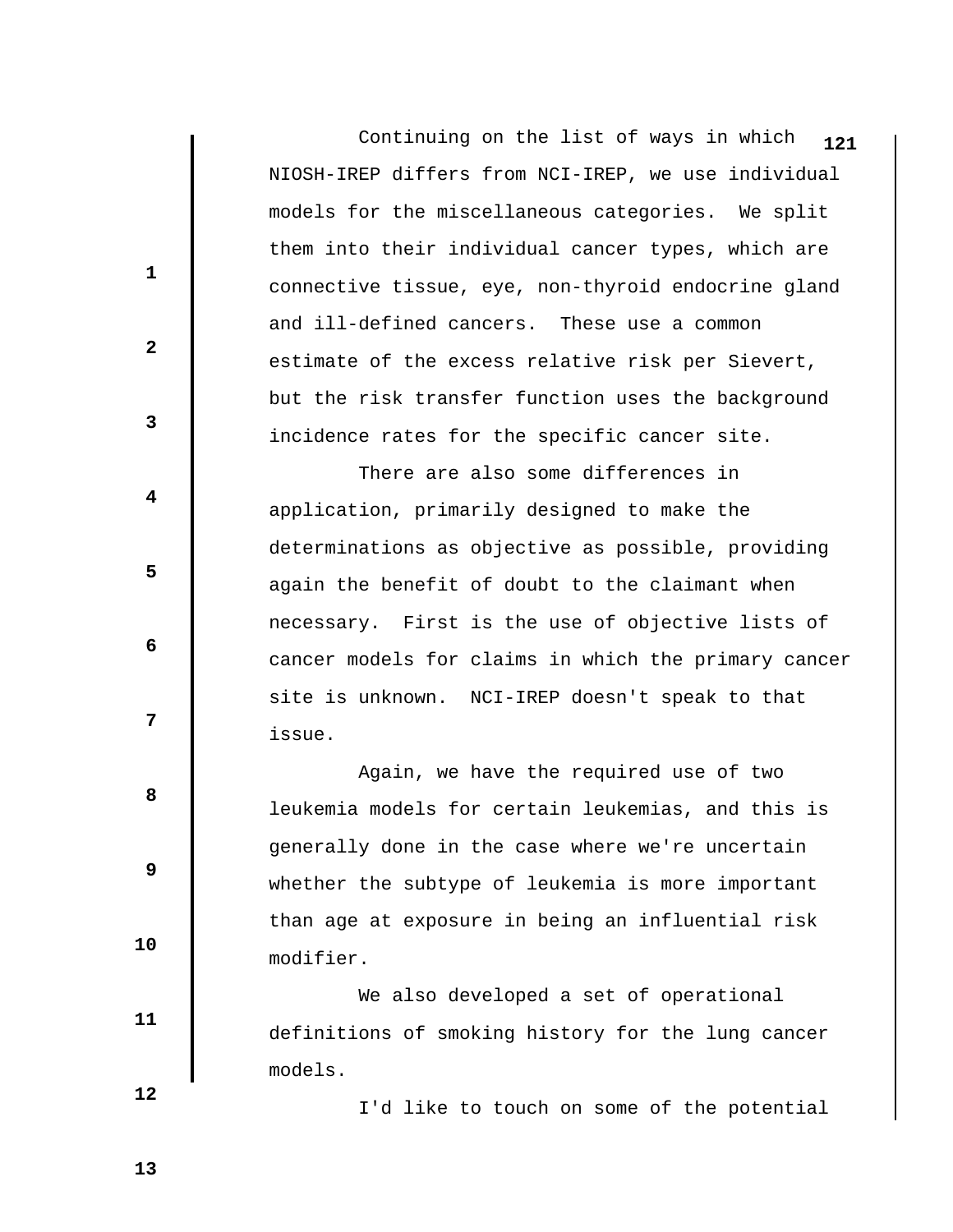**1** future modifications that we can envision at this **22** point resulting from new scientific information. First, it's always possible and highly probable that there will be improvements in the risk models, or adjustments of the uncertainty distributions. Some examples that have been mentioned by NCI include the update of risk coefficients from the Japanese atomic bomb survivor incidence cohort, which is expected around the same time as BEIR VII. Also we do anticipate that input from epidemiologic studies of nuclear workers, which played a very small role, if any, in the NCI-IREP program, will become a more important part of NIOSH-IREP in the future.

 It's always possible that changes in dosimetry practices could lead to changes in NIOSH-IREP. The adjustment for temporal changes in U.S. cancer rates is a feature that we would really like to see added to NIOSH-IREP.

 And several individuals and the NAS panel that reviewed the NCI-IREP recommended some consideration of adjustments for radiosensitive subpopulations. We were not able to do that at this time because of the state of scientific evidence, and the practical limitations in actually determining who is radiosensitive precluded our ability to do that.

Adjustments for other -- for interactions

 **12** 

 **10** 

 **11** 

**1** 

**2** 

**3** 

**4** 

**5** 

 **6** 

**12** 

**8 8**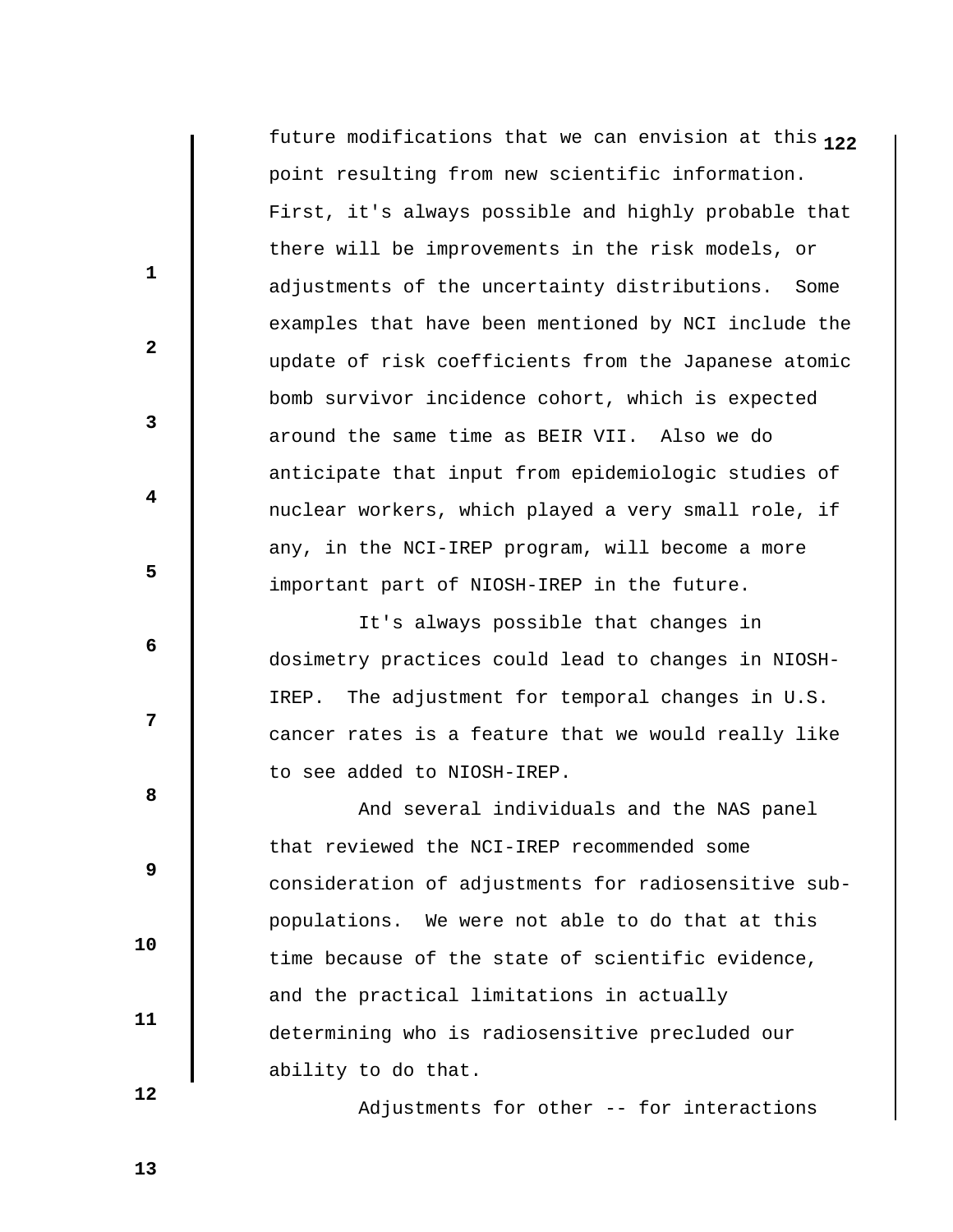with other work place exposures is an avenue we **123** believe requires further investigation. The assumption in NIOSH-IREP is that these interactions are multiplicative. That is, your excess relative risk doesn't depend on what your -- for example, your chemical exposure history is.

 In summary, we made several modifications to NIOSH-IREP in response to both public and subject matter expert comments. These include the modification of risk coefficients for bone and skin cancers, the use of certain risk transfer functions for skin cancer and for male breast cancer, the adjustment of DDREF and RBE distributions. We justified our modifications in the final PC rule and also in the final technical documentation of NIOSH-IREP, which will be available very soon, along with NIOSH-IREP itself. It will also be available - this documentation will also be available on-line. That's a charge that we take very seriously because we believe that that will lead to increased understanding of how the probability of causation is actually calculated.

 As you're aware, future modifications will be formalized and are subject to review and comment by you, the Advisory Board on Radiation and Worker Health. And with that I will finish and take questions.

**1** 

**2** 

**3** 

**4** 

**5** 

**6 6** 

**12** 

**8 8** 

 **9** 

 **11** 

 **10** 

 **12**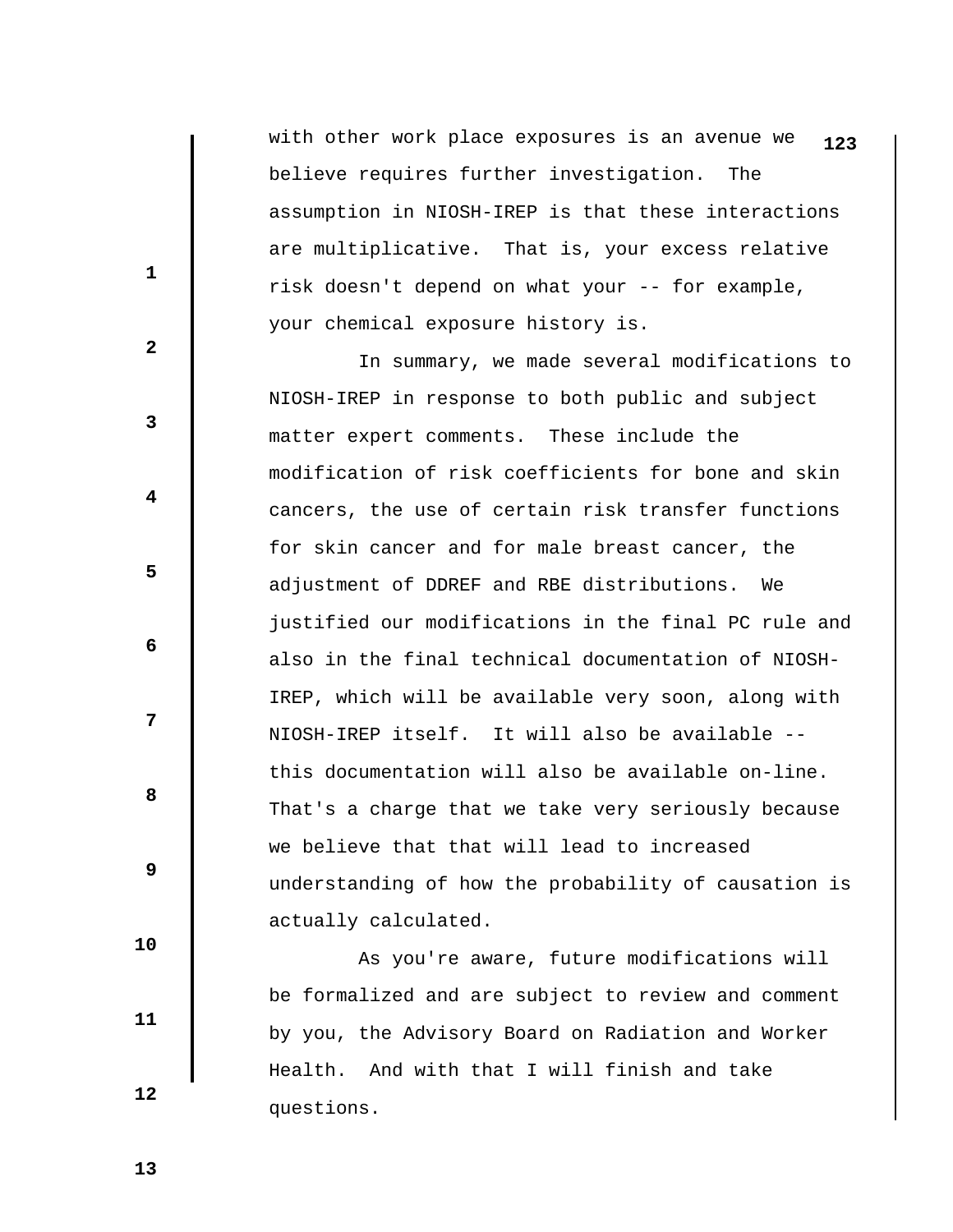**DR. ZIEMER:** Thank you very much. Who wishes to raise a question first? **124**

 **DR. MELIUS:** First a procedural question. I believe that -- I remember back to the first few meetings -- the committee agreed that we would review the current IREP in more detail, and that we were giving approval to the general concept and many of the principles involved. And I guess I'm trying to get a handle on procedurally how we would go from here. There are these scientific expert reviews that have been done that we've not been given access to yet. I presume we will at some point soon. Some of them clearly aren't finalized yet. And how do we bring this together procedurally into a -- into the function of the committee? And I don't know, Larry, if you've given thought to that or -- all or -- how we're going to proceed. I guess my point here is do -- we can ask a bunch of questions, but we've not been given full access to all the information yet and I don't want to sort of have Mary have to relay this expert said this and this and that. I think she's done a very good job of summarizing the information and fairly, but I think at the same time as a committee we have a responsibility to go into more detail at some point if we're going to be dealing with future modifications as well as some of the issues that may arise from the application of

 **13** 

 **10** 

 **11** 

 **12** 

**1** 

**2** 

**3** 

**4** 

**5** 

**6 6** 

**12** 

**8 8**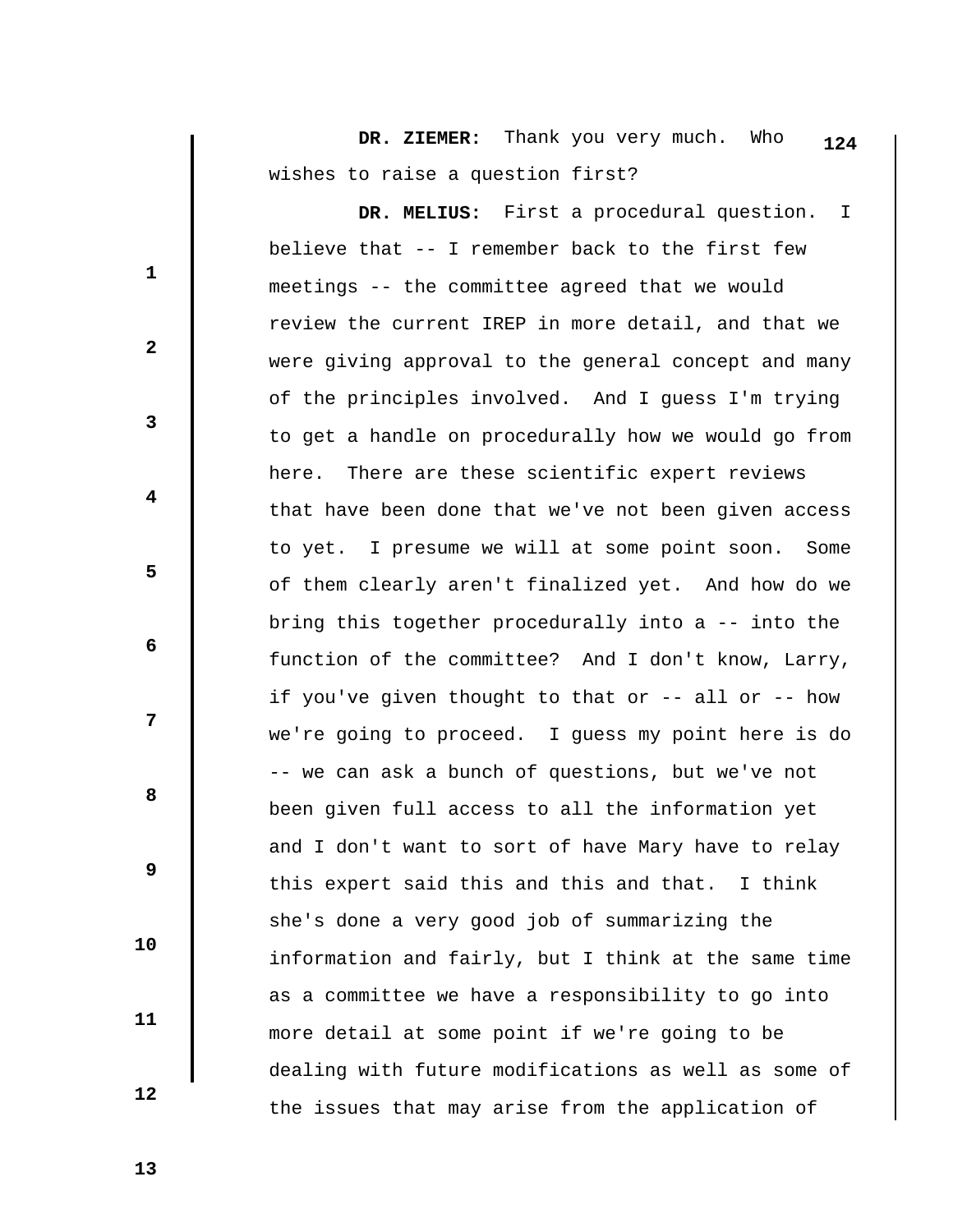**125** this final model.

 $\begin{array}{c} \hline \end{array}$ 

|              | MR. ELLIOTT: Certainly your points are                 |
|--------------|--------------------------------------------------------|
|              | well-taken and we have thought about this. Given       |
| $\mathbf{1}$ | the push to put this in place so that claims can be    |
|              | adjudicated in the Department of Labor, we need to     |
| $\mathbf{2}$ | set the milestone -- the starting point or the --      |
|              | put this in concrete, if you will, as to what will     |
| 3            | be used by Labor to calculate probability of           |
|              | causation on completed dose reconstructions we send    |
| 4            | to them. You certainly have not seen all of the        |
|              | subject matter expert comments and that's part of      |
| 5            | the documentation for the IREP that Mary's referred    |
|              | It is being finalized. The IREP itself, with<br>to.    |
| 6            | these minor changes and modifications that she's       |
|              | iterated for you, are being completed this week.<br>We |
| 7            | hope that it'll be in place next week, and then by     |
|              | the following week or so, after we've got clearance    |
| 8            | from claimants on OCAS-I forms, to be able to          |
|              | transmit that information on dose reconstruction to    |
| 9            | the Department of Labor and they will use this IREP    |
|              | to adjudicate those claims.                            |
| 10           | So I guess this is your starting point.<br>Any         |
|              | additional details and information that you want to    |
| 11           | see and you need to see, we're certainly ready and     |
|              | willing to provide that to you, and we want your       |
| 12           | thoughts and your input as to what you would           |
|              | recommend changes should be from that point on.<br>But |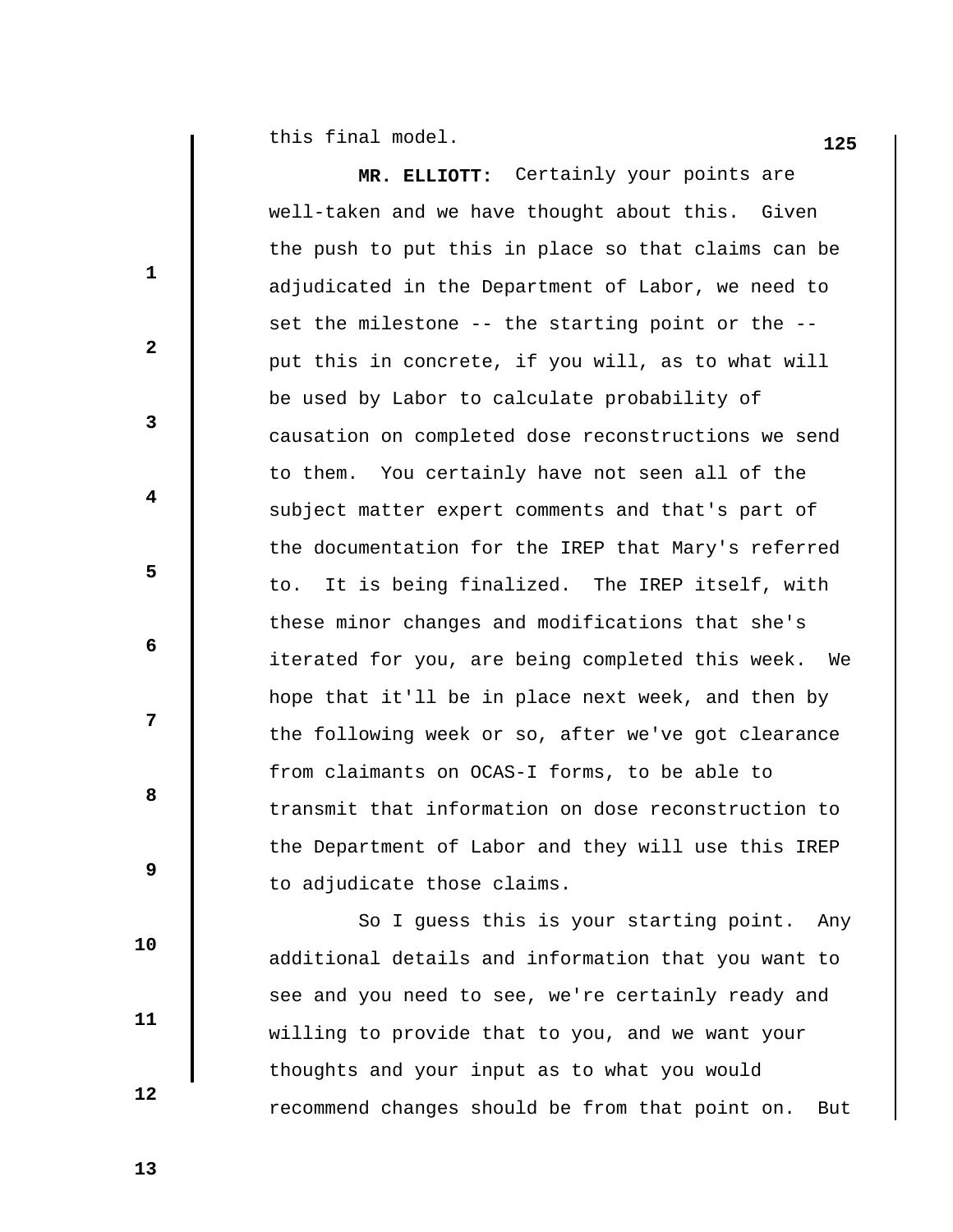this will be the starting point for claims to be **126** adjudicated from.

 I don't know that I answered your question, but...

 **DR. MELIUS:** I still have a procedural question and would just point out that while we understand the need to get this in place to do, it is subject to our review and recommendation for modification, and that modification may be -- come sooner rather than later. We're assuming it'll come later and some of that will deal with further scientific study. But I think we need to -- as a committee to come to grips with some way of reviewing this information and coming to grips with it and not -- not in this -- you know, we've got this repeated pattern of sort of last-minute -- you know, here it is; approve it. And I think we need to get out of that at that mode and I guess that's what  $I'm -$ 

 **MR. ELLIOTT:** Well, you are out of that mode. You are out of that mode. When this is set next week, this will be the NIOSH-IREP. And from that point on, whatever recommended changes you have, we'll take under consideration. Whatever information needs you have to determine what recommendations you would like to provide, we will assist you in getting that information.

 **13** 

 **10** 

 **11** 

 **12** 

**1** 

**3** 

**4** 

**5** 

**6 6** 

**12** 

**8 8** 

 **9**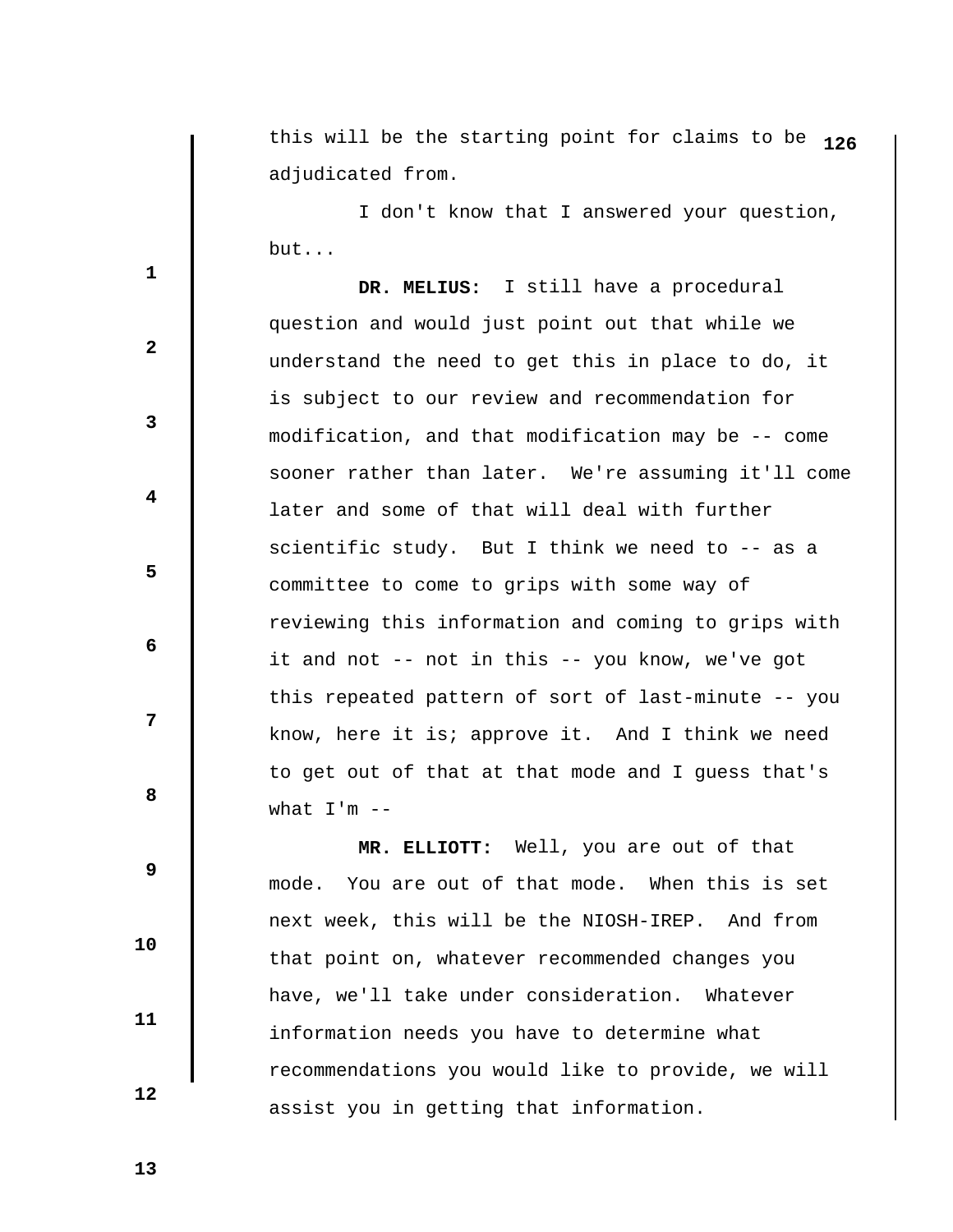**DR. MELIUS:** Just that I'm personally uncomfortable with much of this information not being shared with us at -- ahead of a meeting so we can have a very reasonable discussion without again wasting a lot of time and effort and not without putting all the pressure on Mary to relay to us all this separate information. And I think we need to be provided with this information sooner rather than later. **127**

 **MR. ELLIOTT:** Well, we're providing you the information almost as it is made available to us. We're making policy decisions, as Mary's indicated today, and it's certainly your option and the Board has the responsibility to react to what we've done to date and to seek additional information for your better edification of the details behind this, and we'll provide that to you. So I hear you loud and clear. Believe me, I have a lot of empathy because we are living with this on a day-to-day basis ourselves.

 **DR. MELIUS:** Then I'd like to open up for Board discussion, before we ask Mary questions, about what will be our process and procedures for doing this.

 **DR. ZIEMER:** We're sort of asking ourselves that question --

 **DR. MELIUS:** Well, again, no, I'm not --

 **13** 

 **12** 

 **10** 

 **11** 

**1** 

**2** 

**3** 

**4** 

**5** 

**6 6** 

**12** 

**8 8**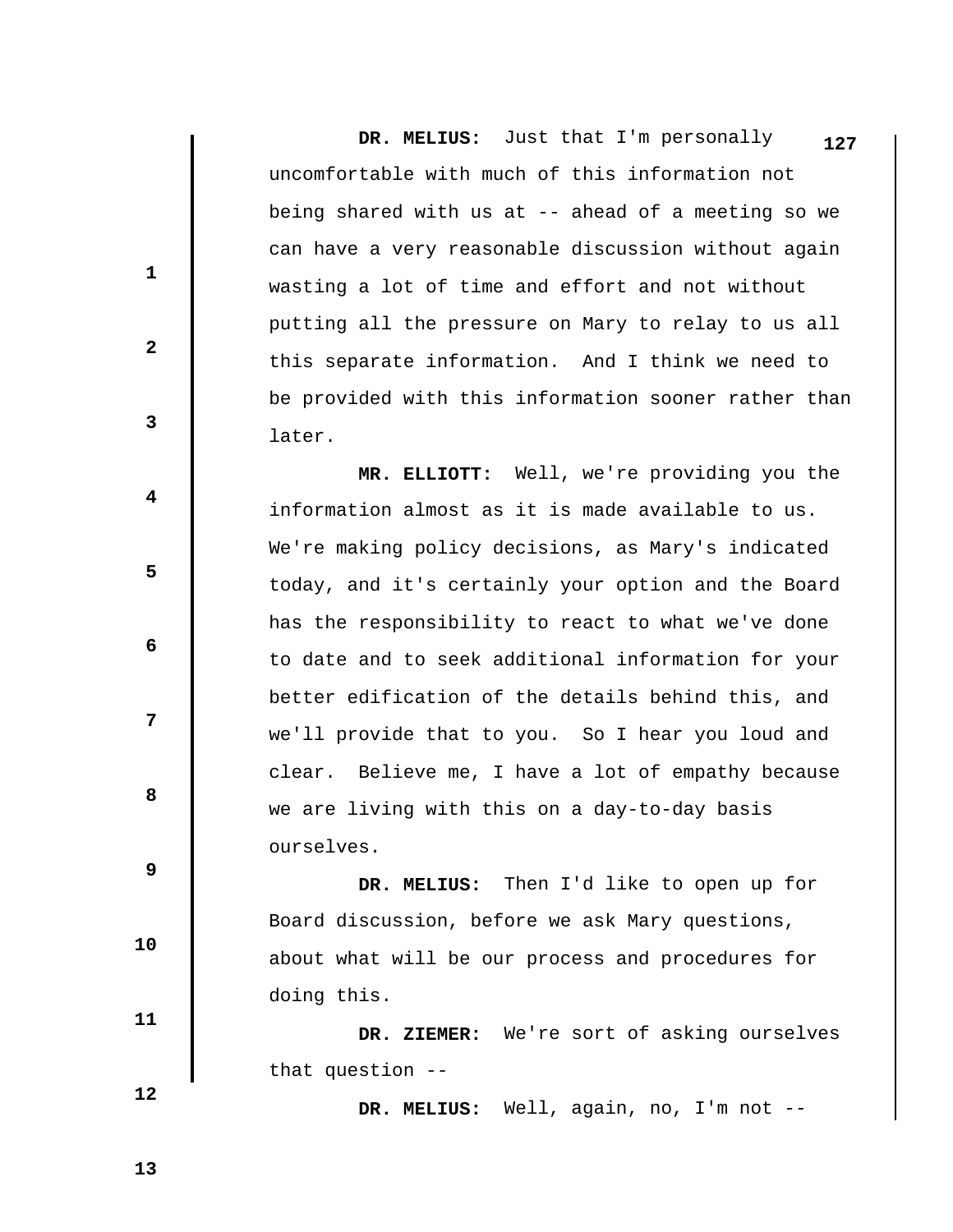**DR. ZIEMER:** -- in the sense of what we'r $928$ doing, but --

 **DR. MELIUS:** I'm not saying I have the answers or --

 **DR. ZIEMER:** -- let me throw in some comments here, because it seems to me we have to distinguish between the sort of -- I will describe it as the program that grinds out the calculation and the underlying assumptions. I don't think any of us want to get into how they're doing the program. We're more interested in those underlying assumptions which involve, number one, the dose reconstruction and the distribution of uncertainties, and those -- because there's a number of models here. We have said that we will accept the ICRP-60 models, for example, and so that's kind of a universal thing for a certain piece of this calculation.

 There are some assumptions about uncertainty distributions and dose distributions which are default assumptions, in the absence of real information about what the true distribution is. So it's those kinds of things I think we almost have to categorize them and say okay, are there some things in terms of risk coefficients that we're uncomfortable with; are there things about the dose rate factors; are there issues with assumptions on

 **13** 

 **10** 

 **11** 

 **12** 

**1** 

**3** 

**4** 

**5** 

**6 6** 

**12** 

**8 8** 

 **9**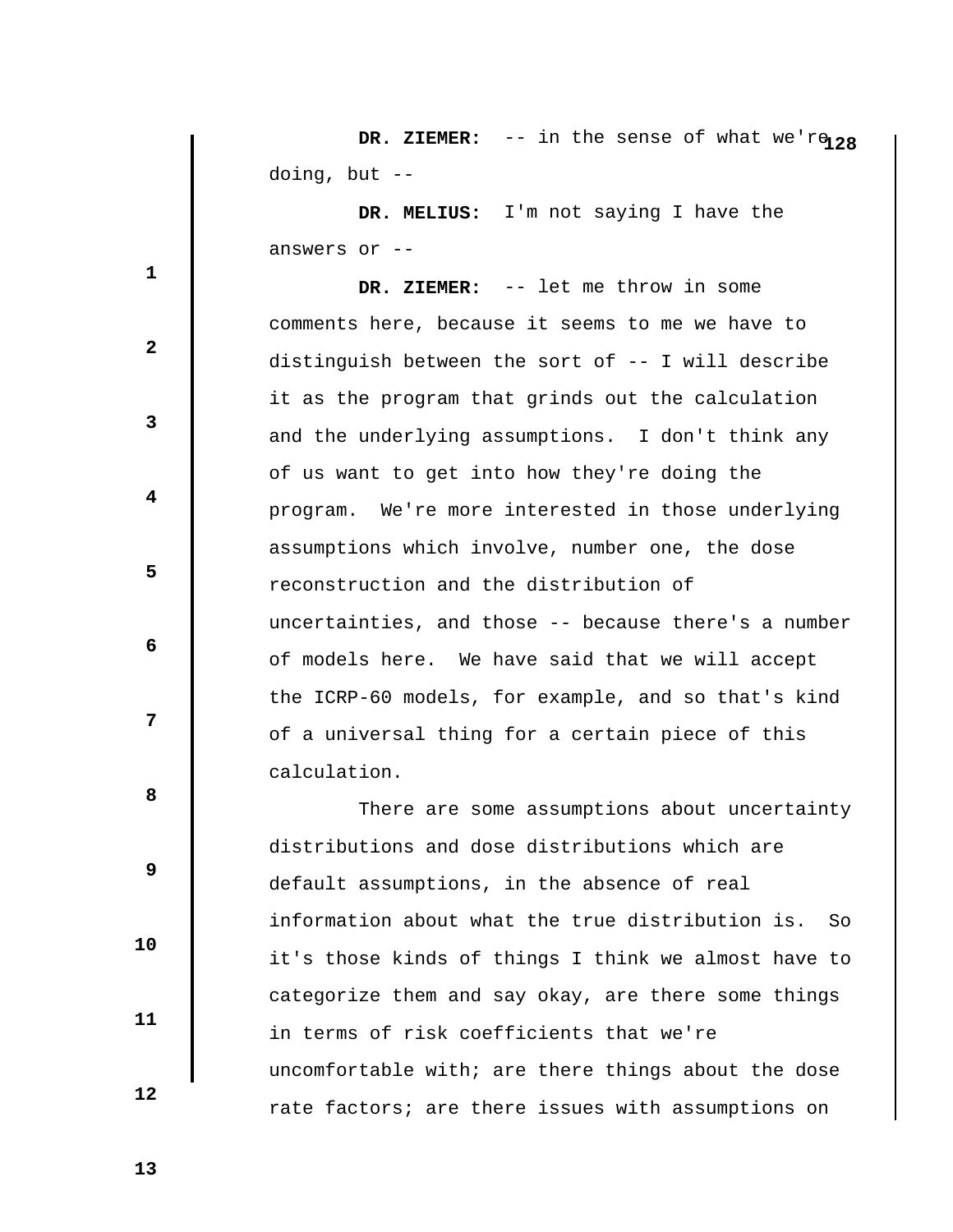the form of the distributions and that kind of **129** thing.

 Now over the past couple of meetings, the two previous meetings here, we've certainly received that information, at least in general terms, and in fact have had a chance to try out the IREP as it has been developed and sort of get a feel for the effect of changing parameters and so on. It's not clear to me that this committee is in a position to sort of fully bless the IREP. The IREP's simply a tool for them to carry out the calculational part of all of the other stuff. So it's not clear to me if you're concerned about IREP as a methodology or some of the underlying assumptions as I described them -- or both or neither.

 **DR. MELIUS:** Well, it's probably both. But my concern is that we keep hearing today -- and I don't think it's inappropriate, but it is disturbing as an advisory committee. We keep hearing today that well, we got expert review and based on that and based on consensus, discussion, whatever, we made these changes. Well, we haven't gotten that - seen that scientific review, and I do think, while we may not have the depth of expertise in a particular area that some of these outside experts have, I do think we  $-$ - I think to some extent have a responsibility for reviewing was that incorporation

 **13** 

 **10** 

 **11** 

 **12** 

**1** 

**2** 

**3** 

**4** 

**5** 

 **6** 

**12** 

**8 8**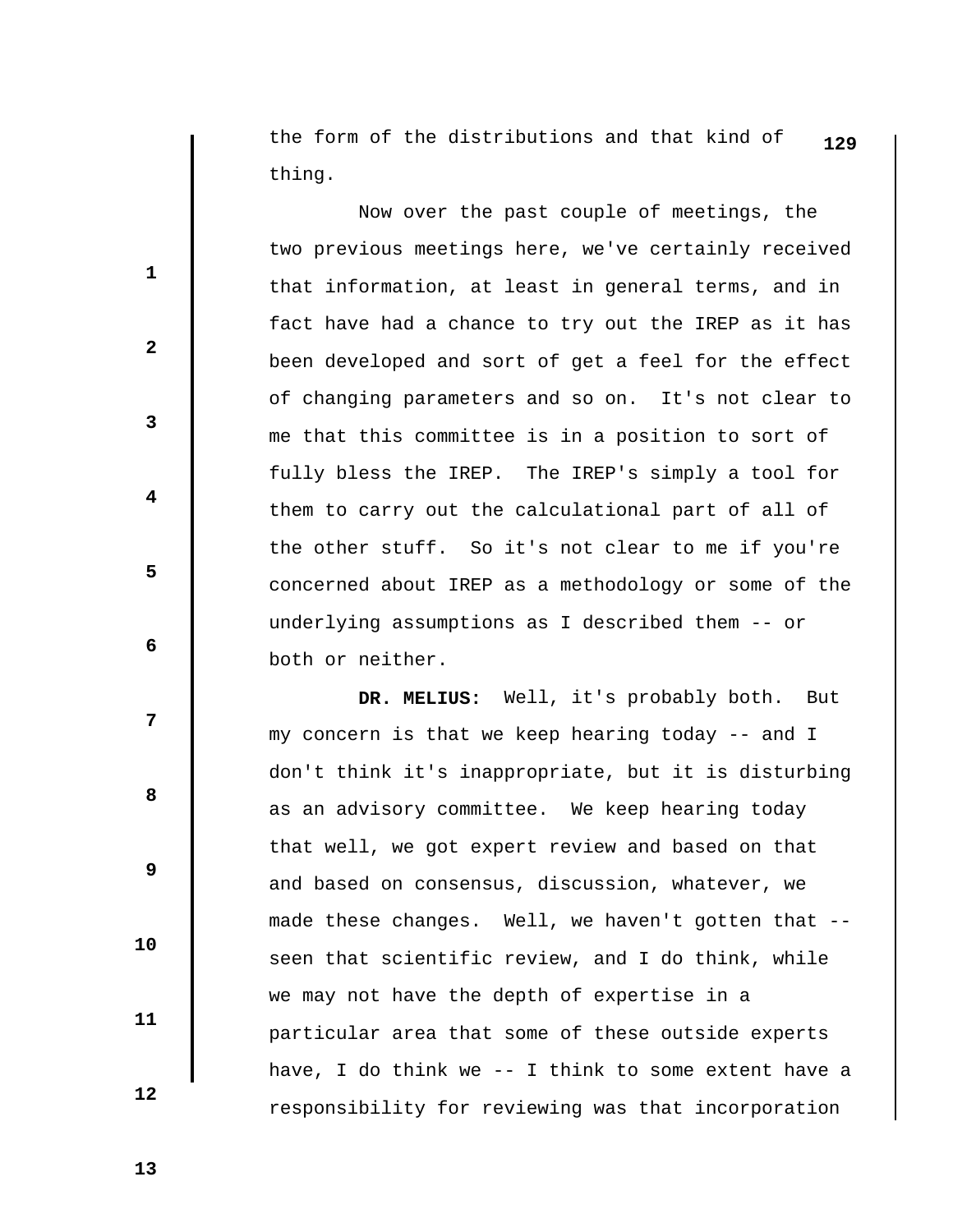appropriate or not. And I can't do that in the **130** abstract. I can't -- again, not that we distrust the NIOSH staff or doubt their ability, but I think we do have some responsibility to look at those reviews, were those appropriately weighed and ask some questions. And it's very hard to do that in this context when they have all the information and we have none.

 **DR. SCHUBAUER-BERIGAN:** Can I just make one --

 **DR. ZIEMER:** Please.

 **DR. SCHUBAUER-BERIGAN:** -- statement? It's not correct to say that you have none. You probably have about 75 percent of the subject matter expert reviews. At least they were made available on the NIOSH-OCAS web site. The exception is the RBE and DDREF distribution. And if that's what you're referring to, then yes, there is a set of subject matter expert comments that have only become available -- Monday, as of Monday. I mean it's been an extremely tight turnaround on those. So you do have many of them. And if you'd like to cover issues that don't pertain to either DDREF or the RBE distributions, you've got that information presumably and that -- those have been made available since about January, I believe.

 **DR. ZIEMER:** Let me ask if there are

 **13** 

 **10** 

 **11** 

 **12** 

**1** 

**2** 

**3** 

**4** 

**5** 

 **6** 

**12** 

**8 8**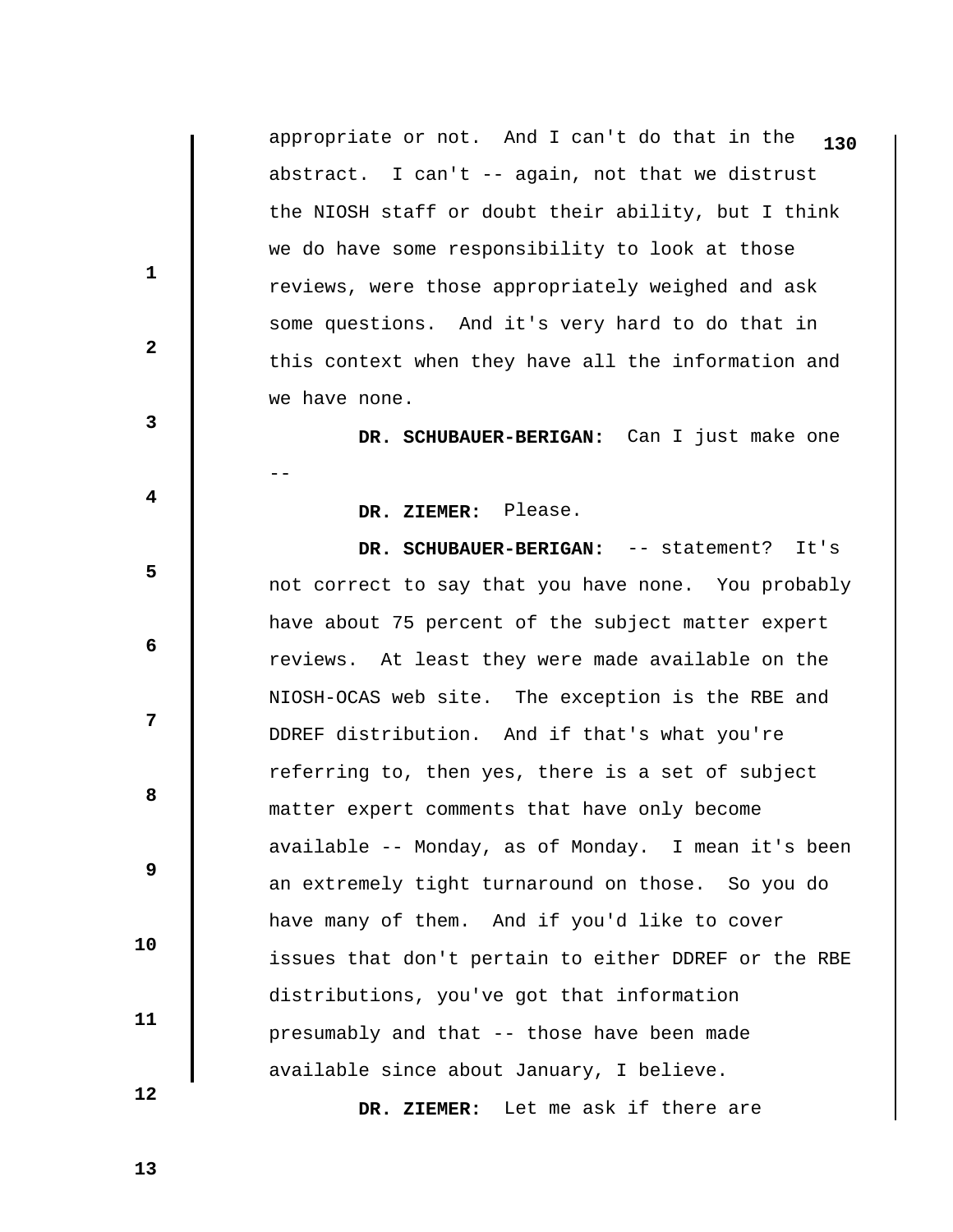additional questions or maybe any reactions to what<sub>21</sub> Jim had to say? Tony? Oh, I'm sorry, Henry, you go ahead.

DR. ANDERSON: Yeah, I just -- you know, it's one thing to have the reviews and not -- that's very helpful once we get those and have it on-line, but I think what also would help me is -- and just not to pick on it, but you've made some changes to the DDREF and you're saying that's based on reviewer comments. I guess what would be valuable to me, as well, would be well, how did you distill those comments? Was it unanimous that they felt you ought to just slightly modify this or how did you arrive at what now is a slight difference from the NCI DDREF and then why was this particular one chosen? Is there a science basis for this? Is it a policy decision? We heard this morning Dr. Land saying if you -- at least I took it as maybe a poor man's sensitivity analysis, but the major impact in this whole process is the choice of the DDRF and if you use the human epi data and you use one versus you use two, and now they went somewhere in between and you're also going somewhere in between, and the question is well, is that -- is your choice, which is different than either of the others, is that a policy decision? Is it a -- is the science -- what studies clearly indicate that this -- I mean that's

 **13** 

 **10** 

 **11** 

 **12** 

**1** 

**2** 

**3** 

**4** 

**5** 

 **6** 

**12** 

**8 8**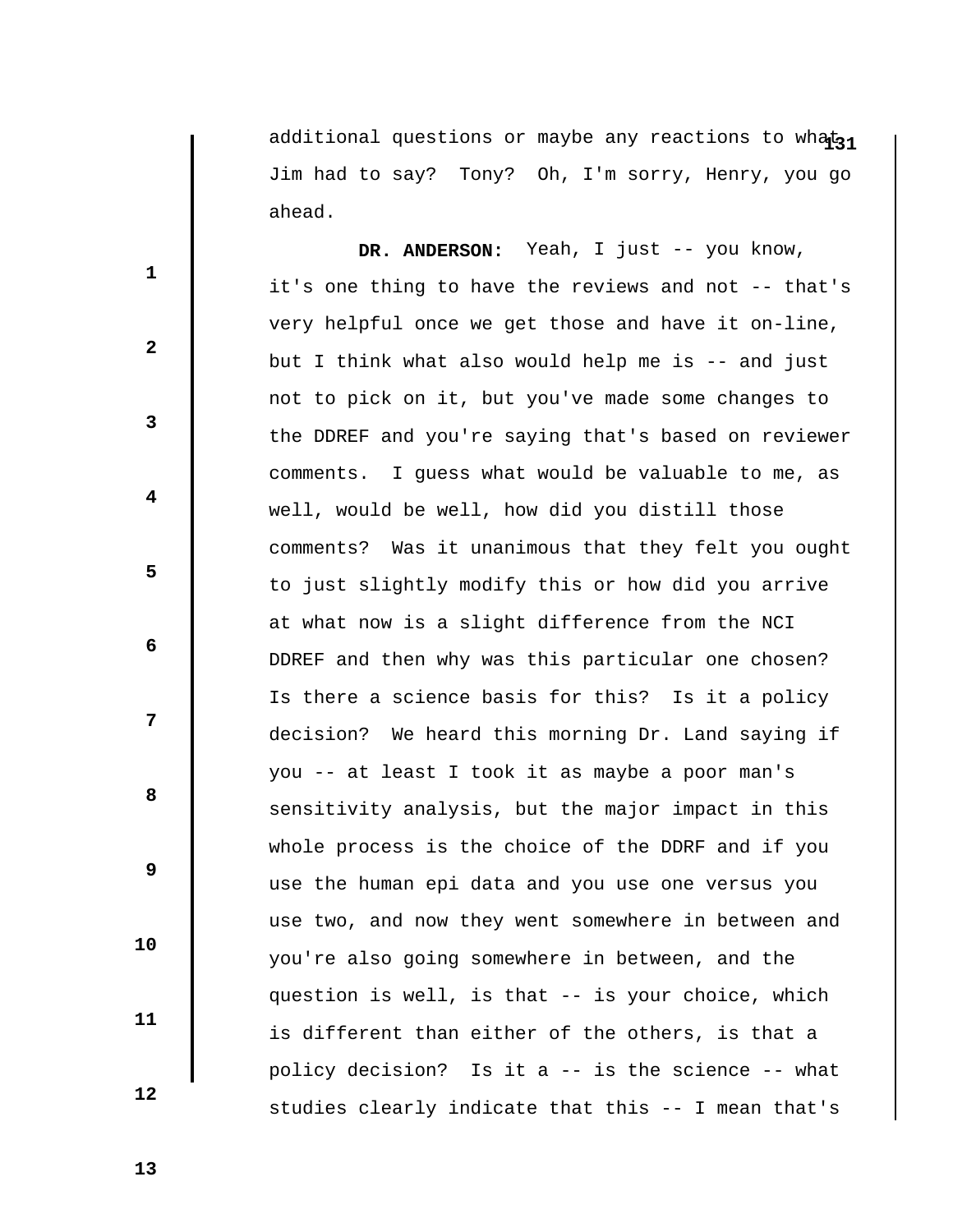the kind of -- what are -- we've seen what your **132**decision is and we've heard -- we can read what some of the comments are, but we haven't really heard particularly what the rationalization is other than well, we weighted it a little bit more towards one. How much of a difference did that make? And if you looked at what the possible doses you'd fit into this, does that now on your expectations increase the number of people that might meet the 50 percent criteria or doesn't it have really any impact at all? I think that ultimately -- this committee I think down the line we're going to want to say well, had you used a different factor, have we now, up front, eliminated a whole bunch of people from compensation by adjusting it just at the margins because we don't have what some of those distributions might be. I don't know if anybody's looking at that or if it's just a priori decision. I guess that was -- I'd like to know was it uniform by your experts to say that instead of this figure it ought to be 1.8765 versus two versus one, and on some of the others -- those kind of issues as to what was your thinking. Not that you made the wrong decision. The decision had to be made; you're moving forward. But it's hard for us to understand was there unanimity in your experts, just as we heard the public comments were all over the map,

 **13** 

**1** 

**2** 

**3** 

**4** 

**5** 

**6 6** 

**12** 

**8 8** 

 **9** 

 **10** 

 **11**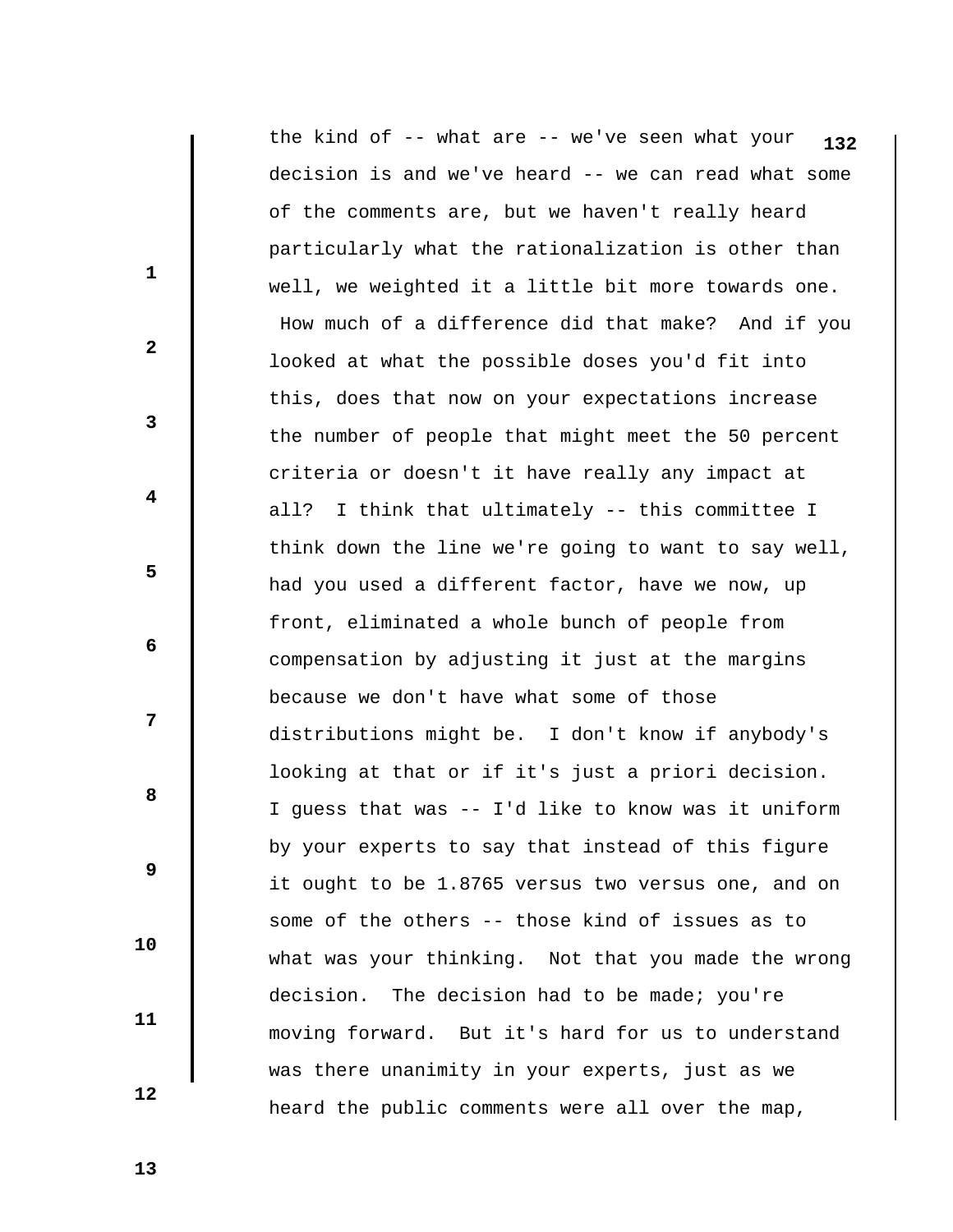this way, that way, and you then decided to go this<sub>33</sub> way, but we haven't really heard the rationale for it, at least I don't understand it.

 **DR. SCHUBAUER-BERIGAN:** Okay, I'll answer at least one aspect of your complex question, and that is that at this point our DDREF distribution is the same as the one that NCI is using. We haven't changed theirs. It's different from the one that we had in the program as the initial NIOSH-IREP, the draft NIOSH-IREP. But it was made on the basis of -- it wasn't made on the basis of consensus with our subject matter experts.

 We didn't have any kind of group meeting of these people. In fact, I don't think we are permitted to do that for this process. We did get expert opinions. And those of you who work in the field of science know that it's very rare to have two people agree on anything, especially if they're coming at an approach without discussing it among themselves. So I wouldn't say that there was unanimous agreement among our subject matter experts about any particular change that needed to be made.

 In this particular instance, we concurred with NCI -- which is important for distributions that are common to both the program they're developing and the program that we're developing - that it was more appropriate to more heavily weight

 **13** 

**1** 

**2** 

**3** 

**4** 

**5** 

**6 6** 

**12** 

**8 8** 

 **9** 

 **10** 

 **11**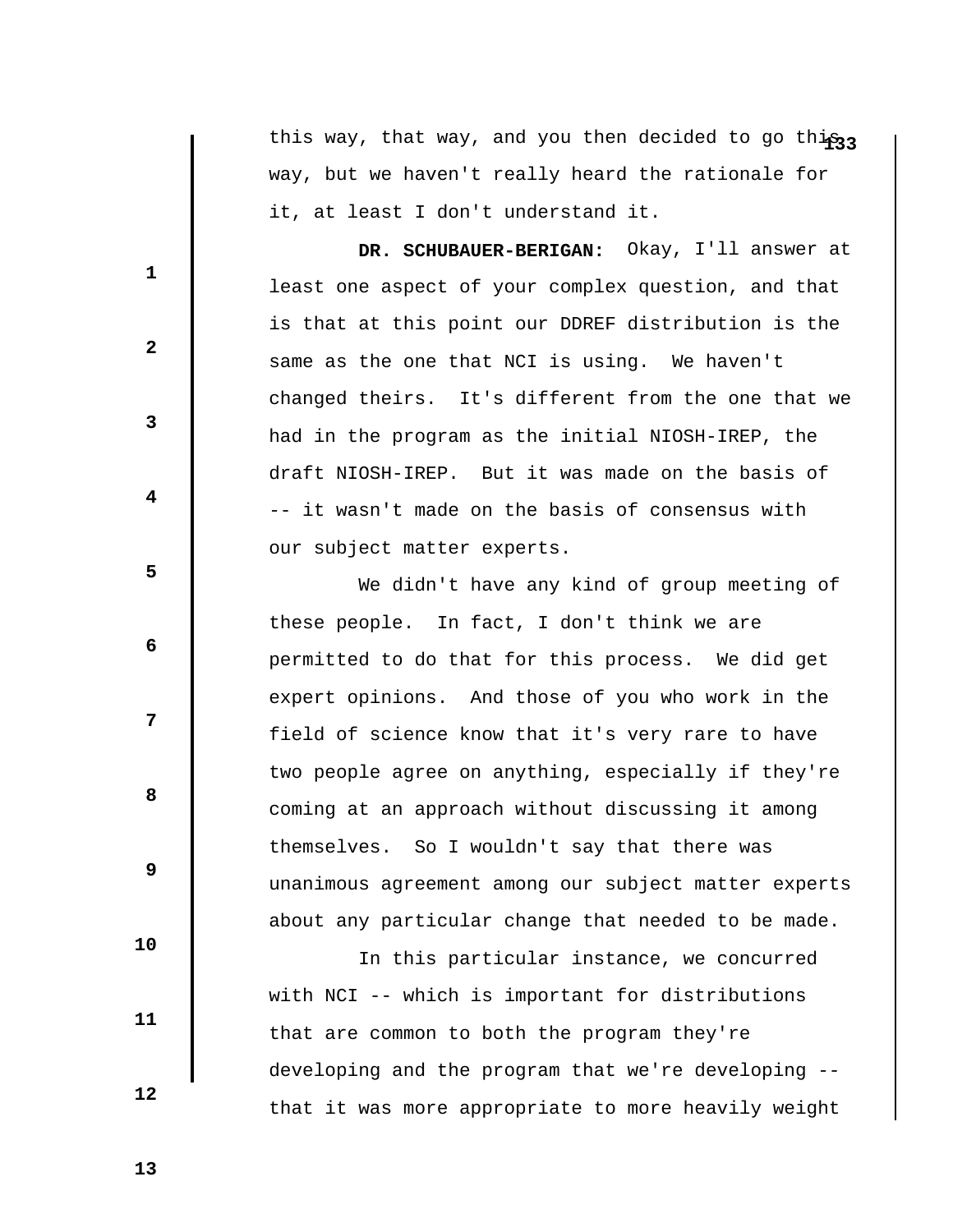a DDREF of one. Now this has the effect of **134** generally increasing a claimant's chances of receiving compensation.

 But there were instances where changes were made that went in the other direction. And the process of distilling those subject matter expert reviews is a completely separate question and I don't know that there is a document that's produced that addresses all of the subject matter expert comments that's in development, which will hopefully address many of the questions that you raise.

 And Larry, I don't know if you had anything to add to that.

 **MR. ELLIOTT:** Well, what I would add is that where we use science to the fullest advantage and we still have a decision to make, the policy decision comes to play and that, each and every time, has been to examine what's the more claimant-friendly approach, and that's the one we then decide to use. And in the documentation we will speak to that point, when and where we make those decisions. And again, we don't have that available for you today.

 As Mary said earlier, we have shared those subject matter expert comments on the different risk models that we were employing, different coefficients -- yeah?

 **12** 

 **10** 

 **11** 

**1** 

**2** 

**3** 

**4** 

**5** 

**6 6** 

**12** 

**8 8** 

 **9** 

 **DR. SCHUBAUER-BERIGAN:** And the initial RBE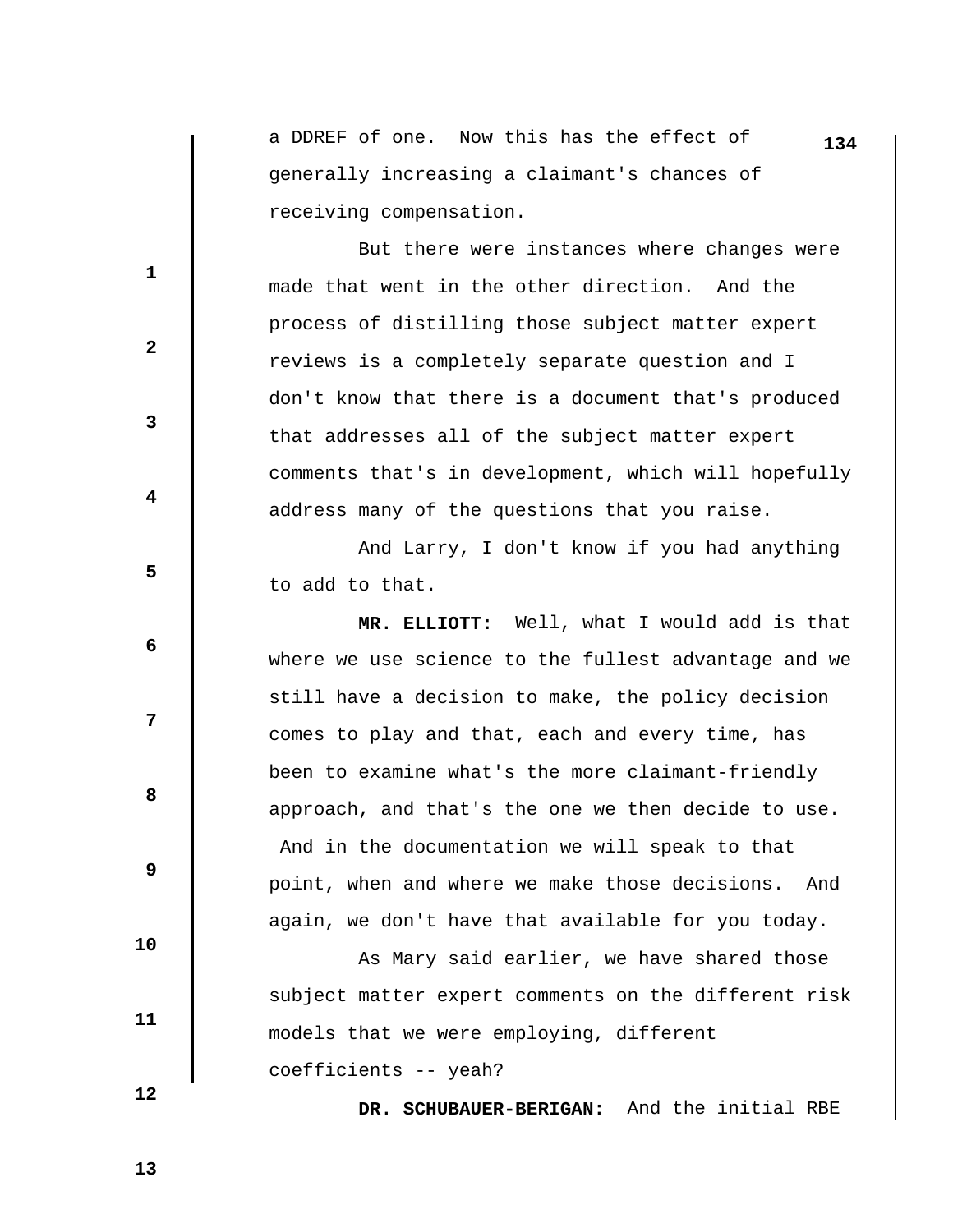distributions. Those have gone through two separate subject matter expert reviews and you've received the first set of reviews.

 **MR. ELLIOTT:** I would also add, and I think this is accurate and fair to say -- correct me if I'm wrong, Mary -- but the subject matter expert comments that we received in not all cases were on the similar issues -- similar items, similar concerns. You know, they were cross-cutting. So in that regard, too, without having enjoined everybody who was a subject matter expert to discuss this, you know, it would have been very difficult to reach consensus even on those ones that they individual identified.

 **DR. ANDERSON:** Yeah, I -- I guess it's more of a process issue is you're living with this day-in and day-out. And you know, when you say it's been made available, it's kind of like saying well, it's in the library. You know, all literature's in the library. You can find it if you want to take exception. As opposed to having you help us distill from the reviewers' comments what were the critical issues as opposed to reading them and seeing they're all over -- you know, if we're going to provide advice, you need to think about what is the information that we need in order to give you valuable advice from a broad set of backgrounds that

 **13** 

 **10** 

 **11** 

 **12** 

**1** 

**2** 

**3** 

**4** 

**5** 

**6 6** 

**12** 

**8 8**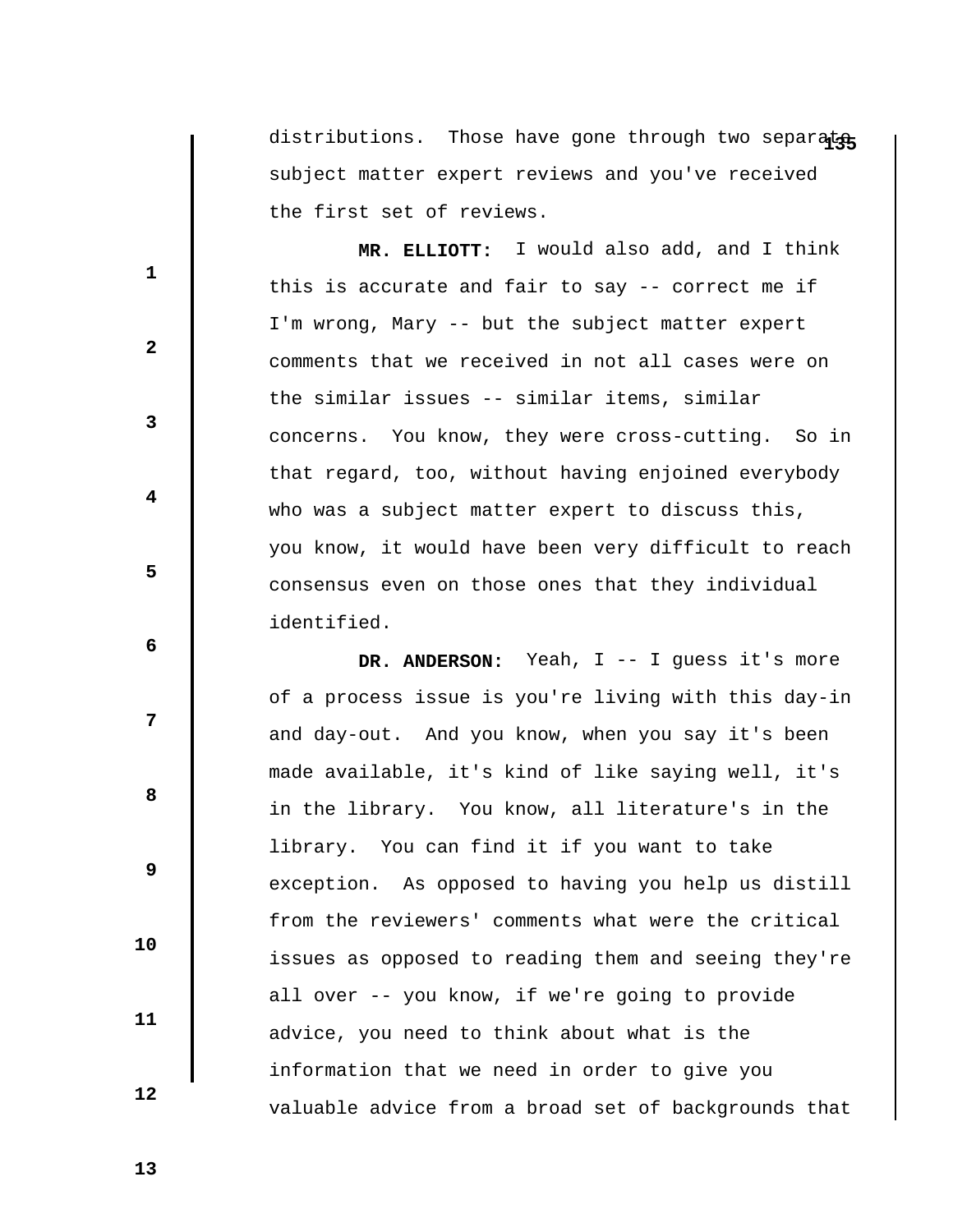|              | we have here, and that's partly what I'm just saying |
|--------------|------------------------------------------------------|
|              | is it's -- maybe it's coming, but then our advice is |
|              | at a different point than we haven't really been --  |
| 1            | maybe it's just that it's evolving. We haven't been  |
|              | involved in those discussions -- decisions of        |
| $\mathbf{2}$ | getting up to speed. It all kind of comes --         |
|              | decision -- here's what we've done, and what you     |
| 3            | explain has been done is rationally put together,    |
|              | sounds very reasonable. But we really don't know     |
| 4            | what were the various options and decisions as you   |
|              | went through it and then if you'd come to us and     |
| 5            | said well, here's a couple of -- here's a fork in    |
|              | the road, here's a couple of things, what do you     |
| 6            | guys think about this or that, you may have gotten   |
|              | -- just like you did from your experts -- this and   |
| 7            | that. Then you say well, you know, that's            |
|              | marginally helpful and you move on. So it's more as  |
| 8            | we move forward how is -- how are we going to feed   |
|              | into -- or get the information to be able to provide |
| 9            | you with that kind of advice.                        |
|              | DR. ZIEMER: We've got -- I think Tony's              |
| 10           | next and then Wanda.                                 |
|              | DR. ANDRADE: I'd like to offer a partial             |
| 11           | solution to this dilemma. I, too, feel like Dr.      |
|              | Melius that changes are being made without a full    |
|              | vetting. Now this is not to say that we need to      |

second-guess the subject matter experts. As a

 **12**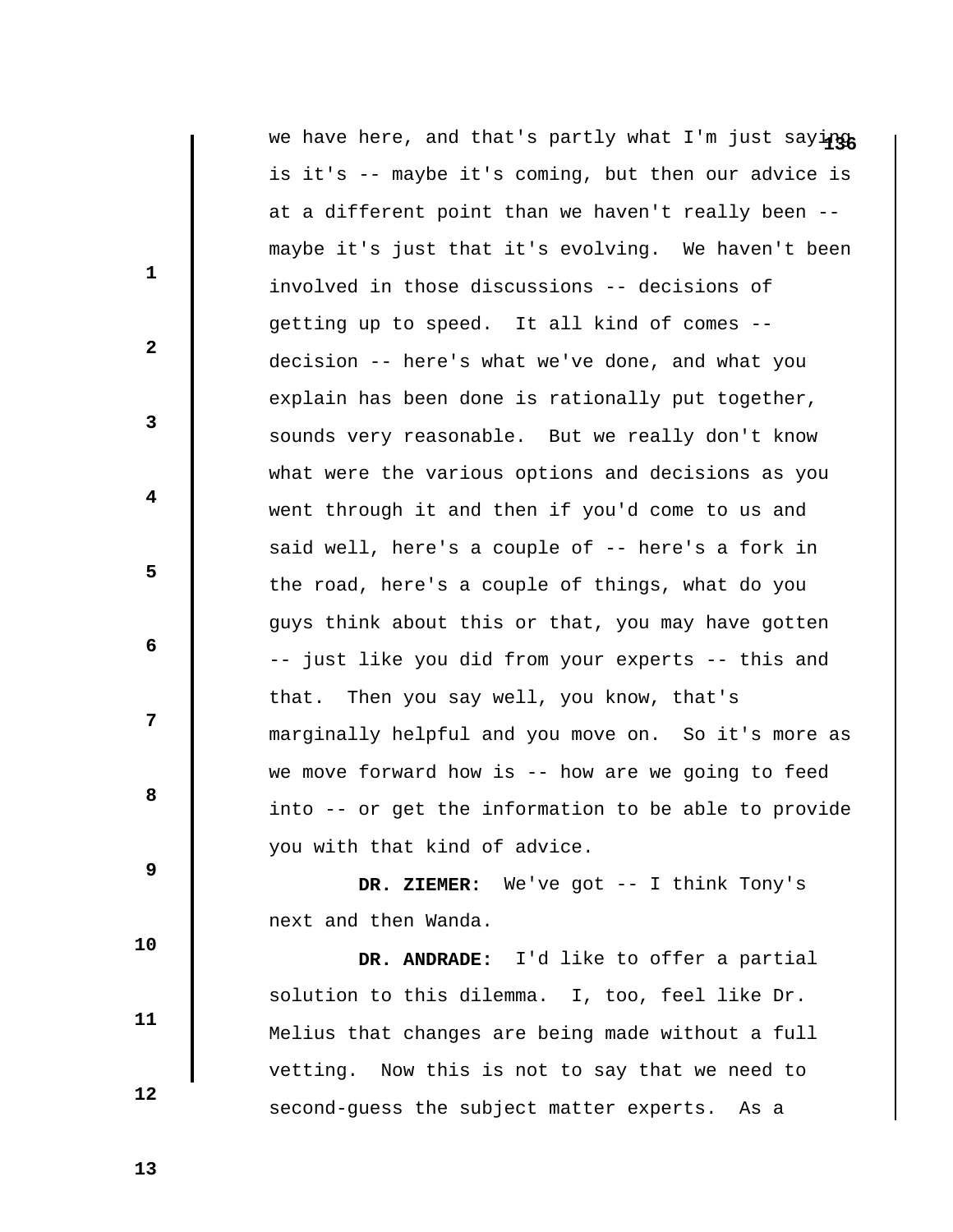**1** matter of fact, I doubt that this body would even **37** like to. We're not an expert body. We're an Advisory Board.

 However, there are changes, such as to DDREF and RBE's, that are important to me. And there are perhaps other factors that are important to members of this Board. Perhaps we could express our concern regarding certain of these distributions or some of these factors, and that we could at least take time in near future meetings to at least discuss the context within which changes were made and why a certain way was chosen rather than another.

 I mean for example, you offered up today that it's important to be consistent with NCI. Well, that's -- that's okay, to a certain extent. But let's say in other cases -- in DDREF's, for example -- were changes made because of the latest paper that's out from some epi study? Was it the result of a compilation of many studies over many years that indicate that things should be tending toward -- down towards one? Or are we just being conservative? I'd like to know the context within which these decisions are being made.

 So perhaps members of the Board can write down and provide directly to OCAS those areas in which they would like to at least hear, again, the context in which changes were made so that we can

 **13** 

 **10** 

 **11** 

 **12** 

**1** 

**2** 

**3** 

**4** 

**5** 

**6 6** 

**12** 

**8 8**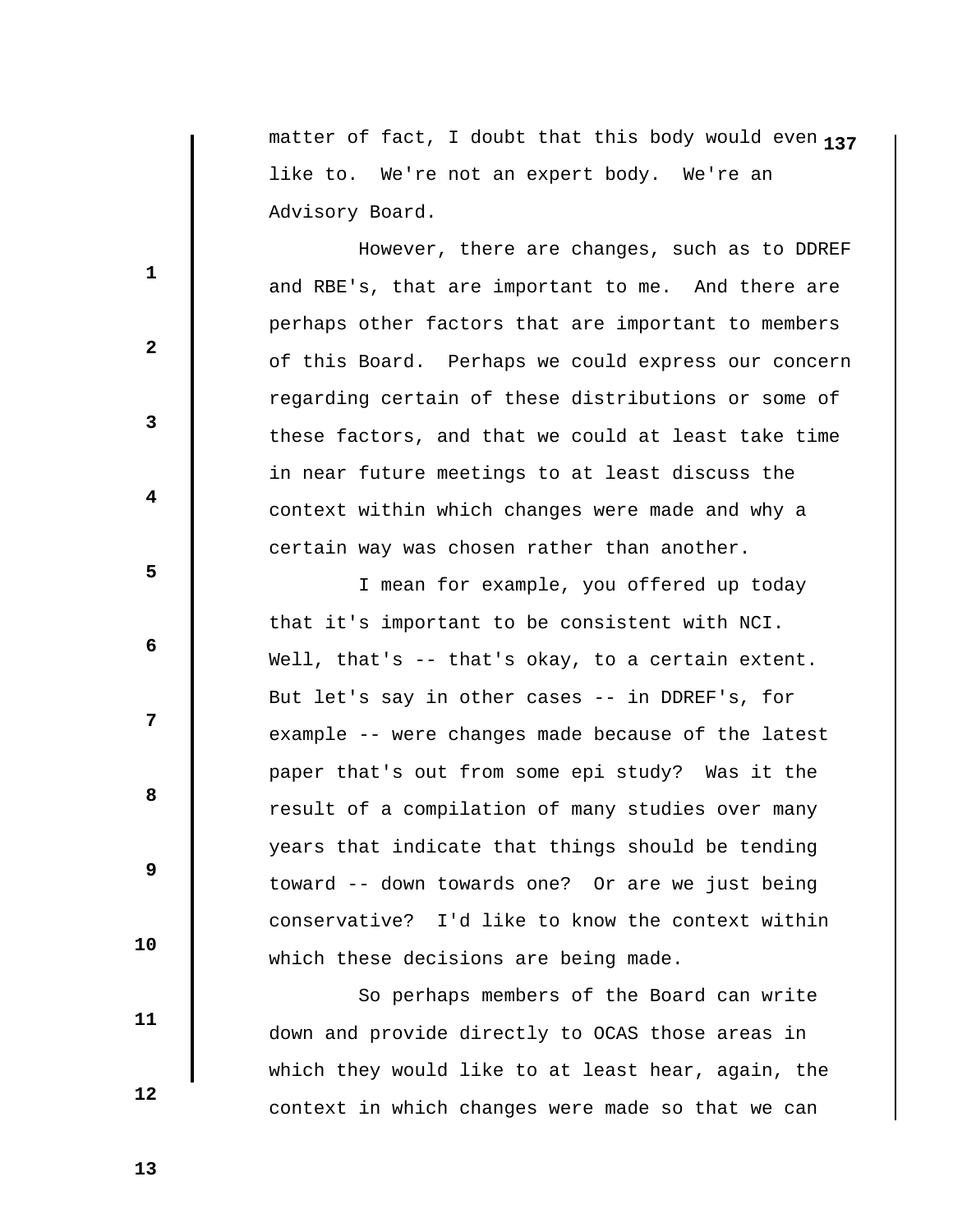either accept them comfortably or question them, **138** rightfully so, and I think that is within our charter.

 **DR. ZIEMER:** Wanda?

 **MS. MUNN:** If I understood correctly, the original question was a procedural one. I don't personally believe that it's appropriate for this Board to insert itself or our activities in the ongoing process that other agencies are involved in right now. I personally very much appreciate having what I consider advance information provided for us at this meeting. I know most of this is hot off the press, as you said, and I'm very pleased to know that this is what's transpiring.

 In earlier discussions about process we pointed out that it's possible to get some of this information to us electronically, sometimes perhaps only hours before we're meeting. But if that's possible to incorporate in the process whenever it's available, then that's to the benefit of all concerned as long as it does not interrupt the ongoing process of the agency in attempting to bring these things to an operable point.

 I would suggest that it might be appropriate for us to ask that we be allowed to have at least the rudiments of any changes that are being made early on. Other than that, until the agency has

 **13** 

 **10** 

 **11** 

 **12** 

**1** 

**2** 

**3** 

**4** 

**5** 

 **6** 

**12** 

**8 8**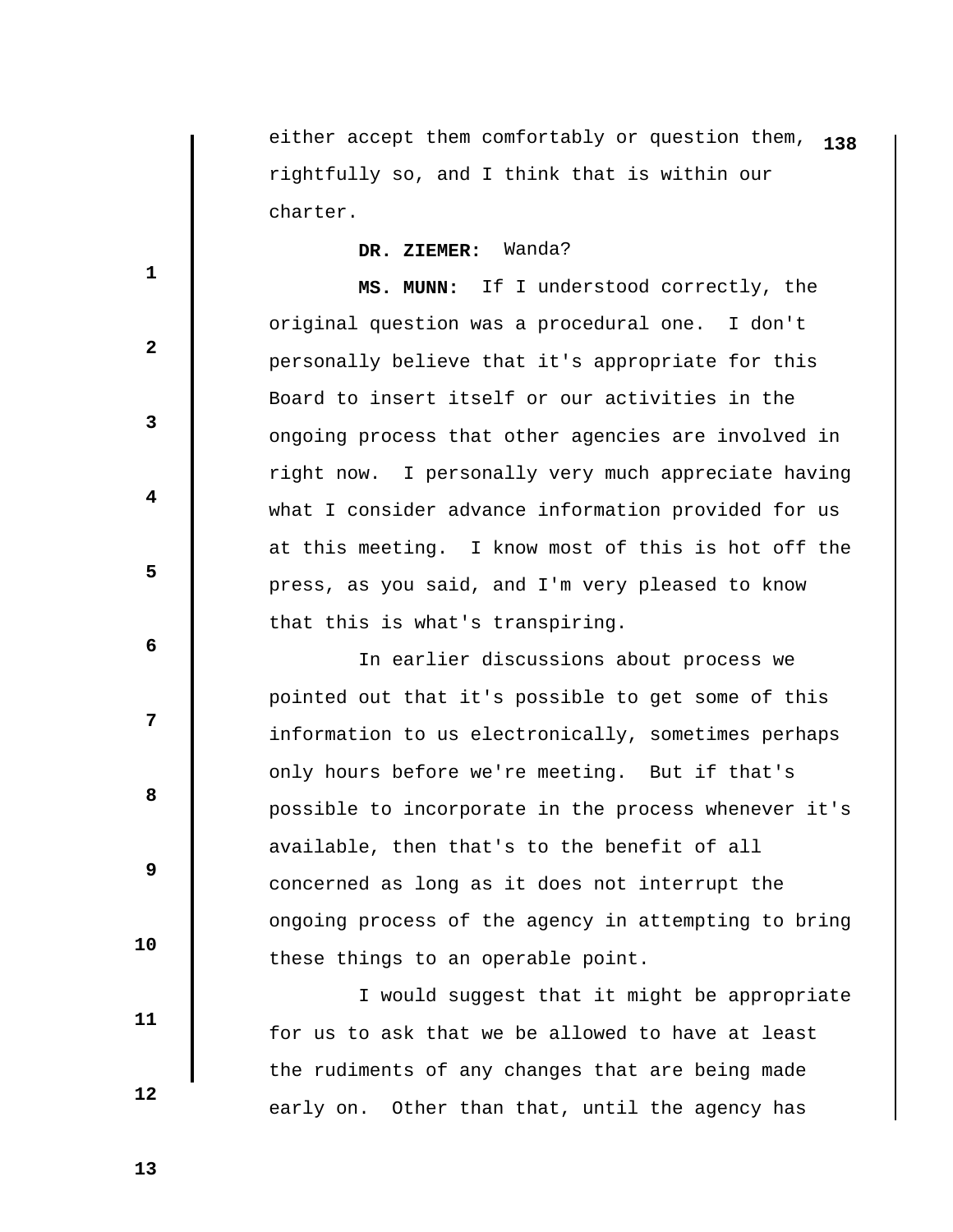made its decision with respect to how they're going<sub>10</sub> to deal with it, I don't believe we have anything to advise about, personally. So I would -- I guess my bottom line is I would suggest if information about relative changes are going to be available, even a few days beforehand, if this Board could be advised electronically of it so that we would know that the presentation is coming and know what to expect, and I think that would be helpful.

 **DR. ZIEMER:** Thank you. Any other comments or suggestions? Or questions?

 **MR. ELLIOTT:** If I may, let me just sum up. I think what I heard -- and I want to make sure this is duly recognized -- that we need to get to you not only the final information, but information that's being developed as we feel that it's appropriate to deliver to you. We should get that to you not only electronically, but we should send it to you by hard copy so that you have it as soon as it's possibly available. I hear that we need to identify for you -- and I hope that we could work together in this identification process -- what things you need to know about or hear about, what issues you want to examine in more detail, and you want to advise on and recommend upon those levels of detail and those different issues. I think -- and I hope we can agree on this -- that this is a starting

 **13** 

 **10** 

 **11** 

 **12** 

**1** 

**2** 

**3** 

**4** 

**5** 

 **6** 

**12** 

**8 8**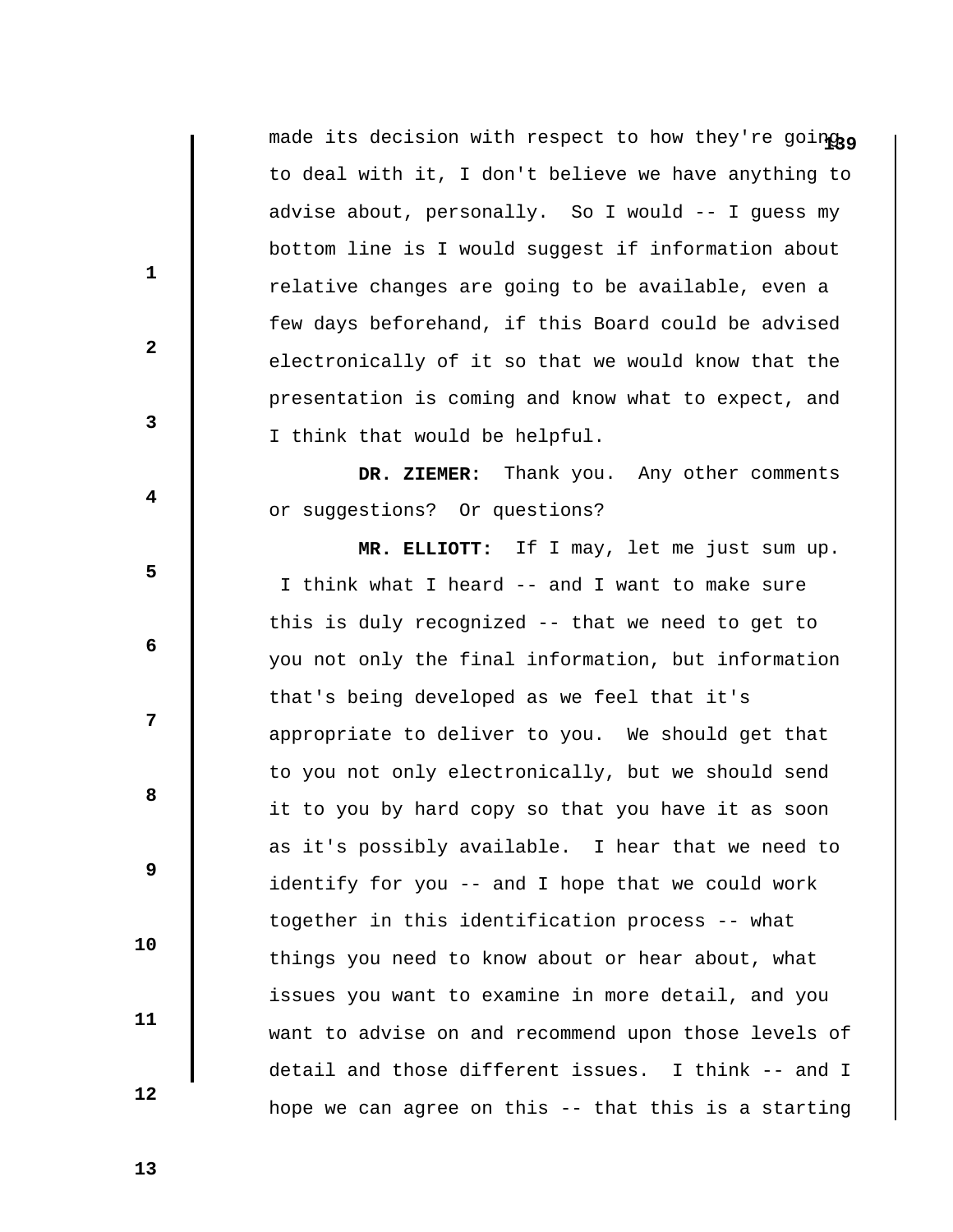point, and what we need to do from this point with  $40$ this final NIOSH-IREP is determine where you want to examine it in more detail, provide more information to you about that. We need to get you the RBE radiation weighting factors documentation document now that is being developed. We need to get you the subject matter expert comments on the DDREF and the weighting factors that we have that you've not seen, and then perhaps we need to include that as an agenda item in the next meeting or however you wish to take it up.

 I think those are the things I heard and I just want to make sure that we agree that that's what was said and we can move forward.

 **DR. ZIEMER:** I think I'll pursue that in just a moment. Let me insert here -- and then Henry, you can have some additional comments -- we certainly want to find a good balance between micromanaging the staff and doing our job, which is advisory, granted, but looking out after the broader interests almost nationally of how this law is administered. In that context, since the IREP becomes a key part of how the thing is conducted, I think the Board -- at least it's clear from the comments -- needs to at least reach a comfort level as to how the staff is going about developing the final product that will be used. Whether or not we

 **13** 

 **10** 

 **11** 

 **12** 

**1** 

**2** 

**3** 

**4** 

**5** 

 **6** 

**12** 

**8 8**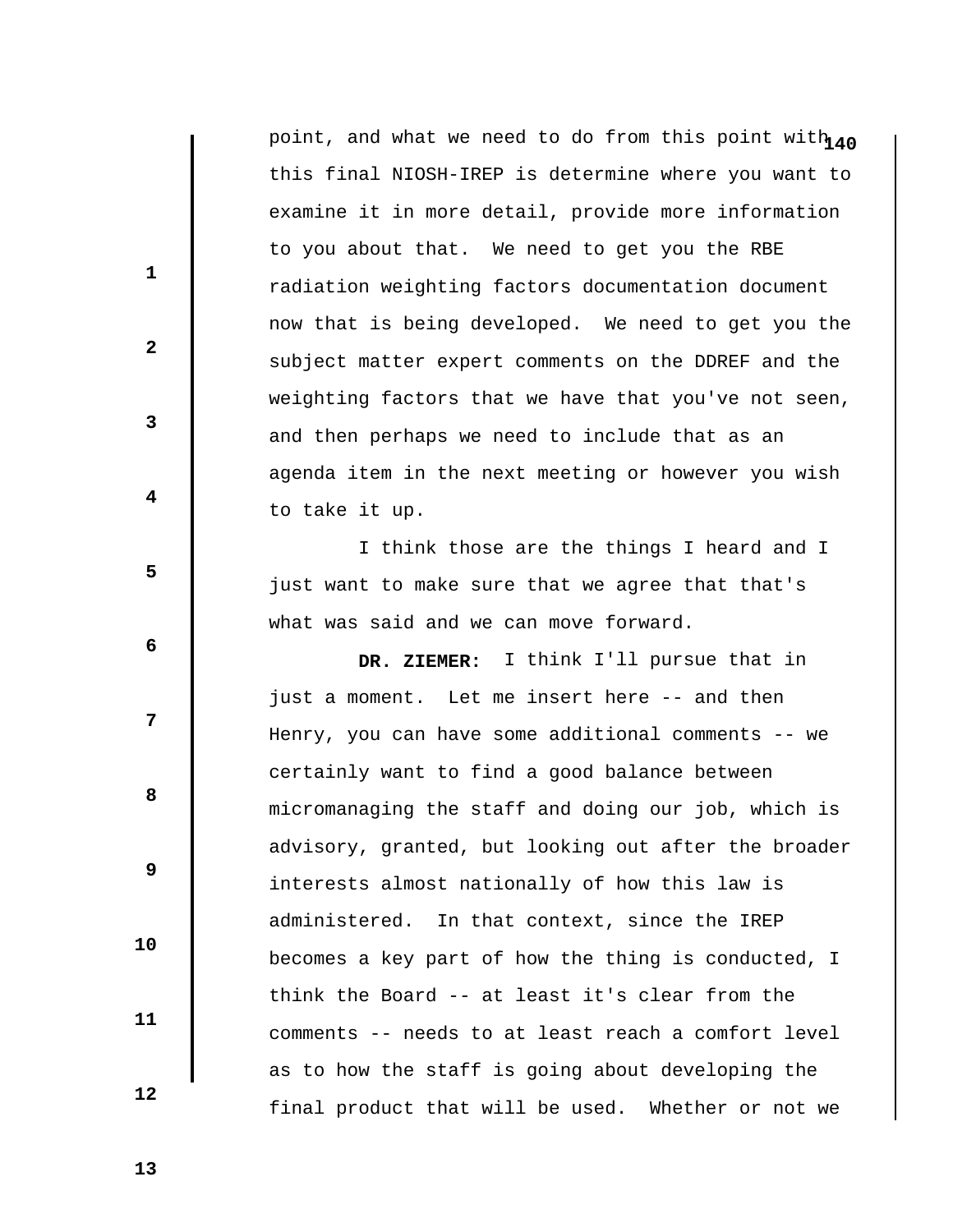officially bless that, piece by piece or as a whole<sub>41</sub> or whatever we wish to do, there's clearly some level of discomfort with the process in reaching the final thing here. It might be helpful in fact, and we will have time to do this since the next item on the agenda is one we announced at the front end isn't going to happen today, that we take some time to identify specifically the issues on the IREP that are of concern. I think we have a partial list now and there may be some other items.

 With that comment, Henry, you had an additional one?

 **DR. ANDERSON:** Yeah, I guess my -- and if we're moving forward, it's then where is advice helpful? My feeling has been advice on a fait accompli, you know, is not very helpful. And to this point are we been -- we've been asked to comment and provide advice after you've already formed your official position. So once NIOSH has decided here's our document, then advice is more difficult to have it fit into there because it then almost gets into well, it's a defensive sort of thing -- well, we did it because of this -- and then we're attacking what we think is different rather than being part of the team and saying here's the various options we're considering.

I mean you've already considered the

 **12** 

 **10** 

 **11** 

**1** 

**2** 

**3** 

**4** 

**5** 

**6 6** 

**12** 

**8 8** 

 **9**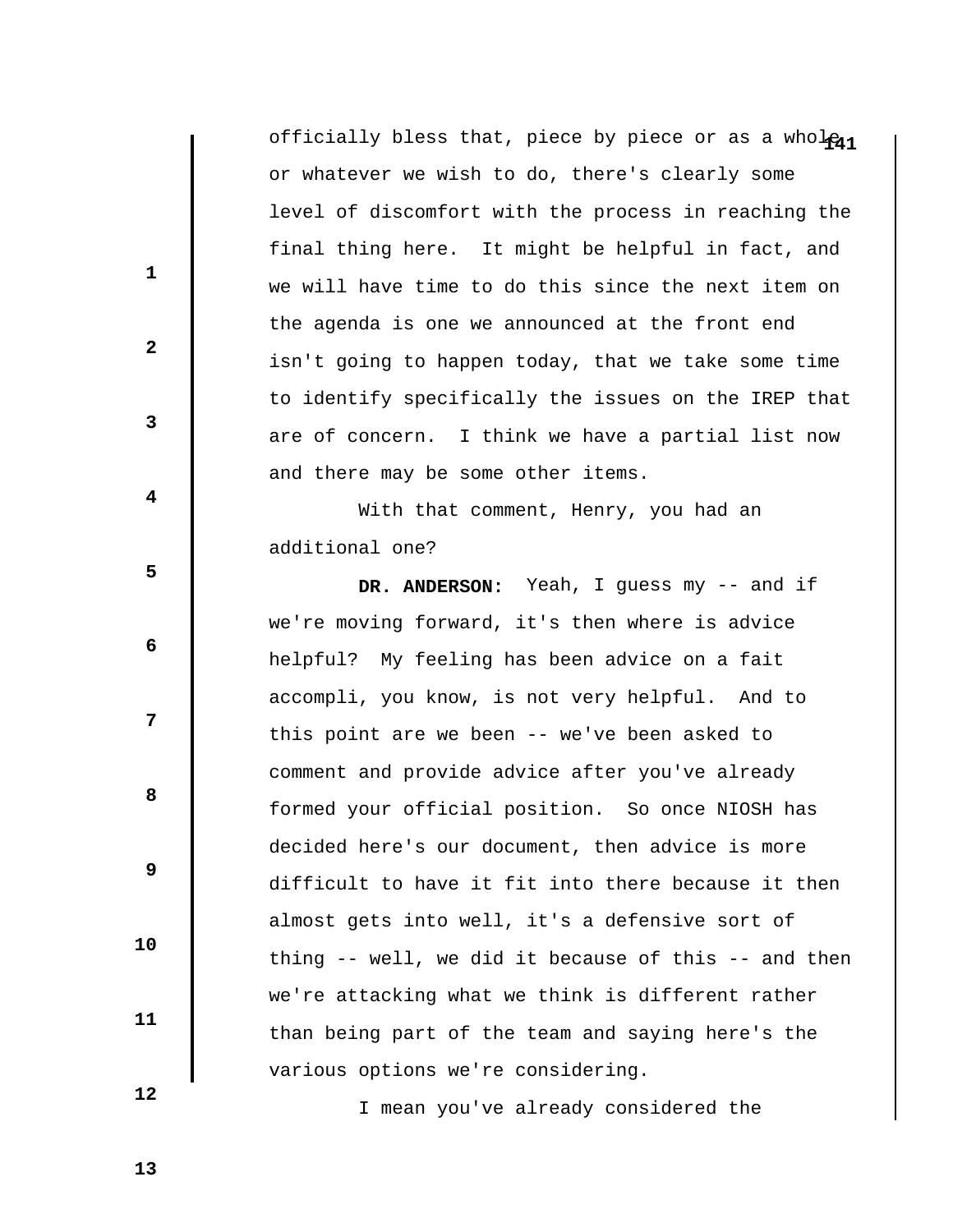**1** options. You've made your decision, and then you **42**come to us and now -- I mean with this, again, it's -- we went through the two rules and I read here we're prominently quoted as signing on to say this is a great thing and our Board has got this, you know, high position of comment, but we're really not advising on here's the decisions that you're making as you go through this process. Here's the options and then here's our rationale for it. Now as we move forward again, once you have this in place, then my sense would be, and my experience with rules and everything else, once you've established the first one, making the changes, the bar that you have to get over, that hurdle to make those changes unless they're minor, becomes more difficult because you now have all of the past experience and the past thing to build on so that the time to be sure that everybody's up to speed is early on while we have to live with the circumstances, but we now have other things coming up. And I just want to be sure that if we're going to be in this for the long term that we learn up front so what are you thinking about, what are your thoughts on new literature coming up and that, before you come to us and say well, we've decided to make a change; what do you think about it. Once you've made your decision, it becomes - at least I've found when I make a decision it's much

 **13** 

 **10** 

 **11** 

 **12** 

**1** 

**2** 

**3** 

**4** 

**5** 

**6 6** 

**12** 

**8 8**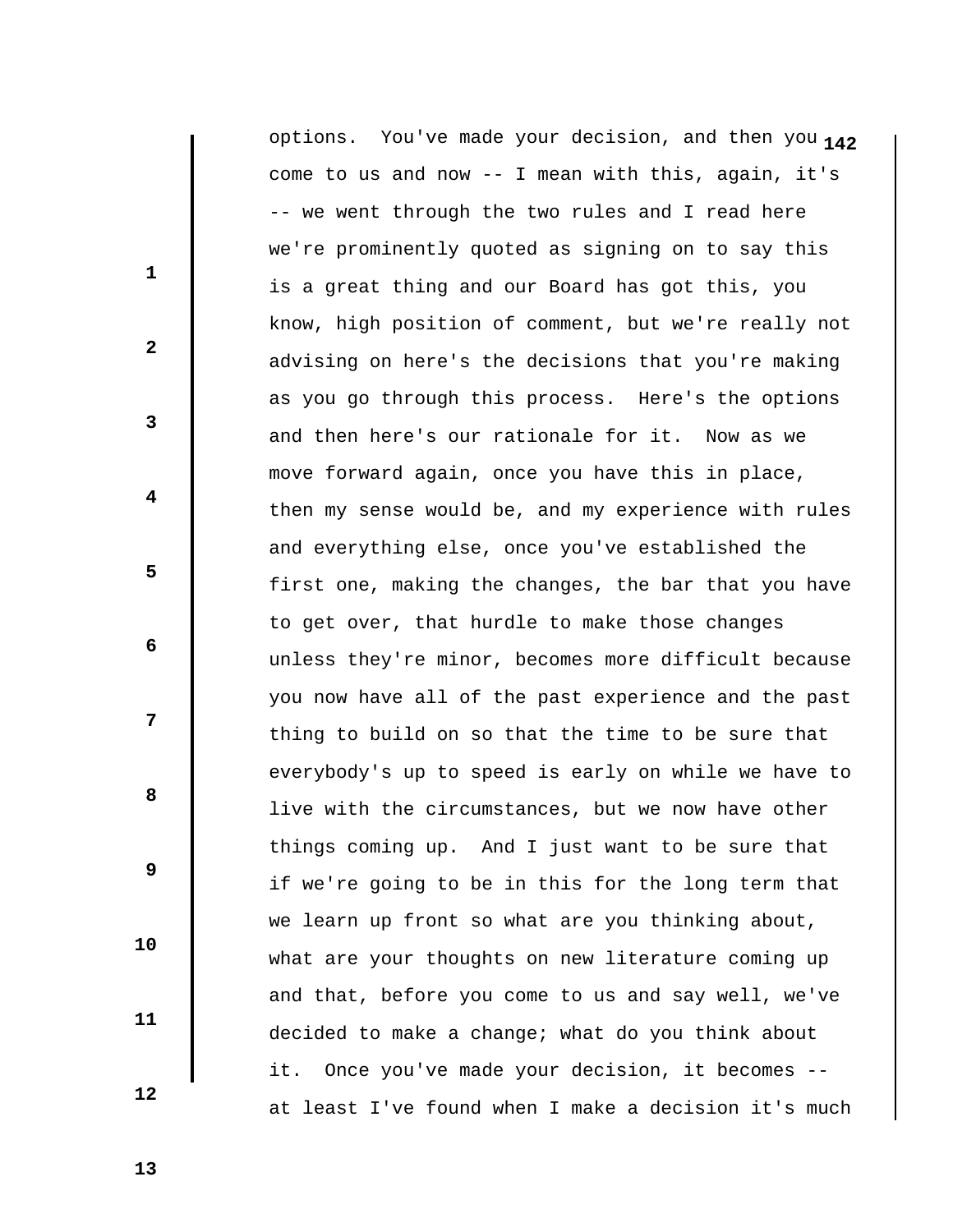more difficult for me to change that once I have **143** vetted it through internally to hit all the hurdles to get everybody to sign off on it, and now you come along and say I want to change this a little bit. It's much more difficult.

 **MR. ELLIOTT:** I think what I hear you saying, though, Dr. Anderson, is an artifact of the process. We're so rushed to get this put in place so that claims can be adjudicated. And what we're saying to you is that -- and we've said it I think all along, IREP has been held apart from the rule, and we accept comments on IREP from now on. We're asking for you to -- we're not asking for you to bless IREP today. We're presenting IREP today with our decisions, policy and scientific-based decisions, and saying here's the starting point. And I'm asking you to help me and help my staff understand what additional issues you want to explore for any modifications from this point or how to handle comments that we might receive from technical commentors or the public on IREP.

 Unfortunately, we've had a rough time of trying to balance the need to put this in place and bring the Board along in their understanding of these very technical and complex dynamics of probability of causation and dose reconstruction. Again, the rule is the rule now. IREP can be

**1** 

**2** 

**3** 

**4** 

**5** 

**6 6** 

**12** 

**8 8** 

 **9** 

 **11** 

 **10** 

 **12**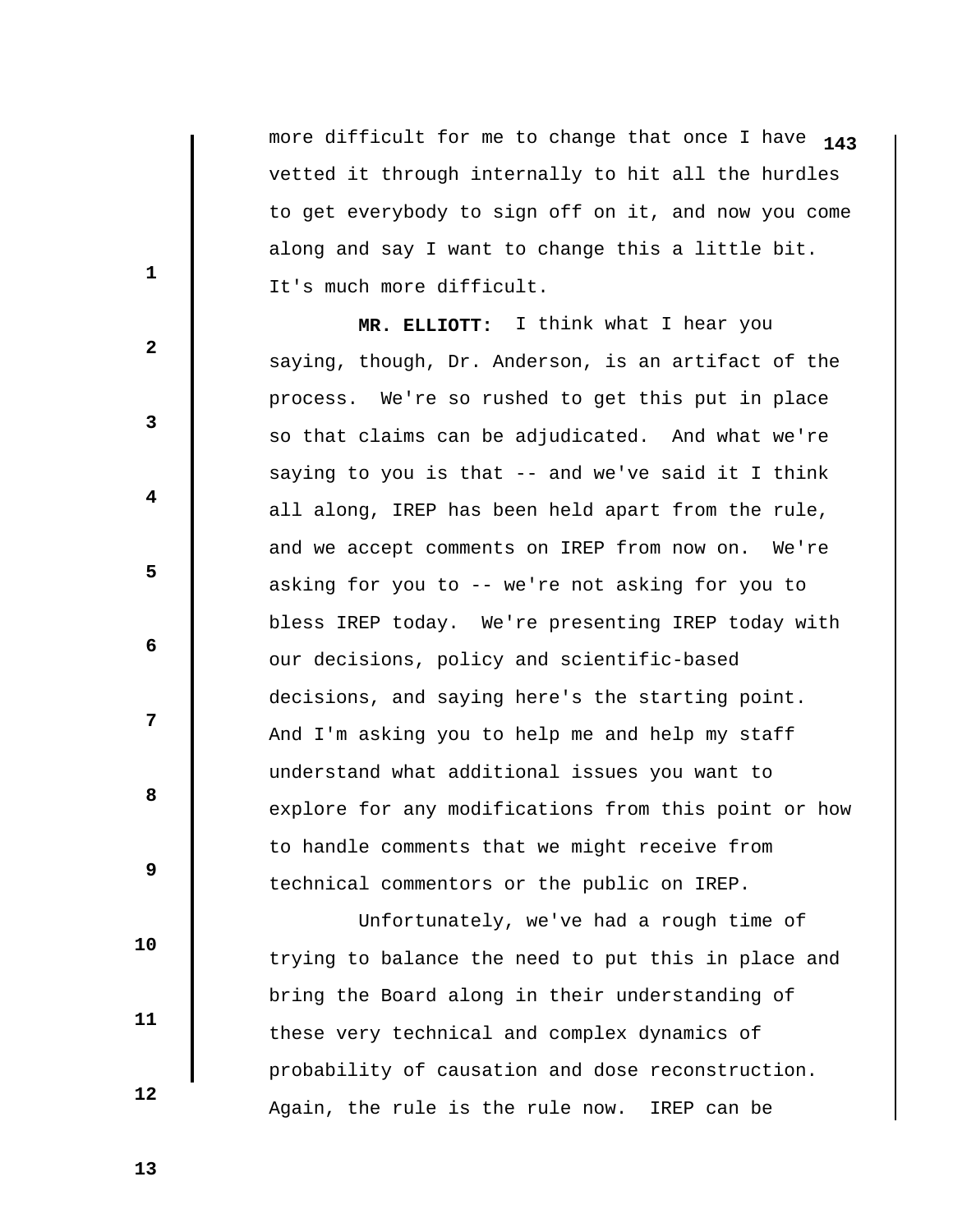changed, and we look forward to working with you ald on that.

 **DR. MELIUS:** I just want to clarify - really it's not an artifact of the process but an artifact of how NIOSH chose to manage the process, and I think we understand the need to be able to handle claims and so forth, but frankly I don't think the committee's -- at least personally, I would not endorse what these changes that you've made because I don't think we've been given a fair opportunity to review them. You've decided to manage our review in a way that we haven't been given that opportunity.

 I think what we should say if we're going forward is that we ought to, as Tony suggested, identify certain issues that we want to spend more time reviewing, that we should review the comments that have come in, see if other experts maybe outside our field would have raised some issues that we really think need further discussion and maybe we need to bring those experts in to hear from them and better understand certain issues that maybe we don't think are a problem but -- or don't need to be dealt with, but they do, in order to make this work properly. And I think that should be the process for going forward.

I think what does disturb me even more is

 **12** 

 **10** 

 **11** 

**1** 

**3** 

**4** 

**5** 

**6 6** 

**12** 

**8 8** 

 **9** 

 **2**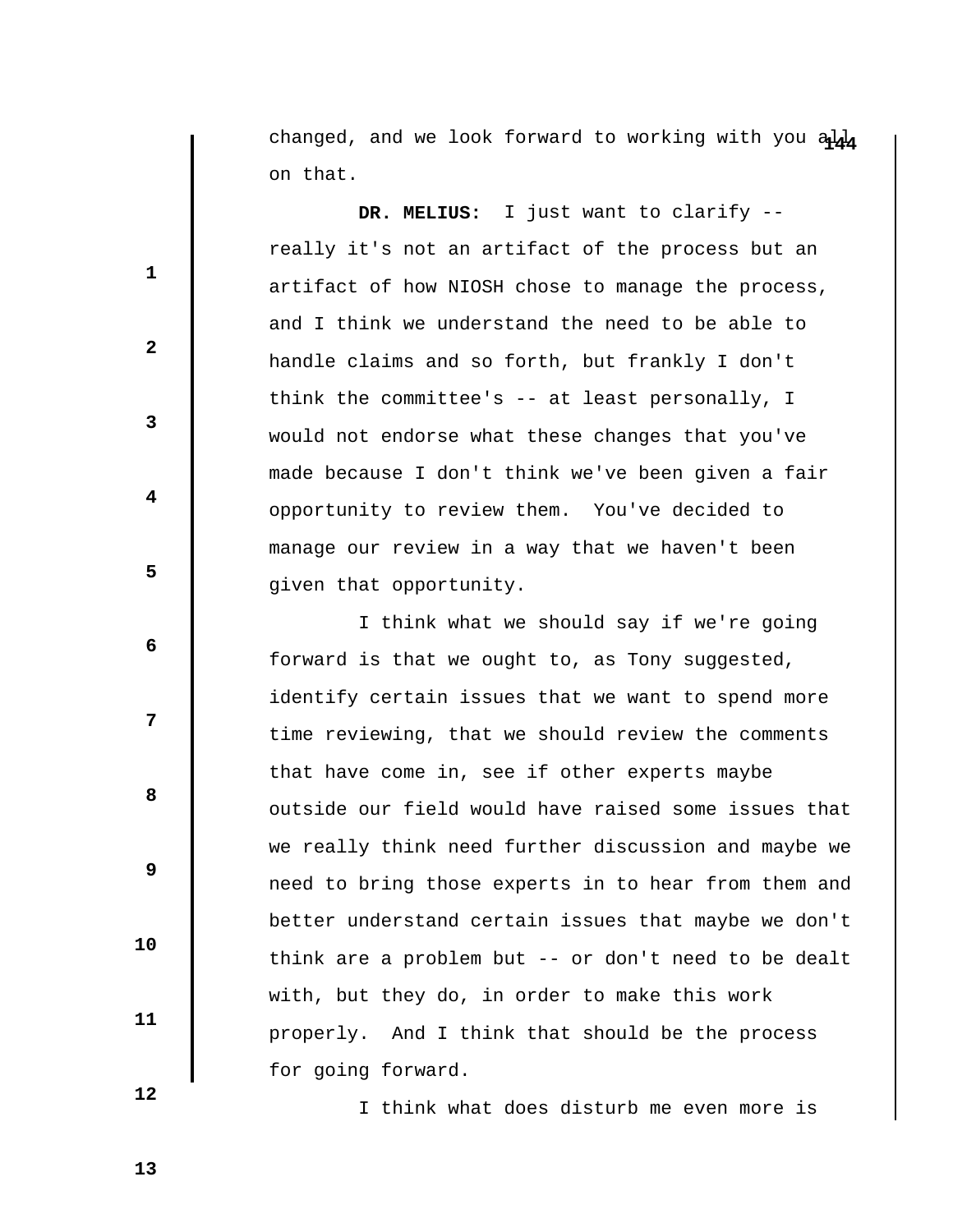**1** the change you're just making in the agenda now. **45**We've gone from a day on Special Exposure Cohorts guidelines -- at least from what I read, the modified agenda was an hour and a half discussion of them, to now -- if I understand what Paul just said -- to no discussion. And we're going to be, I presume, presented with some set of guidelines some months from now to review, having missed the opportunity for this meeting and earlier meetings for any sort of discussion or input into that process. And I don't think that's a fair use of this committee's time or talents. And that pattern does bother me. These are not -- Special Exposure Cohorts are not regulations. There should be no prohibition against discussion of a number of the issues related to those, and now we're being told presumably that there will be no presentation or discussion of those. And I think there has to be some recognition of how NIOSH wants to work with this committee and to not have us become a rubber stamp or have to rush through a process of reviewing something. Because if those Special Exposure Cohort guidelines get presented to us in two months, I can assure you that you'll be telling us that you really need to rush and get them out and get them in place 'cause claimants are awaiting. Well -- and we'll be given, you know, two days or a day and a half or

 **13** 

**1** 

**2** 

**3** 

**4** 

**5** 

**6 6** 

**12** 

**8 8** 

 **9** 

 **10** 

 **11**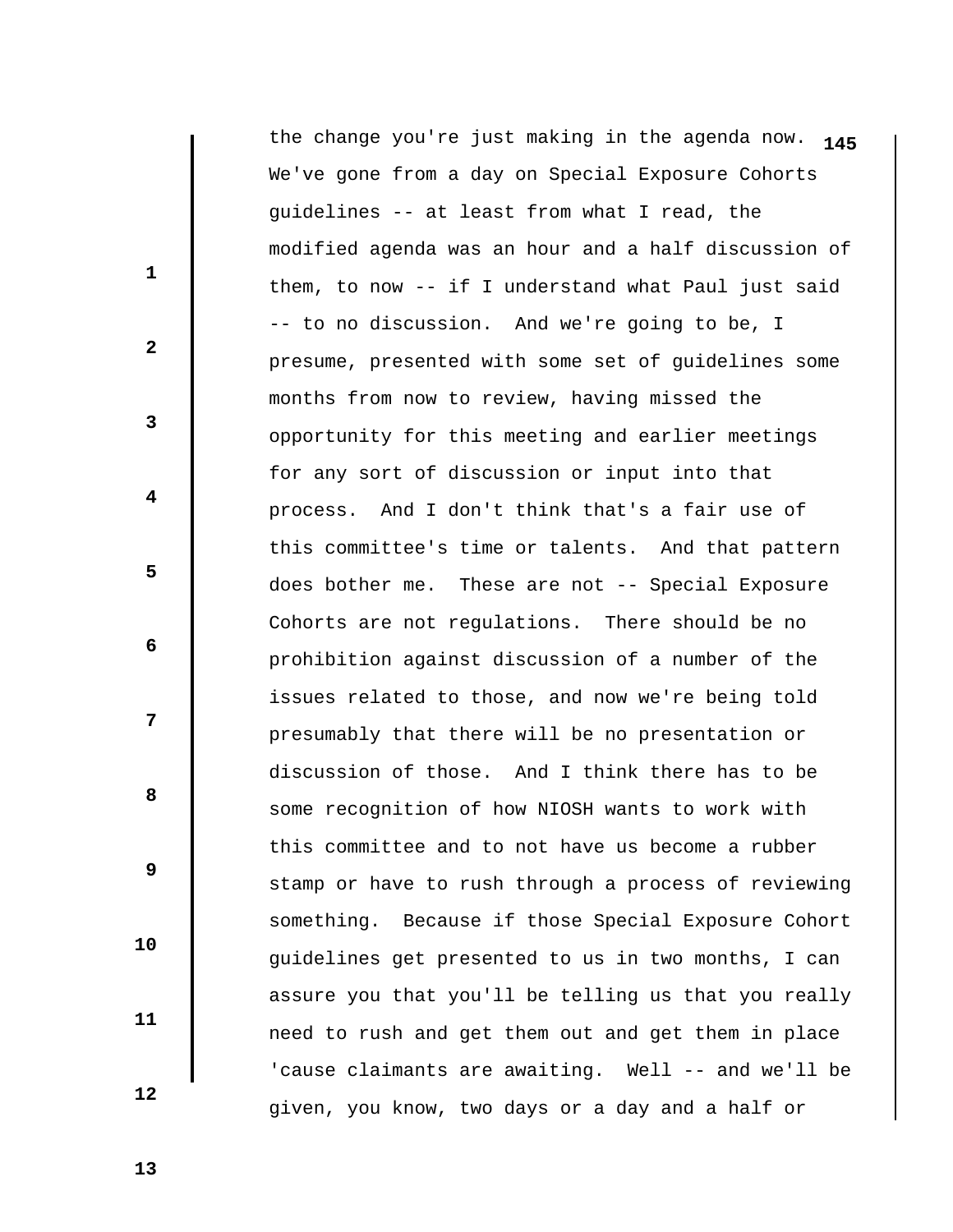whatever the meeting is to review them and I don't 146 think that's fair to us or it's fair to the process, nor is it fair to the claimants and what was envisioned by Congress in setting up this Advisory Board. And I think we need to come to grips with that larger issue, also, in addition to what we just talked about in terms of the IREP.

 **DR. ZIEMER:** Tony, did you have another comment or --

 **DR. ANDRADE:** No.

 **DR. ZIEMER:** Okay.

 **MR. ELLIOTT:** If I could react to Dr. Melius. I'm not precluding you, as the Executive Secretary, from discussing Special Exposure Cohort procedures. But we made it clear in the e-mail that I sent around, I thought Dr. Rest made it clear this morning, we don't have anything to present to you on what those procedures look like today. So you're certainly welcome if you want to use your time this afternoon as a Board to discuss what you think are the critical, salient issues surrounding the Special Exposure Cohort petitioning process, but we are not in a position to share today with you what those draft procedures look like.

 **DR. MELIUS:** Then can you explain to me why Ted Katz is listed at 2:15 to present on Special Exposure Cohort guidelines in this modified agenda?

 **13** 

**1** 

**2** 

**3** 

**4** 

**5** 

**6 6** 

**12** 

**8 8** 

 **9** 

 **10** 

 **11**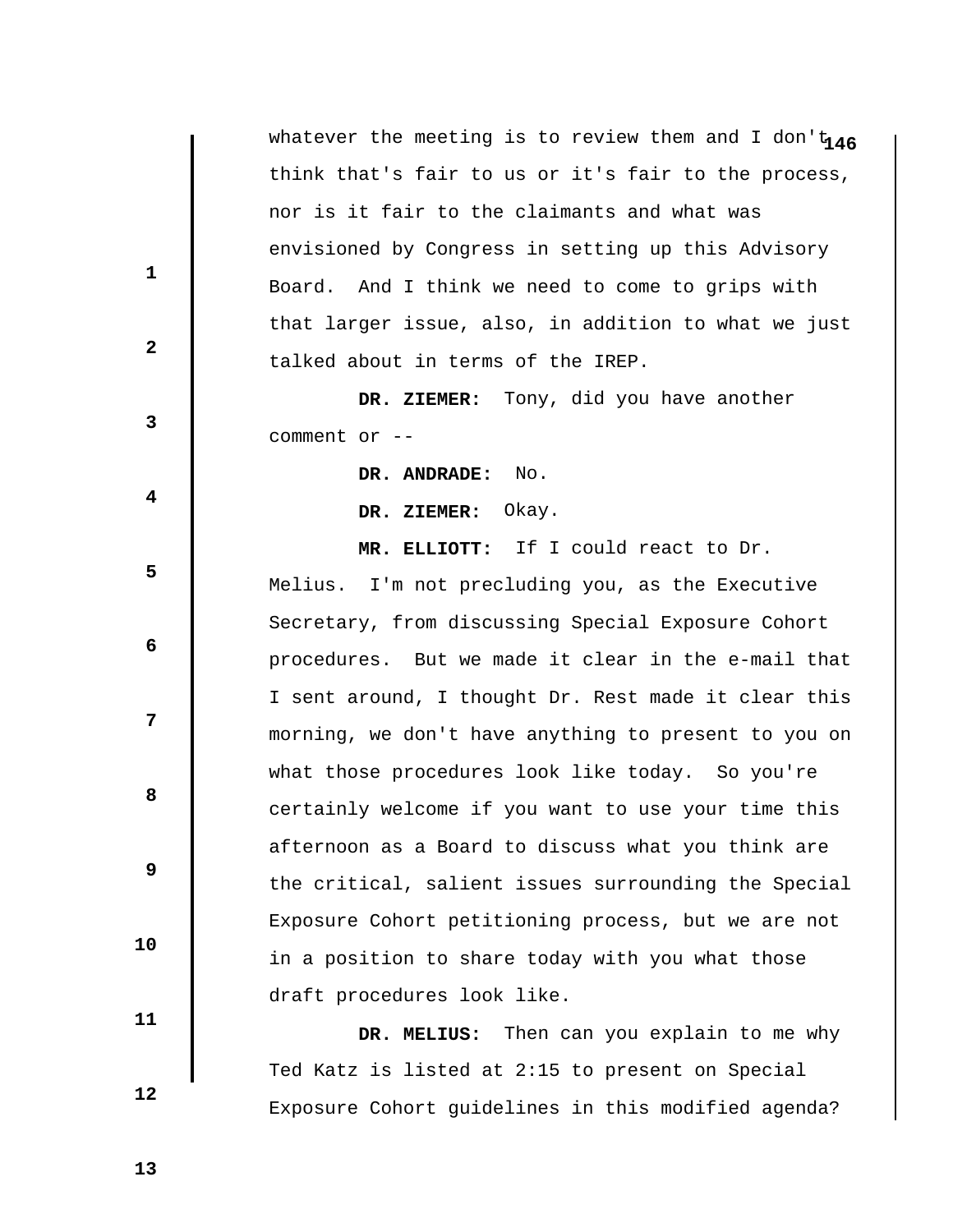**MR. ELLIOTT:** Well, that unfortunately was  $\rho$ mistake that got sent out as a modified agenda. It's a mistake that it was in the book. We didn't catch that early enough to take it out and replace it. We were scurrying around this morning trying to find the modified agenda that had been approved and we don't have it for you today. All we can say is we do not  $-$  as Dr. Rest indicated this morning, we do not have the draft procedures available for your review today. If you wish to discuss SEC petitioning process and what your thoughts are about how that should be conducted and performed, that's certainly your option.

 **DR. ZIEMER:** Let me also insert -- in fact, about -- I guess it was about a week ago that Larry indeed indicated to me that they would not be able to present on this and that item was to have been taken off the agenda. And when the final copy came to me at least, I myself didn't notice that it was still on the agenda, but I know it was the intent of the staff to have removed that from the agenda. In any event, it's as just described.

 Now let me ask the Board at this point, would it be of value for us to go ahead and clarify and identify issues on IREP that individuals would like to see information on, specifically such as the things you mentioned, Tony. Can we do that now?

 **13** 

 **10** 

 **11** 

 **12** 

**1** 

**2** 

**3** 

**4** 

**5** 

**6 6** 

**12** 

**8 8**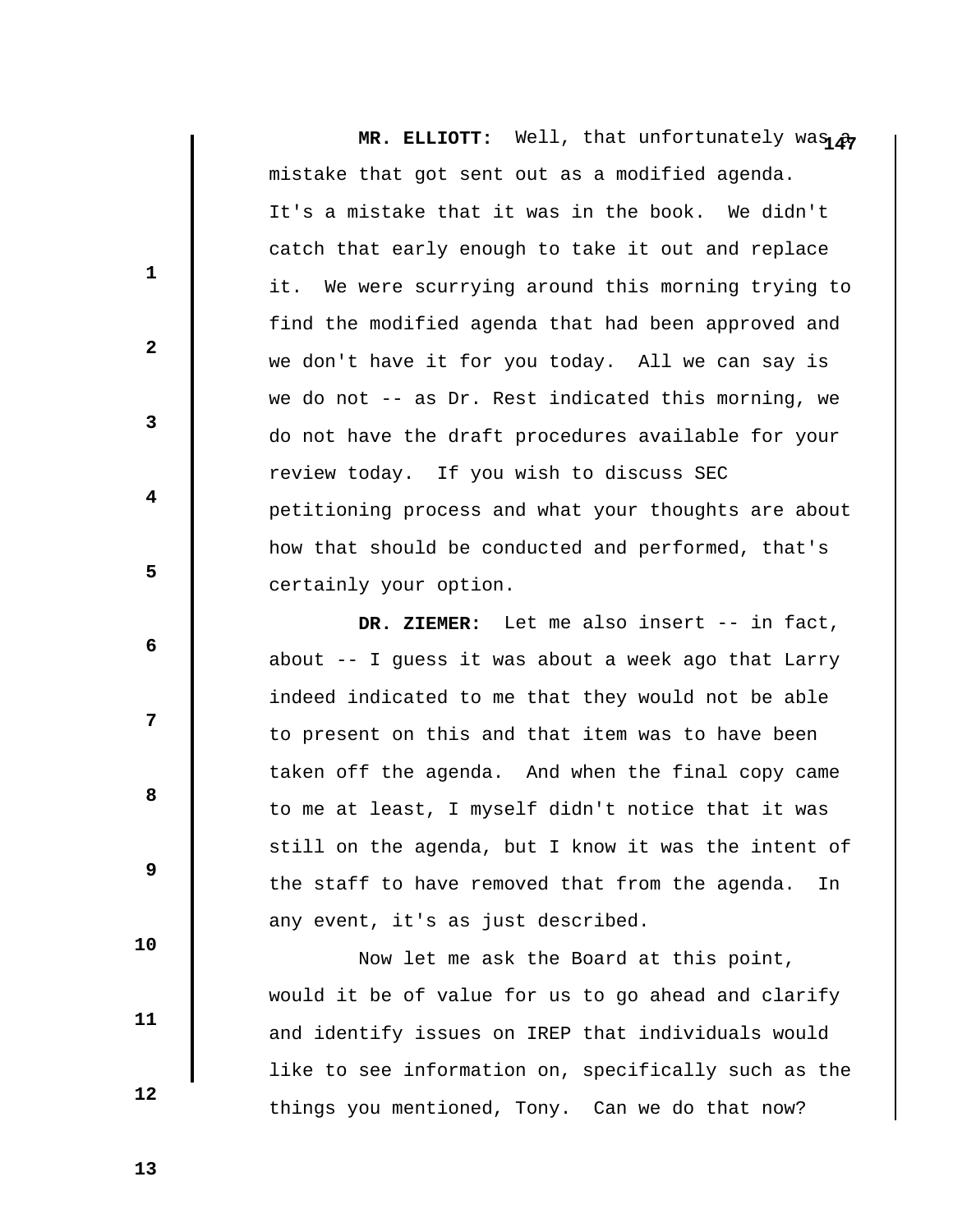**148** Would you find that useful to do right now?

 **DR. ANDRADE:** Paul, at this particular point in time I'd rather us agree on a process and perhaps for the next meeting be able to discuss some of our individual concerns or have reps from NIOSH be able to discuss how some of these decisions were made on some of the important factors.

 However, I wanted to pursue the issue that Dr. Melius brought up again on -- or regarding the draft procedures. I would find it perfectly acceptable to have an impromptu, informal, not even finally-prepared discussion on just what sorts of questions are being thought about, what issues are being contemplated with respect to these procedures before even -- before they're even put down in draft form. So I'd say that scheduling informal discussions for the future should not be out of the realm of this Board's deliberations.

 **DR. ZIEMER:** Mark?

 **MR. GRIFFON:** And I really just wanted to pick up on that point that Tony just made. I would reiterate that and I would even say that the statute mandates that this Advisory Board be involved and give input into the development of policies, rather than simply their review after policies are a final product. So I would reiterate that and would also ask for -- I think that'd be a valuable discussion

 **13** 

 **10** 

 **11** 

 **12** 

**1** 

**2** 

**3** 

**4** 

**5** 

**6 6** 

**12** 

**8 8**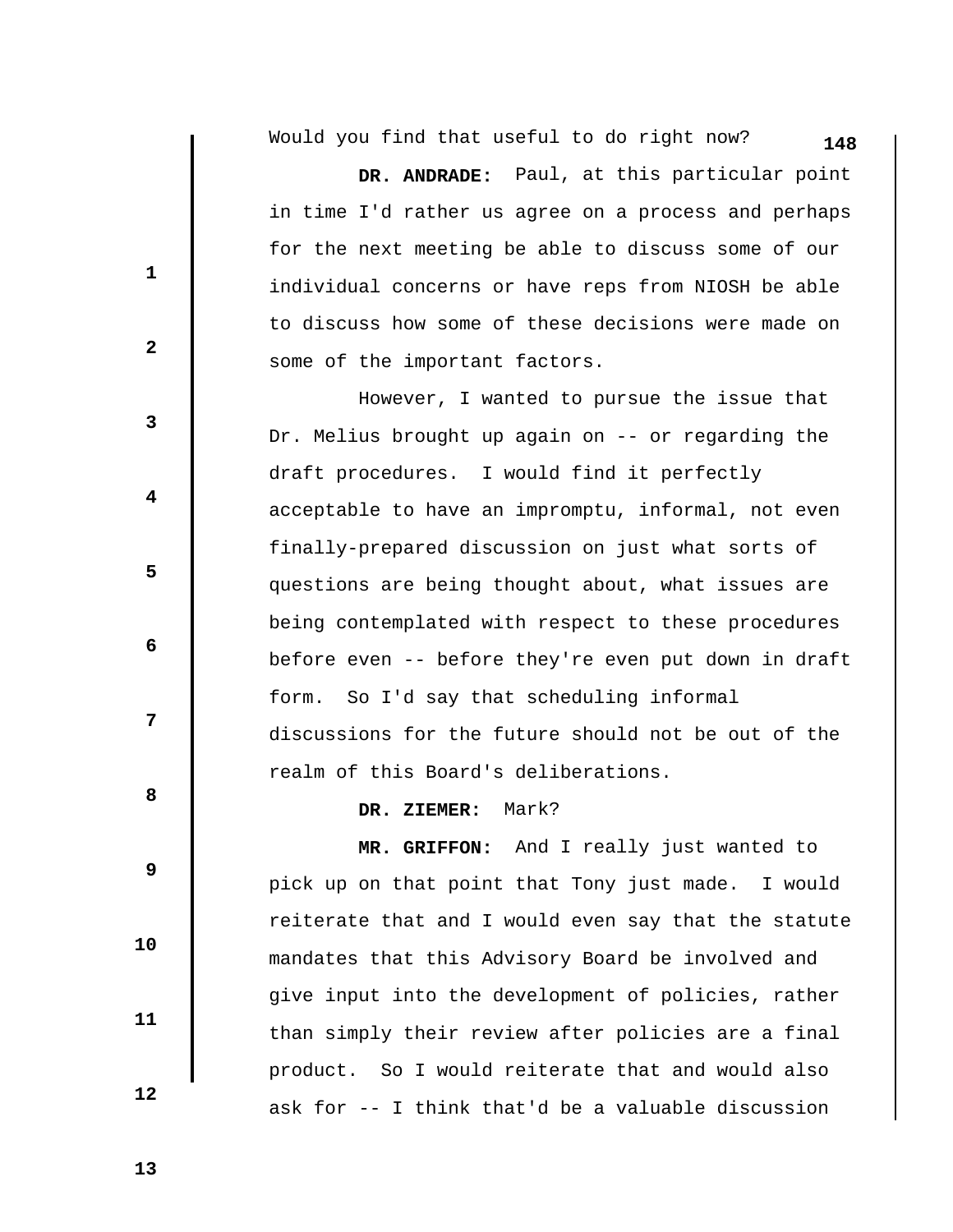**149** to have on Special Exposure Cohorts.

|              | The other thing in terms of the process for          |
|--------------|------------------------------------------------------|
|              | the other stuff, for the IREP model, I think that it |
|              | would be valuable to come up with topics -- I'm not  |
| $\mathbf{1}$ | sure I'm ready today. I have some ideas, but it      |
|              | would be valuable to have some topics and have some  |
| $\mathbf{2}$ | maybe experts come in to present. I like the ideas   |
|              | that both Jim and Tony presented.                    |
| 3            | Further than that, I think in the preamble           |
|              | of the regulation it says -- it has a phrase in      |
| 4            | there that basically says that the Advisory Board    |
|              | will review the current NIOSH-IREP, so I think we    |
| 5            | also have a responsibility to, in some way as a      |
|              | Board, put out a final review of the model, too, so  |
| 6            | that should be maybe the end product of this         |
|              | process.                                             |
| 7            | DR. ZIEMER: Any other comments? I think we           |
|              | can let our speaker sit down, at least, since we     |
| 8            | apparently have no more questions for you.           |
|              | Mark, did you have another question?                 |
| 9            | MR. GRIFFON: No.                                     |
|              | DR. ZIEMER: No, oh, okay. Jim, you have              |
| 10           | another comment?                                     |
|              | DR. MELIUS: Next time maybe it'll stay               |
| 11           | raining in Cincinnati.                               |
|              | Yeah, I agree we ought to -- I think it              |
| 12           | would be fair to discuss Special Exposure Cohort     |

 **13** 

 $\mathbf{I}$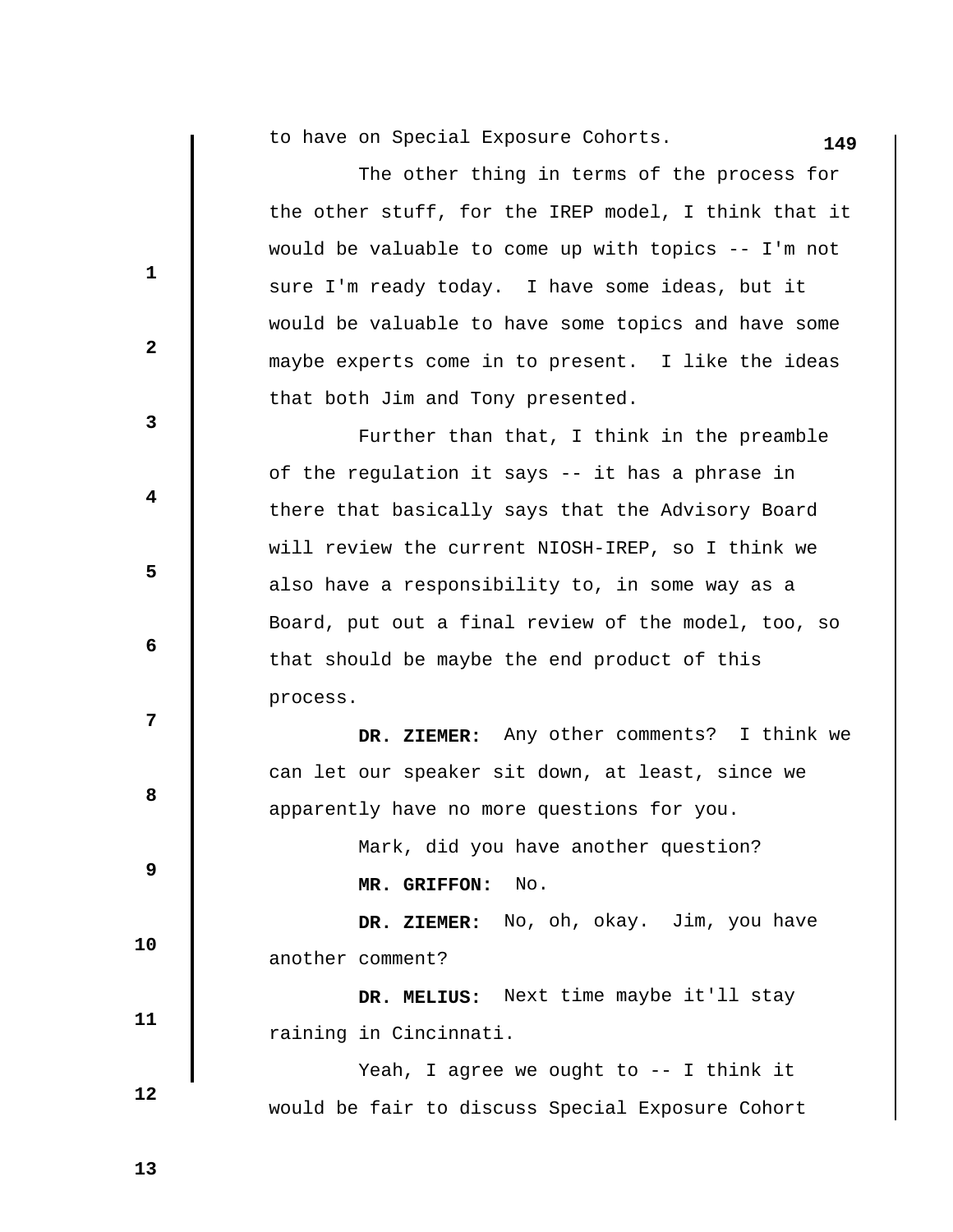guideline. I'd just point out that we'll be going 50 -- be doing this while at the same time there's a document being circulated with what NIOSH's proposal is and that other people are commenting on that - we're going to have sort of a parallel process, and I'm not clear that we're really being provided any input, but I think it would be worthwhile discussing that.

 I think there's another issue that we have talked about briefly at the last meeting that I think was worth spending some time on and that is how is the Board going to review the dose reconstructions that are done? And I think we sort of have to make a decision towards the managing our time for the rest of the day and a half in terms of how to divide up some of this and my understanding's -- I don't believe David Michaels is in town today, but will be in tomorrow, so we're sort of caught with that time for his presentation. But I think if we could sort of regroup and decide how to spend our time for the next few days to make it -- or next two days to make it a useful use of that time I think would be helpful.

 **DR. ZIEMER:** Thank you. Let me ask -- I guess I'll ask Tony. The question when you raised the issue of process, were you talking specifically about dealing with the IREP at this point or more

 **13** 

 **12** 

 **10** 

 **11** 

**1** 

**2** 

**3** 

**4** 

**5** 

**6 6** 

**12** 

**8 8**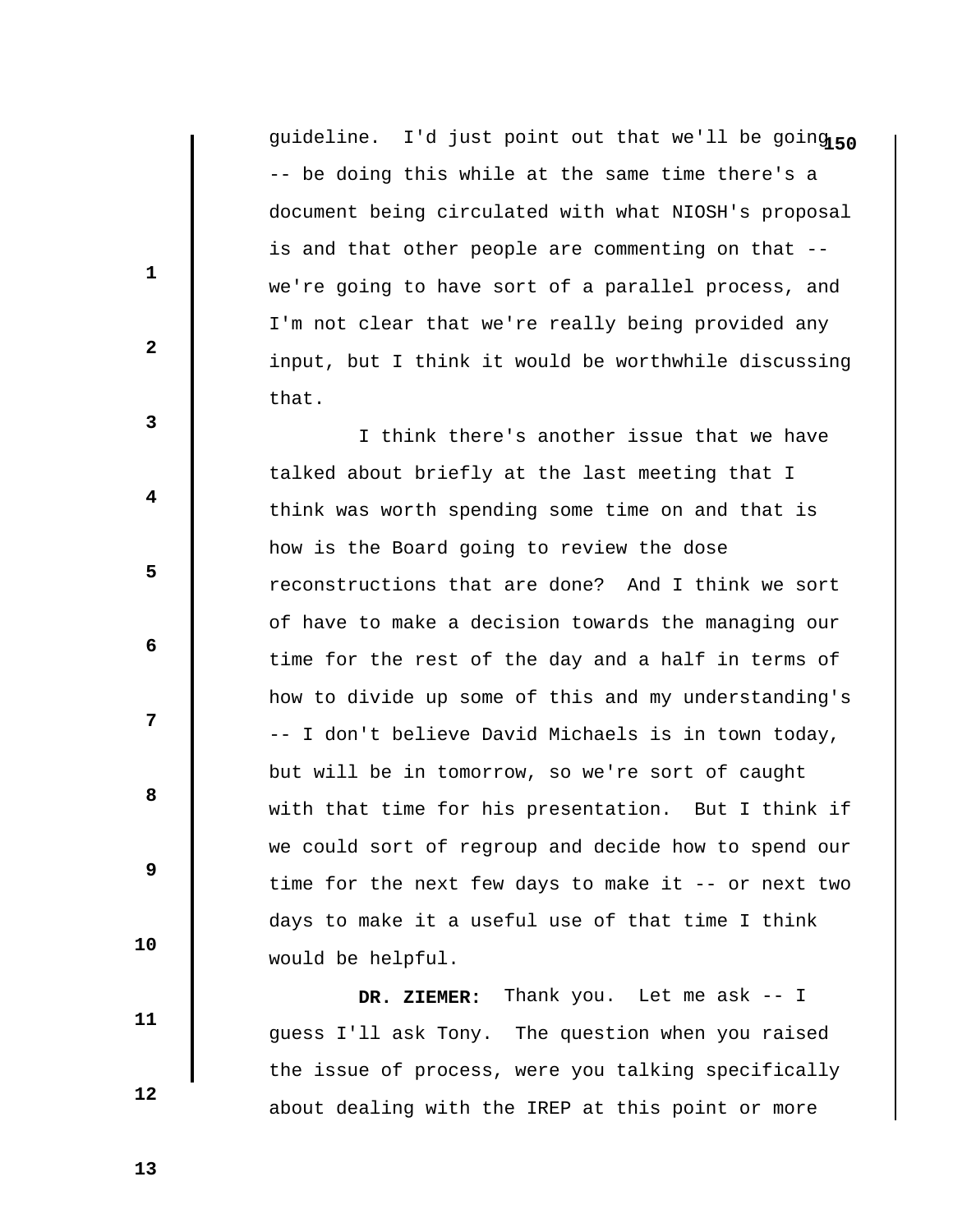**151** generally or generically?

 **DR. ANDRADE:** Paul, I think I was talking - well, I was talking about the way this Advisory Board functions and -- more generically, right.

 **DR. ZIEMER:** Well, let me again, though, raise the question then, because we can finish up on this IREP topic and go ahead and identify issues or -- and then move on to the more generic question, if you wish. I mean -- leave it up to the Board because it's -- it's not something the Chair does unilaterally. I don't dictate our direction here. Sometimes I figure out where the Board's going and I try to get in front of them so I look like I'm leading it.

 **DR. ANDRADE:** Paul, I understand the - well, the reality of the situation. And again, I already mentioned the topics that are of most interest to me with respect to IREP. But I understand also that the representatives here from NIOSH are perhaps not ready to present to us, even in a five-minute informal manner, a discussion on the context in which some decisions were made with respect to dose and dose-rate effectiveness factors, and that's all we want to do. That's all I want to do and that's all I'd like to see the Advisory Board do is not micromanage the scientific process, but understand the decision-making that went on behind

**1** 

 **2** 

**3** 

**5** 

**6 6** 

**8 8** 

 **9** 

 **10** 

 **11** 

 **12**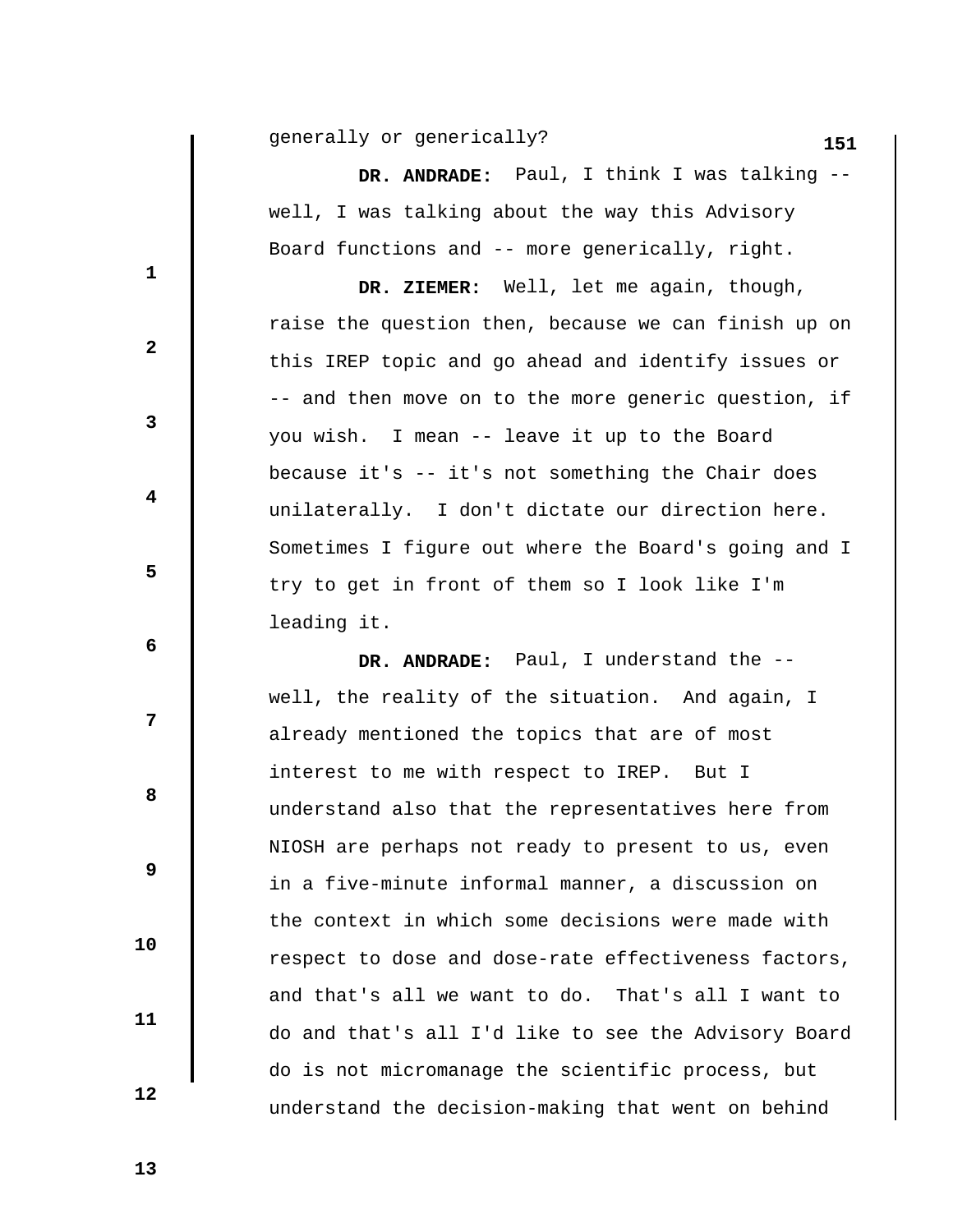| it.                                                 | 152 |
|-----------------------------------------------------|-----|
| DR. ZIEMER: Yes. I think that's                     |     |
| understood, and some of that might be able -- they  |     |
| might be able to address yet today. Or if there is  |     |
| -- if the answers are not complete, to come back to |     |
| us. But as a starting point, can we identify the    |     |
| specific items? Let's start out with what, dose-    |     |
| rate effectiveness factor?                          |     |
| DR. ANDRADE: Absolutely.                            |     |
| DR. ZIEMER: What else? Did you have -- is           |     |
| that the issue for you, Tony?                       |     |
| DR. ANDRADE: And RBE's.                             |     |
| DR. ZIEMER: And RBE's. Any others? Mark,            |     |
| Jim, Richard, Robert, Roy, Sally, Henry?            |     |
| DR. ANDERSON: Just the DDRF's.                      |     |
| MR. GRIFFON: I think there's others that I          |     |
| also understand are more long-range issues, but     |     |
| there are other issues such as age at exposure that |     |
| I understand probably the current thinking leads    |     |
|                                                     |     |

e issues, but at exposure that thinking leads them to decisions made in this model, but -- I don't know if we're making a full laundry list of issues within the realm of this program or --

 **DR. ZIEMER:** Well, I don't think at this point we're at a point where we want to speculate where the IREP may be two years from now and anticipate. But I think it has to do with decisions that are being made almost in real time on some of

 **13** 

**1** 

**2** 

**3** 

**4** 

**5** 

**6 6** 

**12** 

**8 8** 

 **9** 

 **10** 

 **11**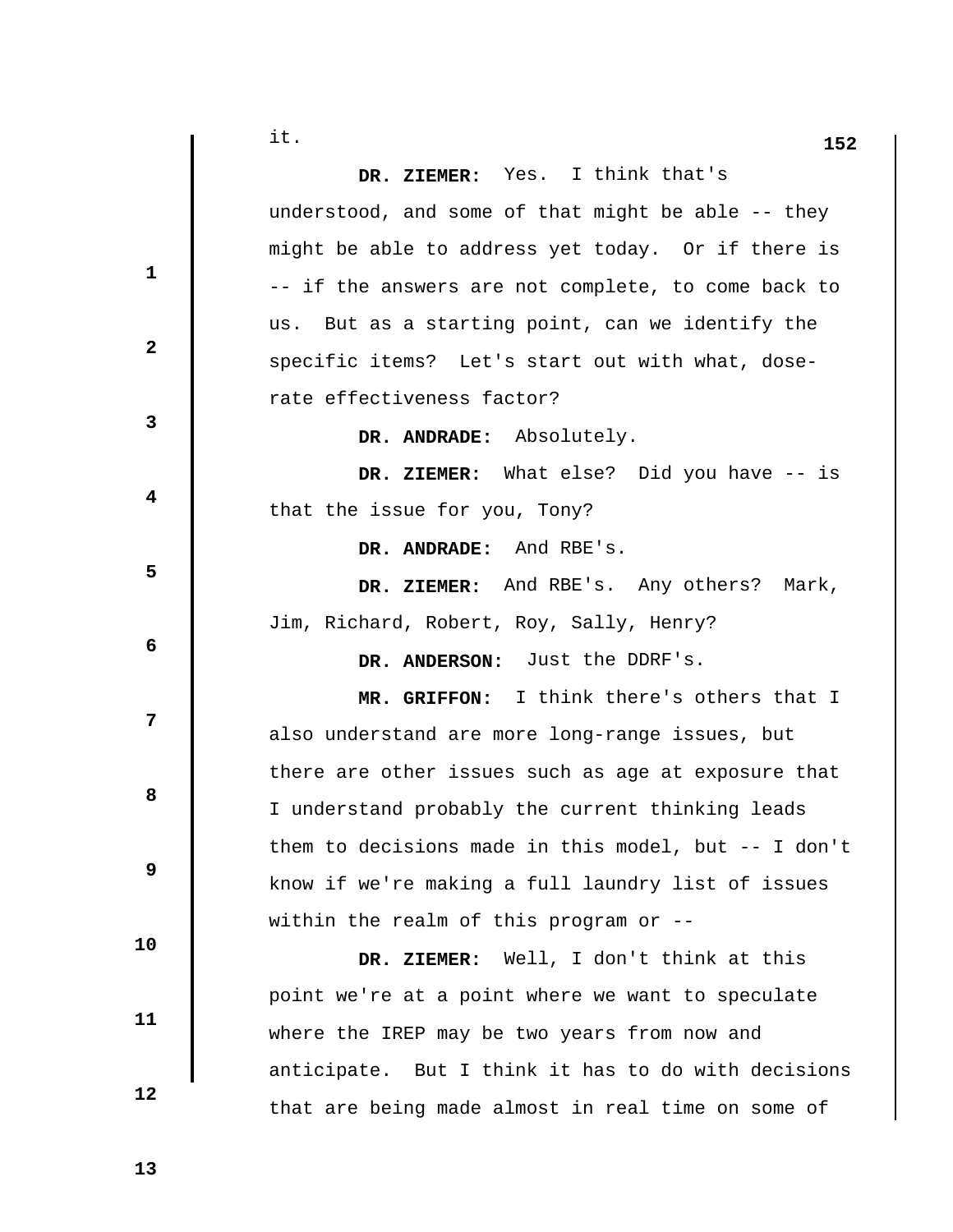these particular factors, such as identifying -- **153** apparently the staff is preparing to discuss some of those even today in more detail. Is that correct?

 **DR. NETON:** Yeah, I'd just like to interject something here. I've been listening to this conversation with some interest, and I'd just like to point out that the Act requires us to use the Interactive RadioEpidemiological Program or its predecessor -- you know, its subsequent versions, which is the NCI-IREP. We are allowed to make modifications that are specific for our cohort, which we've done.

 As far as DDREF and RBE, it is a virtual - it's almost certain that we will have the same DDREF and RBE distributions as the NCI-IREP. There will be no difference. So to that extent, we are really adopting the NCI-IREP program.

 I think the key things to focus on are the differences between us then and the NCI, which are the several areas that Mary pointed out, the risk coefficients for bone and skin, some of the different transfer coefficients that we've used. Those are the key differences in the programs.

 That being said, you certainly have a right to review all of IREP, including NCI-IREP, but I'd just like to point out that if we adopt the NCI-IREP as part of NIOSH-IREP, then really we are in

 **10** 

**1** 

**2** 

**3** 

**4** 

**5** 

 **6** 

**12** 

**8 8** 

 **9** 

 **11** 

 **12**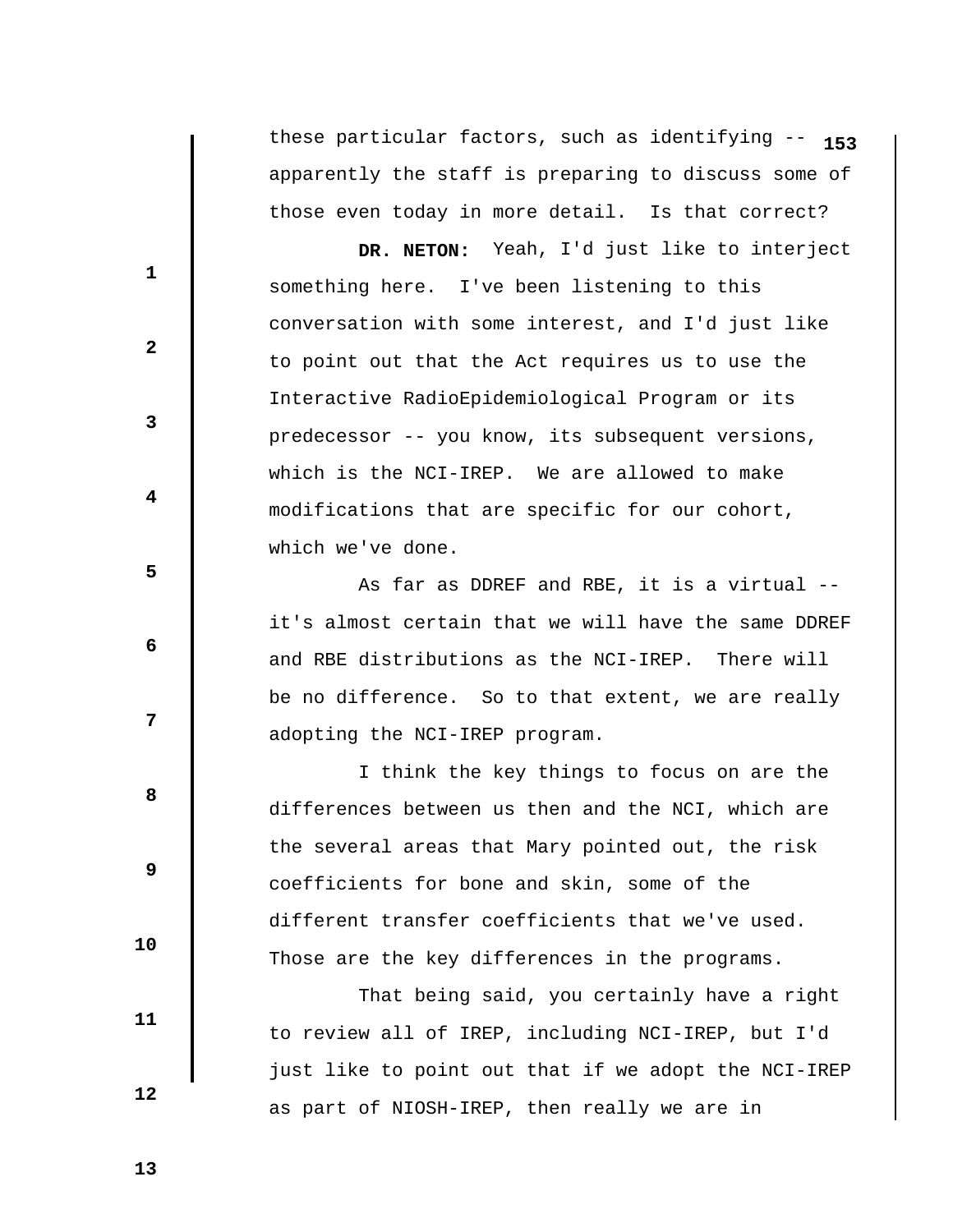**1** fulfillment of what's contained in the Act. Does **54** that make sense? I mean it's not something where we're diverging, you know. I think it's part of an artifact in the sense that these programs are both being developed in parallel and to the extent we interacted heavily with NCI. But where we either make suggestions or modifications and they agree that it made sense, it became the NCI-IREP program. So I'm not sure if that helps or hurts or --

 **DR. ZIEMER:** I think the concern is that that's -- that appears to be sort of a closed loop now where it's not clear who's making the decision. Is NCI accepting it 'cause you guys have proposed it or vice versa, and I -- it's sort of -- the unease is in that loop there. It's sort of saying well, there are some changes being made. At least let's learn why they're being made, do they make sense to the -- do they pass any kind of a ho-ho test or whatever. I don't think we're saying that we're necessarily second-guessing the experts, but I think we want to know why certain decisions are made and the basis for whatever changes are coming about almost in real time.

 Is that a fair reflection of -- yeah. Go ahead, Tony.

 **DR. ANDRADE:** Absolutely, if I might, Paul. Jim -- right? Well, it's really nice that we're

 **13** 

**1** 

**2** 

**3** 

**4** 

**5** 

 **6** 

**12** 

**8 8** 

 **9** 

 **10** 

 **11**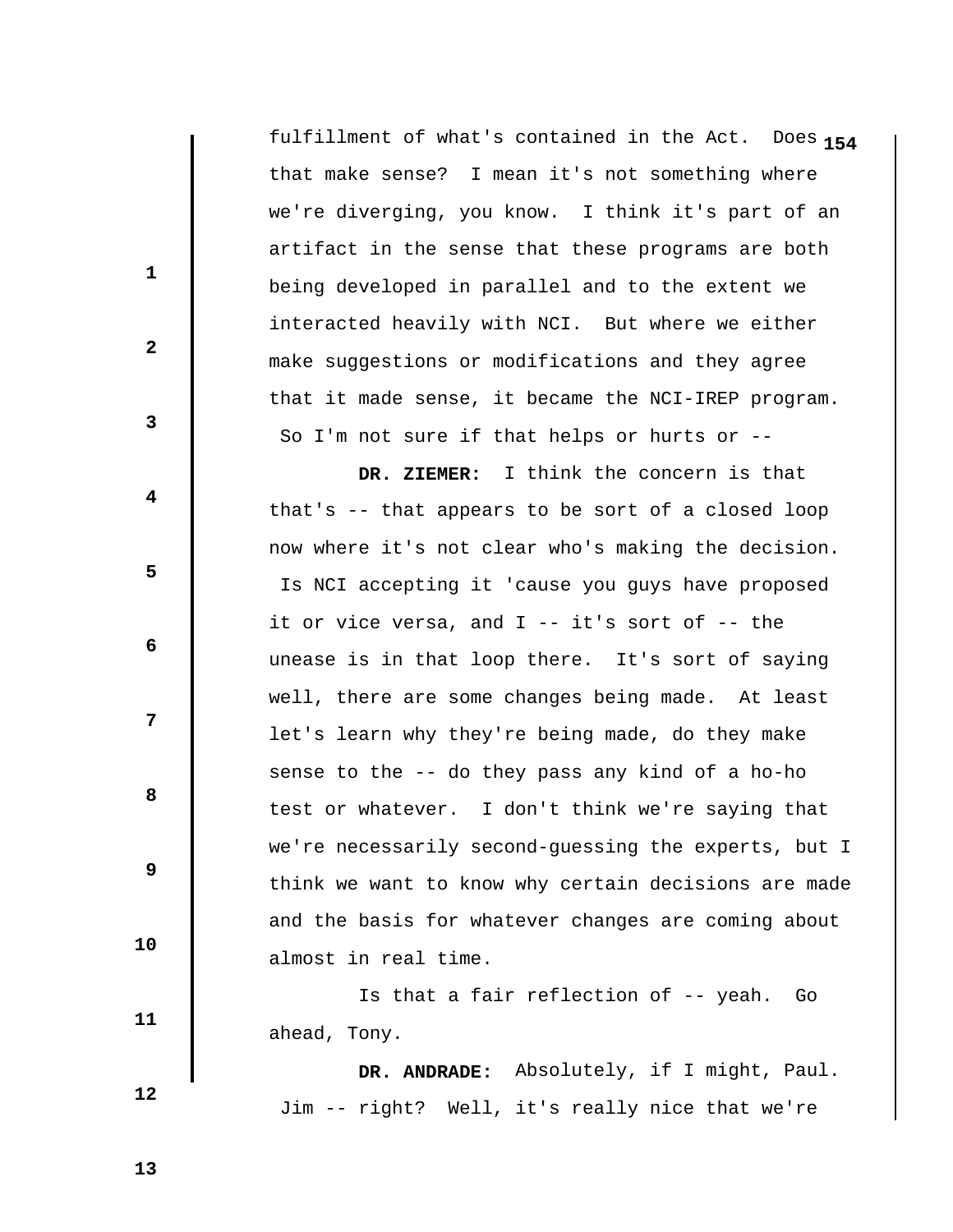being consistent, but again, I am uncomfortable a $_{155}$ to why. We're striving to be consistent and is that the reason that we're adopting these -- these factors, in and of itself, or is it -- or is there some deeper scientific basis? I'm just simply curious.

 **DR. NETON:** That's fine. I just wanted to point out that -- I think I heard that there was a belief that there were differences between our DDREF and the RBE distributions used in the NCI program. And the DDREF's are going to be the same. The RBE's have not been finalized, but it's my belief that the NCI -- and you heard Dr. Land this morning endorse the current RBE's as they are drafted -- so I believe that they will ultimately end up in there, although I can't speak for NCI. So I just want to point out that there are -- there's no difference between us and NCI in that area. So we're not going out there on our own modifying it for this cohort. I guess that's what I was trying to point out.

 **9 10 11 12 DR. ANDRADE:** Okay. Yes, indeed, he had a wonderful talk this morning, and we all understood his endorsement. But I guess I'd like to know a little bit more about the basis for that endorsement. I mean he indicated but only indicated at a very high level that this is where scientific studies have -- are tending to shift the DDREF.

 **13** 

**1** 

**2** 

**3** 

**4** 

**5** 

**6 6** 

**12**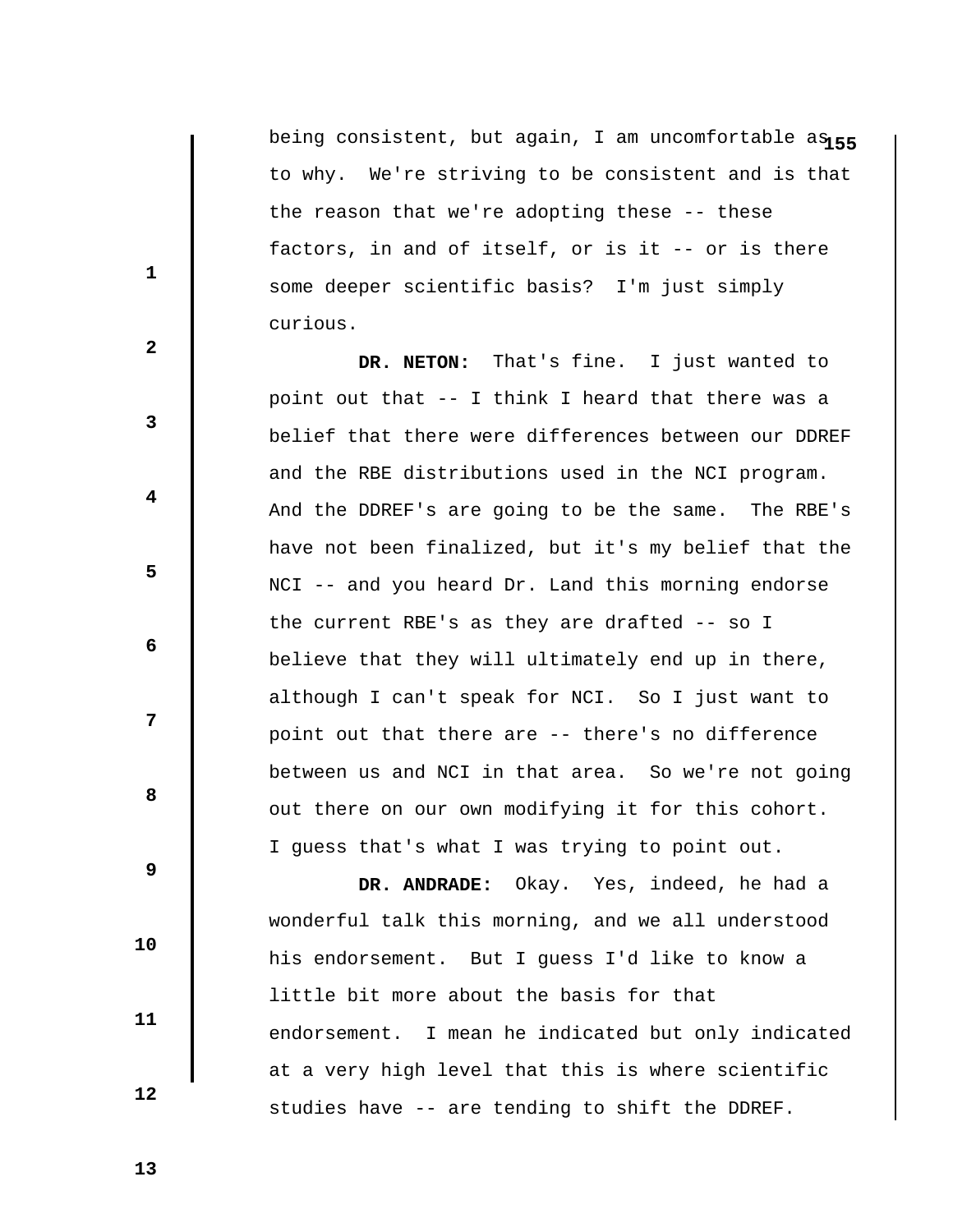Well, is that, again, the result of a paper, two **156** papers, a collection of work that has been done over the last decade? I'd just like to know the context.

 **DR. NETON:** I completely understand. I do agree with what Wanda Munn mentioned, though, that there are several agencies involved here and we of course do not control the National Cancer Institute and these things happen to be going along in parallel. So I think some of the frustrations being sensed here is somewhat out of our control in that respect. But with that, I'll sit down.

 **MR. ELLIOTT:** If -- Jim, I don't know if you could speak to this or not right now, but if the Board is interested, can you talk about the subject matter experts comments on the radiation weighting factors and DDREF? Is there a way you can briefly summarize what they will see once we are able to pass that information along in hard copy and by email?

 **DR. NETON:** I don't have the comments with me. I'd be reluctant to do them from memory, as old as I am nowadays. I can't remember as well as I used to, so I could give a hint as to what they are. They were not extremely substantive. I mean there were some changes being made, but  $I$  --  $I'$ d be reluctant to do them from memory, I guess.

 **DR. ZIEMER:** Well, several items have been

 **13** 

 **12** 

 **10** 

 **11** 

**1** 

**2** 

**3** 

**4** 

**5** 

**6 6** 

**12** 

**8 8**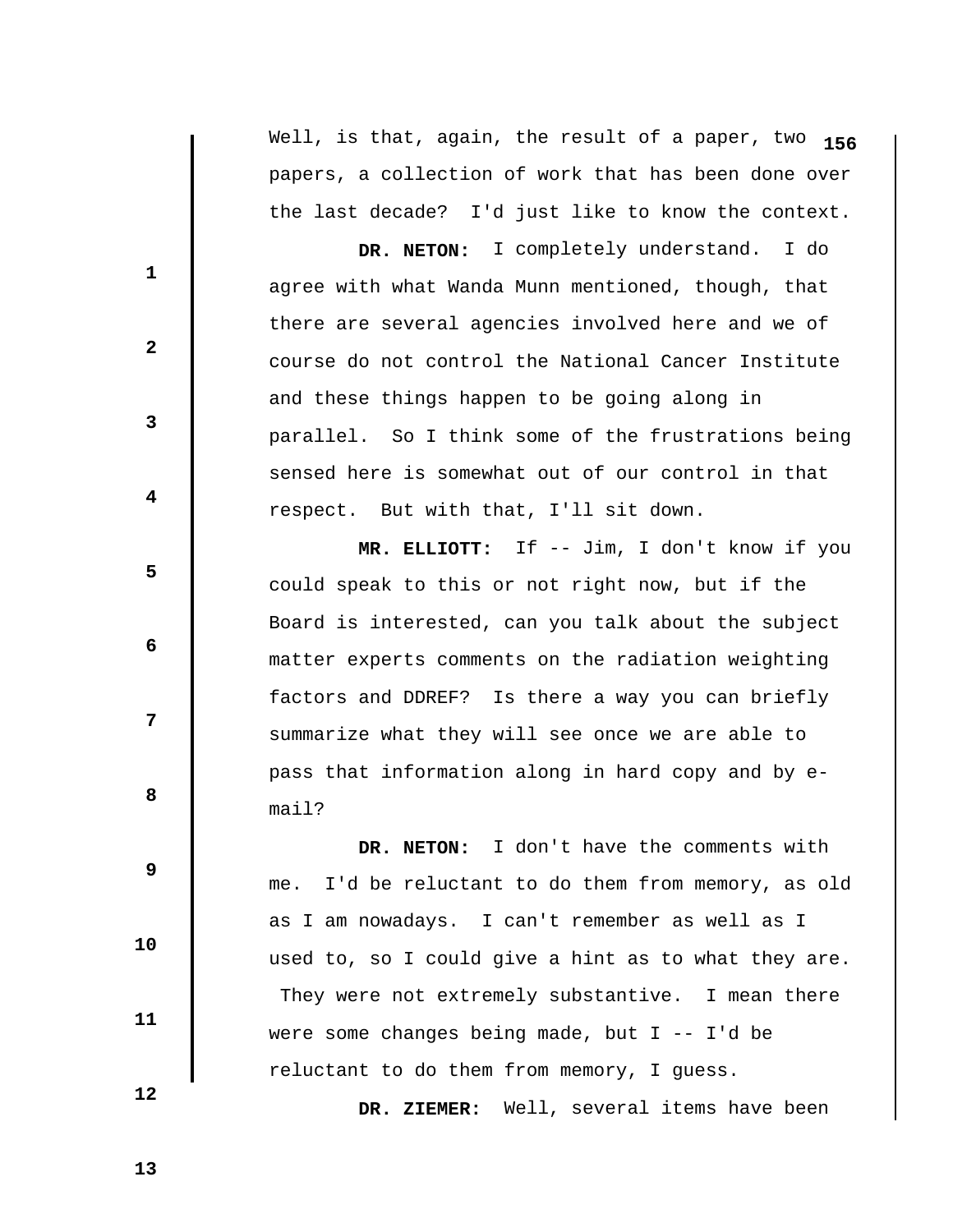|  |                                       |  |  | at least identified and perhaps could be followed up |  |
|--|---------------------------------------|--|--|------------------------------------------------------|--|
|  | on. And are there other -- Jim, yeah. |  |  |                                                      |  |

 **DR. MELIUS:** I just procedurally -- it's a little frustrating for everybody here and I think what we need to do is to talk about what we did before is let's identify a clear list. Let's go back and look at the comments the committee needs to and see if there are other issues, and then let's get information to NIOSH before the next meeting to prepare presentations on these and that's fair to your staff and I think will be fair to everybody involved.

 **DR. ZIEMER:** I have identified, from what was said, DDREF, RBE, age at -- well, age at exposure's not in transition right now, is it? That's not -- oh, maybe --

 **MR. GRIFFON:** Because there were some comments, public comments and expert comments on that issue I'd like to see.

 **DR. ZIEMER:** Oh, okay.

 **MR. GRIFFON:** Hear how it was resolved.

 **DR. ZIEMER:** Were there some other items?

Mark?

 **MR. GRIFFON:** Yeah. Having heard what Jim said, and I agree, I would like to reflect on this more, but I at least think that I want some discussion about the transparency of the IREP model

 **13** 

**1** 

**2** 

**3** 

**4** 

**5** 

 **6** 

**12** 

**8 8** 

 **9** 

 **10** 

 **11**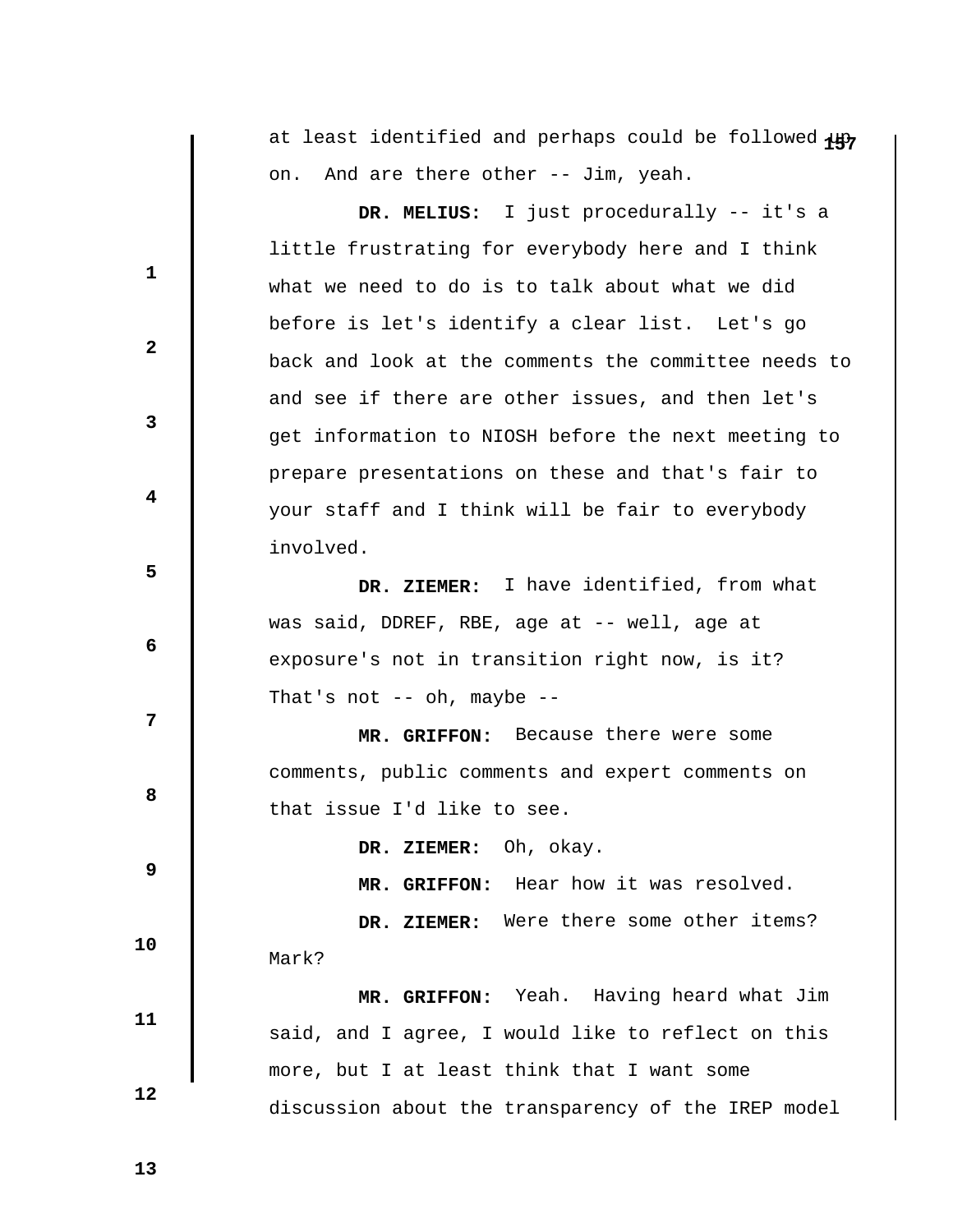in terms of the public. It's on the internet and  $\frac{1}{48}$ my view, that's about the only thing that's more transparent than the epi tables. The problem with this whole Monte Carlo approach is that, from the public and actually many health physicists, quite frankly, you plop a few numbers in and you get a result out, and what happens in the middle is a mystery. And I think that -- I think we need to address that because I think, from the claimant's standpoint, it is going to be like Monte Carlo. If they put that number in, roll the dice and then come out with a winning score, they're going to be happy. On the other hand, when they come out with a rejection letter, they're going to want to know - oh, sure -- you know, how exactly was this calculated. And I think we -- so that's one topic is transparency of that model.

 And the second thing is just the whole uncertainty analysis, how the Monte Carlo uncertainty analysis works. I think there's some assumptions that I want to understand better of if variables are not independent and you start combining variables, you get a whole -- to get your uncertainty in your entire final results, you know, that has to be assessed certainly, and I'm -- it's probably been considered, but I would like to have some sort of discussion or presentation from the

 **13** 

 **10** 

 **11** 

 **12** 

**1** 

**2** 

**3** 

**4** 

**5** 

 **6** 

**12** 

**8 8**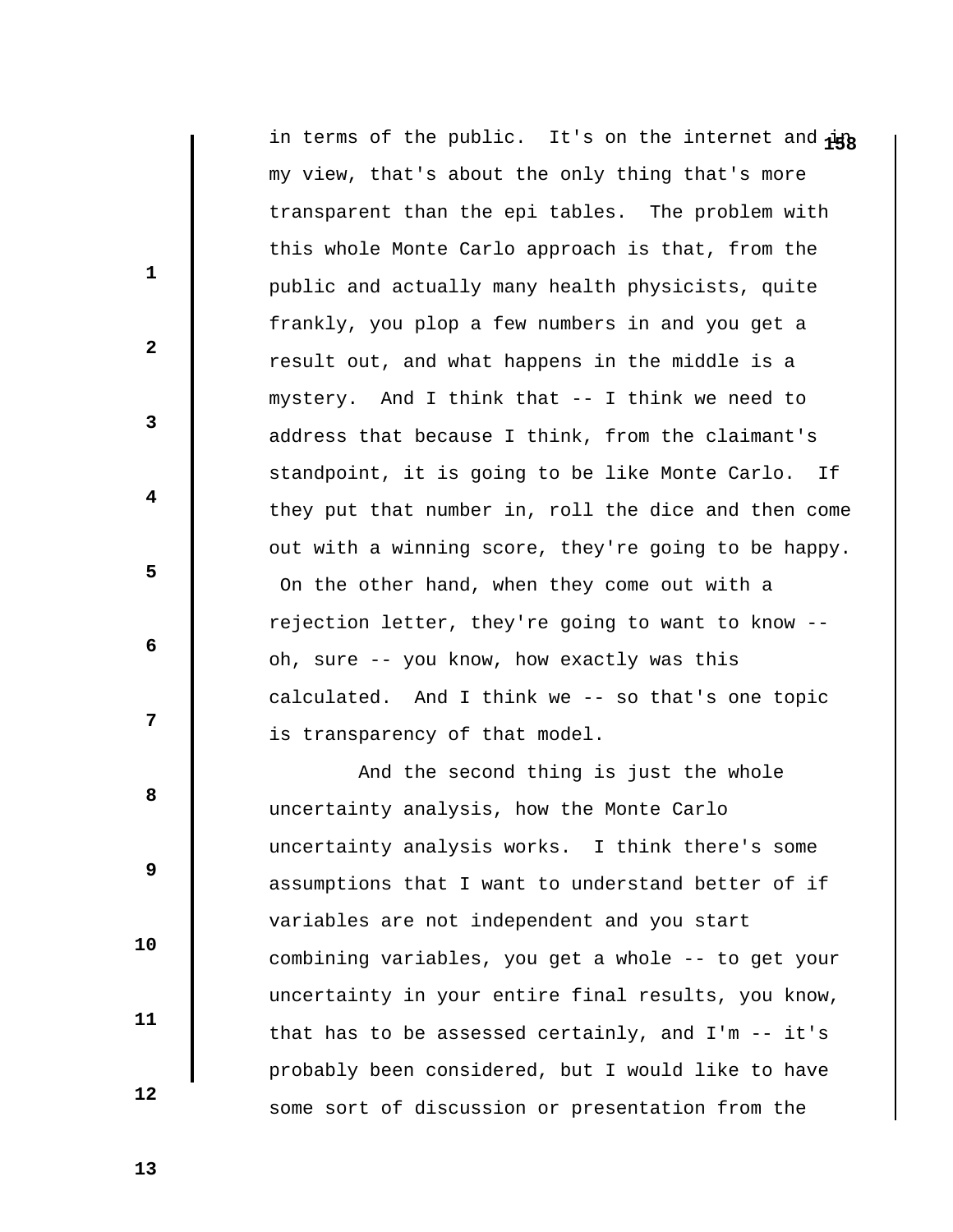experts on how that was done. **159** 

 $\mathbf{I}$ 

|                         | DR. MELIUS: One additional exhibit actually          |
|-------------------------|------------------------------------------------------|
|                         | Dr. Land brought up this morning was this -- the     |
|                         | rarer cancers and this grouping issue and how one    |
| $\mathbf{1}$            | does calculations based on those, how one does the   |
|                         | grouping and -- he got a little -- confused us, at   |
| $\mathbf{2}$            | least me, a little bit more in terms of trying to    |
|                         | understand that issue, so I think it would be        |
| $\mathbf{3}$            | helpful to have -- that was, yeah, Genevieve's       |
|                         | question.                                            |
| $\overline{\mathbf{4}}$ | DR. ZIEMER: Okay. Any others? And you've             |
|                         | gotten the list there, I think. Okay.                |
| 5                       | Now my understanding that the request is             |
|                         | also for copies of the comments from the technical   |
| 6                       | reviewers for our information, and that will be      |
|                         | forthcoming.                                         |
| 7                       | DR. MELIUS: I don't know, just -- I mean             |
|                         | someone just could notify us when things go up. I    |
| 8                       | think -- maybe not every item, but access to it. I   |
|                         | think I could download it, just -- you know, I fail  |
| 9                       | to check every day --                                |
|                         | DR. ZIEMER: Just a note, the following are           |
| 10                      | now on the web site? Yeah. Yeah, I think --          |
|                         | they're going to try to do that.                     |
| 11                      | DR. MELIUS: Just say that you've added six           |
|                         | comments, or not even -- also these other comments,  |
| 12                      | we don't know when you sent them out so I don't know |
|                         |                                                      |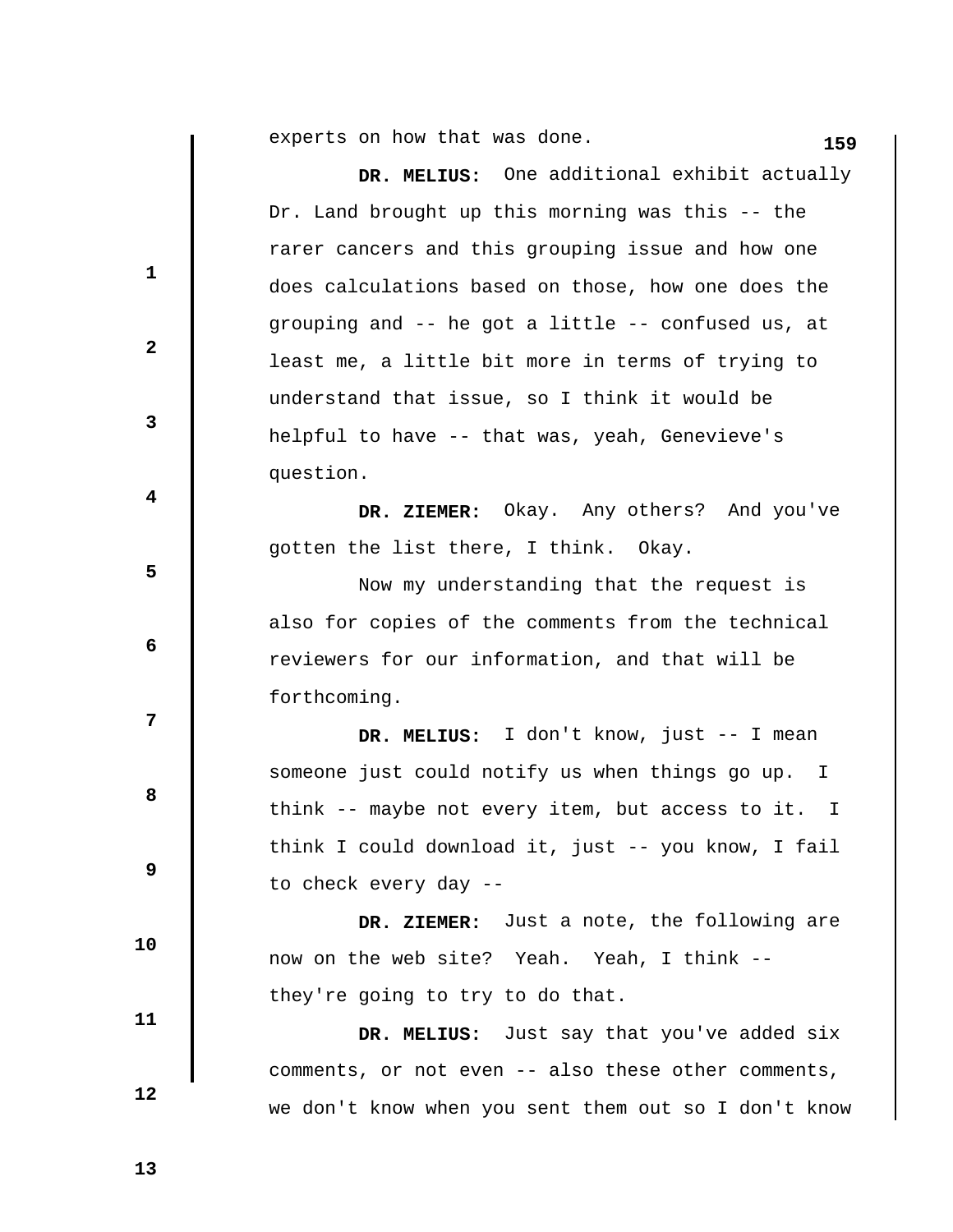when the set is complete up there. You may have then set up there, the comments. I don't know if you're still waiting for some or where they stand, so it's a little hard to understand when is the most efficient time to go in and take a look.

 **DR. ZIEMER:** Okay. Mark, you have another comment?

 **MR. GRIFFON:** Just one last question or request. I think I've asked this before, but the on-line version of IREP, I wondered if, as you release this in its final form here for use, whether this can be provided to the committee in disk form -- okay, that's one no.

 The second question I have is can a model detail be added to the on-line version as they are not as complete as version 2.1 was. There's certain model details that are not -- you've added some stuff, but there's some critical stuff that has been deleted from -- I have a disk version of an earlier version, 2.1, where there's a lot more model details in there to look at, including the raw data, the ERR per Sievert data, by cancer type. And I think --

 **DR. ZIEMER:** Do we know today whether that's  $-$ 

 **DR. SCHUBAUER-BERIGAN:** I'll just comment on that briefly. This is Mary Schubauer-Berigan again. The version that's currently on the web does have

 **13** 

**1** 

**3** 

**4** 

**5** 

 **6** 

**12** 

**8 8** 

 **9** 

 **10** 

 **11** 

 **12**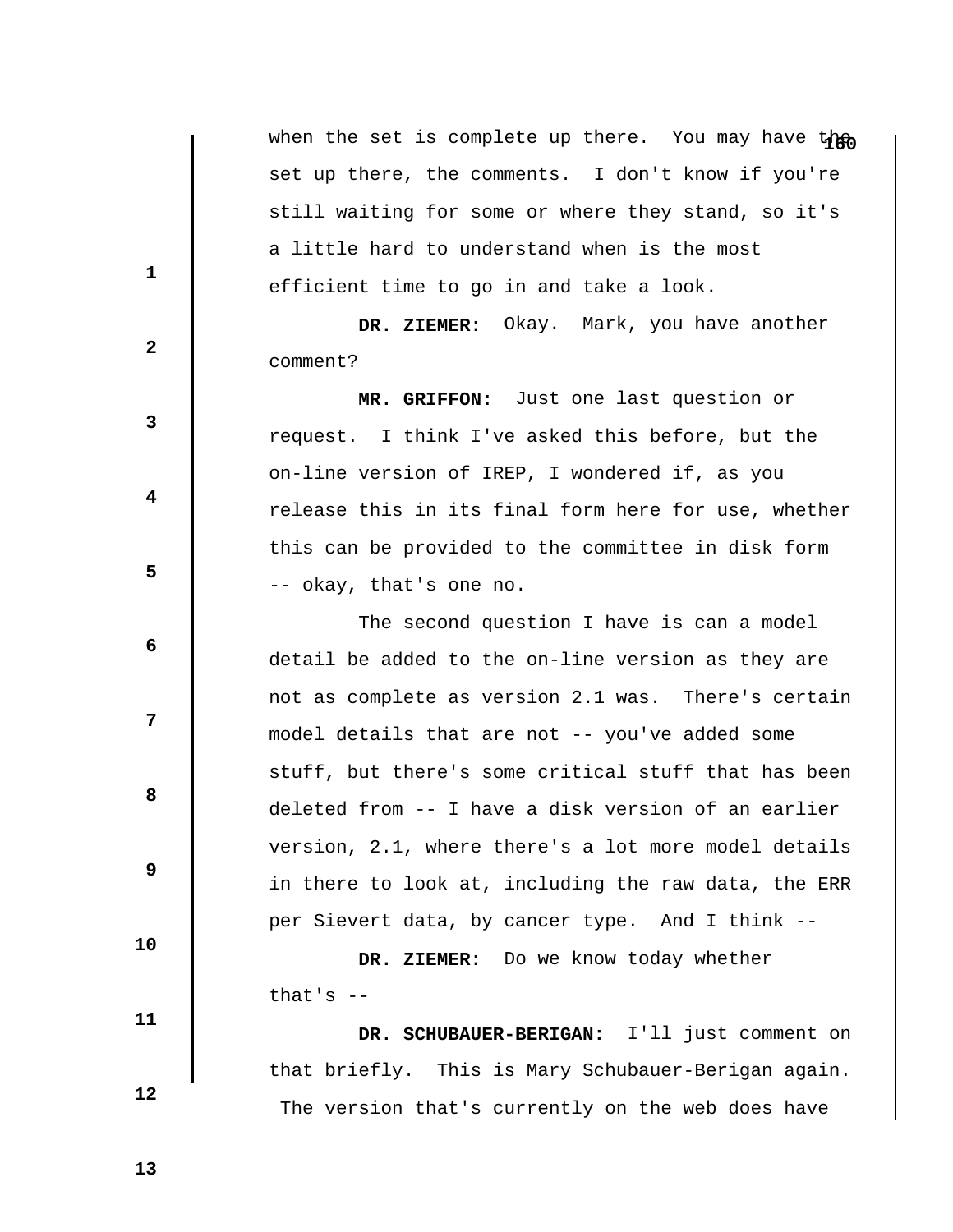some of the model details, but it stops at the point where you're trying to look at the ERR per Sievert coefficients. We're working with NCI -- since they derived the vast majority of those, we're working with NCI to get their permission to put them up on the web site, and until their version is actually finalized, which -- did Dr. Land mention when that was occurring this morning? If he did not, then we have no idea when that will be, but our intention is to make that documentation at least as transparent as the version that you refer to as 2.1. They put that version together because that was the version that was reviewed by the National Research Council, so that was the sort of final draft, and they're not at the point where they have the final final.

 **DR. ZIEMER:** Okay. Any other comments on this issue? Okay, Sally?

 **MS. GADOLA:** I have the feeling from a couple of the presentations that there were questions that the experts themselves had that were working on the IREP and that the National Cancer Institute had some questions, and I was hoping sometime in the future that we could have a discussion of that and what they would like to see change, what they would like better understood, because they seem like they were on the brink of saying something and all the evidence wasn't there

 **13** 

**1** 

**2** 

**3** 

**4** 

**5** 

 **6** 

**12** 

**8 8** 

 **9** 

 **10** 

 **11**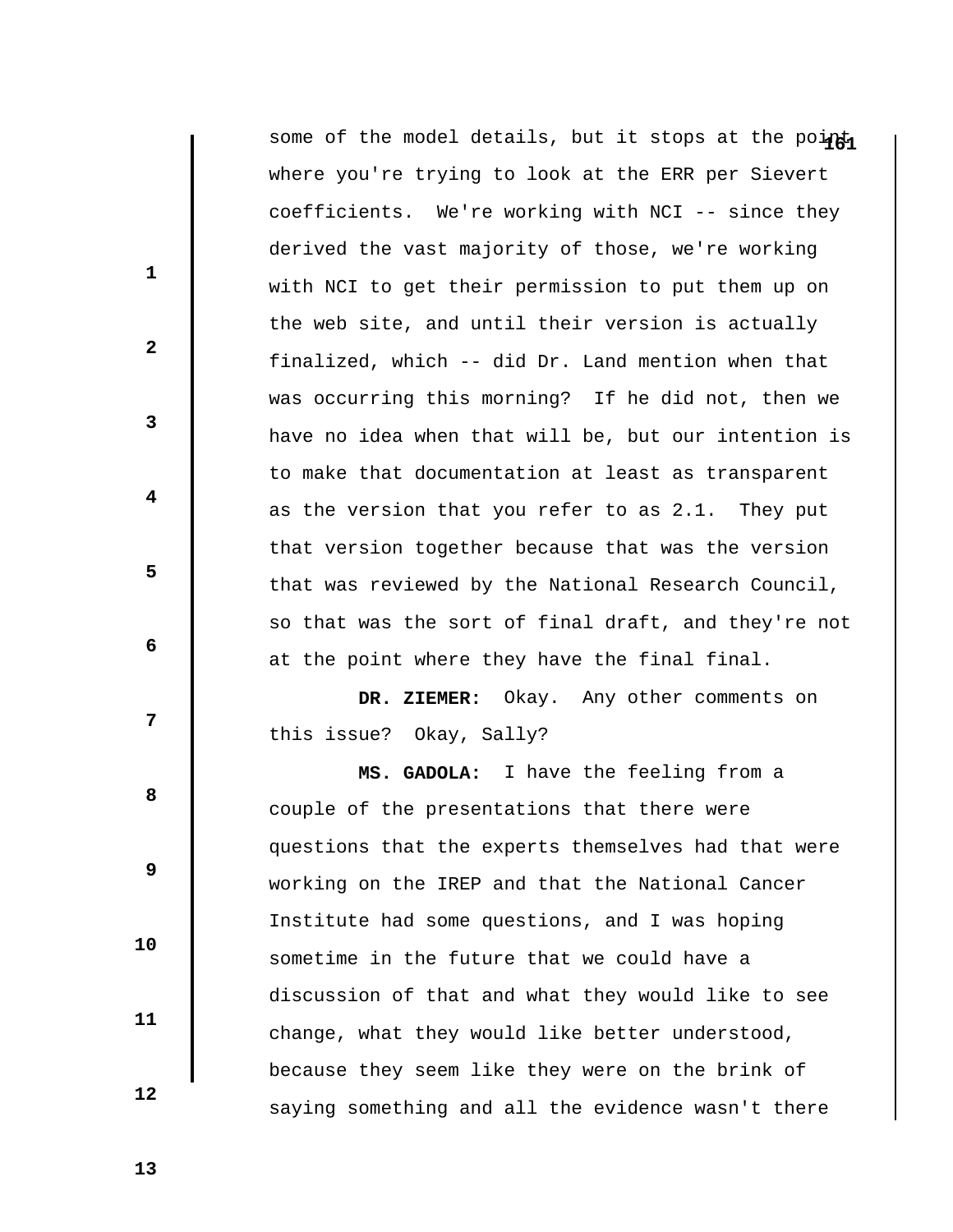**1** so it was like we will go with this. But I would **62** like --

 **DR. ZIEMER:** Let me --

 **MS. GADOLA:** -- to pick their brain a little bit.

 **DR. ZIEMER:** I'm going to partially answer, unless Dr. Land is still here, but I don't think we're ever going to be at an end point where we say we know the answers. These things are always what's the best information you have right now, and it's going to change and it's going to change -- we'll keep getting more and better information, but I don't think any of the folks at NCI or NIOSH or any of the other agencies or even the scientists are going to say we now know everything we need to know on any of these things.

 **MS. GADOLA:** Well, I don't -- no, I don't expect an end point. My question is more like what else do they think we should be looking at, that you don't have all the details but because they are the experts, so often you will hear them say well, I wish I had a little bit more here or I wish I could say this a lot more clearly, but it isn't quite all together. But then they can give you a hint, and because we also come from a variety of backgrounds, we also often can identify people that have special interests. And even though things are supposed to

 **13** 

 **10** 

 **11** 

 **12** 

**1** 

**3** 

**4** 

**5** 

**6 6** 

**12** 

**8 8** 

 **9**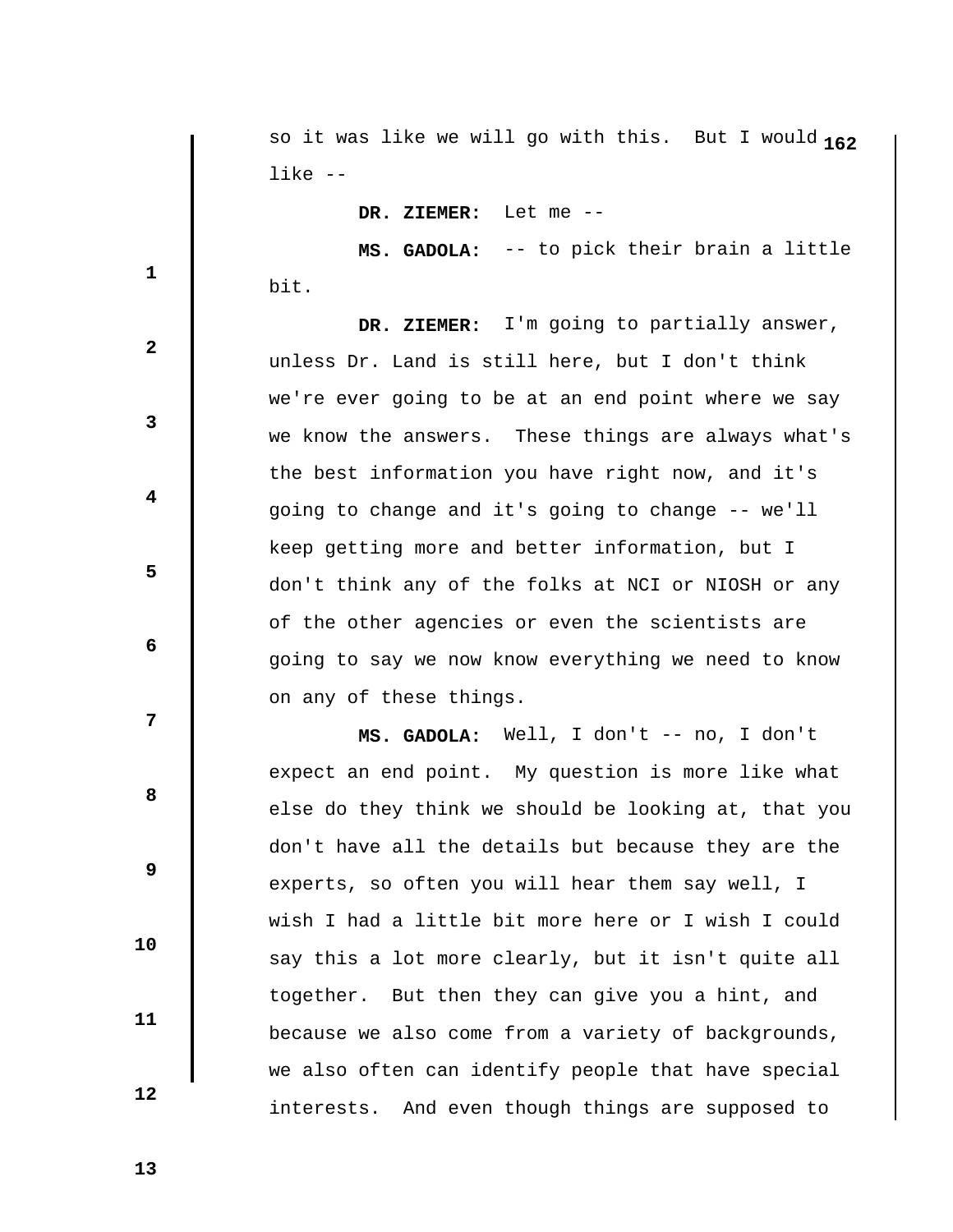be scientifically accurate, they're not always **163** there. There's a little bit of prejudice. Not people wanting to be prejudiced, but just from their particular viewpoint. And it's also so important to share what all the other people have, so as we do our job, I think it's our responsibility to learn as much as we can, too. And when you're making a list, my question would be what else do we need to be looking at? I would like to get the input from - since we have this opportunity from experts, what else do you think we should be looking at? What can we help you do? What can our backgrounds bring to you or what questions can we ask?

 **DR. ZIEMER:** Okay. Any others? Now we'll expect to have this item on our agenda for next time, at least, and see if questions have indeed been answered or if they remain, so we'll certainly come back to this as a follow-up next time.

 Okay, we still have some additional things on this topic, so Russ Henshaw is on the agenda next. Russ, please.

 **MR. HENSHAW:** I have the infinitely easier task of showing the Board and those here the improvements that have been made thus far to the user interface for the software, and there shouldn't be anything controversial about that part of it, so...

 **13** 

 **10** 

 **11** 

 **12** 

**1** 

**2** 

**3** 

**4** 

**5** 

**6 6** 

**12** 

**8 8**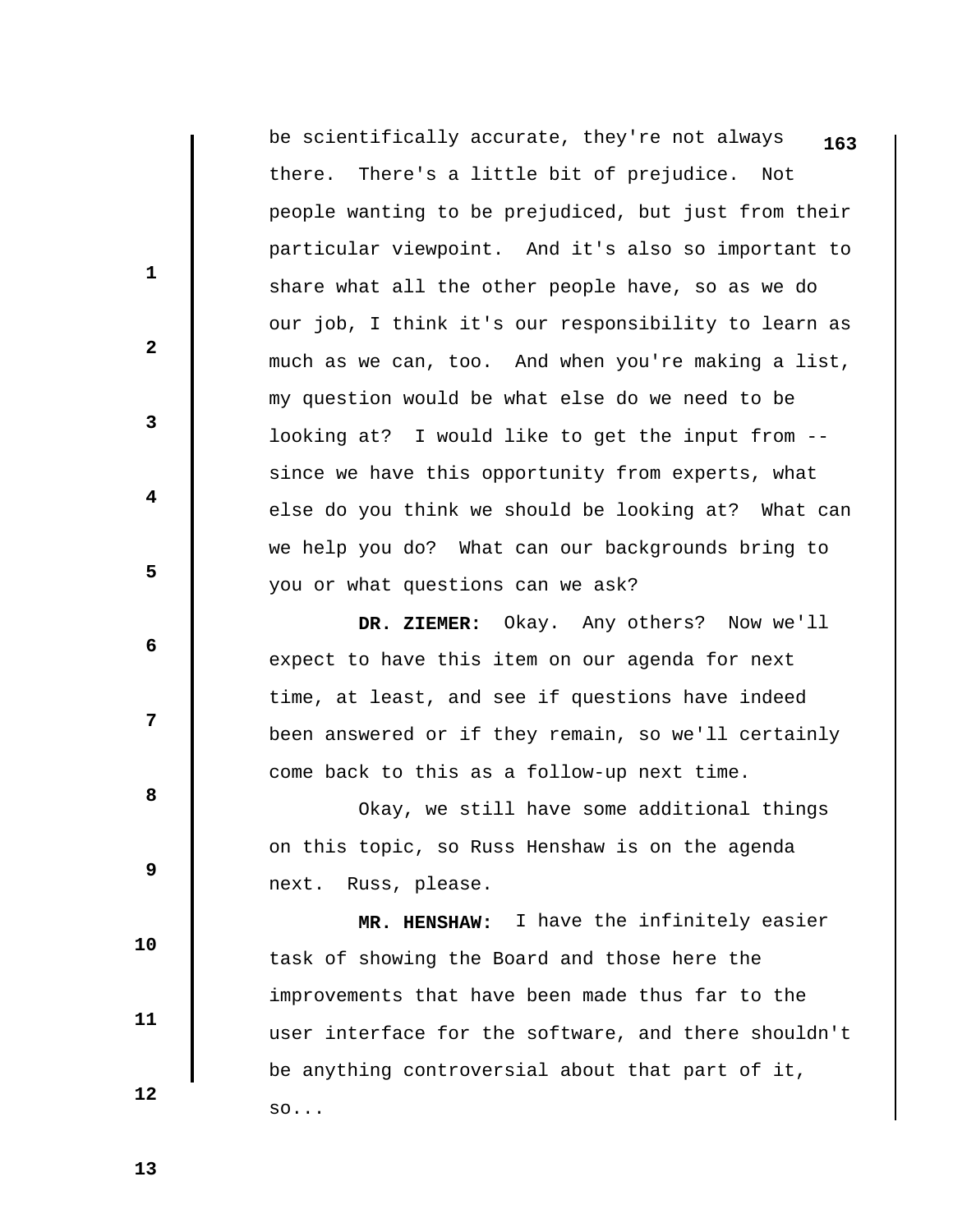**1** By the way, if I might just digress for a **64** moment, I was the most delighted person in the room to discover that Mary could make it here today. About a year ago at this time, before I joined NIOSH -- several months before I had joined NIOSH, for example, I might have defined dose reconstruction as trying to figure out whether my grandfather took all of his medication last week. So I'm kind of a newbie here, so...

 Also I might add, we have a less-thanperfect equipment setup. I'm going to be kind of walking back and forth between the microphone and manipulating the access to the software over the internet, but that's not a bad thing. It'll be a welcome relief from my monotonal voice.

 I have no power point presentation, but if you could turn to your briefing book for the Board or the handouts if you are here as a member of the public, my -- I have a draft user's guide which follows Mary's power point presentation and the tab -- the NIOSH-IREP tab. I'd ask you to turn to page five of the draft user's guide.

 The guide was developed by our contractor, SENES Oak Ridge, Incorporated. And again, this is a draft version. I just got back from a couple of weeks on the road demonstrating this to Department of Labor staff around the country, along with Brian

 **13** 

 **10** 

 **11** 

 **12** 

**1** 

**2** 

**3** 

**4** 

**5** 

 **6** 

**12** 

**8 8**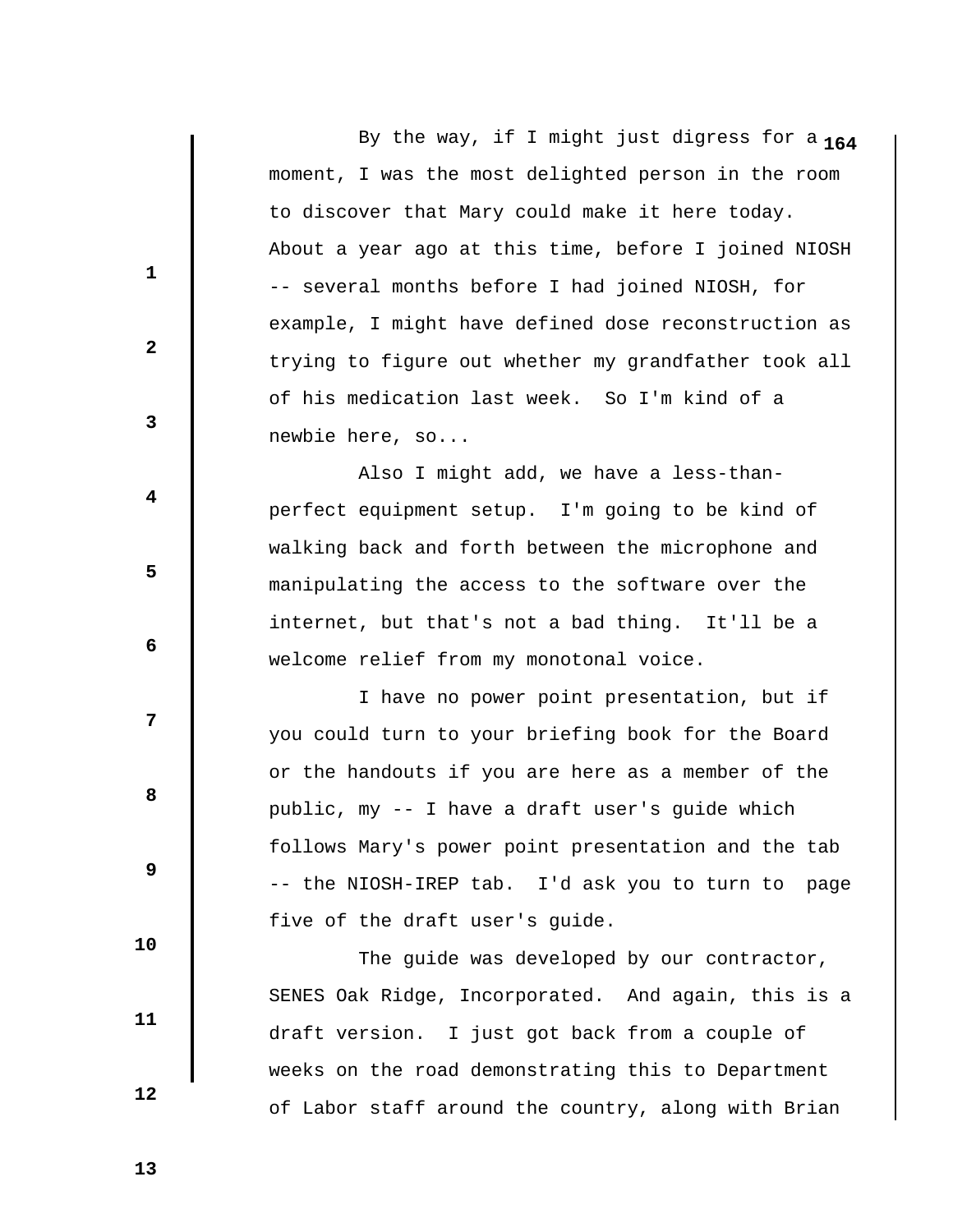Thomas from SENES Oak Ridge and also Jeff Coach from the Department of Labor, who I believe is here today.

 So to access the software, just a brief refresher, we go to the NIOSH/OCAS web page. We click on probability of causation. One difference already from the last Board meeting is you can see that we've added a direct link to the software right at the probability of causation page, so I'll click on that. It takes us right into the software program. You simply click on the begin button to start the software. That takes us to page six of the draft user's guide.

 This is -- let me just scroll down here and show the -- try to show more of the screen. I think you'll see one difference already, this Use Data Input File, the Go To Upload Page button, which I've just clicked on. Prior to this improvement, the Department of Labor staff would have needed to enter data in every field of the software. With the creation of the input file, the -- we now have an Excel spreadsheet that will be sent to DOL with every claim, which includes all the information for the claim. When DOL uploads the file, it will automatically populate every field in the software.

 Now there are three buttons here. One is Return to Inputs on the bottom that just takes us

 **13** 

 **10** 

 **11** 

 **12** 

**1** 

**2** 

**3** 

**4** 

**5** 

 **6** 

**12** 

**8 8**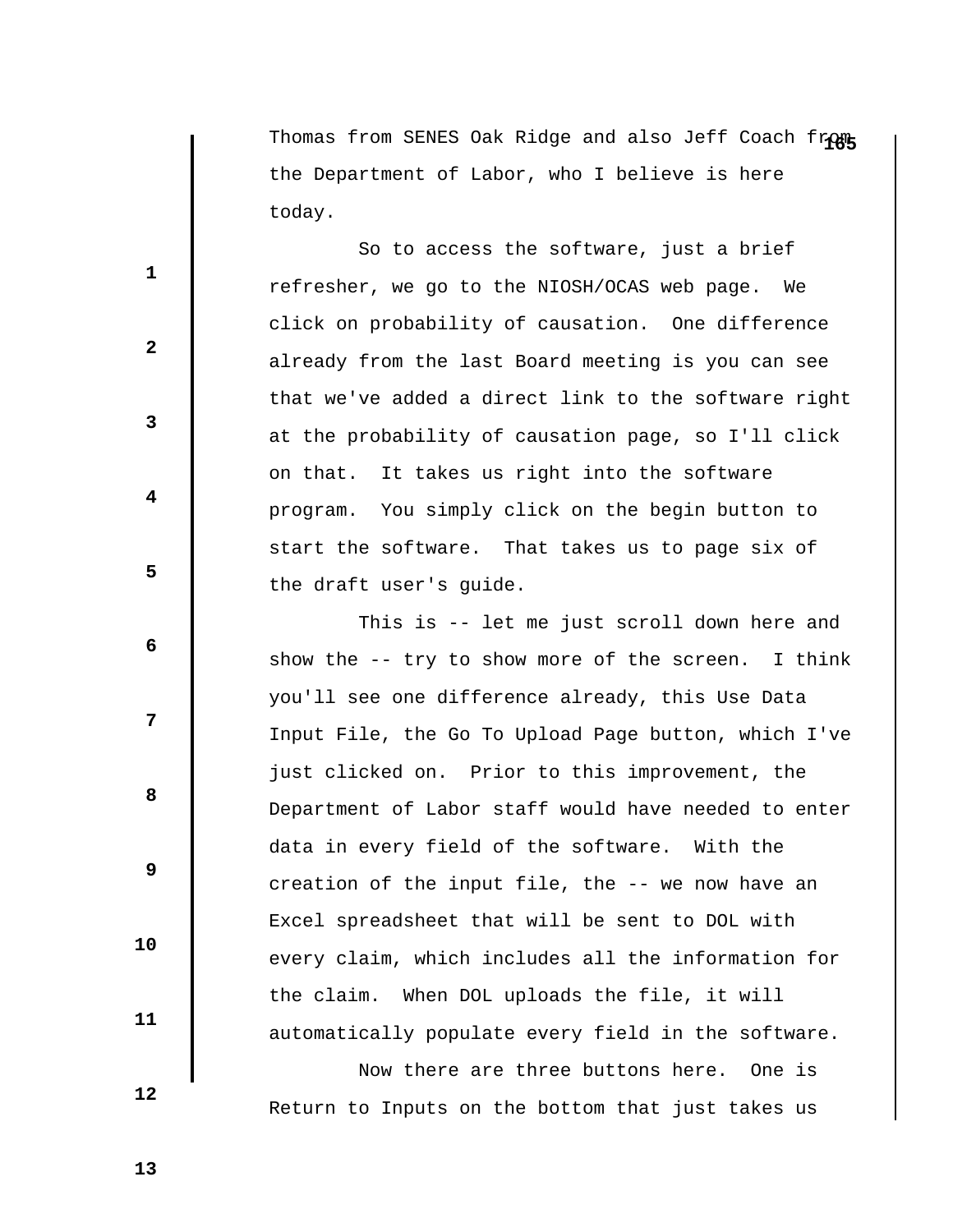back to the last page. There's also a Download **166** Template button. If this is clicked on it brings up the Excel spreadsheet, which can be saved and changed as needed, although, again, the claims examiners at the Department of Labor will really not need to make any changes to the input file. So we'll click on the Upload File button.

 Brings us to the Upload Saved File screen. We click on Browse. Now in this case I have a couple of example or sample claims, so for our purposes I'll click on Presentations and navigate to the Input Files folder. We'll just bring in what we're calling here example 1-A. Now when DOL - when a claims examiner at the Department of Labor actually operates the software, he'll bring in the file from whatever format we're sending it to them. It could be a floppy disk or a CD-ROM or by e-mail encrypted. I don't think that decision has been made yet. Is that correct, Jim? It's possible that the first few claims may come with input files. That could change later to maybe an encrypted electronic format.

 So we've brought in the file we need. I might also mention that the files will probably be named by the claimant's Social Security number. In this case it's just example 1-A. So I click on Upload File. It's kind of a reassurance message

 **13** 

 **10** 

 **11** 

 **12** 

**1** 

**2** 

**3** 

**4** 

**5** 

**6 6** 

**12** 

**8 8**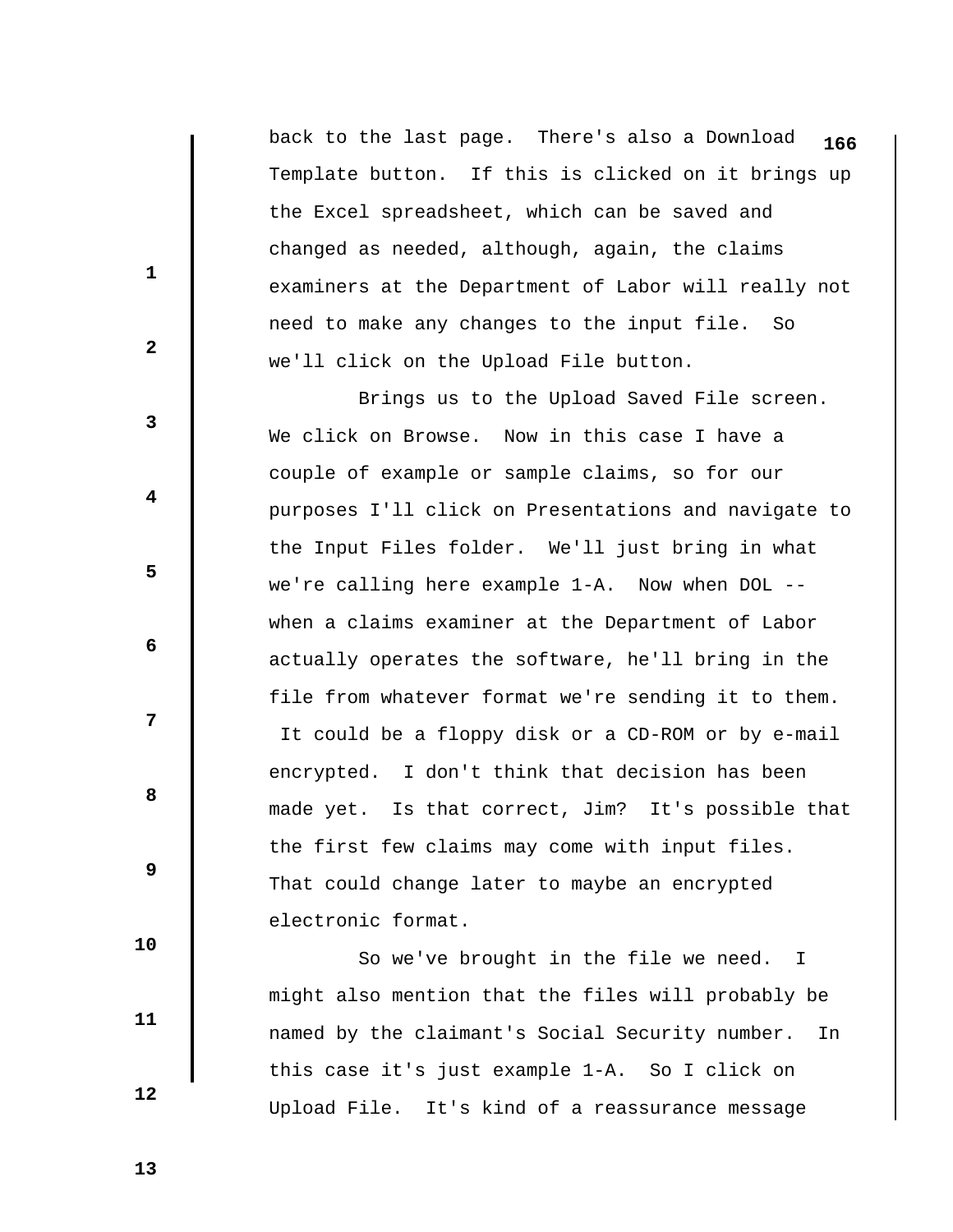|                         | there SENES worked into the software for DOL<br>167      |
|-------------------------|----------------------------------------------------------|
|                         | purposes. We click on Continue. And now we have          |
|                         | populated every field in the software with the           |
|                         | claimant information from this specific input file.      |
| 1                       | And we've made another change in the software.           |
|                         | This button is now called Generate Results, just         |
| $\mathbf{2}$            | trying to keep it simple. So we click on the             |
|                         | Generate Results button and this is what produces        |
| $\mathbf{3}$            | the probability of causation.                            |
|                         | I might add for our sample file we're only               |
| $\overline{\mathbf{4}}$ | using 500 iterations. The Department of Labor is         |
|                         | required to use 2,000 iterations. However, for the       |
| 5                       | training purposes, with ten or more computers            |
|                         | practicing simultaneously, we cut the number down to     |
| 6                       | 500 to speed up the process.                             |
|                         | This is the Results Output file.<br>It                   |
| 7                       | contains an abstract of all the information on the       |
|                         | original Excel spreadsheet input file. We scroll         |
| 8                       | down and here is the result. This claim would be         |
|                         | compensable, 55 percent.                                 |
| $\boldsymbol{9}$        | Now this is example 1-A. We have an example              |
|                         | $2-B$ -- excuse me, example $1-B$ . The only difference, |
| 10                      | the input data is age at exposure. Example 1-A           |
|                         | exposure age was 20, example 1-B is 40. I can put        |
| 11                      | that one in and run it just to do another example,       |
|                         | if you'd like.                                           |
| 12                      |                                                          |

This is really all that needs to be done to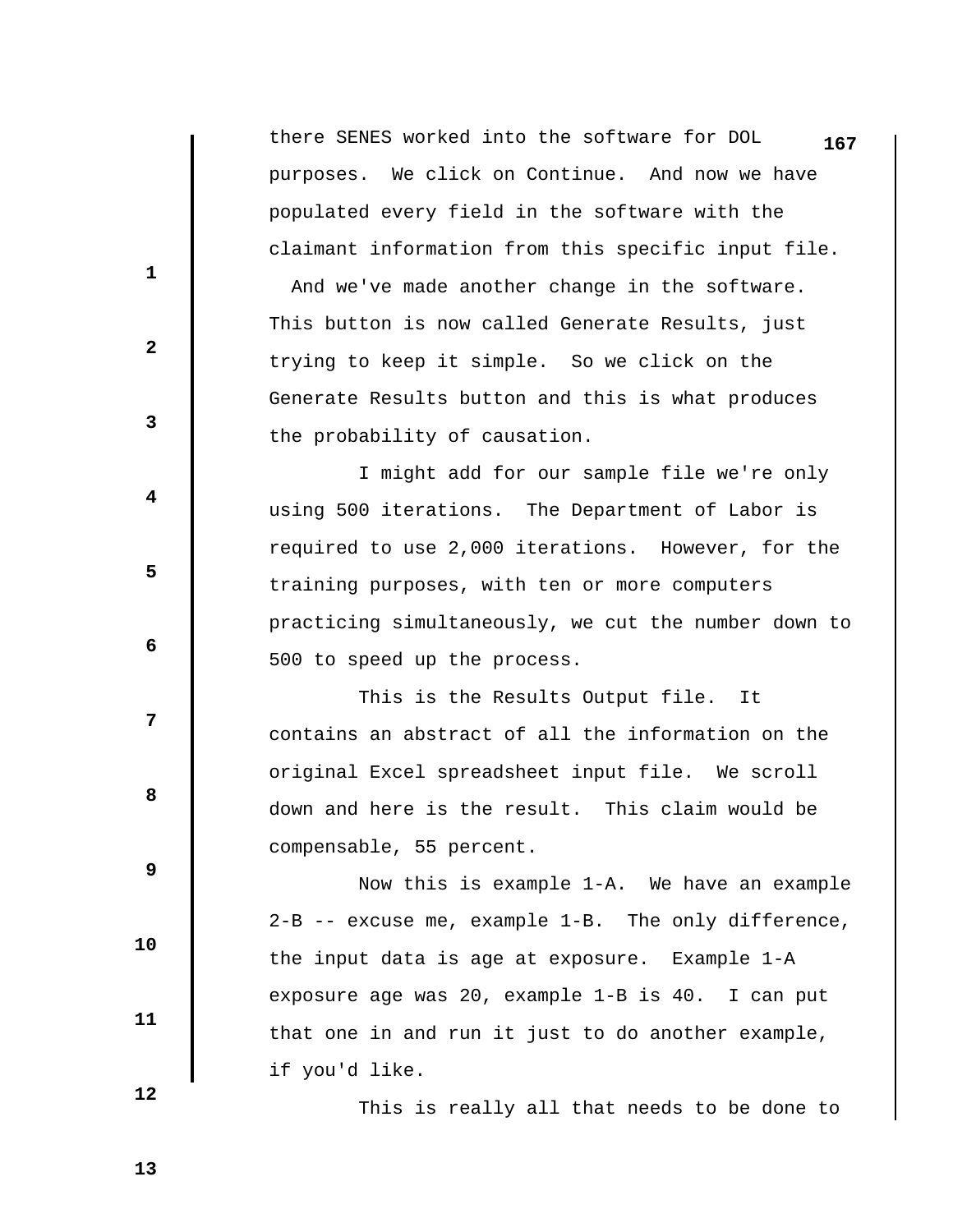run a claim when the claim arrives at the Departments of Labor.

 Now let me go back for a minute. You might recall that there's a special case involving multiple primary cancers which requires plugging in the results of separate software runs, one for each multiple cancer, into a mathematical equation. SENES Oak Ridge is currently at work on developing a button that will probably move this stuff over, maybe move the -- a button here that'll just say something like Calculation for Multiple Primary Cancers or something like that. That will -- once that's accomplished that will allow the Department of Labor claims examiner to punch in each probability of causation percentage into a table and the software will then run that equation automatically.

 There's another example that -- another situation that could require multiple software runs, and I'll show you that by clicking on the Advanced Features button. This is a case where the probability of causation result is at least 45 percent but less than 50 percent. As you probably recall, the Department of Labor claims examiner in that scenario would be required to up the number of iterations and run the claim again.

Now initially we pondered whether to

 **12** 

 **10** 

 **11** 

**1** 

**2** 

**3** 

**4** 

**5** 

**6 6** 

**12** 

**8 8**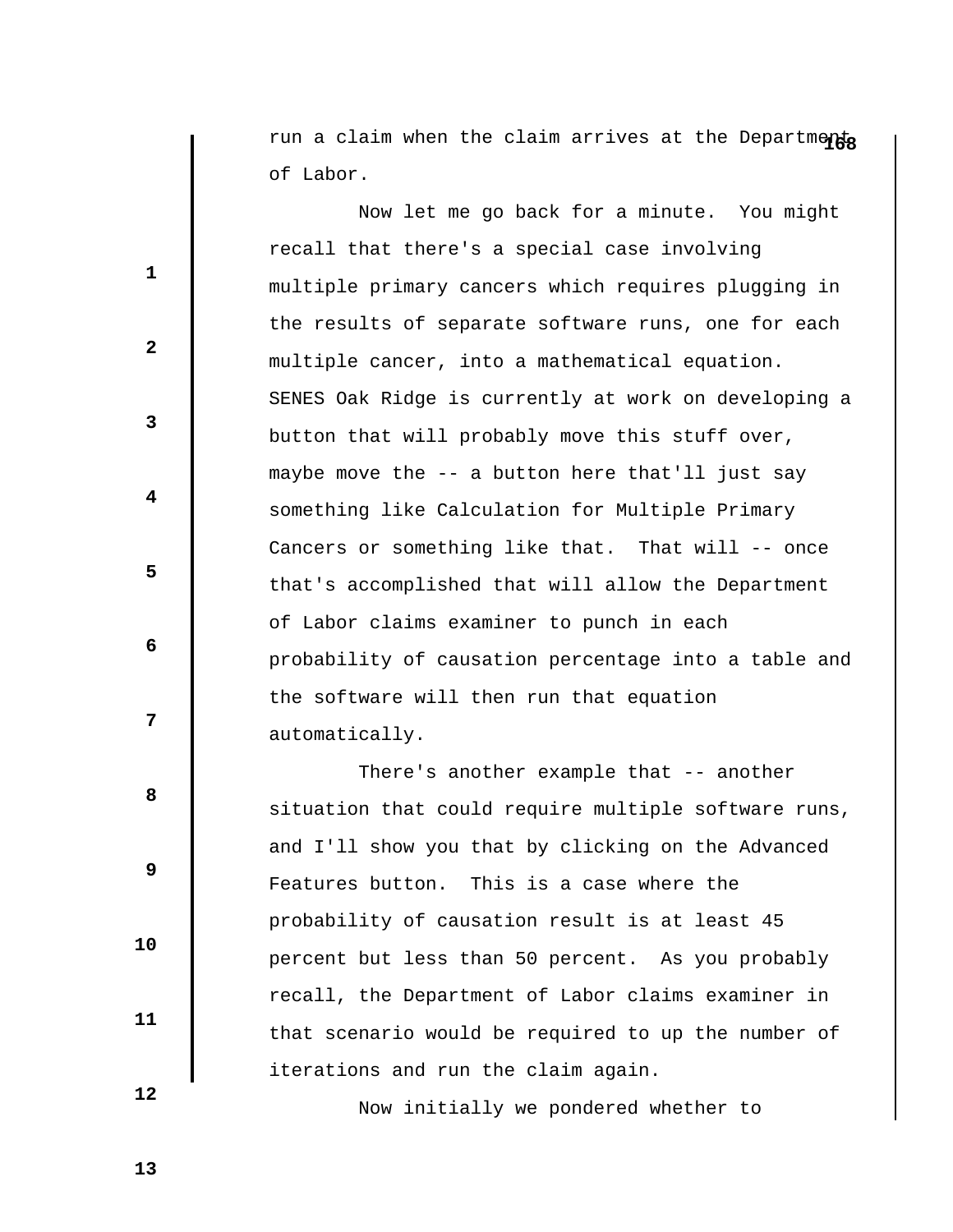distribute random number tables or how to get them 69 accomplished that easily, but we finally decided it would be best to automate that function. Just actually within the last week SENES has added this Generate New Random Seed button, so all they'll need to do is click on that. It generates a random number between one and one million. Excuse me, I said earlier that the sample files used 500 iterations. It was 200. As you might recall, that scenario of probability of causation between 45 and 50, DOL is required to up the number of iterations from 2,000 to 10,000, so all they need to do in that event is click on that button, generate the new random seed and change their random sample size, and then submit the data and run it again.

 I won't do that now because it does take quite a while. I'm sure the Board has better things to do than sit here and watch that time clock on the screen -- but that's essentially it. We think we've made it as user-friendly as possible, and the Department of Labor staff seemed to be very pleased with the improvements to the user interface that have been made. Really this has all been done in the last month.

 So I can take questions or run another example or whatever you'd like.

 **DR. ZIEMER:** In this newest version you

 **12** 

 **10** 

 **11** 

**1** 

**3** 

**4** 

**5** 

 **6** 

**12** 

**8 8** 

 **9** 

 **2**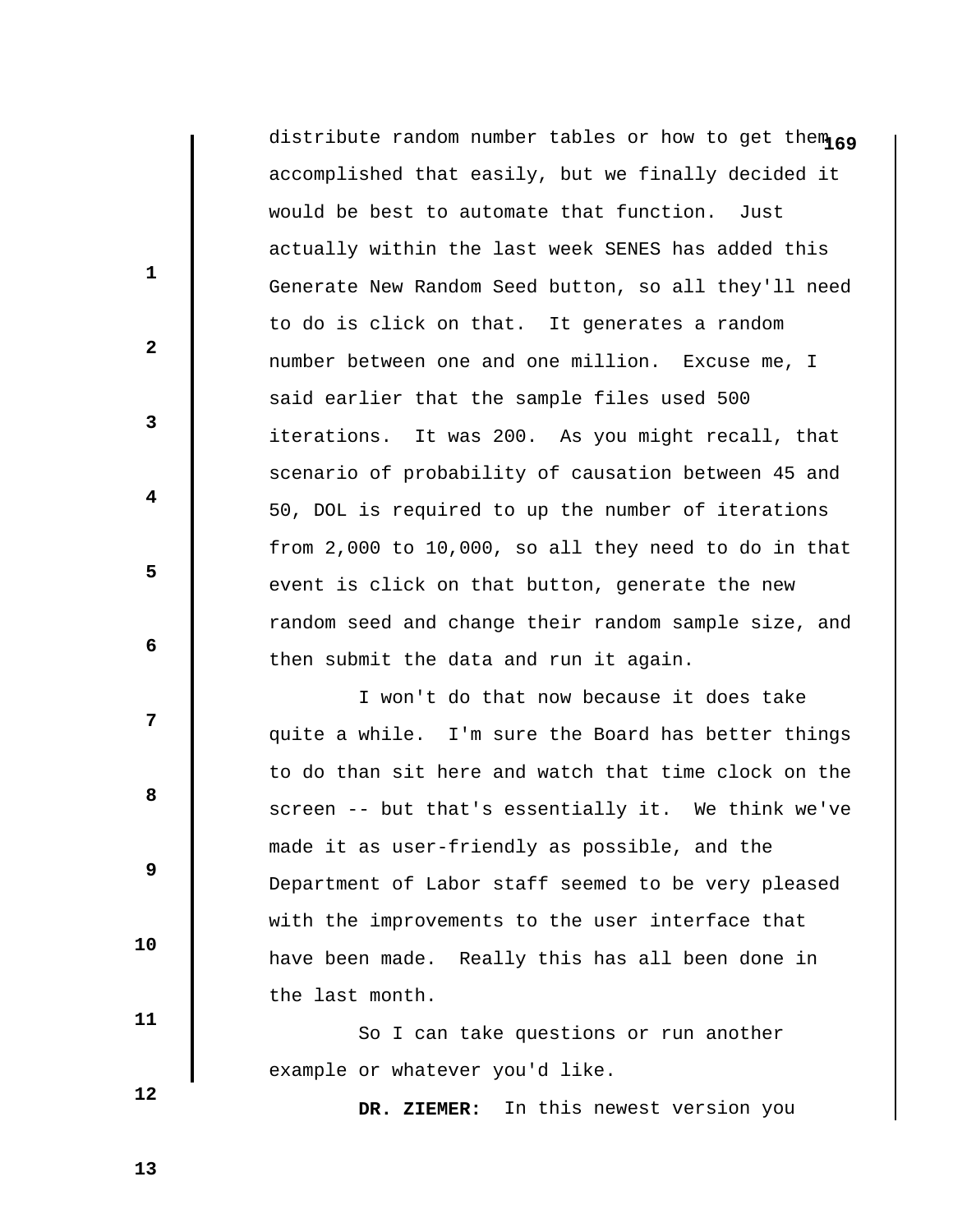don't have to put in information about the **170** distributions? It's just carrying the defaults unless you specify otherwise or... **1 2 3 4 5 6 12 8 8 9 10 11 12 MR. HENSHAW:** That's correct, sir. The input file will contain all the information needed to run the claim.  **DR. NETON:** Russ, maybe it would help if you could show that --  **DR. ZIEMER:** Oh, so that's dumping it in automatically from the spreadsheet then.  **MR. HENSHAW:** Yes, sir.  **DR. ZIEMER:** Ah, gotcha.  **MR. HENSHAW:** Show the input file, Jim?  **DR. NETON:** Yeah, show that spreadsheet that you actually downloaded.  **DR. ZIEMER:** Before we did the enter doses business, as an example, manually. But here you would have the sheet downloaded that has all the doses and the distributions?  **MR. HENSHAW:** Yes, sir. Everything, including all the claimant personal information from gender to age at diagnosis, age at exposure. Really every single piece of information needed to run the claim. This is again the Download Template button. We'll just open the file. Now the file can be saved and manipulated if needed, but again, the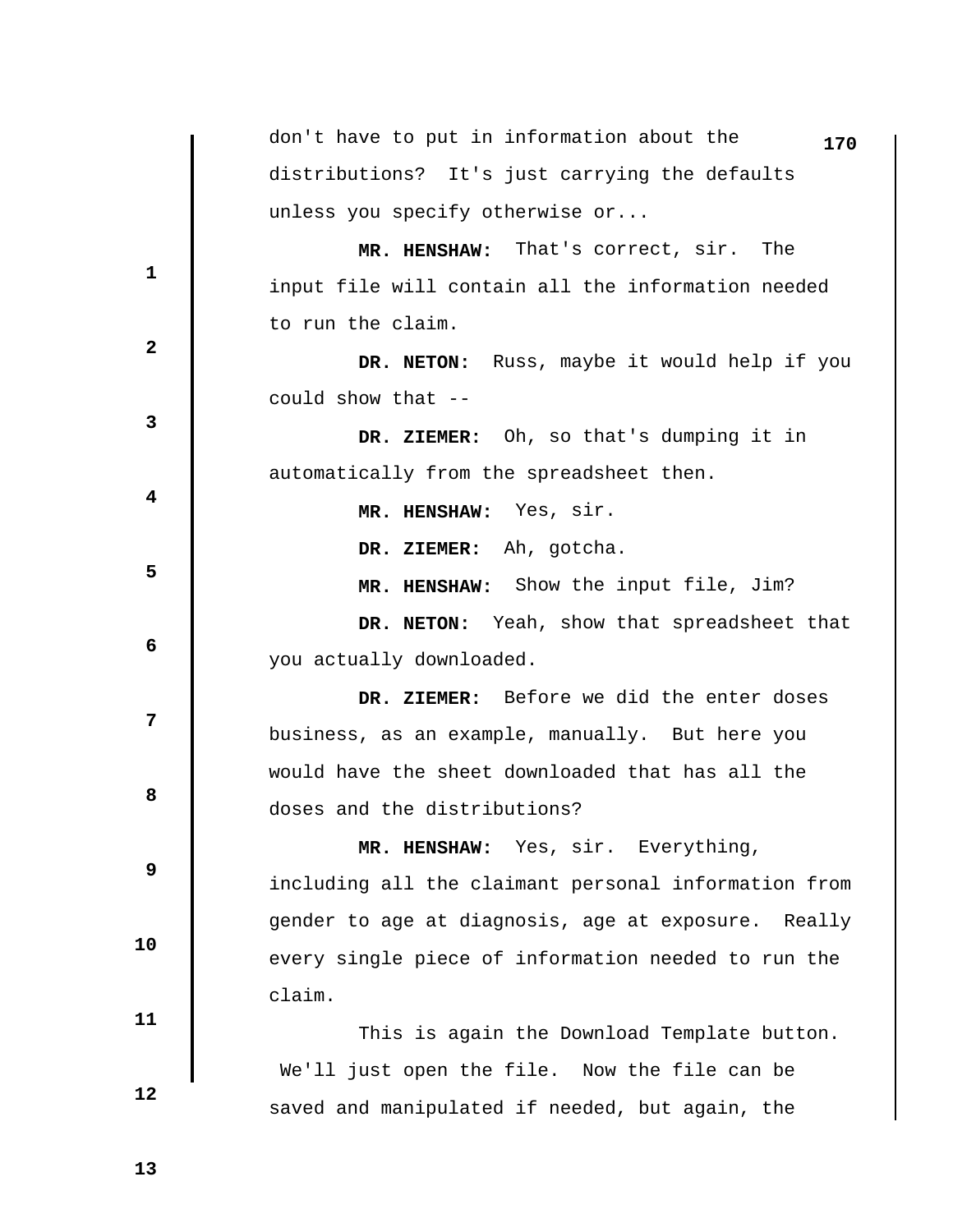**171** claims examiners will not need to do that.

 **DR. DEHART:** Is this in beta test now?

 **MR. HENSHAW:** Claims have not yet been submitted to the Department of Labor. The intention -- we believe that this is working correctly, so this -- unless something comes to the surface, some problem with it, this will be what will be sent.

 Just to show you a couple of things here, for example, let's just look at the top row. If we go to NIOSH district office, the field has a pulldown menu. We'd type in one of the four district offices, and that's a similar -- similarly for each of the fields, and I think that one you type in, but for exposure rate, again, the two choices, acute or chronic. Similarly for radiation type and the distributions.

 Now most cases the distributions are going to be normal or lognormal or perhaps constant, so they have -- the other ones, as I understand it, will not come into play that often, but of course they're there as options in the pull-down menu.

 **MR. GRIFFON:** An explanation -- number of exposures up there, is that one?  **MR. HENSHAW:** Uh-huh.  **MR. GRIFFON:** And you have a series of

exposures here? Am I misinterpreting that?  **MR. HENSHAW:** That's a mistake.

 **13** 

 **10** 

 **11** 

 **12** 

**1** 

**2** 

**3** 

**4** 

**5** 

 **6** 

**12** 

**8 8**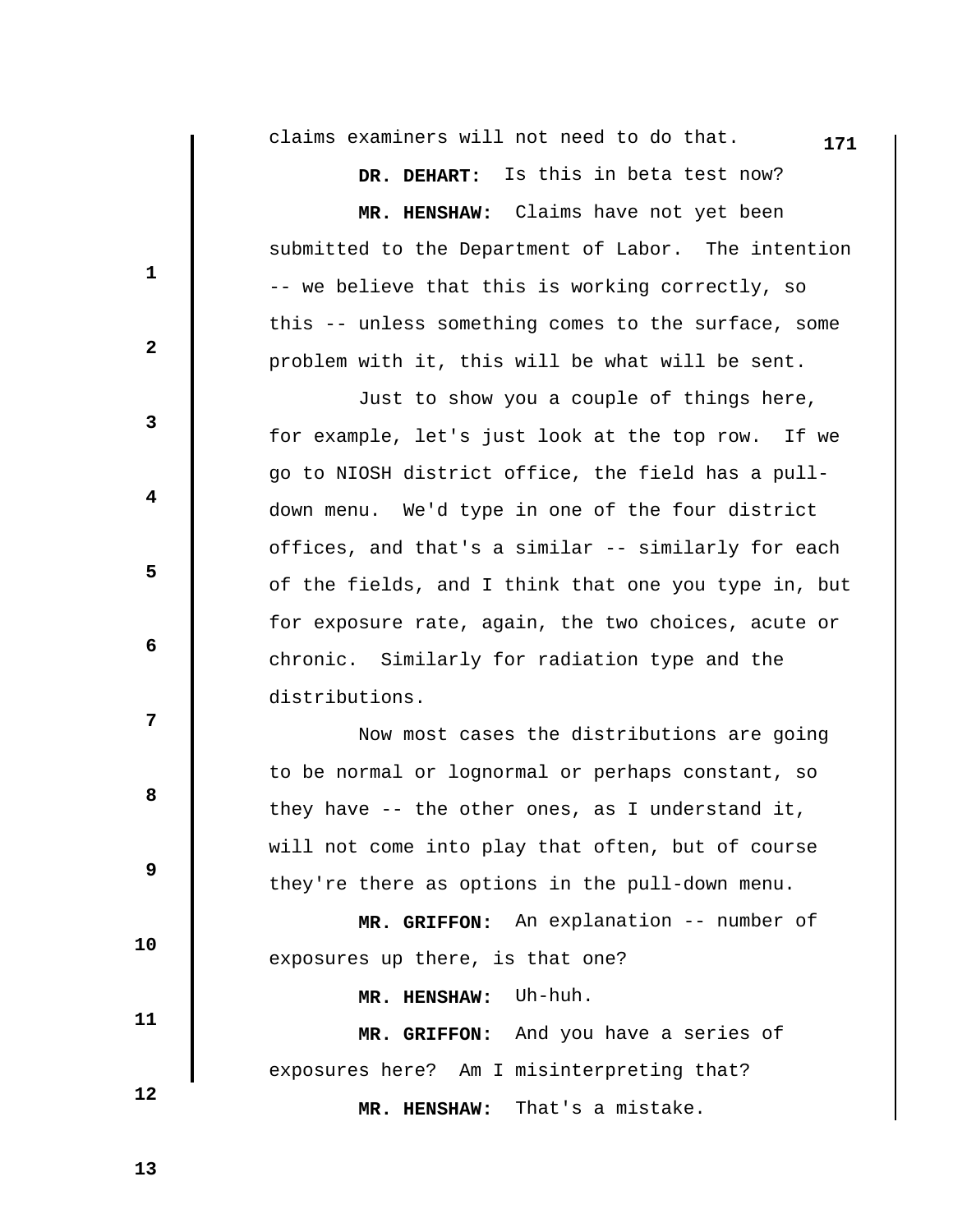MR. GRIFFON: 'Cause you're only looking at<sub>72</sub> the first one that way. Right?

**1 2 3 4 5 6 12 8 8 9 10 11 MR. HENSHAW:** Right. Yes, that's correct. I think in this -- I think if one is in there -- let me just check something. I think for this example I think the function of one in that field means that we're only pulling one into the example scenario for ease of training purposes. But if we change that -- I forget how many we're on here. I think it was over 100, but if we change that to the correct number, it would take that much longer to run in the training, so... But for -- let me just get out of this, unless there are any more questions about the input file?  **MR. PRESLEY:** What do you do about chronic?  **MR. HENSHAW:** I'm sorry?  **MR. PRESLEY:** Chronic exposure? Just mark it?  **MR. HENSHAW:** Right.  **MR. PRESLEY:** Okay.  **MR. HENSHAW:** As I understand it -- Jim can correct me -- but most likely that will more often be acute because we default to acute if the exposure rate is unknown. Just minimize that for the time being.  **DR. ANDERSON:** This will also be on the web

 **12** 

page then for the --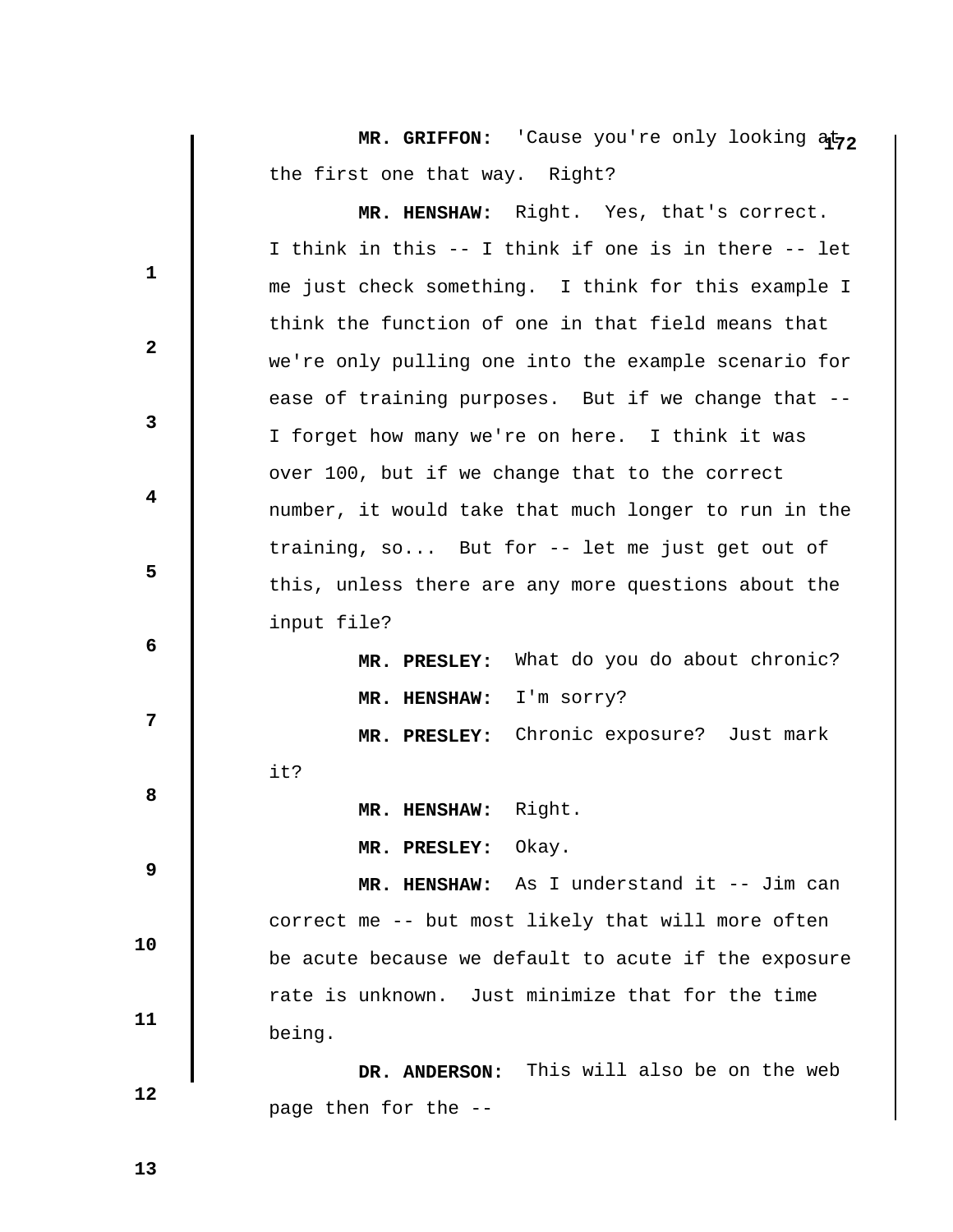|              | MR. HENSHAW: That's what I'm running off $\phi f_3$  |
|--------------|------------------------------------------------------|
|              | now.                                                 |
|              | DR. ANDERSON: -- claimant?                           |
|              | MR. HENSHAW: Right. Sure.                            |
| 1            | DR. ANDERSON: Will they get any Excel --             |
|              | going to be concern that the claimant's going to try |
| $\mathbf{2}$ | to potentially run this thing and get a different -- |
|              | a different result.                                  |
| 3            | MR. HENSHAW: Right, we've --                         |
|              | DR. ANDERSON: You could give them the data           |
| 4            | file. They can run it to believe it and they'll get  |
|              | the same result.                                     |
| 5            | MR. HENSHAW: I'm going to defer that                 |
|              | question to Jim. I'm not sure what the intention     |
| 6            | is. Are we sending the input file directly -- the    |
|              | input file itself directly to the claimant, Jim?     |
| 7            | DR. NETON: No, we didn't intend -- we're             |
|              | not intending to do that. We are sending them an     |
| 8            | exact copy of that spreadsheet, though, as part of   |
|              | their dose reconstruction report, so they could, if  |
| 9            | they wished to, enter the data themselves to         |
|              | determine if the Department of Labor's ultimate      |
| 10           | calculation was correct.                             |
|              | MR. HENSHAW: One other thing I just might            |
| 11           | show you. Again, all these -- all the changes were   |
|              | made with the Department of Labor claims examiners'  |
| 12           | staff in mind. Just generate results again.          |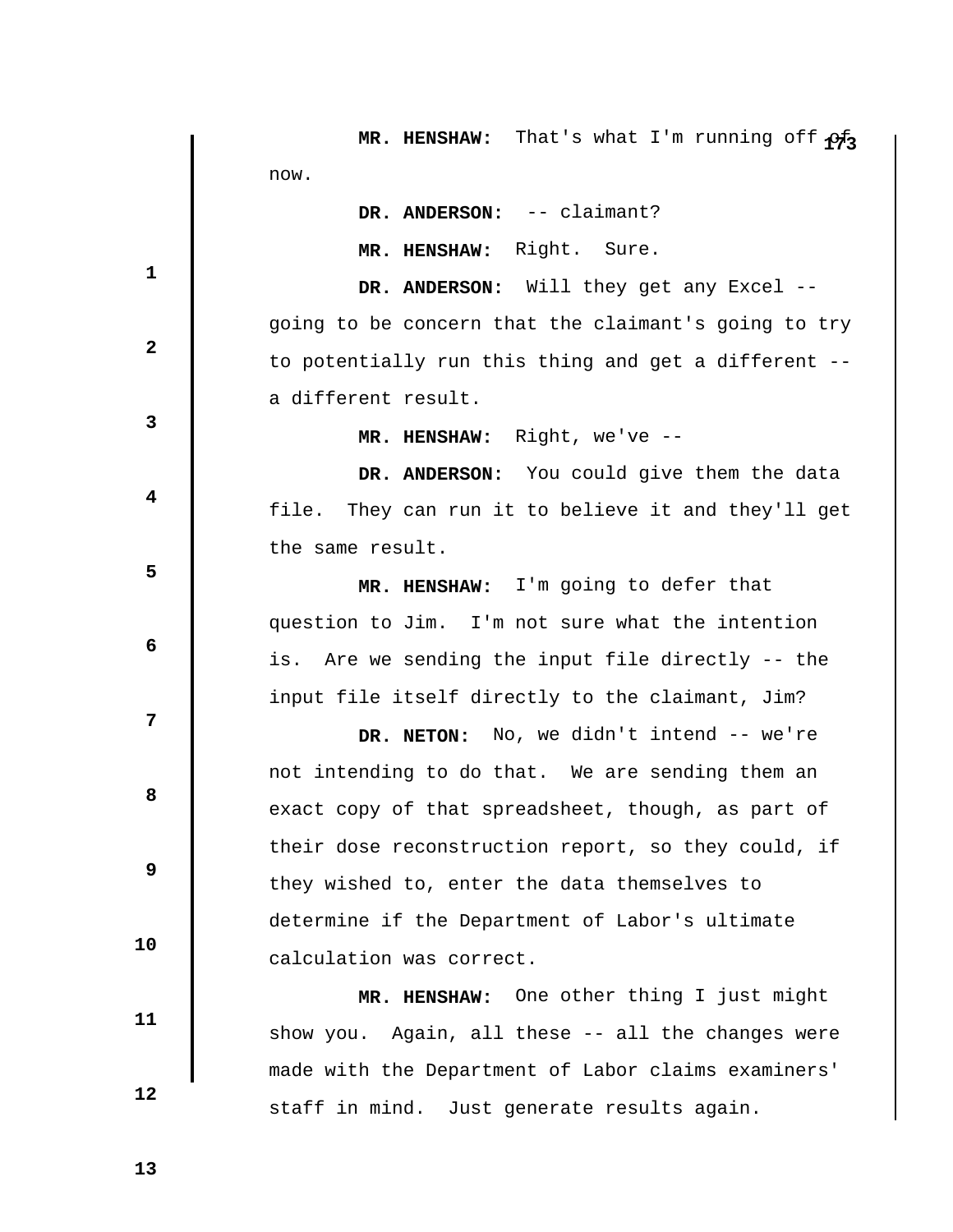Once the claim examiner has reached this **174** stage, which is really it -- basically it's pushing a button, they then can save the file, and we're advising them to -- there are three choices. We can't control this; this is a Windows function. But I don't think Bill Gates would like us to get in there and change the Windows programming, but we're advising them to save it as a HTML-only file. Once they do that, if there was ever a need to open up the claim file again, it will appear exactly as it did in the first claim run, preserving the formatting and so forth.

 **MR. GRIFFON:** I was just wondering, and I think -- I don't think you guys have gotten to this yet, but have you put together any sets of examples? I'm looking at something from Charles Land where he, in their publication, compared the IREP model to the old NIH 1985 epi tables and the outcomes at various ages for various types of cancer, he systematically did a table on this and I wondered if -- I know you've done different examples and scenarios. Have you put together any sort of systematic comparison of this IREP versus the previous -- and part of the reason I'm asking this is because I think we -- I've heard several times on this committee that when in doubt, we're trying to use the claimant-friendly -- or erring toward the

 **13** 

**1** 

**2** 

**3** 

**4** 

**5** 

**6 6** 

**12** 

**8 8** 

 **9** 

 **10** 

 **11**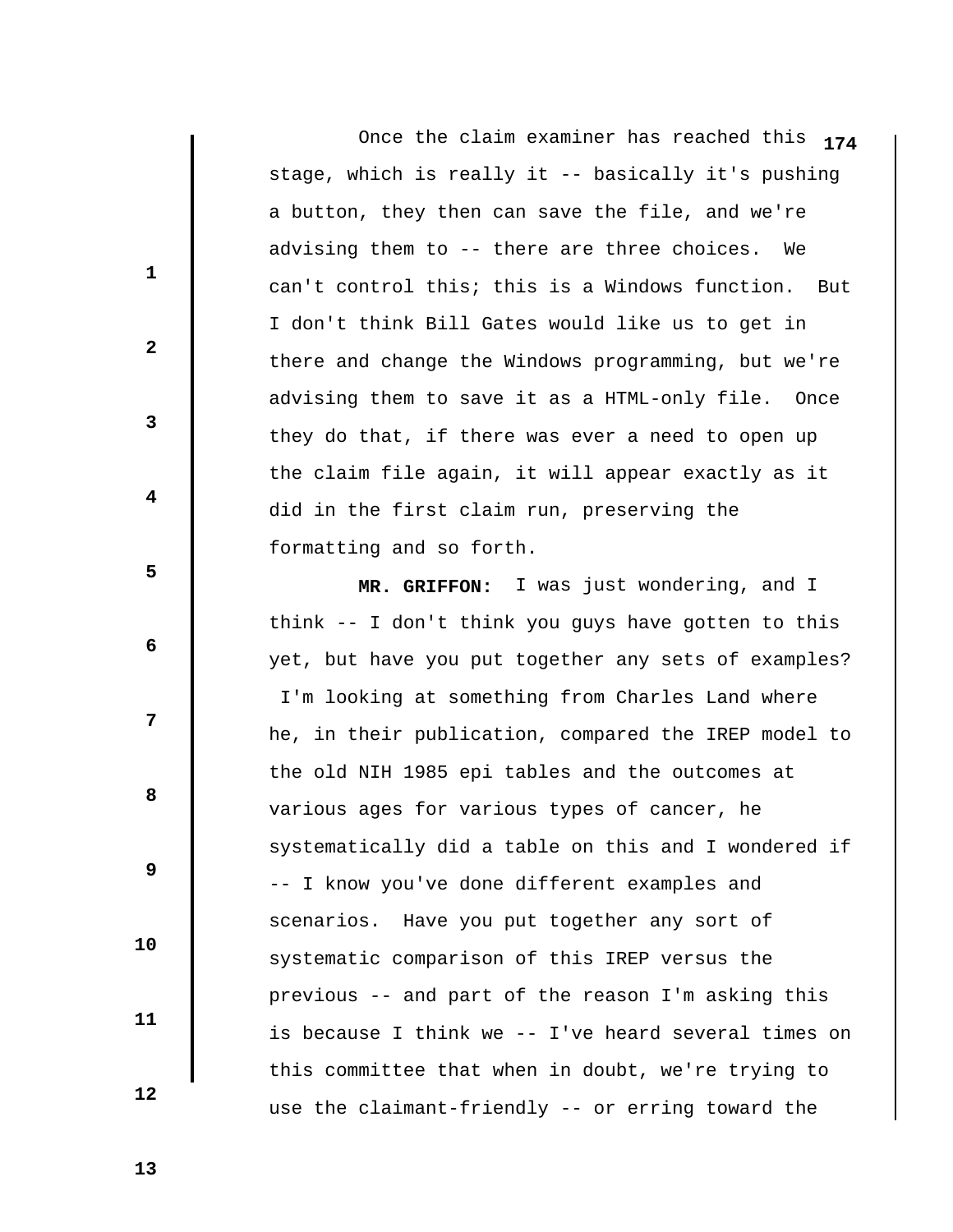side of being friendly to the claimant. But withouts some knowledge of these numbers and comparing past numbers, I don't think we can really evaluate that as a committee, so I'd be interested in whether you've done that.

 **DR. ZIEMER:** One thing we heard this morning was that, for example, if ICRP-60 model gives a lower probability of causation than the old model, they're not going to go back to the old model just for that purpose. In other words, they will consistently use the same models. So I don't think it's always making an assumption in favor of -- just for the claimant's sake by saying well, in this case we'll use a different model 'cause it helps the claimant. That was my understanding. So in this case, what is it that you default to in the absence of other information? I mean you're going to - you're only going to default to those values and distributions where you don't have information to the contrary. Right? If you have information that says that the dose distribution was not lognormal --  **MR. HENSHAW:** Right, yes, the --  **DR. ZIEMER:** -- if there's actual data to support that --  **MR. HENSHAW:** Yes.

 **DR. ZIEMER:** -- then you would go with the

real data. Right?

 **13** 

 **10** 

 **11** 

 **12** 

**1** 

**2** 

**3** 

**4** 

**5** 

**6 6** 

**12** 

**8 8**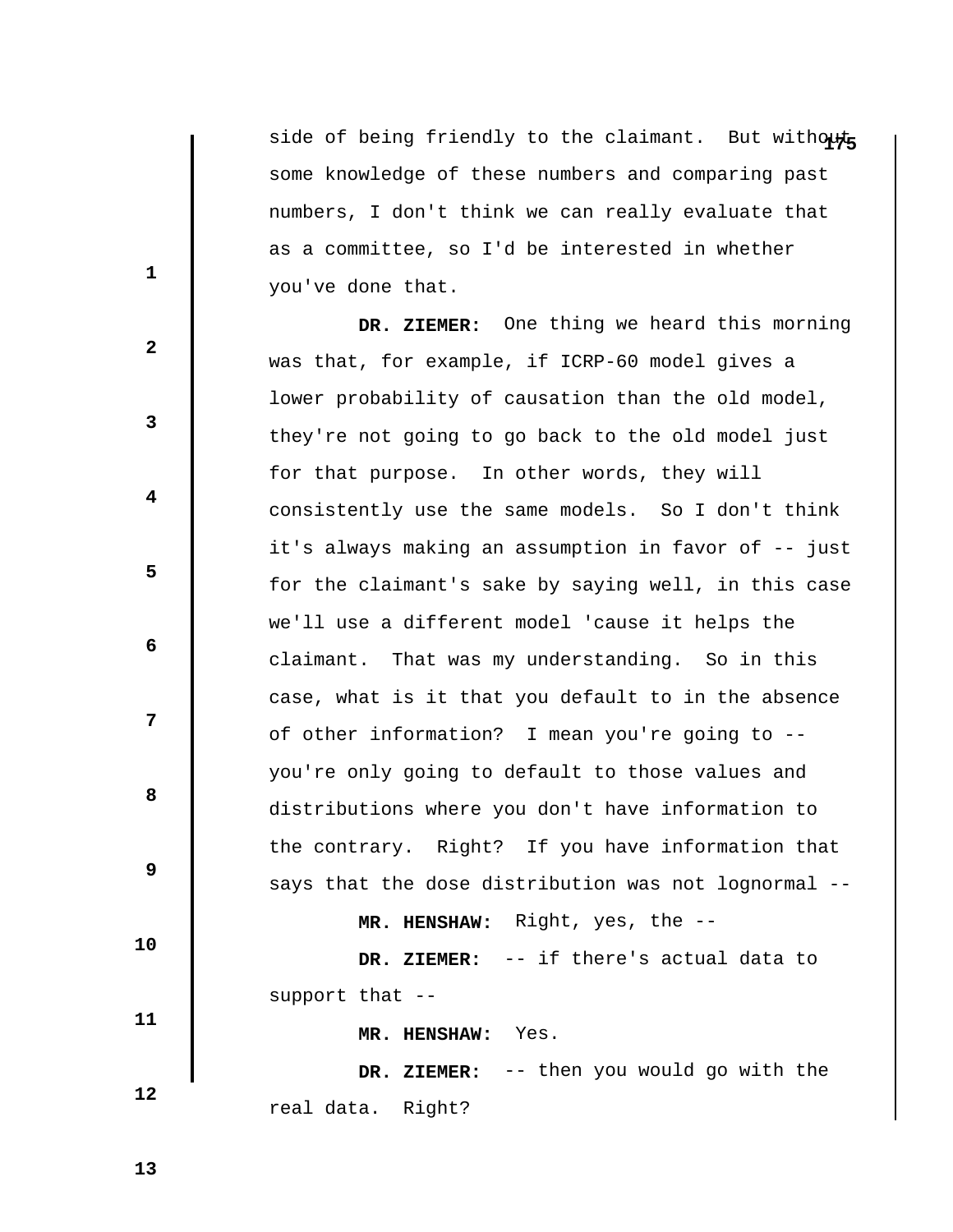MR. HENSHAW: Exactly. The health physici<sub>1976</sub> will use a fitness of fit test and they'll pick the distribution that is the best fit to the data. Just that practically speaking it's most often going to be normal, lognormal or otherwise constant.

 **DR. NETON:** One of the important differences between the IREP program and the interactive radioepi tables, as I understand it, is this program allows for the input of uncertainty distributions about the dose and as a function of various different energy radiation types. I think the way the tables do it, I believe that they select the 95th percentile and use that in the table to determine what the probability of causation, so I think it would be somewhat difficult -- you have to look at the whole picture and it would be difficult to compare based on a number of differences. Also in addition to what Dr. Ziemer pointed out, the differences in the dosimetry models themselves. So I guess it would be hard to make a direct comparison and the answer is we have not done that.

 **MR. GRIFFON:** I know it's difficult. I might refer you to table E-4, though, in Charles Land -- I mean he did make an attempt. I mean he did make a distinction that there are some -- it has a lot of footnotes in it on why -- why it's hard to compare, but yeah.

 **13** 

 **10** 

 **11** 

 **12** 

**1** 

**3** 

**4** 

**5** 

 **6** 

**12** 

**8 8** 

 **9**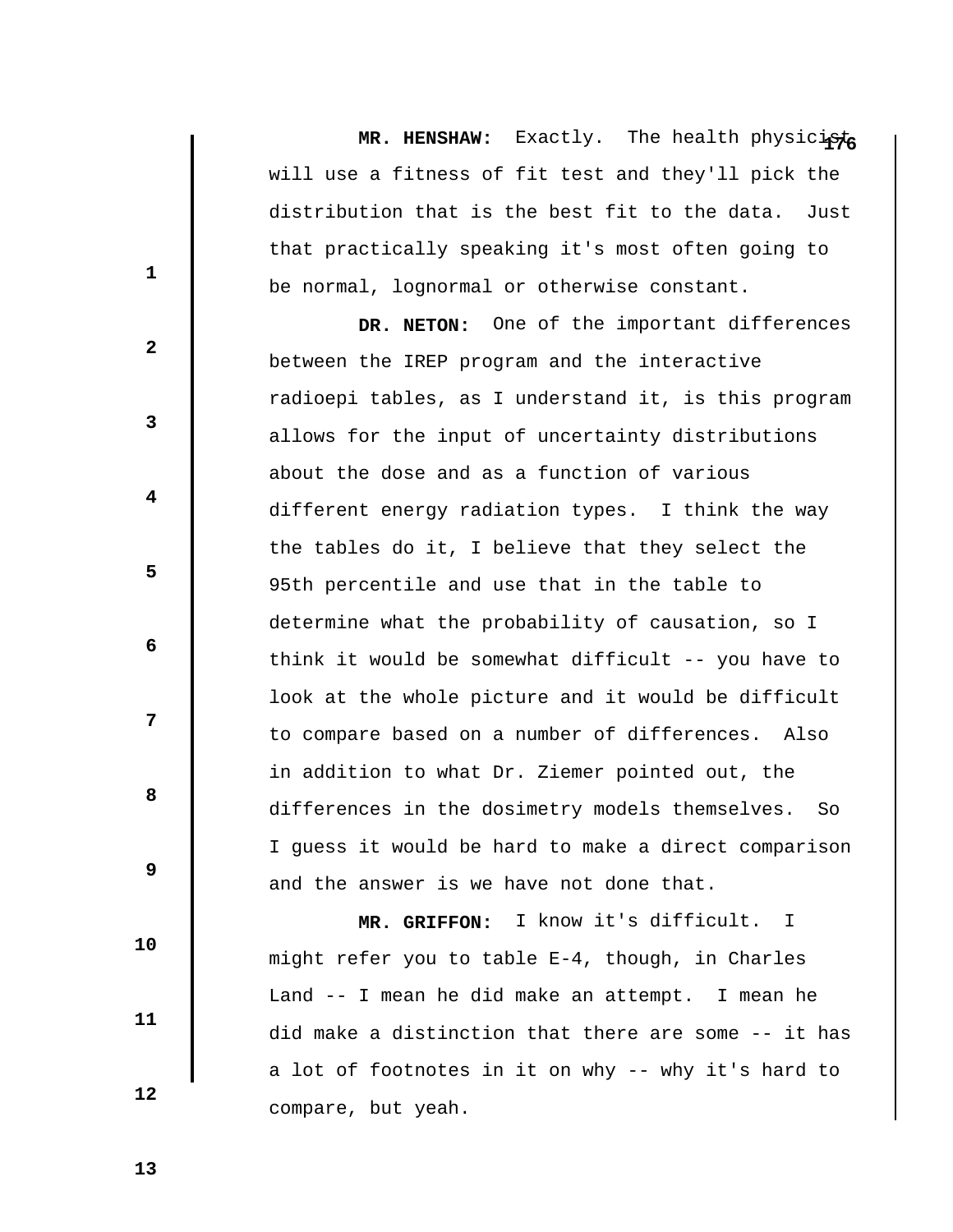**DR. SCHUBAUER-BERIGAN:** Yes, the recommendation of the NAS review panel, they did expand that comparison in their draft final report, so you should be seeing more of that. Given that presentation, we didn't feel the need to do the same since our -- the basis of our program is NCI-IREP. But I want to be clear that if the science provides information that is defensible and differs from the 1985 tables, the approach was to incorporate it. So you can't say that in every case distributions were shifted to favor the claimant. That certainly is not -- I would never say that that occurred in the development of NCI-IREP. **1 2 3 4 5 6 12 8 8 9 10 11 12 177 DR. ZIEMER:** Okay. Further questions or comments? We're due for our break here and let's take the break for 15 minutes, reconvene at 3:25. (Whereupon, a recess was taken from 3:10 to 3:25 p.m.)  **DR. ZIEMER:** Russ Henshaw has a few additional comments he wants to share with us, so let me give Russ the floor again, please. Where'd he go? There he is.  **MR. HENSHAW:** Thank you. Actually I have four, based on some questions and comments I got during the break. I want to point out that there is

a typo in one of the examples, and that's on page 17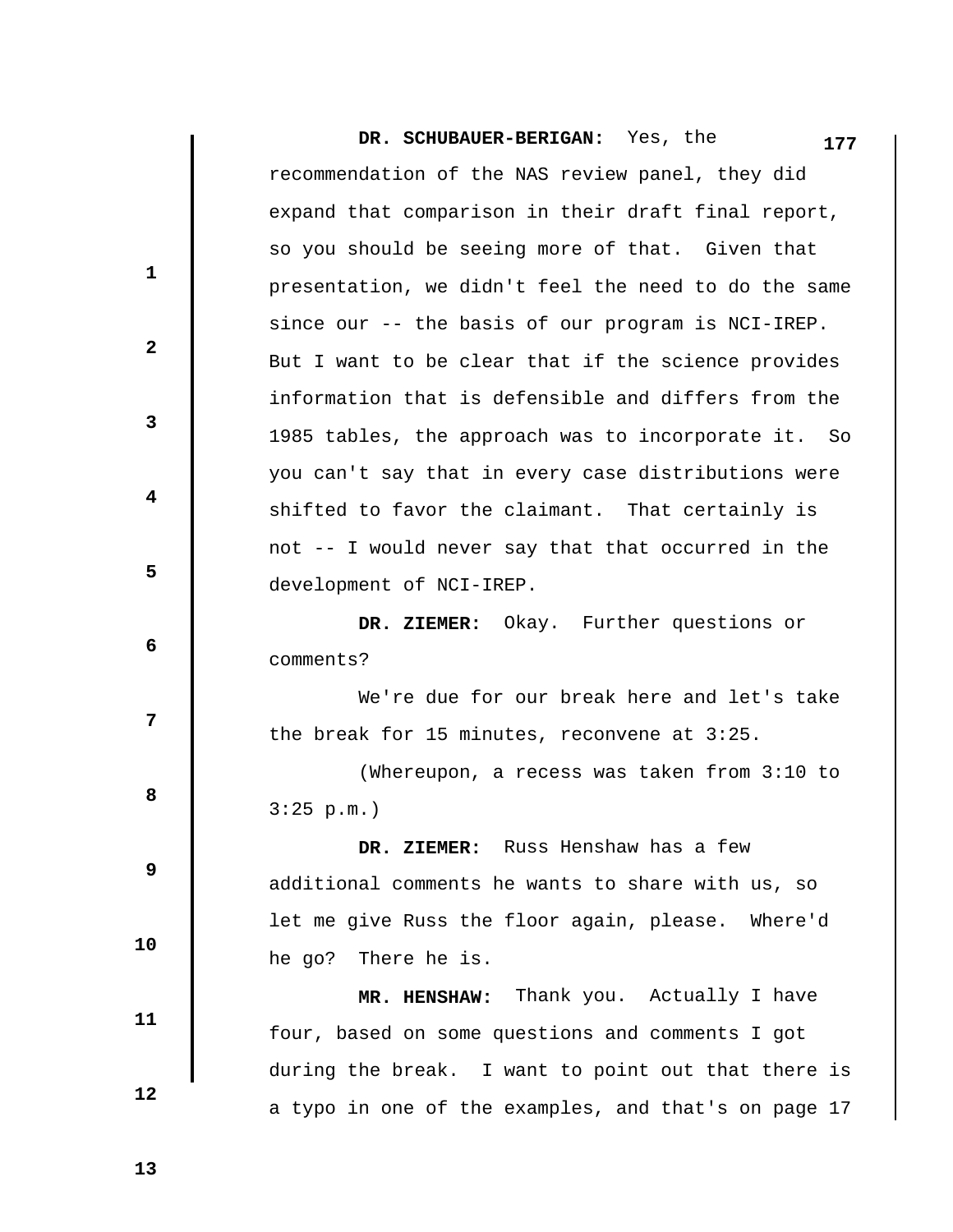of the user's guide. It's example number 2-A. If $_{\rm 178}$ you'll look to the line that says dose, it says ten centisieverts. That should be 50 centisieverts.

 It's particularly important -- it's an unfortunate typo but it's particularly important because in our training the whole purpose of examples 2-A and 2-B were to show the difference between a non-smoker -- the effect of non-smoking or a smoker in the probability of causation results, so everything in those two examples, all the input should be identical except for the never smoked versus smoker. So you can make that 50 centisieverts instead of ten.

 Also just to clarify, if anyone wants to do that, you can still go into the software and enter data by hand. You need not use the template. You can also download the template, if it's simpler to do it that way, and change information on the template, save the file, and then upload the modified file.

 And let's see, what else was there? Yeah, one final -- oh, two final things. I just want to direct your attention to a glossary on pages 11 through 15, which is in draft form. We're still adding terms to that and we have a number of terms to add just based on the feedback from our training sessions.

 **12** 

 **10** 

 **11** 

**1** 

**2** 

**3** 

**4** 

**5** 

 **6** 

**12** 

**8 8** 

 **9**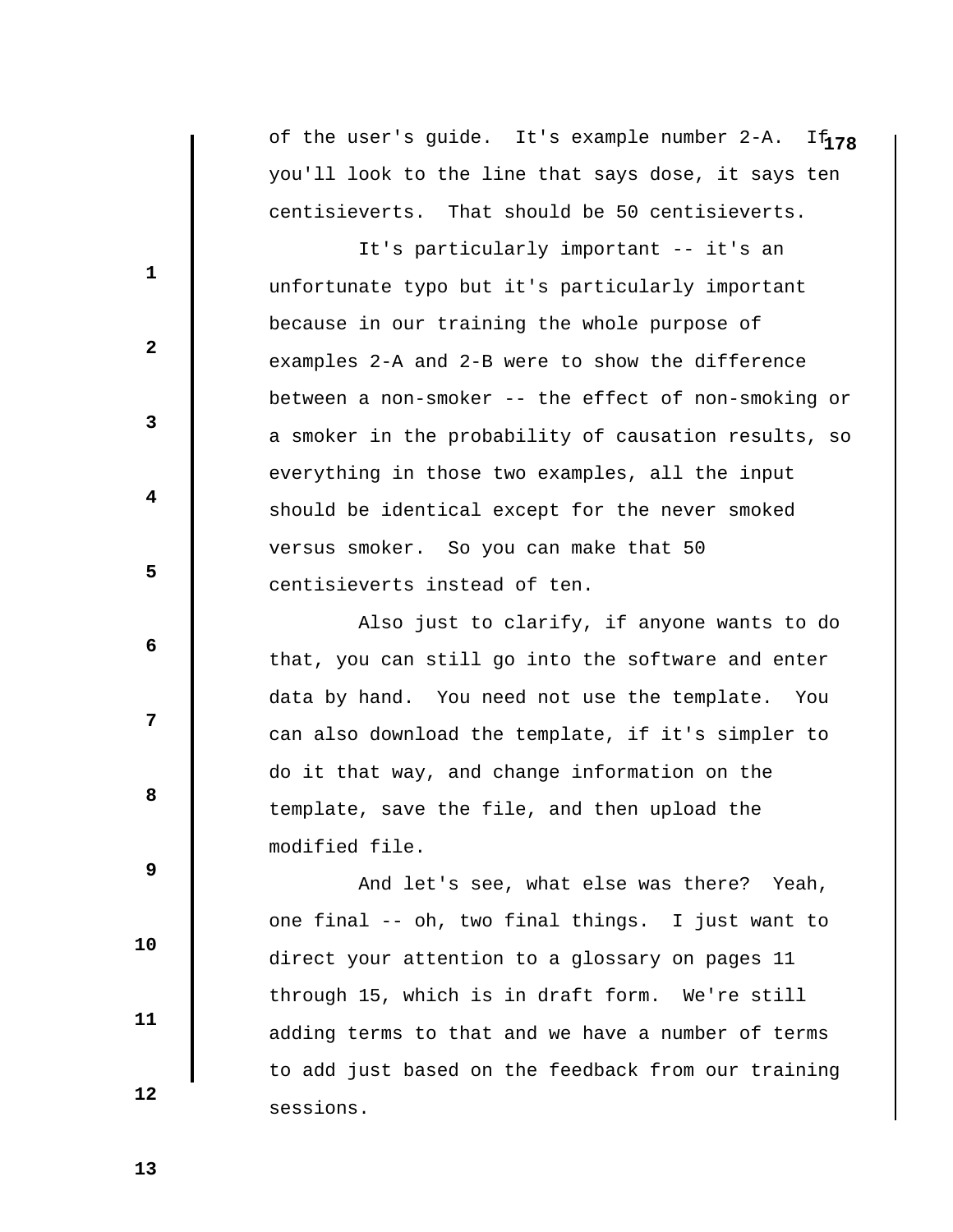And finally, just a further clarification 179 the scenarios that require more than one software run -- that would be, for example, unknown primary cancer where the claim examiner has a secondary cancer, then you go to a table and it leads you to a number of plausible primary sites -- the Department of Labor will receive a separate input file for each run and they'll be marked something like file name with a small a, you know, and then a small b and a small c and so forth. Thanks.

 **DR. ZIEMER:** I'm going to suggest, too, on your user's guide that you make sure as you go through that to use the SI system of units correctly, which -- and Gen Roessler will correct me if I'm wrong here, but if you have a unit named after a person, such as a Sievert, believe it or not, it is not capitalized when used in a sentence, but it is capitalized when abbreviated. So a volt is a little v-o-l-t, but an meV is a m-e capital V. So in here where you have -- well, for example, on the definition of a rad where it says one Gray, technically the Gray would be lower case, not upper case and so on. I assume the agency follows the SI system and ICRU system for those. I get a little picky on that 'cause I'm always picking on my students.

 **MR. HENSHAW:** I'll make sure that those

 **12** 

 **10** 

 **11** 

**1** 

**2** 

**3** 

**4** 

**5** 

 **6** 

**12** 

**8 8** 

 **9**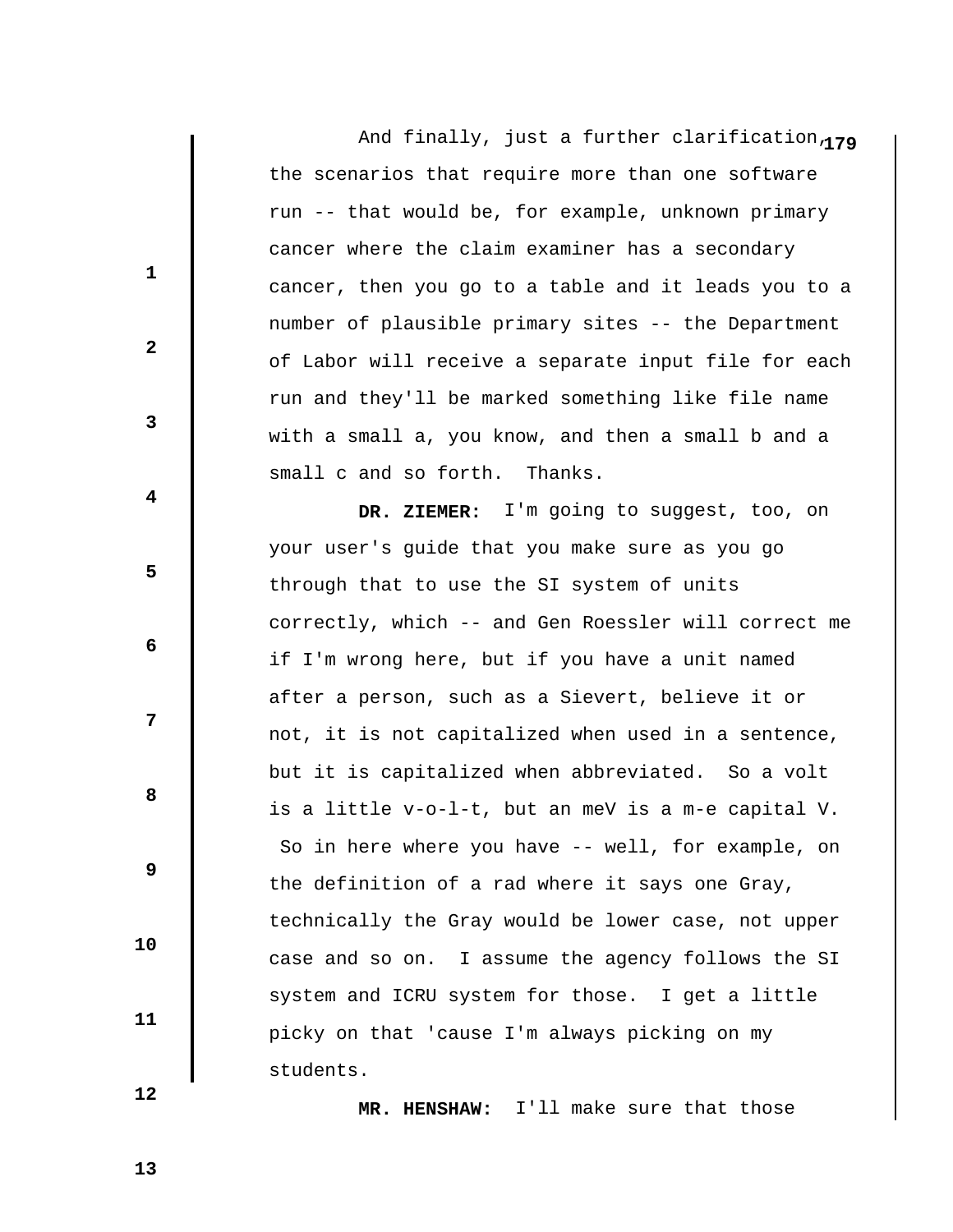|              | changes are made.<br>180                             |
|--------------|------------------------------------------------------|
|              | DR. ZIEMER: Just go through the thing and            |
|              | make sure it's consistent with --                    |
|              | MR. HENSHAW: Right.                                  |
| $\mathbf{1}$ | Thank you.<br>DR. ZIEMER:                            |
|              | MR. HENSHAW: Thank you.                              |
| $\mathbf{2}$ | Now I want us to look at a<br>DR. ZIEMER:            |
|              | couple of possible things here before us, realizing  |
| $\mathbf{3}$ | that there is the change in the agenda that we've    |
|              | already described. One thing I think would be        |
| 4            | useful if we did first and that is to go back and    |
|              | revisit very briefly the idea of future topics and   |
| 5            | This came up when we looked at the minutes<br>items. |
|              | and we talked about tracking those items, and if we  |
| 6            | can use that as a starting point -- which minutes -- |
|              | those were the February 14th minutes, I believe.     |
| 7            | Could we use that as a starting point, see where we  |
|              | are on the items that were on that list and maybe    |
| 8            | you can just -- page 18 and tell us where we are.    |
|              | And then it would be helpful I think even right now  |
| 9            | if we could identify additional items and ask that   |
|              | for future meetings, future agenda items that people |
| 10           | specifically want to make sure do not fall through   |
|              | the cracks. So could we then -- yeah.                |
| 11           | MR. ELLIOTT: Okay. On the February 14th              |
|              | minutes, on page 18 you'll find a bulleted --        |
| 12           | bulletized list of suggestions for future meetings.  |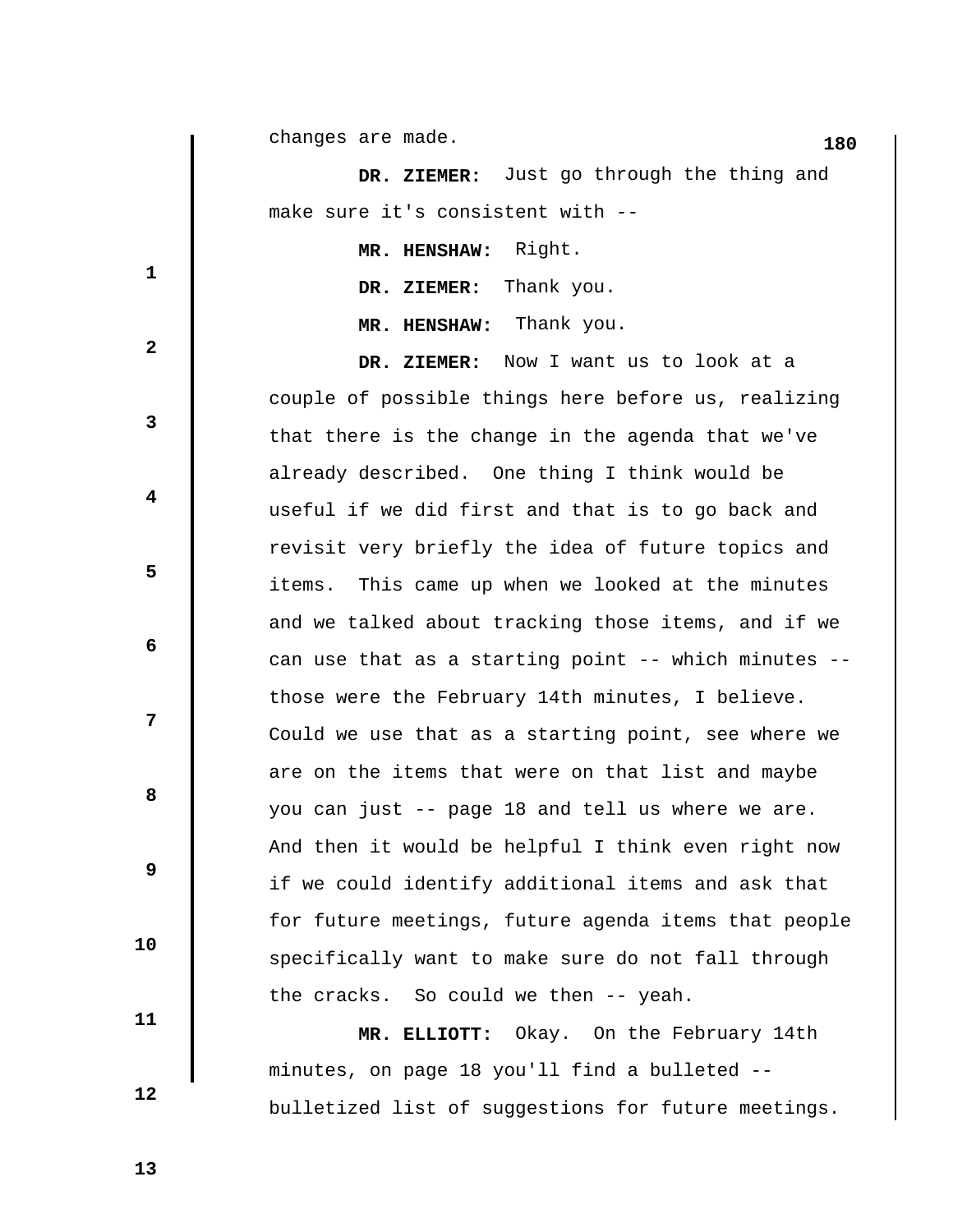And just so you have an understanding here of what<sub>21</sub> we're going to attempt to do, we -- I've asked Marie Murray, our writer/editor, to capture for us, as you speak about things you'd like to see addressed, issues you'd like to see presented on, and I'm sure she's got many of those that we just talked about about the IREP, about the RBE's and DDREF. We're going to have that on a separate table where we can show you what's -- what action has been completed on them, what's pending, what things have been conducted fully.

 In that regard, this first bullet, information that could be addressed by experts other than NIOSH staff, such as topics mentioned the previous day in connection with DOE records found to be deficient, I don't believe we have done anything in that regard for you, and I would appreciate any suggestions you might have about who those experts might be or what specific topics you would like for us to have covered for you.

 The second bullet, a legislative background history, particularly as it relates to the SEC. And tomorrow I think you'll have that addressed for you by Dr. David Michaels, who'll talk more than just about the SEC, but the whole history of this legislation as it was passed.

 **12** 

 **10** 

 **11** 

**1** 

**2** 

**3** 

**4** 

**5** 

 **6** 

**12** 

**8 8** 

 **9** 

So the third bullet there, background on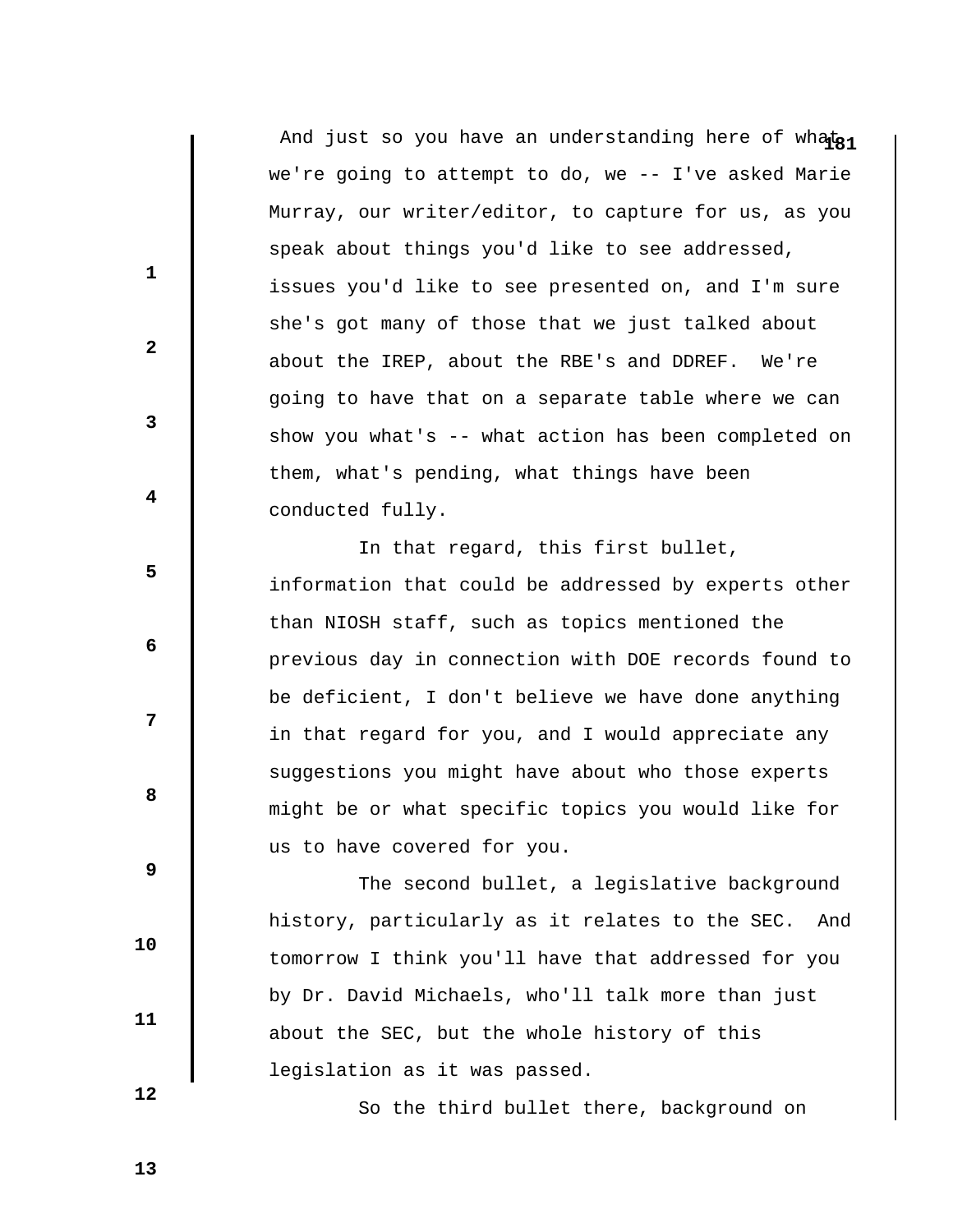IREP model, issues discussed at the first meeting  $\overline{AB}$ would like to think that we addressed some of that today with Dr. Land coming in to share with you where NCI's at on their revision to the IREP, and we certainly have I think heard you loud and clear and have a list that has been created this afternoon with regard to IREP, and we'll share that list with you in the table, as I mentioned.

 The fourth bullet, comment on the statute's language describing the Advisory Board's review procedure, which is felt to be -- by some to be misleading, if not inaccurate, and require Board comments. I guess I -- I've looked in the statute and I've looked in the Executive Order and I would appreciate your help on identifying what your particular concern in this regard is. I don't know who offered this. I could go back to the transcript and find that, but I would ask you to assist us on that comment to narrow it down or determine exactly what it is you'd like to explore there.

 **9** 

**1** 

**2** 

**3** 

**4** 

**5** 

 **6** 

**12** 

**8 8** 

 **10** 

 **11** 

 **12** 

 **DR. ZIEMER:** Thank you. If someone can help clarify that fourth bullet, that would be helpful, and then are there other items that -- in addition to those we have already discussed today that you'd like to put on this sort of master list now that will be generated as the staff looks forward? And

I think that covers it.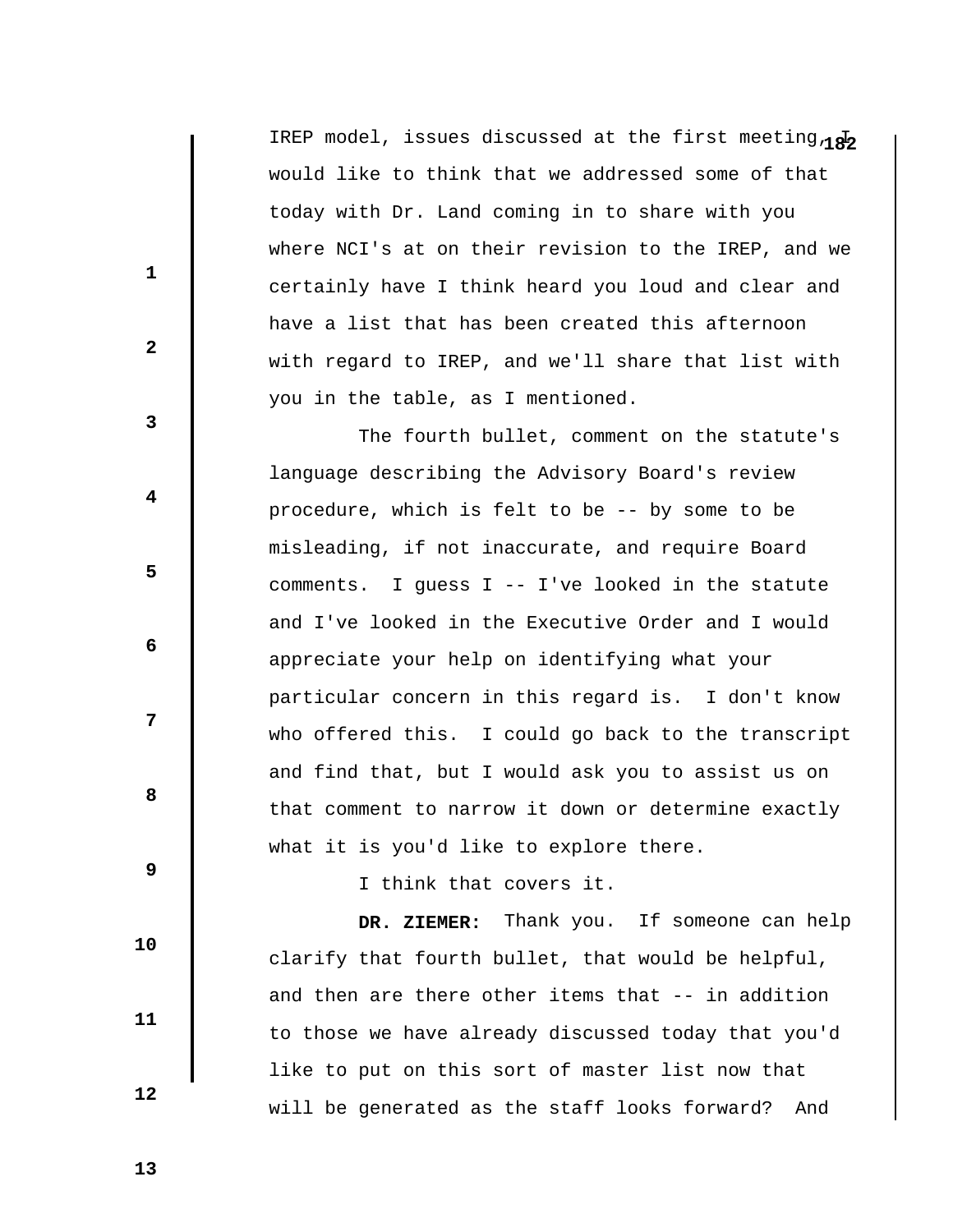if you don't think of them today, we can have inputa<sub>3</sub> later.

Jim?

 **DR. MELIUS:** Yeah, I think one other issue and it's this -- I think deferred partly because of these Special Exposure Cohort guidelines, but there's the issue of when NIOSH returns a claim - what are the criteria for NIOSH making a determination that there's not sufficient exposure information in order to make a determination and how will that be -- you know, what will those criteria be? And I think they feed off Special Exposure Cohort guidelines, but I think they -- also independent of those, to some extent and I think they should be -- I would like a presentation discussion on those.  **DR. ZIEMER:** Do you see that as sort of being part of the dose reconstruction process where the data appear to be inadequate and what do they do then? Is that...

 **DR. MELIUS:** Yeah, how do they make that determination? There's some procedural --

 **DR. ZIEMER:** That there is an inadequate --  **DR. MELIUS:** Yeah, inadequate thing. As I say, it's one of the criteria for the Special Exposure Cohort, so -- but they're going to be making it on an individual basis also and those

 **13** 

 **10** 

 **11** 

 **12** 

**1** 

**2** 

**3** 

**4** 

**5** 

 **6** 

**12** 

**8 8**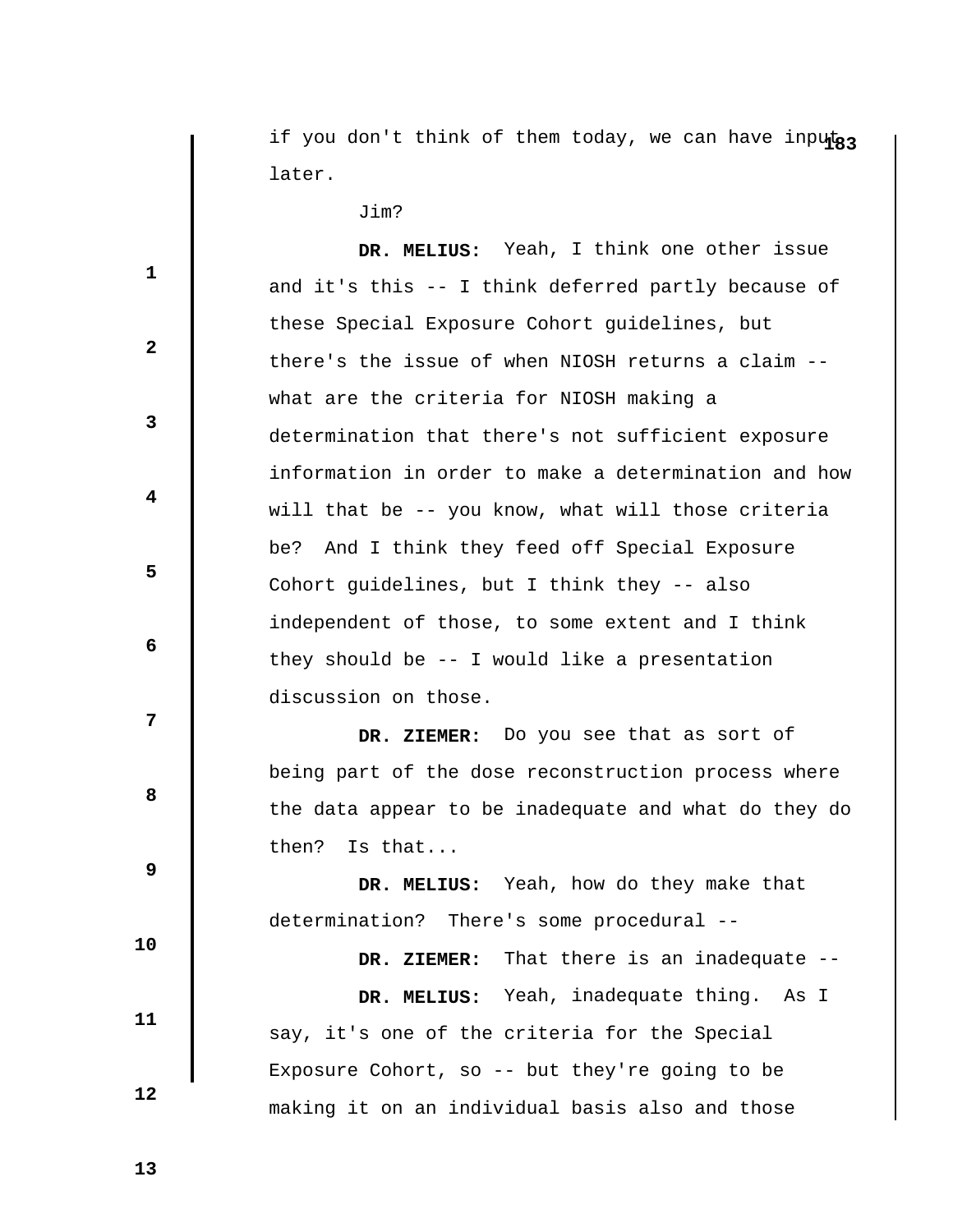might not necessarily have the same criteria. And 84 it's also I think a question of what records are missing or unavailable or can't be found and then how far do you go to try to get those records and --

 **DR. ZIEMER:** So it's part of the bigger dose reconstruction picture then, yes. Okay. I'm trying to sort of categorize these in my mind, so that's a piece of dose reconstruction, and others.

 **DR. MELIUS:** Another piece of that which I mentioned earlier is the -- how is this committee going to review the dose reconstructions and what procedures will we have for that.

 **DR. ZIEMER:** And that's a whole topic that we're going to have on the agenda, in fact -- well, that's a whole topic, yes. Right, thank you.

 **DR. MELIUS:** And then I think an -- well, related to dose reconstruction is that if there's a contract let for that, what is going to be the - how is conflict of interest issues going to be addressed. I think -- I think we had talked about it both in terms of the Board but also in terms of outside groups doing the -- under contract doing the review. There's issues that it's a relatively small professional community and that there have to be some guidelines, both for us, but I think also for the -- especially for this outside contractor and how that would be doing. I think we would -- I

 **13** 

 **10** 

 **11** 

 **12** 

**1** 

**3** 

**4** 

**5** 

 **6** 

**12** 

**8 8** 

 **9**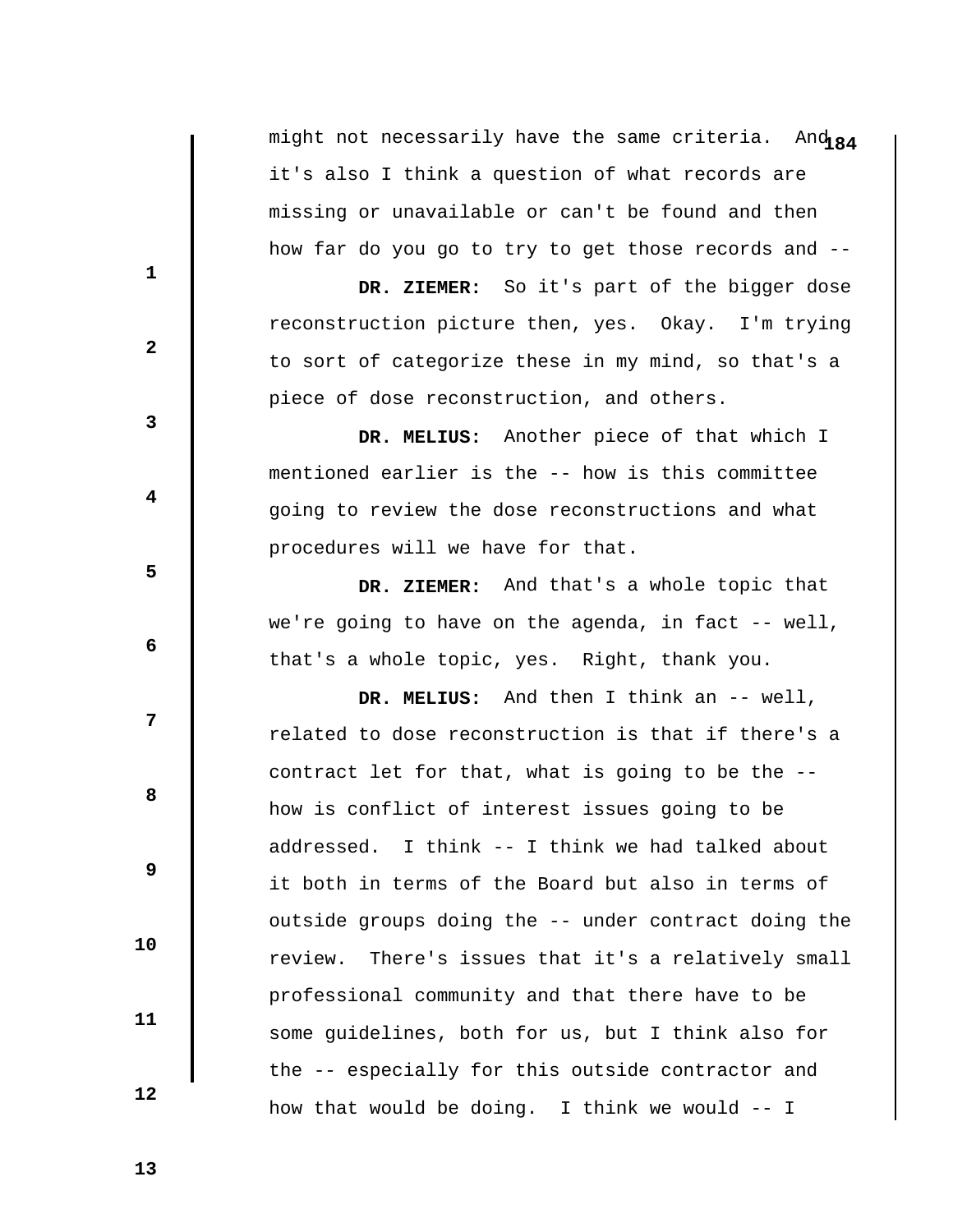think that's very critical to the credibility of the process and how people -- claimants will view it and so I think that's something that's worthy of a full discussion by the Board.

 **MR. ELLIOTT:** Could I focus in on what you're asking for? Would it be something of the order of what is the quality -- the conflict of interest plan that is in place with regard to the contractor? Or what is it you really want to hear that  $-$ 

 **DR. MELIUS:** Yeah, I may not be being clear. One -- number one is the conflict of interest plan for the contractor and what that would be -- what that should be. It never fails that a cell phone goes off when you're talking. And secondly would be the -- so what will you have in place for the contractor? I think we really need to -- I guess we -- I'm sure we can say we can review that, but we need to -- I think we should be commenting on that and have that presented to us when you presumably reach some agreement with the contractor.

 **MR. ELLIOTT:** At the risk of sounding like I'm managing the Board again, this is a procurement issue and the contract that is awarded will have in it a conflict of interest plan that has been negotiated and agreed upon between the Agency, the procurement office of that -- of our Agency and the

 **13** 

 **10** 

 **11** 

 **12** 

**1** 

**3** 

**4** 

**5** 

 **6** 

**12** 

**8 8** 

 **9**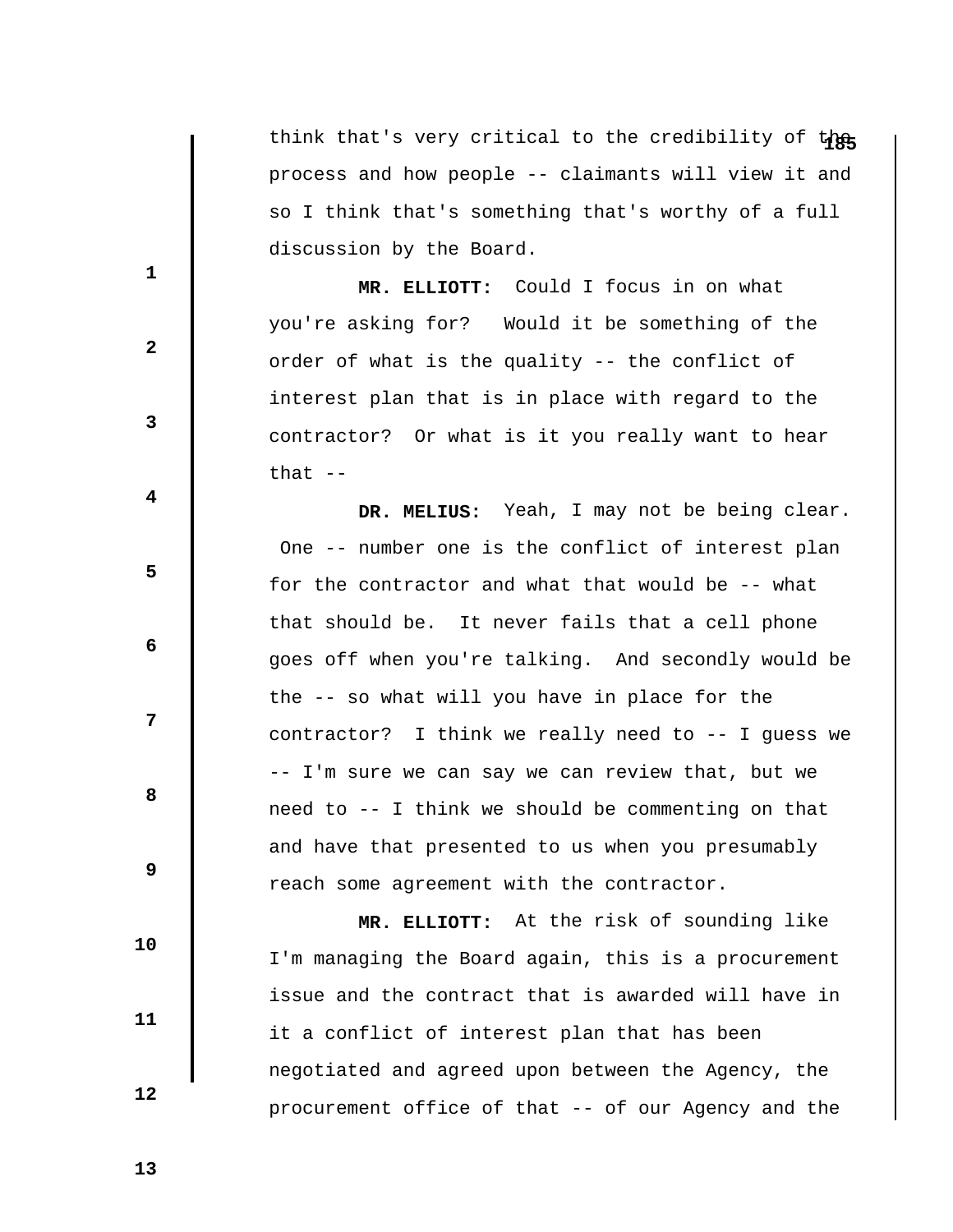proposer. And I want to be very clear. I'm going 86 to be honest with you and straightforward when and where I can be, you're not going to have an opportunity to provide advice on the content of that. You'll have opportunity to evaluate it, examine it and make, you know, whatever thoughts you have about it known and any recommendations, but that's going to be in place upon the award of that contract. And I have no -- we have no ability to bring you into play into that process.

 **DR. MELIUS:** I think --

 **DR. ZIEMER:** Let me interject here, Jim. I think what -- if I understand it correctly, though, you're saying it would be helpful for the Board to know what that conflict of interest plan is for the group that gets the award. They have to submit a conflict of interest plan as part of their proposal, as I understand it, and although it's a procurement issue, I think the Board is asking to be made aware of the details of that.

 **DR. MELIUS:** Yeah, I just would -- I under -- you -- NIOSH has made a decision not to discuss that with us prior to awarding the contract, and there were -- you could have done it at an early meeting prior to the RFA going out and could have asked for input but you decided not to do that. So we realize we're reviewing after the fact, but I

 **13** 

 **10** 

 **11** 

 **12** 

**1** 

**2** 

**3** 

**4** 

**5** 

 **6** 

**12** 

**8 8**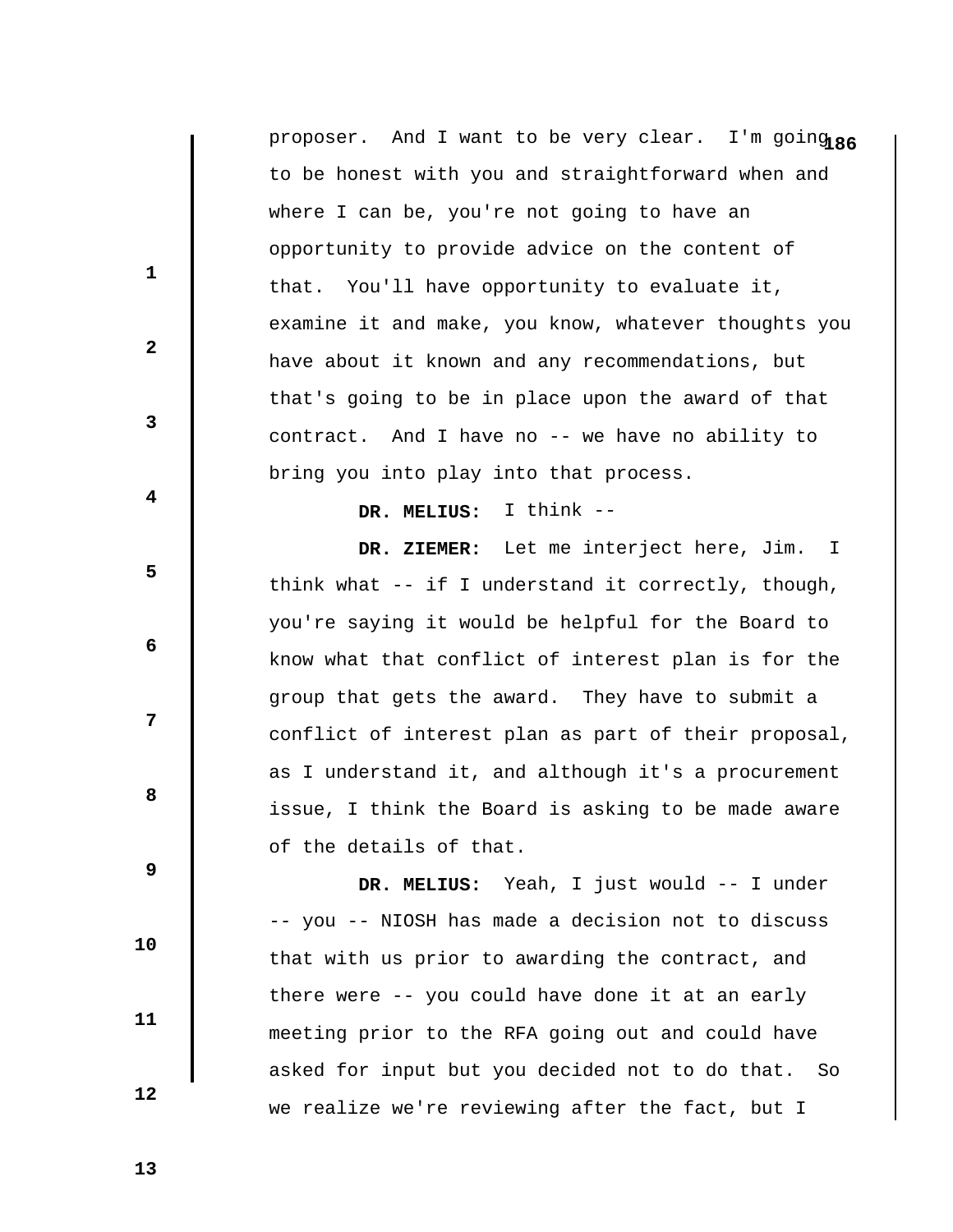think it's -- at least personally I think it's a **187** very critical issue and it's going to be key to the credibility of this overall process. And if you put in place a deficient plan, I think it's our job to tell you that. Now you can then have to work within procurement guidelines, et cetera, to figure out what to do or whether or not to take our advice, but that's understood.

 I think separate from that there's an issue how does this Board review that dose reconstructions? I think we have to be cognizant of potential conflicts of the Board, and I think that's a simpler process in terms of that review and in terms of how we do it, but it ought to be something we discuss there, also.

 **MR. ELLIOTT:** I don't want to be misunderstood. I'm not saying you cannot see that. I'm just saying you're going to see it and you're going to have the opportunity to evaluate it, examine it, but it's going to be put in place. And then whatever comments you have about it, whatever recommendations you wish to make about it, if we can make change and we think it's appropriate to make change, we will. But I can't bring you into the - to the process in advance of that.

 **DR. ZIEMER:** Okay. Additional items for this master list? Okay, Robert and then Henry.

 **13** 

 **10** 

 **11** 

 **12** 

**1** 

**2** 

**3** 

**4** 

**5** 

**6 6** 

**12** 

**8 8**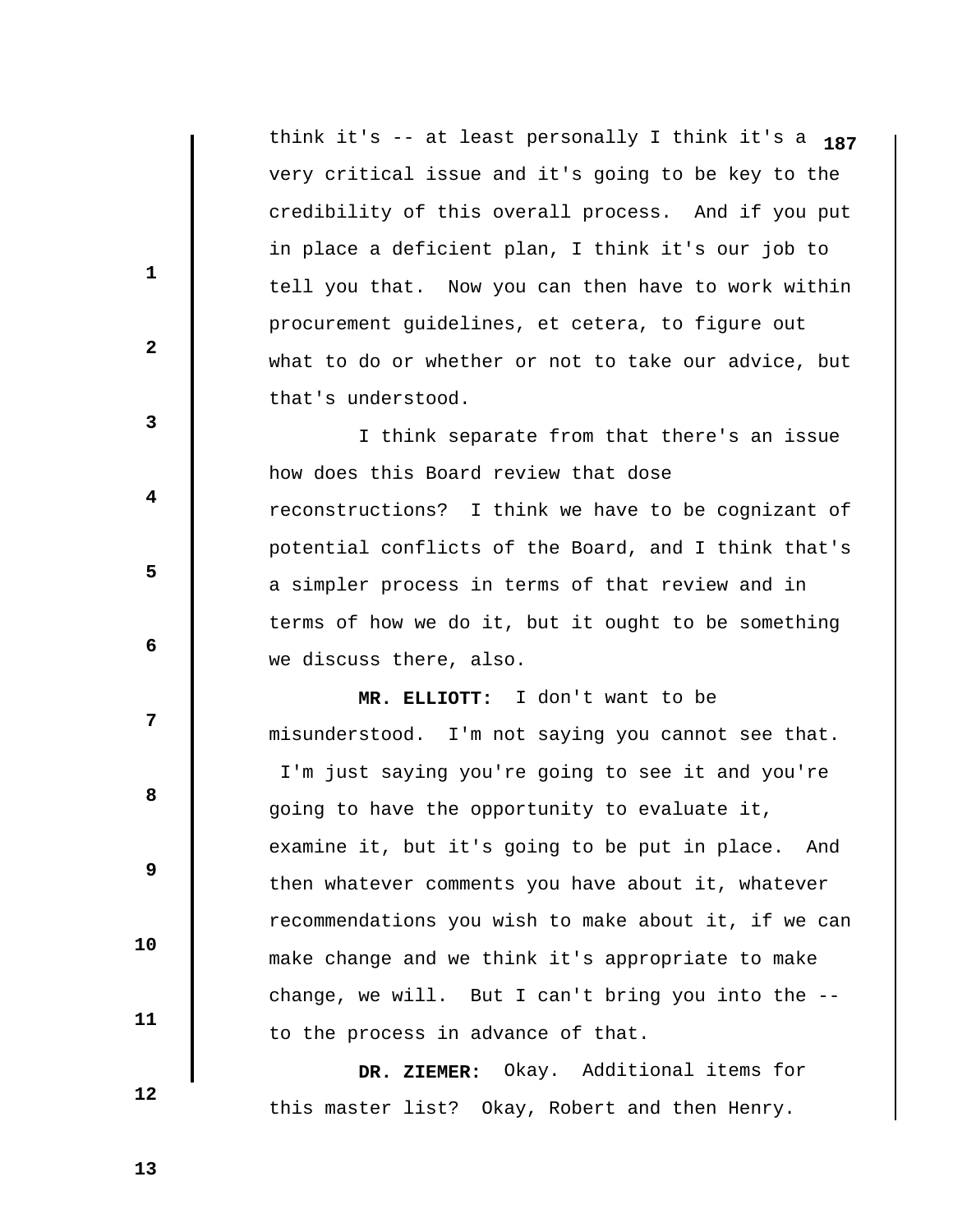|                         | MR. PRESLEY: Would it be possible to have 88           |
|-------------------------|--------------------------------------------------------|
|                         | one of the legal -- the lawyers give us a overview     |
|                         | of what we can say and what we can't say to            |
| 1                       | claimants? I don't know how many people are getting    |
|                         | calls, but I am, and if I'm the only one, then I'll    |
| $\mathbf{2}$            | be more than happy to talk to them one on one, but     |
|                         | it might be a thing to have somebody come and talk     |
|                         | to us about what can and cannot be discussed.          |
| 3                       | DR. ZIEMER: We're all thinking of just                 |
|                         | telling them to call Robert Presley.                   |
| $\overline{\mathbf{4}}$ | MR. PRESLEY: Somebody's already done that.             |
|                         | DR. ZIEMER: Okay, so noted. Henry?                     |
| 5                       | DR. ANDERSON: (Inaudible)                              |
| 6                       | DR. ZIEMER: Okay, Roy?                                 |
|                         | DR. DEHART: It's perhaps a bit early, but I            |
|                         | would like to get on the list the concept of $-$ at    |
| 7                       | some point in time there is going to be publication    |
| 8                       | of the process, as well as the results in terms of     |
|                         | the numbers of cancers identified and so forth.<br>And |
|                         | I think it would be helpful to see or begin to         |
| 9                       | discuss what the plans are to assist that              |
|                         | publication process.                                   |
| 10                      | MR. ELLIOTT: Let me make sure I understand.            |
|                         | I'm trying to make sure I capture exactly what you     |
| 11                      | want. Would you be talking about the statistics        |
|                         | that we put forward about how many claims come         |
| 12                      | through, how many lung cancer cases were examined,     |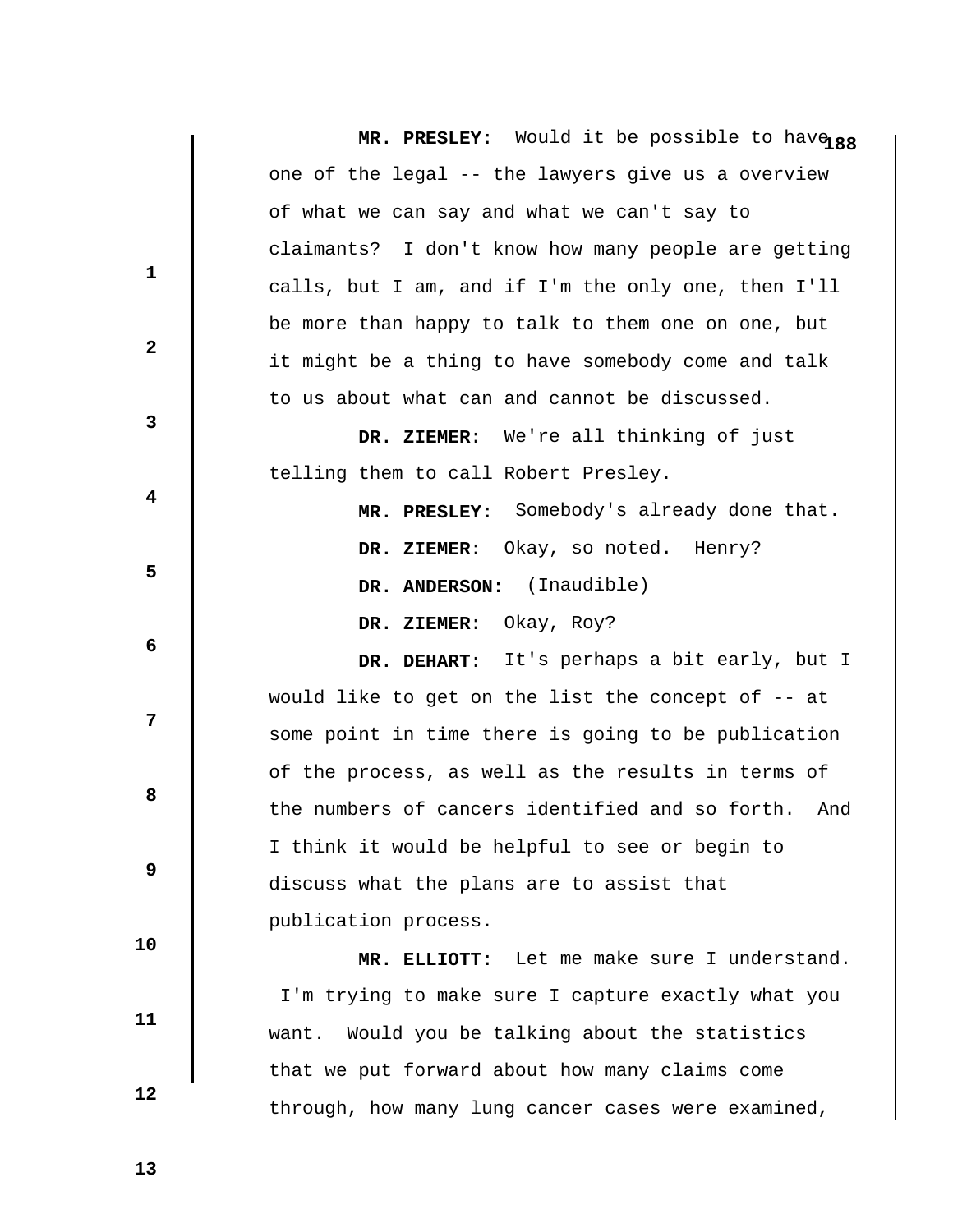|              | how many awards were made, those kind of things? 189 |
|--------------|------------------------------------------------------|
|              | MR. PRESLEY: Let me ask a quick question on          |
|              | that while we're on that --                          |
| $\mathbf{1}$ | DR. ZIEMER: Use your --                              |
|              | <b>UNIDENTIFIED:</b> Would you turn your             |
|              | microphone on? Thank you.                            |
| $\mathbf{2}$ | MR. PRESLEY: Could we do that also by site?          |
|              | Would that be -- or geo-- by area?                   |
| 3            | DR. ANDERSON: Actually my first issue was            |
|              | somewhere along that line. I think I would like to   |
| 4            | hear what NIOSH's kind of tracking plan is going to  |
|              | be. We've seen the slides of total numbers received  |
| 5            | by DOL and that, I think that's useful. But I think  |
| 6            | we may also want to look at some of the -- if        |
|              | there's additional plans which would be the type of  |
|              | cancers and kind of come up with what should be your |
| 7            | kind of template for a updating report, how often    |
|              | are you going to generate your statistics, how often |
| 8            | will that be then put up on the web if it's going to |
|              | be on the web.                                       |
| 9            | And then the other would be to look at are           |
|              | there some kind of quality control issues that you'd |
| 10           | thought about that you're going to implement. One    |
|              | of those would be the -- do we want to track the     |
| 11           | number of days between when something is received, a |
|              | letter goes out, how long it takes for final         |
| 12           |                                                      |

adjudication. I mean we're early on now so there's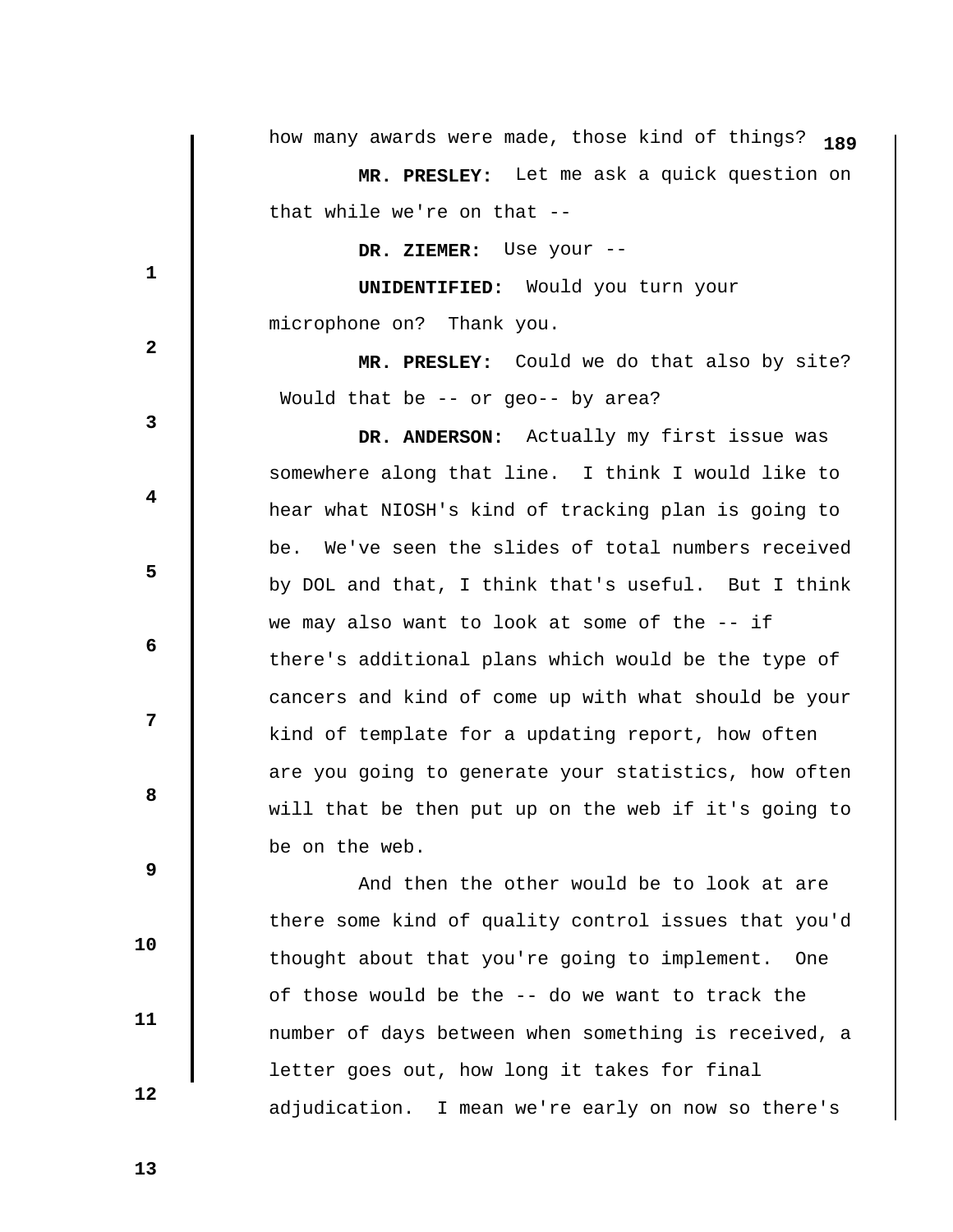plenty of time, but I think before you get into **190** everybody asking you about what about that number, you're going to be chasing some statistic and it would be better to have a plan in place and why we're doing that. And then what would be the goal -- you know, like one project we've been on with the hospital, tracking how long does it take for a physician to get their report in and things like that. You can -- if there seems to be a number that's out of line, you can then work either with the contractor to improve that.

The other one later on -- I think we've got more than enough on our plate, but I would really like to hear, based upon your -- the dose reconstruction and the other IREP types of processes, where do you see the most significant gaps, kind of what's on the horizon for research. Is there anything we could help you with to support --

 **DR. ZIEMER:** Problem issues, huh?

 **DR. ANDERSON:** Yeah, on our behalf here are the critical issues that we need more data on. Are there studies underway that will come out in two years, those kind of issues.

 **DR. ZIEMER:** That relates a little bit to what Sally was talking about, too, some of the critical issues that need to be addressed.

 **13** 

 **10** 

 **11** 

 **12** 

**1** 

**2** 

**3** 

**4** 

**5** 

**6 6** 

**12** 

**8 8**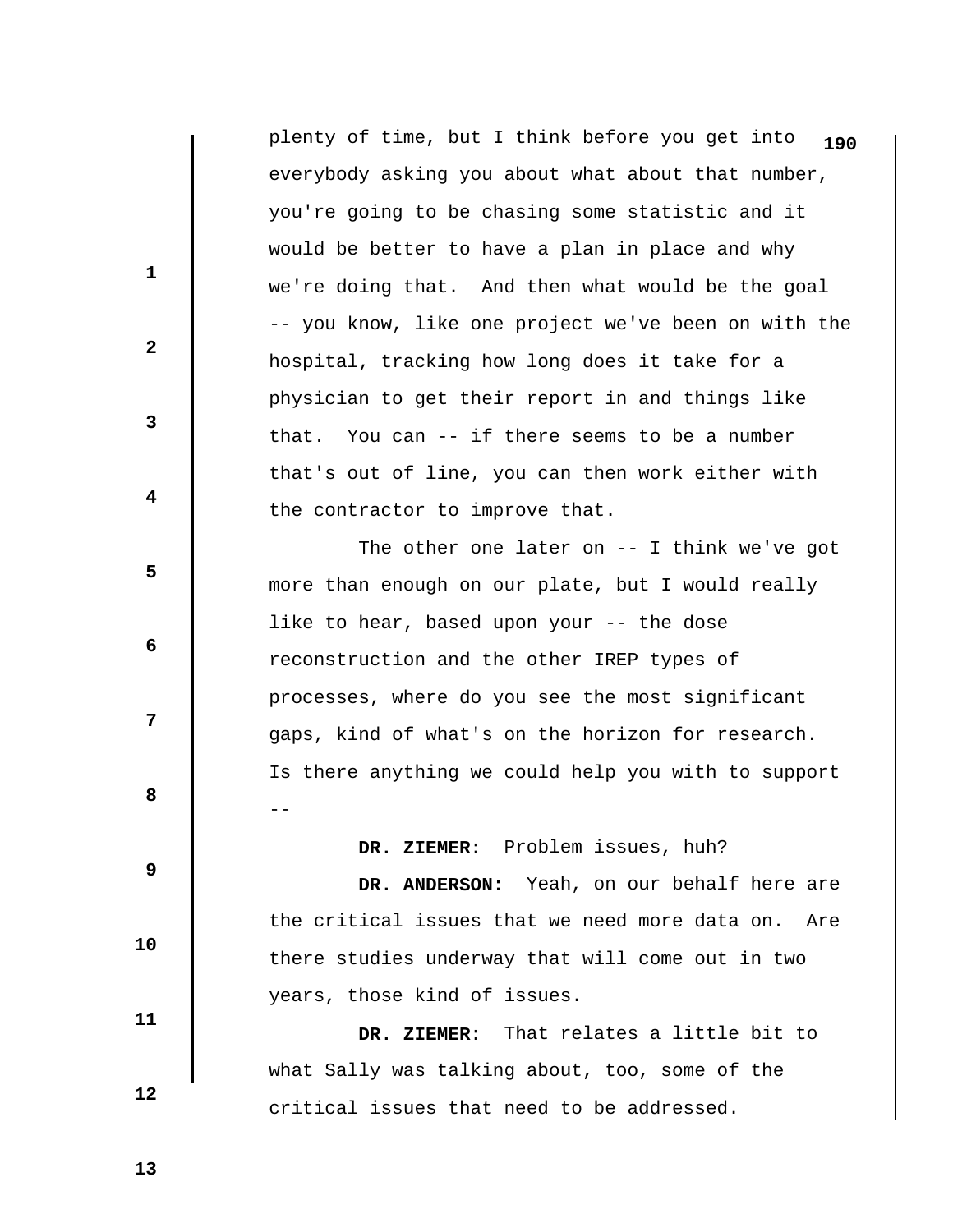|              | MR. ELLIOTT: So I have performance and<br>191                    |
|--------------|------------------------------------------------------------------|
|              | quality control measures and I have what research                |
|              | questions or information gaps need to be addressed.              |
|              | DR. ANDERSON: Yeah.                                              |
| $\mathbf{1}$ | MR. ELLIOTT: Okay?                                               |
| $\mathbf{2}$ | DR. ANDERSON: Yeah.                                              |
|              | Jim?<br>DR. ZIEMER:                                              |
|              | DR. MELIUS: Yeah. This may be a related                          |
| 3            | issue, but it goes to access to information from the             |
|              | Department of Energy facilities. You have a -- the               |
| 4            | MOU I quess is taking a while to finalize and either             |
| 5            | I guess I'd like to hear sort of a presentation when             |
|              | it's finalized -- what assurances are we providing               |
|              | to the applicants that a complete search has been                |
| 6            | done for information relevant to their particular                |
|              | case. I think that's, again, a real important                    |
| 7            | credibility issue for the program. And absent an                 |
| 8            | MOU, I think at our next meeting I'd like at least               |
|              | an update on what the -- where are you getting                   |
| 9            | information and are there problems that you're                   |
|              | perceiving with types of information that's more                 |
|              | difficult. And I think there is going to be at some              |
| 10           | point sort of a balancing. How far do you go to try              |
| 11           | to get information that someone thinks is available              |
|              | or may be available and versus what's practical.<br>$\mathbf{I}$ |
|              | know you're wrestling with that on a day-to-day                  |
| 12           |                                                                  |
|              | basis, but I think it would be helpful to have some              |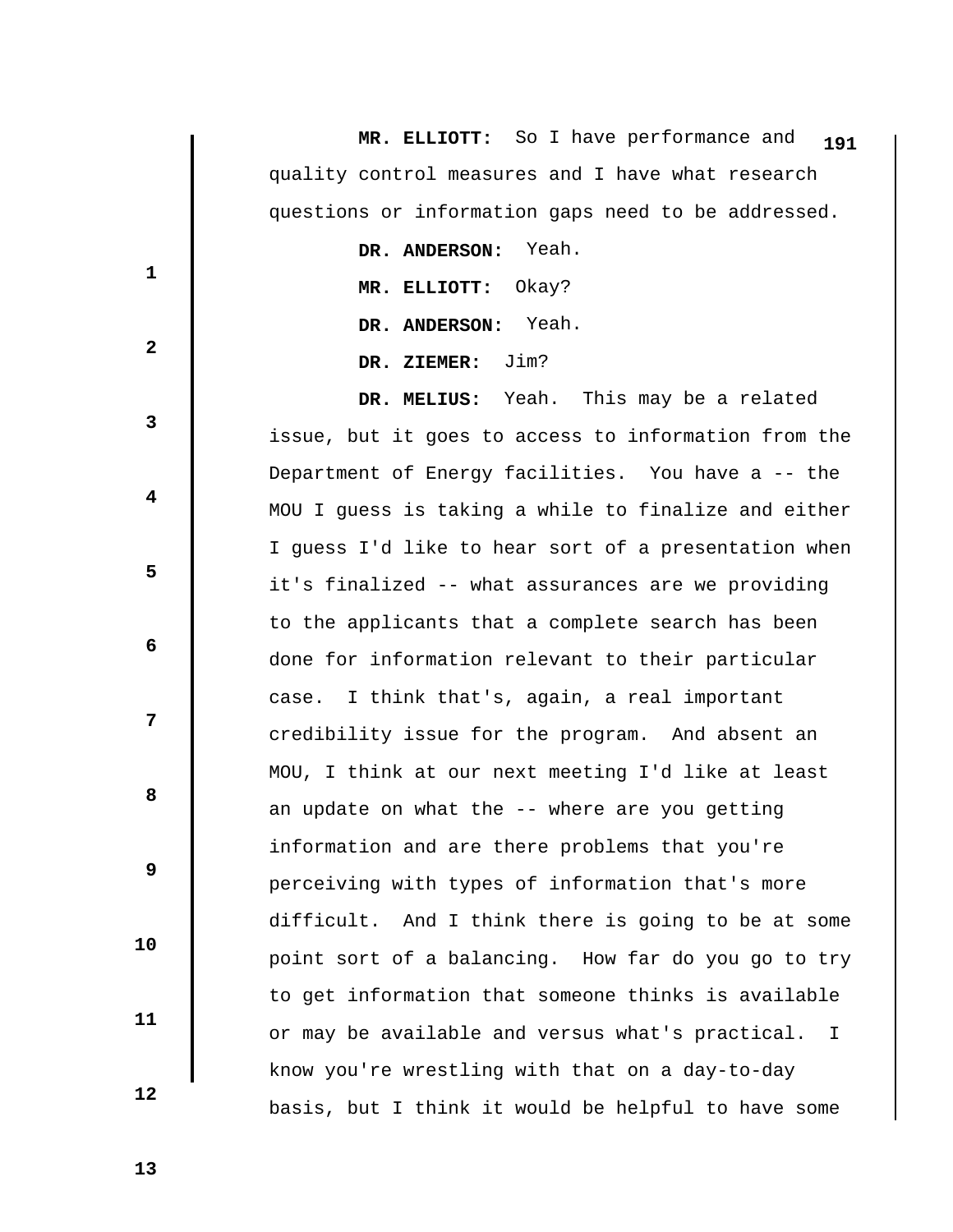**192** discussion of that, also.

 **DR. ZIEMER:** Thank you. These are a good list of things to address. Got another one? Okay.

 **MR. GRIFFON:** Just to follow up on that point, I think it would be useful to understand the records request process. In an earlier meeting I was sort of under the impression that the subcontractor doing the dose reconstruction would have direct access to records on the sites, and recently I've been convinced that that may not be the case, so just a description of how the records requests -- what kinds of records can be -- are being request -- are relevant, and then how the process works, DOE to NIOSH to subcontractor or how that works.

 **DR. ZIEMER:** I'm going to interrupt this discussion. We can come back to it, but I have become aware that as the storm has gathered, we're losing some of our folks in the general public. And although no one had signed up for public comment, I do want to give one more opportunity. If there are members of the public who have comments, I don't want to preclude that, and let's do that now before everybody takes off and tries to beat the storm home or whatever. Are there -- is there anyone left that has public comment?

Okay, we have at least one, even though not

 **12** 

 **10** 

 **11** 

**1** 

**2** 

**3** 

**4** 

**5** 

 **6** 

**12** 

**8 8** 

 **9**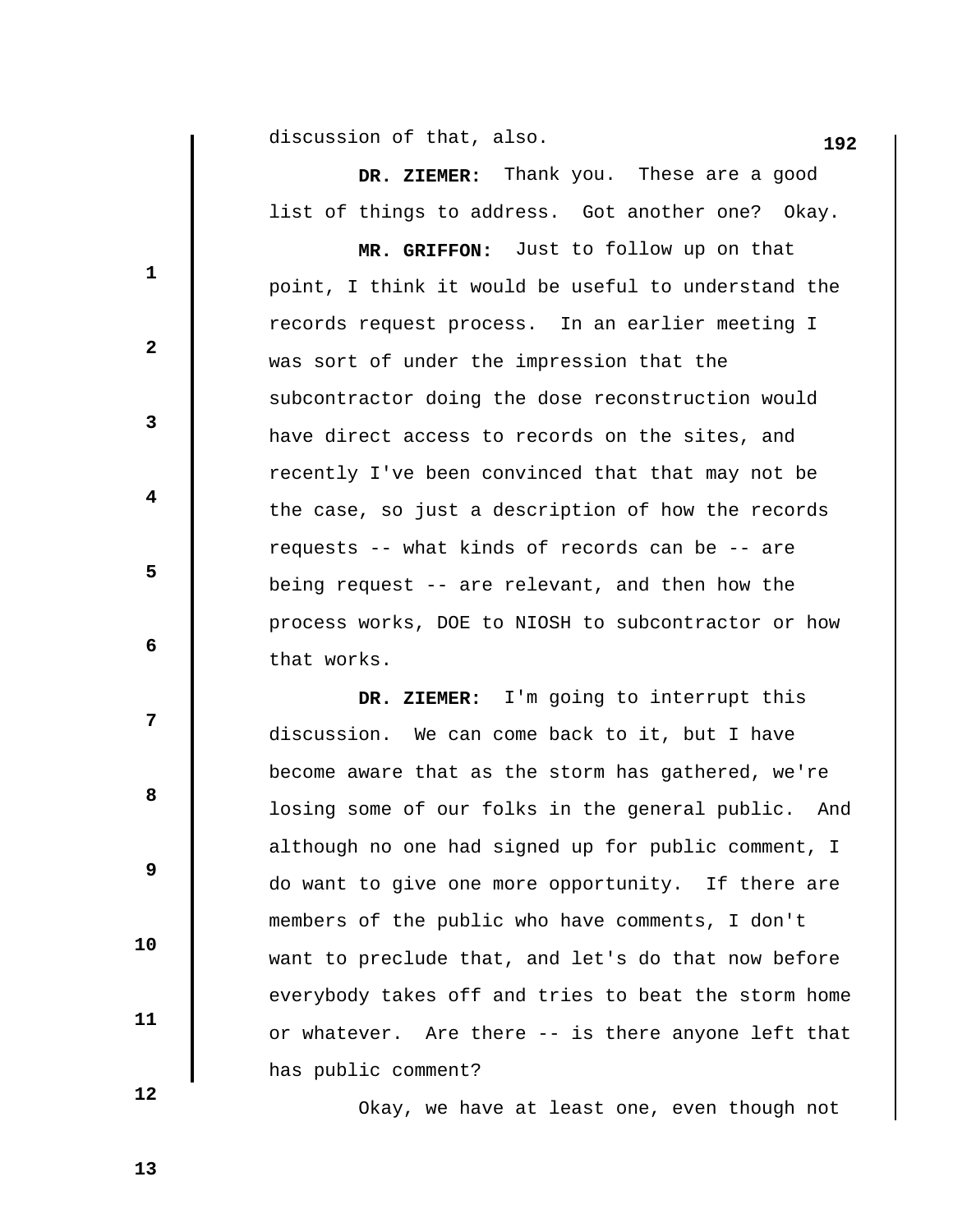|              | signed up, but you have no competition.<br>193       |
|--------------|------------------------------------------------------|
|              | MR. MILLER: I assure you I'll limit my               |
|              | comments to less than five minutes so that others    |
| 1            | will have an opportunity as well. I'm --             |
|              | DR. ZIEMER: You need to --                           |
|              | MR. MILLER: -- Richard Miller --                     |
| $\mathbf{2}$ | DR. ZIEMER: -- identify yourself, Richard,           |
|              | for the $-$                                          |
| 3            | MR. MILLER: -- thank you, Mr. Elliott. I             |
|              | don't know if this is the right time to ask for this |
| 4            | since the rule has now been published, and maybe I   |
|              | can stand being corrected as well. But at least in   |
| 5            | reviewing the web site up to this point for OCAS, I  |
|              | wasn't aware of the inter-- what's called the HHS    |
| 6            | family, interagency communications that dealt with   |
|              | comments on this rule. It's pretty plain from        |
| 7            | reading the -- it would seem -- it seemed to me at   |
|              | least plain from reading the preamble to the rule on |
| 8            | the probability of causation that NCI played a       |
|              | disproportionate role in answering and addressing    |
| 9            | questions that either the public or your invited     |
|              | experts had raised. One particular example comes to  |
| 10           | mind from the preamble, which I don't have in front  |
|              | of me, but spoke to the question of what do you do   |
| 11           | about the age at exposure debate. And in there it    |
|              | said well, if this is going to be changed, we really |
| 12           | would have to change it through NCI and this would   |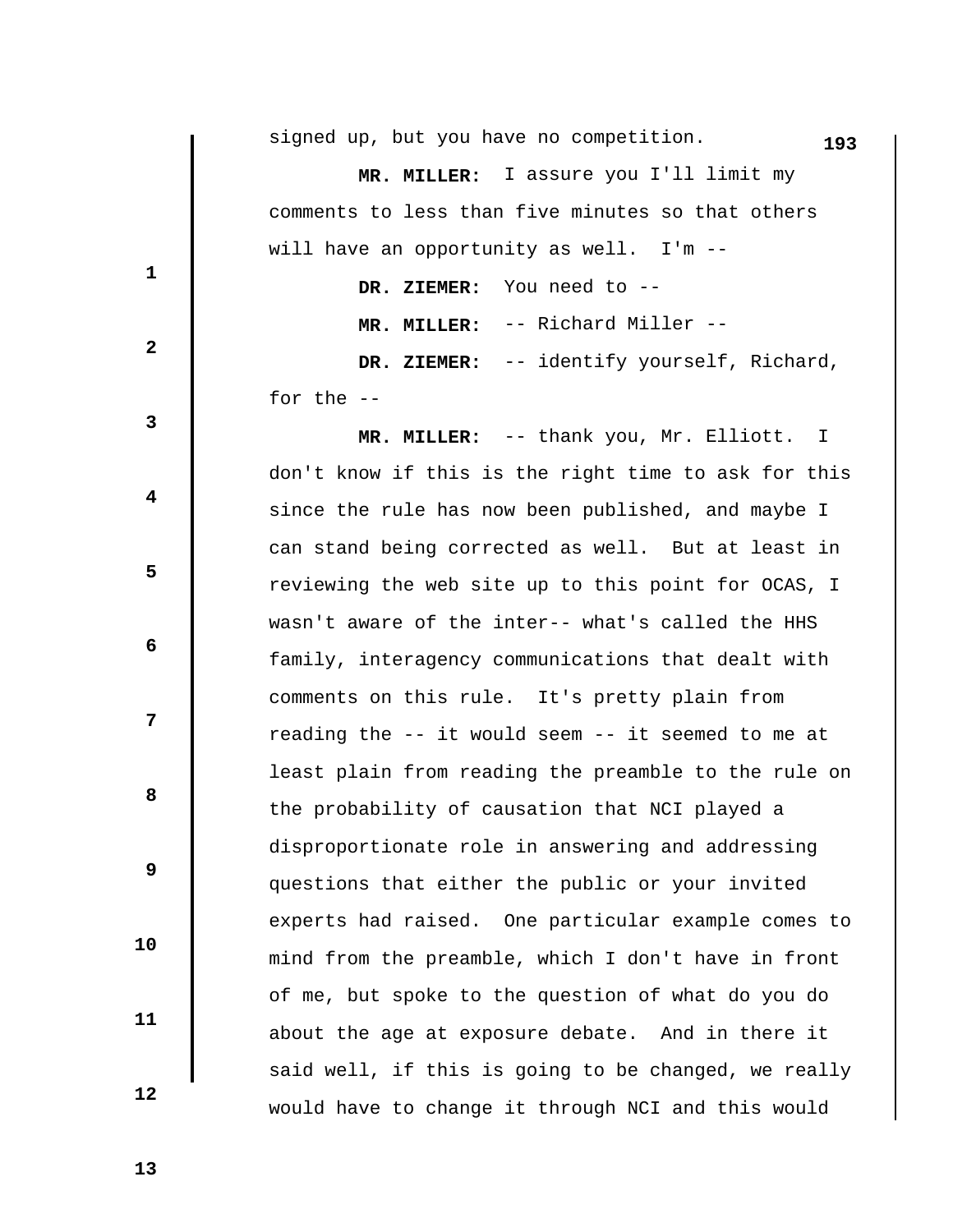also involve how the program affecting -- I think  $\vec{p}$ was the atomic veterans program, I think it was, would also have to be modified because the -- NCI's model would be applying to both that program as well as to this program, the energy employees compensation program. And so that would require an interagency and other committees deliberating. And so it was clear that what was happening was this was not a NIOSH rule and that any changes to it are going to have to involve interconnections with other programs and other agencies, or other arms of CDC, let's put it that way, or other arms of HHS. So I guess I would find it helpful, if it exists and if it's disclosable, to see the intra-agency communications between NCI and other agencies -- and I don't know who the others are that are involved. I heard Mr. Neton mention that there were other agencies and I don't know who they all are, but it would be very helpful to see that communications laid out, maybe posted on the web page may be the fastest way for us to get it, but it would help to have a little bit more transparency to understand what NCI communicated to NIOSH and vice versa, what NIOSH communicated to NCI, so we can see how we got this result in front of us today. That's sort of my comment and request.

 **MR. KATZ:** Hi, Ted Katz. Richard, I'm not

 **13** 

**1** 

**2** 

**3** 

**4** 

**5** 

 **6** 

**12** 

**8 8** 

 **9** 

 **10** 

 **11**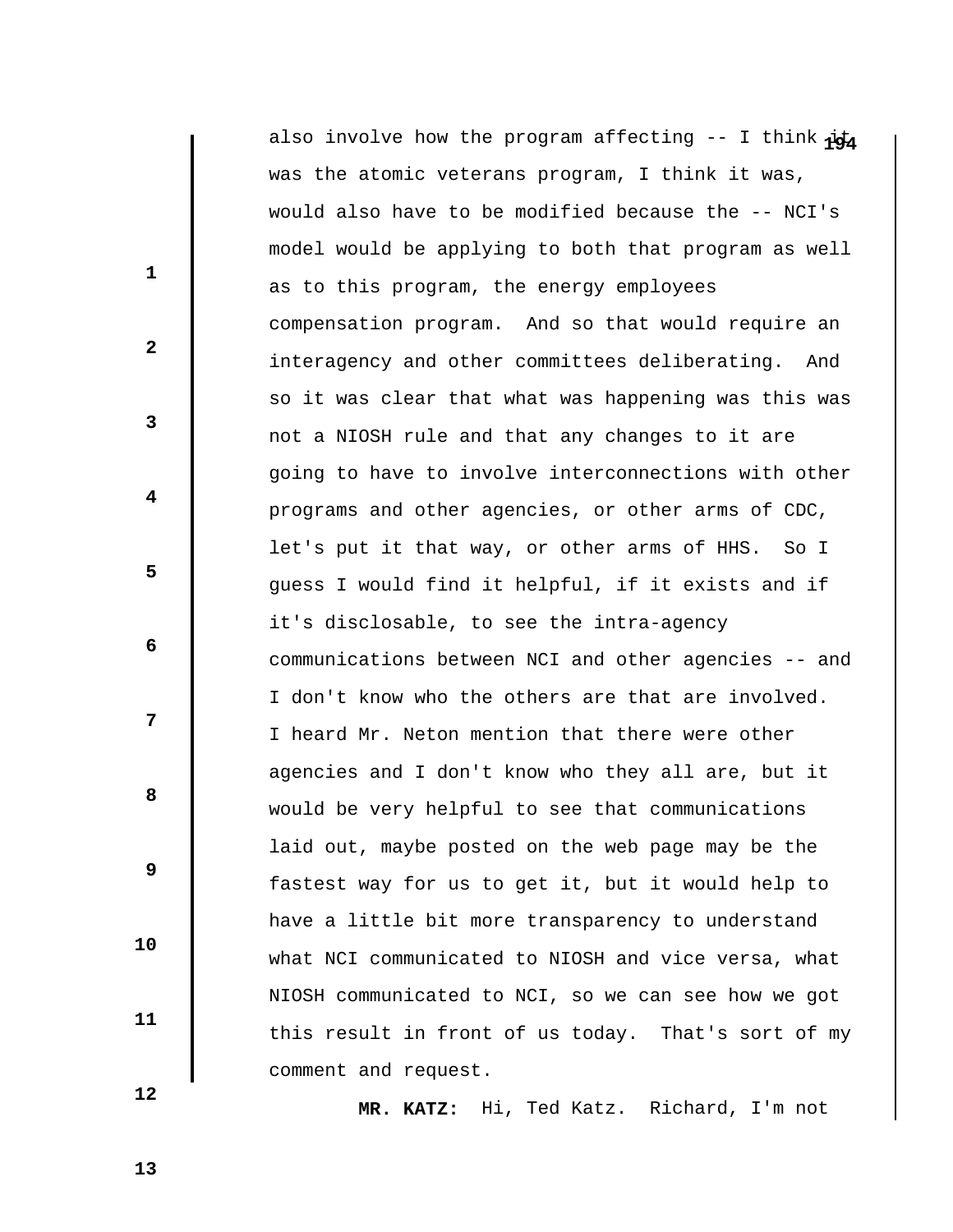entirely sure what the right response is to that ing terms of what we can share in interagency communications, but certainly we'll share whatever we can share.

 But let me just be clear. I think I'm able to say this, that the agencies we receive comments from and responded to comments from were not NCI, actually. They were HHS -- I mean our mother Department -- and the Department of Labor and the Department of Energy and the Department of Justice and the Office of Management and Budget. So in fact, NCI wasn't in the loop as a reviewer. Oh, and the Defense Threat Reduction Agency. Well, that - right, they had public -- I mean they were part of public comments. I mean you can see all the public comments -- and a lot of these -- you know, we had public comments from the Department of Energy, for example, from their field offices and so on. Those are all a matter of public record and they're in our docket, so you can see those.

 But in terms of interdepartmental review, those are the organizations that were part of the interdepartmental review. Those are the folks we responded to in making changes to the rule.

 **MR. MILLER:** Thank you, Ted. I guess the thing that was startling perhaps to me in reading the preamble -- I mean I didn't -- maybe it was just

 **13** 

 **10** 

 **11** 

 **12** 

**1** 

**2** 

**3** 

**4** 

**5** 

**6 6** 

**12** 

**8 8**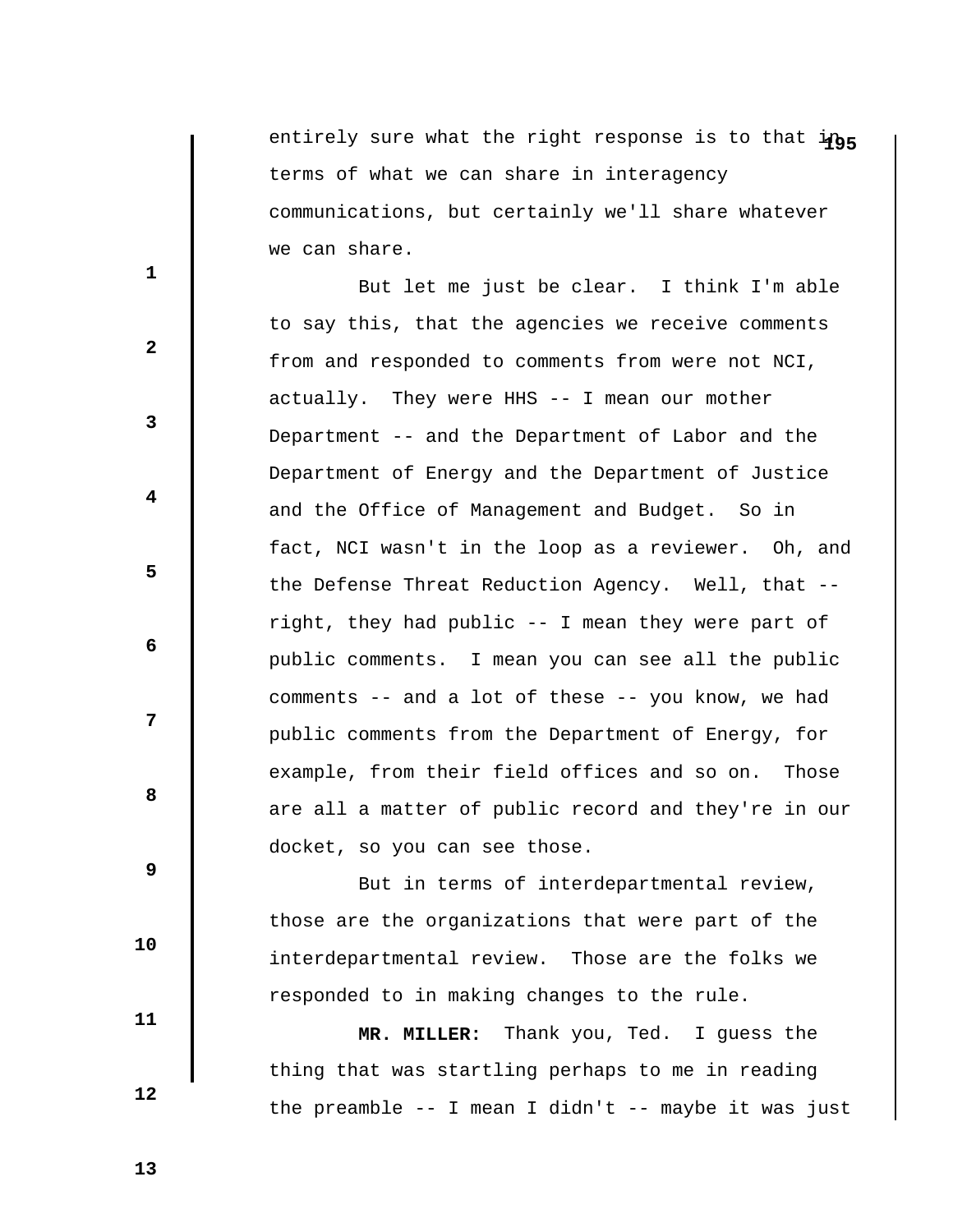because I wasn't ready and wasn't prepared and **196** didn't expect it -- was to look at specific comments that were raised, particularly with respect to the probability of causation rule. And rather than what it's saying NIOSH's position is -- there's insufficient evidence or that there's not a sufficient weight of evidence or that there are differing studies and we don't have this question resolved -- we hear NCI's views are there is insufficient evidence, there is insufficient weight. And so there was a confusion on my part -- maybe it was a typo, maybe it was my misreading -- but I was unprepared for that and I wasn't clear where NCI's role begins and ends and where NIOSH's role begins and ends and particularly in all of the policy decisions about applying this model.  **MR. KATZ:** I'm sorry, let me hop back up

here again -- Ted Katz again. There really -- there are very few instances in these rules where we discuss NCI. And I think what you're thinking of is circumstances where, for example, you have an element of IREP that applies equally to the DOE/EEOICPA population and to the VA -- the VA's DOD population, where there's really no scientific reason to discriminate between them. Then you do what we have said, and I really think -- I believe there's just one instance of this, but there we're

 **13** 

**1** 

**3** 

**4** 

**5** 

**6 6** 

**12** 

**8 8** 

 **9** 

 **10** 

 **11** 

 **12**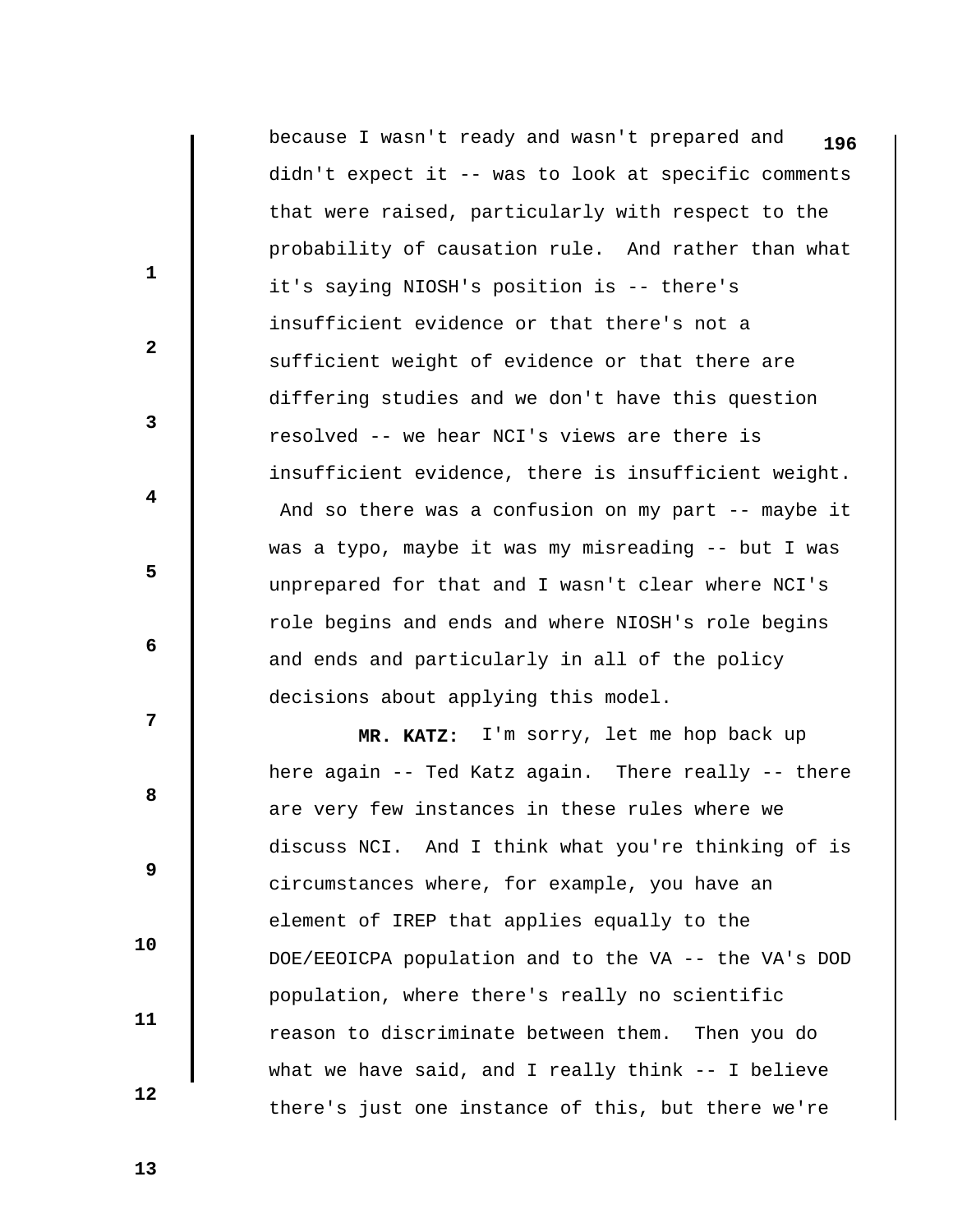saying if there's no scientific reason to **197** distinguish between these populations and how you treat them scientifically, because this is one department, we do indeed want consensus in how to deal with that scientific issue. And so you're absolutely correct and there is an instance of this -- and I believe it's just one, but I could be wrong. But in that case, it's an issue that has no distinctions for the DOE population in effect.

 **MR. MILLER:** Well, thank you, Ted. I'm not going to debate the distinctions between those that were at a single atomic bomb blast at the Nevada Test Site and the distinctions between those who had long-term exposures working in the weapons production program, but I think there are significant distinctions in the epidemiology that studies them because the nature of the exposures were different. You had a single blast at a single occasion in many of those that are covered under that particular program, and I think there's a fairly significant -- there are at least a number of, and you did reference them in the *Federal Register* notice, published studies which specifically speak on point to this question about, for example, age at exposure, the degree and extent to which one can adequately explain how it's possible that at age 40 somebody is one-third as

 **13** 

 **10** 

 **11** 

 **12** 

**1** 

**2** 

**3** 

**4** 

**5** 

**6 6** 

**12** 

**8 8**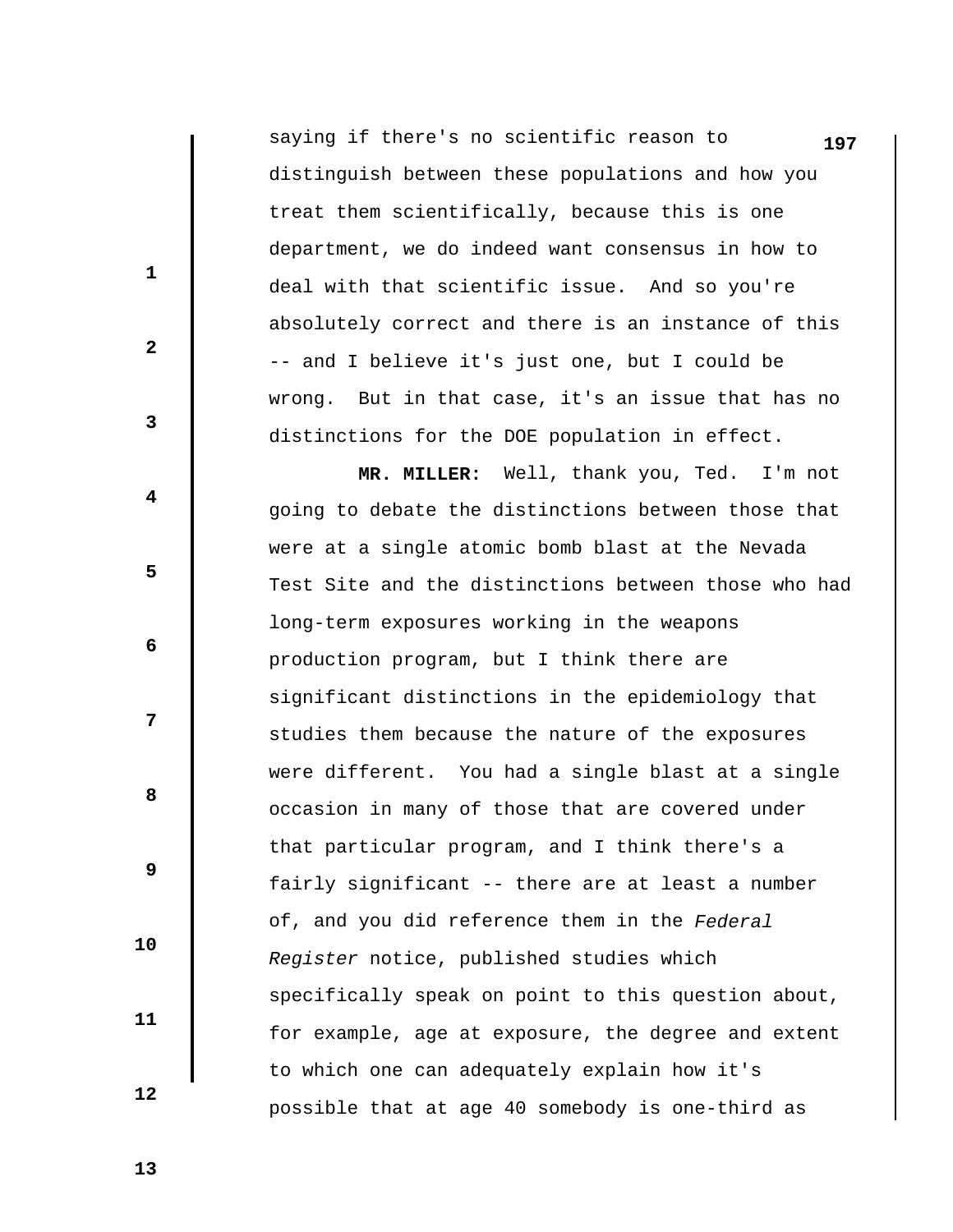radiosensitive as somebody at age 20 to the **198** identical exposure. And that will have a significant outcome upon the compensability of individuals who are in fact in very different work environments with different types of exposures and in different environments. And I would just say there are different studies that will apply to those who were let's say at ground zero as atomic vets in the Nevada Test Site at a blast and those who were working in an oxide facility handling alpha particles and ingesting them with inadequate protection.

 And leaving that aside, the character of the exposures, it seemed to me we ought to deal with the population that's in front of us, for what it's worth. And if, to the extent and degree that NCI's going to play a role in determining what's appropriate for this population, then that ought to become a good deal more transparent. And I don't see that transparency and I guess I would like to - that's why I'm asking for, if there are communications, whether they're e-mails, whether they're memorandum, recommendations, documents, briefing points, whatever it happens to be, it would be very helpful to have some transparency and some openness so this is out on the record so for those of us outside government we can have some window --

 **13** 

 **10** 

 **11** 

 **12** 

**1** 

**2** 

**3** 

**4** 

**5** 

**6 6** 

**12** 

**8 8**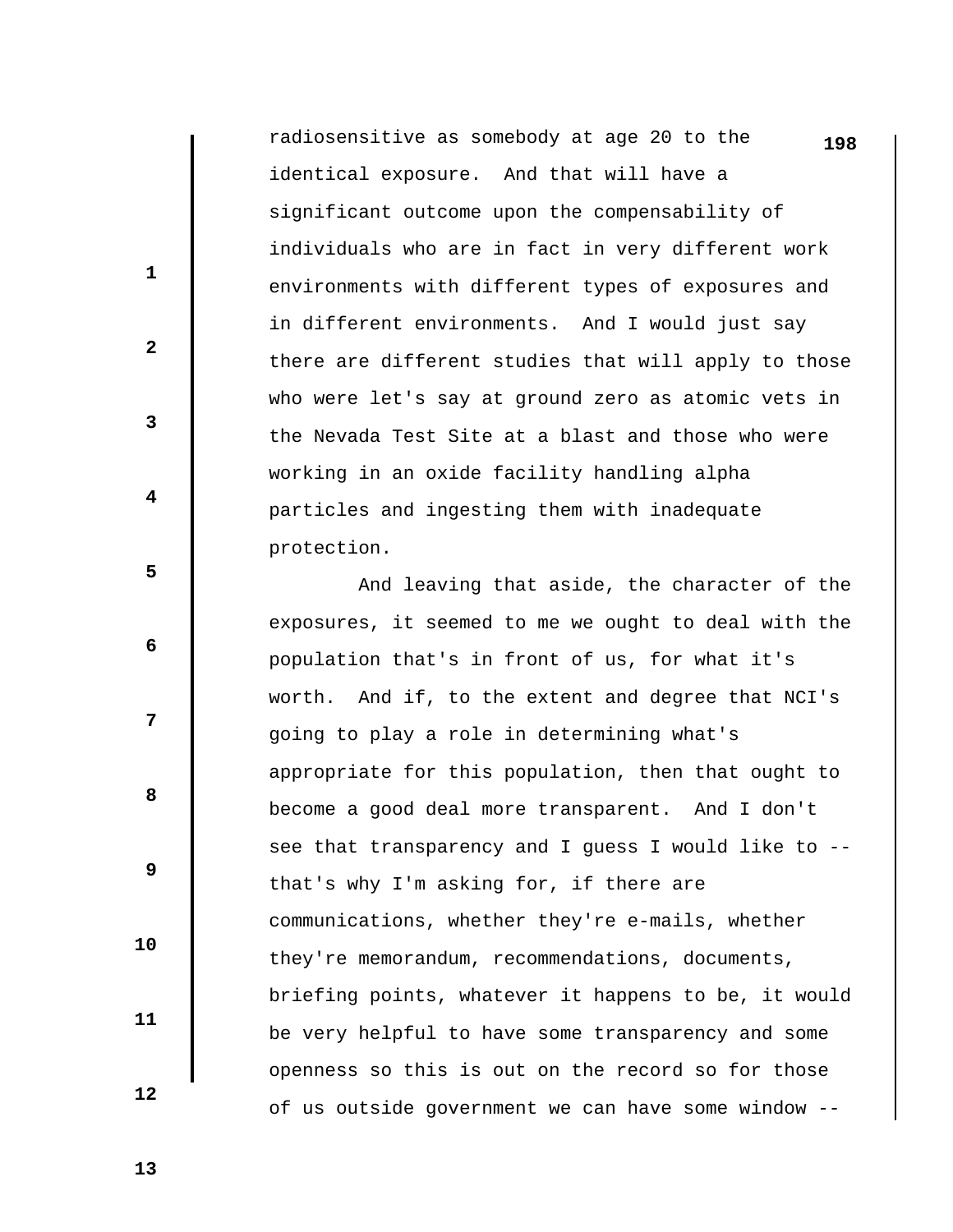**1** just some kind of insight -- to figure out how we **99** got from point A to point B.

 I'm not saying anything's wrong here. I'm saying we need more transparency because it's very confusing from the outside to read the preamble and to kind of guess what might have happened. So I'm just asking, if you've got those communications, if they're available, we'd sure like to know about them and we'd like to get them on the record.

 **DR. ZIEMER:** Thank you very much. Are there any further public comments? There appear to be none.

 Now I have two possible items -- let me see how we're doing on time. It's 4:00 o'clock so we have some time. Two possible items. One is to ask whether anyone wishes to discuss at this time, in general terms or just in terms of general views, the issue of Special Exposure Cohorts, realizing we do not have before us the document that's being developed on that issue by NIOSH. But the possibility of any particular issues that you want to raise now, to ask that they be addressed in connection with the presentation next time or anything related to Special Exposure Cohort at this point. Roy?

 **DR. DEHART:** It may be covered tomorrow, and if so, certainly we can wait till then. But can

 **13** 

 **10** 

 **11** 

 **12** 

**1** 

**2** 

**3** 

**4** 

**5** 

**6 6** 

**12** 

**8 8**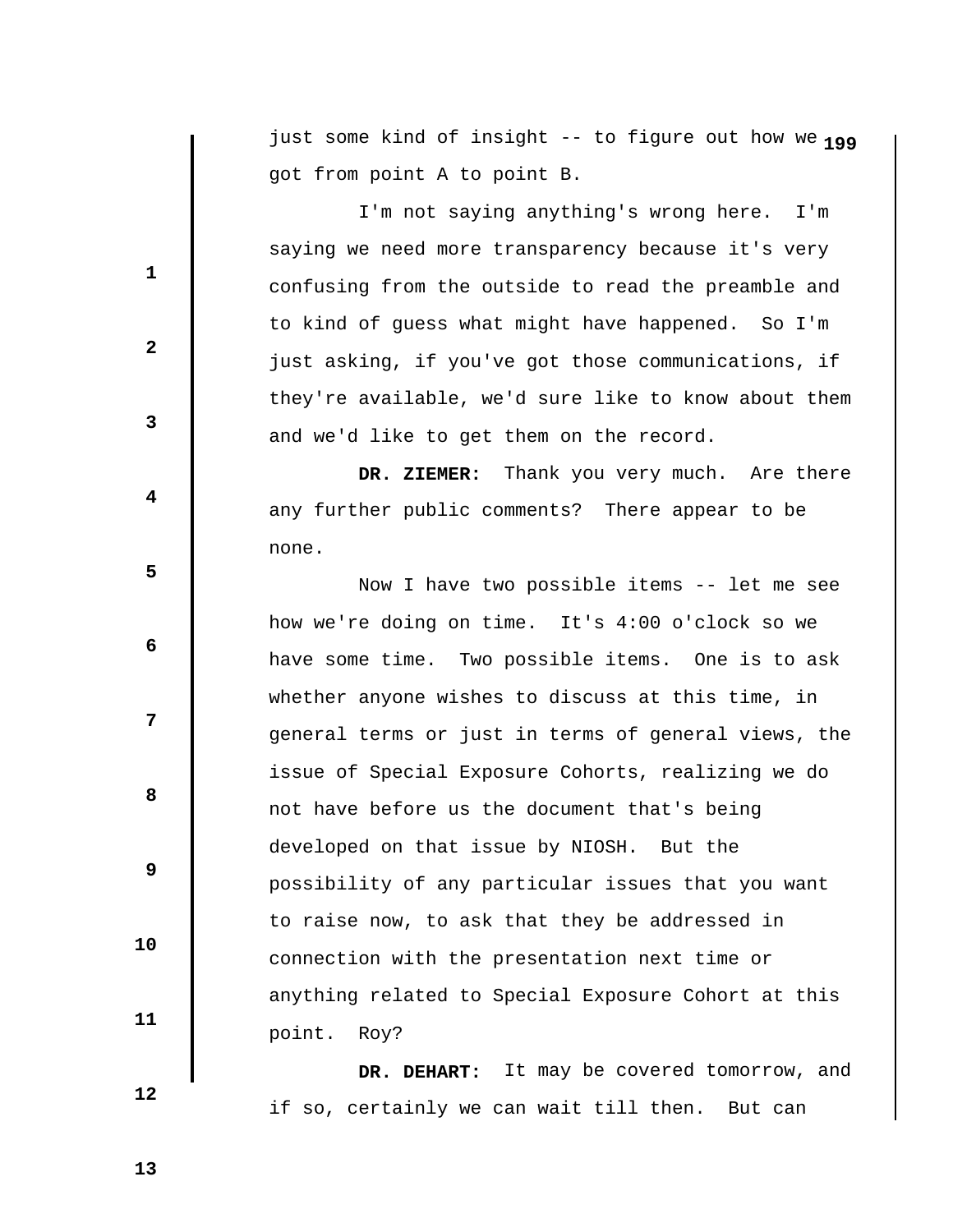someone provide us a history of how this came abouto It'll be tomorrow? Fine.

 **DR. ZIEMER:** We will have the presentation by David Michaels tomorrow. David at the time was with the Department of Energy and has first-hand knowledge of the development of the legislation and related issue, and I think we can certainly discuss with David the issue of Special Exposure Cohort, at least in a general way, not with specific focus on the documents being prepared, but -- Jim?

 **DR. MELIUS:** I was actually going to suggest that we do that as part of David's presentation, and if he could start a little earlier or something, if he's available, that might make it -- give us time to talk about that 'cause I think it will actually come out of that legislative history, be a lot easier to talk about and I think he can provide some background on that. And then I think we can more easier --

 **DR. ZIEMER:** We can jump off from there, and I agree with that, but I didn't want to preclude, since it came up earlier, if people had particular items they wanted to put on the table now. But it certainly will be more natural tomorrow to do that and we'll proceed on that basis. Is that agreeable with everyone?

Then the final thing that I had jotted down

 **12** 

 **10** 

 **11** 

**1** 

**2** 

**3** 

**4** 

**5** 

**6 6** 

**12** 

**8 8** 

 **9**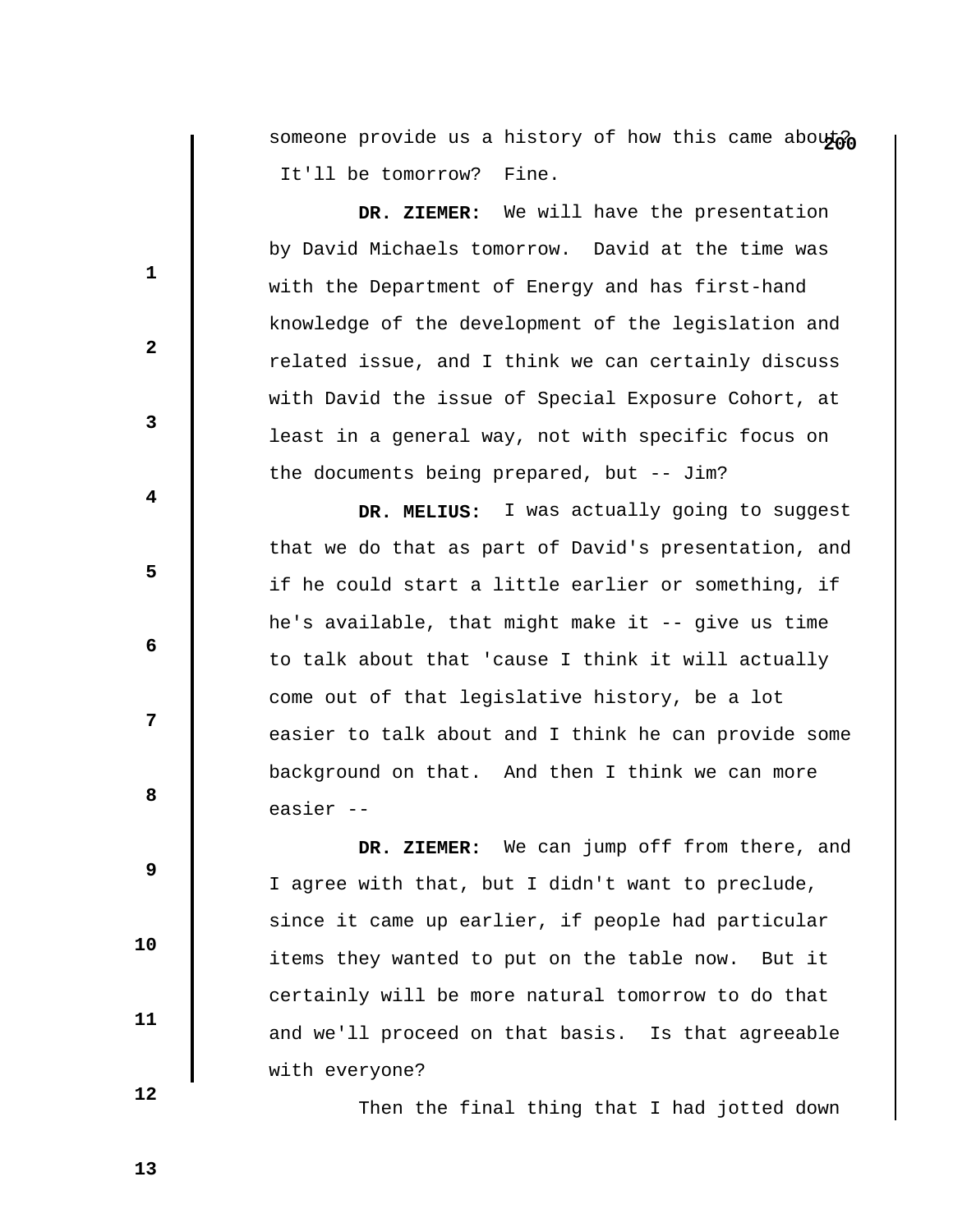was to ask whether or not anyone wished to focus on<sub>1</sub> any of the specific changes in the rule. We talked this morning when we had the general sort of discussion on the final versions of the rule and I don't know if you've had a chance to look at any of those or -- but are there any specific issues that people want to -- or do you want to take time now and say let's look at those rules and sort of stepby-step and look at the real changes and discuss any of them? I'm basically asking how you wish to proceed at this point. That was kind of a left-over item. I think there was some sense in which folks felt that, although we had a general description of those changes, it wasn't completely clear what the real final version looked like compared to the earlier versions. Henry?

 **DR. ANDERSON:** Yeah, I just found it difficult to see where the wording was actually changed, and what would have helped is a red-line strikeout kind of a thing so you could hone in on where the -- I mean we could see where the changes that we recommended, the one, got put into some of them. But for some of the other discussion, it's harder to tell whether -- you know, how or how it might have been changed or how many words were actually changed. I don't have the earlier version here with me so I can't try to read the two at a

 **13** 

**1** 

**2** 

**3** 

**4** 

**5** 

**6 6** 

**12** 

**8 8** 

 **9** 

 **10** 

 **11**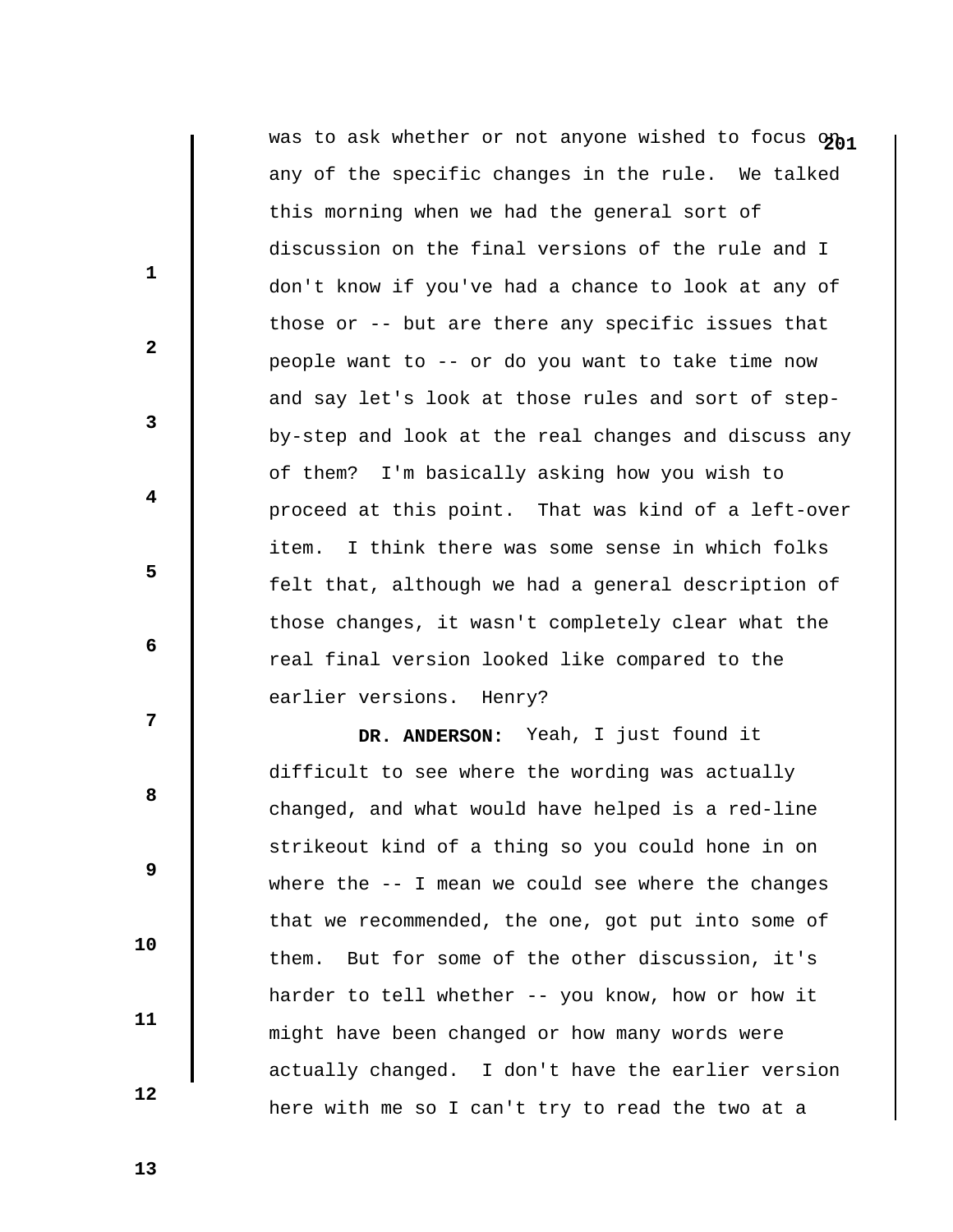|                         | time.<br>202                                           |
|-------------------------|--------------------------------------------------------|
|                         | DR. ZIEMER: Well, it certainly is clear to             |
|                         | me that the changes that we recommended are there      |
|                         | and I have $--$                                        |
| $\mathbf{1}$            | DR. ANDERSON: Oh, yeah.                                |
|                         | DR. ZIEMER: -- identified them, and --                 |
| $\mathbf{2}$            | DR. ANDERSON: That was new. I can see                  |
|                         | that.                                                  |
| 3                       | DR. ZIEMER: -- I think perhaps rather than             |
|                         | go through each change, no matter how great or         |
| $\overline{\mathbf{4}}$ | small, the question would be are there particular      |
|                         | issues that any of you were concerned about that we    |
| 5                       | -- that might have been identified as changes and      |
|                         | want to know exactly what is the change. Are there     |
| 6                       | any of those? Or what was it before and after or --    |
| 7                       | DR. MELIUS: I just think we need time to               |
|                         | look at it and -- I mean it's very hard to do it in    |
| 8                       | abstract and I don't want to preclude a chance to      |
|                         | discuss it, and I don't $--$ is there any way we could |
| 9                       | get a red-lined strikeout copy between now and         |
|                         | tomorrow morning? Is there one sitting in a            |
| 10                      | computer someplace?                                    |
|                         | DR. ZIEMER: I'm going to guess that's not              |
| 11                      | going to be very easy since there's formatting         |
|                         | things, but perhaps in the interest of efficiency we   |
| 12                      | can -- we could declare just a working session and     |
|                         | allow you to just spend some time looking at that      |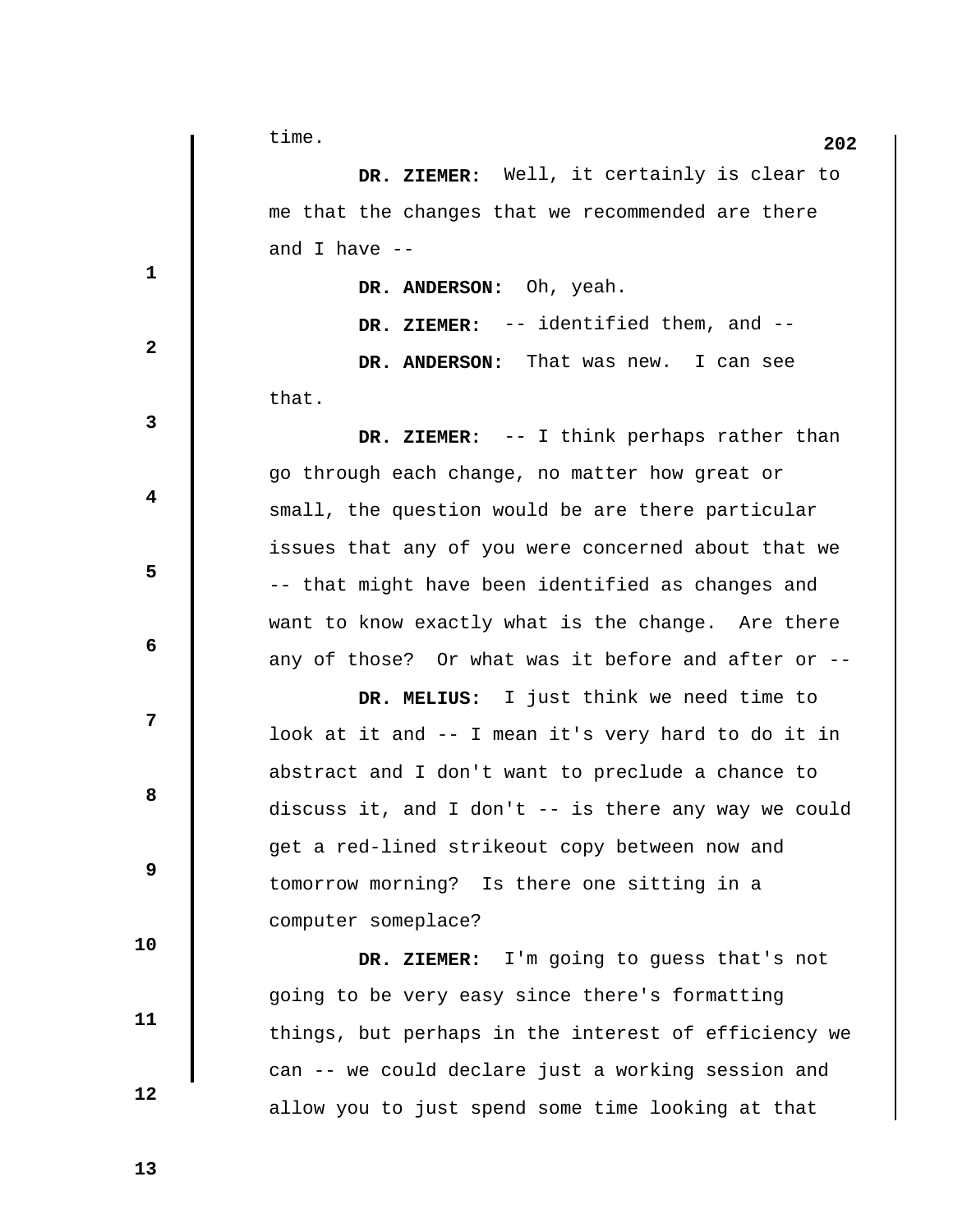now and we can discuss it tomorrow. But you know,  $\overline{p}$ leave it up to each of you if you wanted to do that here or in your rooms or whatever, but otherwise, as far as the agenda is concerned, we would have no additional agenda items today beyond that issue.

 **MR. KATZ:** Let me just -- this might help, Jim, is as you go through the preamble, in the summary of the sections -- I mean at least for anything -- I think for all the substantial changes that are made, in the summary of the sections in the preamble, it will indicate that changes were made to that subsection so you don't really -- you don't have to -- it shouldn't be that hard for you to identify where the changes have been made.

 **DR. MELIUS:** You know this in more detail, but my -- my recollection is that some of those say they're -- that the regulation's been changed but doesn't say what the change is, so you have to go and look at it and then try to remember what it was then before.

 **MR. KATZ:** But it actually -- in the summary it'll describe what that change is doing. I think it should be readily identifiable.

> **DR. ZIEMER:** Can you give us an example, Ted? Maybe just before we leave here today?

 **MR. KATZ:** For example, if you look under - in the probability of causation rule, if you look

 **13** 

 **10** 

 **11** 

 **12** 

**1** 

**2** 

**3** 

**4** 

**5** 

**6 6** 

**12** 

**8 8**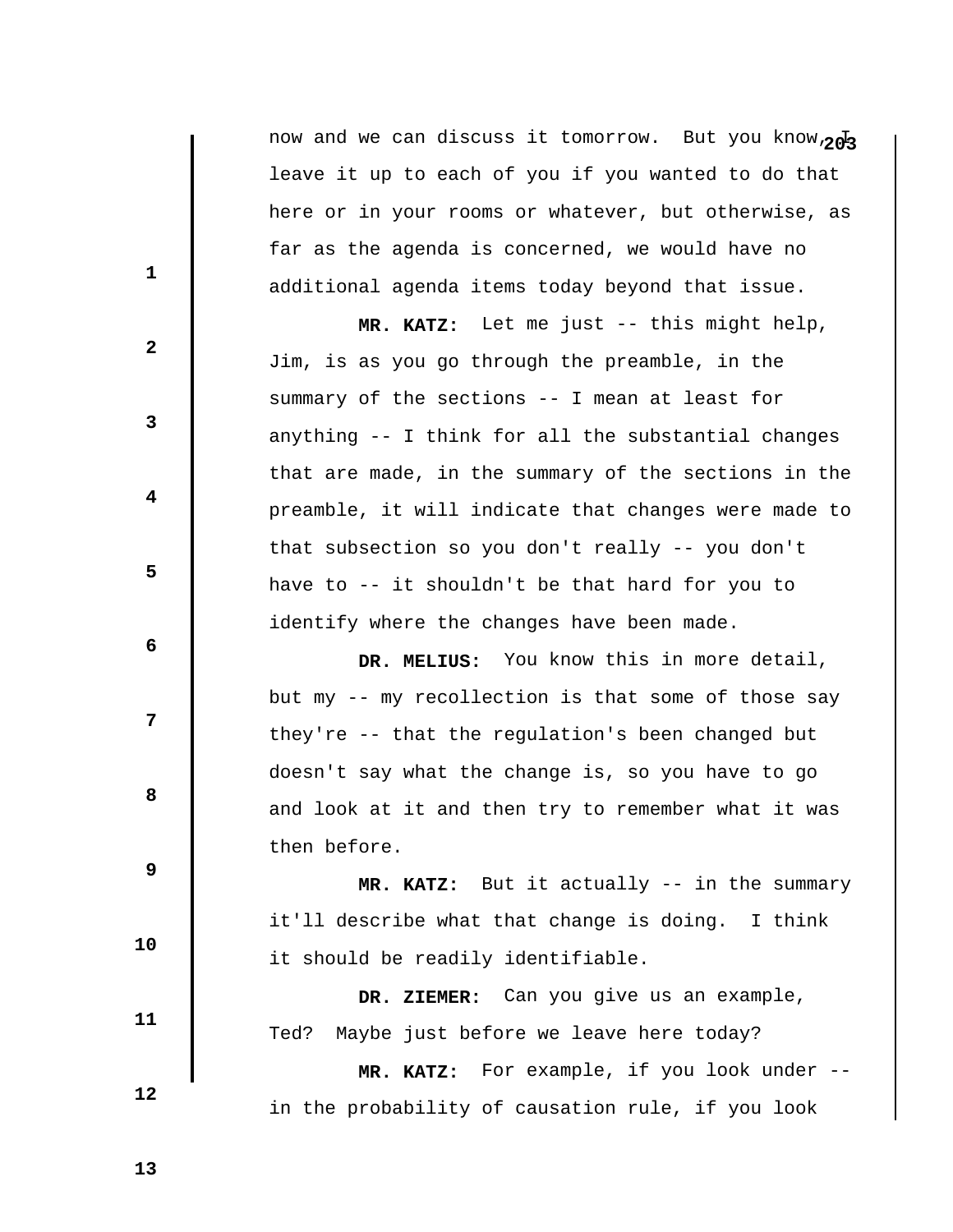for your change in terms of incorporating the **204** Board's role in reviewing updates, then look at the summary section of the preamble for section -- seems like it would be 81.12, I think, and there should be indication there that that's added. **1 2 3 4 5 6 6 12 8 8 9 10 11 12**  (Pause)  **DR. ZIEMER:** Okay, look on page 60, Ted, this is what -- (Reading) In the summary below, HHS indicates all the changes in the provisions made since the notice of proposed rule-making. Then it goes through it section by section. Is that what you're saying?  **MR. KATZ:** Yes.  **DR. ZIEMER:** That begins on -- for part 81, begins on page 60, I believe.  **MR. KATZ:** So for example, look on page 63, the full paragraph.  **DR. ZIEMER:** Page 63, the first full paragraph where it says (Reading) Section 81.12 was added in response to comments -- da, da, da. You see what Ted is saying? So beginning on page 60, it goes through it section by section and tells what the changes were. So again let me suggest that with that in mind that you can individually digest that, either during the next hour or throughout the evening ahead. And then if there are questions, then we can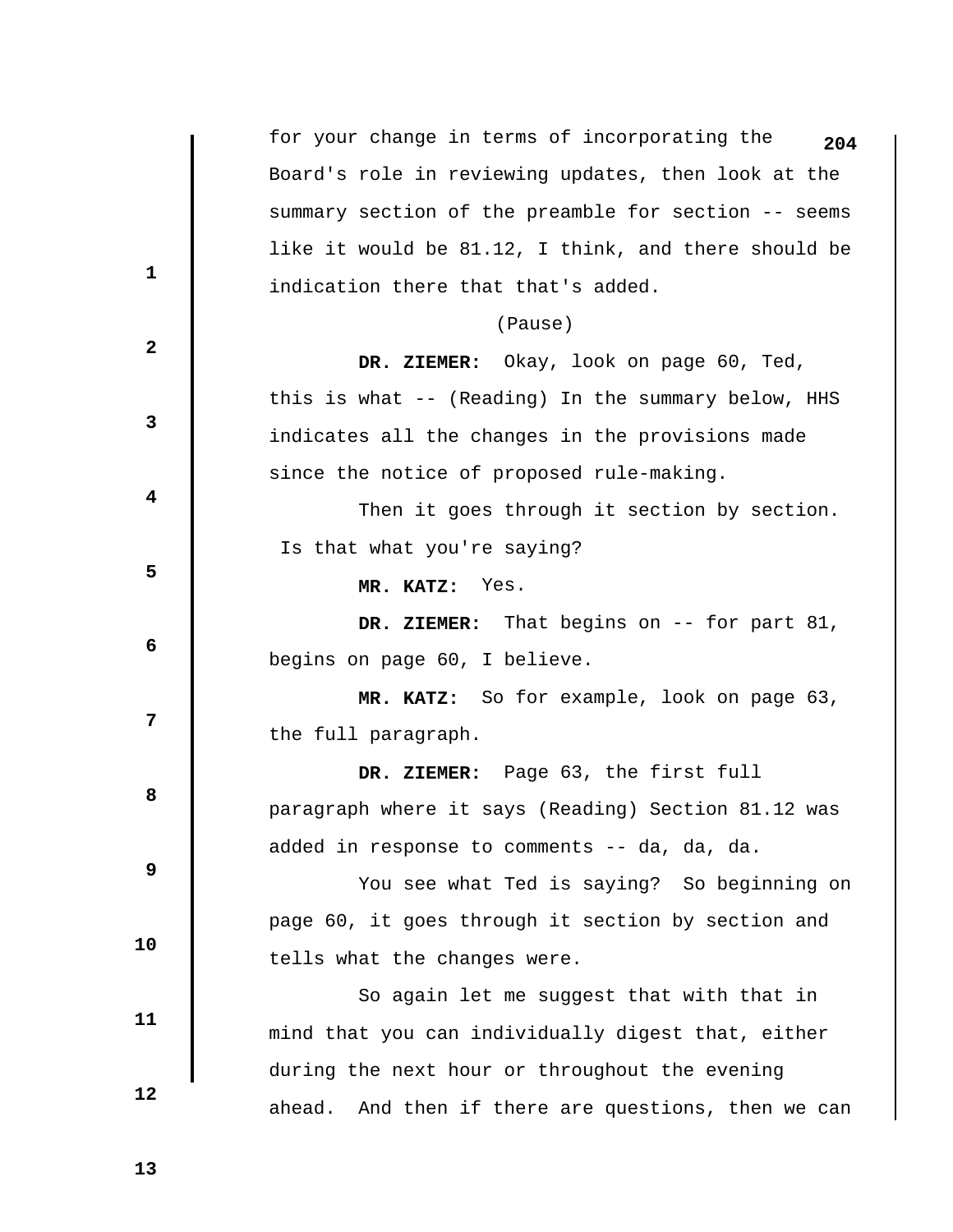**205** raise them tomorrow morning. Henry?

**1 2 3 4 5 6 12 8 8 DR. ANDERSON:** This is more just curiosity. Frequently in the *Federal Register* responses it indicates not just an anonymous set of comments received or several people or two people, it usually says so-and-so or an organization. I'm just curious why in this instance they're not identified. I mean you can go to the web site and get the actual comments, but it doesn't say -- and often that is helpful to understand, was it a public individual or was it an organization and were many of the things you responded to all coming out of one individual or one comment or -- just curious as to --  **MR. KATZ:** Yeah, and there's no beautiful answer for that. It just -- it just wasn't the approach we took.  **DR. ANDERSON:** It was just quicker to do it this way?  **MR. KATZ:** We just left it -- no, I mean not

even quicker. It would have been just as quick, but it just would have -- out of a lot of verbiage that wouldn't have been enlightening, I think, so we left it anonymous like that.

 **DR. ZIEMER:** Well, of course in some cases if you identify who the commenter is, people give more or less weight to that comment --

 **DR. ANDERSON:** Right.

 **13** 

 **10** 

 **11** 

 **12**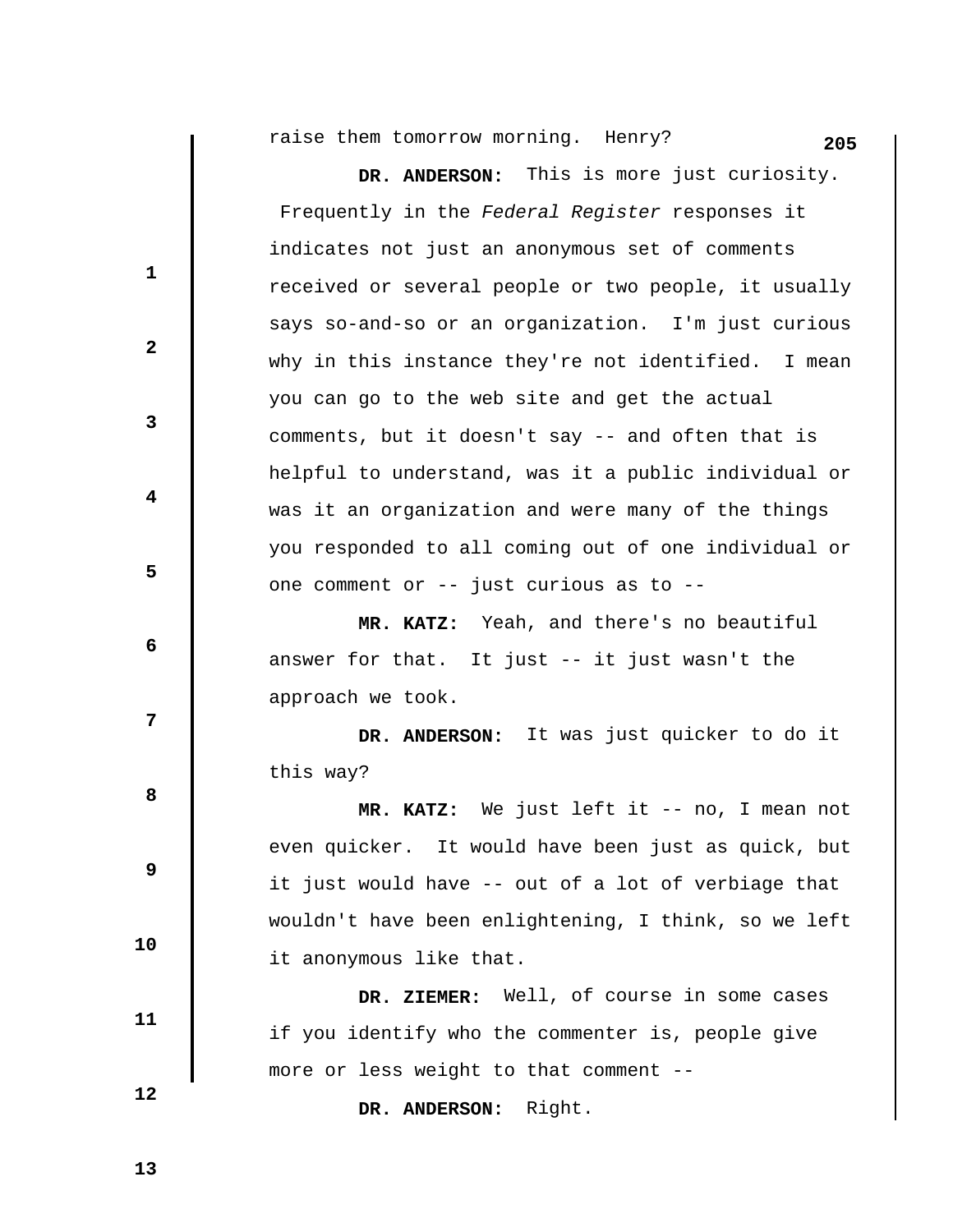**DR. ZIEMER:** -- in terms of how it's handled. **1 2 3 4 5 6 12 8 8 9 10 11 12 206 DR. ANDERSON:** Or if you were a commenter and you looked -- gee, I wonder if they're responding to my comments. It's difficult.  **MR. KATZ:** Right, but we had -- you know, two-thirds of the commenters were individuals who for most readers wouldn't be known.  **DR. ANDERSON:** Yeah.  **MR. KATZ:** And I think there's no tradition of using individuals' names in anyway, so those would have been left out.  **DR. ANDERSON:** That's okay, I -- you know. That's fine.  **DR. MELIUS:** I think what we're telling you is it would be enlightening and I think my -- to have individual names, and I believe that's what often is done with OSHA regs, which I've read. Preambles will include who provided the comments and names and so forth, and I think it is useful.  **MR. KATZ:** So the next time -- the next time we promulgate these rules we'll perhaps take a different course.  **DR. ZIEMER:** I want to ask again the Board's wishes. Do you wish to adjourn or recess at this point for the day, or are you so energetic -- okay. Henry does not wish to recess.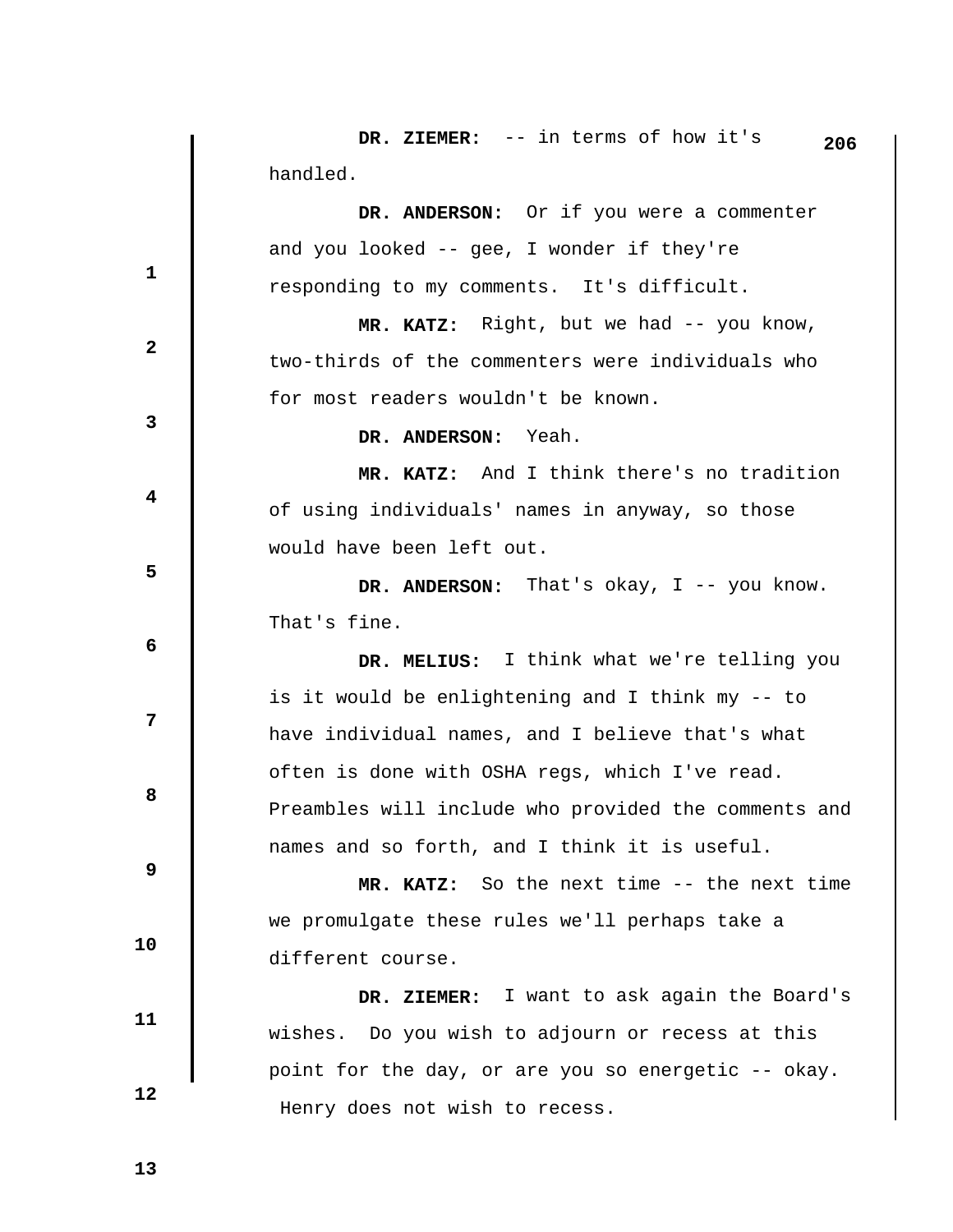**DR. MELIUS:** I have one other important point. I think the committee should all recognize that it was Larry Elliott's birthday yesterday and wish him happy birthday. And probably should wish him happy birthday today because he probably aged another year putting up with us all day, so happy birthday again. **1 2 3 4 5 6 12 8 8 9 10 11 12 207 DR. ZIEMER:** I thought that aged look was from the work and now it's just natural aging. Right?  **MR. ELLIOTT:** Thank you.  **DR. ZIEMER:** Happy birthday, Larry. Well, we're getting sufficiently jovial that I'm sure the day is over for serious work, so we'll declare a recess till tomorrow morning and -- what's our time in the morning? -- 8:30. Okay, 8:30 in the morning. Thank you. Remember to take all your stuff. (Whereupon, a recess was taken to Friday, May 3, 2002 at 8:30 a.m.)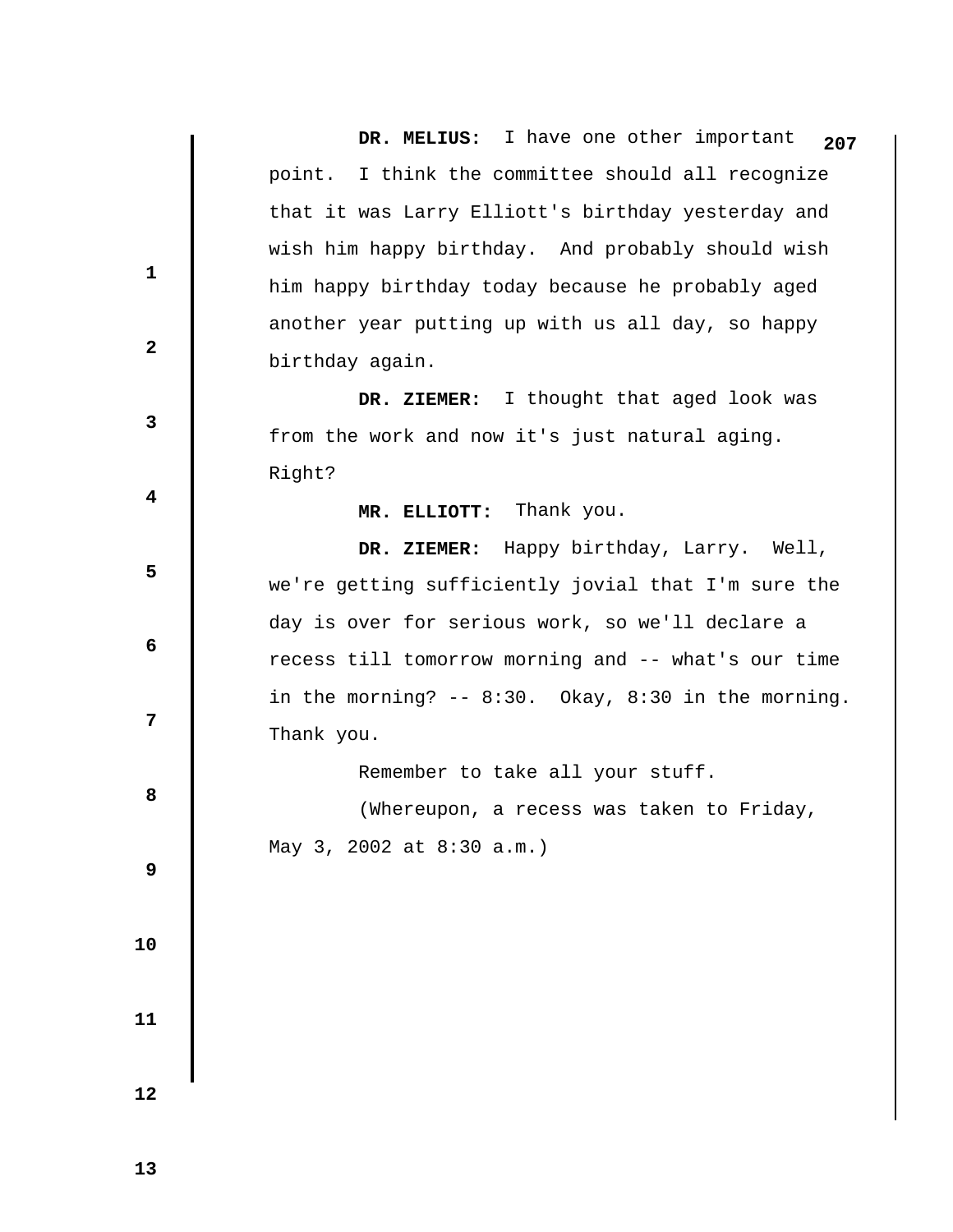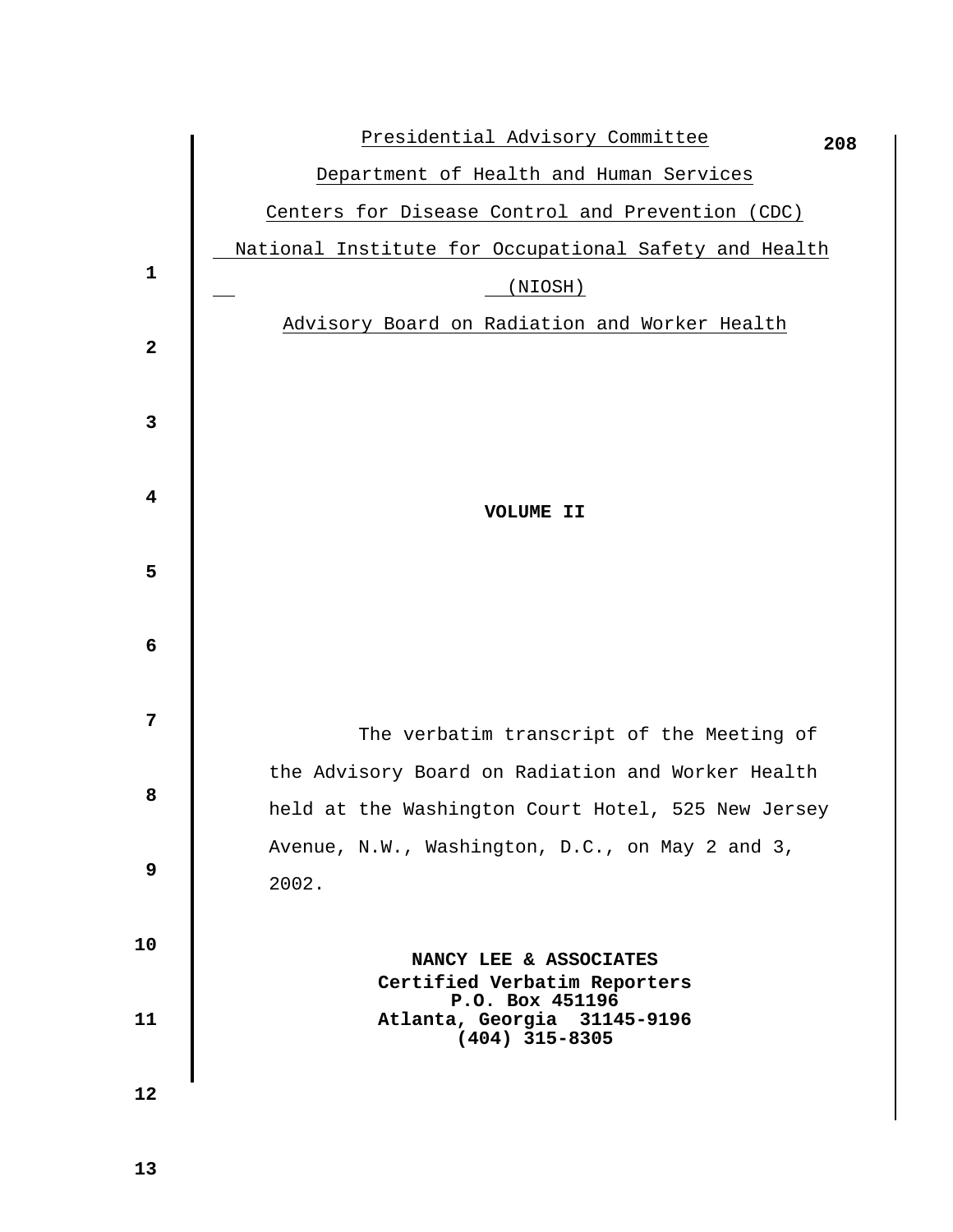| CONTENTS |
|----------|
|          |

## Vol. II

| $\mathbf{1}$            | Registration and Welcome<br>Dr. Paul Ziemer, Chair<br>Mr. Larry Elliott, Executive Secretary 227 |
|-------------------------|--------------------------------------------------------------------------------------------------|
| $\mathbf{2}$            | Administrative Housekeeping<br>Ms. Cori Homer, NIOSH<br>$\cdots$ 227                             |
|                         | Discussion of Rules.<br>$\therefore$ 237                                                         |
| $\mathbf{3}$            | Legislative History<br>Dr. David Michaels, George Washington University. 268                     |
|                         | Public Comment Period<br>. 327                                                                   |
| $\overline{\mathbf{4}}$ | $\cdots$ $\cdots$ $\frac{344}{ }$<br>Adjourn                                                     |
| 5                       |                                                                                                  |
|                         |                                                                                                  |
| 6                       |                                                                                                  |
|                         |                                                                                                  |
| $\overline{7}$          |                                                                                                  |
|                         |                                                                                                  |
| 8                       |                                                                                                  |
|                         |                                                                                                  |
| 9                       |                                                                                                  |
|                         |                                                                                                  |
| ${\bf 10}$              |                                                                                                  |
|                         |                                                                                                  |
| $\mathbf{11}$           |                                                                                                  |
|                         |                                                                                                  |
| 12                      |                                                                                                  |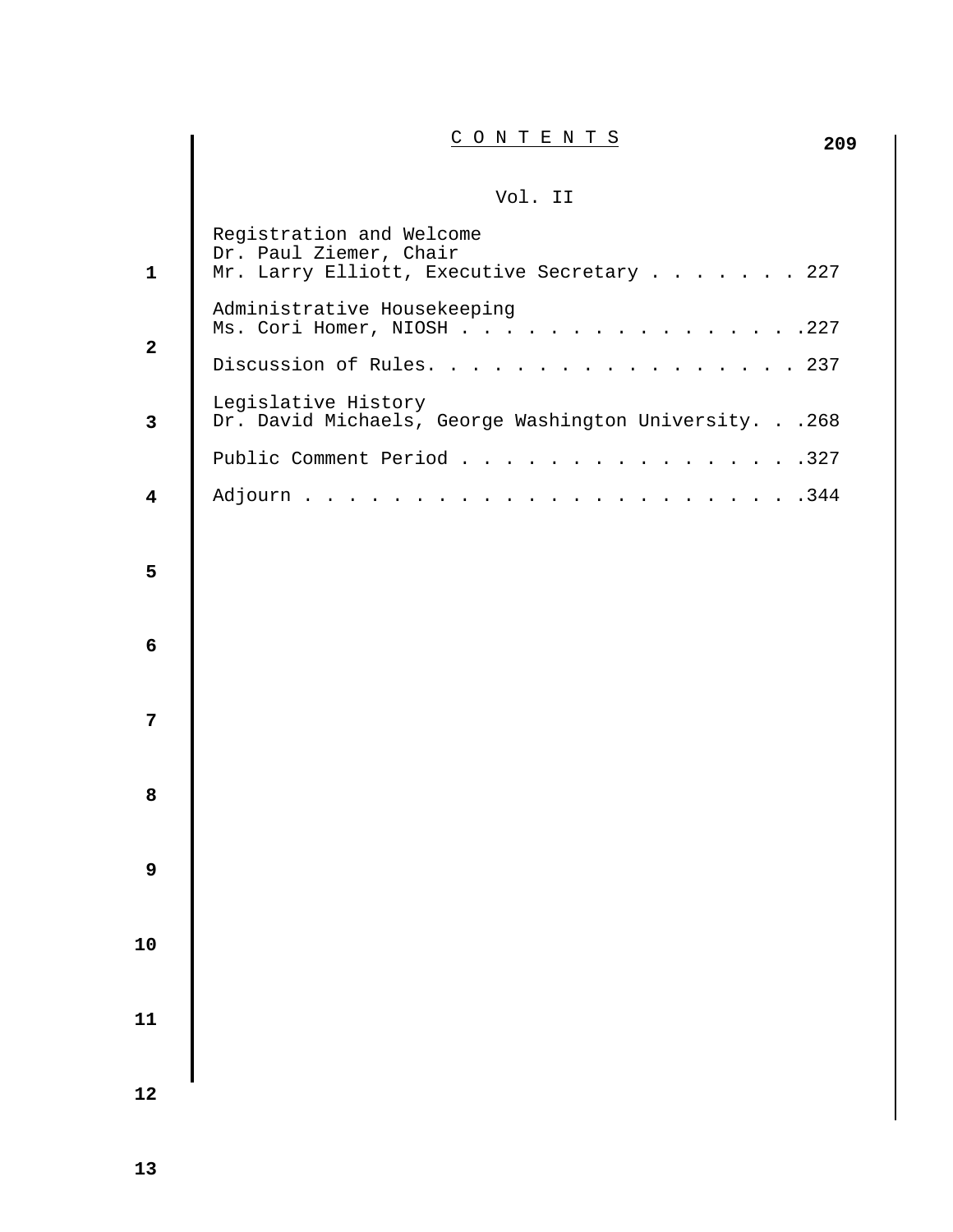## **TRANSCRIPT LEGEND** 210

 The following transcript contains quoted material. Such material is reproduced as read or spoken.

 In the following transcript a dash (--) indicates an unintentional or purposeful interruption of a sentence. An ellipsis (. . .) indicates halting speech or an unfinished sentence in dialogue or omission(s) of word(s) when reading written material.

 In the following transcript (sic) denotes an incorrect usage or pronunciation of a word which is transcribed in its original form as reported.

 In the following transcript (phonetically) indicates a phonetic spelling of the word if no confirmation of the correct spelling is available.

 In the following transcript "uh-huh" represents an affirmative response, and "uh-uh" represents a negative response.

**8 8** 

**1** 

**2** 

**3** 

**4** 

**5** 

**6 6** 

**12** 

 **9** 

 **10** 

 **11**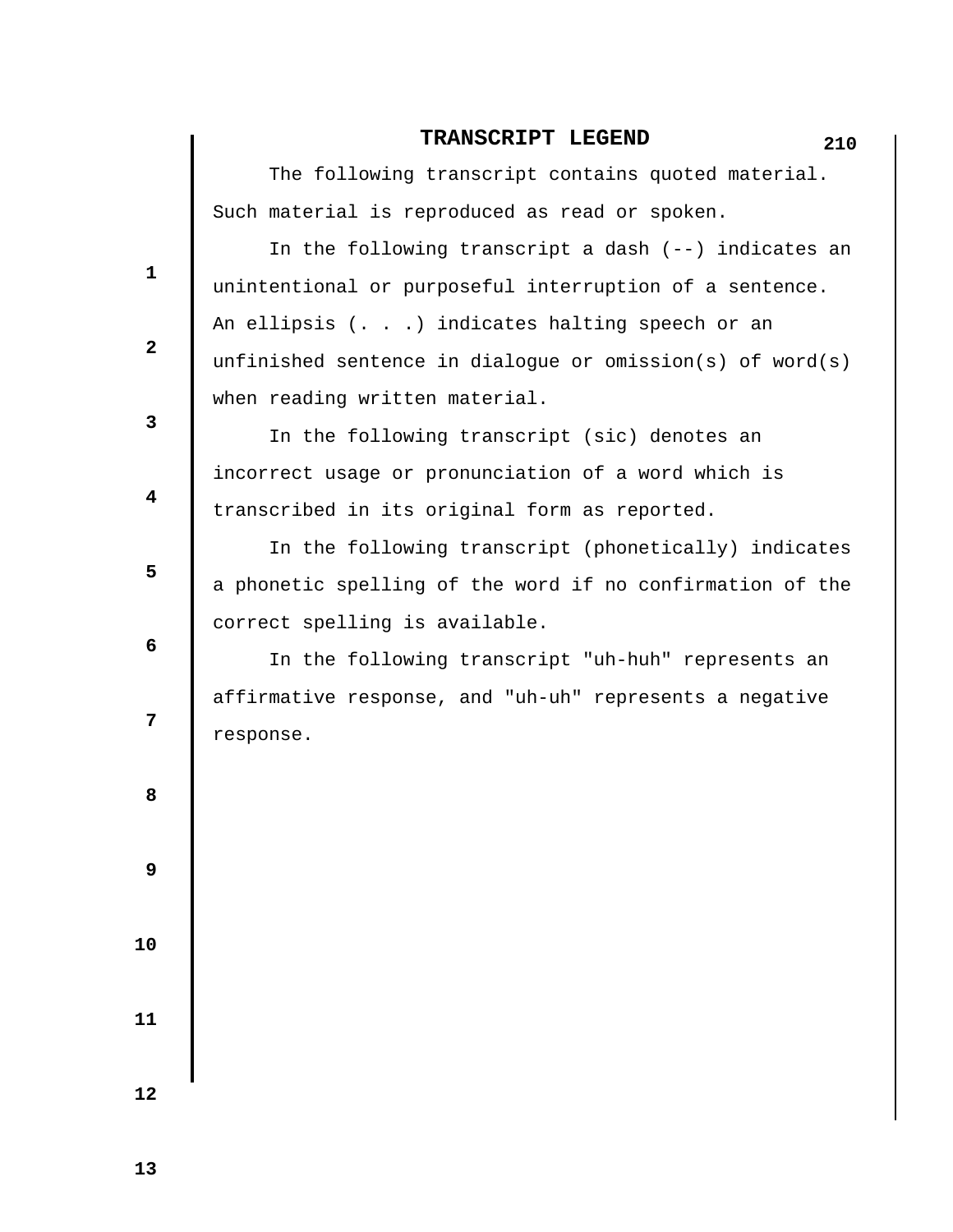(8:40 a.m.)

 **DR. ZIEMER:** Well, good morning. I'll officially declare us back in assembly and ready to go to work. We have several housekeeping things to take care of. I guess the first one is the issue of pictures for the web site. There's been a request that our pictures -- pictures of the Board be put on the web site. It's not mandatory that you do this, but if you're willing to, you do need to sign a release and then Ted Katz is going to be the photographer, have a beautiful portrait of each of you on the web site, action shot -- candid action shot, so who knows what it'll look like. No one will ever recognize you anyway.

 Let's see, let me ask Cori for housekeeping -- is Cori still here? Yeah, do we have some housekeeping things pertaining to either travel forms or other things that the Board needs to address?

 **MS. HOMER:** Just that everything's been paid -- or should have been. If you haven't been reimbursed for either travel voucher or salary, please let me know. I also have amounts, if you're curious about what should have gone into your direct deposit account, please ask me. I might can give you a general date when that should have gone into

 **13** 

 **10** 

 **11** 

 **12** 

**1** 

**2** 

**3** 

**4** 

**5** 

**6 6** 

**12** 

**8 8**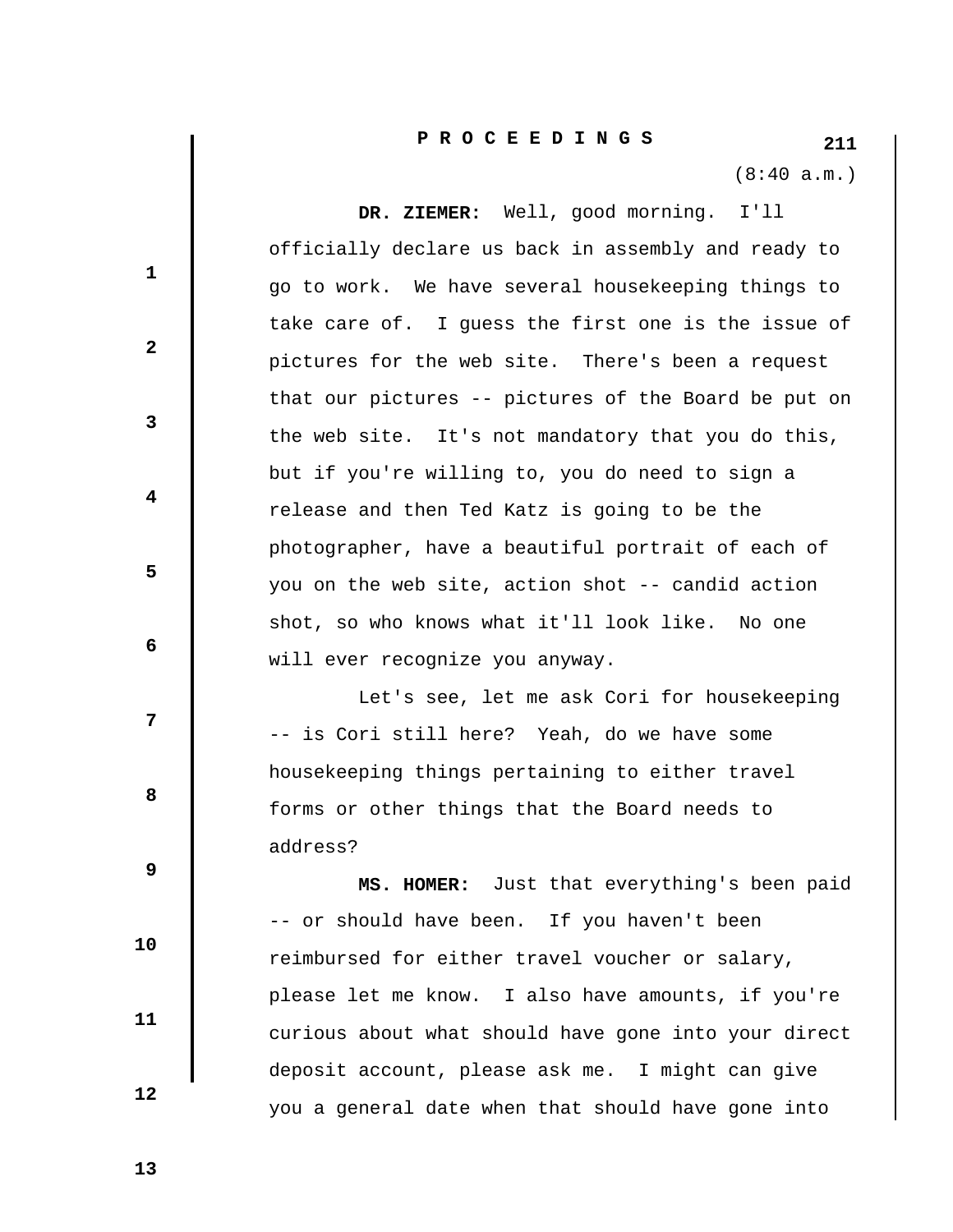**1 2 3 4 5 6 6 12 8 8 9 10 11 12 212** your account.  **DR. ZIEMER:** Are we at a position to look at the schedule for next meeting yet? I know that you passed out calendar --  **MS. HOMER:** I gave those to you --  **DR. ZIEMER:** Oh --  **MS. HOMER:** -- and Larry.  **DR. ZIEMER:** Oh, we're the only ones that have these?  **MS. HOMER:** Yes.  **DR. ZIEMER:** Is everyone's -- Are everyone's bad dates on here? Well, we'll come back to that in just a moment then. Let me also remind folks that if you have additional time in preparation for this meeting, you need to let Larry or Cori know what that is as well.  **MS. HOMER:** I'd also like to remind everybody that when you're calling the hotel to make your reservations, please remember that the rooms are on a block. Just in case you call and they say oh, gee, we don't have your name, the room is either blocked under NIOSH or CDC, and if you have any problems making your reservations or reservation, please let me know and I will contact the hotel and find out what the problem is. I think that's about all I have.

 **DR. ZIEMER:** Before we talk about setting a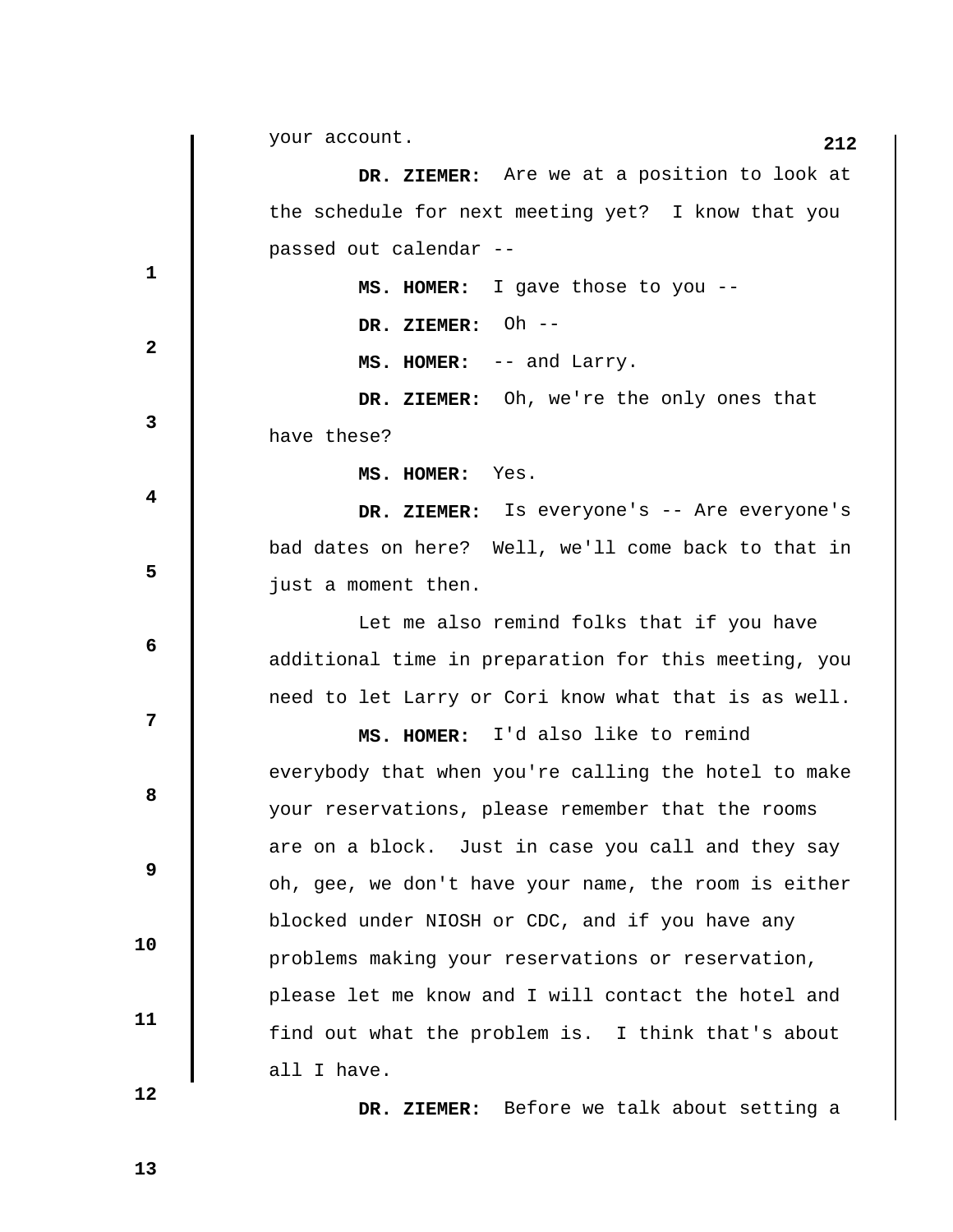date, let's talk a bit about our work schedule an $^{\tt 213}$ upcoming things. We have talked about some topical issues that may be somewhat dependent on availability of experts to address the group. We've talked -- very preliminary way -- about issues of how we assess, monitor, evaluate dose reconstruction activities, and that may be on down the road a bit, but we need to begin to formulate some strategies and plans as to how we will go about that.

 We also need to have some idea of when the Special Exposure Cohort materials will be ready. I think there's a -- and I'm not asking you to commit to a certain date, but I think -- I get the feel that they might be ready within a couple of weeks. Is that unrealistic or -- I'm thinking in terms of the possibility of getting those out to the Board, maybe at least a couple of weeks in advance of a meeting, and then we can go from there and say okay, what's the time frame for setting our next meeting. It seems to me that may be a critical point.

 **MR. KATZ:** Yeah, thanks, Ted Katz. Dr. Ziemer, I think it's probably -- I mean we would hope they'd be out in two weeks or so.

 **DR. ZIEMER:** And I don't -- I'm not asking for a promise --

 **MR. KATZ:** No, no, no --

 **DR. ZIEMER:** -- but I want us to be

 **13** 

 **12** 

 **10** 

 **11** 

**1** 

**2** 

**3** 

**4** 

**5** 

 **6** 

**12** 

**8 8**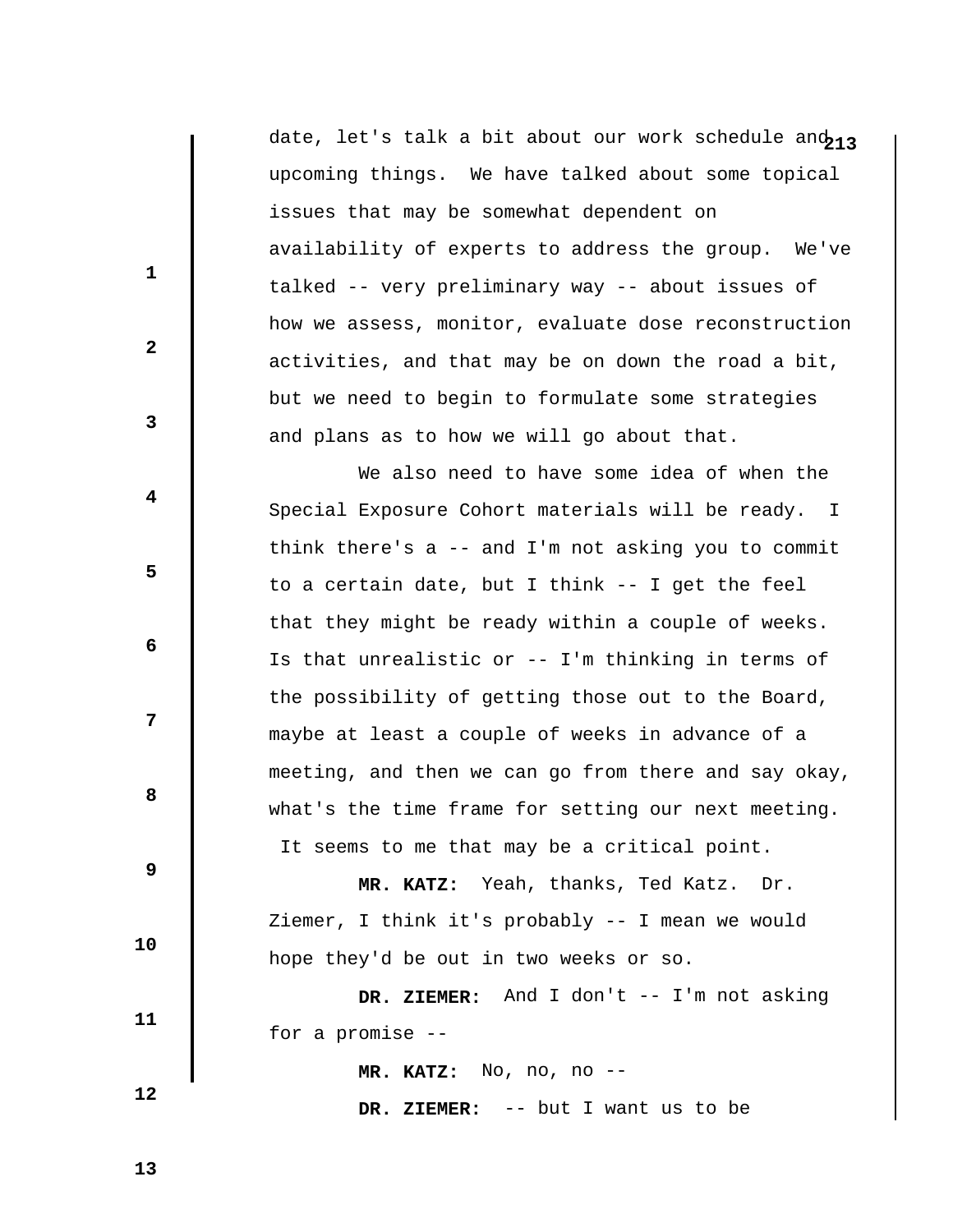|              | realistic. If it's going to be --<br>214             |
|--------------|------------------------------------------------------|
|              | MR. KATZ: The other I just wanted to --              |
|              | DR. ZIEMER: -- three weeks or four, just             |
|              | say that.                                            |
| 1            | MR. KATZ: Right. I mean it's only a                  |
| $\mathbf{2}$ | question of -- I think a lot of people are in the    |
|              | review chain in other departments or have a very     |
| 3            | busy week next week, so I don't know how things are  |
|              | going to go that respect, but I think that's         |
|              | reasonable.                                          |
| 4            | The other thing I just wanted to mention for         |
| 5            | you to consider is that right now we're planning on  |
|              | a 60-day public comment period, but we would -- we   |
|              | need to adjust that -- we'll need to adjust that,    |
| 6            | depending on what sort of date you decide on because |
|              | we want to, as has been made clear in comments that  |
| 7            | the Board and so on $-$ - we want to be certain that |
| 8            | you have plenty of time to review these procedures.  |
|              | So once we settle that, we'll adjust the procedures  |
|              | accordingly.                                         |
| 9            | DR. ZIEMER: Well, it would appear that               |
|              | perhaps the earliest we might be talking about would |
| 10           | be a month from now, but that may be a little bit    |
|              | optimistic if we want to allow some advance time for |
| 11           | the Board to review the materials before the         |
|              | I just happened to notice on my calendar<br>meeting. |
| 12           |                                                      |

that from June 10th until June 24th I'm out of the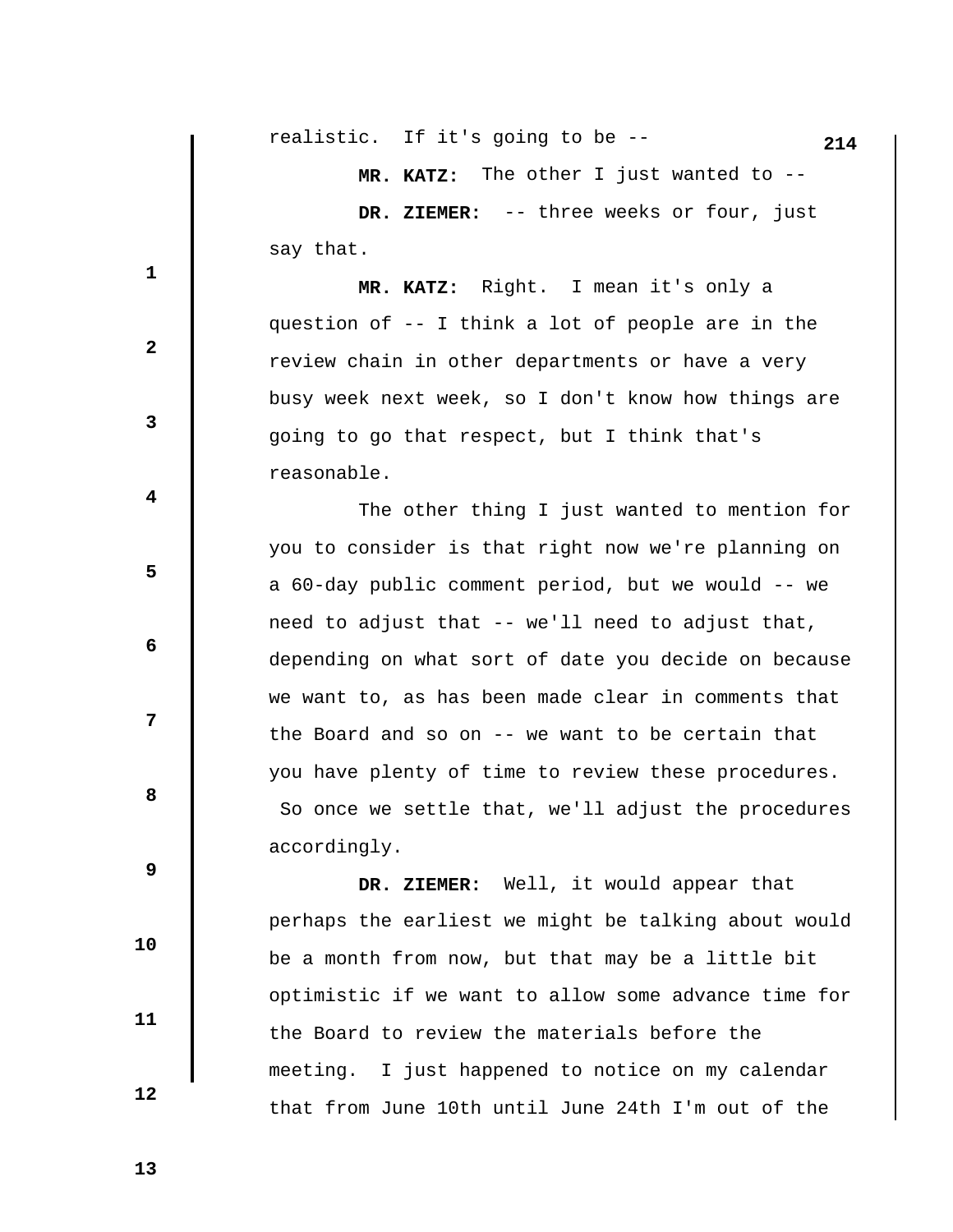|                         | loop and you are, too. We're probably at the samo215 |
|-------------------------|------------------------------------------------------|
|                         | meetings. American Nuclear Society is in that        |
|                         | period, and I have some other ones going on -- they  |
| $\mathbf{1}$            | all pack together. And going earlier, that is the    |
|                         | first week of June is just a month from now and I    |
|                         | think that may be pushing a little bit. So then      |
| $\mathbf{2}$            | we're into, at the earliest, the last week of June   |
|                         | or into early July. So I think realistically that's  |
| 3                       | where we need to start looking at calendars.         |
|                         | Let's see, on this summary that I got from           |
| $\overline{\mathbf{4}}$ | Cori, I don't -- no, actually I guess we need to ask |
| 5                       | you to look at your calendars because not            |
|                         | everybody's name is on here. The ones who are named  |
| 6                       | are all available the last week of June. And let's   |
|                         | see, Sally's availability for July, unknown.         |
| 7                       | In June.                                             |
|                         | July.<br>MS. GADOLA:                                 |
| 8                       | DR. ZIEMER: In July, okay. Well, let's               |
|                         | find out how the last week of June is first. Anyone  |
| 9                       | for whom the last week of June is bad?               |
|                         | Thursday of that week is<br>DR. MELIUS:              |
| 10                      | $(inaudible)$ .                                      |
|                         | Yes.<br>UNIDENTIFIED:                                |
| 11                      | I don't know if that's going<br>DR. MELIUS:          |
|                         | $\circ$ --                                           |
|                         | That would be June 27th?<br>DR. ZIEMER:              |
| 12                      | 27th, yeah.<br>DR. MELIUS:                           |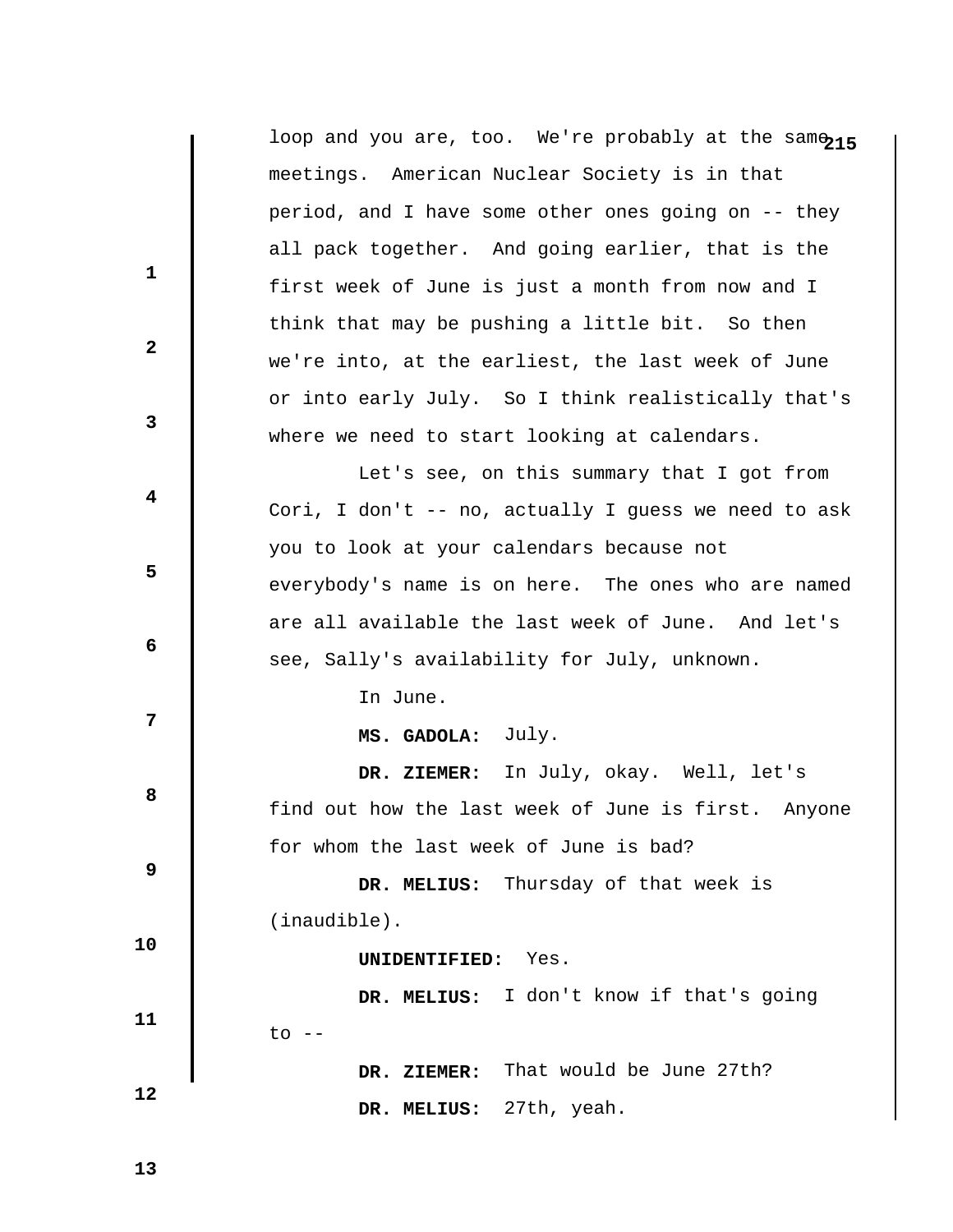**1 2 3 4 5 6 12 8 8 9 10 11 12**  DR. ZIEMER: So that's out. 216  **DR. MELIUS:** That's just a one-day meeting.  **MS. HOMER:** That's just one day, but I'm not -- you're there. And we could actually possibly (inaudible).  **DR. MELIUS:** Yeah, it's not (inaudible).  **DR. ZIEMER:** It's a bad week for Larry, so let's just rule that week out. Let's look at the first week of July. Of course there's the July 4th holiday in there which would be probably not a good time for most folks. Some folks are out barbecuing and things like that.  **MS. MUNN:** Well, if we did it Monday and Tuesday, we'd all be home.  **DR. ZIEMER:** 1st and 2nd? Let me ask - those for whom the 1st and/or 2nd would be bad? So the 1st -- oh, it would be bad.  **MR. PRESLEY:** I could change my schedule if it's good for everybody else but me.  **DR. ZIEMER:** So possible 1st or 2nd -- 3rd is not good? Getting too close to the holiday?  **UNIDENTIFIED:** Travel would be bad.  **DR. ZIEMER:** Be bad? Okay. And of course the 5th would be out because it'd be just a single day. How about the week of the 8th?  **DR. DEHART:** I'm not available.  **DR. ZIEMER:** All week? It's out, that week.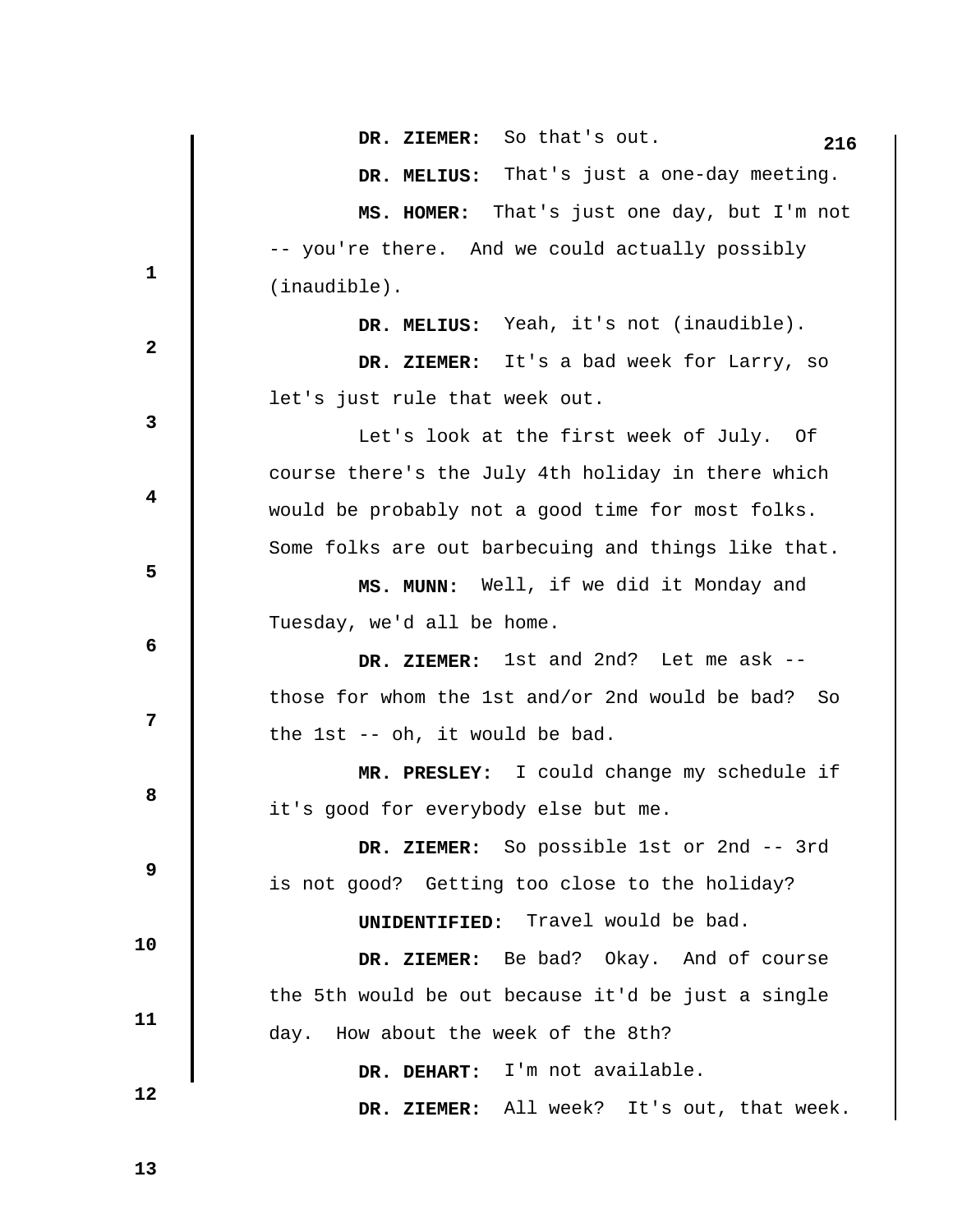|              | Week of the 14th -- 15th? Week of the 21st? Web $n_7$ |
|--------------|-------------------------------------------------------|
|              | let's see, I'm out the 23rd and 4th, 5th and 6th.     |
|              | Well, that's -- yeah, that is pretty much it. Okay.   |
|              | And then finally, the last week of July,              |
| 1            | which carries over into the first of August.          |
| $\mathbf{2}$ | DR. MELIUS: That's bad for me.                        |
|              | DR. ZIEMER: Bad for you. Whole week?                  |
|              | DR. MELIUS: Whole week.                               |
| 3            | DR. ZIEMER: Okay, bad for you. Now we                 |
|              | actually have two days where we could even possibly   |
| 4            | meet, that's July 1st and 2nd, and my -- Robert, you  |
|              | said you could possibly rearrange?                    |
| 5            | MR. PRESLEY: If everybody else can meet, I            |
|              | could rearrange.                                      |
| 6            | DR. ZIEMER: Why don't we pencil that in on            |
|              | people's calendars and, depending somewhat on how     |
| 7            | things develop there, if we can shoot for that and    |
|              | that's basically two months from now. Or actually     |
| 8            | -- yeah. Let's see, no, that's -- yeah, that gives    |
| 9            | you most of May and all of June.                      |
|              | MS. HOMER: I'll check the availability                |
| 10           | dates on the hotel. Or if you'd care to, we could     |
|              | have it someplace else.                               |
| 11           | DR. MELIUS: I really think we ought to                |
|              | start meeting outside of Washington in order to get   |
|              |                                                       |
| 12           | just a little bit more public -- at least the         |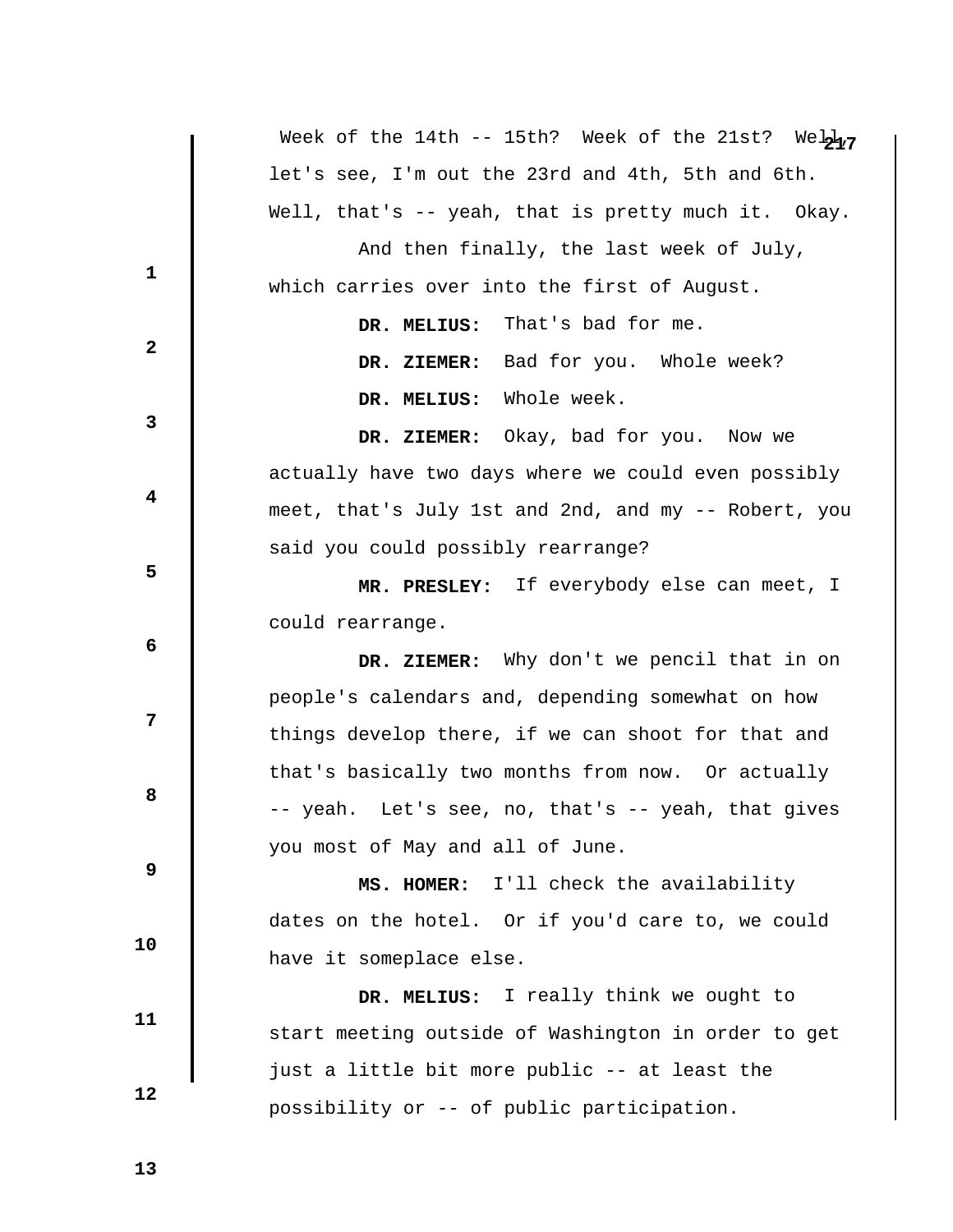|                         | DR. ZIEMER: Suggested locations?<br>218              |
|-------------------------|------------------------------------------------------|
|                         | MR. PRESLEY: I don't mind you all coming to          |
|                         | Oak Ridge, but I'd need more than two months to try  |
|                         | to get things organized.                             |
| $\mathbf{1}$            | MS. MUNN: As I've said before, you're                |
|                         | certainly all welcome to come out to the             |
| $\overline{2}$          | west coast.<br>MS. MURRAY: Put your                  |
|                         | microphone on.                                       |
| 3                       | MS. MUNN: Although I understand the plea             |
|                         | for more public availability, from my point of view, |
| $\overline{\mathbf{4}}$ | coming into Washington, D.C. is much simpler than    |
|                         | trying to get to another smaller, less easily        |
| 5                       | available from Seattle location.                     |
|                         | DR. ZIEMER: Other suggestions?                       |
| 6                       | <b>UNIDENTIFIED:</b> We can do it in Cincinnati.     |
|                         | DR. MELIUS: Denver, relatively accessible            |
| $\overline{7}$          | from everywhere (inaudible).                         |
|                         | DR. ZIEMER: Denver also is close to a DOE            |
| 8                       | site, namely Rocky Flats.                            |
|                         | DR. MELIUS: And there've been a number of            |
| $\boldsymbol{9}$        | public meetings out there so (inaudible) we've had   |
|                         | active participation in the past.                    |
| 10                      | <b>UNIDENTIFIED:</b> It's also going to be hot in    |
|                         | $(inaudible)$ .                                      |
| 11                      | DR. DEHART: Yeah, Denver sounds a little             |
|                         | cool.                                                |
| 12                      | Okay, I don't know if that's a<br>DR. ZIEMER:        |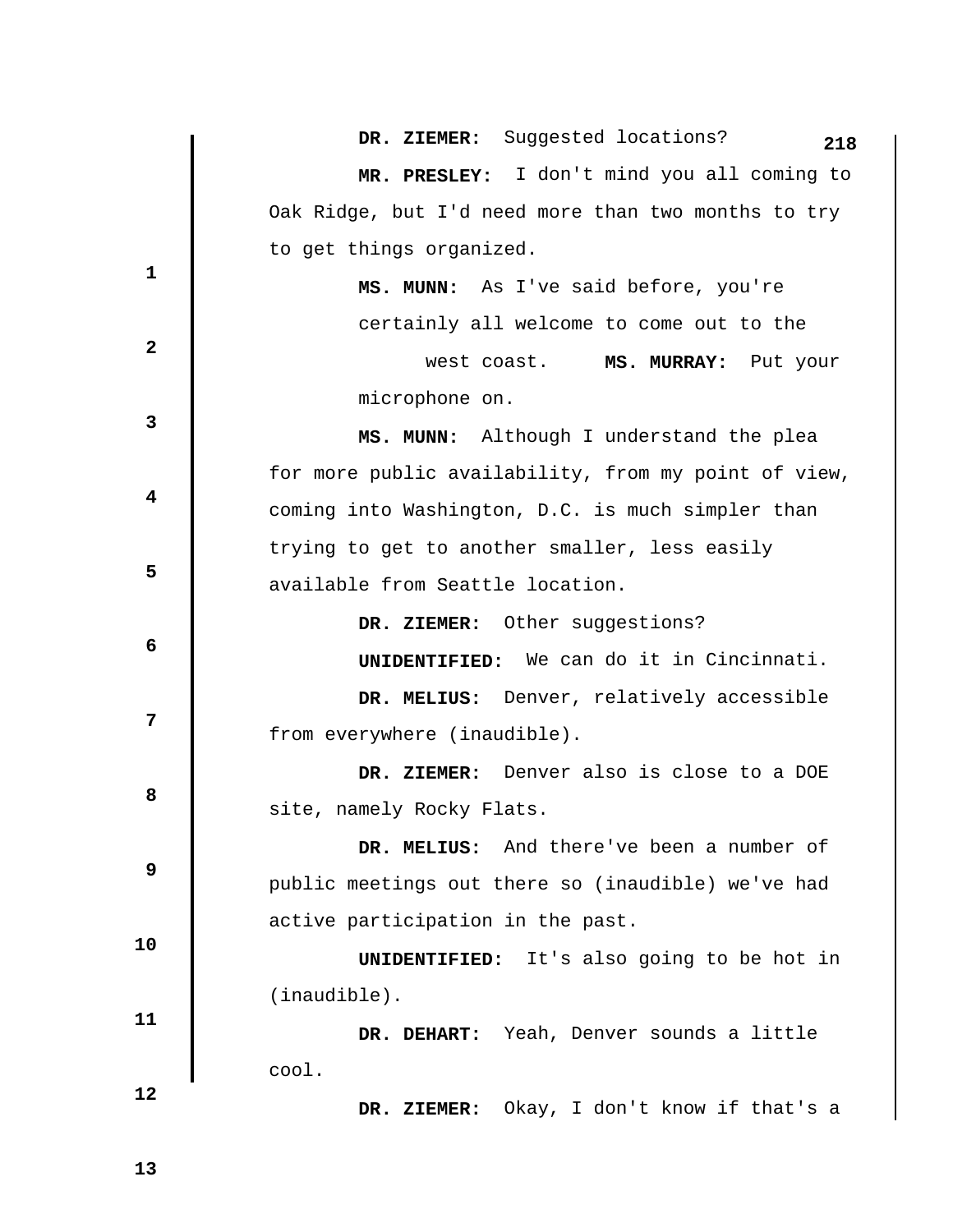groundswell for Denver, but could we at least **219** investigate Denver as a possibility? You might want to have a default. I mean some of the -- well, this isn't that big a meeting, so it may not be so hard  $to$   $--$ 

 **MS. HOMER:** No, it all depends on the season and depends on availability, but I'll check.

 **DR. ZIEMER:** Right, we'll look at Denver as a possibility. Other locations that are easy to get to and that are relatively near DOE sites include Chicago, which is near -- which is basically where Argonne is, although that's not quite as critical a site for these kinds of activities, but nonetheless, there are folks there.

 **MS. HOMER:** Cincinnati --

 **DR. ZIEMER:** And Cincinnati. Right.

 Okay, we'll ask the staff to look into those possibilities. Any other housekeeping issues? I want to also indicate that if David Michaels does arrive before his appointed time, if it's agreeable I'd like to start him virtually right away if he gets here early. The reason being that some of the members -- some, I know that Tony's plane leaves at noon, which means nowadays you can't do what we used to and that's to leave from downtown about 30 minutes before flight time and expect to catch a flight, so Tony would probably have to leave about

 **13** 

 **10** 

 **11** 

 **12** 

**1** 

**2** 

**3** 

**4** 

**5** 

 **6** 

**12** 

**8 8**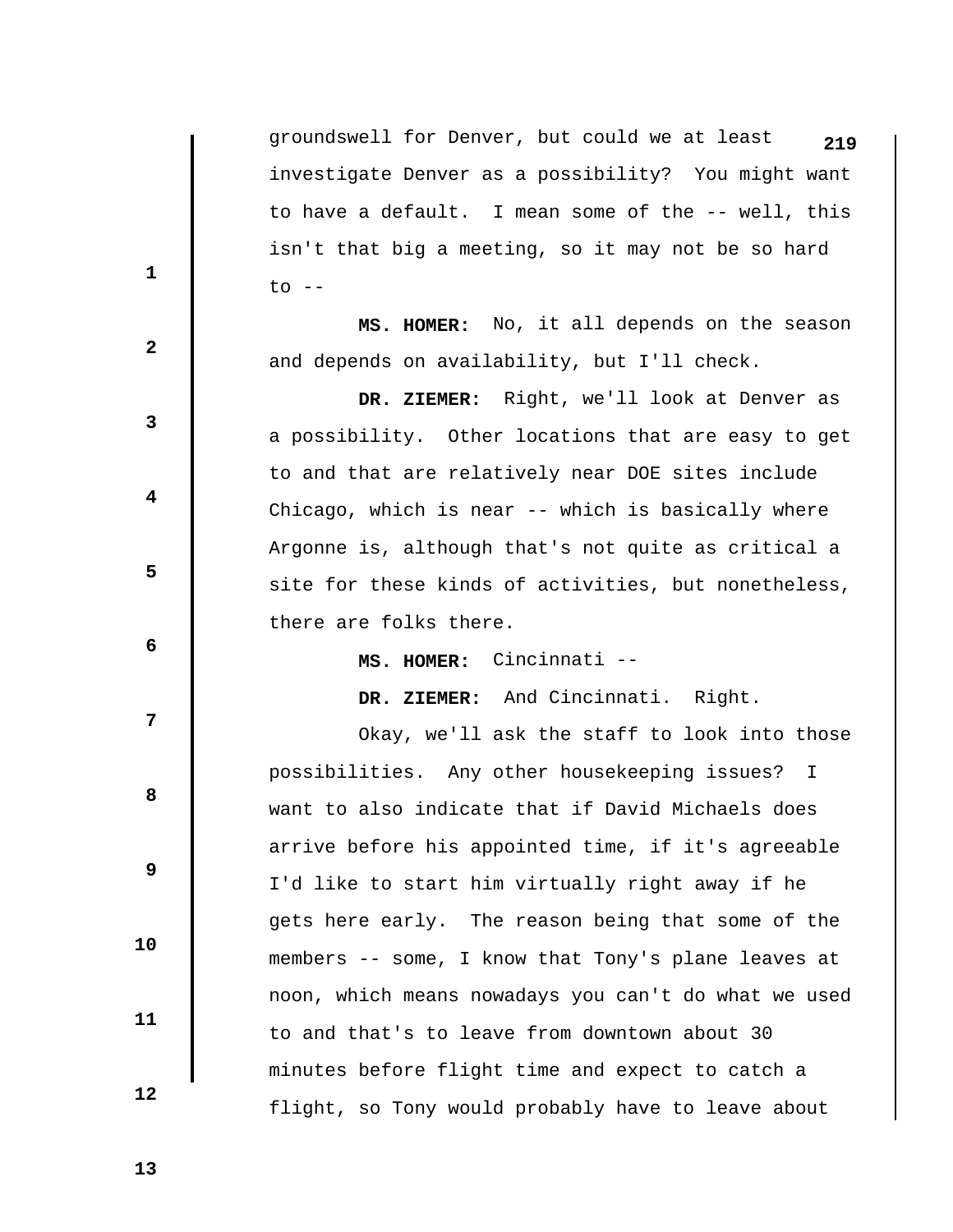**2** 10:30. And so if Dr. Michaels does arrive early, **20** we'll try to put him on.

 Then in the meantime we'll proceed. There's at least one item that we want to spend some time on, and possibly a second. The first item would be now to go back and see what additional questions folks have on the final rules as far as the clarification issues that were raised yesterday.

 And then also if we have time, I think it would be useful for us to do a little brainstorming about how we might approach in the future the issue of our role in the dose reconstruction activities, monitoring, assessing, evaluating, whatever it is we wish to do.

 So let's proceed -- shall we proceed first with Part 81? And Ted, you need to also be on deck to help answer questions, I suppose. And what I myself had been looking at was, beginning on page 22 and going through the public comments and kind of looking at what the comments were and how the staff handled those, I'm right now -- I'm sorry, I'm on PC -- POC, probability of causation. That's Part 81. Maybe there aren't any questions on that, but if there are, we need to take this opportunity and then we'll go on to Part 82.

 But I assume that in general the kinds of questions that were raised about how the staff

 **13** 

 **10** 

 **11** 

 **12** 

**1** 

**2** 

**3** 

**4** 

**5** 

 **6** 

**12** 

**8 8**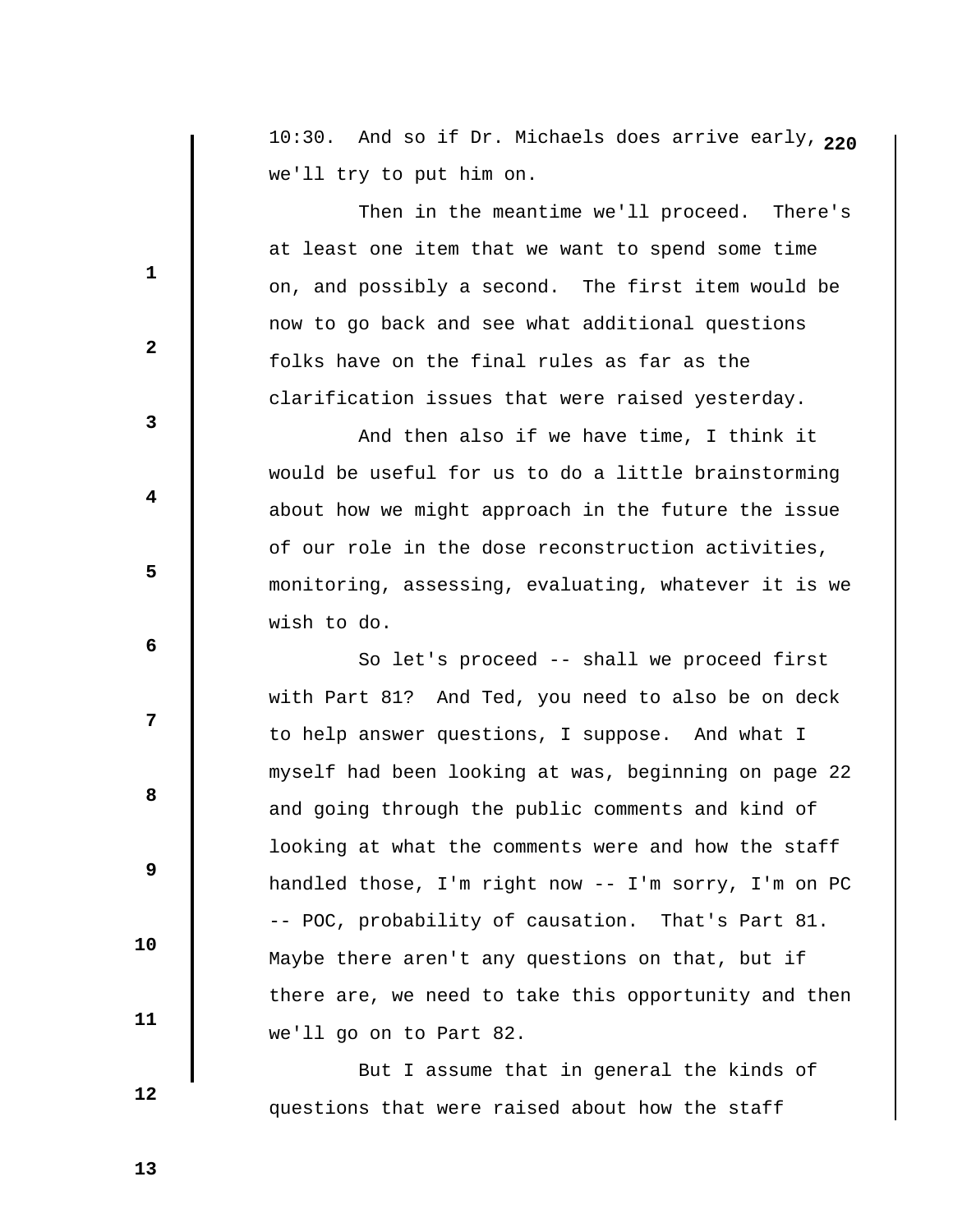addressed and resolved public comment issues mayb $_{\rm 21}$ applies to both, so let's at least -- if there are concerns or areas where the Board wishes to raise questions or ask questions or make comments, let's -- if this is agreeable, we'll just systematically go through these areas, and if there's no questions or comments, we just move on. Is that agreeable?

 So I'm looking, beginning on page 22 of the draft that we have, and I don't know if members of the public have any of this, but -- or where it would be if -- are the actual real versions now back on the table? 'Cause I can give I think maybe the section number. No, they're not available yet? Okay.

 Well, let's proceed, in any event. The first topic was the appropriateness of adopting compensation policy used for atomic veterans, begins on page 23. And what I'll do is just pause and see if folks have concerns. I assume as you reviewed this if you had issues, you probably made marks and -- or highlighted or whatever.

How about item (b), compensability?

## (Pause)

 **DR. ZIEMER:** Okay. Item (c) on page 26, need for peer review? This included some public concerns about this Board's expertise in reviewing. Yes?

 **13** 

 **10** 

 **11** 

 **12** 

**1** 

**2** 

**3** 

**4** 

**5** 

 **6** 

**12** 

**8 8**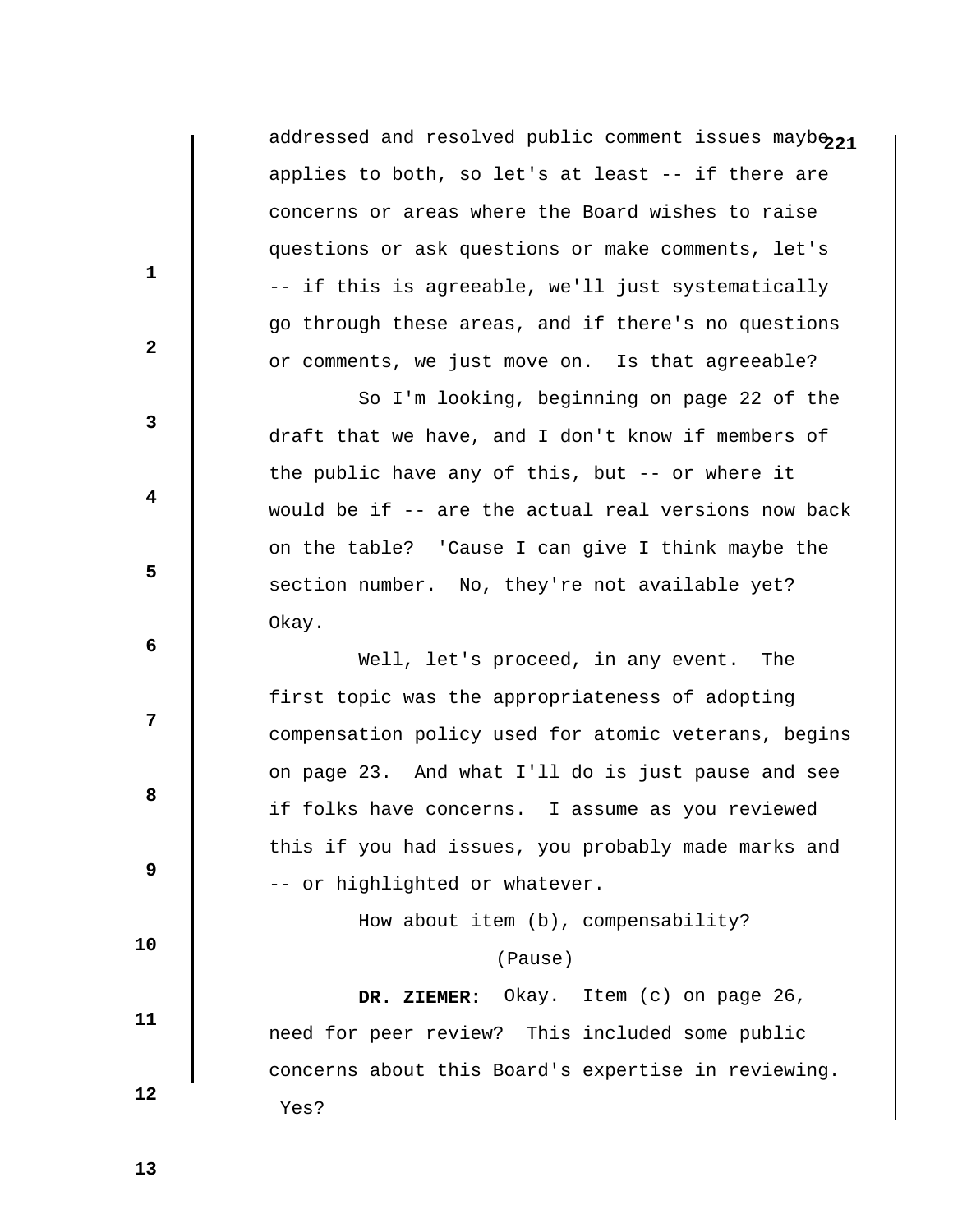DR. ANDERSON: I guess I would go back to  $\mathcal{P}_2$ question I had on (a) as far as the response. It's more of an administrative response as to why was - why the tables and things were used. I think it would have been helpful and at some point to -- and that may be when we get into the compensation side, the doses are really quite different, the types of exposures are different between the atomic veterans and this particular group. And at least as I took the commenters' question was more to the issue is the compensation program for atomic veteran-type exposures appropriate for individuals who would have far lower and often more chronic exposures.  **DR. ZIEMER:** Okay, and perhaps Ted can answer that.  **DR. ANDERSON:** I mean I don't know what the -- I haven't looked at the commenter. I'm just saying that's one issue, and as we move forward it'll be important to explain to the public why systems set up --  **DR. ZIEMER:** We do understand and I believe this is correct that the law itself requires the use of the probability of causation and the NIH tables as updated.  **UNIDENTIFIED:** Yes, yes, yes, right.

 **DR. ANDERSON:** I know it requires it, but --

 **DR. ZIEMER:** But you're just --

 **12** 

 **10** 

 **11** 

**1** 

**2** 

**3** 

**4** 

**5** 

 **6** 

**12** 

**8 8** 

 **9**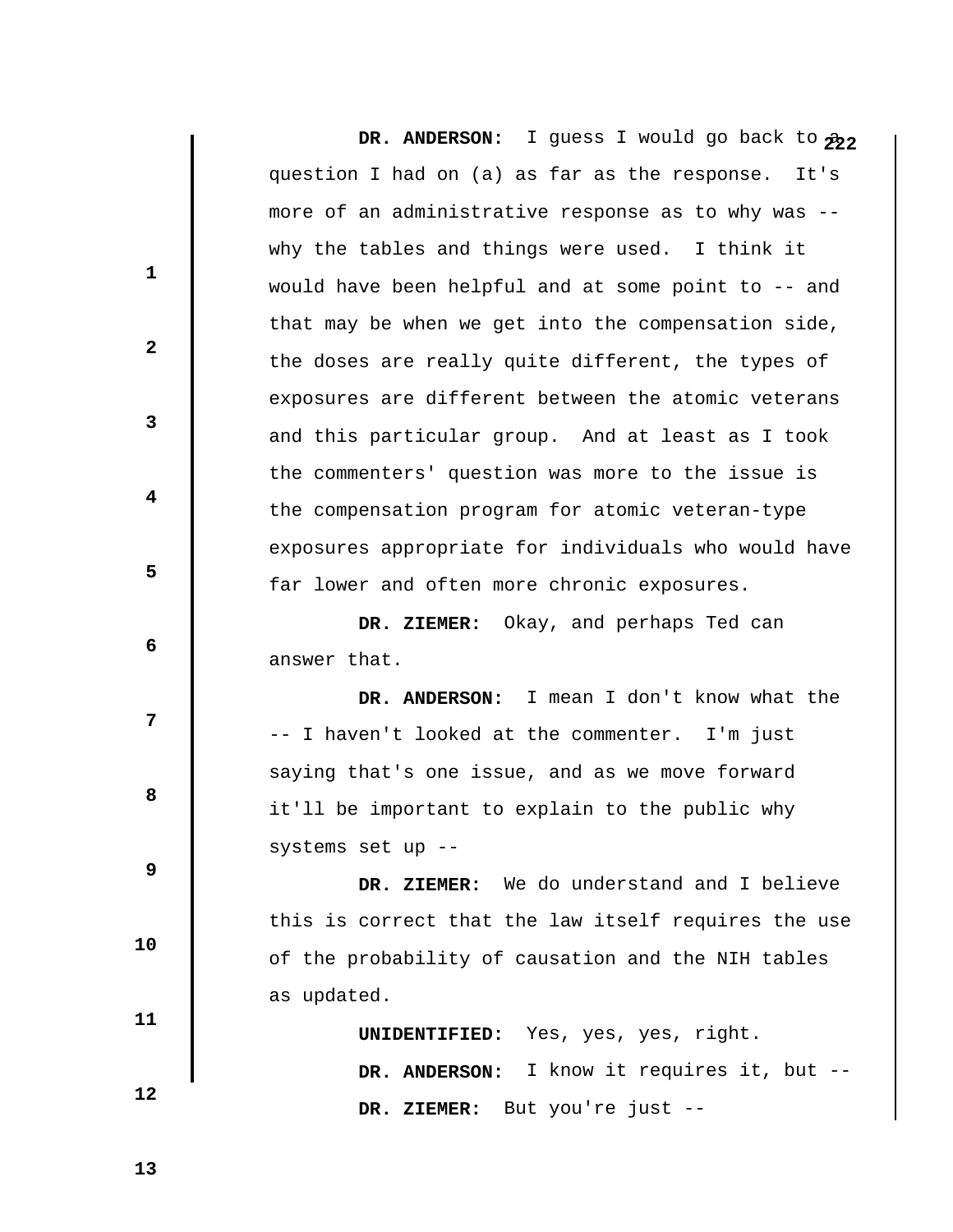**DR. ANDERSON:** -- but I'm just saying the  $773$  **DR. ZIEMER:** -- saying it's not clear to the  $--$ 

 **DR. ANDERSON:** -- I mean what Congress does is hopefully consistent with the science and I'm just saying that at some point I would expect -- at least the questions that I've gotten from a few people has been what's the underlying science, is that science appropriate, and I think at some point -- and I haven't looked at all the things on the web site, maybe there is an explanation of why exposure is exposure --

 **DR. ZIEMER:** Yes, and actually you're in a sense raising a deeper question that's come up in this Board in somewhat different ways at different times, and that is the issue of the narrative that describes the intent of Congress and how much that intent of Congress reflects scientific reality --

 **DR. ANDERSON:** I didn't want to put it --

 **DR. ZIEMER:** -- with all due respect --

DR. ANDERSON: -- quite that way, but that was the gist of what I was saying.

 **DR. ZIEMER:** With all due respect to the intent of Congress. And in fact, perhaps Dr. Michaels will help us understand that, as well. And I shouldn't say that in a derogatory fashion. Actually it's a view of reality that differs from

 **13** 

 **10** 

 **11** 

 **12** 

**1** 

**2** 

**3** 

**4** 

**5** 

 **6** 

**12** 

**8 8**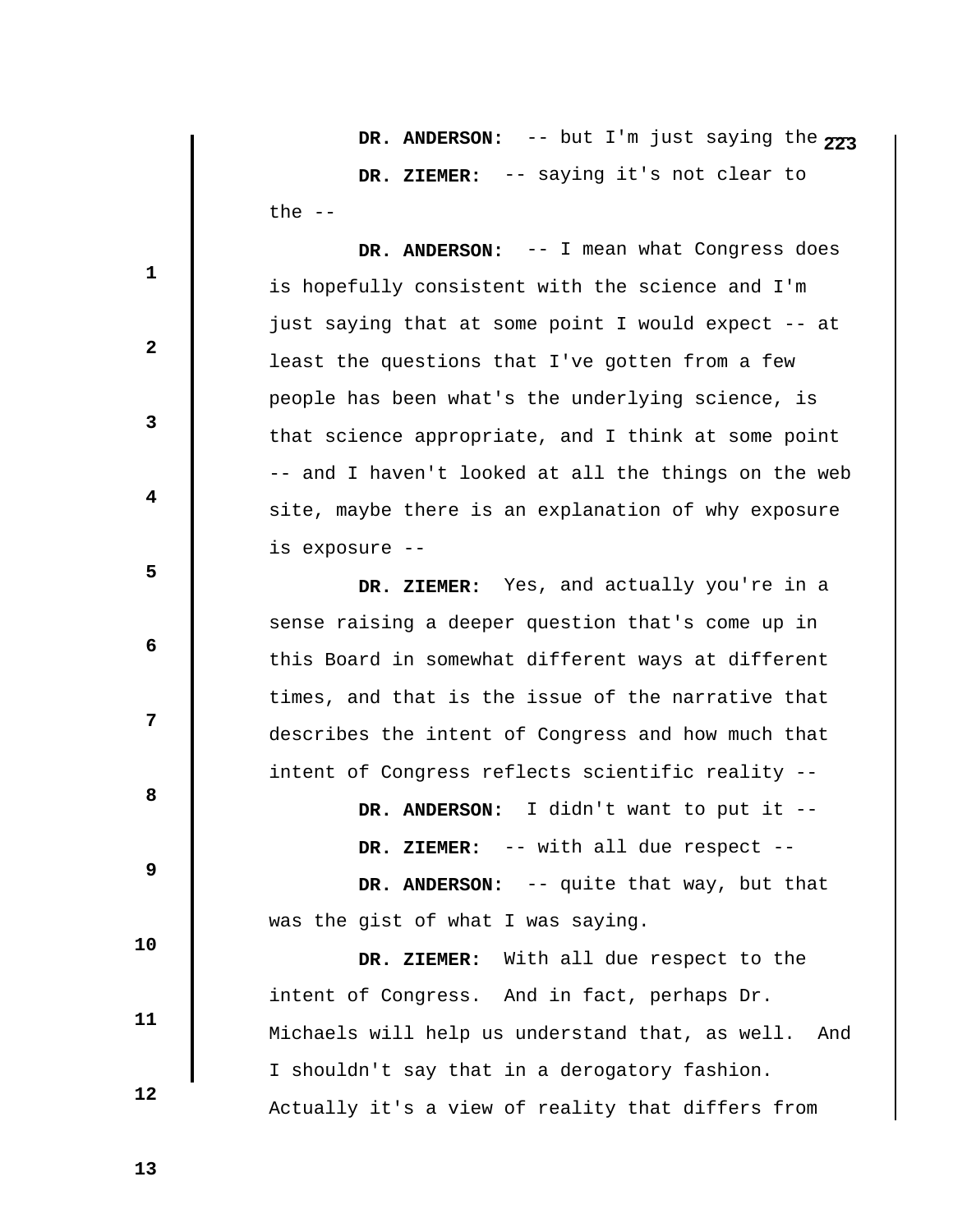some other folks's view on a number of issues, **224** including dose-effect relationships, including how one uses probability of causation and a number of other issues. And on none of these are there really clear right or wrong answers. There are scientific disagreements clearly on a number of these issues, and some of the underlying assumptions to those issues, as well. **1 2 3 4 5 6 12 8 8 9 10 11 12 DR. ANDERSON:** I'm just trying to anticipate that if we start to have meetings out where we'll have more public participation, I would expect those may be the kind of questions. And to say well, that's what the law says --  **DR. ZIEMER:** That may not be satisfying.  **DR. ANDERSON:** That's not very satisfying, so I think to have an explanation as to why this is -- that having consistency also fits with some of the others that would I think be necessary to --  **DR. ZIEMER:** So you're not real happy with the idea of saying yeah, it doesn't make sense but Congress wanted it that way.  **DR. ANDERSON:** Right. Right.  **DR. ZIEMER:** Thank you. I've got to be careful how I state these things. I mean that in a friendly fashion. Okay. Other comments? Yes.  **MR. GRIFFON:** Just to follow on to that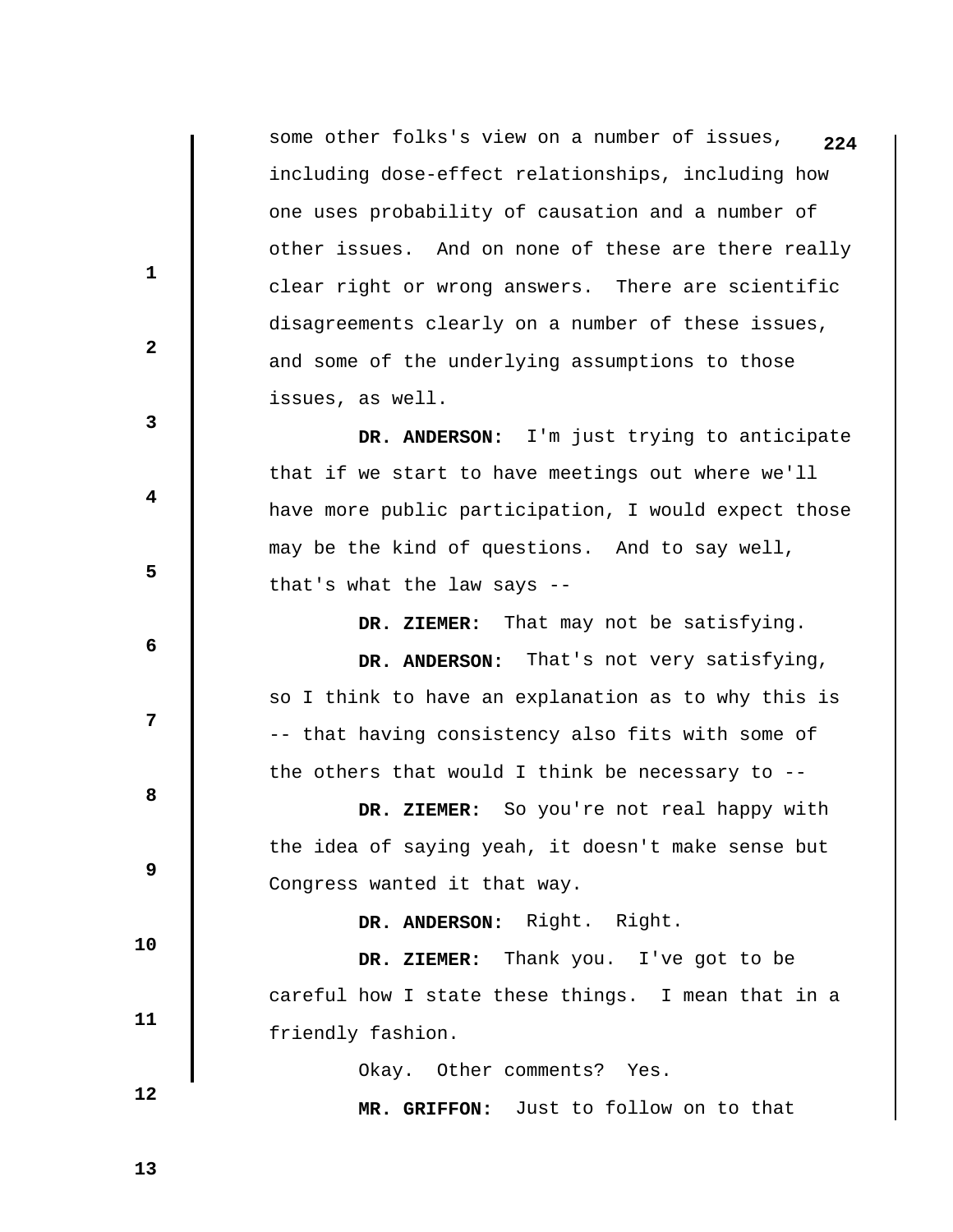|                         | point, I mean I think you're right that it did<br>225  |
|-------------------------|--------------------------------------------------------|
|                         | require the NIH -- the adoption of the NIH tables,     |
|                         | but as updated, as you said, so NIOSH did have an      |
|                         | opportunity to update those and they did consider      |
| $\mathbf{1}$            | the DOE epidemiological studies, made a -- you know,   |
|                         | I think again we want to see the basis, and I'm not    |
| $\mathbf{2}$            | saying right or wrong. I think timing and a wide       |
|                         | variety of study results was one of the reasons they   |
| 3                       | didn't use many of the DOE epi studies to be           |
|                         | incorporated in the IREP model, and probably rightly   |
| $\overline{\mathbf{4}}$ | so. But I think we need to see more of that basis      |
|                         | again so that we have an understanding of that         |
| 5                       | process.                                               |
|                         | DR. ZIEMER: Okay. We'll jump back to $-1$              |
| 6                       | think the point where we were back in $(c)$ , need for |
|                         | peer review. Any comments on that?                     |
| 7                       | DR. ROESSLER: Under (c), peer review on                |
|                         | page 27, I'm pleased to see the line in there, in      |
| 8                       | that first paragraph (Reading) Moreover, the Board     |
|                         | maintains the option to commission additional          |
| 9                       | independent scientists to participate in the Board's   |
|                         | review.                                                |
| 10                      | I think when we're questioned by our                   |
| 11                      | colleagues about the expertise on the Board, that      |
|                         | always is a drop-back or a way to get more review.     |
|                         | Thank you.<br>DR. ZIEMER:                              |
| 12                      | Let me comment on that, just<br>MR. ELLIOTT:           |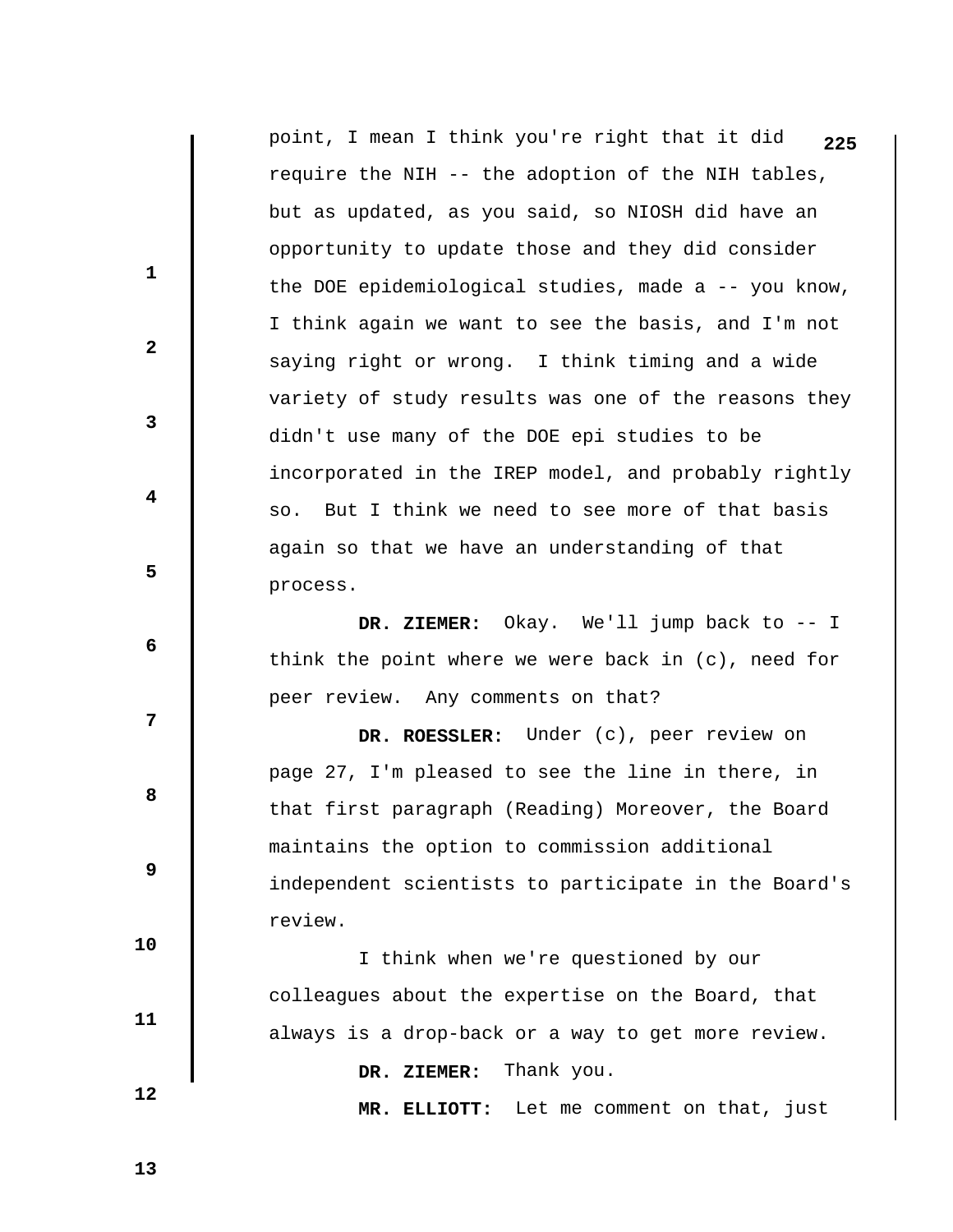|                         | in the way we would handle that so that everybody pto |
|-------------------------|-------------------------------------------------------|
|                         | this point understands how we would proceed. If the   |
|                         | Board's pleasure is to seek some expert consultation  |
|                         | to support your review, we can make that happen       |
| 1                       | through what we call a fee for service, and that's a  |
|                         | pretty expedited process. We just need to know who    |
| $\mathbf{2}$            | it would be that you would like to seek out for       |
|                         | consultation and we can put that in place.            |
| $\mathbf{3}$            | DR. ZIEMER: Okay. Item (d), updating                  |
|                         | NIOSH-IREP to remain current with science.            |
| $\overline{\mathbf{4}}$ | (Pause)                                               |
|                         | DR. ZIEMER: No comments? Item (e),                    |
| 5                       | chemical or non-occupational radiation exposures as   |
|                         | risk factors.                                         |
| 6                       | (Pause)                                               |
|                         | DR. ZIEMER: Item (f), covered exposures. I            |
| 7                       | might insert here a comment. Henry, this is similar   |
|                         | -- the same sort of thing. It simply invokes the      |
| 8                       | requirement of the law -- although it does explain    |
|                         | why. I mean the law limits it to the radiation        |
| 9                       | exposures or perhaps radiation plus something, but    |
|                         | not other things. But there is at least now a         |
| 10                      | reason for that in terms of available science, but    |
|                         | it -- another one of those where we need to be sure   |
| 11                      | as we go forward in interacting with the public that  |
|                         |                                                       |
|                         | there's a reason that the law is the way it is.       |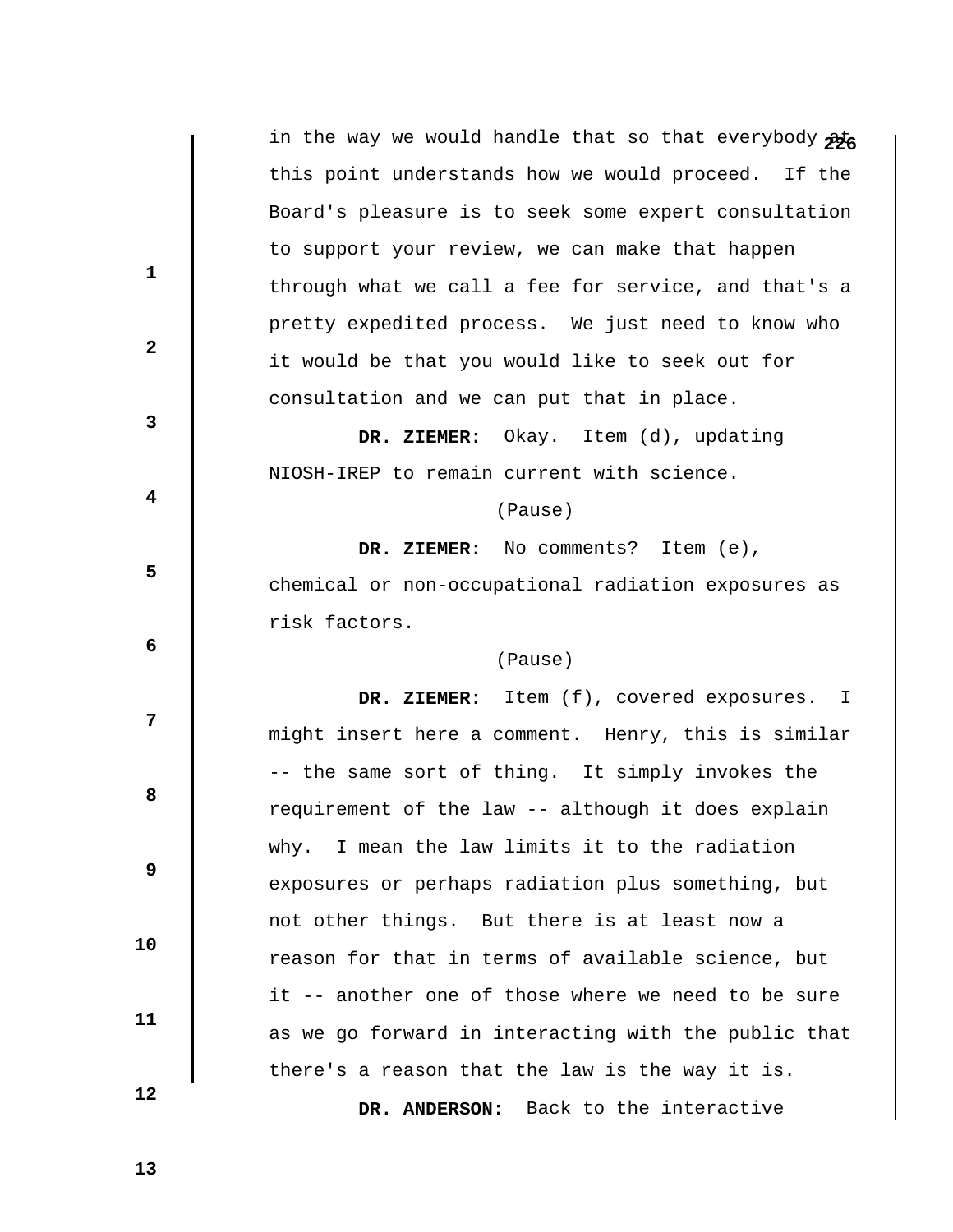effects, at some point I think it would be helpful<sub>227</sub> as just kind of an informational piece for us to have somebody from NIOSH or elsewhere come in and kind of give us the state of the art on interactive effects, and that could then lead us to a recommendation or support of a research activity or something like that. I think it'd be -- this is certainly one that was raised by the public and be a good idea to get a sense of where it's at, what's the  $--$ 

 **DR. ZIEMER:** That's a very good point, and in fact it would be nice to have kind of a summary of what research is underway, if that can be determined. I'm aware of the fact, for example, that even as we speak NIOSH itself -- another part of NIOSH -- has on the street a request for proposals for studies relating to, among other things, mixed exposures. By mixed in this case I mean radiation plus other agents.

Item (g), covered illnesses?

(Pause)

 **DR. ZIEMER:** No comments? Okay. Item (h), radiation dose threshold for calculating probability of causation. Yes, Gen?

 **DR. ROESSLER:** Again, I'm pleased to see several paragraphs in here addressing this. It's very controversial and I think it's explained or

 **13** 

 **10** 

 **11** 

 **12** 

**1** 

**2** 

**3** 

**4** 

**5** 

**6 6** 

**12** 

**8 8**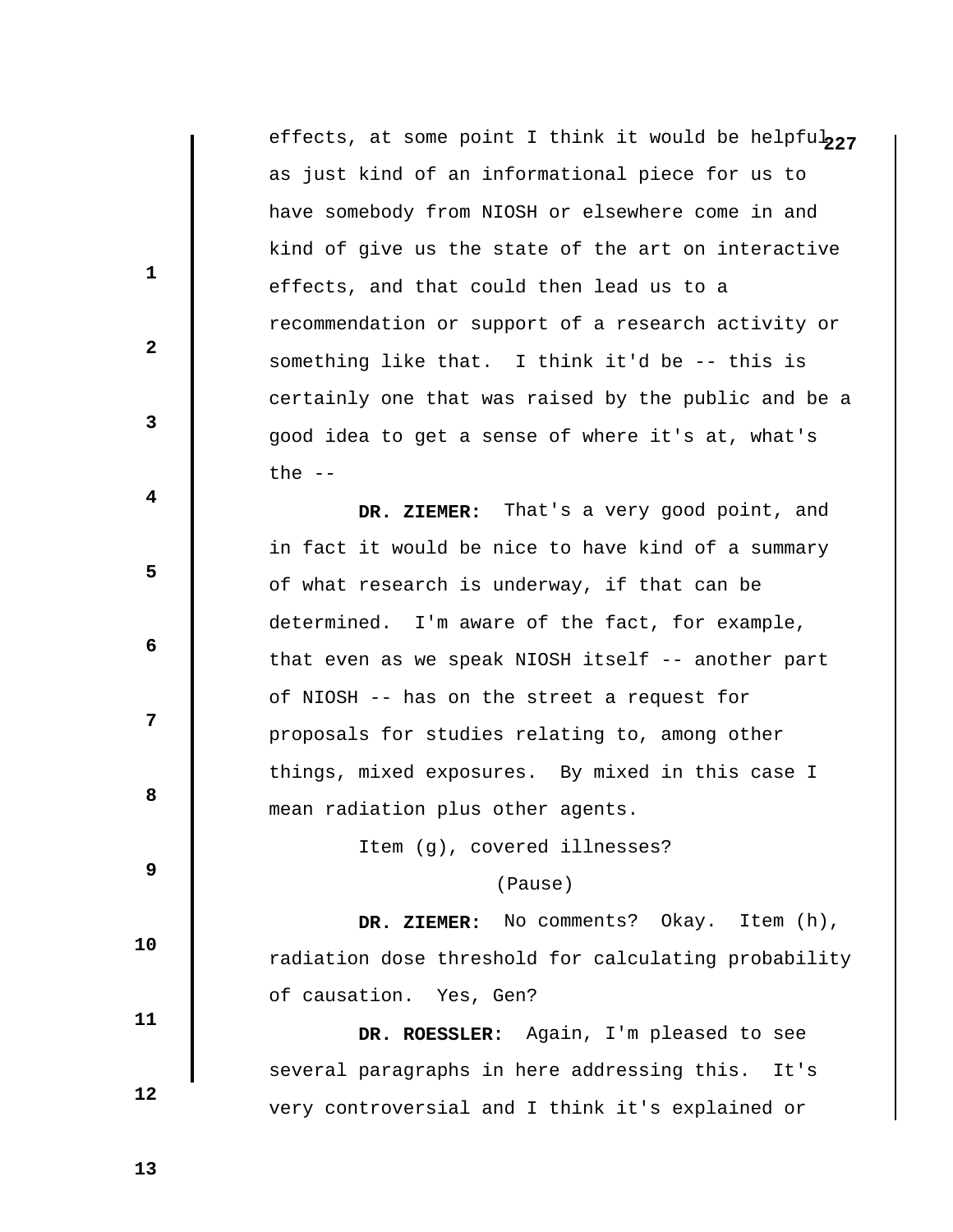|              | it's stated very well here, so I think that's a goog |
|--------------|------------------------------------------------------|
|              | part of this section, both with regard to threshold  |
|              | and the uncertainty. They're both addressed here     |
|              | and those are questions that come up frequently.     |
| 1            | DR. ZIEMER: Thank you. And also, Gen, the            |
|              | grouping of the rare cancers, and you raised the     |
| $\mathbf{2}$ | question yesterday on those and that's discussed     |
|              | here, too.                                           |
| 3            | DR. ROESSLER: That's what I meant by the             |
|              | uncertainty, that part, yes.                         |
| 4            | DR. ZIEMER: Okay. Item (j), documentation            |
|              | of IREP.                                             |
| 5            | (Pause)                                              |
|              | DR. ZIEMER: I'm sorry, what's that? Oh, I            |
| 6            | missed, okay, bottom of the page there. Yes, sorry.  |
|              | Were there comments on that one? I knew there were   |
| 7            | none and I just skipped it. Okay, none on item (i)   |
|              | -- (j), documentation for IREP? Okay on that one?    |
| 8            | (Pause)                                              |
|              | I want to ask Mark Griffon --<br>DR. ZIEMER:         |
| 9            | 'cause you raised issues yesterday I think about the |
|              | sort of transparency of documentation, so are you    |
| 10           | comfortable at this point as to where it's going on  |
|              |                                                      |
| 11           | MR. GRIFFON: I think they've addressed that          |
|              | in the final version, the model details that I'm     |
| 12           | requesting will be in the final version.<br>I'm      |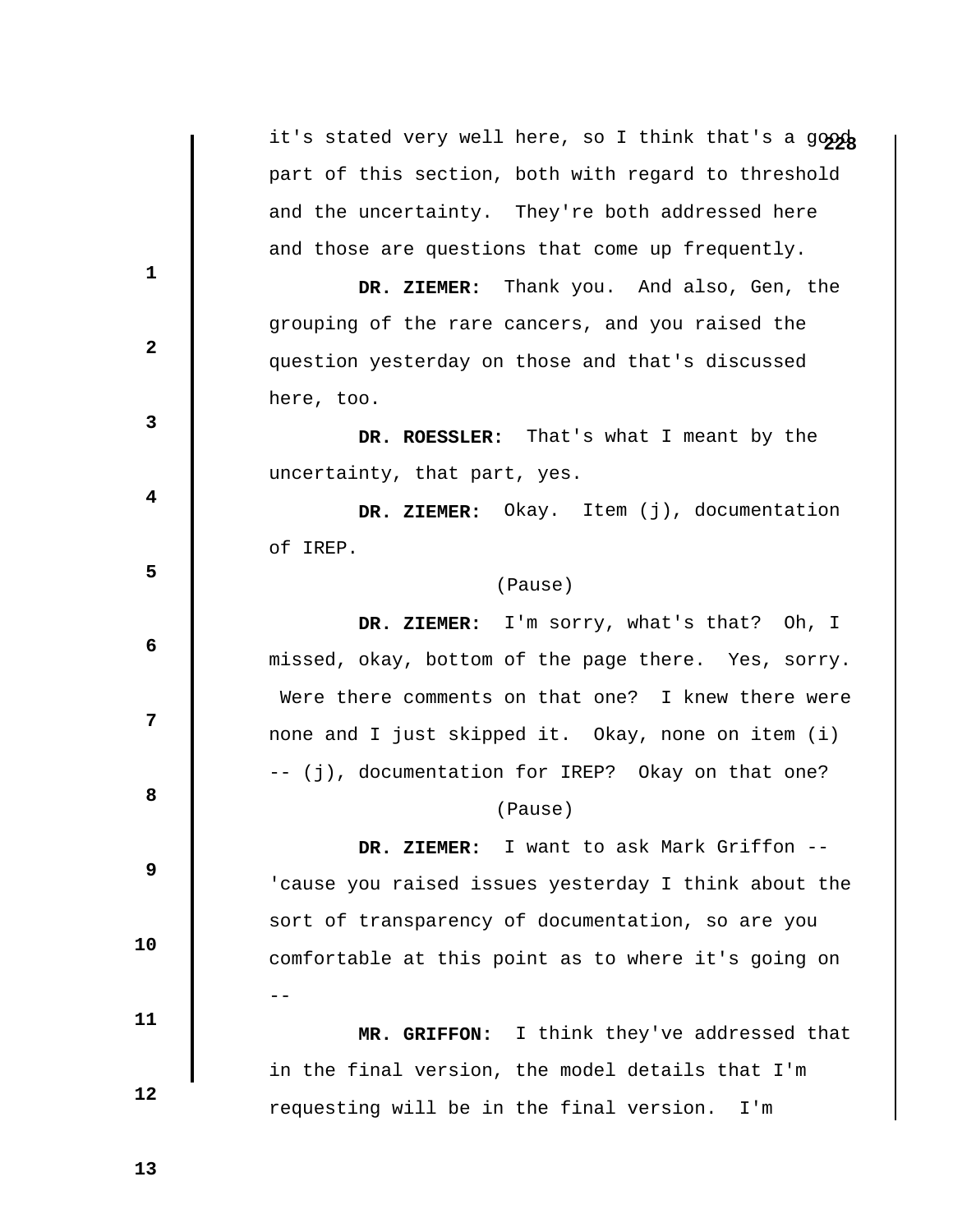|              | confused why they aren't right now, but that's a 229 |
|--------------|------------------------------------------------------|
|              | separate issue, so I think they've addressed that,   |
|              | yes.                                                 |
|              | DR. ZIEMER: Item (k), technical elements of          |
| $\mathbf{1}$ | IREP?                                                |
|              | (Pause)                                              |
| $\mathbf{2}$ | Jim?<br>DR. ZIEMER:                                  |
|              | Just a comment. I would note<br>DR. MELIUS:          |
| $\mathbf{3}$ | that almost all these subjects are things that we've |
|              | asked for further updates and further discussions    |
| 4            | of, so not to fault what's here, but I think they're |
|              | all worthy of more attention.                        |
| 5            | (Pause)                                              |
|              | DR. ZIEMER: Item (1) begins on page 50 of            |
| 6            | your document. It's discussion at this point on      |
|              | Part 82. Right? Within the context of this rule.     |
| 7            | But it's the section under dose reconstruction       |
|              | program as set forth in 82. I'm trying to            |
| 8            | understand why it's here. Oh, it's because the       |
|              | comments came in under 81 but they actually related  |
| 9            | to -- I'm sorry.                                     |
|              | It's the fact that the comments were                 |
| 10           | submitted as Part 81 comments, but they actually     |
|              | pertained to Part 82, so they are dealt with here.   |
| 11           | Paul, could I come back just a<br>DR. DEHART:        |
|              | minute to the rather lengthy section we just left -- |
| 12           | Too late, you missed it. No,<br>DR. ZIEMER:          |
|              |                                                      |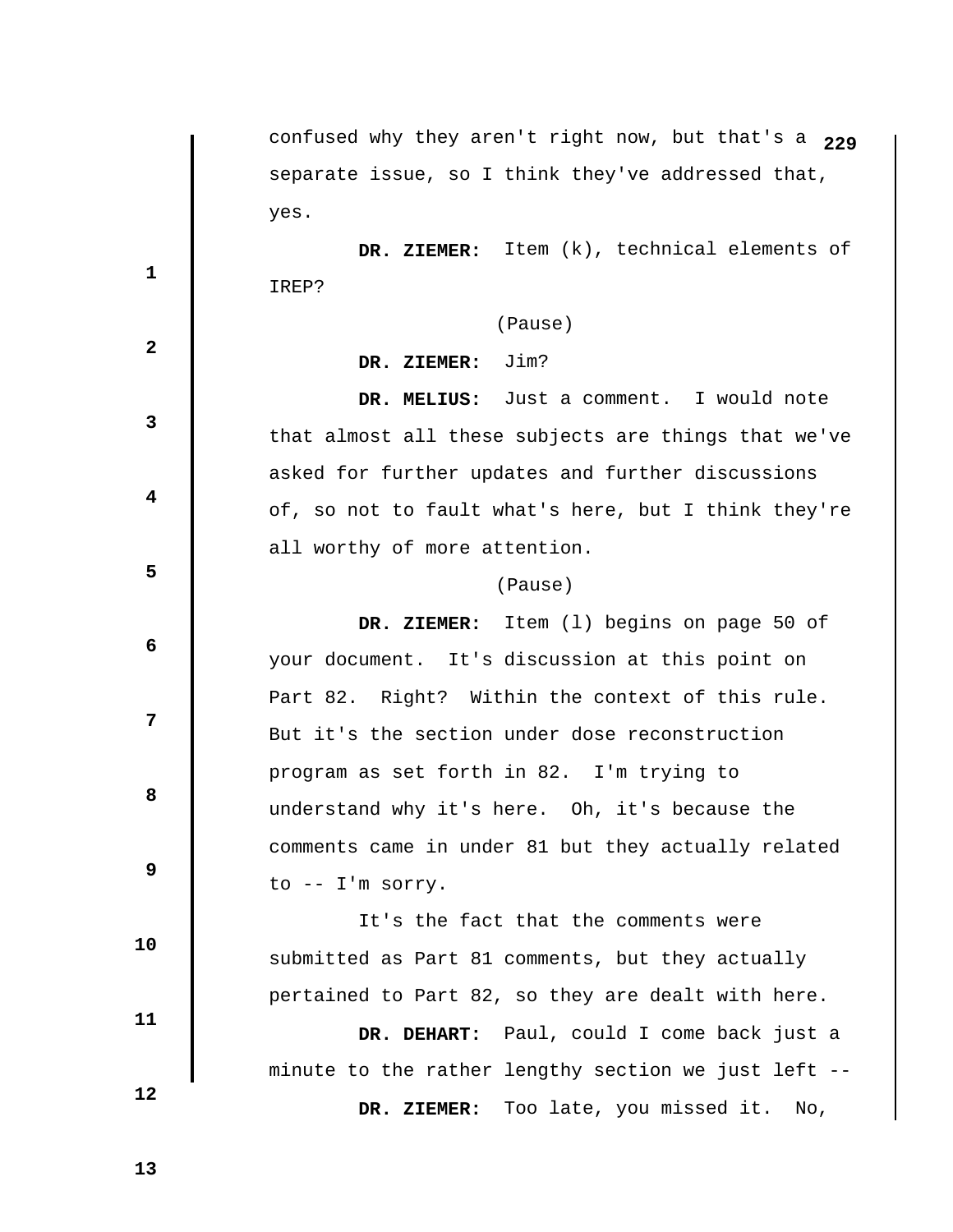|                         | please, go ahead.<br>230                             |
|-------------------------|------------------------------------------------------|
|                         | DR. DEHART: The issue of age, was that on            |
|                         | our list of items to --                              |
|                         | DR. ZIEMER: Age at exposure?                         |
| $\mathbf{1}$            | Yes.<br>DR. DEHART:                                  |
|                         | I think that was on the list.<br>DR. ZIEMER:         |
| $\mathbf{2}$            | MR. GRIFFON: I was just going to say part            |
|                         | of that is also part of the healthy survivor effect; |
| $\mathbf{3}$            | it's sort of tied together, so I think we've         |
|                         | Item (m) is Special Exposure<br>DR. ZIEMER:          |
| $\overline{\mathbf{4}}$ | Cohort, a very brief discussion there. It simply     |
|                         | refers to the fact that a separate document's being  |
| 5                       | developed.                                           |
|                         | Item (n), Department of Labor                        |
| 6                       | responsibilities.                                    |
|                         | (Pause)                                              |
| 7                       | DR. ZIEMER: Now I think that's the last              |
|                         | section dealing with comments other than the         |
| 8                       | comments that this Board submitted, and those are    |
|                         | dealt with and I think we're all aware of both our   |
| 9                       | comments and their -- and the outcomes.              |
|                         | Now let me simply pose the question.<br>Is           |
| 10                      | there anything in the body of the rule, after having |
|                         | gone through the comments, in terms of how the       |
| 11                      | actual rule finally ended up being worded. Any       |
|                         | questions on that? I mean the rule is now the rule,  |
| 12                      | but if -- well, I think if there are things that     |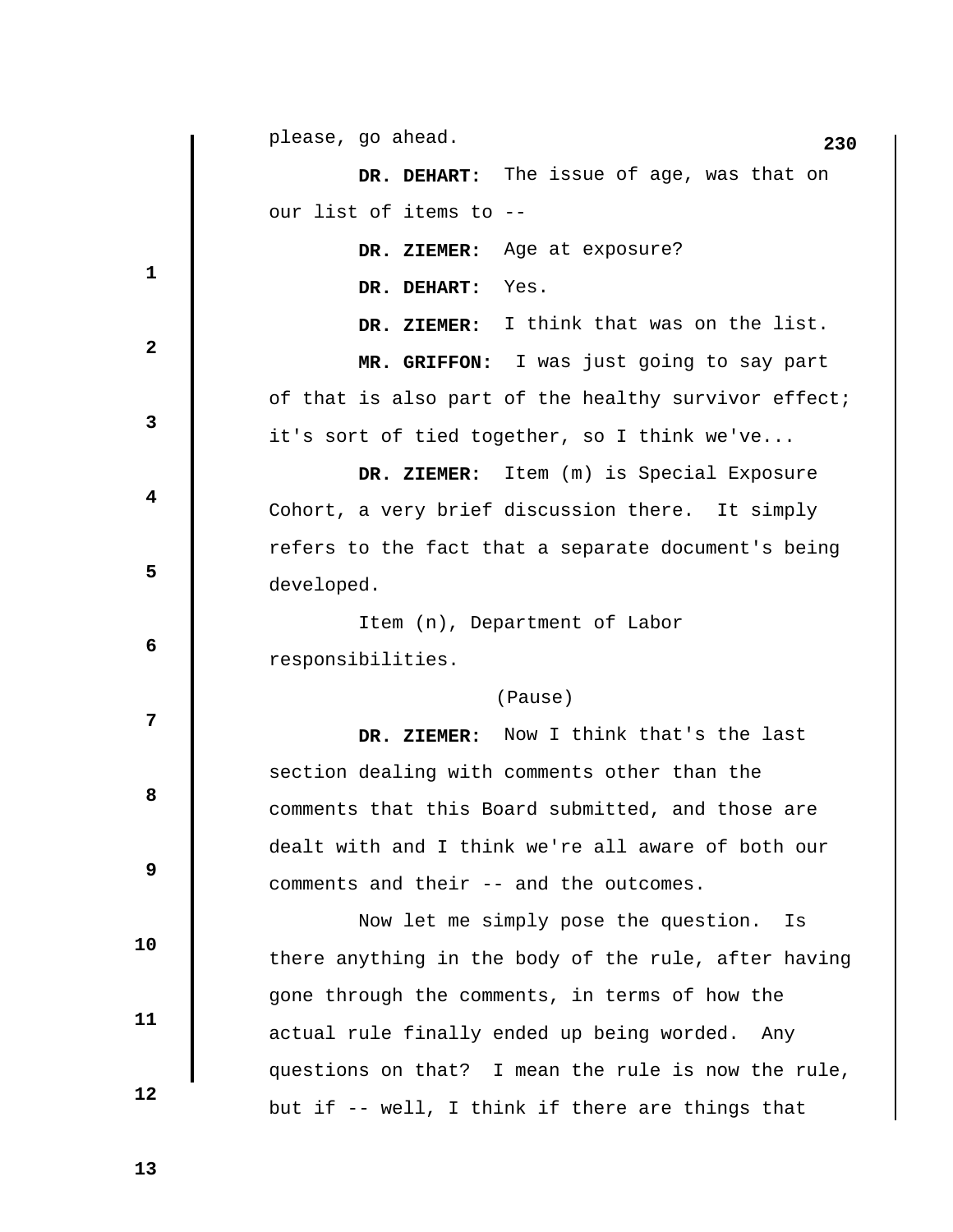really stick out that we're uncomfortable with, it231 doesn't hurt to point those out. I mean I think in terms of -- because we reviewed the draft rule in a fair amount of detail before and reached a certain comfort level, and now the level of discomfort revolves more around both the process and the policy issues surrounding how the decisions are made concerning changes and going forward. **1 2 3 4 5 6 6 12 8 8 9 10 11 12**  Now let's -- are we okay to move ahead to Part 82? (Pause)  **DR. ZIEMER:** Henry?  **DR. ANDERSON:** Just on page 82 I notice it lists cancer diagnosis by ICD-9 code --  **DR. ZIEMER:** Which one are you in?  **DR. ANDERSON:** I'm in the actual rule.  **DR. ZIEMER:** 82?  **DR. ANDERSON:** 81, but page 82.  **DR. ZIEMER:** Okay. The question on -- is this on the use of radiation dose information?  **DR. ANDERSON:** Under the -- yeah -- no, it's at -- no, up above that, it just lists (b) as cancer diagnosis by ICD-9 and of course now ICD-10 is out so I assume there's no -- there will be a conversion table or whatever or -- I mean that's a technicality, but --

 **DR. ZIEMER:** How is that handled? Is it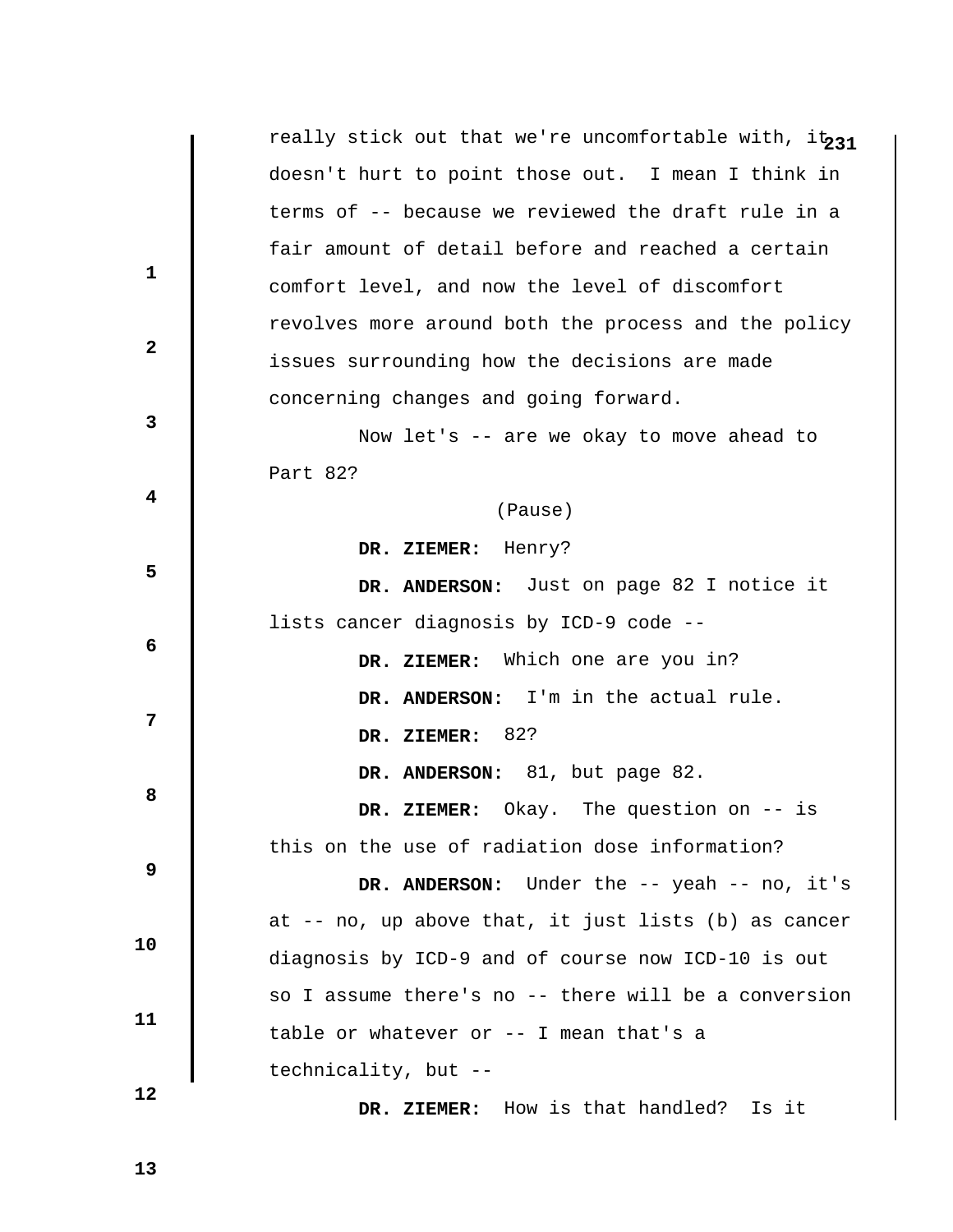|              | automatic that you use the latest version or is this |
|--------------|------------------------------------------------------|
|              | codified in a way that it's not readily changed?     |
|              | Ted, can you answer that?                            |
|              | DR. ANDERSON: It's more in the program               |
| $\mathbf 1$  | issue.                                               |
|              | MR. KATZ: Yeah, I think it's just an                 |
| $\mathbf{2}$ | implementation issue, so DOL will have a             |
|              | correspondence table or whatever, but it's not a     |
| 3            | problem in terms of the --                           |
|              | DR. ANDERSON: You'll take the literal                |
| 4            | string and this is -- it would seem to me this is    |
|              | only going to apply -- you're going to put the code  |
| 5            | in so that it calls up the right things --           |
|              | MR. KATZ: Right.                                     |
| 6            | DR. ANDERSON: -- when you do the causation           |
|              | program and people just have to remember --          |
| 7            | MR. KATZ: Right, and this is how we get the          |
|              | right risk model.                                    |
| 8            | DR. ANDERSON: Yeah, and you'll just need to          |
|              | have a failsafe in so that if somebody puts in the   |
| 9            | $wrong$ --                                           |
|              | MR. KATZ: Yes, they'll be fired.                     |
| 10           | It won't get attributed to<br>DR. ANDERSON:          |
|              | the liver when it's something else.                  |
| 11           | DR. ZIEMER: Malpractice on the code itself,          |
|              | okay. Thank you. Now I'm looking for my start page   |
| 12           | here on Part 82. Oh, here we are, it's page 13,      |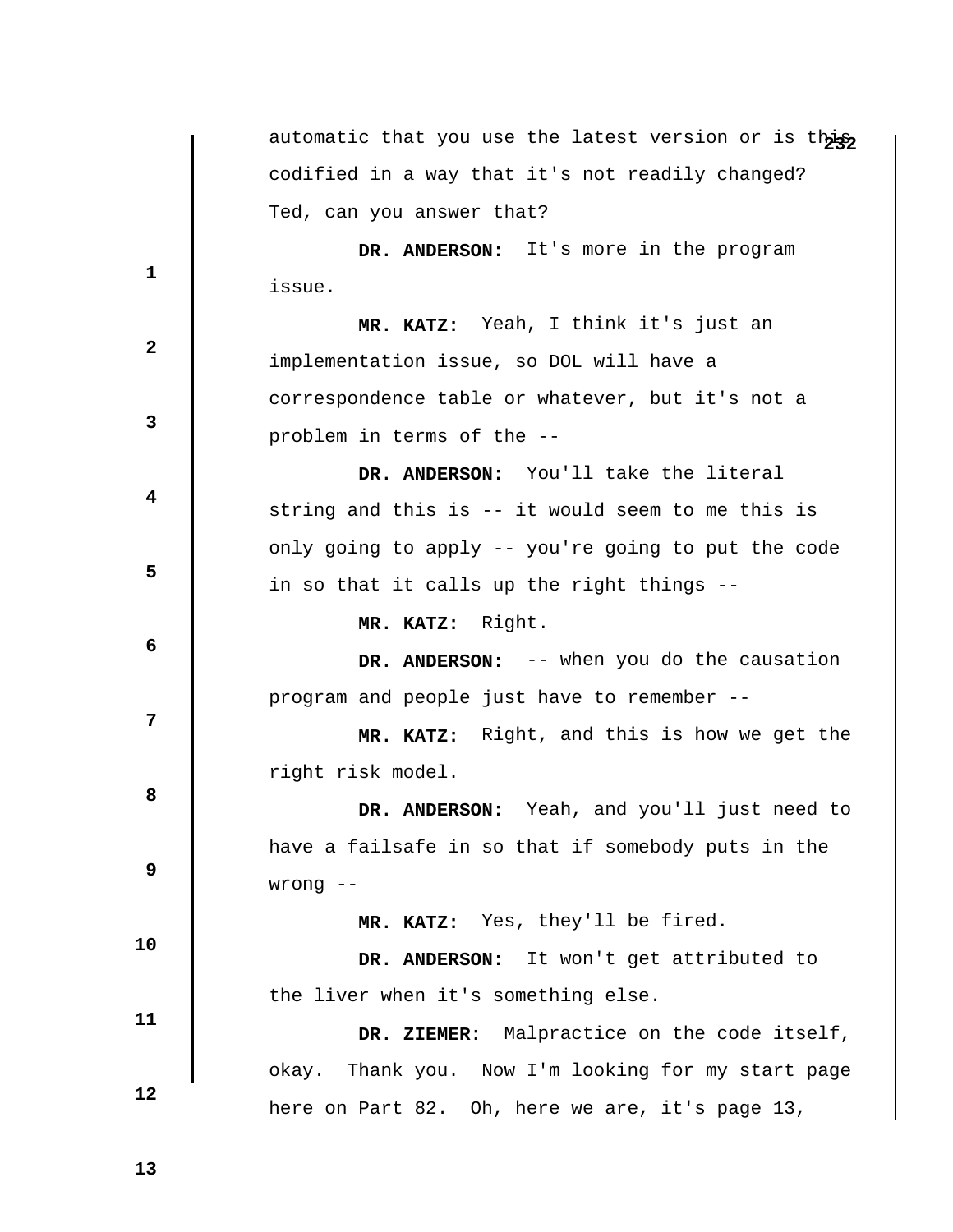|                         | summary of public comments. The first group of<br>233 |
|-------------------------|-------------------------------------------------------|
|                         | comments had to do with the purpose of the rule, so   |
|                         | let me ask if you have any questions or comments on   |
|                         | That begins on page 14.<br>that.                      |
| $\mathbf{1}$            | (Pause)                                               |
|                         | DR. ZIEMER: Claimant involvement, beginning           |
| $\mathbf{2}$            | on the bottom of 17.                                  |
|                         | (Pause)                                               |
| 3                       | DR. ZIEMER: Basics of dose reconstruction,            |
|                         | page 22.                                              |
| $\overline{\mathbf{4}}$ | (Pause)                                               |
|                         | DR. ZIEMER: Who receives dose                         |
| 5                       | reconstructions, page 25 and following. Yes?          |
|                         | DR. ANDERSON: Just one thought that -- and            |
| 6                       | we don't know the -- how quickly things will move,    |
|                         | but for many of these individuals who have cancers,   |
| 7                       | their life span may be relatively short and           |
|                         | therefore the need to do an interview early on --     |
| 8                       | you know, somewhere in here you may need to get a     |
|                         | sense of at what stage are they in their malignancy   |
| 9                       | and their life expectancy so that the process of      |
|                         | going back to reconstruct and whatever might take     |
| 10                      | longer than the person's expected life expectancy,    |
|                         | and then when it comes time to get interview, your    |
| 11                      | first line person who has personal knowledge is       |
|                         | gone. So NIOSH may need to take into account -- I     |
| 12                      | don't know if it was written in here or -- it         |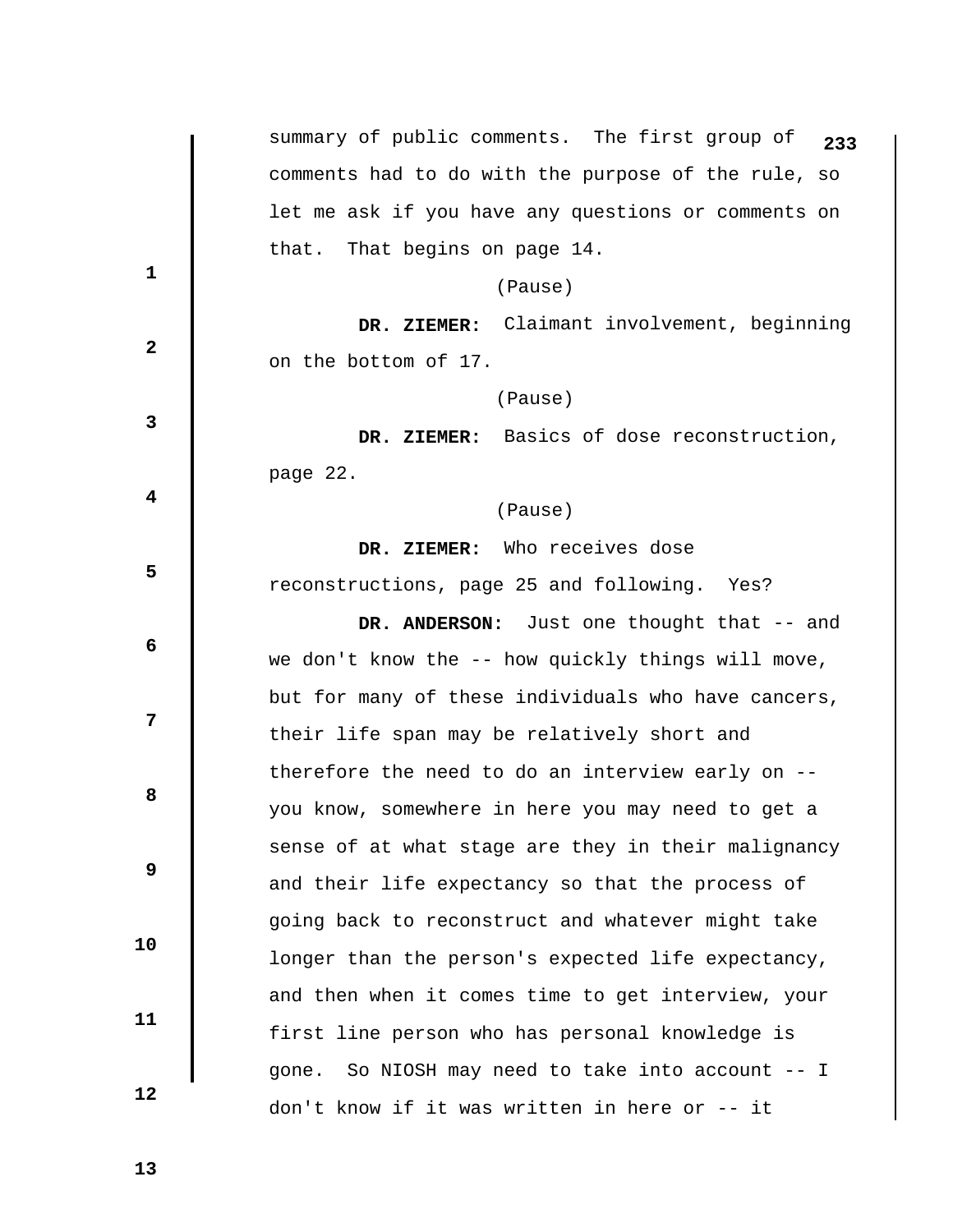|              | wouldn't make sense to have it in the rule, but<br>234 |
|--------------|--------------------------------------------------------|
|              | there needs to be --                                   |
|              | DR. ZIEMER: I think as a practical                     |
|              | matter --                                              |
| 1            | DR. ANDERSON: -- that would be one thing --            |
|              | we may want to track how many people file, and then    |
| $\mathbf{2}$ | you may want to go -- leapfrog into an interview,      |
|              | even though you're -- subsequently it may take         |
| 3            | months to get the records.                             |
|              | DR. ZIEMER: I think that's already                     |
| 4            | happening, but Larry, would you fill us in?            |
|              | MR. ELLIOTT: Sure. Surely. Of course                   |
| 5            | we're not going to be able to know each and every      |
|              | situation's -- case's situation, but where we are      |
| 6            | made aware of an individual who is in dire straits,    |
|              | approaching their end, we have made a special          |
| 7            | category which we call compassionate, and we have      |
|              | instigated and initiated the interview as quickly as   |
| 8            | possible. We have several of those in that 75 that     |
|              | I talked about earlier.                                |
| 9            | DR. ZIEMER: That wouldn't necessarily be               |
|              | covered in the rule-making, but as a practical         |
| 10           | matter, they're doing that. Or trying to do that.      |
|              | Okay, we were on item (d), who receives dose           |
| 11           | reconstruction. Anything else there?                   |
|              | Item (e), establish a time limit for dose              |
| 12           | reconstruction.                                        |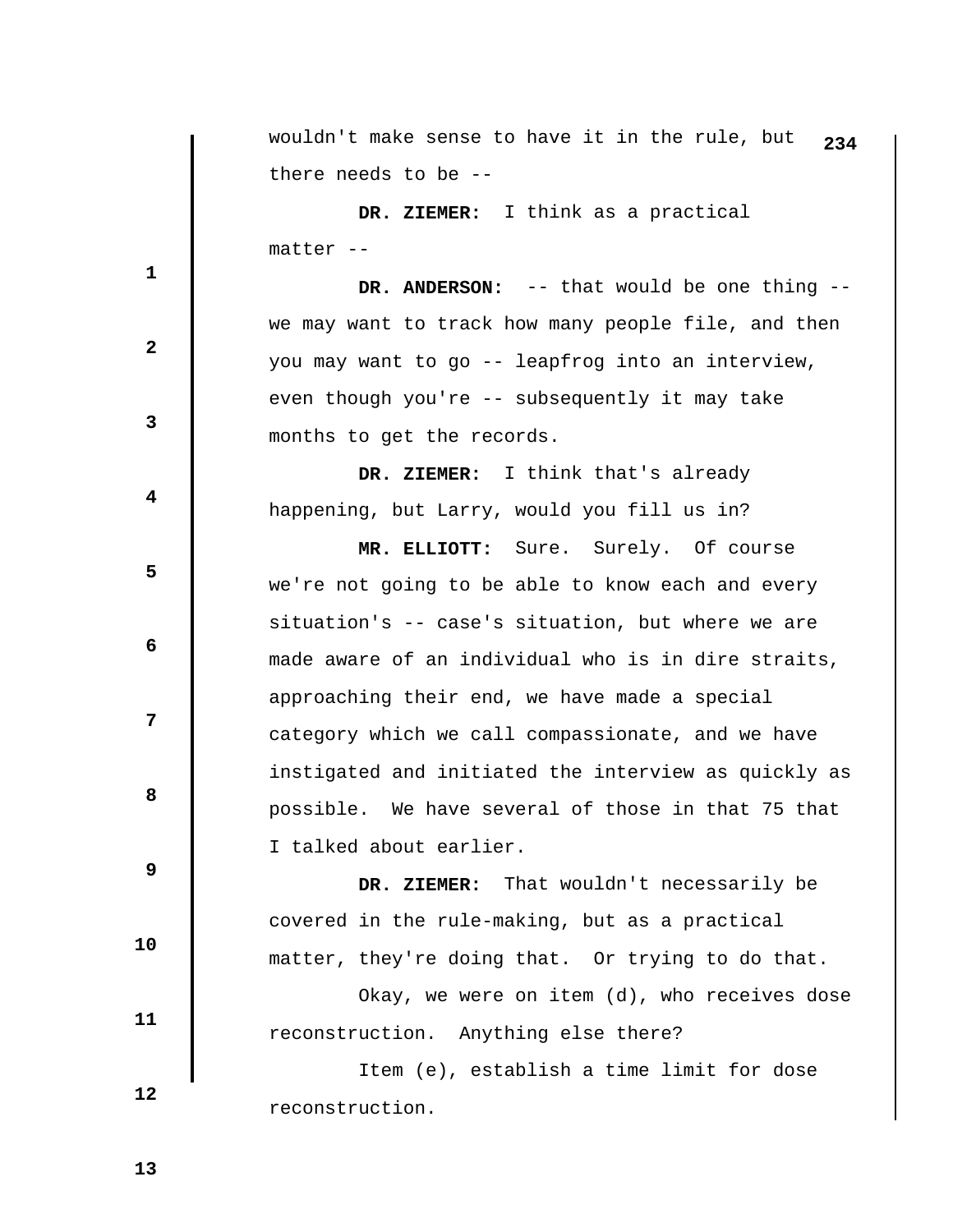|              | (Pause)<br>235                                          |
|--------------|---------------------------------------------------------|
|              | DR. ZIEMER: Okay, (f), use of records and               |
|              | information.                                            |
|              | (Pause)                                                 |
| $\mathbf 1$  | DR. ZIEMER: $Okay.$ Item $(g)$ , this is                |
|              | specifically on the claimant and co-worker              |
| $\mathbf{2}$ | interviews.                                             |
|              | (Pause)                                                 |
| 3            | MR. GRIFFON: I'm sorry, just back to (f)                |
|              | for one second. I mean I just wanted -- and we          |
| 4            | brought this up yesterday, too, but the $-$ - this just |
|              | brings up the whole bit about access to records, and    |
| 5            | I think the faster that NIOSH clarifies that process    |
|              | for the public, I think that'd be beneficial.           |
| 6            | There's one phrase in here that says -- on page 31      |
|              | at the top -- the question that one commenter had on    |
| 7            | putting the burden of proof on the claimant,            |
|              | potential claimant, and it says that NIOSH --           |
| 8            | (Reading) And most of the parameters relate to          |
|              | information held by NIOSH.                              |
| 9            | And I wonder if that's $--$ is that $--$ maybe          |
|              | I'm misreading this, but it seems to me that's          |
| 10           | suggesting that NIOSH is going to have a lot of this    |
|              | data, and I get the -- I'm of the opinion that some     |
| 11           | of those work histories that I've done at some of       |
|              | the sites, they throw a curve ball at me that I         |
| 12           | never expected, but when you go and start to            |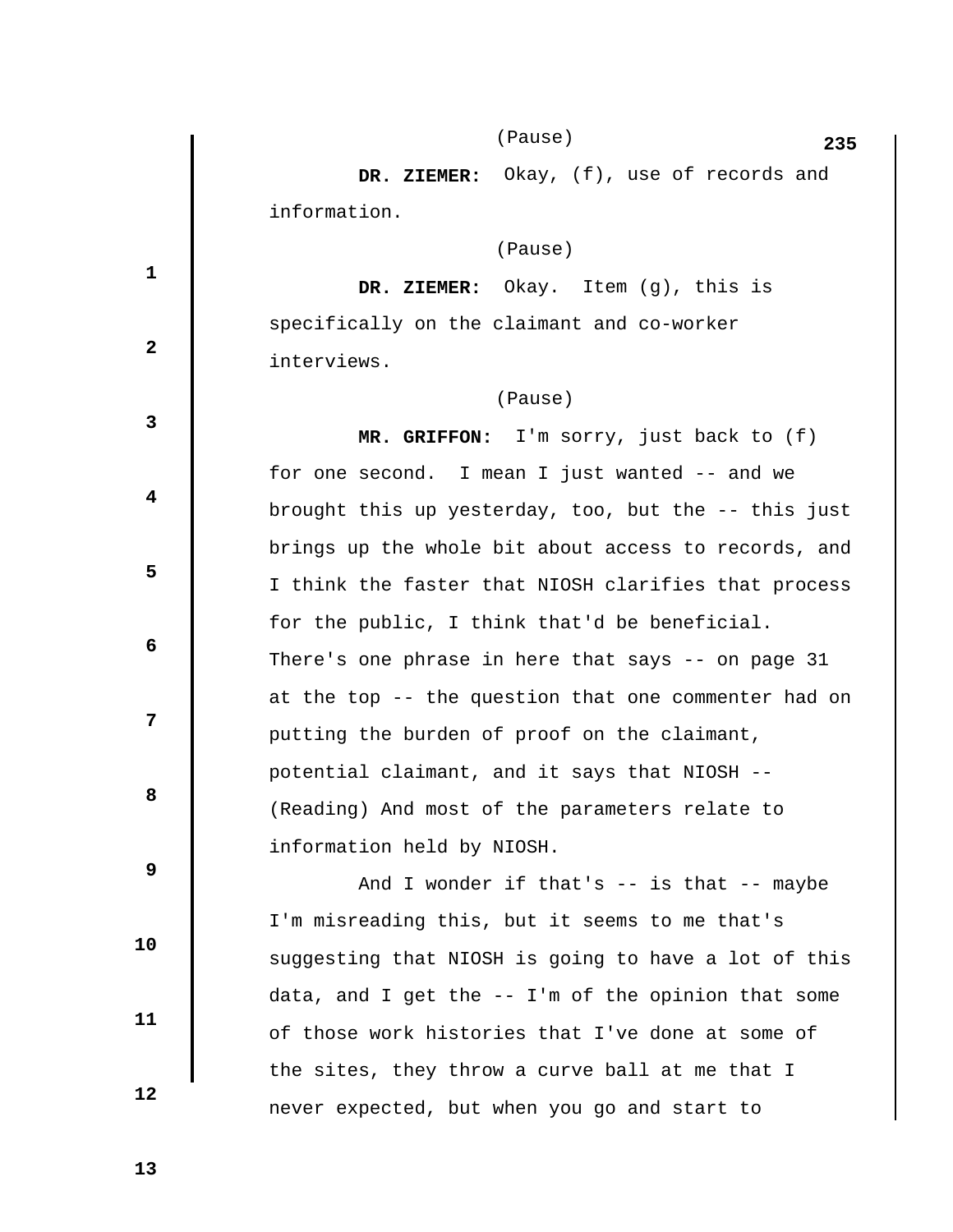investigate, they're -- sometimes there's a lot of 236 credibility to that, maybe sometimes not, but I think it's something that may have to be investigated at the individual sites, and you may need more data than what you might have initially requested, so I think NIOSH is intending on doing that, but I think that -- I just wanted to get that out there and I think the sooner we know more about that process of who is going to have access directly to records and how that whole thing is going to be handled, I think the public wants to know that and I think that's going to lend to the credibility of this whole process, too, that people are going to feel more comfortable to know that NIOSH had access to everything they needed to do the most accurate estimate they could.

 **DR. ZIEMER:** I don't know if any of the staff have any specific response to that. It seems clear to me that NIOSH is very interested in getting very complete records, and one of the difficulties will be what NIOSH thinks is complete and perhaps what the DOE thinks is complete, and therein lies part of the issue, I suppose, but I'm speculating here.

 **MR. ELLIOTT:** The active phrase that you left out there, Mark, is that "has the burden of conducting this evaluation." It's not DOE, it's

 **13** 

 **10** 

 **11** 

 **12** 

**1** 

**2** 

**3** 

**4** 

**5** 

**6 6** 

**12** 

**8 8**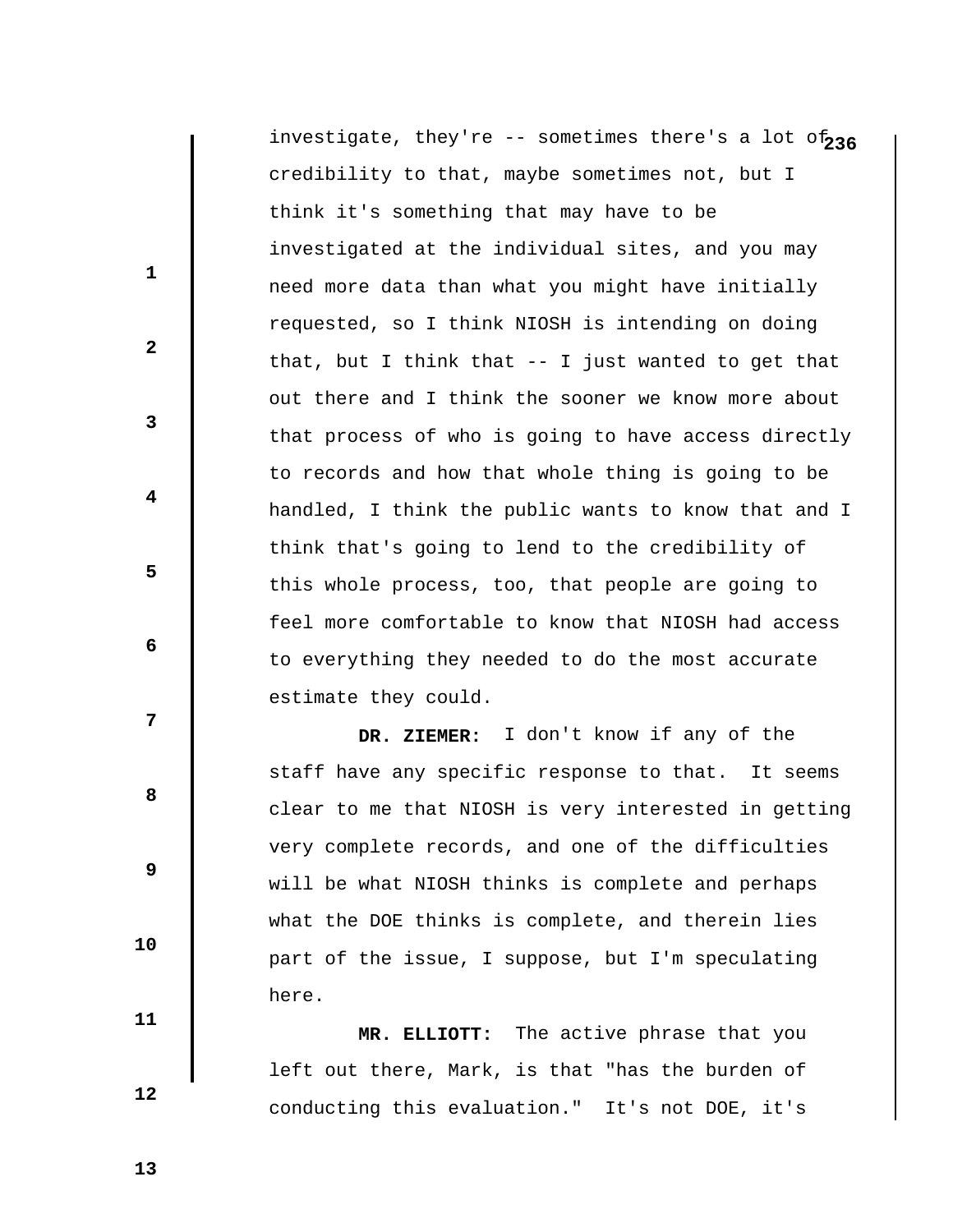NIOSH. It's not the claimant, it's NIOSH. Whatever, the claimant can give us only aids us in accomplishing a dose reconstruction and so we're placing the burden of assembling and reviewing and collecting all of the necessary information on ourselves and that's what'll go forward

 If you recall yesterday I talked about developing the case file and developing the dose reconstruction portion of that case file. That's our burden, and your comment is well-taken and absolutely correct. We need to make sure that as we work with claimants they understand this whole process, and we need to educate the public in general about what this process is all about.

 **DR. ZIEMER:** It also becomes very important for the Department of Energy to cooperate fully in making the records available to NIOSH, and this may be more than simply personnel dosimetry records because there's  $-$ - to do  $-$  in some cases the dose reconstructions will require survey monitoring records and other records, 'cause we know that from other kinds of dose reconstructions done for epidemiological studies and for other purposes.

 **MR. GRIFFON:** That's part of my point and I think I'm trying -- maybe I'm reading into this commenter or this comment, but I think when they see that DOE certification, there might have been some

 **13** 

 **10** 

 **11** 

 **12** 

**1** 

**2** 

**3** 

**4** 

**5** 

 **6** 

**12** 

**8 8**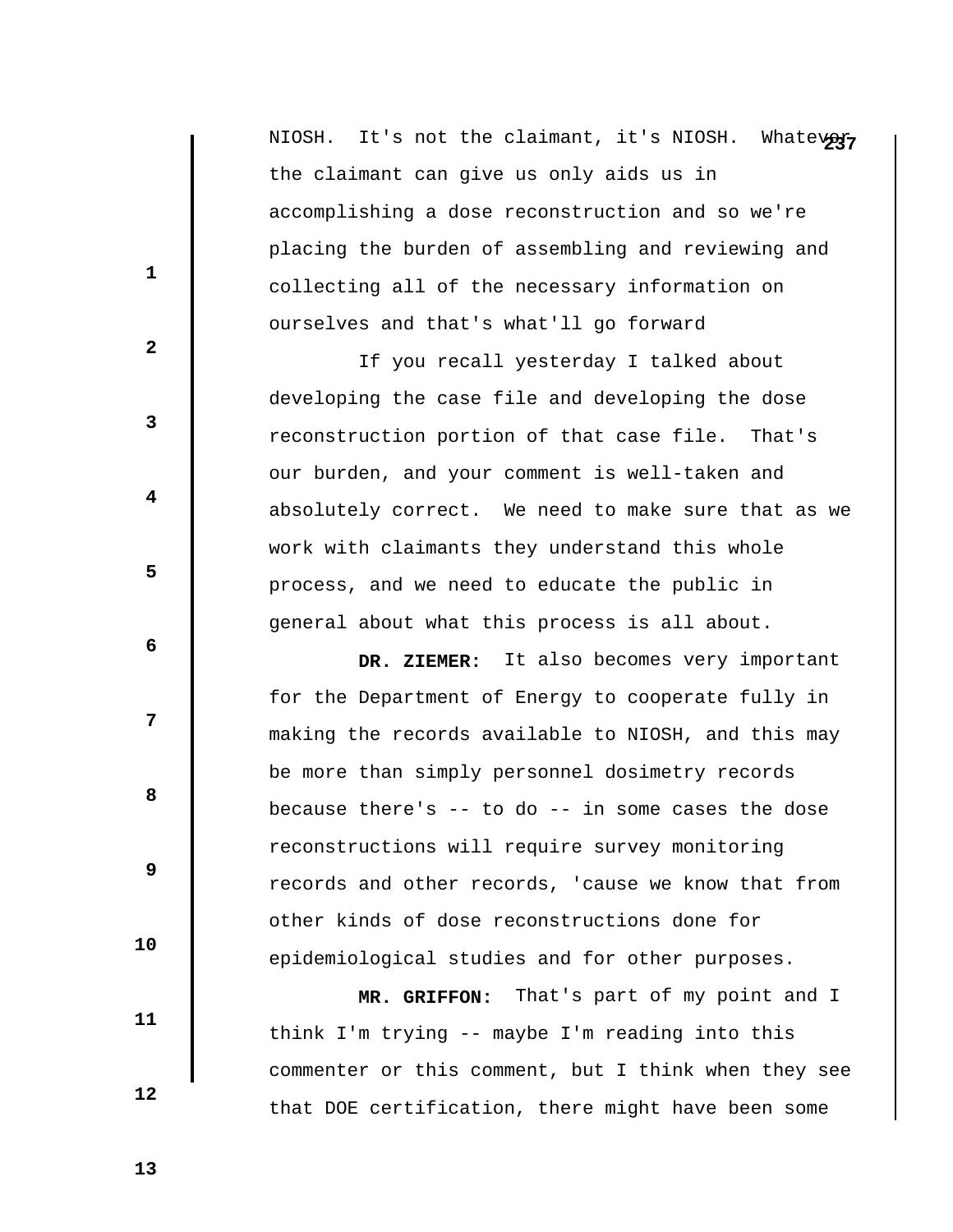uneasiness there about who's controlling this **238** process to actually getting the records they need. Is NIOSH being handed from DOE or do they have actually direct access to get what they need. Maybe I'm reading into that, but that's the way -- I just think we need to be sensitive to that and make sure -- and I think NIOSH has the right intent on that, but I just wanted to state that.

 **DR. ZIEMER:** It seems clear to me that NIOSH has the lead, as Larry has described. But it's also clear to me that there's a dependence upon full cooperation by the Department of Energy, and it would be -- I think this Board and certainly the public has every right to expect the Department of Energy to fully cooperate in this effort. Sally?

 **MS. GADOLA:** I have a question along those lines, and maybe Larry could answer this best. What could we do, as a Board, to expedite this process and do you have -- and do you have enough funding allocated to this process, as you're learning more about what all this entails in getting the records from the various sites?

 **MR. ELLIOTT:** Well, I hear two questions there. What can the Board do, and do we have enough resources available, and let me answer the second one first, 'cause it's easier. Our resources are guaranteed in this program to administer the program

 **13** 

**1** 

**2** 

**3** 

**4** 

**5** 

 **6** 

**12** 

**8 8** 

 **9** 

 **10** 

 **11**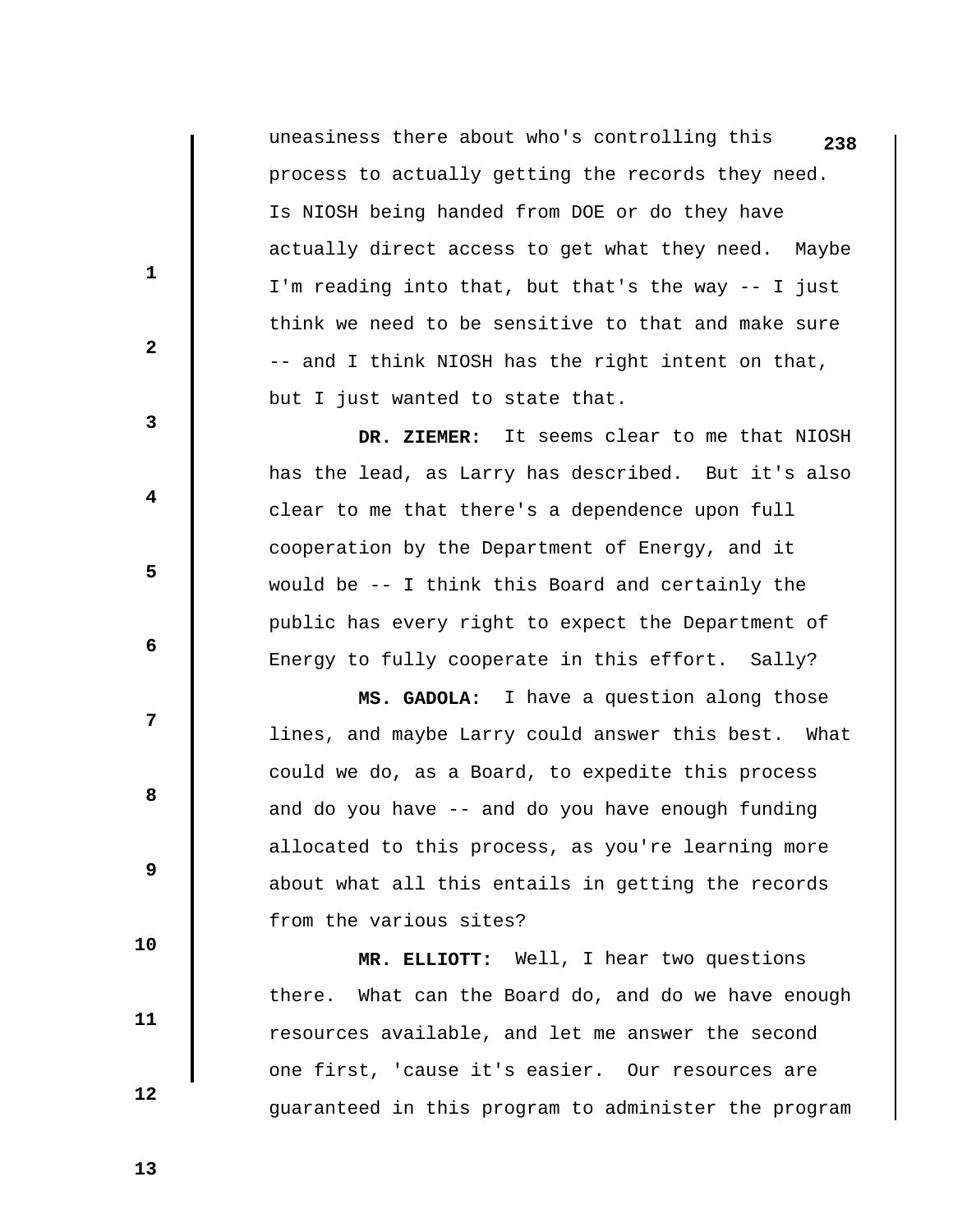and those funds are in the Department of Labor's **239** appropriations, and then they're apportioned to us based upon a work plan and budget that we put forward to DOL. We think we have attended to that sufficiently.

 It is the Department of Energy's responsibility to provide the records, provide us access to the records, and so they have to have whatever necessary resources they need to do that, and they have to attend to that through their funding mechanisms.

 Now the first question, what can the Board do? Is there anything the Board can do to expedite the process? I assume you're talking about the establishment of this memorandum of understanding or establishment of our access, the provision of information and records to us that we need. I think your vigilance and your expressed concern and your continued observation of the process is the way you can help. At this point in time I don't see any way you can intervene as a Board to speed up the negotiation of the language of the MOU and seek the signatures that are necessary between the two Departments. That's within the Administration right now. But your continued vigilance, your continued expressed concerns and observations I think is what this Board can contribute.

 **13** 

 **10** 

 **11** 

 **12** 

**1** 

**2** 

**3** 

**4** 

**5** 

**6 6** 

**12** 

**8 8**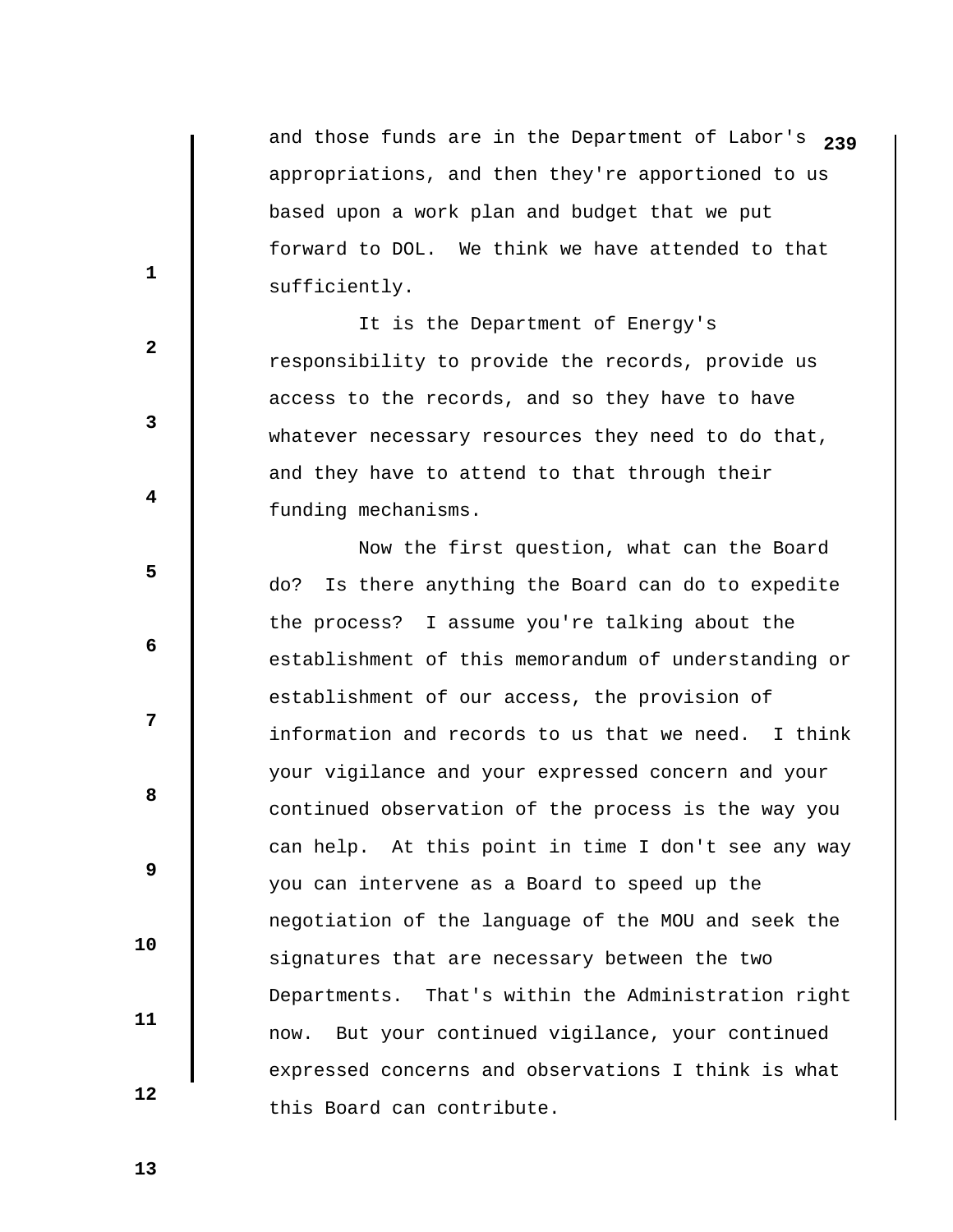|              | DR. ZIEMER: Thank you. Further comments?240           |
|--------------|-------------------------------------------------------|
|              | Yes, Henry.                                           |
|              | DR. ANDERSON: I guess following up on                 |
|              | Mark's issue here, it seems like on page 31 at the    |
| $\mathbf 1$  | top again it says (Reading) And most of the           |
|              | parameters relate to information held by NIOSH.       |
| $\mathbf{2}$ | Is the "held by NIOSH" as opposed to held by          |
|              | DOE, is this -- is held by NIOSH the same as saying   |
| 3            | information that's held by DOE? Here it says NIOSH,   |
|              | $but --$                                              |
| 4            | MR. ELLIOTT: Read the whole sentence.<br>It           |
|              | says "rather than supplied by the claimant" so --     |
| 5            | DR. ANDERSON: Right. Yeah, but --                     |
|              | MR. ELLIOTT: -- what we're saying is NIOSH            |
| 6            | has the authority -- the statutory authority here to  |
|              | determine what records and what information are       |
| 7            | necessary and pertinent to complete a dose            |
|              | reconstruction. And in this -- in the context of      |
| 8            | this passage, we're responding to one commenter who   |
|              | said don't put the burden on the claimant. Okay?      |
| 9            | So please don't $-$ - this is the problem with taking |
|              | phrases out of context. This whole sentence refers    |
| 10           | back to that one commenter, and we want the burden    |
|              | on us, we don't want it on the claimant. We're        |
| 11           | certainly interested in whatever records and          |
|              | information the claimant can provide. We need and     |
| 12           | are interested and will pursue at great lengths what  |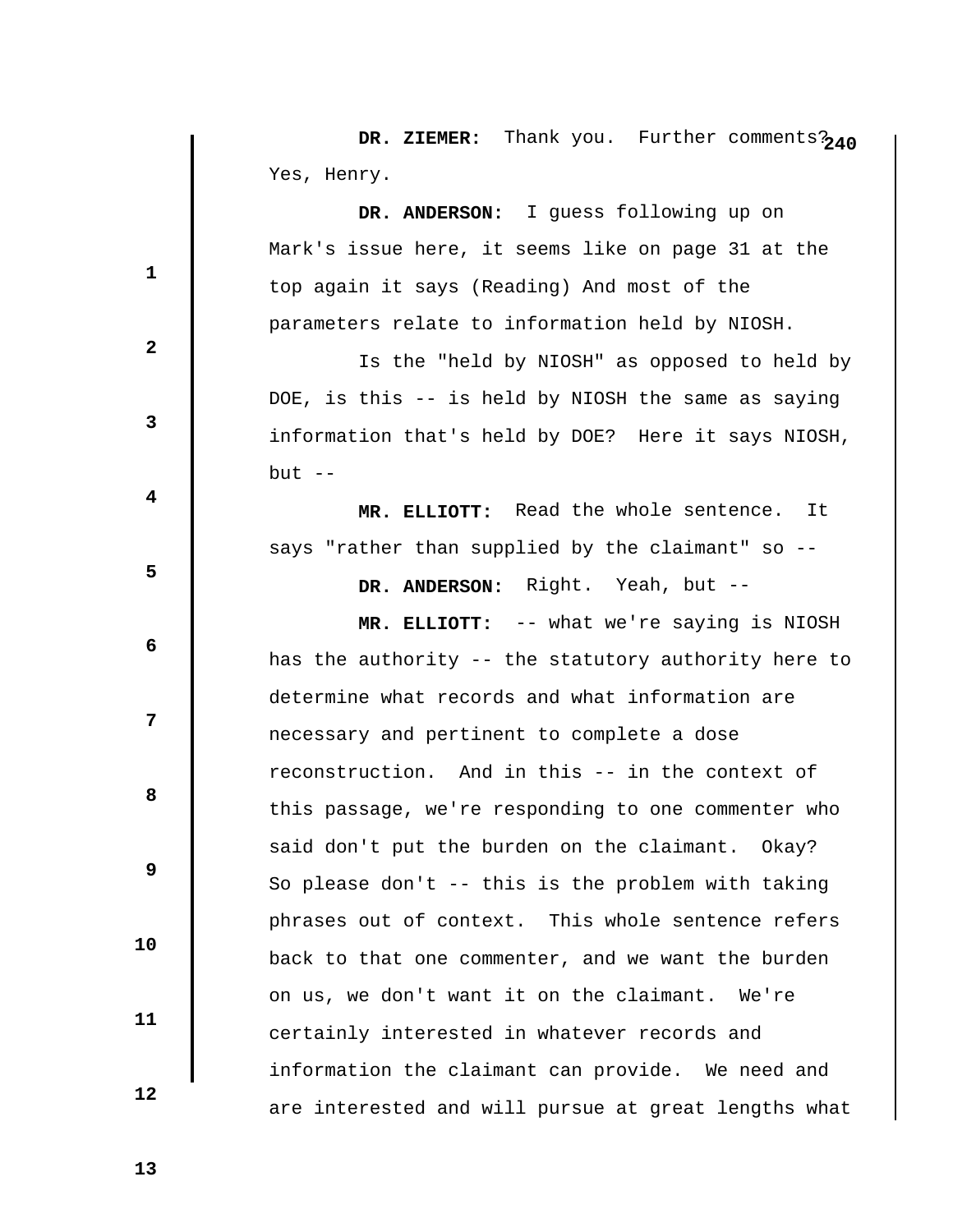|                         | information and records the DOE has. And once we 241  |
|-------------------------|-------------------------------------------------------|
|                         | have all of that, it's the information in our hands   |
|                         | that is the most critical information for us to       |
| $\mathbf 1$             | decide upon when a dose reconstruction is complete.   |
|                         | DR. ZIEMER: Okay, thank you. Other                    |
|                         | comments?                                             |
| $\mathbf{2}$            | (Pause)                                               |
|                         | DR. ZIEMER: Section (g), claimant and co-             |
| $\mathbf{3}$            | worker interviews?                                    |
|                         | (Pause)                                               |
| $\overline{\mathbf{4}}$ | DR. ZIEMER: Section (h), page 35,                     |
| 5                       | evaluating exposure characteristics.                  |
|                         | (Pause)                                               |
|                         | DR. ZIEMER: Section (i), use of ICRP                  |
| 6                       | models. Gen Roessler.                                 |
|                         | DR. ROESSLER: This is a section that I                |
| $\overline{7}$          | think is particularly well done. It makes it          |
|                         | possible for us to defend our evaluation that the     |
| 8                       | very best science is being used in this whole         |
| 9                       | process. It's not only -- well, it's well done.<br>It |
|                         | brings up the important points. It's written          |
|                         | concisely so you can understand the whole situation.  |
| 10                      | The one thing I'd like to point out, though,          |
| 11                      | is that as I read through this, I think that there    |
|                         | may be cases where, on an individual basis, there'll  |
|                         | have to be decisions made by the dose reconstruction  |
| 12                      | And this emphasizes the need for us to<br>team.       |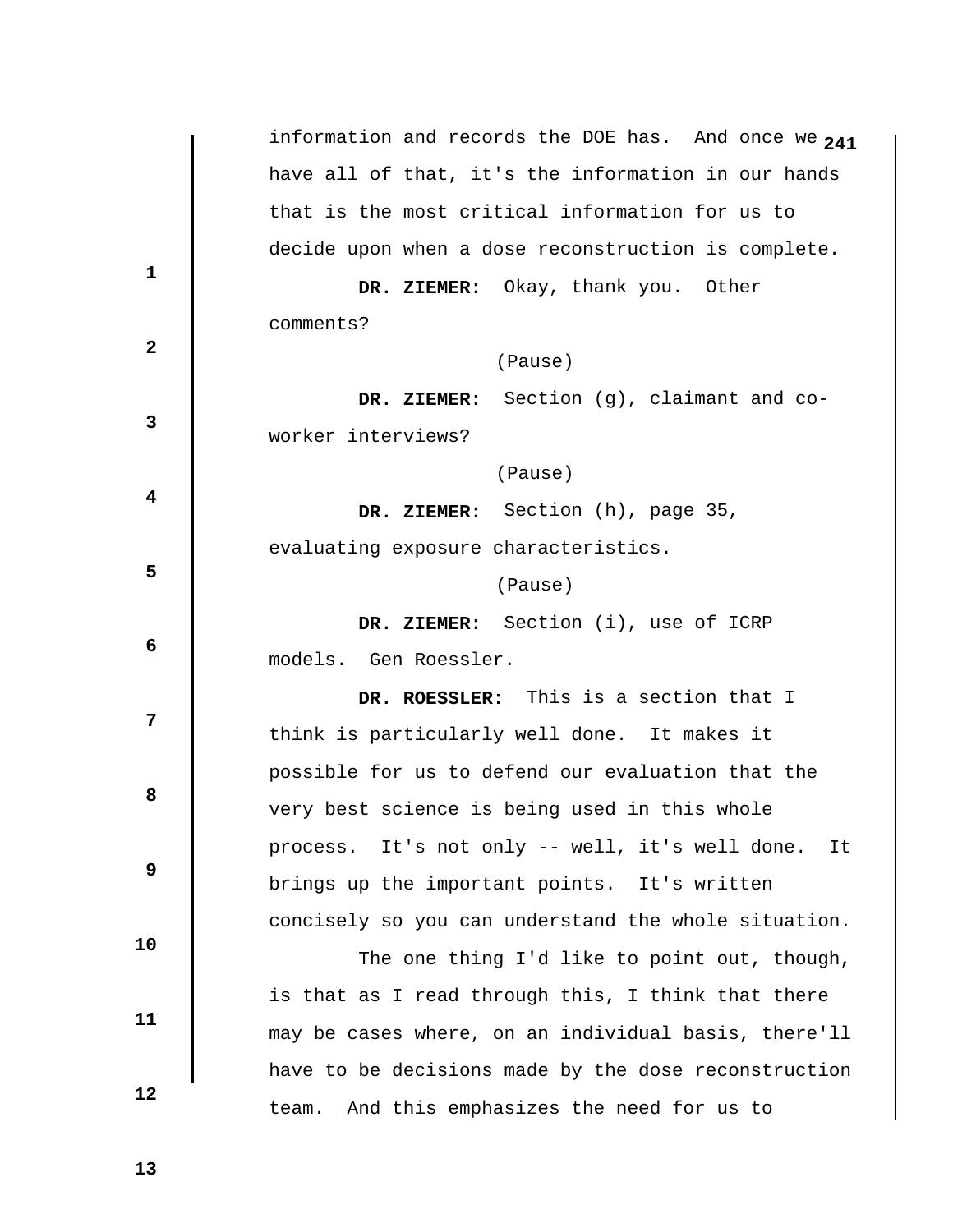|                         |                                       | establish how an independent review on some sort of42 |
|-------------------------|---------------------------------------|-------------------------------------------------------|
|                         |                                       | a -- however it's done, certainly not on every case,  |
|                         |                                       | but there has to be some method to show that we are   |
|                         |                                       | doing or have done an independent review.             |
| $\mathbf{1}$            |                                       | DR. ZIEMER: Thank you. Other comments?                |
|                         |                                       | (Pause)                                               |
| $\mathbf{2}$            |                                       | DR. ZIEMER: Section (j), use of efficiency            |
|                         | measures.                             |                                                       |
| 3                       |                                       | (Pause)                                               |
|                         |                                       | DR. ZIEMER: (k), types of information to be           |
| $\overline{\mathbf{4}}$ | used.                                 |                                                       |
|                         |                                       | (Pause)                                               |
| 5                       |                                       | DR. ZIEMER: Section (1), evaluating the               |
|                         | completeness and adequacy of records. |                                                       |
| 6                       |                                       | (Pause)                                               |
|                         |                                       | DR. ZIEMER: Section (m) begins the bottom             |
| 7                       |                                       | of 49, remedying limitations of monitoring and        |
|                         | missed dose.                          |                                                       |
| 8                       |                                       | (Pause)                                               |
|                         |                                       | DR. ZIEMER: Section (n), accounting for               |
| 9                       | uncertainty.                          |                                                       |
|                         |                                       | (Pause)                                               |
| 10                      |                                       | DR. ZIEMER: Section (o), completing and               |
|                         | reporting dose reconstructions.       |                                                       |
| 11                      |                                       | (Pause)                                               |
|                         |                                       | DR. ZIEMER: (p), reviews of dose                      |
| 12                      |                                       | reconstructions or dose reconstruction methods.       |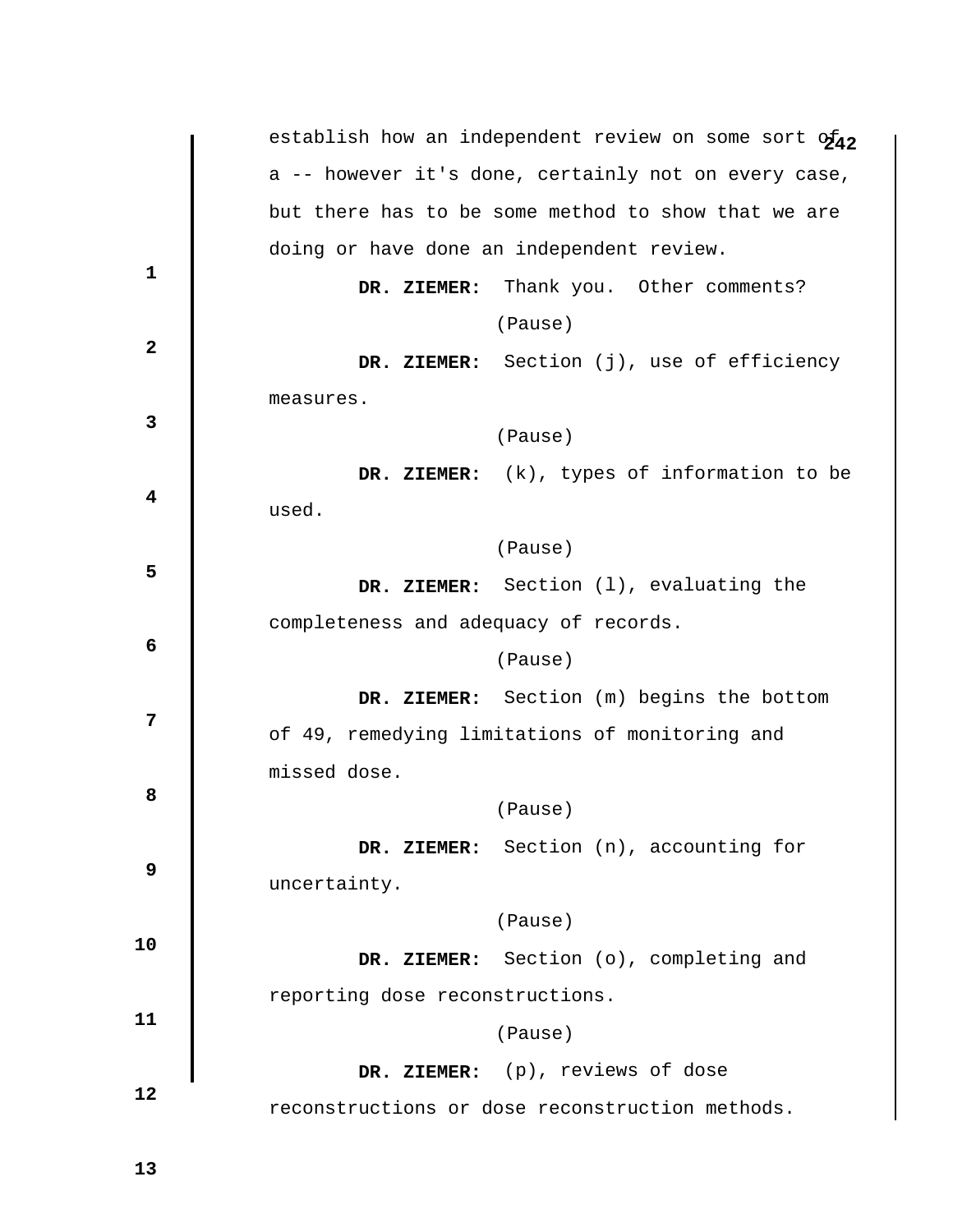**243** (Pause)

 **DR. ZIEMER:** I'd just call attention to the comment on the bottom of 59. It's pertinent, Dr. Roessler, to the comment you just made, which is --

 **DR. ROESSLER:** I have it marked and underlined.

 **DR. ZIEMER:** Okay. I call attention to that to this Board. This is the last paragraph on page 59, the commenter indicating that the rule should require the Board to conduct an independent review of a sample of NIOSH dose reconstructions, and the response is (Reading) Since the review is specified to be independent, the Board, rather than HHS, must determine the procedures for the Board's review of the dose reconstruction.

 And that has to do with the independence of the Board and I think it's a good comment. NIOSH has recognized that responsibility that we have and that's certainly looming big on our horizon.

 Okay, item (o) (sic), when information is inadequate to complete a dose reconstruction.

(Pause)

 **DR. ZIEMER:** Section (r), definitions of terms.

## (Pause)

 **DR. ZIEMER:** And then the last section there is (s) on Special Exposure Cohort, and it indicates

 **13** 

**1** 

**2** 

**3** 

**4** 

**5** 

**6 6** 

**12** 

**8 8** 

 **9** 

 **10** 

 **11**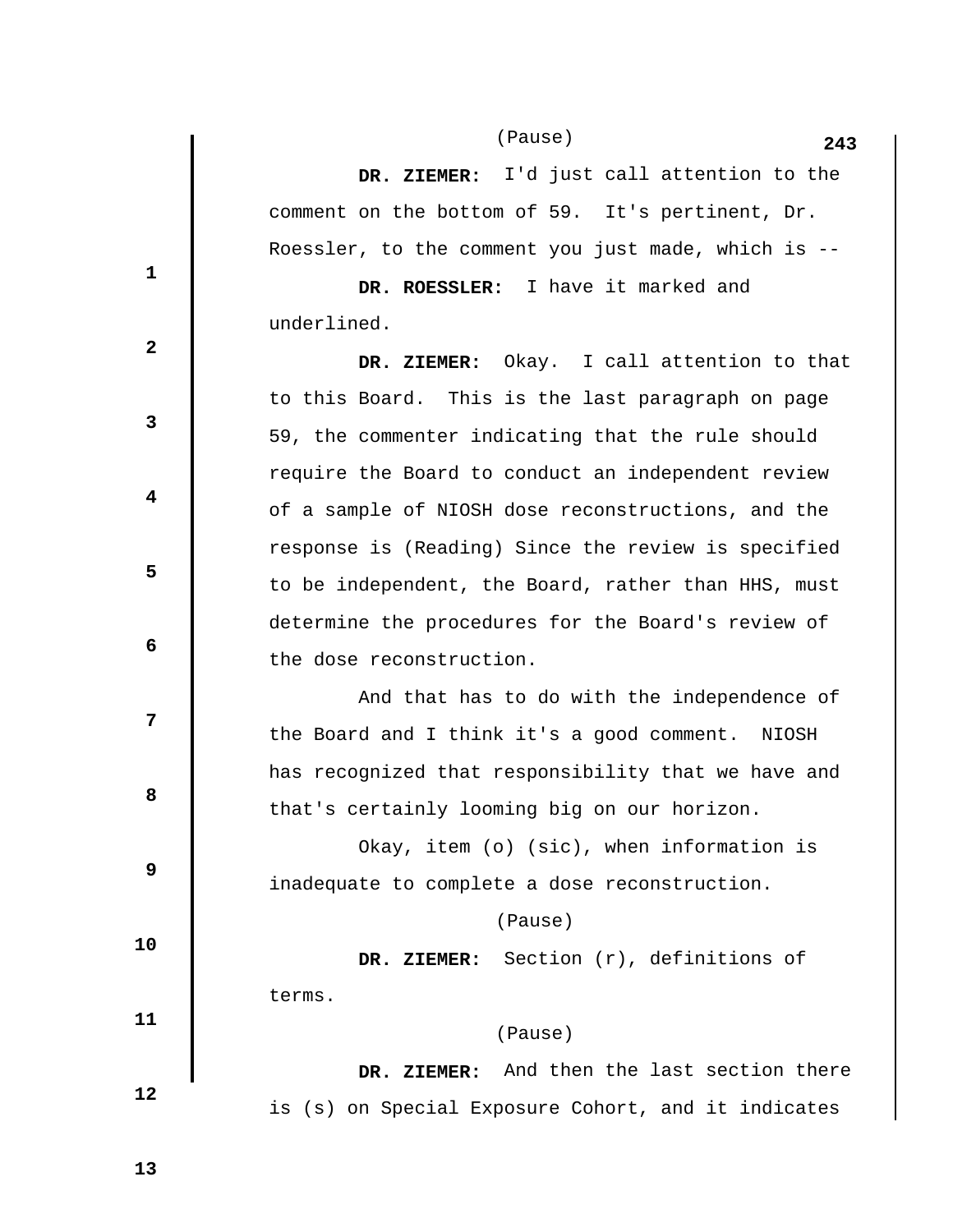|              | here that those comments are outside the scope of 244 |
|--------------|-------------------------------------------------------|
|              | this rule and will be addressed separately.           |
|              | And then there are the sections on the                |
| 1            | recommendations of this Board and how they were       |
|              | handled, and we're all aware of those.                |
| $\mathbf{2}$ | That completes the discussion of the                  |
|              | response to the public and public comments.<br>Then   |
| 3            | there is the wording of the rule itself, as changed   |
|              | to its final form. Any questions on that, or          |
| 4            | comments?                                             |
|              | (Pause)                                               |
|              | DR. ZIEMER: Thank you. I think we have had            |
| 5            | opportunity then to look more closely at how the      |
| 6            | various comments were handled. This does not          |
|              | preclude pursuit in some depth of those items that    |
| 7            | we identified yesterday as being important as we      |
|              | move forward.                                         |
| 8            | I want to pause here a minute and see if Dr.          |
|              | Michael has arrived yet. Has not arrived; okay,       |
| 9            | that's fine.                                          |
|              | Let's go ahead and take a brief break here            |
|              | -- okay, I'm sorry, a question, Mark, first.          |
| 10           | MR. GRIFFON: I was just going to ask, is              |
| 11           | there any listing of substantial changes to the       |
|              | regulation itself for this for the dose               |
| 12           | reconstruction rule. I've found a few in the          |
|              | summary that Ted pointed us to yesterday, but I feel  |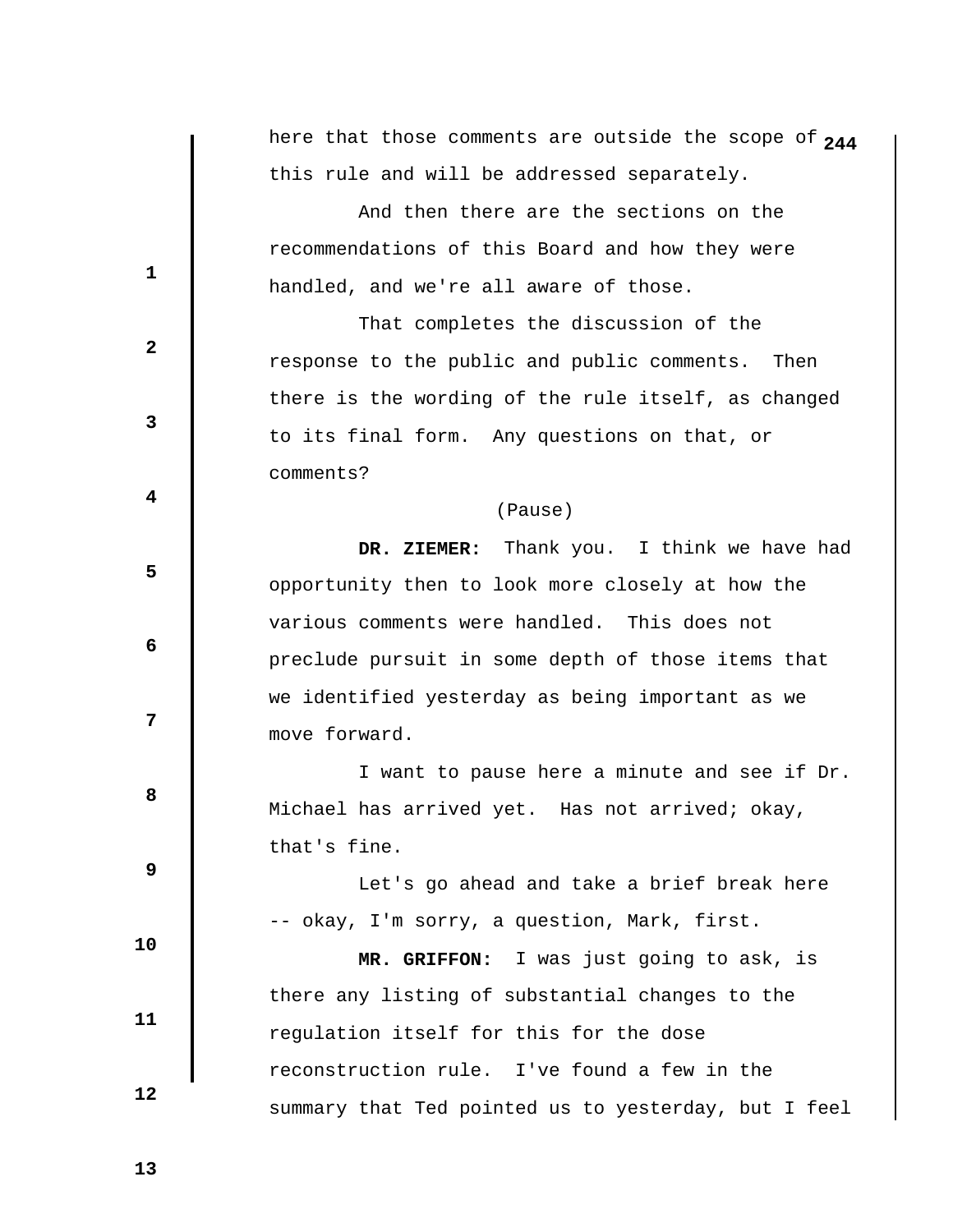|                         | like I might be missing some. I saw that a table 245 |
|-------------------------|------------------------------------------------------|
|                         | for the weighting factors was dropped --             |
|                         | DR. ZIEMER: And there was a reason --                |
|                         | MR. GRIFFON: Yeah, and I understand why,             |
| $\mathbf 1$             | that's fine --                                       |
| $\mathbf{2}$            | DR. ZIEMER: -- for dropping that so --               |
|                         | MR. GRIFFON: -- but I'm just wondering if            |
| $\mathbf{3}$            | there's -- that's what I would call a substantial    |
|                         | change, not just editing.                            |
| $\overline{\mathbf{4}}$ | DR. ZIEMER: That's only substantial in the           |
|                         | sense that they're still using the table, but it's   |
|                         | used by reference so that if ICRP changes the table, |
| 5                       | you don't have to change the rule.                   |
|                         | <b>MR. GRIFFON:</b> I'm just $-$ yeah, but I'm       |
| 6                       | $just --$                                            |
| 7                       | DR. ZIEMER: So that's only -- yeah, it's             |
|                         | substantial in a certain sense, but --               |
| 8                       | MR. GRIFFON: But are there --                        |
|                         | -- it's not changing how things<br>DR. ZIEMER:       |
|                         | are done.                                            |
| 9                       | MR. GRIFFON: I'm just looking at section             |
|                         | 82.18, for example. It says there's new language in  |
| 10                      | 82.18 to specify how NIOSH will select from exiting  |
|                         |                                                      |
| 11                      | ICRP models, and I was trying to -- I don't have the |
|                         | old one to compare, so I'm just wondering --         |
| 12                      | DR. ZIEMER: Maybe Ted can address that, but          |
|                         | apart -- we had that concern as to how they would    |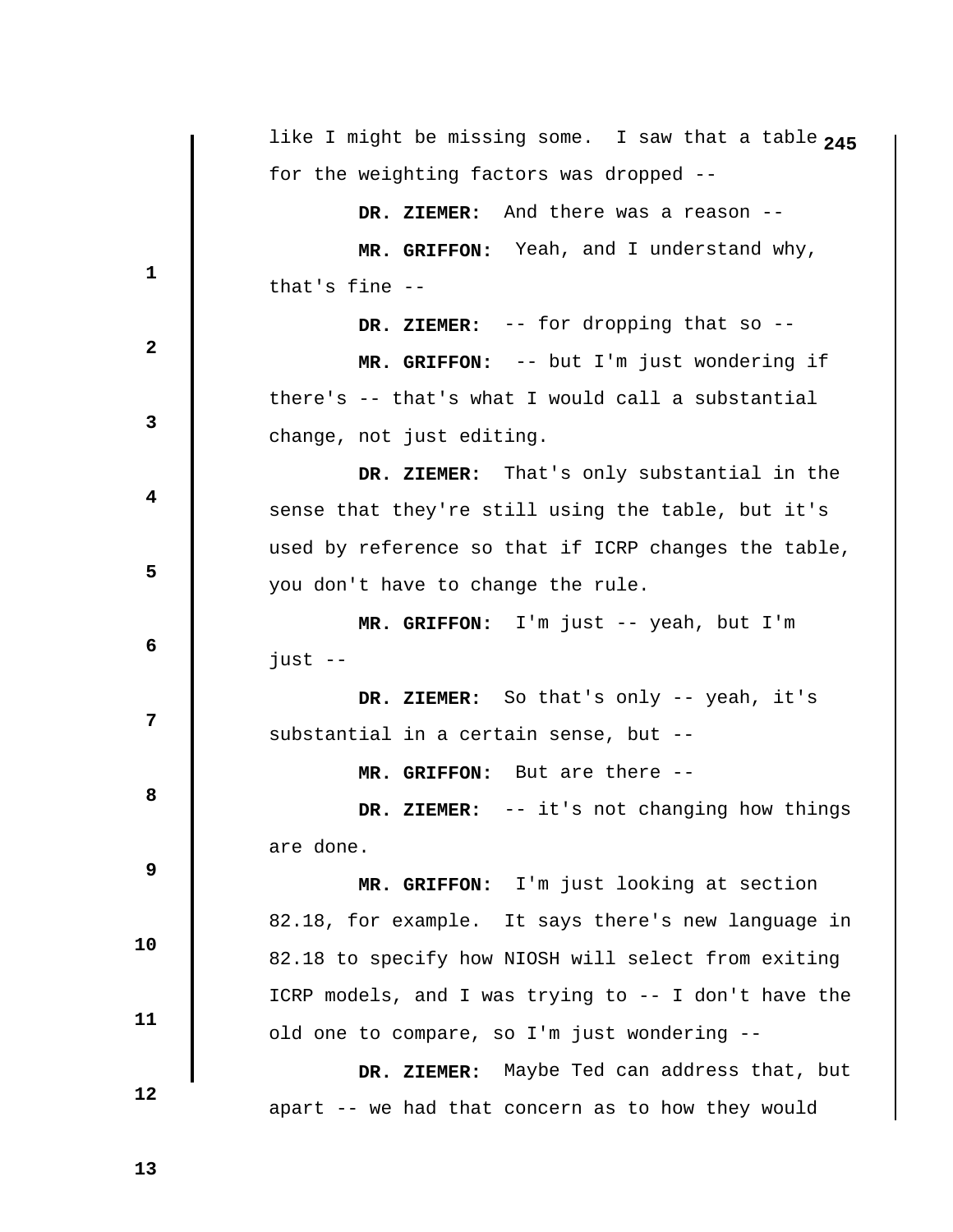|              | update without having to change the rule every timens |
|--------------|-------------------------------------------------------|
|              | MR. GRIFFON: Yeah, I think it's a similar             |
|              | question --                                           |
| 1            | DR. ZIEMER: I think that's --                         |
|              | MR. GRIFFON: -- but I was just trying to              |
| $\mathbf{2}$ | see how it was changed.                               |
|              | DR. ZIEMER: Ted --                                    |
| 3            | MR. GRIFFON: Reading through it without the           |
|              | other one, I couldn't tell.                           |
| 4            | DR. ZIEMER: Is Ted still here, or Larry,              |
|              | can you --                                            |
| 5            | MR. ELLIOTT: He's outside right now, sorry.           |
|              | On our web site there's still the prior version       |
|              | that was part of the docket. I don't have --          |
| 6            | unfortunately, we don't have all of these copies      |
| 7            | here for you today. Ted went through yesterday what   |
|              | we consider to be substantial changes. He             |
| 8            | identified those for you.                             |
|              | You know, one of the biggest changes is --            |
| 9            | Ted's here, he can perhaps respond to this, as well.  |
|              | Mark's question, Ted, is what other substantial       |
| 10           | changes besides those you perhaps presented           |
|              | yesterday, and I don't know how to --                 |
| 11           | DR. ZIEMER: Or did you identify all the               |
|              | substantial ones.                                     |
| 12           | MR. ELLIOTT: Did you identify all the                 |
|              | substantial changes, like dropping the ICRP           |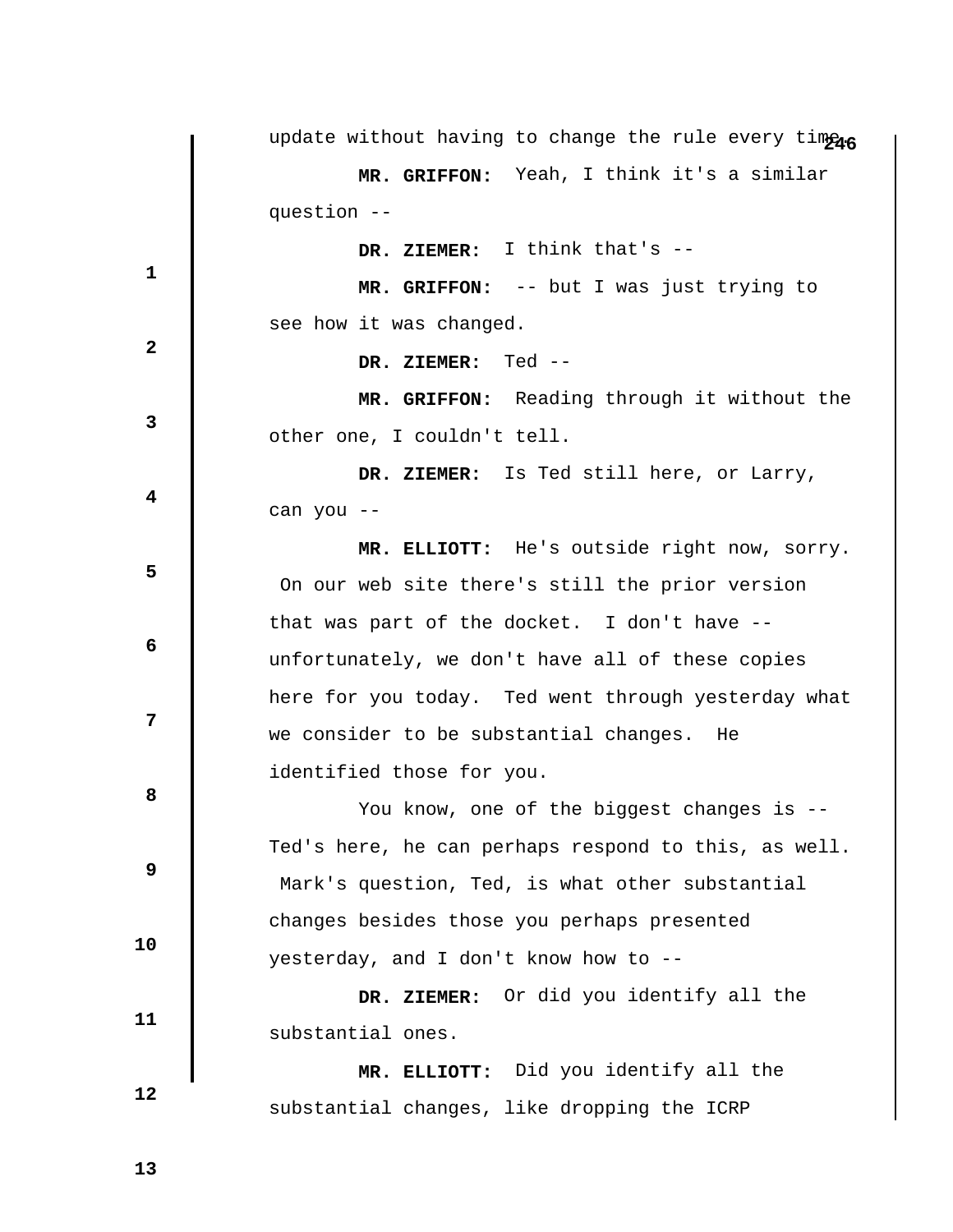**247** weighting factors table.

 **MR. KATZ:** Yes, I think I -- I think I identified all the substantial changes.

 **MR. GRIFFON:** The specific one that I was just citing was 82.18. It says you added new language on which ICRP models would be used, and I was just -- because I don't have the old version I just wondered --

 **MR. KATZ:** Oh, and that's simply -- I think --

 **MR. GRIFFON:** -- how that was changed. I was just looking for that.

 **MR. KATZ:** -- just clarifying that current models, that's all, so that's a word or two, but it didn't involve substantial drafting.

 **MR. GRIFFON:** So it just doesn't reference specific models, it just says --

 **MR. KATZ:** Yes.

 **MR. GRIFFON:** -- most current models or something --

 **DR. ZIEMER:** And in fact I think this Board asked that it not simply say that they use ICRP models, because that could be model two or something -- or ICRP Report two, but that current models be used, so I think it was responsive to this Board's request, in fact.

 **12** 

 **10** 

 **11** 

**1** 

**2** 

**3** 

**4** 

**5** 

 **6** 

**12** 

**8 8** 

 **9** 

 **MR. ELLIOTT:** I think as you -- well, as we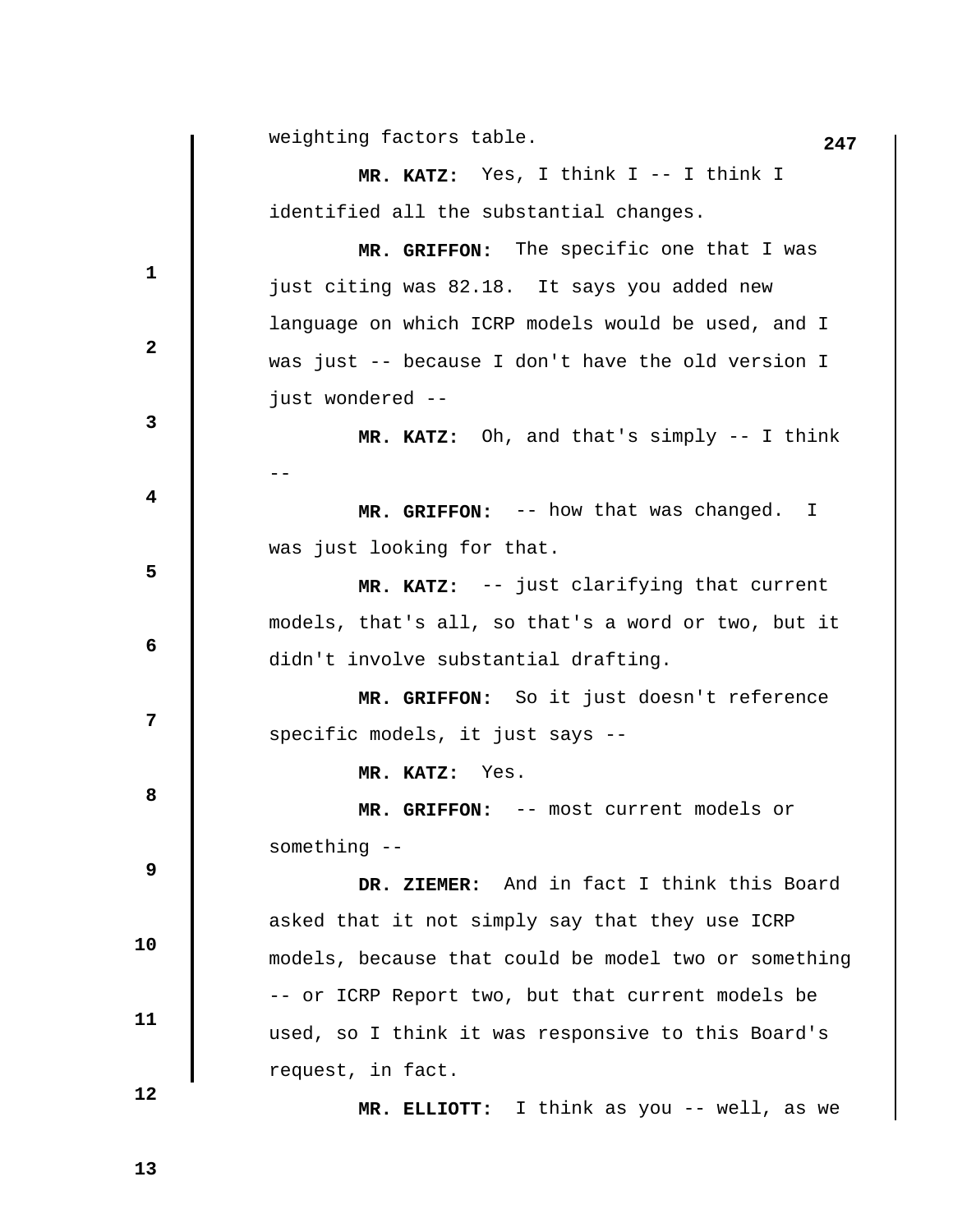**2** perform rule-making, you should be aware that the **48** rules that are put out for public comment, in the preambles of each of those rules we have to cover a lot of background information that is not here. So when you try to cross-walk these documents, the final rule with the one that was put forward for public comment, you're going to see substantial differences in content. Okay? So don't get -- I guess my note would be don't get confused by that. The preamble of the final rule doesn't cover as much background, perhaps.

 **DR. ZIEMER:** I want to give us time for a brief break before Dr. Michaels' discussion. Let me also remind both the Board -- well, the Board has already done this, but any of you public visitors who haven't registered, there's a book in the back on the table to register your attendance with us. Also members of the public who wish to make public comment, there's a sign-up sheet there so please avail yourself of that, as well.

We'll take a break, about ten minutes or so, and then reconvene. Thank you.

 (Whereupon, a recess was taken from 9:45 to  $10:00$  a.m.)

 **DR. ZIEMER:** We do want to call the meeting back to order. I'm hesitating a little bit to give all the Board members a chance to reassemble. I

 **13** 

 **10** 

 **11** 

 **12** 

**1** 

**2** 

**3** 

**4** 

**5** 

 **6** 

**12** 

**8 8**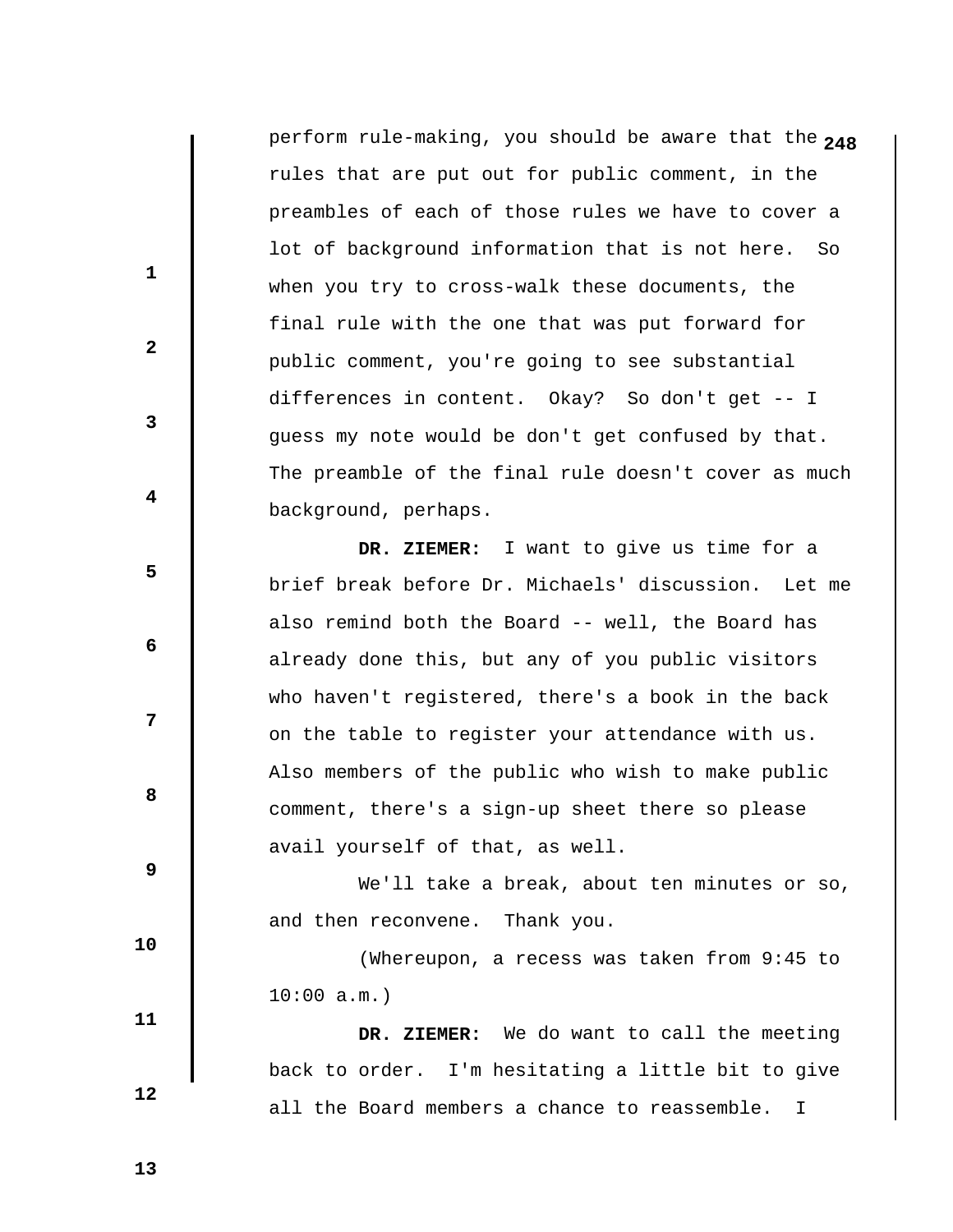think a couple of them are actually in the proces $_{\bf 249}$ of checking out of the hotel, so they may be delayed briefly. But in the interest of time, particularly since some folks have to catch planes at a relatively early hour, we need to proceed.

 We're pleased to have today Dr. David Michaels with us. As you see on the slide, Dr. Michaels is currently associated with George Washington University, but an important aspect of his background is the fact that during the period when this legislation was under development, the legislation for the public Act, Dr. Michaels served as Assistant Secretary for Environment Safety and Health in the U.S. Department of Energy. So in terms of his former role and his continuing activities in this area, it's very appropriate that we gain some insight from Dr. Michaels on how this program developed and, as you see, his presentation is entitled "Energy Employees Occupational Illness Compensation Program"; in our agenda it's referred to as "Legislative History" and we're really -- the Board, Dr. Michaels, is very interested in the development of this legislation and how it developed and perhaps some of the underlying -- both scientific and political issues that brought it about. So Dr. Michaels, we're pleased to have you with us this morning.

 **13** 

 **10** 

 **11** 

 **12** 

**1** 

**2** 

**3** 

**4** 

**5** 

 **6** 

**12** 

**8 8**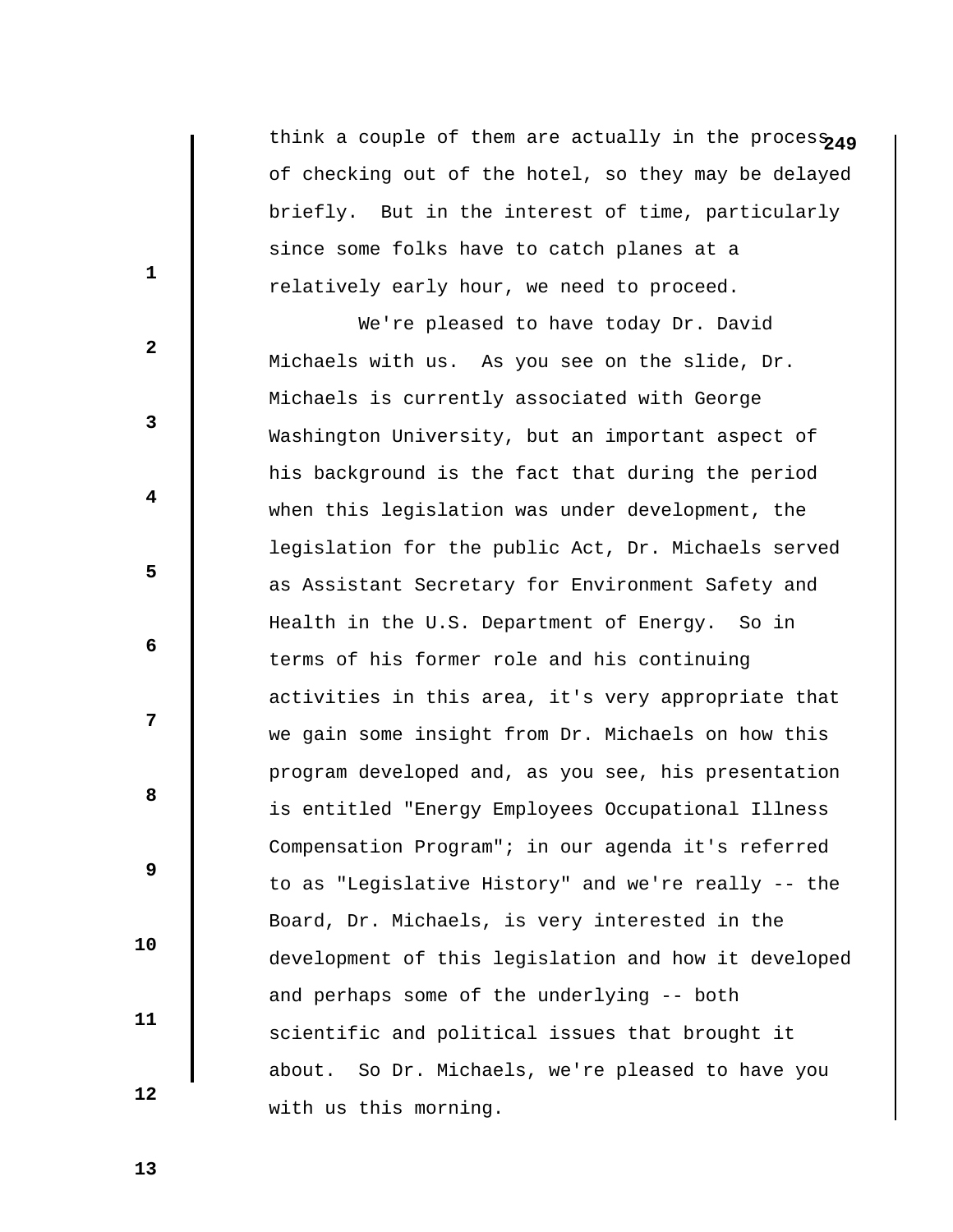|                | DR. MICHAELS: Can you hear me?<br>250                |
|----------------|------------------------------------------------------|
|                | (Negative responses)                                 |
|                | DR. MICHAELS: Can you hear me now? How's             |
|                | that?                                                |
| $\mathbf{1}$   | DR. ZIEMER: Move over a few steps.                   |
|                | DR. MICHAELS: Do I need the microphone?              |
| $\overline{2}$ | Okay, I'm on there now. Thank you.                   |
|                | DR. ZIEMER: Just a little witticism -- very          |
| $\mathbf{3}$   | little, very little actually.                        |
|                | DR. MICHAELS: I'm sorry.                             |
| 4              | DR. ZIEMER: Go ahead, you're on.                     |
|                | DR. MICHAELS: One of the great advantages            |
| 5              | and pleasures in being the Assistant Secretary of    |
|                | Energy is essentially to be able to really stand on  |
| 6              | the shoulders of giants. And I was very fortunate    |
|                | when I arrived, I had two very illustrious           |
| 7              | predecessors, one of whom was Dr. Paul Ziemer, who   |
|                | many times when I was in the midst of difficult      |
| 8              | problems I'd find memos that really covered a lot of |
|                | these same issues and could go back -- and didn't    |
| 9              | have to rethink all these issues and I'm very        |
|                | grateful for all the work that he did to make much   |
| 10             | of my work much more easy.                           |
|                | Let me also begin by thanking all of you. I          |
| 11             | know that serving on a government advisory panel is  |
|                | not particularly well-remunerated and is often not   |
| 12             | recognized at your own institutions as being of any  |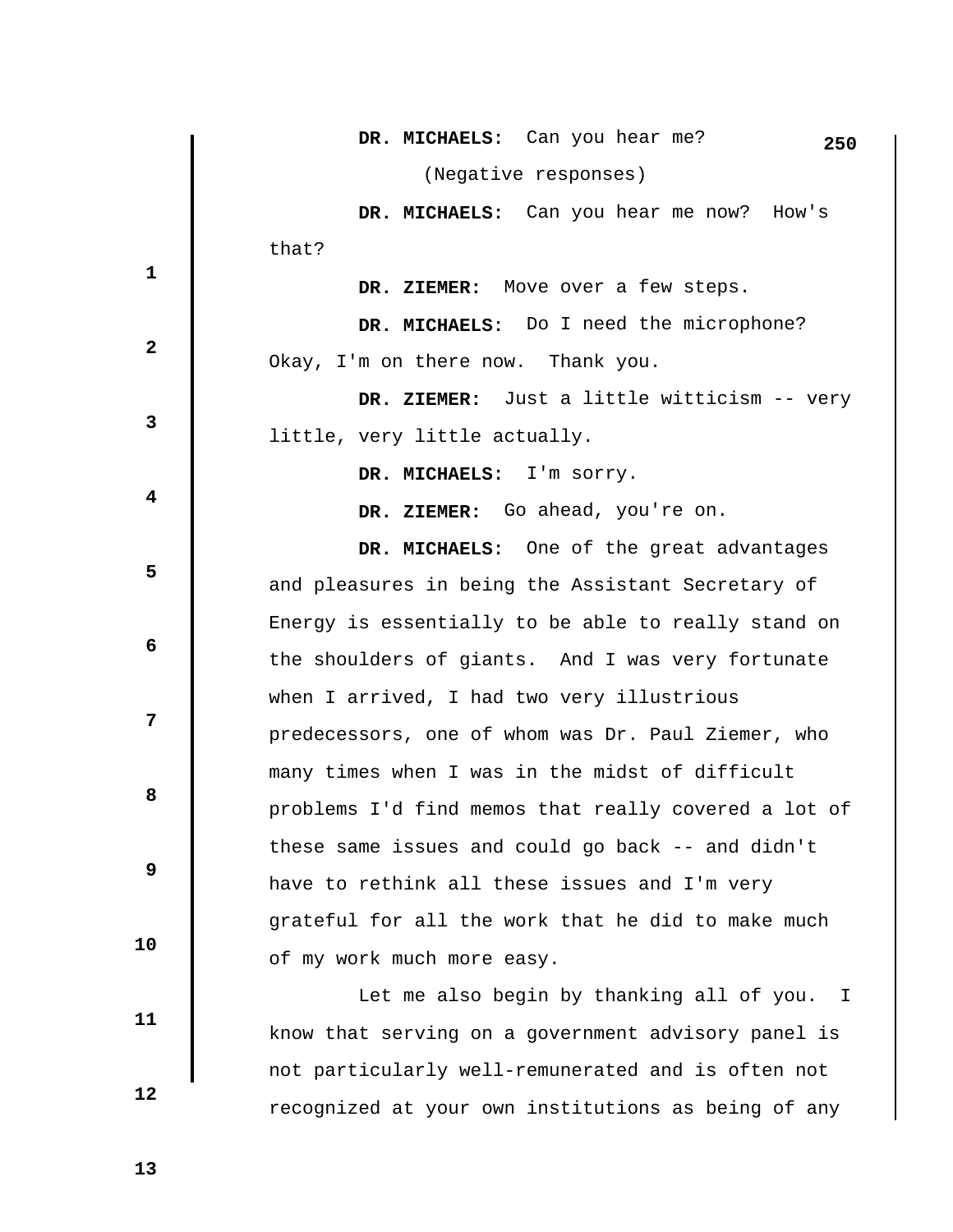importance at all. But I know that NIOSH and my **251** understanding of the various agencies of the government that are working on this all are very grateful for your help and your input, which has been very real and useful. And as someone who obviously has some personal involvement in this, I'm gratified that you were willing to take this on.

 So this is really -- I put this together and I'm grateful to Larry for asking me to do this because it really was a nice opportunity to sort of try to compile all these things in one place and remember what was done when. As you know, legislations often has a tortured history that's easy to forget various points, and various people at DOE helped me put this together in the last few days. So let me move through this and let's talk a little bit about this legislation.

## (Pause)

 I thought I'd begin with when I was confirmed and sworn in late 1998. I was a few months behind Secretary Richardson. I was actually chosen by Secretary Peña, but Richard -- I was slow in getting to work and this actually has some significance here. I was finishing teaching a semester at City College in New York and Secretary Richardson went to Oak Ridge where he was accosted by a group of sick workers who said what are you

 **13** 

 **10** 

 **11** 

 **12** 

**1** 

**2** 

**3** 

**4** 

**5** 

**6 6** 

**12** 

**8 8**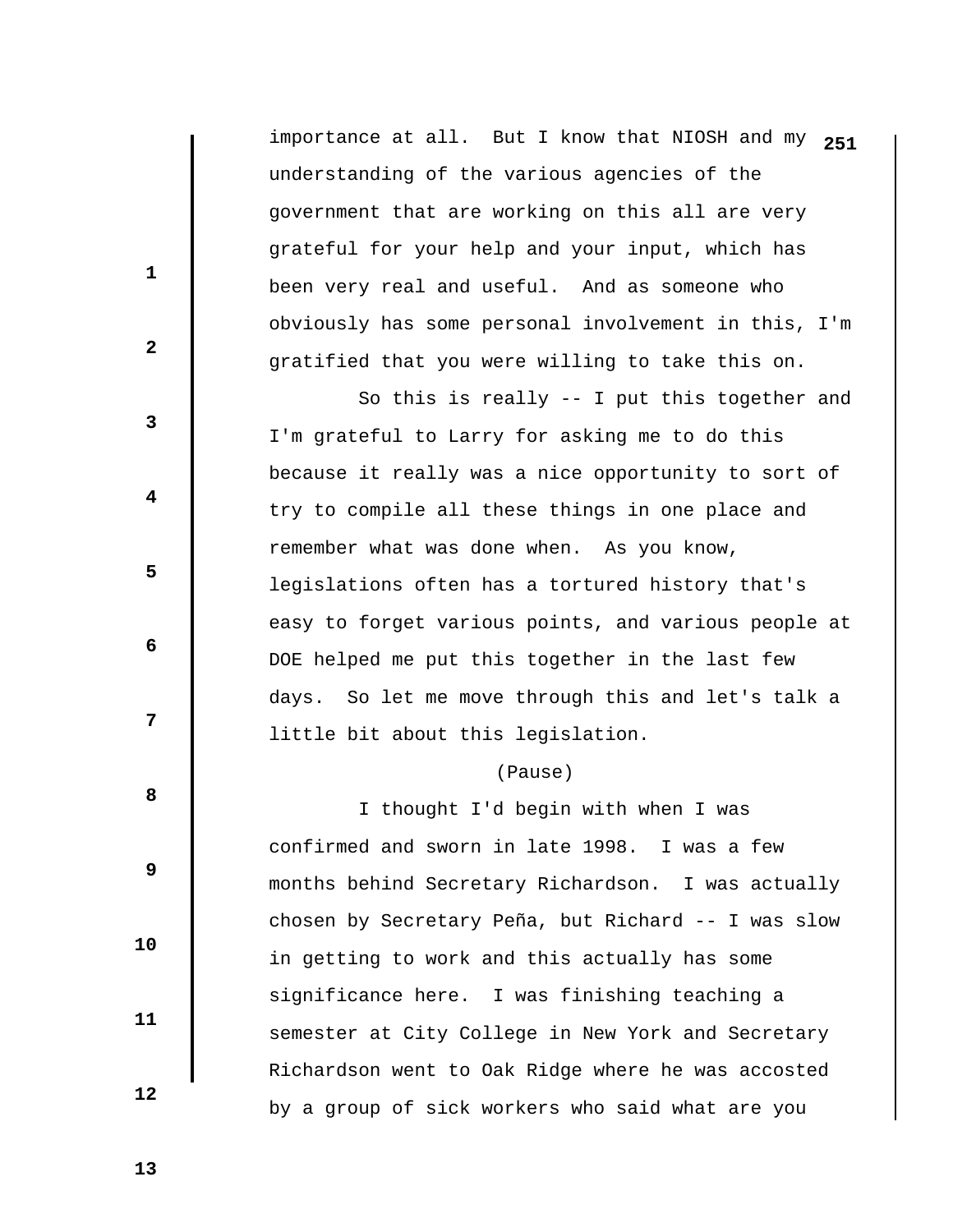going to do about this? And he said if my new **252** Assistant Secretary ever shows up for work, I'll send him down here and tell him to figure out what to do.

 I got the message that I needed show up soon, so I did, even before finals week, and I immediately went to Oak Ridge. And what I learned from going to Oak Ridge and from visiting immediately sites around the country and talking to -- I never got to Anchorage, but immediately hearing from Senator Markowski's staff that everywhere in the complex we faced this same problem. Essentially, first there were sick workers at many DOE sites -- not surprising, there were older workers who were sick -- but there was a widespread perception that toxic exposures were the cause of these conditions. And that was true from Alaska to Savannah River, and Oak Ridge was obviously an important center. But everywhere you went, people believed that their exposures were caused by the manufacture, testing, cleaning up of nuclear weapons, and that was not beyond reasonable belief for several reasons.

 One is they were working with among the most dangerous materials that we deal with in industrial situations. We were dealing with plutonium, beryllium, as well as the normal range of industrial

 **13** 

**1** 

**2** 

**3** 

**4** 

**5** 

**6 6** 

**12** 

**8 8** 

 **9** 

 **10** 

 **11**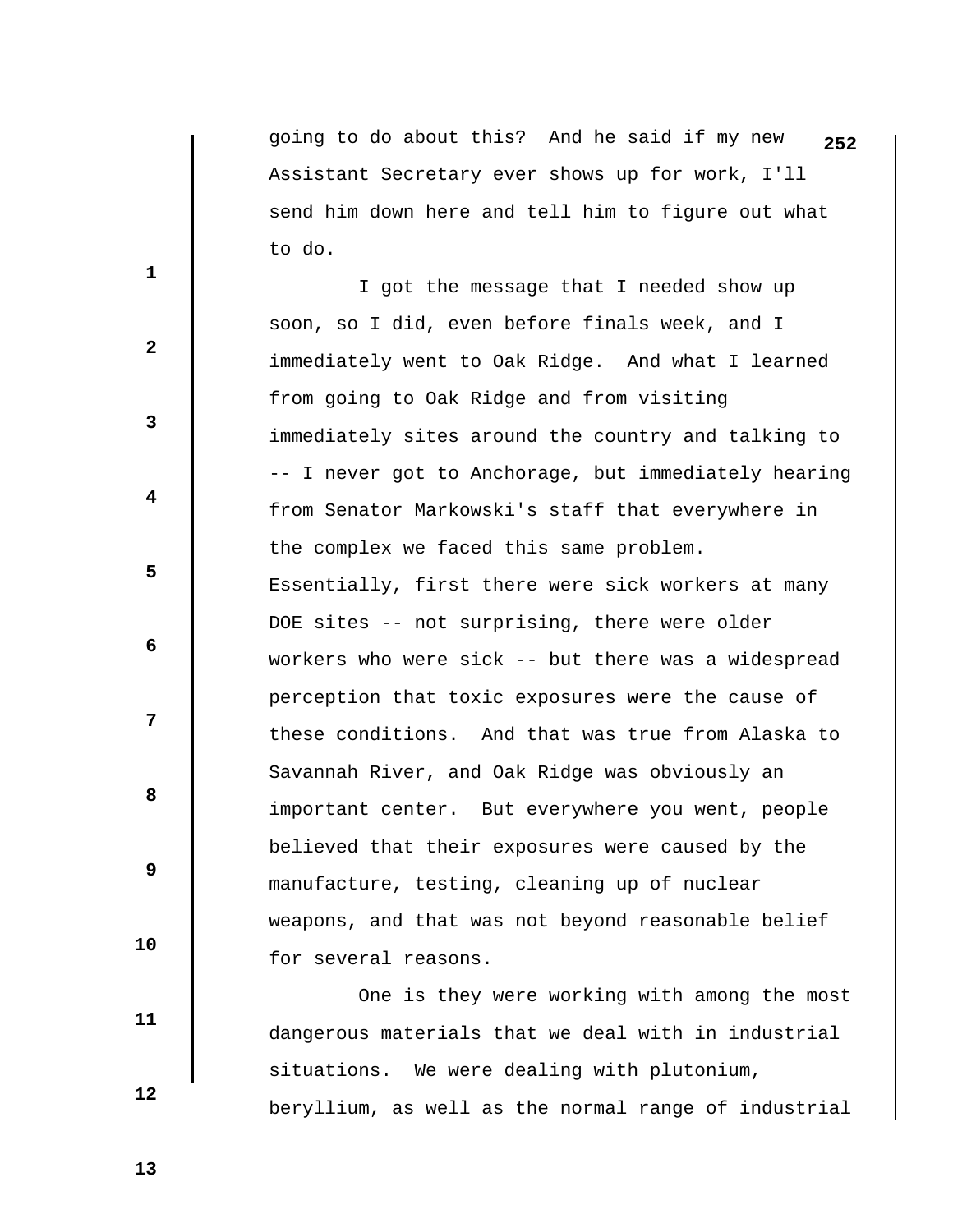hazards -- asbestos, silica, et cetera. But the **253** other thing we -- and there was a great deal of secrecy. People were told we can't tell you what you work with, or we'll tell you what you work with but you can't tell your doctor. So that sort of compounded the problem.

 But in addition -- and this really was the key thing I saw, that no one believed DOE had any credibility around this issue. And that was unfortunate, but the long history of DOE on this issue really put DOE in a very difficult place. The history of fighting claims when people had made claims and lawsuits, DOE fought them. There were conditions in Colorado of conditions which DOE clearly said were work-related. There were a number of CBD claims around the Rocky Flats site -- not surprisingly; people were working with beryllium --DOE actually had a screening program. More than half the people with chronic beryllium disease in Rocky Flats could not get Worker Compensation in Colorado, primarily because we had a number of different contractors -- we being DOE -- and when someone filed a claim, various -- the claim went into the system and the various contractors started pointing fingers at each other and saying it shouldn't be on our bill, even though they weren't going to pay the bill; it should be on the other

**1** 

**2** 

**3** 

**4** 

**5** 

**6 6** 

**12** 

**8 8** 

 **9** 

 **13** 

 **10** 

 **11**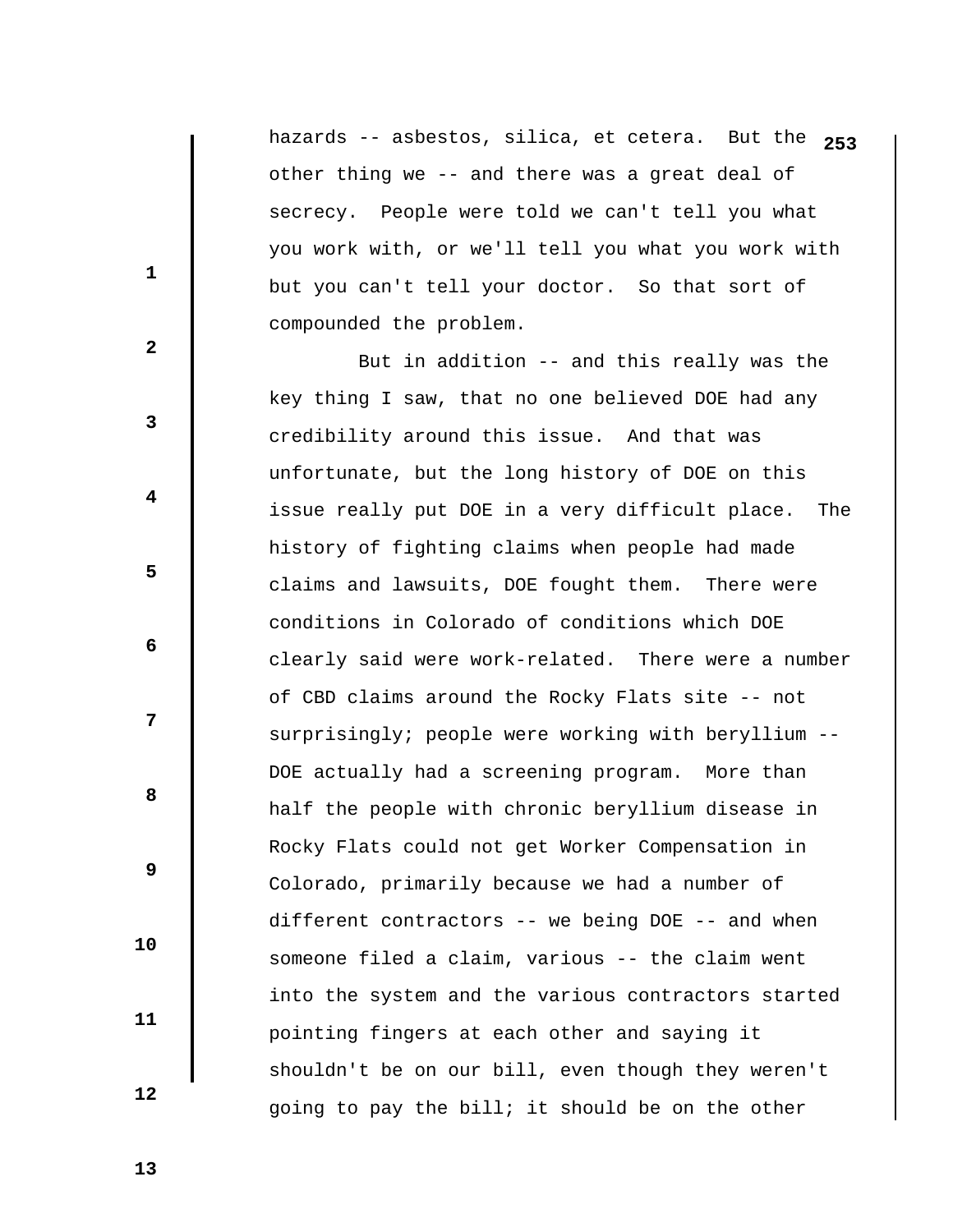person -- the other contractor's bill because people were exposed over the course of working for at least three different employers -- you know, legally they were different employers, Rockwell, Dow, et cetera -- and DOE was paying the legal bills for each of these different contractors to fight each other in court over who should pay the bill. Of course the people who got nowhere were of course the people with CBD who had come to meetings with - essentially attached to oxygen tanks saying how come we can't get compensation.

 And I hesitated to use this word, but I finally decided I couldn't figure out a better one.

 I know it's a little bit of hyperbole, but antiworker worker's compensation policies. And I don't mean to say that there are individuals who say we're going to go out and make life difficult for workers, but let me give you an example -- a real time example. This was when I was Assistant Secretary, after we had already announced many of these changes that had occurred, we started a beryllium disease screening program at Pantex. It was one of the later sites because beryllium, while it's -- there's a lot of beryllium there, it wasn't machined as much at Pantex as at some of the other sites, so anyway, we started the first screening program --

 **12** 

 **10** 

 **11** 

**1** 

**2** 

**3** 

**4** 

**5** 

**6 6** 

**12** 

**8 8** 

 **9** 

 **DR. ZIEMER:** David, I'm going to interrupt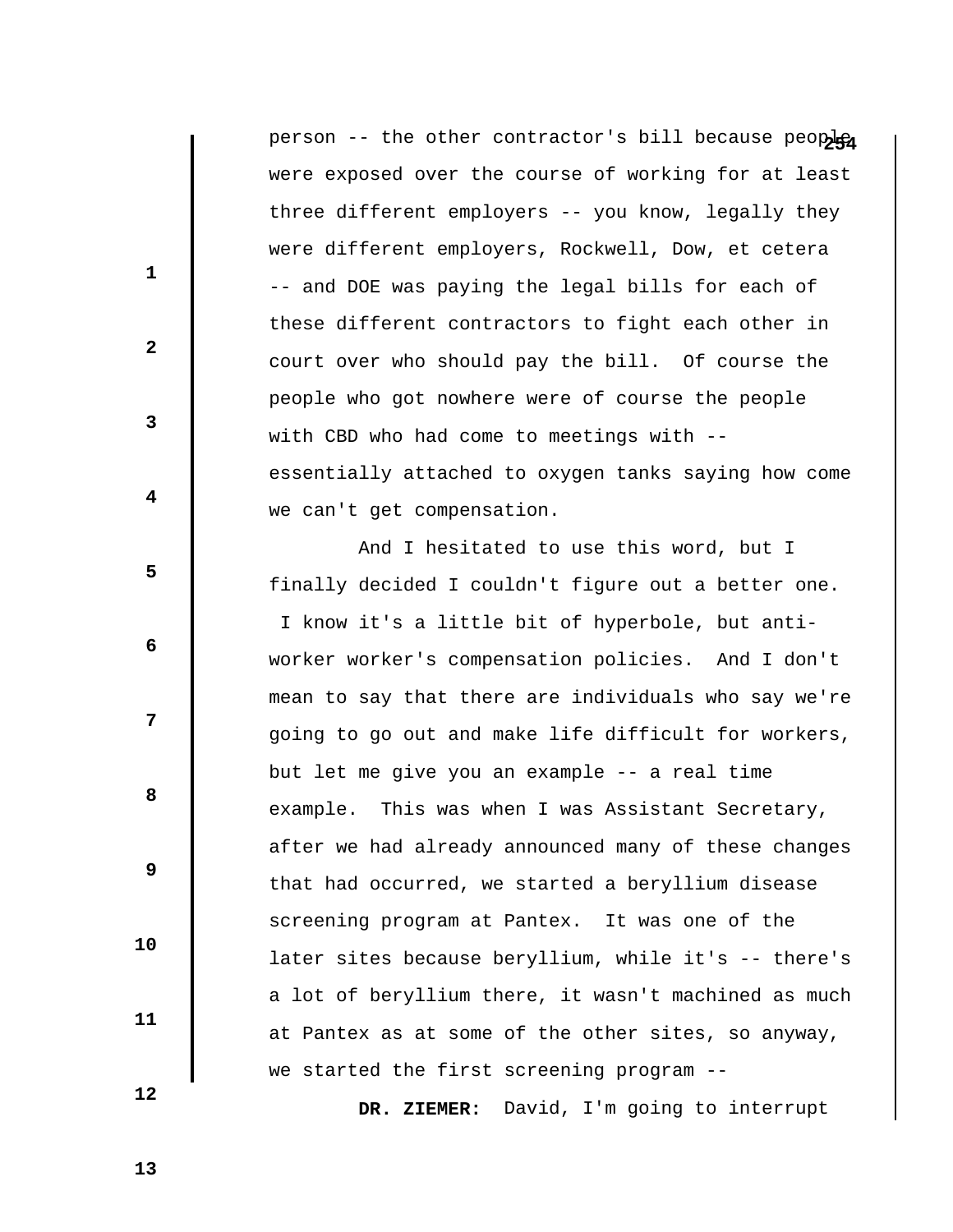you a minute. We're getting a lot of noise on  $-\frac{1}{2}$ don't know if it's your mike or -- we may have to switch back to the podium mike, I don't know.

(Pause)

 **DR. MICHAELS:** How's that?

## **UNIDENTIFIED:** Okay.

 **DR. MICHAELS:** Okay. Now at Pantex, DOE told its contractor to start a beryllium disease screening program, start -- we started doing LPT tests down there. The first beryllium sensitivity cases were found even before some of the cases were referred for bronchial lavage to work them up, but the first sensitivity cases were found. DOE's contractor physician, with the full knowledge of DOE, said these workers better file worker's comp claims just to get your cases going, and we'll help you do that. And they filed the first claims and those claims came back rejected by DOE's third-party administrator, saying beryllium disease is a disease of everyday life, you didn't get it in your workplace, et cetera, the standard response that virtually every insurance carrier sends when they get an occupational disease claim.

 Now several of you look shocked, but this is the reality of workers in the -- not just the DOE system, but most industrial plants when they file a claim for occupational illness. And this was -- we

**1** 

**2** 

**3** 

**4** 

**5** 

**6 6** 

**12** 

**8 8** 

 **9** 

 **13** 

 **10** 

 **11**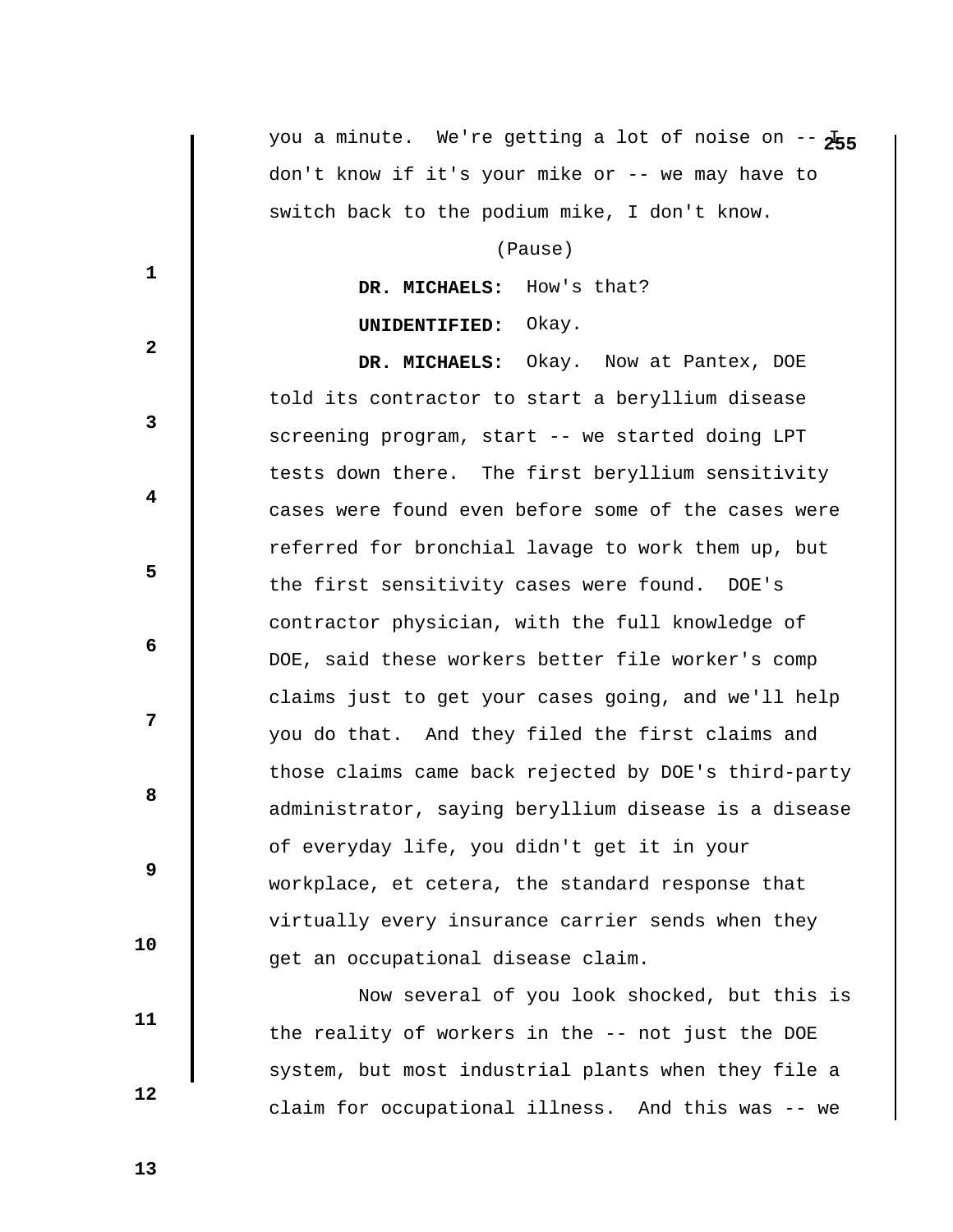were trying to turn DOE around and we said we **256** acknowledge that we caused this beryllium disease, we want to take care of people, and that was still what was happening. So that's why the credibility issues were very important and so -- and finally there was a proliferation of expensive, no-win lawsuits, no-win meaning the government actually would win those cases eventually, they would be dismissed. But there were suits all around the country, not just around beryllium, but around radiation. We would generally prevail, at a tremendous cost to the government and the tremendous frustration of individuals who were suing and the very bad press in the communities.

 There had to be a way out of this. And what Richardson -- he gave me a month. He said figure this out; you have till -- it was the end of December. He said you have till January 30th; give me a proposal. So I took a little bit longer, but...

 So what we proposed originally and took this to the White House was essentially FECA, for contractor employees -- how many people here are Feds? And how many people have been Feds at one time? Well, so you know FECA. FECA is the Federal Employee Compensation Act. It covers Federal employees, all of us who were Feds or are Feds when

 **13** 

 **10** 

 **11** 

 **12** 

**1** 

**2** 

**3** 

**4** 

**5** 

**6 6** 

**12** 

**8 8**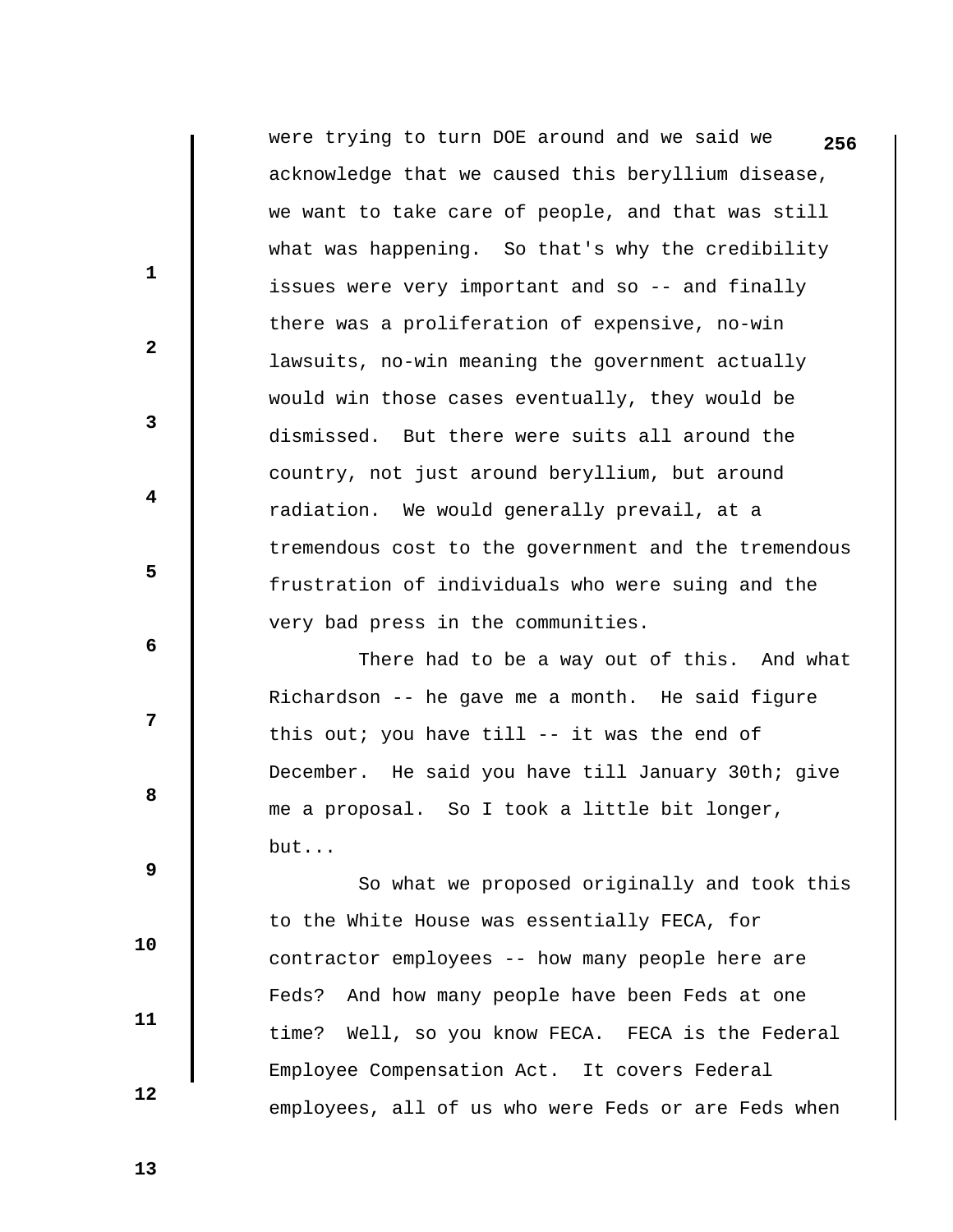we're injured on the job. It's a worker's **257** compensation system. The basic idea was we'd say these are contractor employees who are covered by state law and we go through all the problems of dealing with different contractors and state laws, let's eliminate that problem. Let's make it a Federal program and have equity with Federal workers.

 There were some great advantages to that. Benefits under FECA -- wage-loss benefits are much better under FECA than in any state worker's compensation system, and particularly better than some of the states where we had big cohorts of workers. Tennessee, South Carolina, New Mexico have just very low benefit levels. And just as an aside, most worker's compensation programs cap wage replacement at two-thirds of the state median. And of course no one in the DOE complex makes less than the state median. In fact, most of them make quite a bit more. If you're in South Carolina or New Mexico, you make twice the state median wage or more. So if you get into state worker's comp in a place like New Mexico, even if you get into it successfully, your wage replacement is going to be pretty bad.

 FECA, on the other hand, is two-thirds of your wage, except if you have dependents, in which

 **13** 

 **10** 

 **11** 

 **12** 

**1** 

**2** 

**3** 

**4** 

**5** 

**6 6** 

**12** 

**8 8**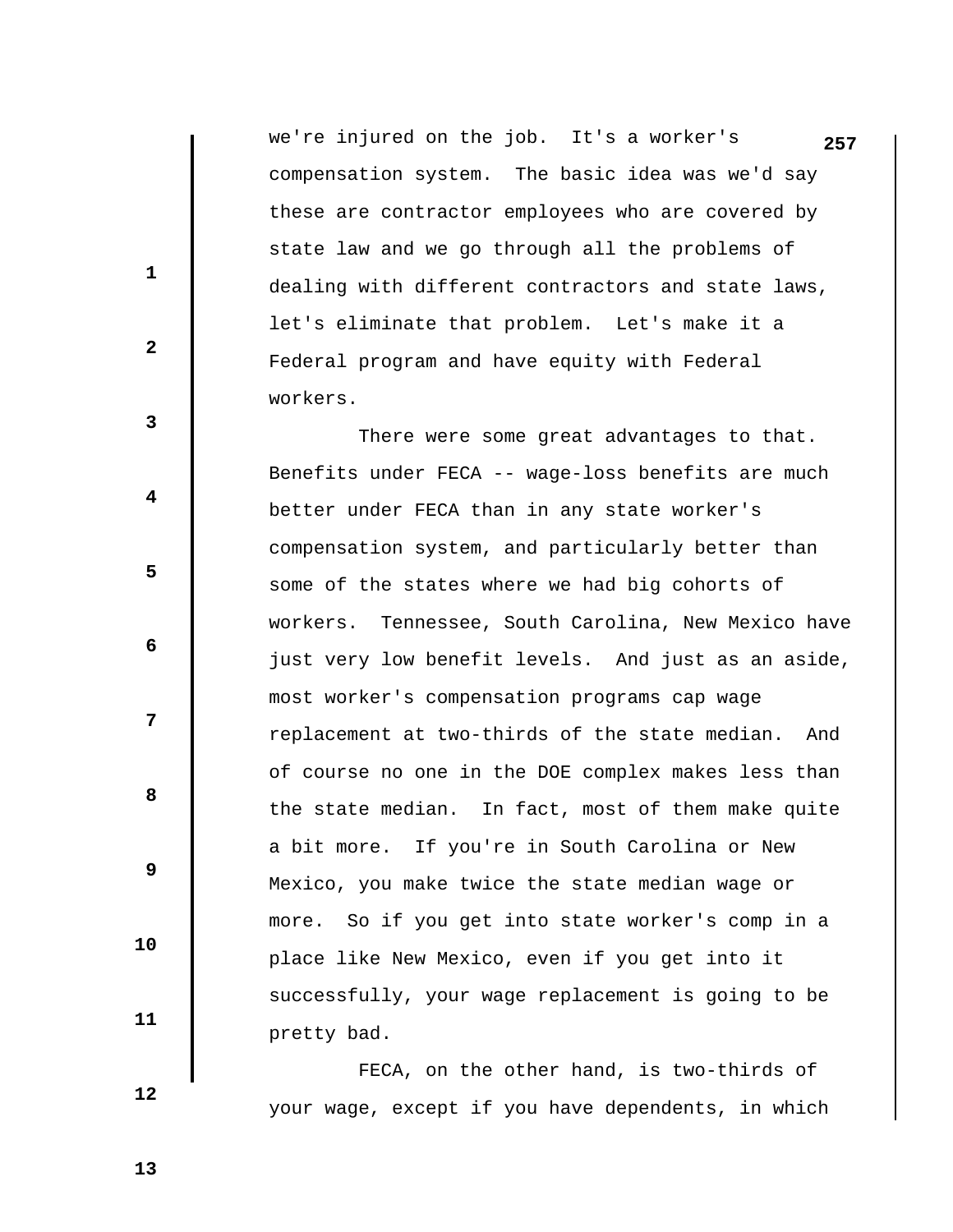**25** case it's three-quarters of your wage replacement, **8** up to the -- essentially the GS-15 or SES levels, so there's no cap. It's a much better system. It's a more equitable system.

 So we recommended that program and said cover all toxic-related illnesses and we'll figure out a system that either the Labor Department or HHS or perhaps the National Academy of Sciences would determine what conditions are work-related, but we'd get DOE out of the picture. DOE wouldn't adjudicate anymore whether a case was work-related 'cause they didn't have the credibility -- or frankly the staffing -- to do it.

 It would be an exclusive remedy, which means we'd get out of the lawsuit business. People would go into the system. They couldn't sue otherwise, but they would get a reasonable settlement in this program, and it would be administered -- in our initial proposal -- by the Department of Labor since they administered the largest worker's compensation program in the country, FECA.

 And from the very beginning -- you know, I called up Tom Markey, who at that time was the head of the FECA program and sort of dragged him into this, and they were very willing to help us from the get-go and I'm grateful for that. We also wanted to include beryllium vendor employees, and this was

 **13** 

 **10** 

 **11** 

 **12** 

**1** 

**2** 

**3** 

**4** 

**5** 

**6 6** 

**12** 

**8 8**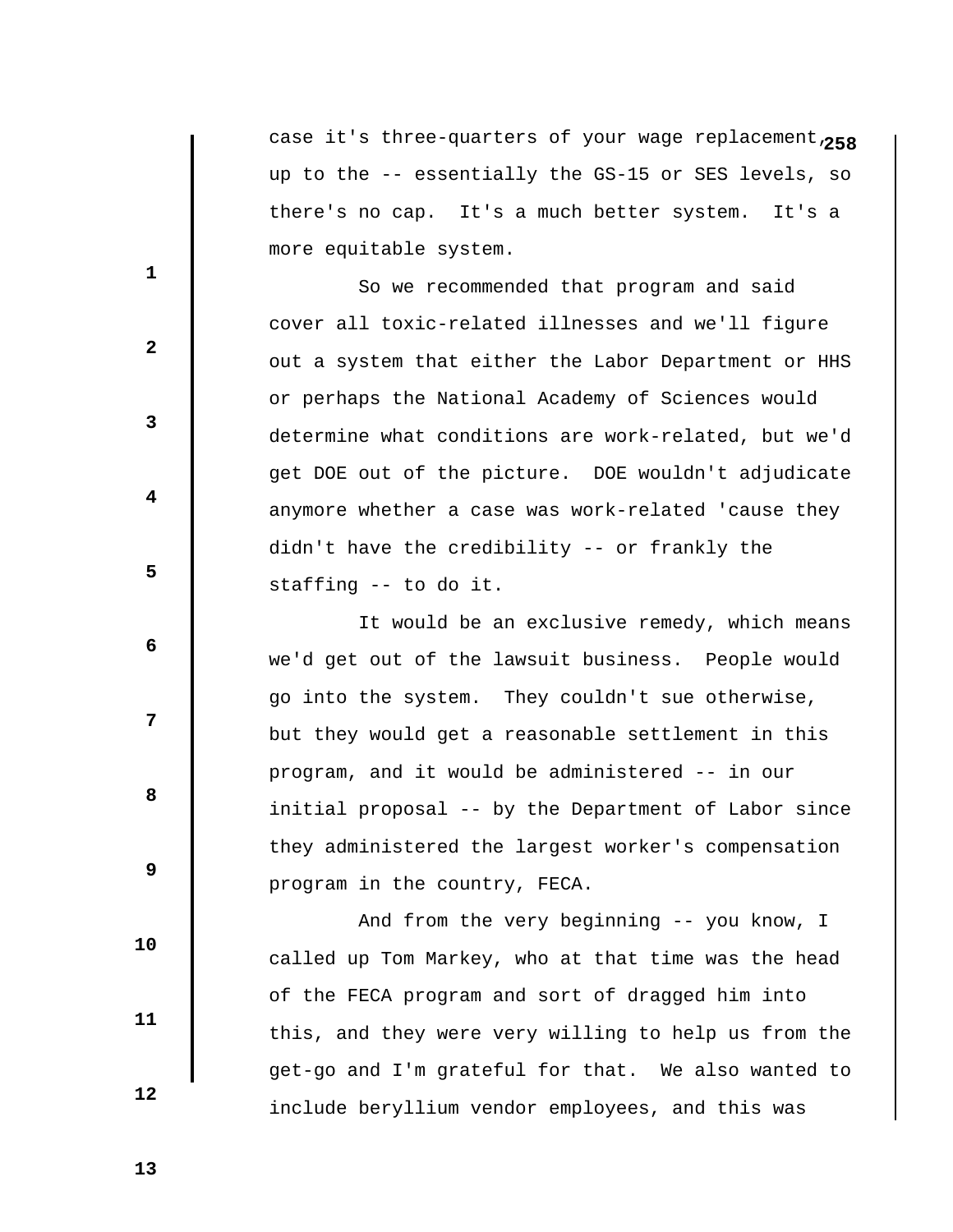really sort of -- the government's sort of **259** stretching its arms out benevolently.

 There were a number of sites around the country which did work for the nuclear weapons complex under contract with the AEC. The contracts were so specific they even include clauses which said this is what the -- this is the -- essentially it wasn't the PEL at the time, but the threshold - the TLV or -- it was the time-weight average is what I'm saying. This is the sort of protection you should be providing people from beryllium. DOE sent or AEC sent in industrial hygienists to look at these places. These were really sort of extensions of the DOE complex.

 They were private contractors, many of them were in eastern Pennsylvania, and what was particularly notable about these places is they had all closed down, and they had been closed for, at that time, probably more than ten years. There were dozens of workers with chronic beryllium disease. Not only were their employers bankrupt and gone, but their -- the law in Pennsylvania is that you have to apply for worker's compensation within 300 weeks of last exposure. It's the time of injury, but it's interpreted as last exposure in terms of illness.

 Well, these plants had been closed for a lot longer, so all these people were out of luck, and

 **13** 

 **10** 

 **11** 

 **12** 

**1** 

**2** 

**3** 

**4** 

**5** 

 **6** 

**12** 

**8 8**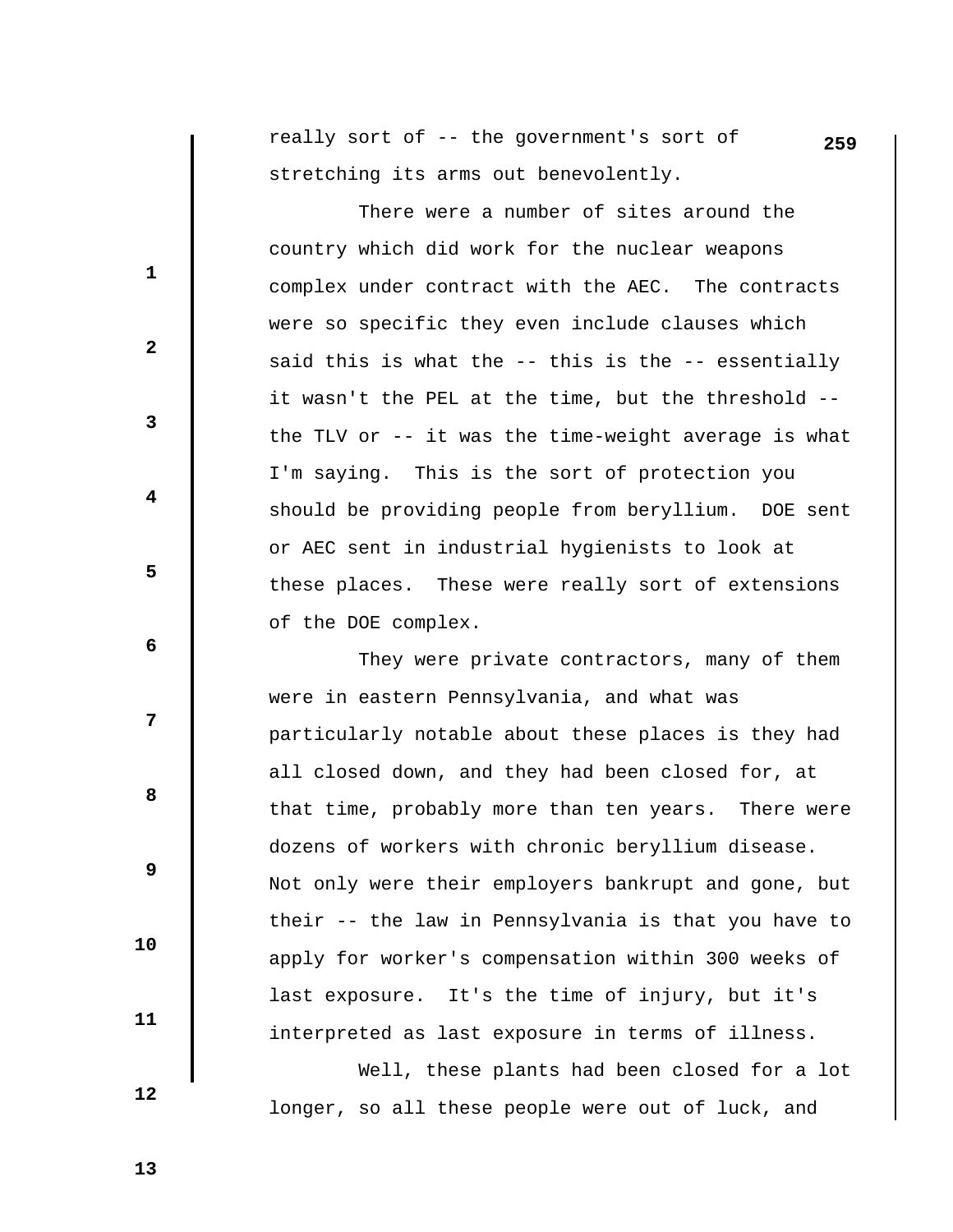they were dying. And Congressman Kanjorski had **260** introduced a bill saying we should take care of these people just as we take care of other people who are exposed to hazards involving nuclear weapons. And we thought that was right, because they were doing work for the nuclear weapons complex. They were getting nothing, and they were dying from beryllium disease.

 So that was our initial proposal. The White House responded, and it was an interesting experience for me to learn about -- of course, as many of you know, an agency can't have a policy. An Administration has a policy. So we took it to the White House and we had OMB, the National Economic Council and all the other agencies.

We immediately were approved for beryllium. I mean it was -- that was such a clear egregious problem that we got a response said go ahead, propose legislation on beryllium. And the National Economic Council, which is the domestic equivalent of the National Security Council, was essentially tasked to examine the other issues -- should there be a larger program, other conditions, is it warranted. And that was an interagency process involving Energy, but also Labor, HHS, Defense Department.

And other agencies could all weigh in and

 **12** 

 **10** 

 **11** 

**1** 

**2** 

**3** 

**4** 

**5** 

 **6** 

**12** 

**8 8** 

 **9**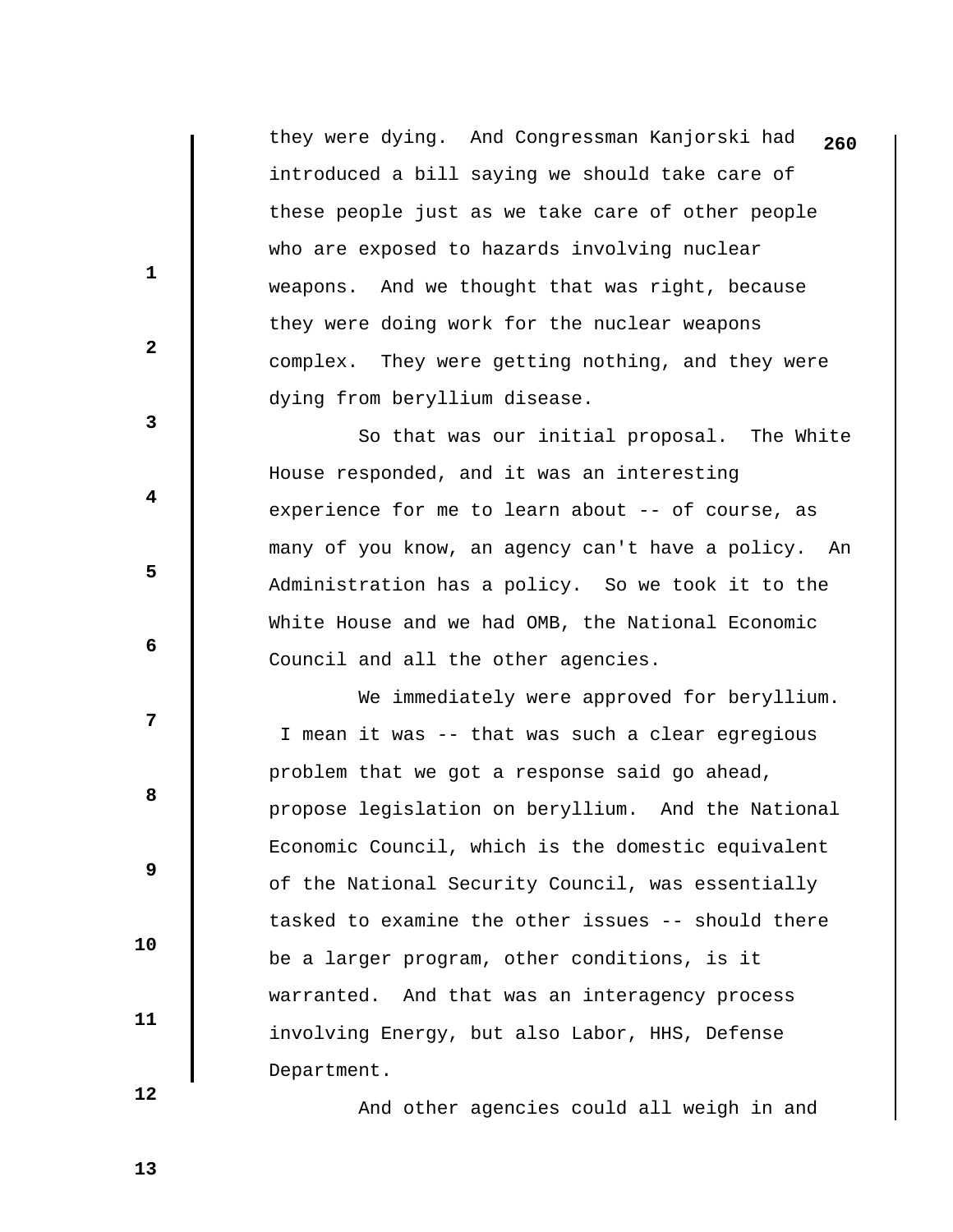**2** they all had a stake in it. EPA's obviously very **61** interested 'cause they have clean-up sites. And the Nuclear Regulatory Commission is concerned greatly about radiation. NASA has big contractors so they were interested, and everybody came to very regular meetings to discuss this and we reviewed all the extant literature on exposures in the DOE complex. We did surveys of worker's compensation issues. We did a tremendous amount of work looking at this issue.

 While this was going on, the Paducah Gaseous Diffusion Plant became sort of a front line issue to the Energy Department, and there's a Qui Tam suit - that alleged multiple environment safety and health allegations around environmental exposures primarily -- was filed. It's still under discussion. My understanding is that the way Qui Tam suits work is the government has a certain time -- these are suits alleging that someone has defrauded the government. The government has a certain amount of time to decide whether to join in that suit. The government originally -- I guess they have six months; they've asked for numerous extensions and still, even though this occurred I think in 1999, the government -- the Justice Department still has not decided whether or not to join that suit and they keep asking for extensions and spending a lot of money investigating

 **12** 

 **10** 

 **11** 

**1** 

**2** 

**3** 

**4** 

**5** 

**6 6** 

**12** 

**8 8** 

 **9**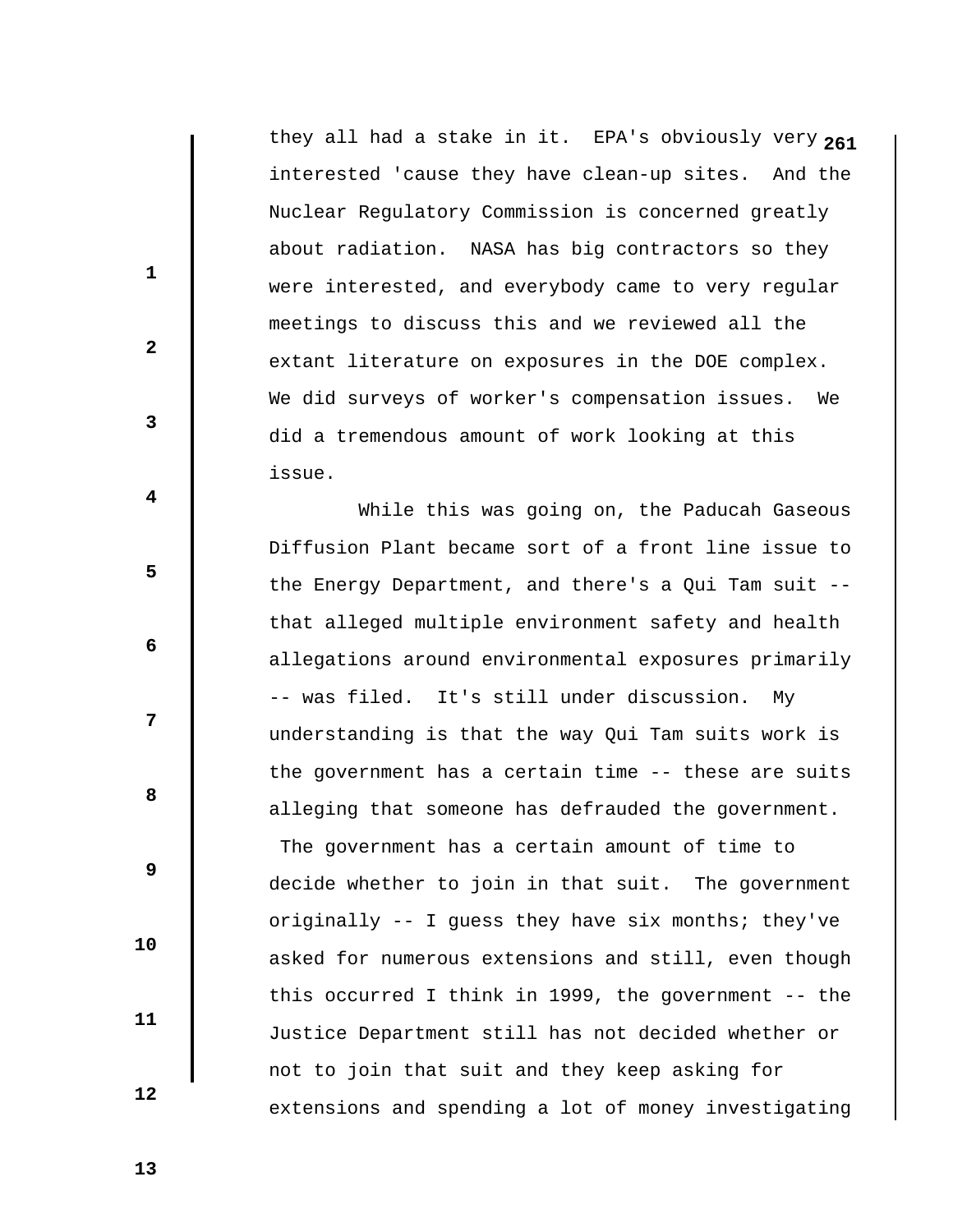**262** the situation at Paducah.

 $\mathbf l$ 

|    | The basic piece of it, though, was that                |
|----|--------------------------------------------------------|
|    | recycled uranium was brought in from Hanford and       |
| 1  | that was contaminated with transuranics and some       |
|    | fission products, that there was off-site exposure     |
| 2  | as well as inadequate radiation protection for the     |
|    | It was revealed in the Washington Post and<br>workers. |
| 3  | therefore it got a lot of play.                        |
|    | We sent a team down there -- really the next           |
| 4  | -- two days later I sent a team of investigators --    |
|    | and we found essentially poor radiological control     |
| 5  | before 1992. And a lot of problems, a lot of           |
|    | management-related problems. And a number of very      |
| 6  | -- memos really citing what we thought of as sort of   |
|    | egregious behavior. It raised all sorts of issues      |
| 7  | with us and obviously with Congress and with the       |
|    | One memo, for example -- I quote it from<br>press.     |
| 8  | here because I thought it would be hard to read up     |
|    | here -- (Reading) Neptunium seems to be found in       |
| 9  | reclaimed feed.                                        |
|    | That was pretty obvious.                               |
| 10 | (Reading) Workers are supposed to wear                 |
|    | special face masks but they're not controlled --       |

 And then it went on to talk about bioassays and there are some new bioassays; they're not great but they recommend using them. And (Reading) There

actually too closely, I left the o out there.

 **13** 

 **12**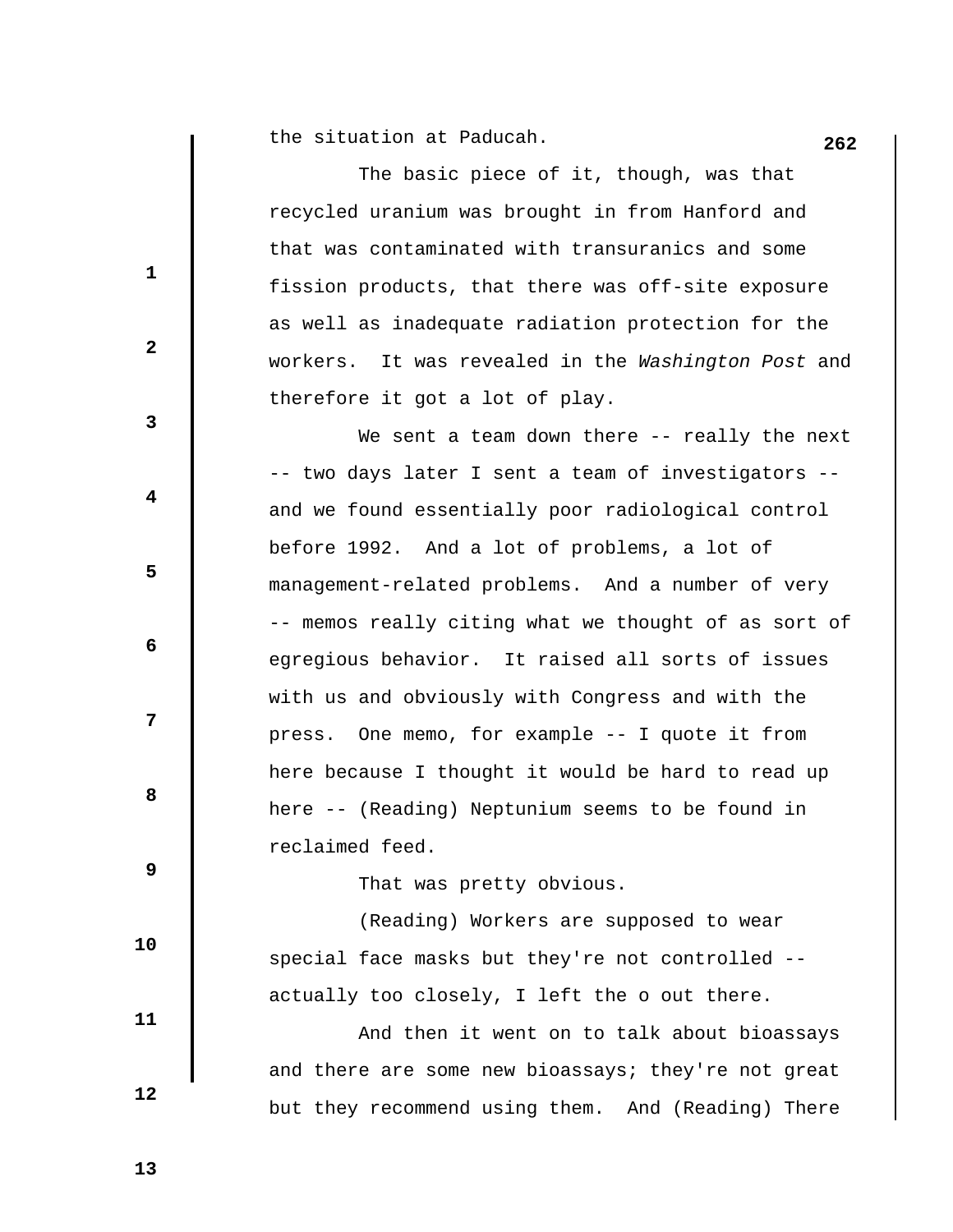are possibly 300 people at Paducah who should be **263** checked out but they hesitate to proceed to intensive study -- this is the contractor in this case -- because the union's use of this as an excuse for hazard pay.

 And it was memos like that that said well, we have a real problem here. We had people exposed. Many people weren't told of the exposures. We didn't have adequate protection. How do we respond? And this raised essentially two different concerns or two different models. One was the Radiation Exposure Compensation Act program, which as many of you know is an older program that responded to a number of different problems of government exposure of people to radiation in this case, included programs on uranium miners, primarily in the southwest, who were exposed to radon in the course of work and there were really pretty -- some horrendous stories of that history; down-winders, primarily in southern Utah, who weren't told when radiation clouds were being -- were blown over their town after detonations at the Nevada test site. That was one set of examples.

 The other came from the recently-completed Human Radiation Experiment panel that was really put together by President Clinton, but run out of my office before I got there. It was all done by the

 **13** 

**1** 

**2** 

**3** 

**4** 

**5** 

**6 6** 

**12** 

**8 8** 

 **9** 

 **10** 

 **11**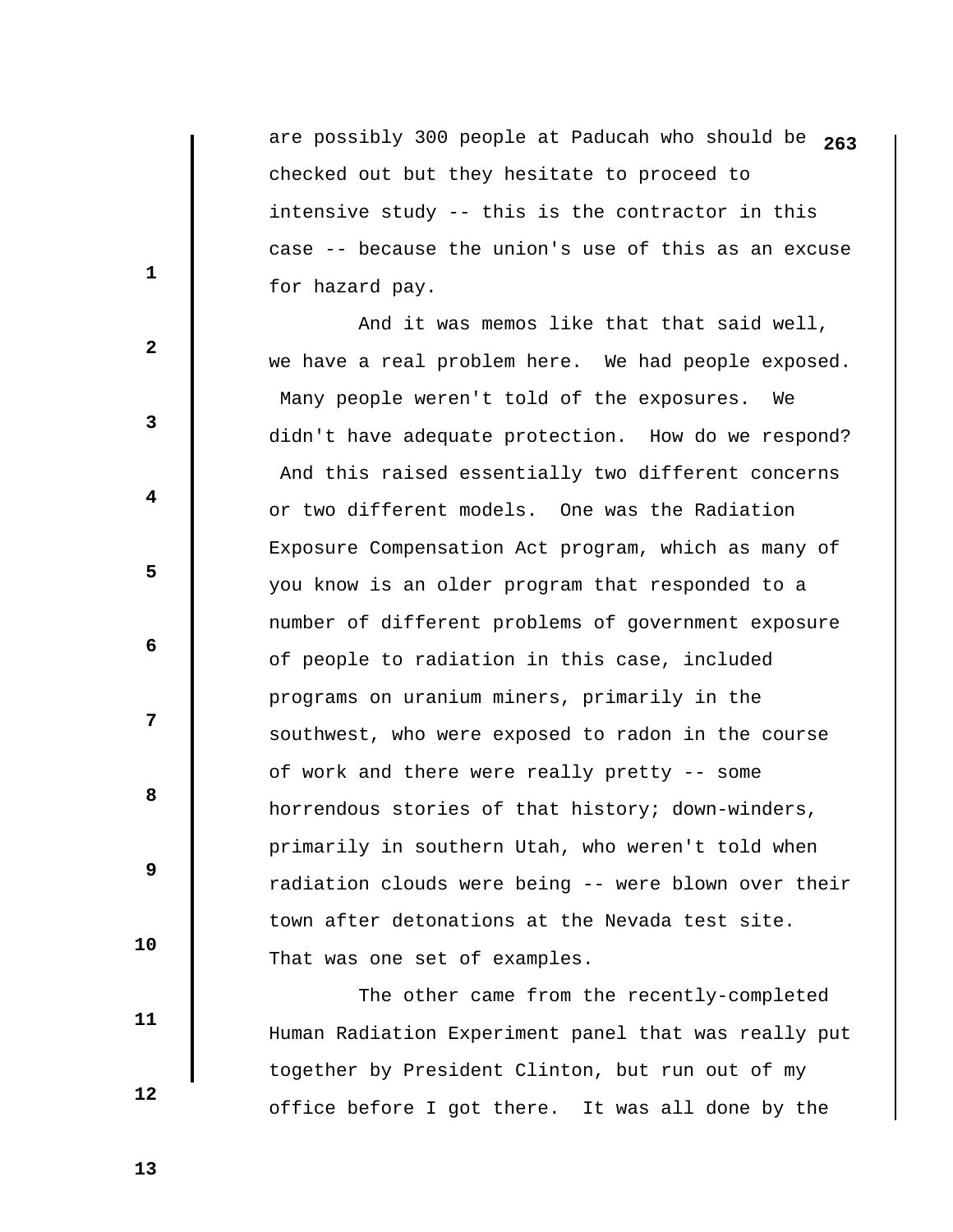time I was there. Which raised ethical issues, **264** saying people who've been exposed without their knowledge deserve compensation whether or not they get sick, and that was signed by President Clinton. That was the other sort of big example we had to look at.

 So we put together a proposal -- the initial Administration proposal which went through the National Economic Council and the OMB essentially was -- had two important components. There was a third component which I've been told is so minor I shouldn't bother talking about, but there's a chronic beryllium disease component and the Paducah cancer payment. The beryllium disease component - essentially it looked like FECA. It had lost wages. First dollar prospective medical coverage, which is essentially from the time someone applies, we would cover their medical costs for claims that are found to be work-related. The Labor Department felt it would be too complicated to reimburse people for past medical costs, and the wage replacement also would be quite difficult to figure out because many of these people -- their plants closed years ago so what's the wage replacement if you're unemployed. So the idea here came from this idea of liquidated damages of \$100,000 lump sum rather than wages or medical payments, was the initial proposal. And

**1** 

**2** 

**3** 

**4** 

**5** 

**6 6** 

**12** 

**8 8** 

 **9** 

 **11** 

 **10** 

 **12**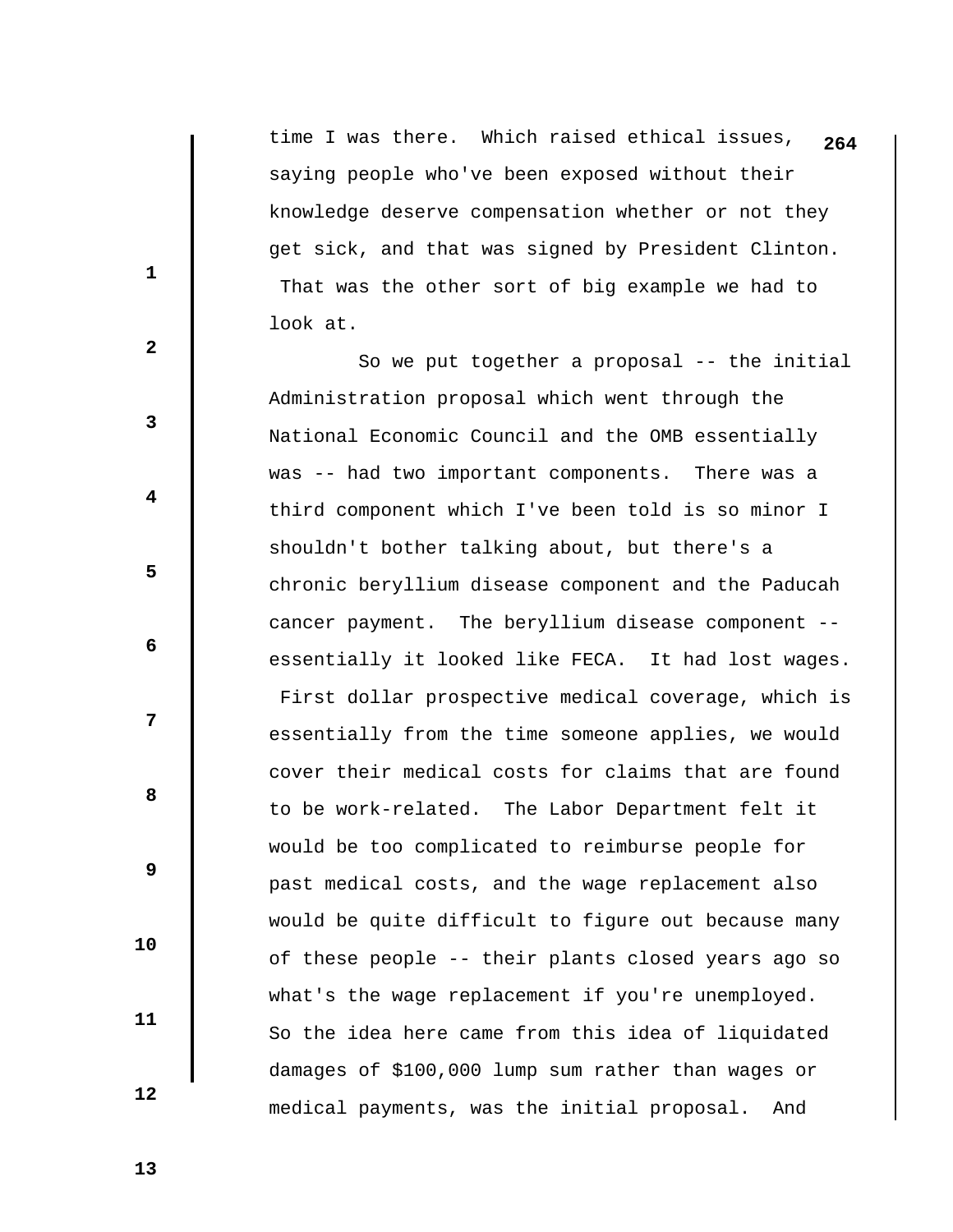**2** that \$100,000 actually came from Paul Kanjorski's **65** bill.

 So it was a choice. You would either get wages and medical or \$100,000. The vendor employees were included. It was coverage for berylliumsensitization -- not cash payment but medical coverage and surveillance -- and it was an exclusive remedy because there were suits around the country. And for the first time it extended the exclusive remedy to the beryllium vendor in some cases were being sued and the government was -- and this is controversial, but many cases DOE was reimbursing Brush-Wellman. When Brush-Wellman was sued, DOE would reimburse Brush-Wellman for some of its legal costs and for settlement costs because of contracts that indemnified Brush-Wellman as a vendor, and in some cases as a contractor. And so the DOE felt it wanted to include exclusive remedy to protect the vendors as well because they were being sued and it was really -- they were acting as an extension for the government. But that was only in some cases. It became very controversial which ones.

 RECA. And RECA, as you know, is a lump sum payment. It's exclusive remedy in that you can't sue the government. And it was sort of -- it's sort of based on this idea that someone was in the wrong place at the wrong time when the government did

 **13** 

 **10** 

 **11** 

 **12** 

**1** 

**2** 

**3** 

**4** 

**5** 

**6 6** 

**12** 

**8 8**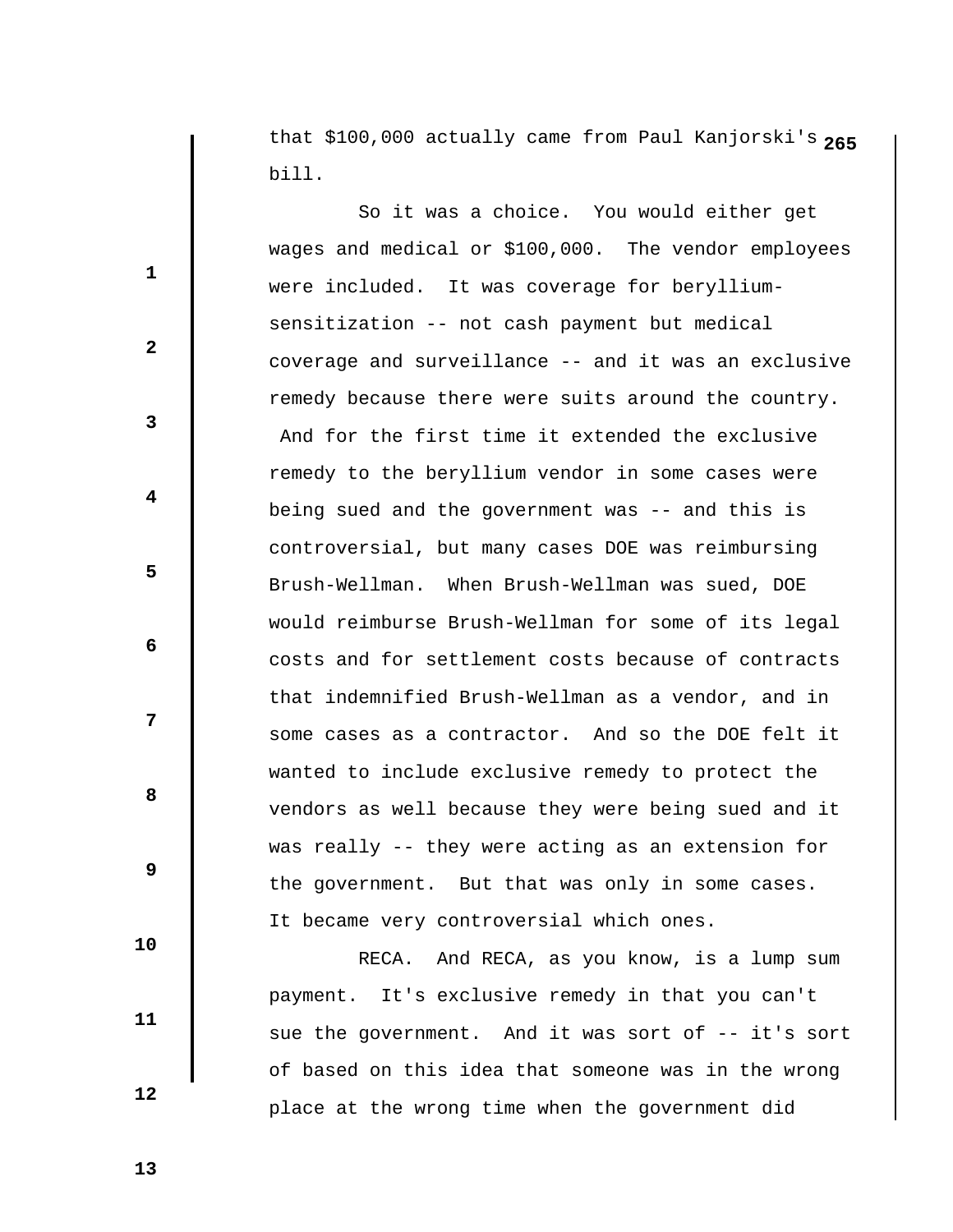something they probably shouldn't have done, eitheras not tell people about radon exposures in the mines or they were living in say St. George, Utah when some of the detonations in the Nevada test site went bigger than were expected.

 RECA is based on the presumption for a list of cancers. If you have one of those cancers, you are then -- you receive a lump sum compensation and the compensation levels are different depending on your category within RECA. We added bone cancer because of the transuranic exposure. That wasn't in there otherwise. And we put in that someone had to work in a radiation-exposed job for at least one year before 1992 when we judged the radiological controls were then -- were improved to the point where this wouldn't be necessary. And the payment was \$100,000 lump sum, no medical coverage, was the original proposal.

 As things developed, we then gathered information around the country. We held public meetings to hear from workers. We met with contractors. National Economic Council's staff reports task force has continued. We came up with a second proposal, putting together essentially an extensive program in response to that requirement from President Clinton saying essentially look at all the issues and figure out what to do with them.

 **13** 

 **10** 

 **11** 

 **12** 

**1** 

**2** 

**3** 

**4** 

**5** 

**6 6** 

**12** 

**8 8**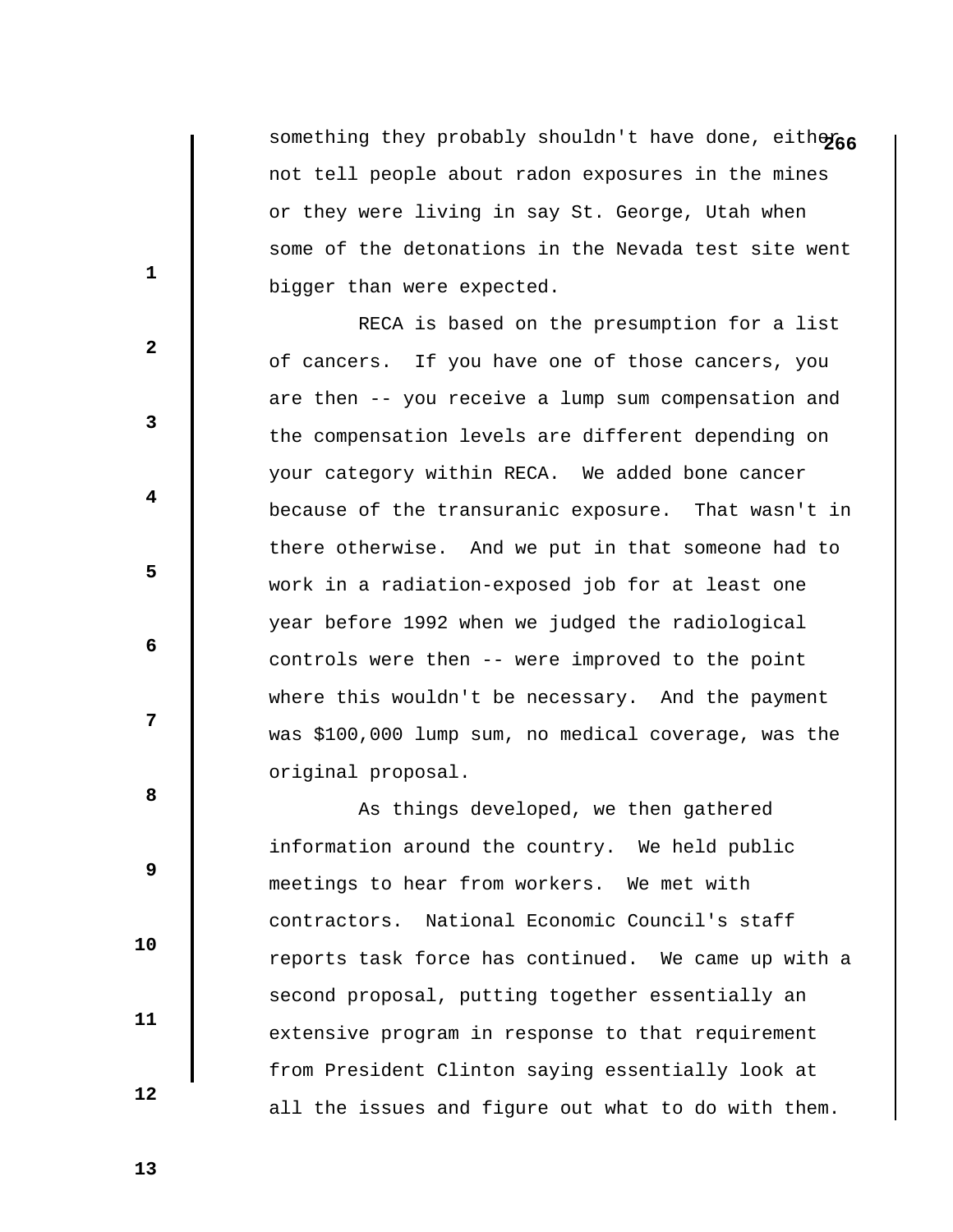The basic model in this other proposal is ye would have a Federal program for those uniquely nuclear conditions. And this was a discussion internally within the Administration on should we go past -- what's the implications of Federalizing all occupational illness, and there was a back and forth between a lot of agencies. The decision was made that the program would cover only conditions that were uniquely nuclear -- in this case, they were decided to be radiation and beryllium exposure, even though obviously neither of those are unique to nuclear weapons but they're predominant in nuclear weapons -- and have a state-based program administered by DOE for everything else because an asbestos exposure at Hanford is no different than asbestos exposure down the street at an aluminum plant. And we can discuss later why that decision was made.

 So the decision essentially covered cancer and chronic beryllium disease and berylliumsensitivity. The radiogenic cancer model you've spent a tremendous amount of time thinking about and commenting on really, as you know, was based in the radioepidemiologic tables that National Cancer Institute originally put together for RECA but were never used in RECA, and there's an interesting paper by an NCI Fellow named -- Fellow with a capital F,

 **13** 

**1** 

**2** 

**3** 

**4** 

**5** 

**6 6** 

**12** 

**8 8** 

 **9** 

 **10** 

 **11**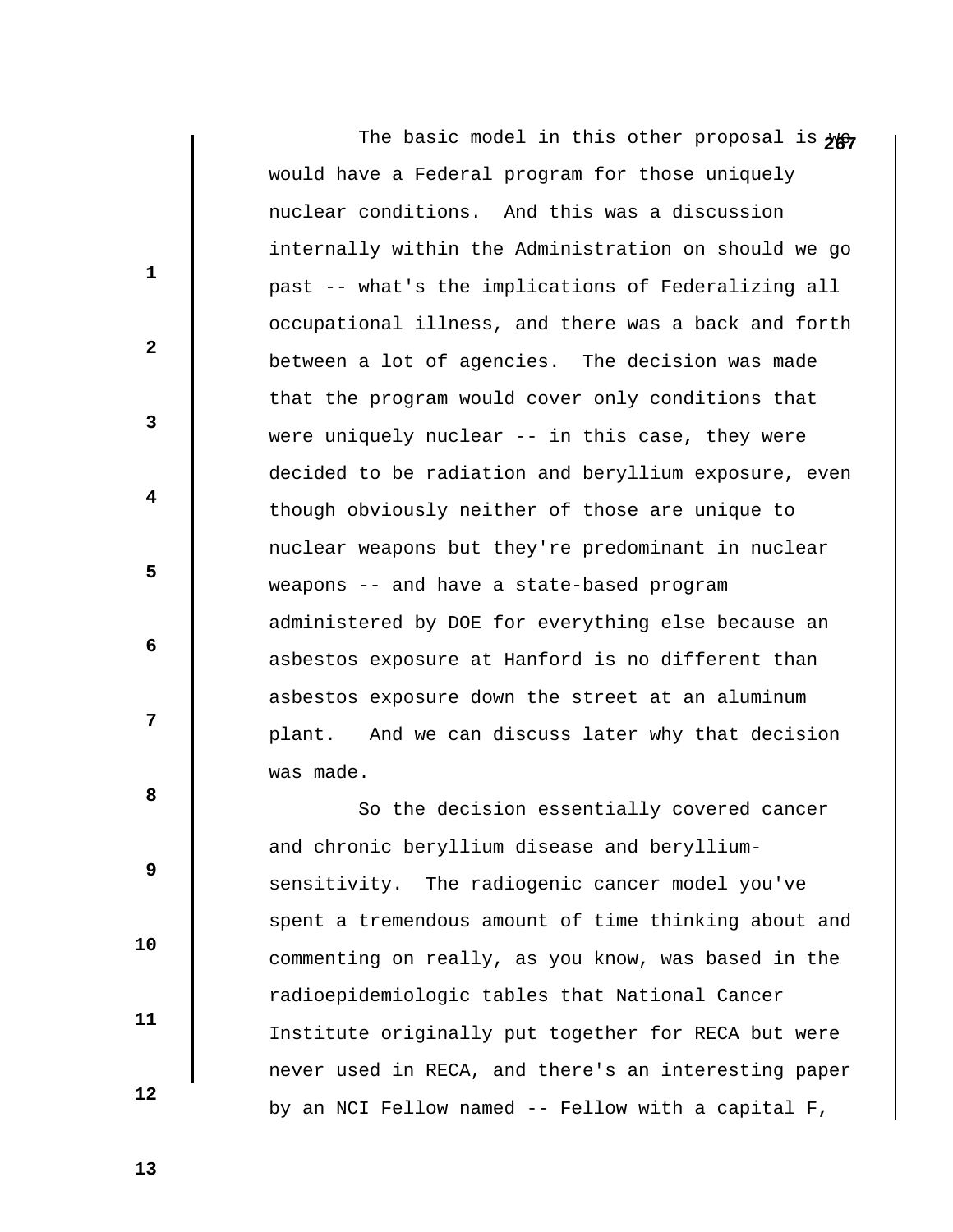not a -- at -- name Mark Parisgondola on the histogas of RECA, which if you want to read -- talks about how NCI put these tables together but they were never used because the community never trusted the government enough. And they fought it congressionally and Senator Hatch agreed with them. However, these tables were used by the VA in the Atomic Veterans Program, and I thought very impressively.

We looked at this and we felt -- we didn't want to break new ground, but we were trying to essentially graft other programs that the government had already decided worked into this program. So we looked at that program and we said this really does work, and so it was modeled on the VA Atomic Veteran Program. We'll get to that -- a little bit more about that.

 The Paducah proposal was expanded to include all three gaseous diffusion plants. We'd done investigations at all of them. We felt we couldn't really -- while things may have been a little different or worse at Paducah, we couldn't distinguish between the three of them. It was poor rad protection across the board. And also for political reasons we couldn't separate them out. So we were willing to essentially extend that lump sum payment to all three gaseous diffusion plants, but

 **13** 

**1** 

**2** 

**3** 

**4** 

**5** 

**6 6** 

**12** 

**8 8** 

 **9** 

 **10** 

 **11**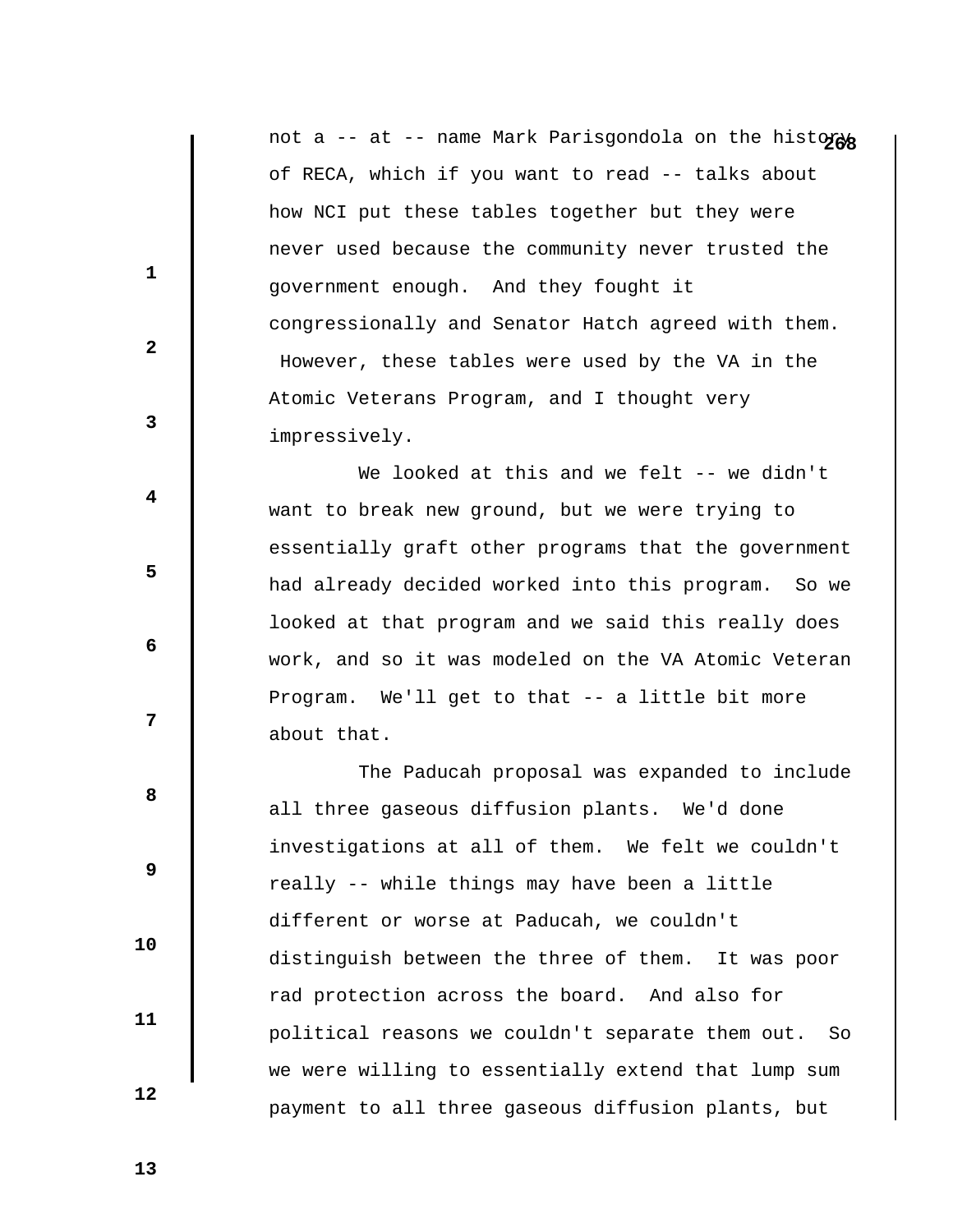we didn't have the concept of Special Exposure **269** Cohort. That came a little bit later.

 And then this DOE-based program for all other conditions, essentially to eliminate the barriers in state comp programs for the remainder, and we'd already started doing that. The Office of Worker Advocacy at DOE had started -- I was the acting director. We were working with our contractors, primarily Oak Ridge, trying to get people into this system and we were successful with a number of cases. And Kate Kempen and Jeff Eagan worked very hard on that, and we thought that model would be useful -- would work.

 It was based on the model at Fernald where there's a -- there had been a settlement made where there's a panel of three physicians that review cases of alleged work-related illnesses. There are three nationally-renowned physicians who see these cases. We talked to them, we looked at their statistics. They accepted about a third of the cases. They got to know that plant very well in terms of industrial hygiene. They looked at all the cases. And where they found cases to be workrelated, they say okay, this one's work-related, let's get them into the comp system.

 We thought that's a great model, and so that's -- we thought the DOE -- if the DOE really

 **13** 

 **10** 

 **11** 

 **12** 

**1** 

**2** 

**3** 

**4** 

**5** 

**6 6** 

**12** 

**8 8**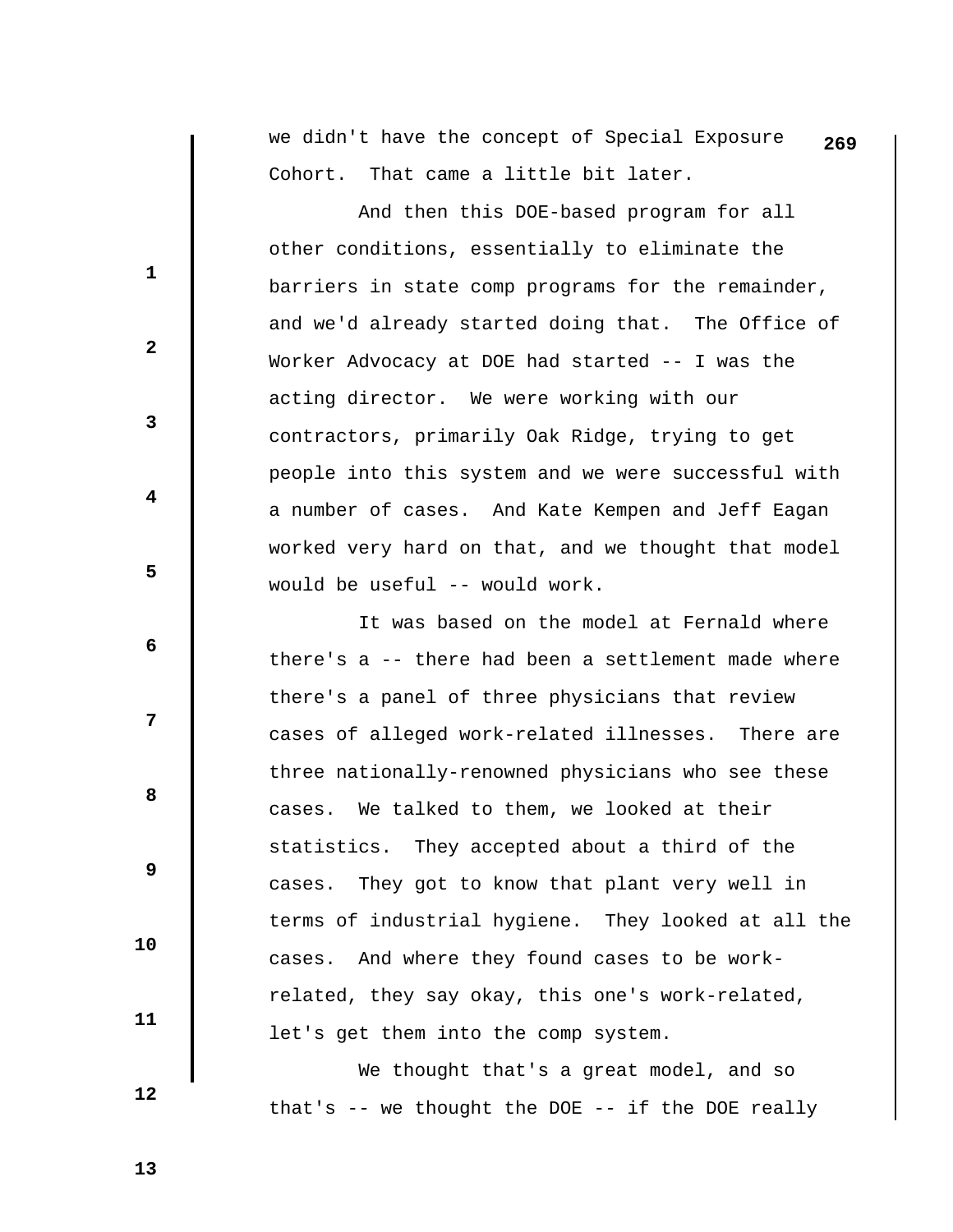tried hard, they could make this work, and so that<sub>270</sub> was the -- sort of the other conditions.

 And finally we were pretty clear about including what are now called atomic weapons employers. Before DOE built it's whole complex, it was using private firms around the country. Some of the big ones you've heard of obviously -- Mallinckrodt and Lindy and Harshaw did big work, but there were smaller plants as well. They should be included, too.

 The Atomic Veteran Cancer Compensation Program was our model, as I was saying, for the - what we call here the -- essentially the radiogenic cancer part of the program. This compensated veterans with cancer exposed to radiation from the products made by AEC-DOE, the nuclear devices or, in the case of Japan, the nuclear bombs. Veterans who had been compensated include veterans who had been exposed because they were on-site in Hiroshima and Nagasaki shortly after the detonations. They were in the south Pacific. They were at the test site. There were even veterans who had been compensated whose exposure was at Hanford as a result of being exposed from the releases at Hanford. So we felt also this made sense because the government already had made the policy to do this. These were -- we're now talking about contractor employees who have the

 **13** 

 **10** 

 **11** 

 **12** 

**1** 

**2** 

**3** 

**4** 

**5** 

**6 6** 

**12** 

**8 8**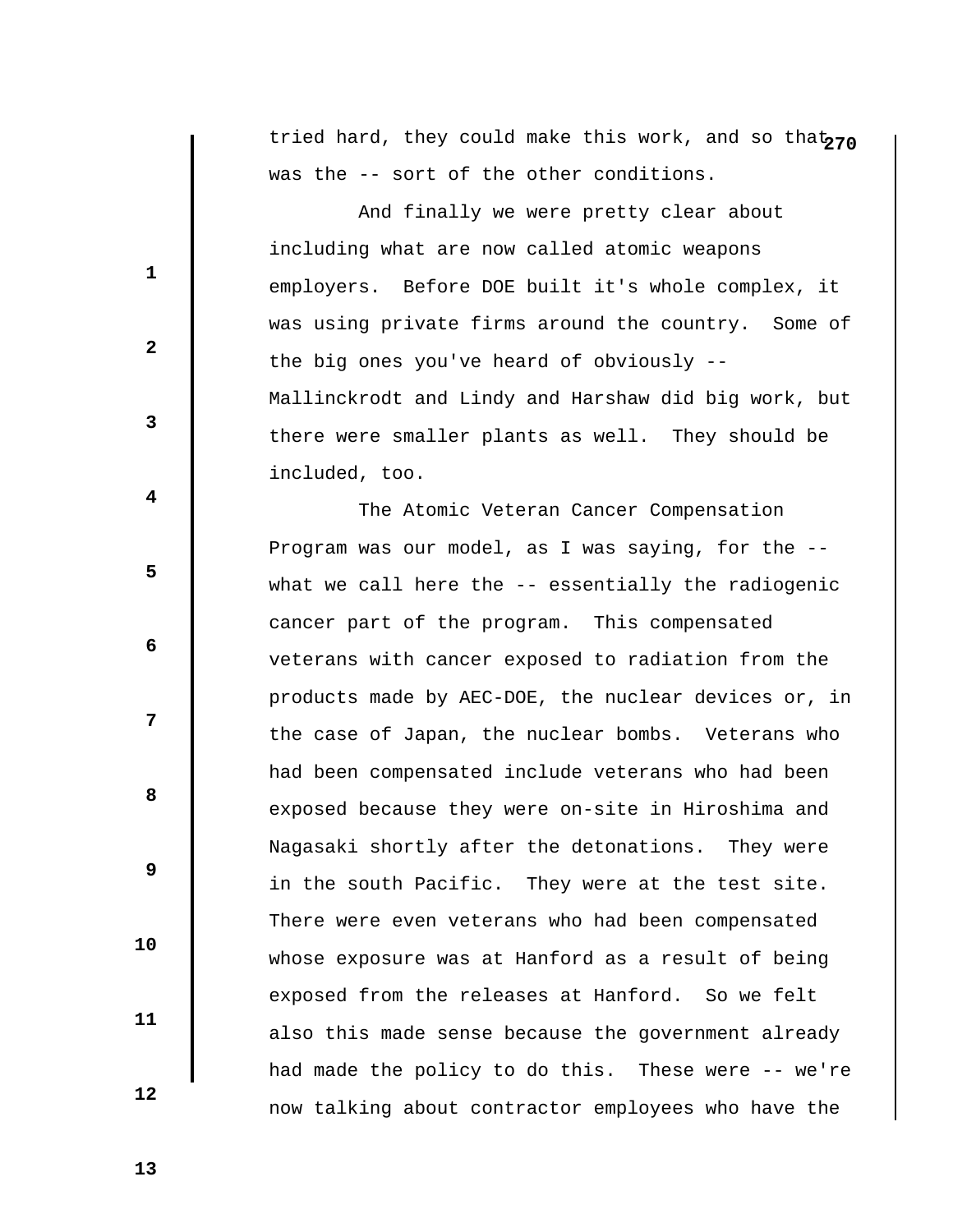same exposures to the same devices, and they shoul<sub>n</sub> be compensated in similar ways.

 It was a science-based program. Probability of causation was estimated through this NCIdeveloped radioepi tables and we knew the NCI was updating them and we were expecting a new version fairly soon.

 Now the Atomic Veteran Program actually is far more generous in some ways, or more lenient, than this program. There are certain presumptions in that program. If you're in certain cohorts and you develop say multiple myeloma, you're compensated. It doesn't make any different what your dose is, and there are a number of different diseases. We require doses for everything, but that program is more lenient, I guess, liberal. But as -- you know, for all VA programs, the benefit of the doubt goes to the veteran and that's where the aslikely-as-not language comes from. If it's 50 percent, you know, the benefit of the doubt goes to the worker -- the veteran, so it's not more likely than, it's as likely as not. And the VA uses the system that is in the legislation that you've all looked at, more than you probably ever thought you'd have to, around the 99th percent confidence intervals is -- comes right from the VA, and that's their language and they provide that. That's what

 **13** 

**1** 

**2** 

**3** 

**4** 

**5** 

**6 6** 

**12** 

**8 8** 

 **9** 

 **10** 

 **11**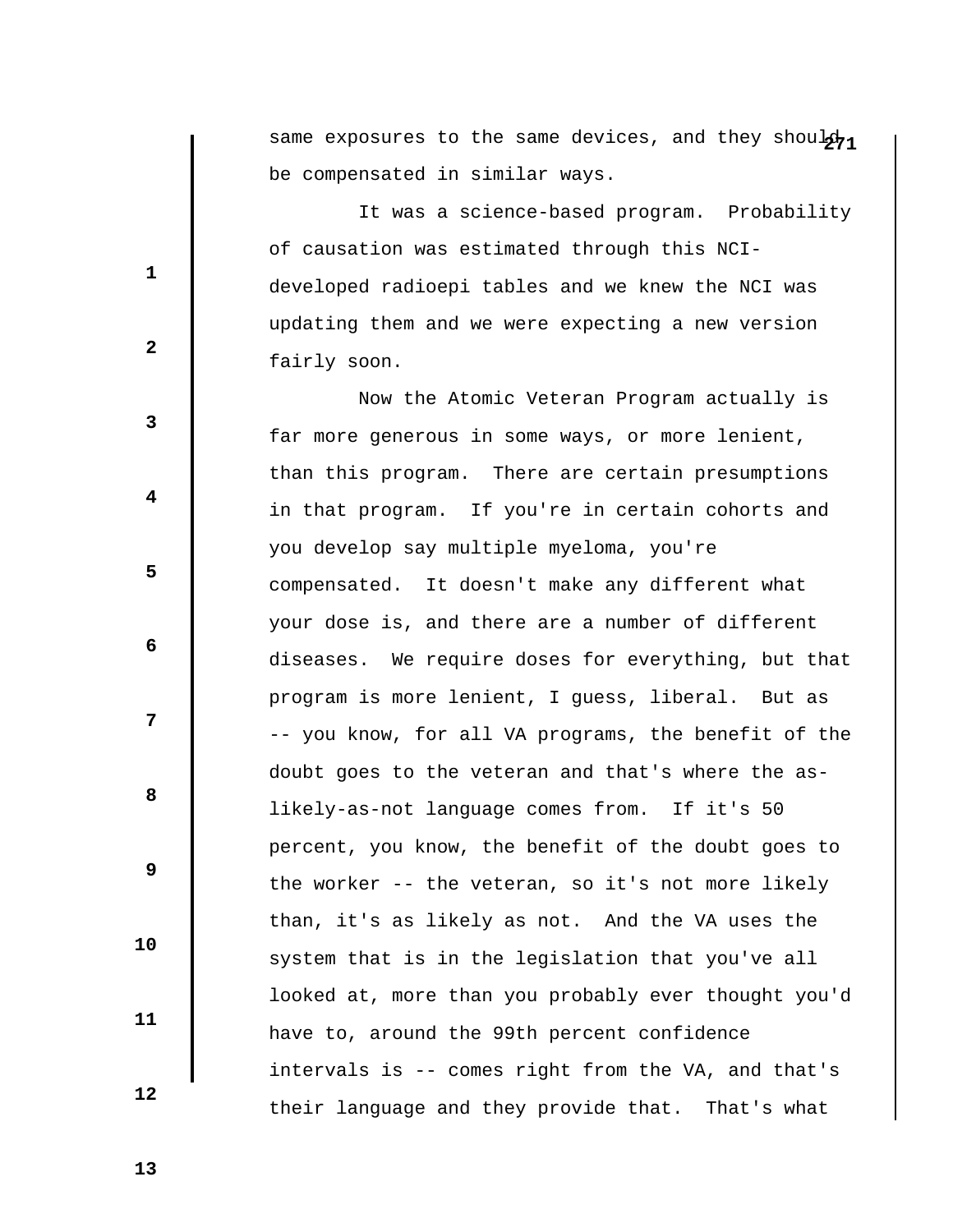they do and this just parallels what they do. They<sub>72</sub> don't have it in their legislation, but it was felt by Congress that it would be worth putting into this legislation just to make it permanent.

 So we were trying to follow that, doing the same thing, giving benefit -- you know, bending over backwards to give the benefit of the doubt to the worker, using these same systems that the government had already opined on that worked.

 This then went to Congress. We actually never finished a written legislative -- the second proposal never actually was submitted by Congress to the -- by the Administration to Congress. That's a long interagency process to get signed off on the legislation. While we're doing that, Senator Thompson from Tennessee and Senator Bingaman from New Mexico took this on. They had both held hearings on this issue and were extremely interested, Senator Thompson holding a hearing of the Government Affairs Committee, actually Senator Bingaman going to a -- doing a meeting in Hispaniola. He's got another one I think coming up next week.

 They put together a proposal which they introduced as a stand-alone bill. It was very similar to the second proposal. They obviously changed it in a number of ways. It was not the

 **13** 

 **12** 

 **10** 

 **11** 

**1** 

**2** 

**3** 

**4** 

**5** 

**6 6** 

**12** 

**8 8**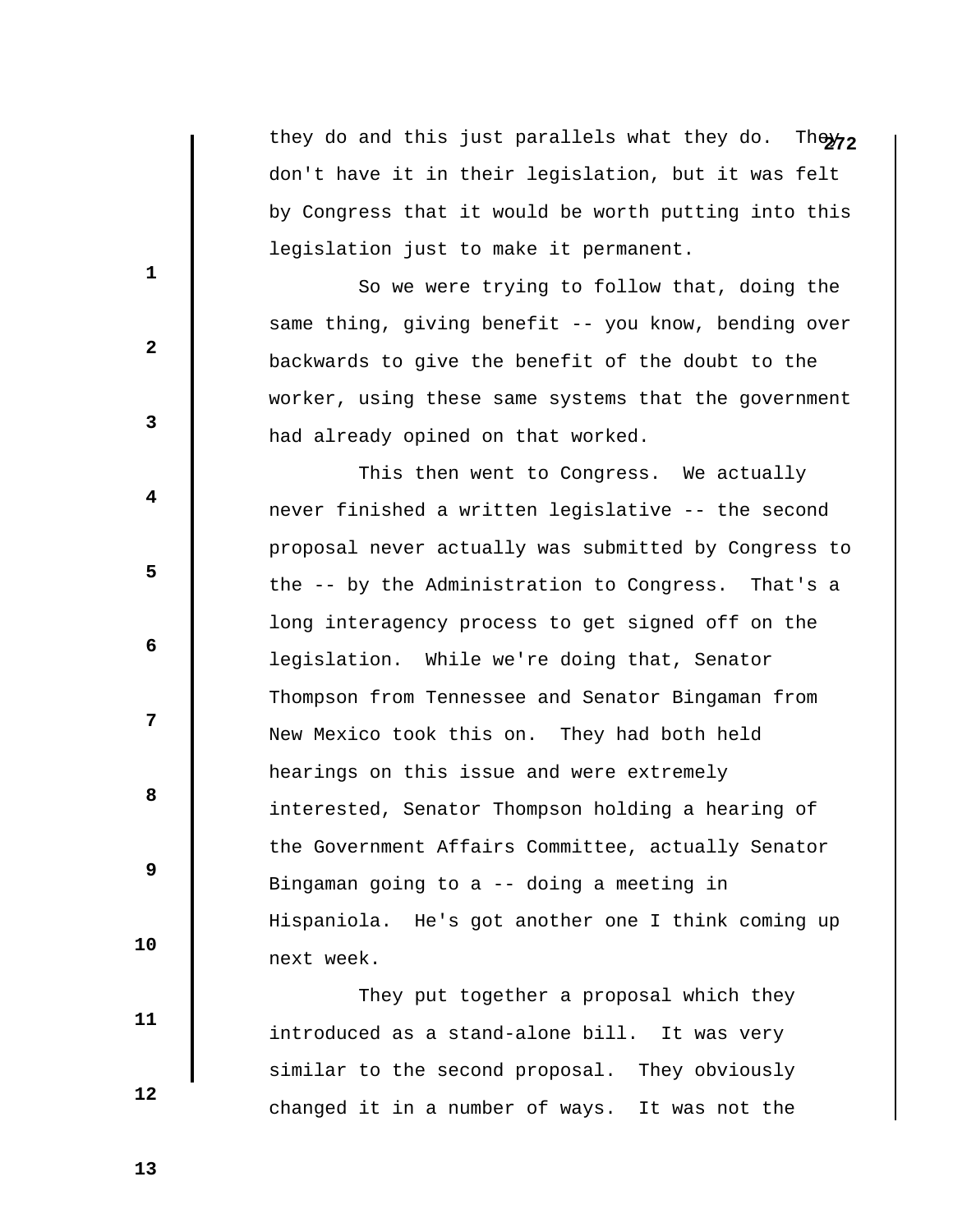Administration proposal. The Administration neve $_{\bf 273}$ formally endorsed it. We went back and forth on it. A number of notable differences between our proposal and Thompson-Bingaman -- the first was mandatory funding, which we now see makes the program work. And the reason for mandatory funding was in response to what I call the RECA-IOU debacle.

 If you weren't following it at the time, there was a just outrage that was occurring throughout the United States with -- when sick workers or more often widows and children of sick workers applied under the RECA program and -- I know this personally 'cause I have a good friend who applied under this whose husband died, was in some of the detonations -- they would get a letter saying yes, we find you eligible for compensation. But the program is out of money. Essentially people got IOU's because this was an appropriated program and Congress was way behind in funding it. It was basically Justice Department and no one at the Justice Department at a high enough level really cared about it enough to get full funding for it, and so you had the government sending out letters saying yes, we owe you \$100,000. Which, you know, this is not supposed to happen. It looked terrible, and it was an embarrassment, and everybody in the government felt this couldn't continue.

 **13** 

 **12** 

 **10** 

 **11** 

**1** 

**2** 

**3** 

**4** 

**5** 

**6 6** 

**12** 

**8 8**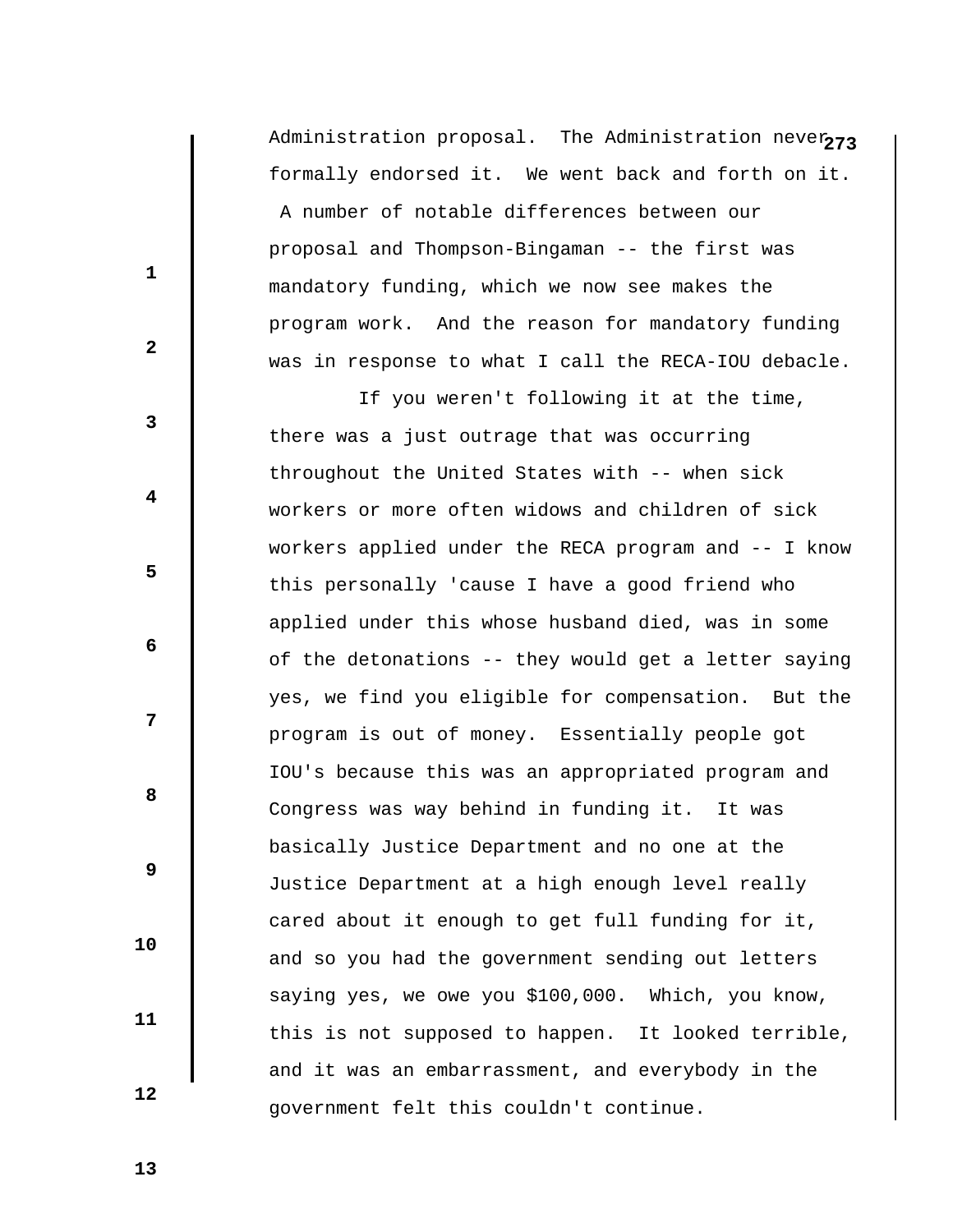In fact, as a result of our getting  $-$ - onc $\theta$ this passed, the Justice Department immediately went to OMB and said can't we make RECA mandatory as well and OMB said of course. It was one of -- you know, they talk in Washington a lot about the unforeseen consequences, and that's generally thought about as being a negative, but in this there are plenty of positive ones, that being one of them. And as a result of all this -- not just as a result of all this, but also the outrage about this, RECA, while it's not fully funded, it's very close to fully funded. It's not yet an entitlement, but they put I think \$400 million into it this year. It's not yet an entitlement, I don't think.

 Silicosis was added, and this was obviously done by the Nevada delegation. The Administration did not include silicosis, but Nevada felt that the work that was done in digging the underground -- the holes, which are the equivalent of mines where the detonations took place, were done without the proper protection and people deserved to be covered, so silicosis was added.

 The GDP proposal was converted and it was called the Special Exposure Cohort, and this is obviously very important for you all, the thinking behind this.

Thompson-Bingaman did a couple of things.

 **12** 

 **10** 

 **11** 

**1** 

**2** 

**3** 

**4** 

**5** 

**6 6** 

**12** 

**8 8** 

 **9**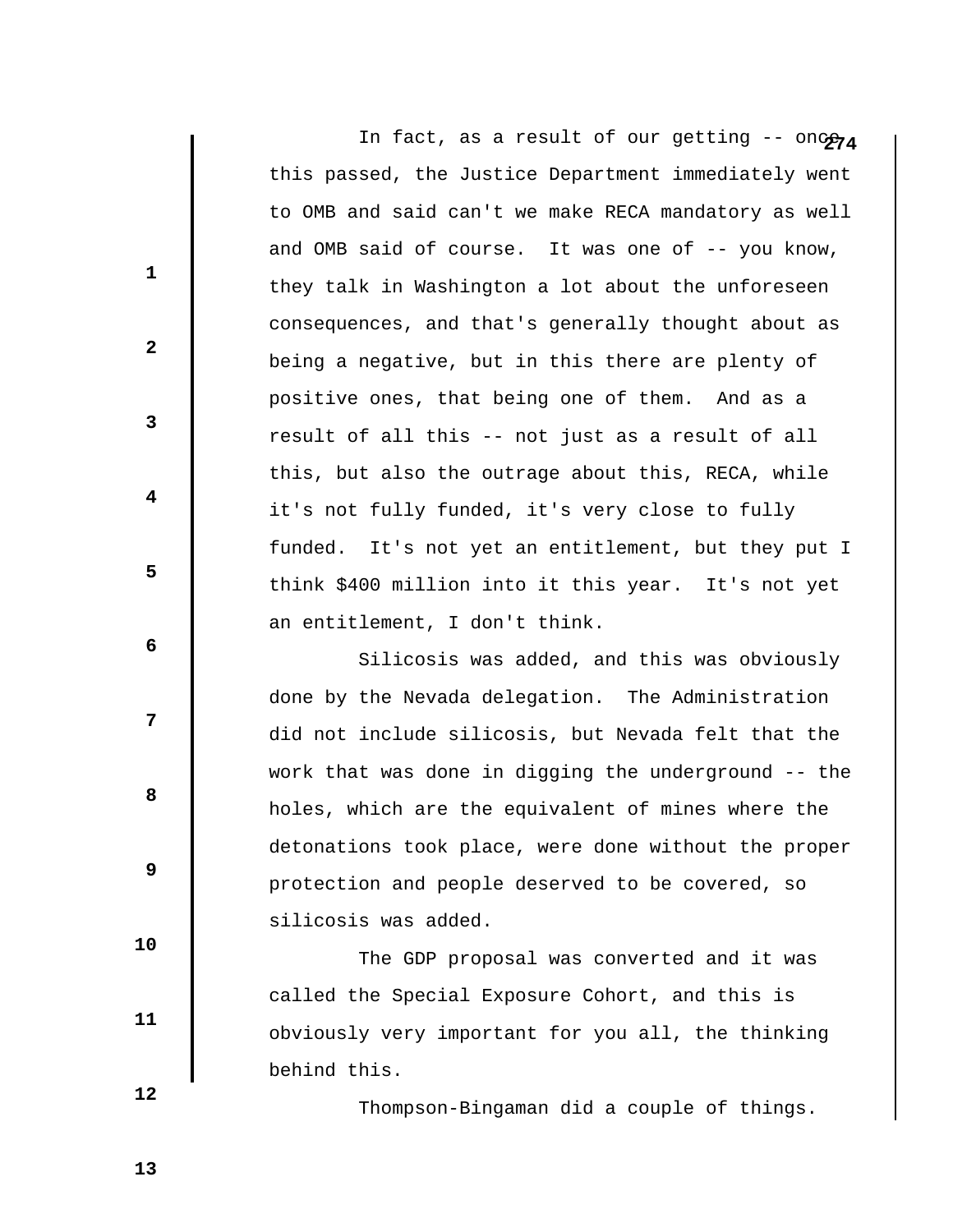One is while they listed the three -- the Thompson<sub>275</sub> Bingaman Bill listed the three gaseous diffusion plants, they said there has to be a mechanism to expand it based -- and this was really based on the members of Congress hearing all over the country that the rad protection programs were poor, but more importantly that people's radiologic exposure levels or records were inadequate or, in some cases, fraudulent or lost. And we heard every sort of allegation you can imagine where came -- many of them document -- you know, people would -- brought in saying look, I have zeroes here while I was working in this place. How can that possibly be because there were places where things were zeroed out. There were all sorts of concerns and so Thompson-Bingaman both felt that we needed a mechanism -- they needed a mechanism to expand it, and came up with this language that you saw, which doesn't necessarily reflect the original Administration proposal which was really rather egregious behavior, and so that shift took place. And the Congressional intent around this was much more around if people are exposed, we can't figure out what they were exposed to. And there was certainly a lot of discussions about the fact that you probably can't measure some of these things because our records are so bad, and that's really

 **13** 

**1** 

**2** 

**3** 

**4** 

**5** 

**6 6** 

**12** 

**8 8** 

 **9** 

 **10** 

 **11**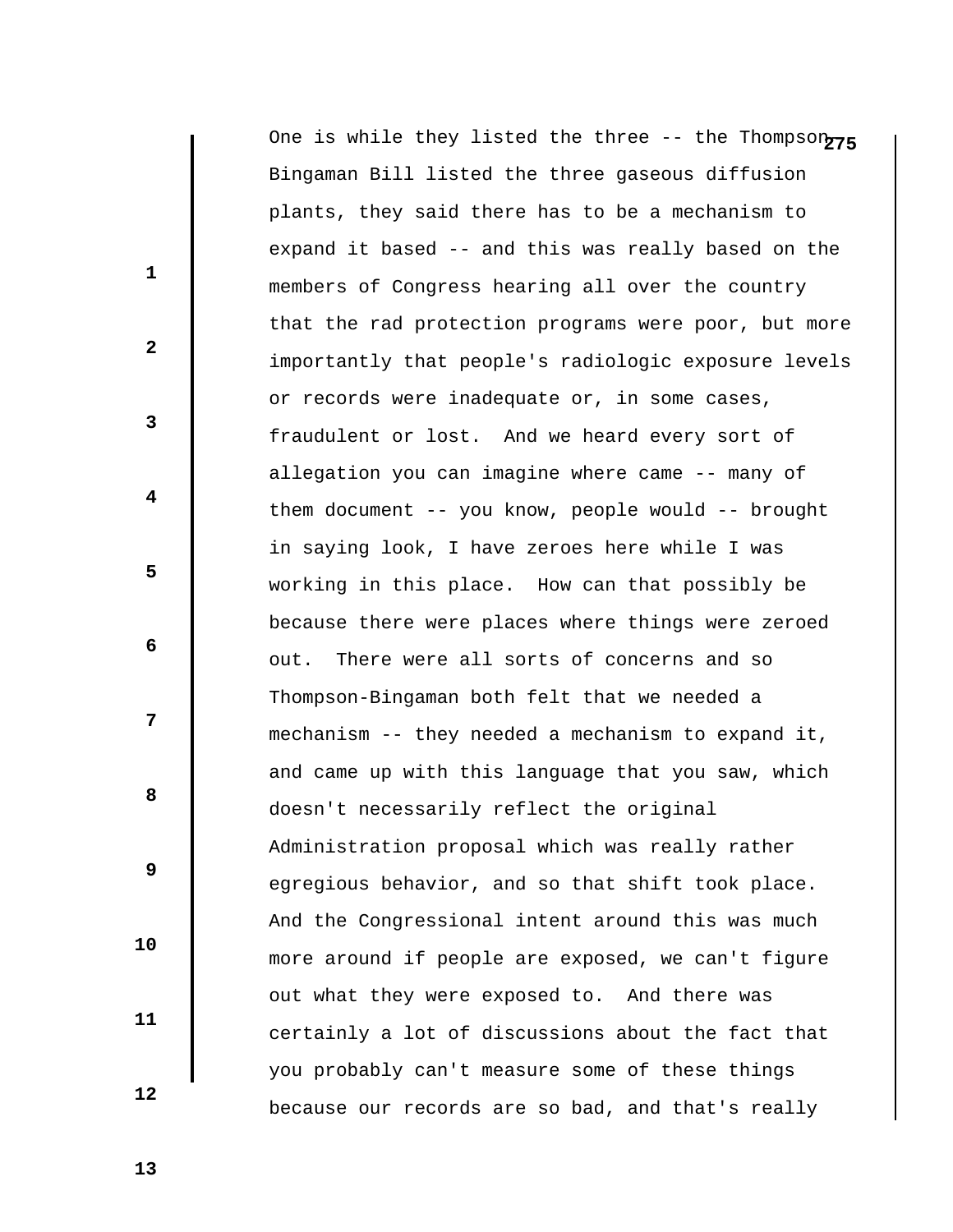**276** where that came from.

 Thompson-Bingaman set the benefit level at \$200,000 plus medical, but they included the wageloss option, so you could take the \$200,000 in cash or wage loss, but you would get medical coverage either way. DOL was assigned to be the lead agency and HHS and DOE were to assist them.

 In the passage of that through the -- that was then introduced as free-standing legislation. It had wide bipartisan support from Ted Kennedy to Strom Thurmond, an equal number of Democrats and Republicans were on board. Originally what that reflected was the interest and the importance of this legislation locally, obviously. This wasn't of national concern, but in South Carolina or in Alaska or wherever it was, this was a very important piece of legislation and got very strong support from some key members of Congress.

 It was introduced into the Defense Authorization Bill. You may recall -- well, it went through virtually unanimous -- this went through as a voice vote, and then the Bill itself was virtually unanimous in passage. I think it was 97 to three. This legislation, it's important to remember, at the time was seen as a compromise. There were several other pieces of legislation out there with also strong bipartisan support which were far more

 **13** 

**1** 

**2** 

**3** 

**4** 

**5** 

**6 6** 

**12** 

**8 8** 

 **9** 

 **10** 

 **11**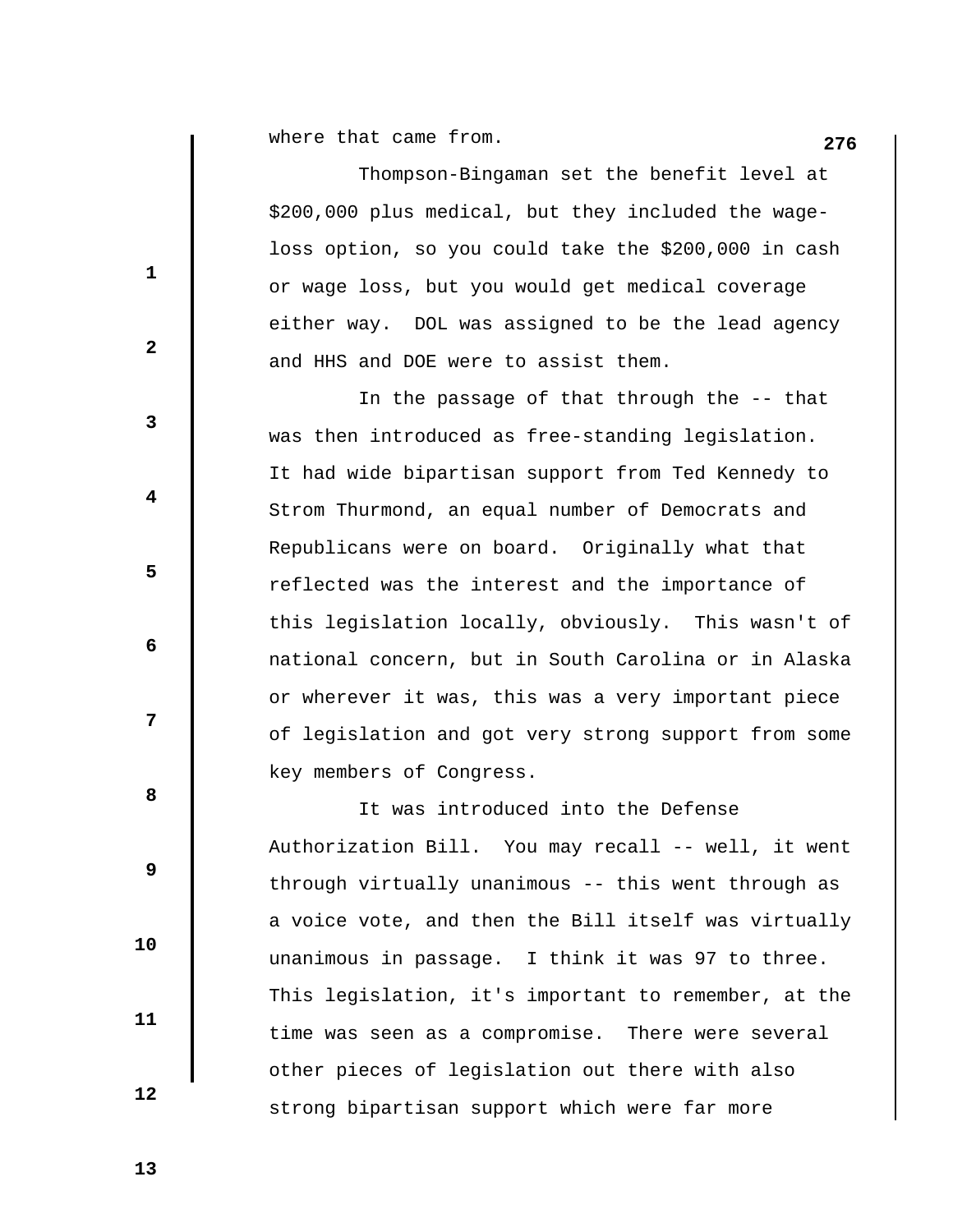generous, and the Administration, and me in **277** particular, was out there trying to limit them and -- it was an interesting position to be in.

 The Voinovich Bill essentially had that same benefit level, but for every occupational condition. There was a similar Bill in the House that -- there was a Whitfield Bill, there was a Udall Bill. The House Bills we never focused on as much because it was clear the action was in the Senate, but the Voinovich Bill was really -- which had a number of these same co-sponsors, would have been much more costly and expansive. Marcy Kaptur from Toledo introduced a bill to extend the provisions of beryllium to the DOD, to the Department of Defense, which used a lot of beryllium and that caused some heartburn at the same time because the Department of Defense wasn't ready to take that step. So all these were going on at the same time.

 The Thompson-Bingaman Bill became sort of the compromise vehicle, and the big fight was over whether or not to limit it to the uniquely nuclear exposures. And my role, among others, was to make sure that all these other conditions didn't get Federalized. And the government made a real commitment to making sure to take care of those other conditions in a way that made sense and was fair to workers.

 **13** 

 **10** 

 **11** 

 **12** 

**1** 

**2** 

**3** 

**4** 

**5** 

**6 6** 

**12** 

**8 8**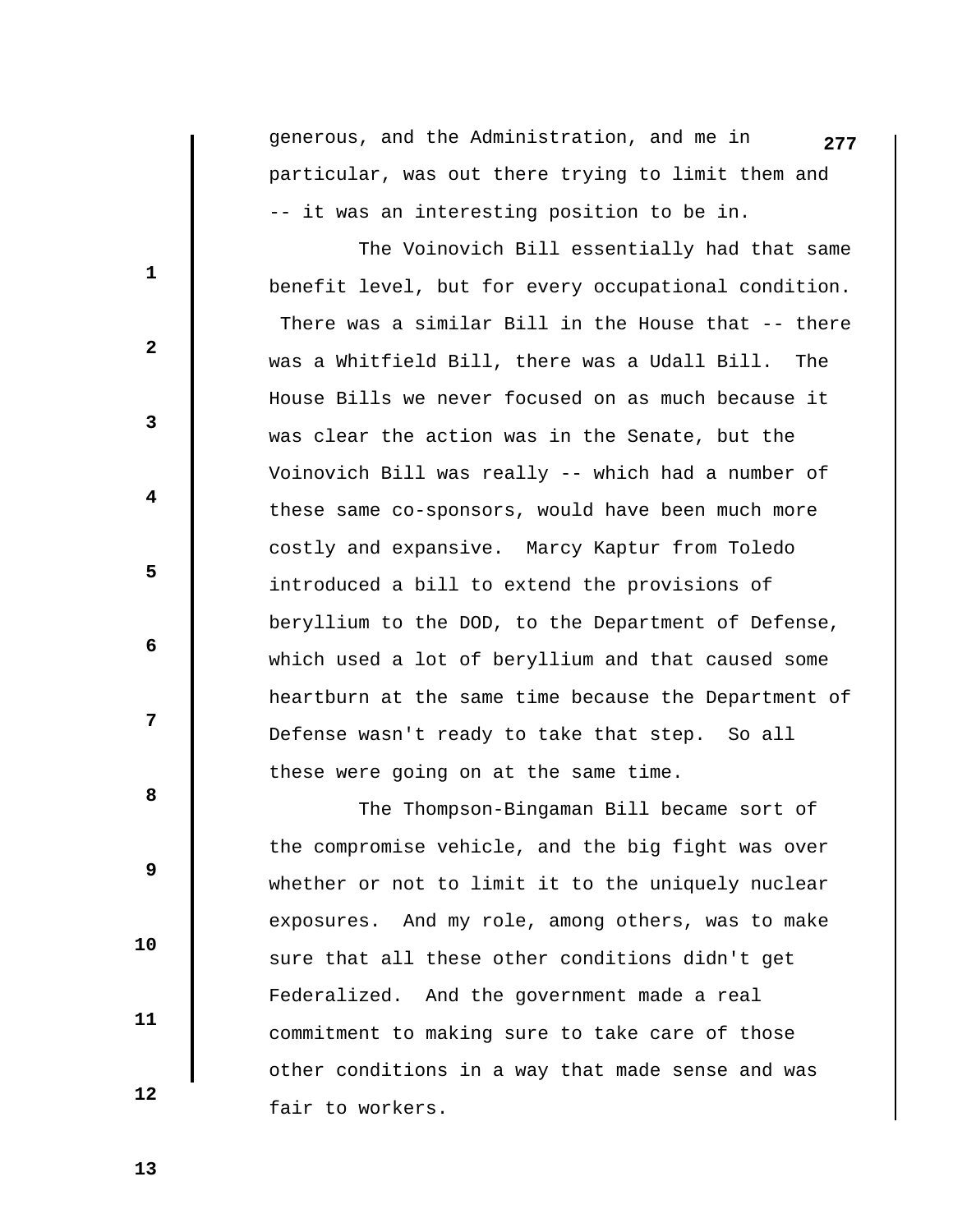The House passed their authorization act **278** earlier and did not get anything -- I think it was earlier -- but they had a sense of the House Resolution saying something should be done was in there, but there was no actual language or any spending.

 It's important to remember the time that this took place. This was sort of the halcyon time of budget surplus. And while this seems like an expensive program, this is loose change in that Bill. That Bill included the expansion of tri-care, essentially Medicare for life or tri-care for life for veterans, which I think was -- came in -- the first estimate was \$40 billion, was the CBO estimate and it went up from there.

 There was some discussion at the very beginning from the leadership of the Senate, which was Republican at the time, not to put mandatory spending on this. Once the House came in, and Steve Byar from Indiana was the -- you know, pushed for this tri-care for life. Once that came in, the floodgates were opened and this was one of the things that went on that. There were mandatory spending, which normally don't go on a Bill like this, but that was -- once you were maybe spending tens and tens of billions of dollars, what's a couple of billion more in putting this on. So it

 **13** 

**1** 

**2** 

**3** 

**4** 

**5** 

**6 6** 

**12** 

**8 8** 

 **9** 

 **10** 

 **11**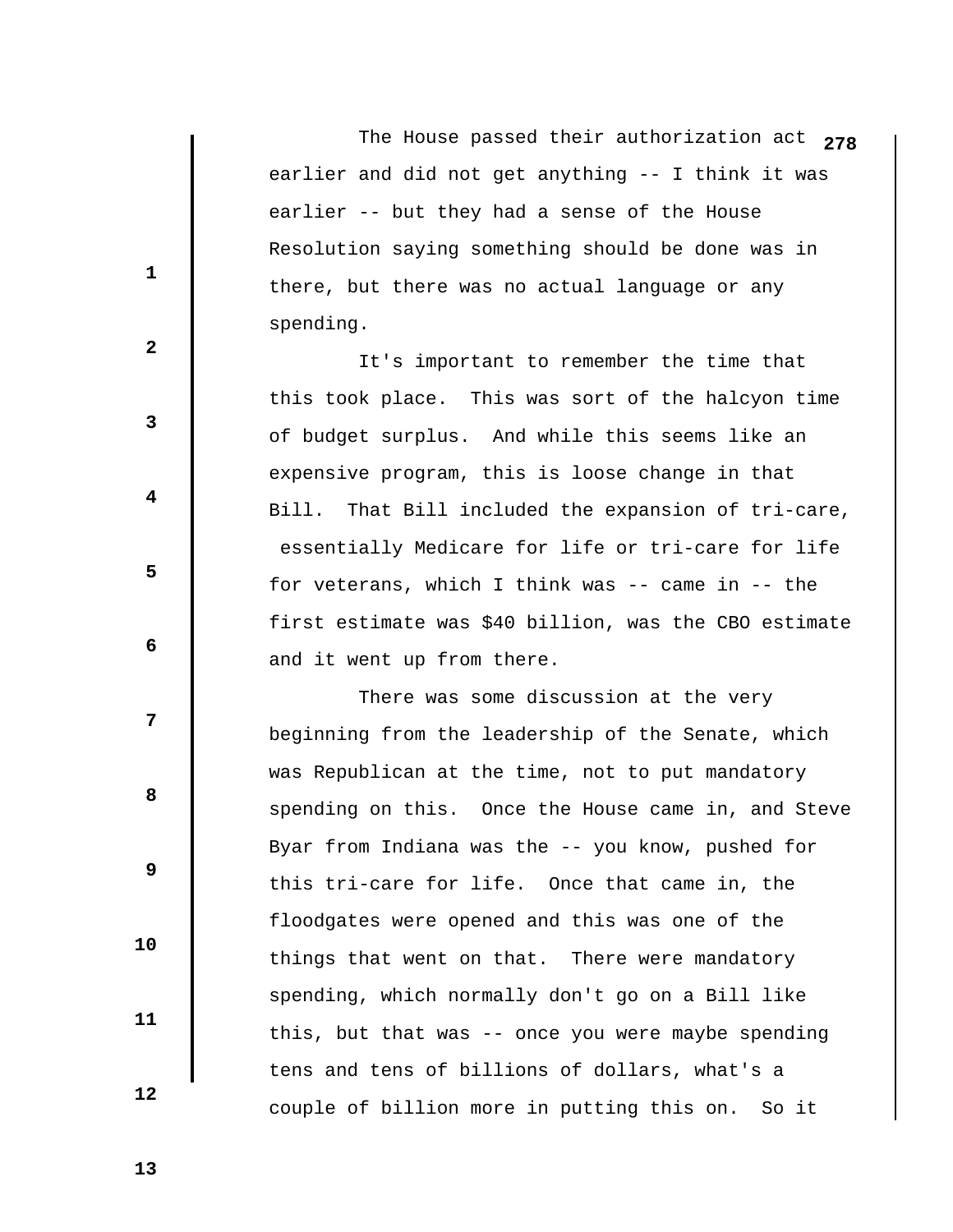didn't have to go through the normal mechanisms for<sub>19</sub> mandatory spending, which there are all sorts of Senate and House provisions on how you have to do that and you have to get various waivers, and this went through because these other things also went through at the same time.

 The Conference Committee -- and this was really one of these things where you sort of wish they could have done a little bit better job. There was a Conference Committee which negotiated this, and the differences between -- that were negotiated were not partisan differences at all between Democrats and Republicans. It was purely a House and Senate difference. The Senate had the Thompson-Bingaman Bill, and that was -- they had strong Democrat and Republican support for that Bill. The House -- in this case only the House Republicans were involved in the negotiation -- just didn't want to see it, or there were few who wanted to see it, and wanted to limit it. And equally importantly, they wanted the program to look like RECA, because the House committee that was given jurisdiction for this was the Justice -- the Judiciary Committee, and they have RECA and they know RECA and they wanted to do RECA. And so you had this negotiation that took place without anybody from the Administration there because it was between, at the time, two Republican-

**1** 

**2** 

**3** 

**4** 

**5** 

**6 6** 

**12** 

**8 8** 

 **9** 

 **13** 

 **10** 

 **11**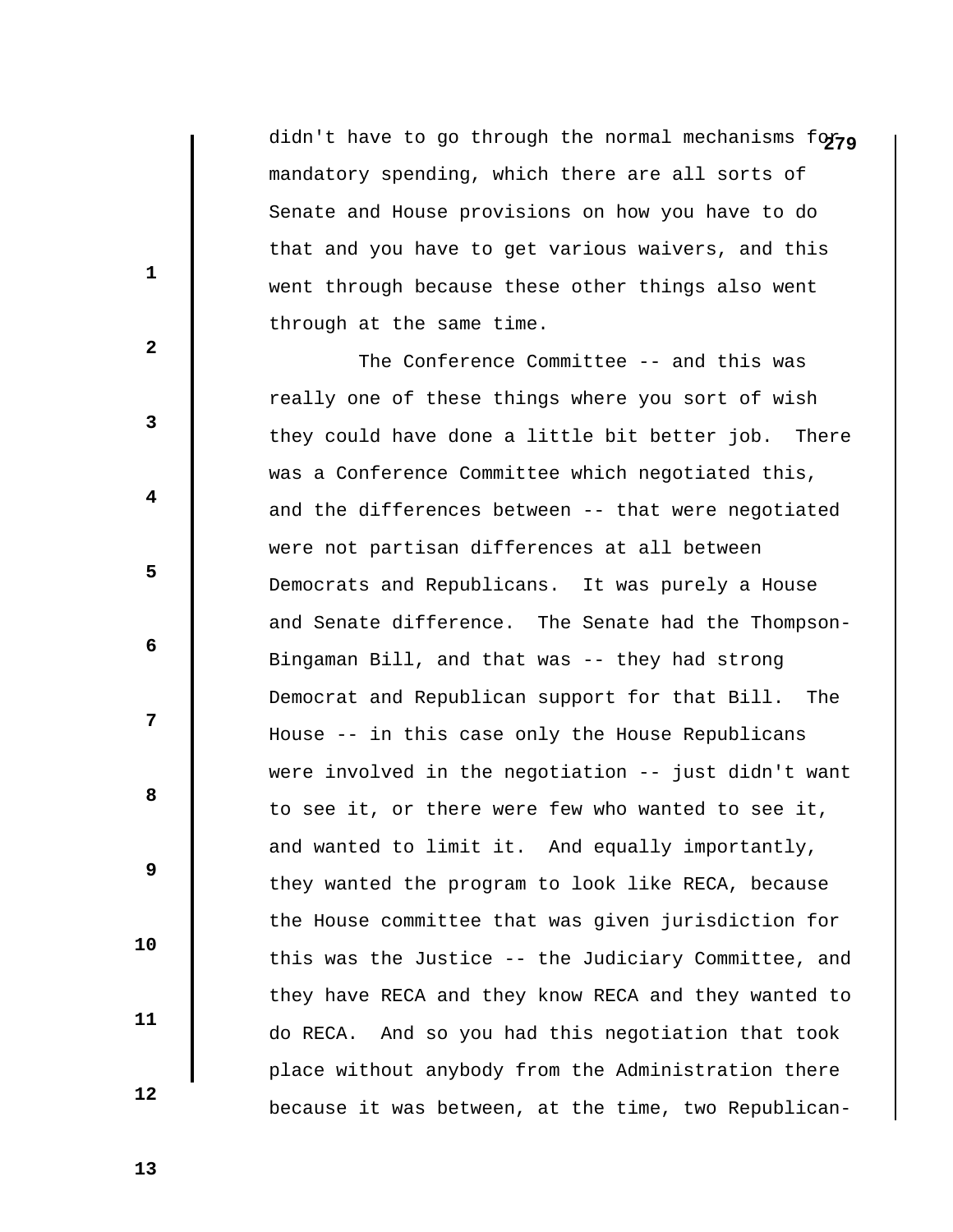controlled houses and they didn't really ask our **280** opinion and they didn't ask for help writing it, which is why we're in -- you know, some things need to be cleaned up because the Labor Department was always available to do technical draft of any issue people wanted on any side to make sure it's written well, but no one bothered asking in the conference.

 The dispute included the nature and the size of the benefit. The House wanted a RECA-type benefit, which is a lump sum payment without medical. The Thompson-Bingaman Bill was wage loss or lump sum, plus medical. And the compromise -- I think -- yeah, the compromise -- they dropped the wage loss provision. As a result of that, they didn't want to make -- it couldn't be an exclusive remedy. And it was very clear -- and I remember speaking to the staff people about this, saying you understand that by doing this people will be able to go into the state worker's compensation systems to get wage loss in addition to the lump sum. They said absolutely, that's what we want. We just thought that was terrible policy, but that's what - you know, when you talk about Congressional intent, this was overt Congressional intent 'cause they wanted it to look like RECA. They wanted the Justice -- the Judiciary Committee to have jurisdiction. They wanted it to be a RECA program.

 **13** 

**1** 

**2** 

**3** 

**4** 

**5** 

**6 6** 

**12** 

**8 8** 

 **9** 

 **10** 

 **11**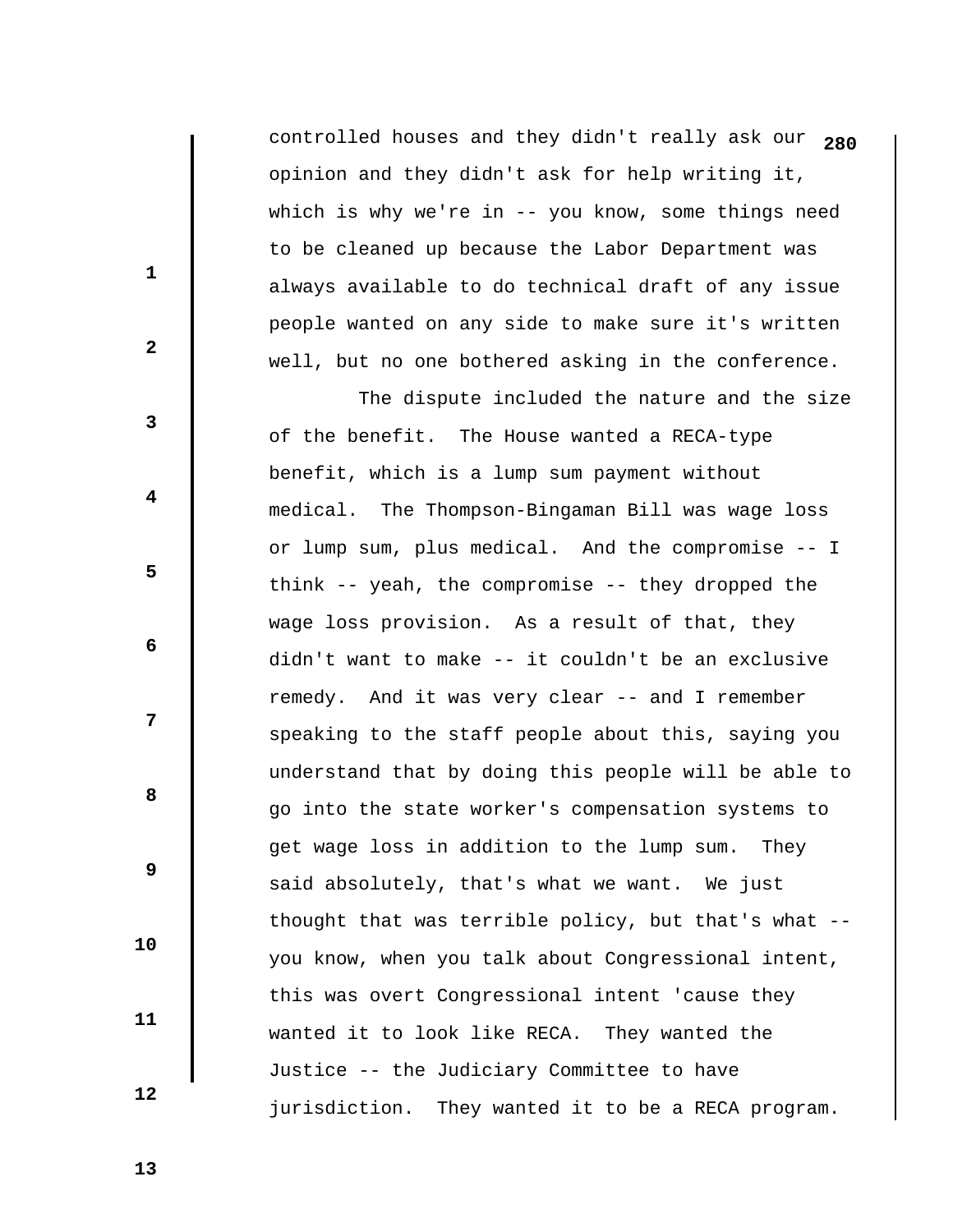Not surprisingly, \$150,000 was the compromise **281** because originally we had come -- there was a \$100,000 Bill floating around and this was \$200,000.

 The Judiciary Committee really wanted the Justice Department to be lead. The Justice Department, needless to say, had no desire to be lead on this, but the Judiciary Committee wanted them to be lead so they would have jurisdiction, I think. So no lead agency -- the compromise was, there was no -- the President's going to do it all, so that led to the Executive Order of December 7th, needless to say because someone had to do it.

 Again there was a compromise on silicosis. Some silicosis was covered, and this was the 1/1 provisions. I don't know if you've looked at that. Silicosis is -- can be diagnosed using an International Labor Organization scale. It's a -- 1/0 being sort of the lowest level of overt silicosis, and then it goes up; 1/1 would sort of be mild. And so they cut the -- they drew a distinction between 1/0 and 1/1, which HHS at the time opined was ridiculous, but it didn't make a difference. And there was a provision that said the President could take it out. It would stay in unless the President decided to take it out. And it was given enough time that whoever the next President was would be the decision-maker on this.

 **13** 

 **10** 

 **11** 

 **12** 

**1** 

**3** 

**4** 

**5** 

**6 6** 

**12** 

**8 8** 

 **9**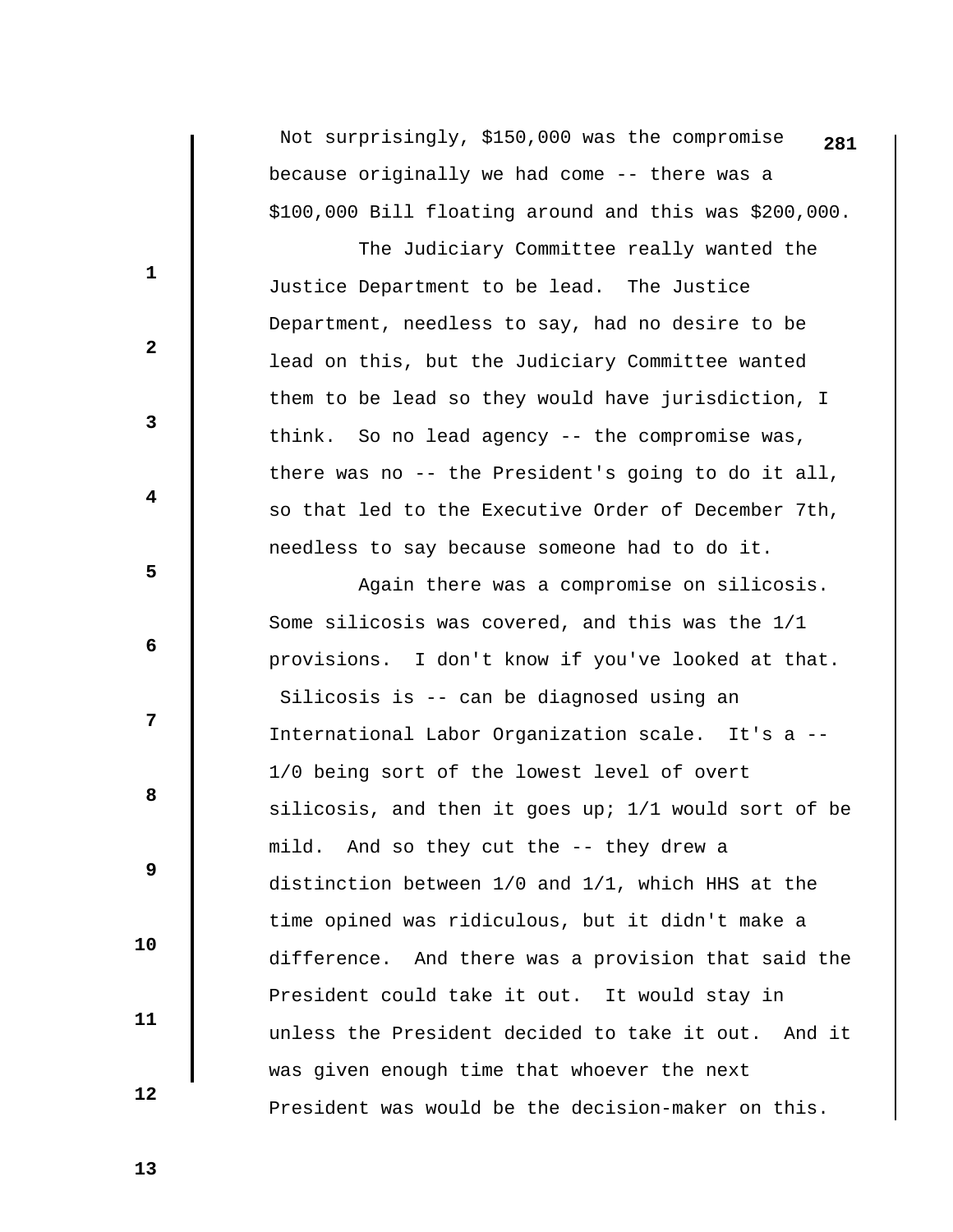**282** And so this is the decisions that were made.

 The other -- the RECA survivor definition, even though it referred to various FECA laws, the way survivors were chosen to be compensated used some RECA definitions, which meant adult children would not be covered, and this caused a great deal of problems later on down the line and this was fixed in the later Defense Authorization Bill.

 There was equity for uranium miners, which is something no one had ever discussed but it came up at the last minute because these same people who were giving me a lot of problems with some of the situations at the Judiciary Committee also felt very strongly if we're going to take care of the DOE contractor employees, uranium miners should be taken care of the same way. DOE was perfectly happy with that, as was the Justice Department, so the uranium miners, who originally had gotten \$100,000 lump sum payments, now got an additional \$50,000 plus prospective medical. They were put in the same pot.

 It causes some confusion because you've got two different agencies providing benefits to the same people, but... There was a RECA attorney fee provision, but it was actually only a -- they only took six out of eight lines and left out a very important line, so that then had to be fixed later on, but that comes out of RECA.

 **13** 

 **10** 

 **11** 

 **12** 

**1** 

**2** 

**3** 

**4** 

**5** 

**6 6** 

**12** 

**8 8**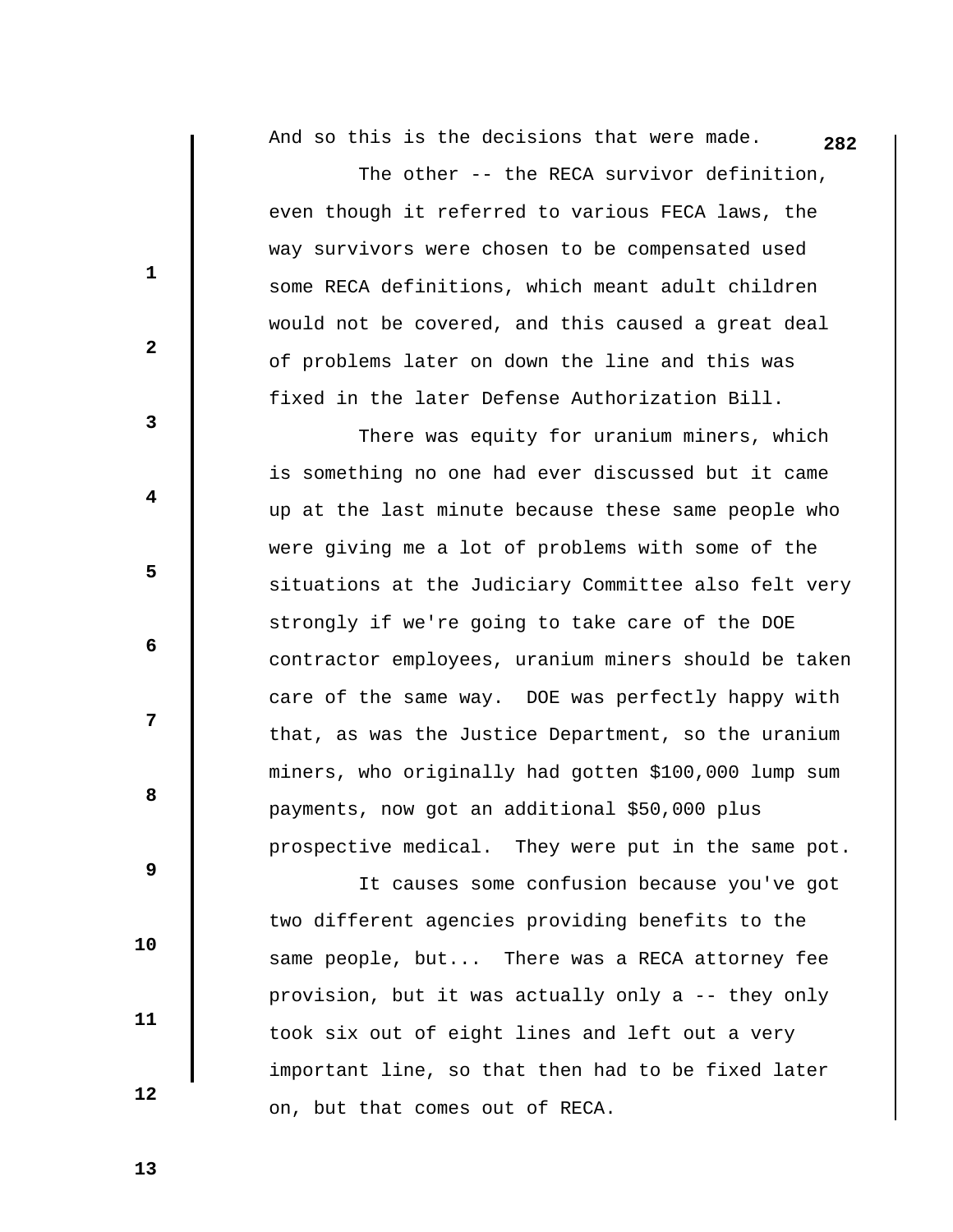So as a result of that, we had an Executivg<sub>3</sub> Order in December which was also put together through an interagency task force, essentially returning to the Thompson-Bingaman model for agency roles and responsibilities. And while the -- so for example, this Advisory Committee, which is appointed by the President, is an Advisory Committee to HHS. There's no need for the President to get your advice on this, but HHS needs your advice. But that wasn't in the Bill. That's --

 HHS has a very important role, and let me just take a moment here to talk about the phenomenal job I think HHS has done. I had never -- I didn't have any idea of who should actually do this dose reconstruction. Congress was the one who put in HHS as being the -- in charge of dose reconstruction rather than -- I knew DOE shouldn't do it, but I thought the Labor Department could find a contractor to do it, and Congress felt HHS should do it. And Congress -- the people involved in that knew NIOSH and they thought NIOSH could do it and I know NIOSH was uncomfortable, but NIOSH has done a phenomenal job. In my wildest imagination I couldn't have imagined the amount of care and thought and success in the two sets of regulations I've seen, the probability of causation and the dose reconstruction. It really -- it shows remarkable

 **13** 

**1** 

**2** 

**3** 

**4** 

**5** 

**6 6** 

**12** 

**8 8** 

 **9** 

 **10** 

 **11**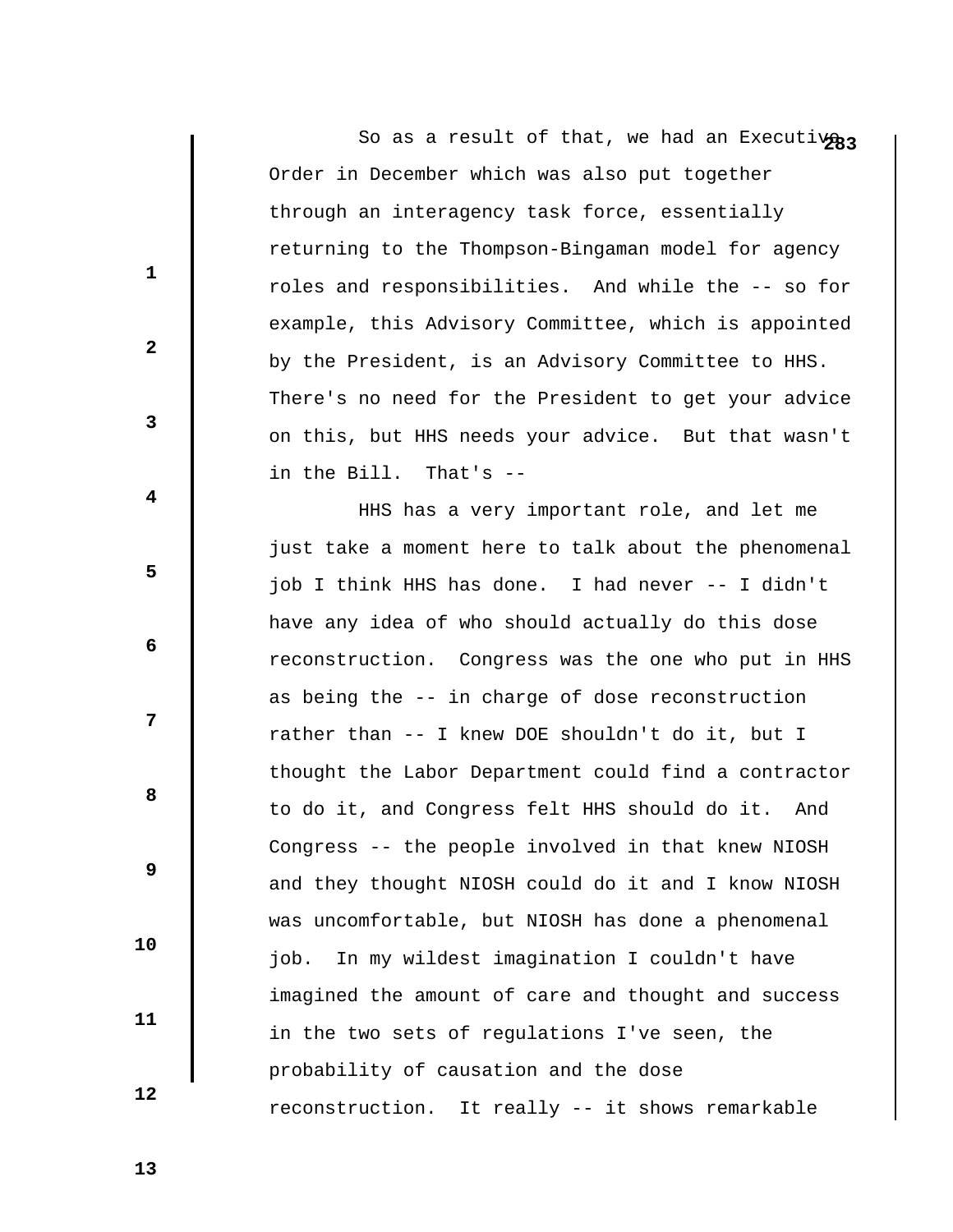work and I'm grateful to NIOSH and to all of you for your participation in that. It's really a great piece of work and I know that there are people - you know, they get hit from all sides. When I'm out in -- going out to sites, people say how come that dose reconstruction program hasn't started yet, or what's going on? And what I tell people is it may take a few months longer than anyone would want, but it's -- five years from now we're going to look back on this and say boy, thank God they did such a good job on this 'cause we won't have to redo it, and it's great and I think -- I'm very grateful to Larry and his crew for doing this.

 It established the interagency working group, which sometimes -- which sort of exists now. People do get together and talk, although it formally says that HHS, DOL, DOE, DOJ, OMB and NEC are supposed to get together and talk about this stuff.

 **DR. MICHAELS:** Well, OMB is not, that's right. Then needless to say, this was amended. And as many of you know, in the subsequent Defense Authorization Act, this survivor definition issue had to be clarified and it was easily clarified.

 The attorney fee limit, which was essentially an incentive not to have reasonably - reasonable attorneys get involved, was changed to

 **12** 

 **10** 

 **11** 

**1** 

**2** 

**3** 

**4** 

**5** 

**6 6** 

**12** 

**8 8** 

 **9**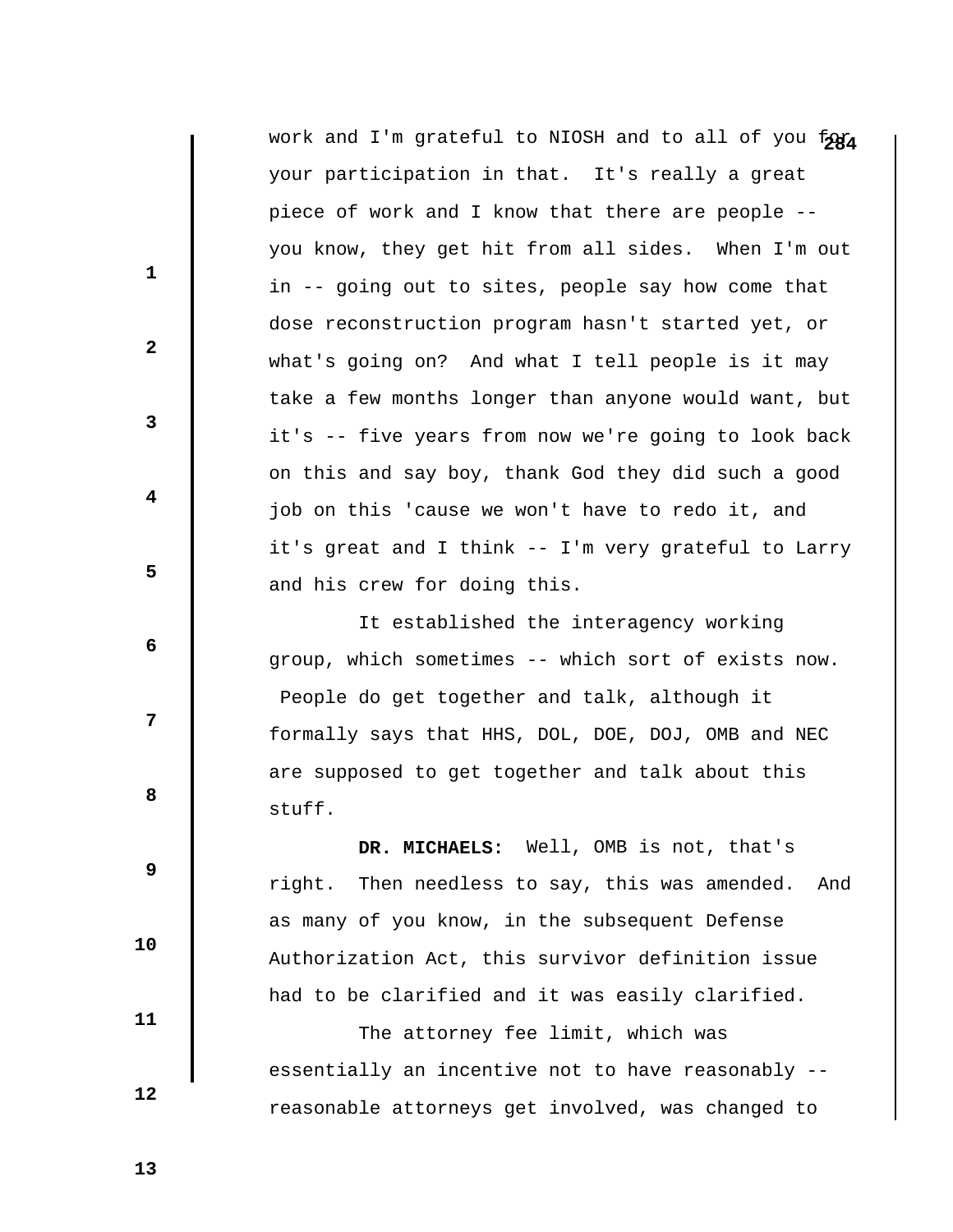actually look like RECA because by choosing only the lowest level from RECA but not the level of -- the higher amount of pay when an attorney has to do a lot of work would have excluded good attorneys and just left really bad attorneys in the system, and the Labor Department was certainly concerned about that.

 They changed some litigation provisions, which I don't need to go into, and directed NIOSH to study the effect of residual contamination in a couple of different places, and that was -- I guess NIOSH is doing that now.

 So what's the lesson of this? You've all heard the adage, a camel is a horse designed by a committee. If I had found clip art with a fourhumped camel, I would have used it, but I couldn't find one. This Bill does not reflect 20 brilliant scientific policy minds coming together saying this is the best program. This reflects a lot of thinking, a tremendous amount of historical work and sort of saying we're not going to recreate the wheel. We began by saying FECA for everybody. We looked at the RECA program. It's pieces of programs that Congress had already enacted and that were running well, other things that were political compromises, some new areas that we're just trying out, seeing if they work. There's no one

**1** 

**2** 

**3** 

**4** 

**5** 

 **6** 

**12** 

**8 8** 

 **9** 

 **13** 

 **10** 

 **11**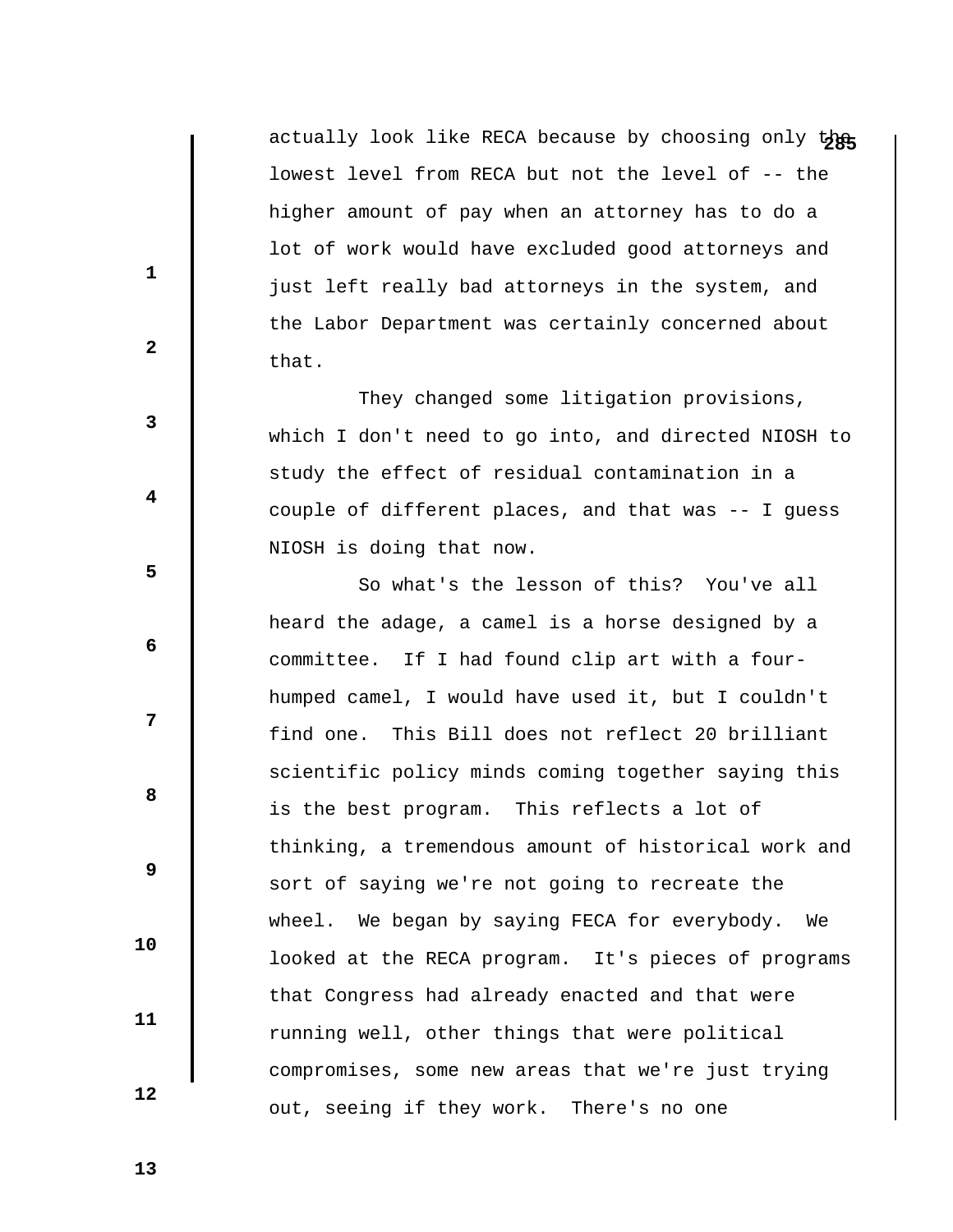comprehensive cohesive vision, and I often think **286** historians or journalists or anybody looking at this ten years from now saying well, what were they thinking when they put this together? Well, there was not any one person who thought about putting this together. This is a -- this Bill is a reflection of scientific, historic, political forces that all came together and this is what it left us to work on. And I know that sometimes causes some frustration, but it's what we have and that's the great part of the American system. So that's the history as I remember it. I hope that was useful. I'll take any questions you like now.

 **DR. ZIEMER:** David, thank you very much, a very enlightening presentation. Let me kick off our question period by asking you if you can address this. There has been off and on concerns by -- from members of this Board about the language that's used in the original Bill expressing the, quote, intent of Congress. It includes --

 **UNIDENTIFIED:** The sense of Congress.

 **DR. ZIEMER:** Yes, the sense of Congress. I'm sorry, not the intent, the sense of Congress, which makes certain statements about dose-effect relationships, about the adequacy of radiation protection standards and certain things like that,

 **13** 

**1** 

**2** 

**3** 

**4** 

**5** 

 **6** 

**12** 

**8 8** 

 **9** 

 **10** 

 **11**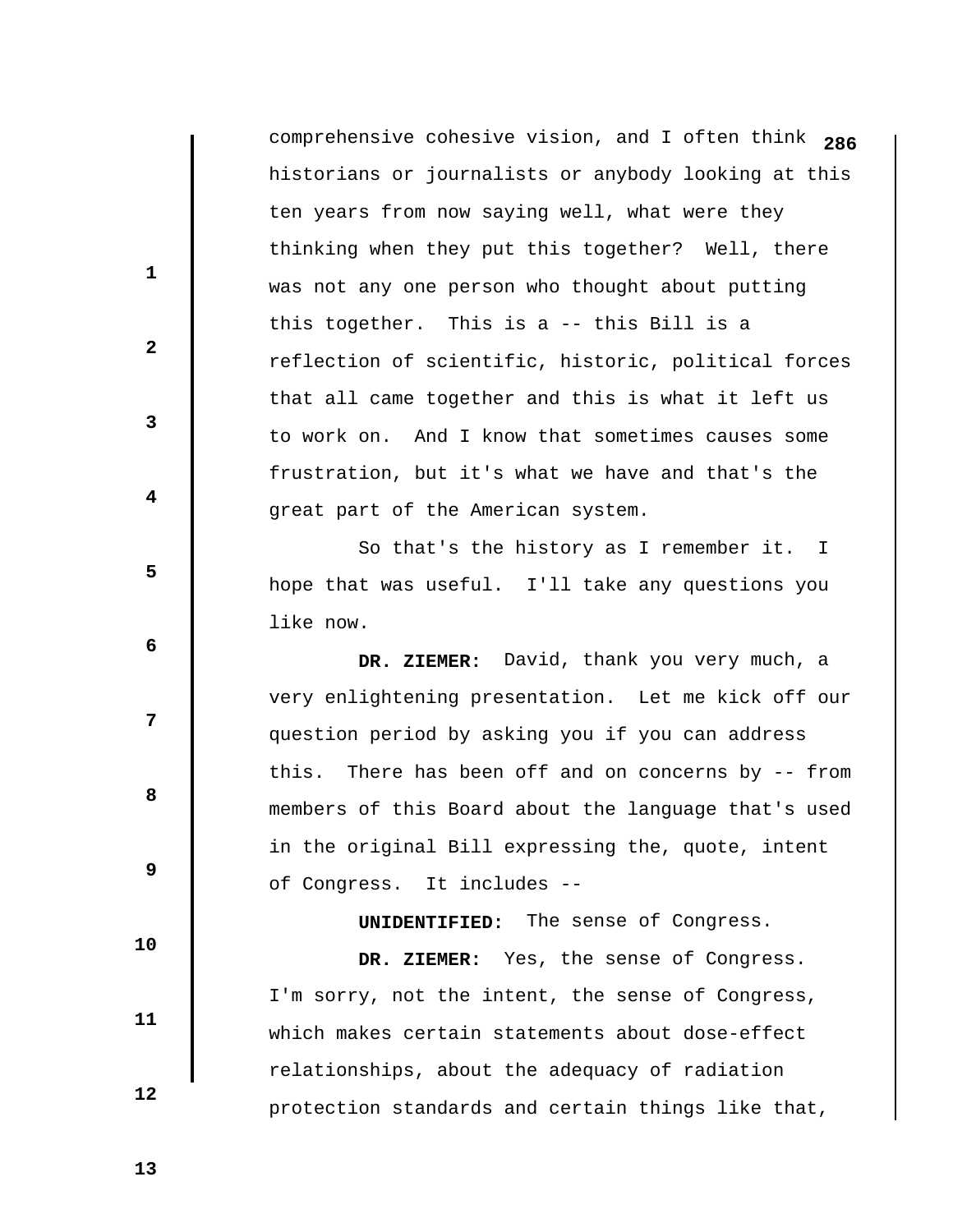and maybe some are wondering how -- if you know every how that language arose. It looks like once this thing got underway, Congress took off with it.

 **DR. MICHAELS:** Yeah, that's -- I mean that was in Thompson-Bingaman. The Administration never put -- I mean our original letters that went with the Bills, we didn't have findings in our Bills. Our letters, I can certainly provide, were much more general, but the Congressional -- the members of Congress and their staffs obviously who had attended a lot of these meetings and who had heard from some of their constituents took that language because they felt that reflected their understanding of the Administration. That was not part of the original Administration proposal, but certainly reflected what some of the members who were really pushing this felt -- but this -- you know, it's based on hearing and third-hand information, obviously. But that's certainly how they felt.

 But you know, findings of -- my understanding is findings at the beginnings of Bills, while they're interesting and important, they don't tell you what to do. It's the provisions of the Bill that say this is what you have to do. But it's important to under-- I think that reflects very well, though, the feeling of the members of Congress who put this together and their concern about this,

 **13** 

 **10** 

 **11** 

 **12** 

**1** 

**2** 

**3** 

**4** 

**5** 

 **6** 

**12** 

**8 8**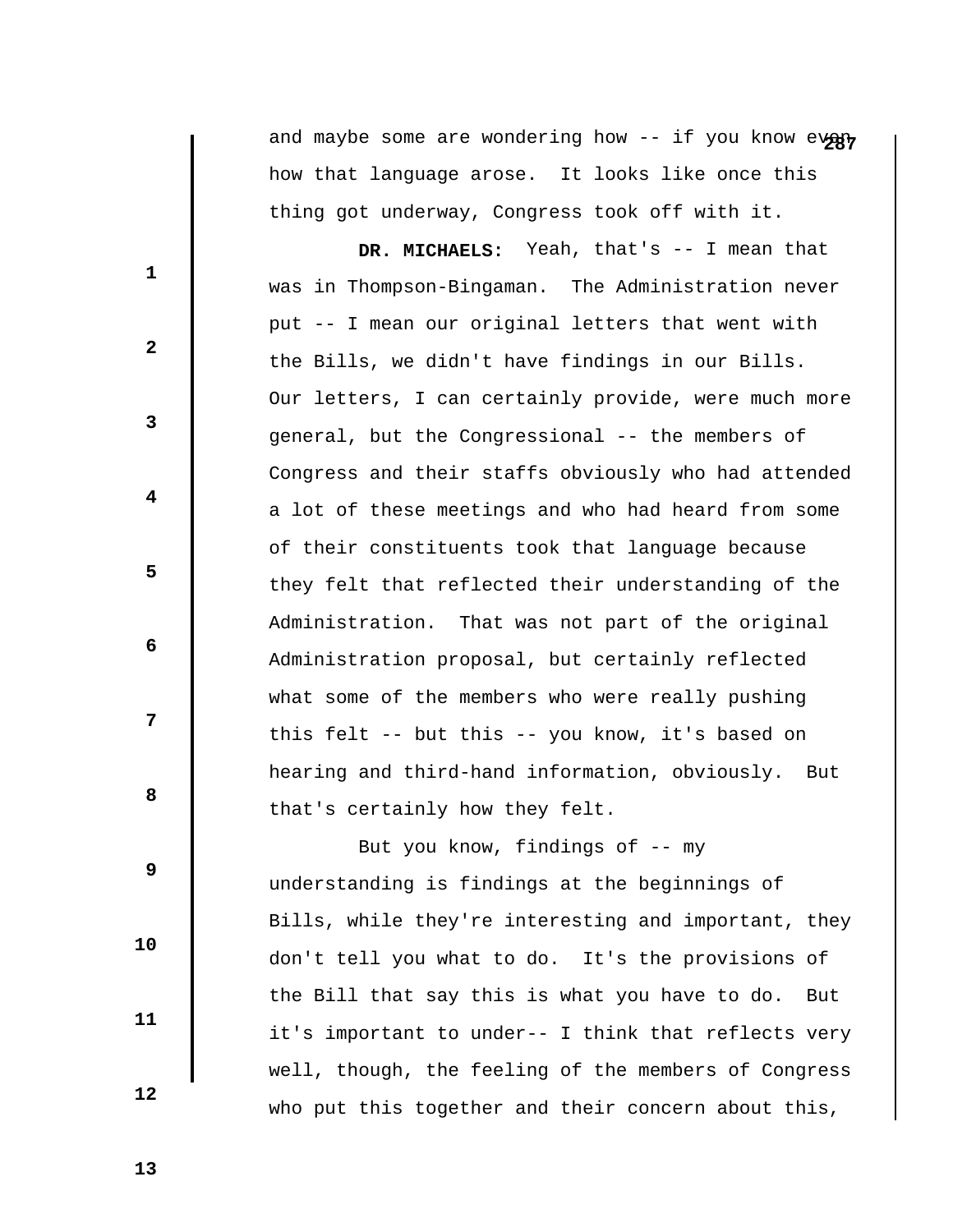|                         | which is why -- you know, the Labor Department had288 |
|-------------------------|-------------------------------------------------------|
|                         | the Congressional briefing during the last recess,    |
|                         | just to fill people -- members of Congress --or       |
| $\mathbf{1}$            | their staffs, obviously no members were there -- on   |
|                         | where the program is. And more than 40 offices sent   |
| $\mathbf{2}$            | people. We were shocked. The interest level's that    |
|                         | high because these are important issues back home.    |
| $\mathbf{3}$            | People are getting money or not getting money and     |
|                         | there's long concern, there's press interest and so   |
| $\overline{\mathbf{4}}$ | that interest remains there.                          |
|                         | DR. ZIEMER: I'd ask for other questions or            |
| 5                       | comments. Yes, Roy DeHart.                            |
|                         | DR. DEHART: I was surprised to see a legal            |
| 6                       | fee imposed there. I don't see this like a worker     |
|                         | compensation system where representation's required.  |
|                         | DR. MICHAELS: You mean the attorney fee?              |
| 7                       | DR. DEHART: Yes.                                      |
|                         | DR. MICHAELS: Well, the way the attorney              |
| 8                       | fee provision -- the original Administration          |
|                         | proposal did not have that fee in it at all. RECA     |
| 9                       | has a -- RECA acts -- is set up like a tort system    |
|                         | in that an attorney gets a percentage of the          |
| 10                      | settlement and they get up to -- the way RECA's       |
|                         | written, the -- RECA was amended just before this     |
| 11                      | Bill came to the floor, a few months before, and      |
|                         | there was -- actually the only fight they had over    |
| 12                      | the amendment was around the attorney fees, and the   |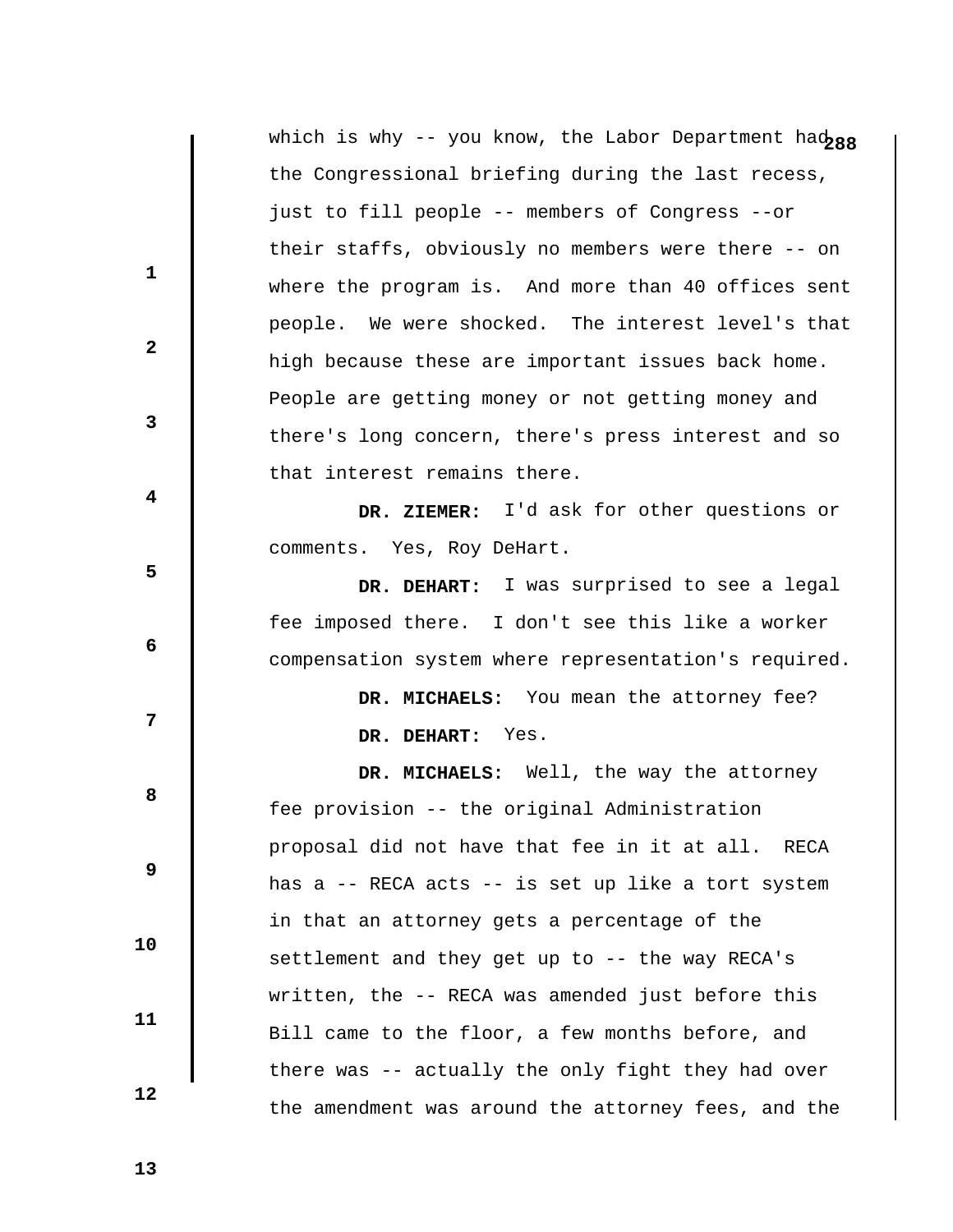RECA provisions are the attorney gets three percentag of the settlement -- two percent of the settlement and they get ten percent if there's an appeal and there's real -- there's more work about it. The first -- the initial filing is not a lot of work so that's only two percent. This Bill took just the two percent. And it sort of works on the lump sum provision. It says you can -- since everyone's getting \$150,000 and no wage loss, it's reasonable to take a percentage of it to an attorney.

 At the Labor Department there was some difficulties in figuring out did they mean to apply this to medical costs, because some state worker's compensation systems, lawyers are actually paid a percentage of the medical costs and that would not work in this case, so that's one of the reasons we're very happy that it was amended the second time to make it clear that the percentage only comes off of the lump sum. And if an attorney really has to do some work and get involved in appeals, they should get a larger percentage because that will require some work. And the feeling from the Labor Department, as well as many people, is that if it's limited to two percent, you're not going to get a good attorney willing to take it on. You'll get people who just do sort of millwork and -- to the detriment of the system and to the workers involved.

 **13** 

 **10** 

 **11** 

 **12** 

**1** 

**2** 

**3** 

**4** 

**5** 

 **6** 

**12** 

**8 8**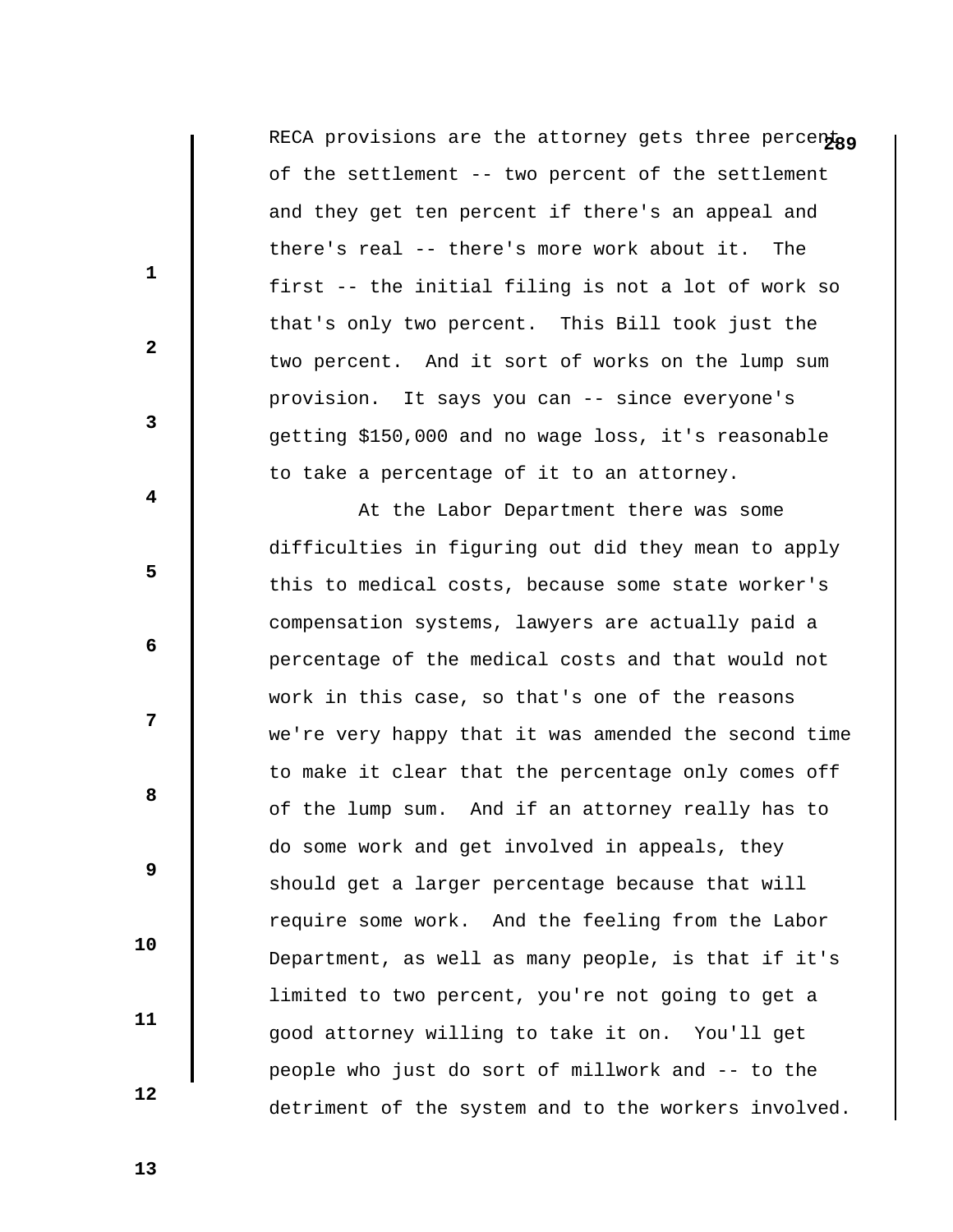But that provision -- but worker's comp provision<sub>290</sub> wouldn't look like that, but this isn't a worker's comp bill. I mean it's a -- it's neither fish nor fowl. That was the -- this compromise.

 **DR. DEHART:** It just appeared, as we've gone through this, that everything is being done for the benefit of the claimant -- to get a filing and everything -- without having to go through an attorney at all.

 **DR. MICHAELS:** That was the basis -- that was -- the basic idea from the Labor Department is we'll set this up, and Labor really pushed this from the beginning, we don't need attorneys in the system. But once it became a RECA system, then we took the RECA provisions and that's one of these strange things. It's unfortunate 'cause it's not a cohesive system with a philosophy behind it. It's a schizophrenic system.

 **DR. MELIUS:** What about the fee for the Advisory Board, that's far more important.

 **DR. MICHAELS:** Exactly.

 **DR. MELIUS:** The Special Exposure Cohort, could you speak to that? There's really sort of two criteria that are included in there. I'll quote, (Reading) Not feasible to estimate with sufficient accuracy the radiation dose that the class received and reasonable likelihood that such radiation dose

 **13** 

 **10** 

 **11** 

 **12** 

**1** 

**2** 

**3** 

**4** 

**5** 

 **6** 

**12** 

**8 8**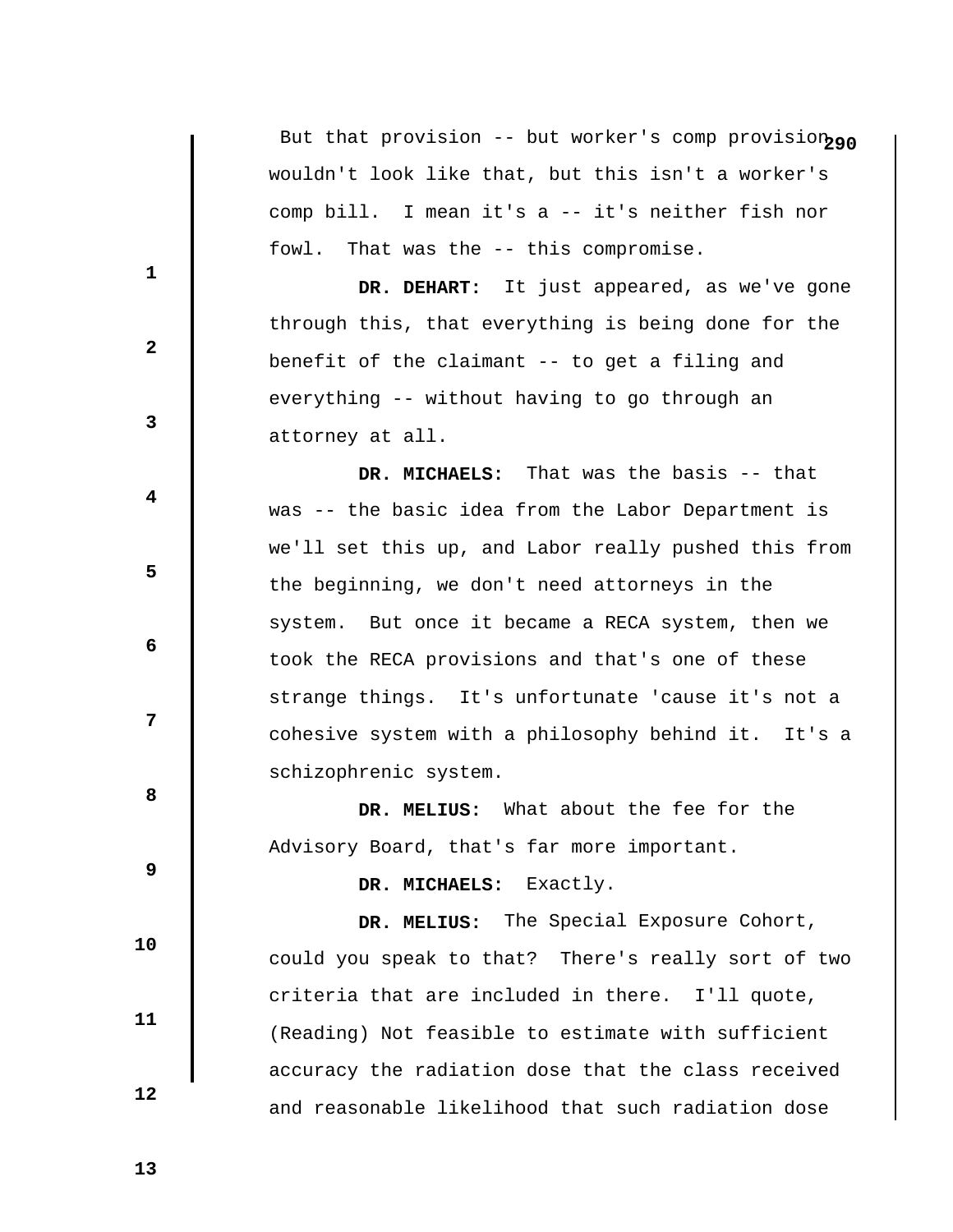**291** may have endangered the health of...

 Can you speak to how that language came about?

 **DR. MICHAELS:** Yeah, I think what that reflects -- I think it's poorly crafted, but I think they were just -- this was the first time out. And you know, many pieces of legislation get multiple shots at being passed and get perfected before they're passed. This was one time around. I think the basic idea here was that -- and certainly hearing this from Senator Bingaman's staff -- they had heard, as many of the members had heard, of people coming forward saying I don't believe my dose records; they're wrong. They can't -- they can't be measuring right because I know what I was exposed to. And I believe in many cases that people were lying to me. And so I think the Congressional people took sort of our GDP concept and said well, this should be in that same -- if people are exposed and they weren't even keeping records or keeping good records, people should be allowed to get compensated, but we don't want to compensate the guy who walks in who's just -- was just refilling the Coke machine. So how do you -- how do you draw the line? And of course they didn't have any idea, and I don't have any idea, either. I don't mean to criticize them. I don't think I would do it any

 **13** 

 **10** 

 **11** 

 **12** 

**1** 

**2** 

**3** 

**4** 

**5** 

 **6** 

**12** 

**8 8**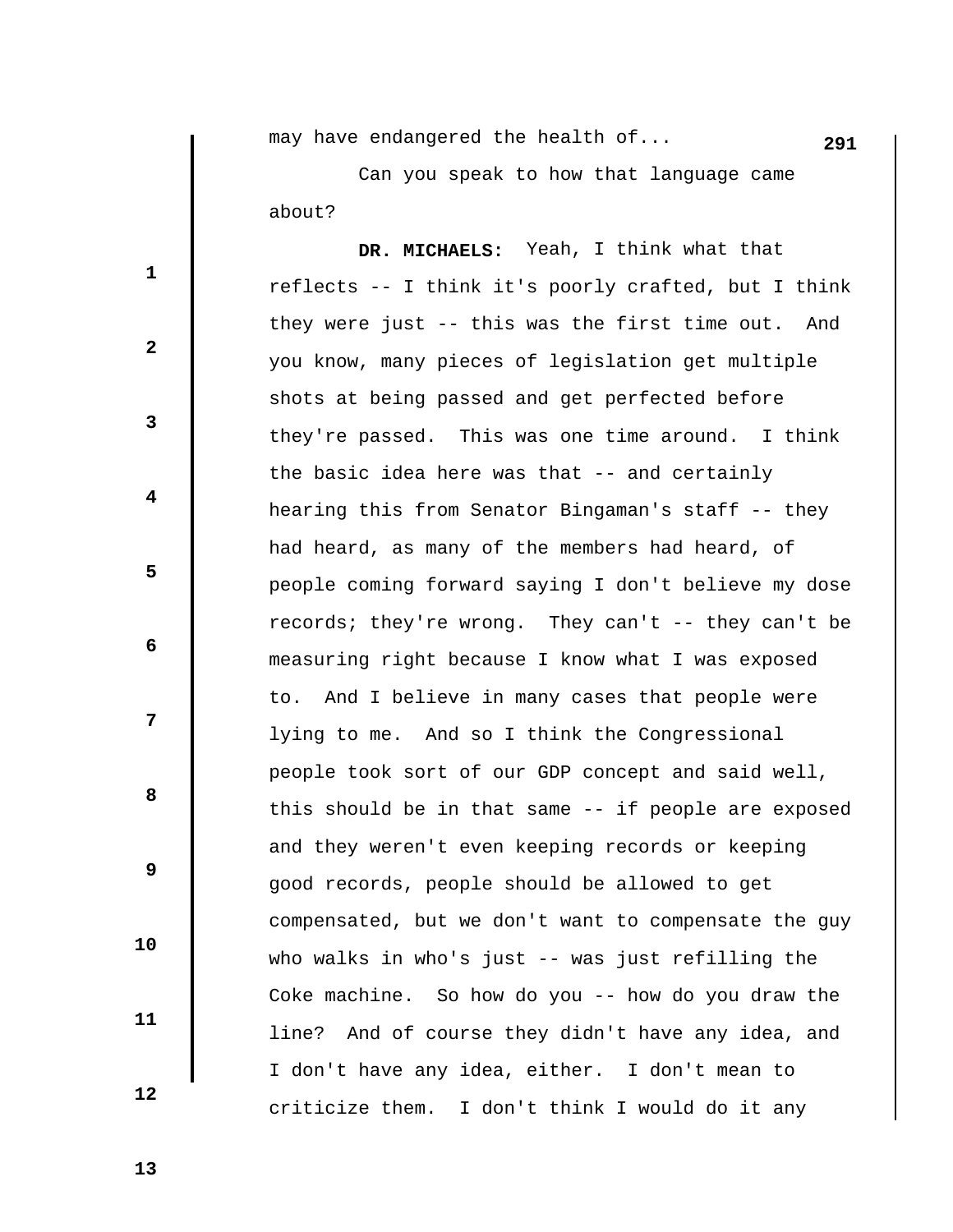|                         | better. -- on how do you figure out if someone wago, |
|-------------------------|------------------------------------------------------|
|                         | exposed, but -- you know, that -- the rad            |
|                         | protections in Paducah, the dose records weren't     |
|                         | done right. And so that's essentially -- they did    |
| 1                       | it as well as they could and they threw it on you to |
|                         | figure it out. That's why you're paid the big money  |
| $\mathbf{2}$            | here to do it.                                       |
|                         | DR. ZIEMER: Other comments? Oh, I'm sorry            |
| 3                       | -- Wanda?                                            |
|                         | MS. MUNN: Dr. Michaels, I have to thank you          |
| $\overline{\mathbf{4}}$ | for a fascinating presentation. For those of us who  |
|                         | live out in the boonies, the way things work inside  |
| 5                       | the beltway is an absolute astonishment, so just     |
| 6                       | following that was an exercise in concentration,     |
|                         | believe me.                                          |
|                         | I'd like to go back to what was touched on           |
| 7                       | earlier with respect to the sense of Congress        |
|                         | statement. The thing that is of concern there is     |
| 8                       | even though it is not a part of the Bill, when a     |
|                         | statement is made that is so extremely misleading    |
| $\boldsymbol{9}$        | that any non-political person just reading it as a   |
|                         | casual observer would be misled, it's kind of a      |
| 10                      | problem for those of us who like to believe that     |
|                         |                                                      |
| 11                      | Congress is capable of doing better than that. I     |
|                         | refer specifically to item number six in the Bill.   |
| 12                      | It has only two sentences in it, and the two         |
|                         | sentences are simple. The first one is very          |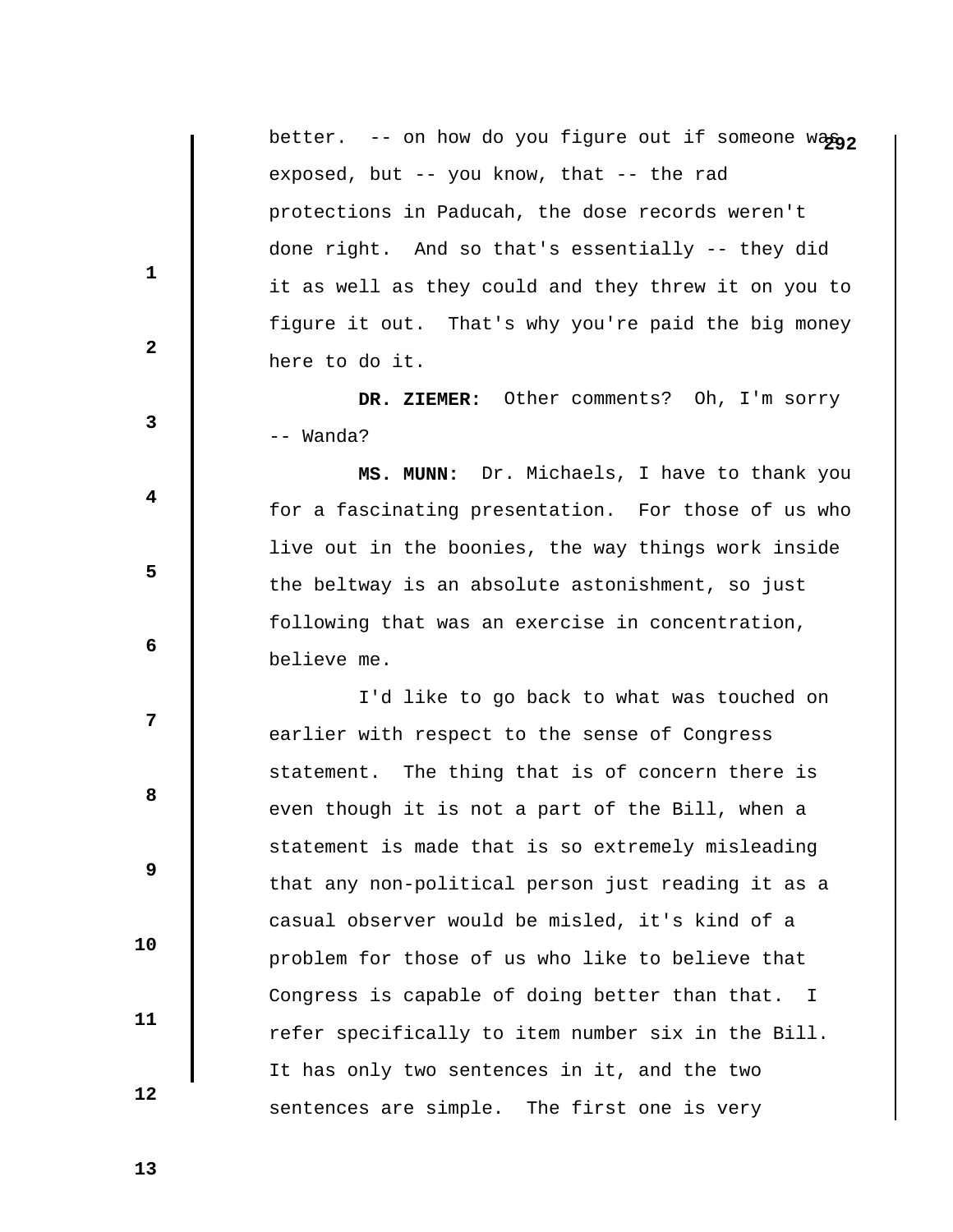**2** straightforward, (Reading) While linking exposure **93** with the development of occupational disease is sometimes difficult, scientific evidence supports the conclusion that occupational exposure to dust particles or vapor of beryllium can cause beryllium sensitivity and chronic beryllium disease.

 I think everybody recognizes that. There isn't much conflict around that statement.

 The second sentence says (Reading) Furthermore, studies indicate that 98 percent of radiation-induced cancers within the nuclear weapons complex have occurred at dose levels below existing maximum safe thresholds.

 **UNIDENTIFIED:** Ninety percent, well --

 **MS. MUNN:** (Reading) Ninety-eight percent of radiation-induced cancers within the nuclear weapons complex have occurred at dose levels below existing maximum safe thresholds.

 Now the first time I read that, my first -- I got through the first three words and thought what studies? I've never seen any studies like that. And after I'd read the sentence three times, I realized that this statement can probably be made about the general population. Why radiation-induced cancers, assuming that they are the radiogenic cancers that are identified elsewhere, is what they're talking about. If you make that assumption,

 **13** 

 **10** 

 **11** 

 **12** 

**1** 

**2** 

**3** 

**4** 

**5** 

 **6** 

**12** 

**8 8**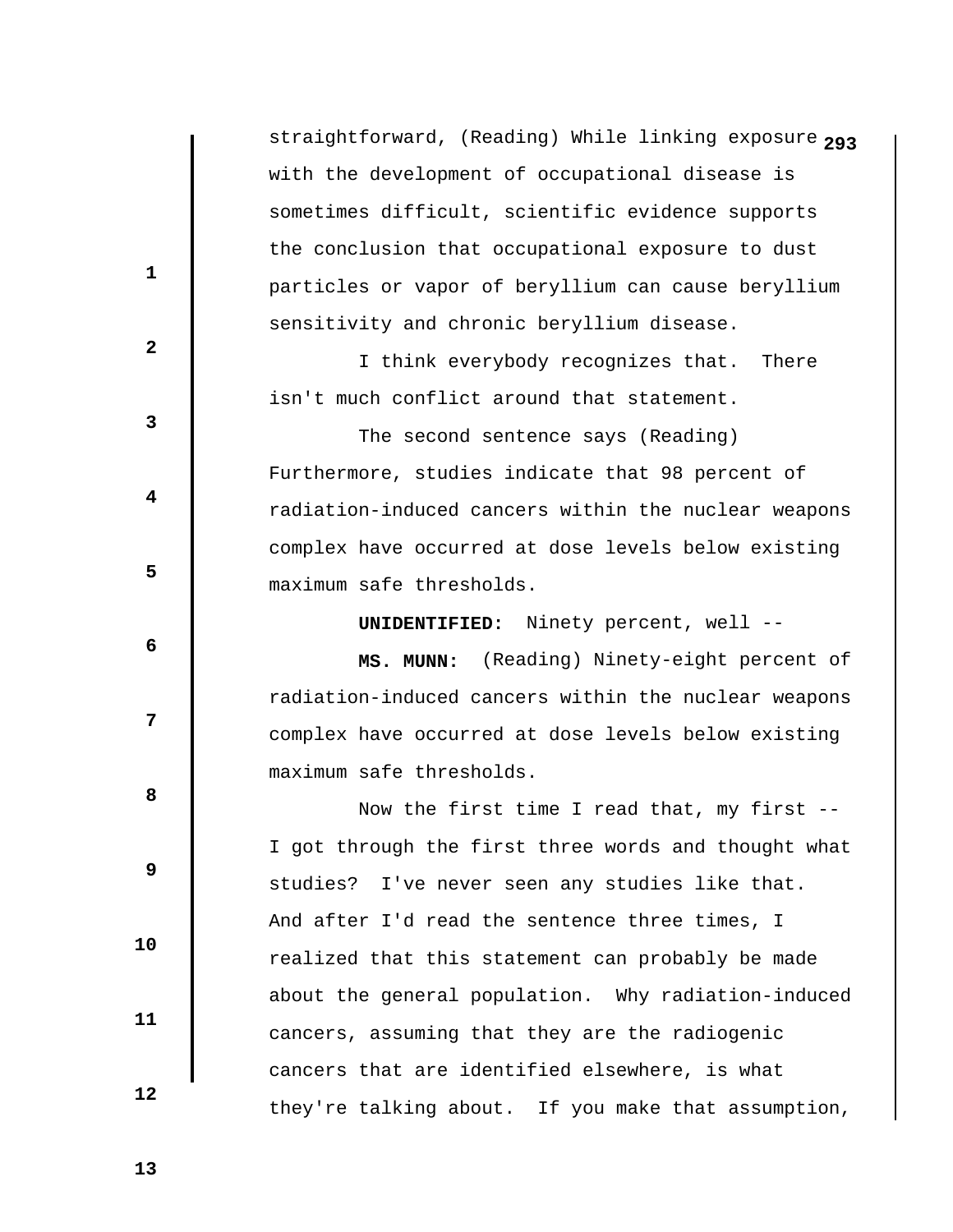then this probably can be made clear of anyone who's walking around. But the casual reader would take that to mean my word, 98 percent of all radiogenic cancers have occurred in our workers who were unduly exposed because of inadequate regulation, and that's -- that's the sort of misleading and almost outrageous statement that does nothing for either helping come to good conclusions in dose reconstructions or helping sure -- making sure that people who should be compensated are compensated. It simply muddies the water and if that is in fact the sense of Congress, I'm assuming that it's the sense of some staffer who works for someone in Congress, but if that -- since it goes in -- to a specific part of our national law, it becomes more than just a simple -- a casual mis-statement made by someone in addressing this issue. **1 2 3 4 5 6 12 8 8 9 10 11 12**  I guess I'm a little curious --  **DR. MICHAELS:** Well, it's worth thinking about that. I mean I can only respond -- I think I have two different responses. One is, given my understanding of the exposures -- you know, most workers in the DOE complex were not exposed to anywhere near the radiologic limits.  **MS. MUNN:** No.  **DR. MICHAELS:** Correctly. In fact, and if we believe through the (inaudible) threshold, it may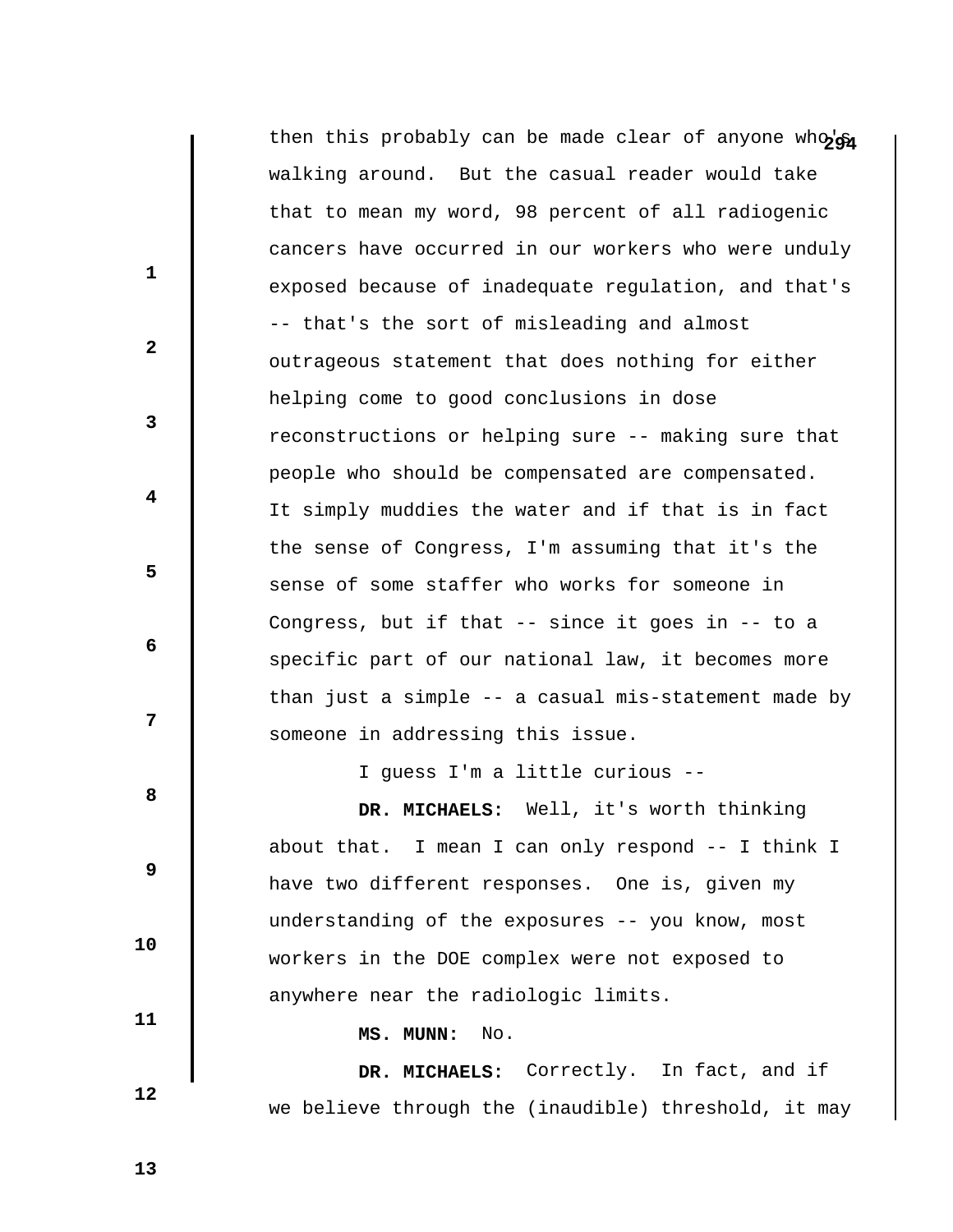actually be true that 98 percent of radiogenic **295** cancers, even though they may not be identifiable, in fact are caused by exposures below the limit because we have a large -- hundreds of thousands of people exposed to relatively low does. But that aside, putting aside accuracy to talk about process, in putting together this proposal -- this presentation, I went through hundreds of pages - mostly not very interesting ones -- of the interagency review of the Thompson-Bingaman Bill because three times a week there would be something that would go around, and for some reason I saved a lot of them, with commenting on different lines and the -- you know, Labor Department would say this and then HHS would say that. And I mean everybody here saw those, and in not one of them did we ever discuss the findings, the sense of Congress at the beginning. They were totally ignored. And we looked at that Bill -- you know, no one cared about them.

 Now maybe it's a problem that you think people are reading them, but in fact -- I mean the sense of the Administration is no one cared what was in there. If Congress wanted to say that, that was fine, but what we cared about was what they were telling us to do. And so there was no comment on any of that. And I couldn't even tell you what was

 **13** 

 **10** 

 **11** 

 **12** 

**1** 

**2** 

**3** 

**4** 

**5** 

 **6** 

**12** 

**8 8**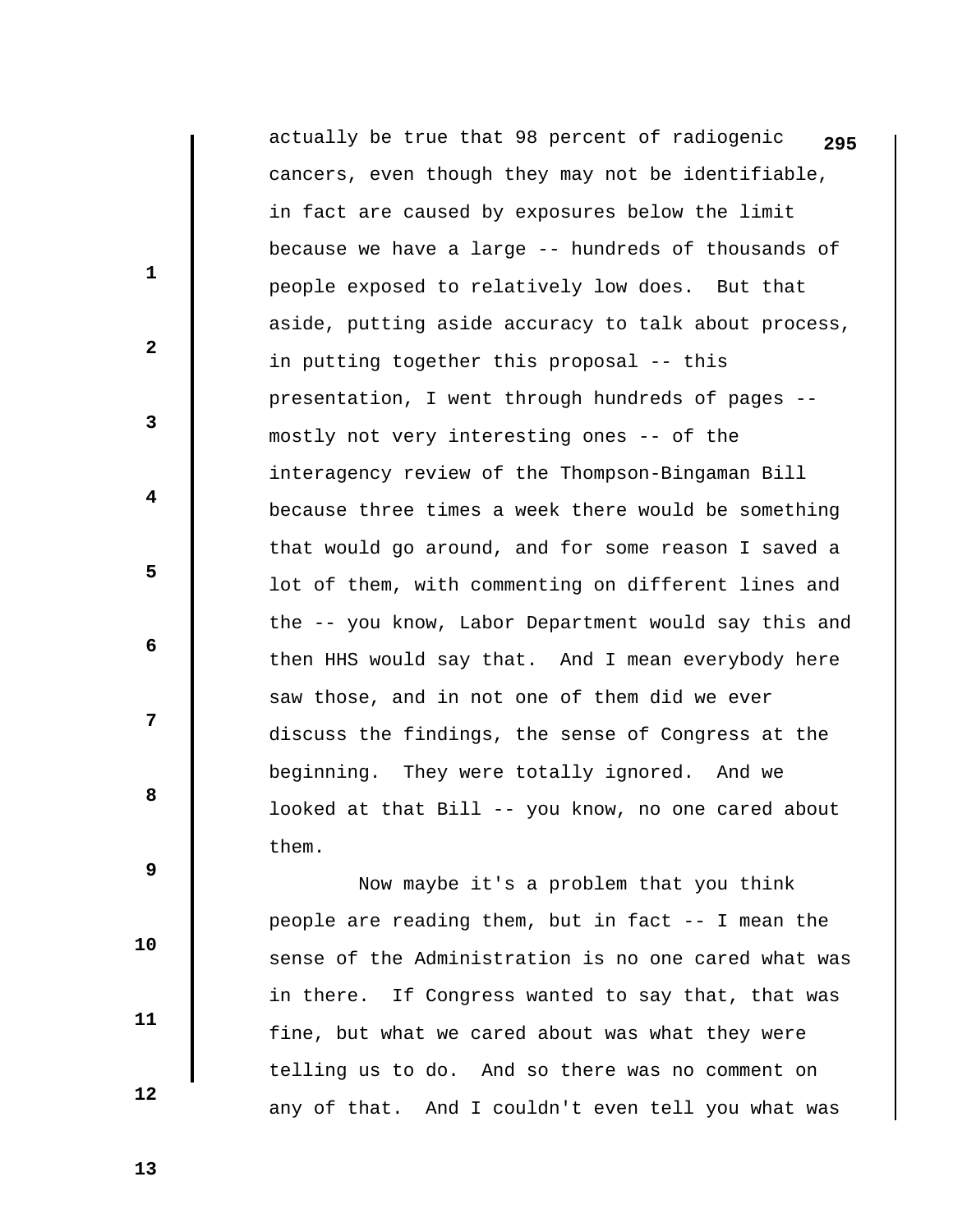|                         | in there. I mean I'm glad you read it to me, but 296    |
|-------------------------|---------------------------------------------------------|
|                         | that's -- you know, I don't know if that's $a - -$ what |
|                         | that means, but that we just ignored that.              |
|                         | DR. ZIEMER: And part of the concern here is             |
| 1                       | that it is claimed to be based on scientific            |
|                         | studies --                                              |
| $\mathbf{2}$            | MS. MUNN: Yes.                                          |
|                         | DR. ZIEMER: -- and I don't know of anyone               |
| $\mathbf{3}$            | who's aware of any such studies that would make such    |
|                         | a claim. Richard Miller says that he has some           |
| $\overline{\mathbf{4}}$ | information on that statement. Richard --               |
|                         | MR. MILLER: Sure, I'd be --                             |
| 5                       | DR. ZIEMER: -- can you add to that?                     |
|                         | MR. MILLER: -- glad to. And by the way,                 |
| 6                       | Ms. Munn, you are right. There was a Congressional      |
|                         | staffer involved in it and for -- as Dr. Michaels       |
| 7                       | properly reported, neither the Administration nor       |
|                         | the public had any role in the conferencing process.    |
| 8                       | We were -- it wasn't even a fishbowl where you got      |
|                         | to look in the windows and see what was going on.       |
| 9                       | We'd occasionally get FAXed pieces of pages of a        |
|                         | draft with talking points. So when the things like      |
| 10                      | finding came out, what the Thompson-Bingaman Bill       |
|                         | initially had in it and what was finally reported,      |
| 11                      | as you just read it, are very different. And in         |
|                         | fact, some of us have -- who have thought about         |
| 12                      | doing some amendments have thought about a technical    |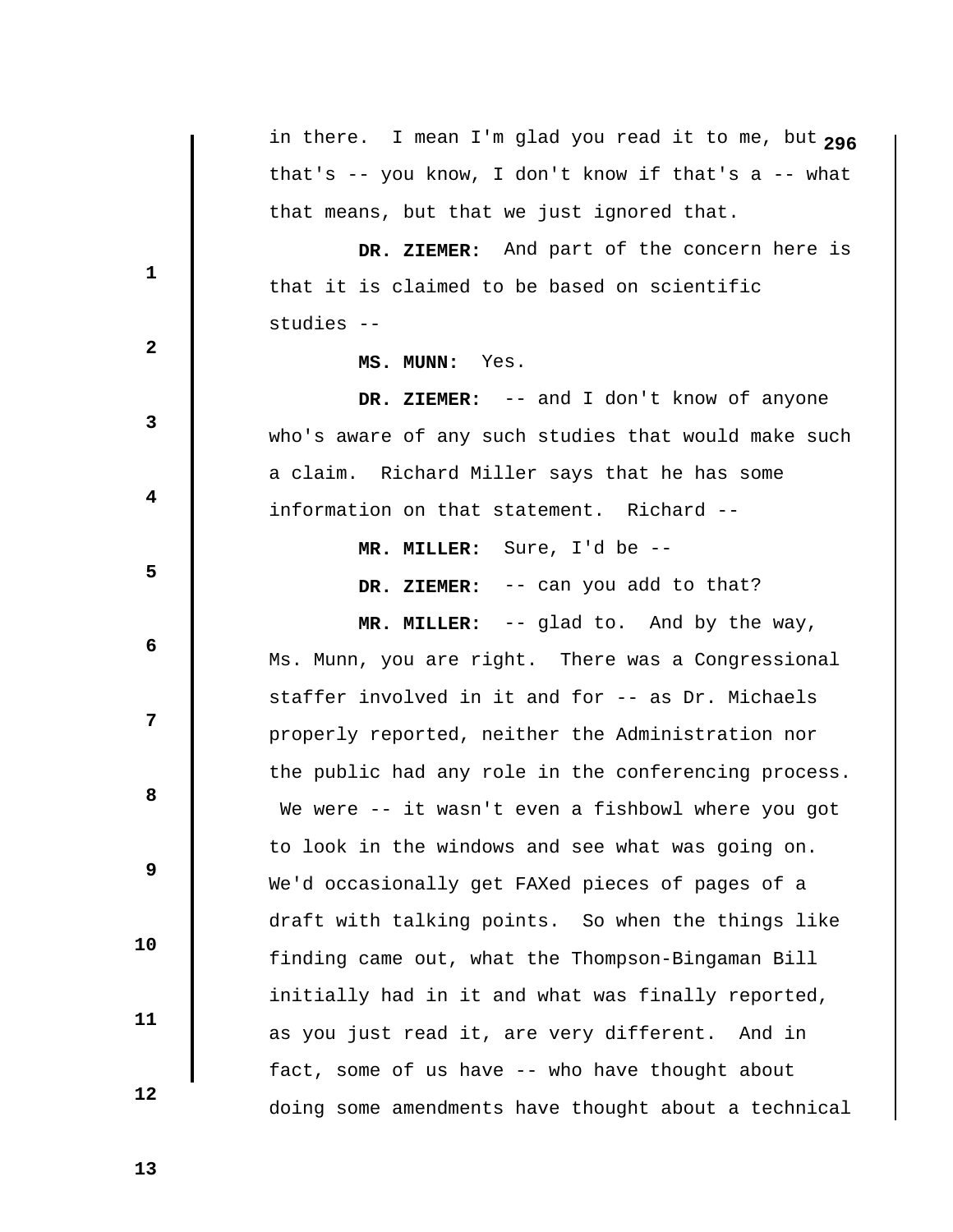correction to precisely to that very clause, and **297** maybe I can illuminate because I agree with you, there's some concern about that finding.

 What happened was, when Bob Nordhouse was the general counsel for the Department of Energy and Tara O'Toole, the successor to Dr. Ziemer, was the Assistant Secretary, they commissioned some folks at MIT led by Nick Ashford to undertake a study of the DOE worker compensation system. So some of the thinking that's leading to this had been going on well before Bill Richardson's tenure. And in the study  $-$  and I can't  $-$  I don't have the exact title of it, but it's -- oh, I don't know, about a foot thick, which looked at both the epidemiology that had been done in the DOE complex, had looked at the experience of the worker compensation system. One of the conclusions that they drew was with respect to what's called the doubling dose. And the question was, what is the likelihood, based on the epidemiology that had been done in the DOE complex, that individuals who sought compensation for radiogenic cancer -- or cancers arising out of the course of employment from exposure to radiation more broadly, what was the likelihood that they were going to be able to meet the doubling dose criterion. In other words, how many of those cancers would actually fall over the doubling dose.

 **13** 

 **10** 

 **11** 

 **12** 

**1** 

**2** 

**3** 

**4** 

**5** 

**6 6** 

**12** 

**8 8**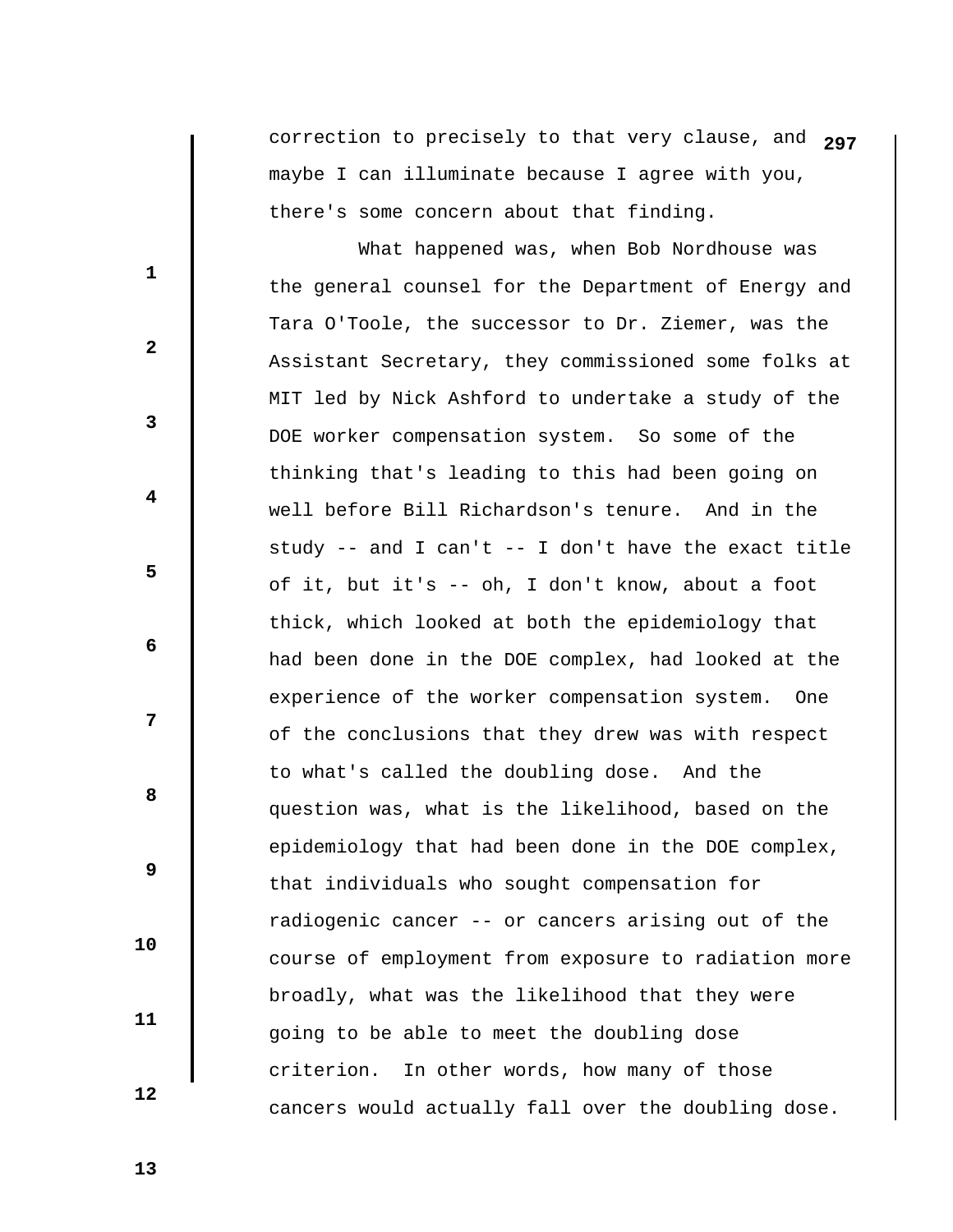And what the report said -- and it's a public **298** document and so -- as a matter of fact, if you'd like, I'll get a copy of it and give it to the committee --

 **DR. MICHAELS:** It's on the web site.

 **MR. MILLER:** It's on your web site? Okay. And what that report said, and others who have read it should correct me if I inaccurately state this, but I think it's right, was that with respect to the doubling dose somewhere between one and two percent, depending on whether it was cancer death or cancer incidence, will fall above the doubling dose level. In other words, individuals who received in excess of two percent, and so therefore, inversely, 98 percent of all occupationally-related cancers which -- do you follow me? Okay. Ninety-eight percent of all occupational cancers will fall below the doubling dose, below the doubling dose -- okay? - which is the legal standard of causation under most state worker's compensation programs. And if you look at the Thompson-Bingaman Bill, it specifically -- and I will get you actually the Thompson-Bingaman as it was added to the Senate Defense Authorization Act -- you will see specifically that's how it's quoted. All right? That it falls below the legal threshold for causation under compensation systems. It had nothing to do with the safe threshold.

 **13** 

 **10** 

 **11** 

 **12** 

**1** 

**2** 

**3** 

**4** 

**5** 

**6 6** 

**12** 

**8 8**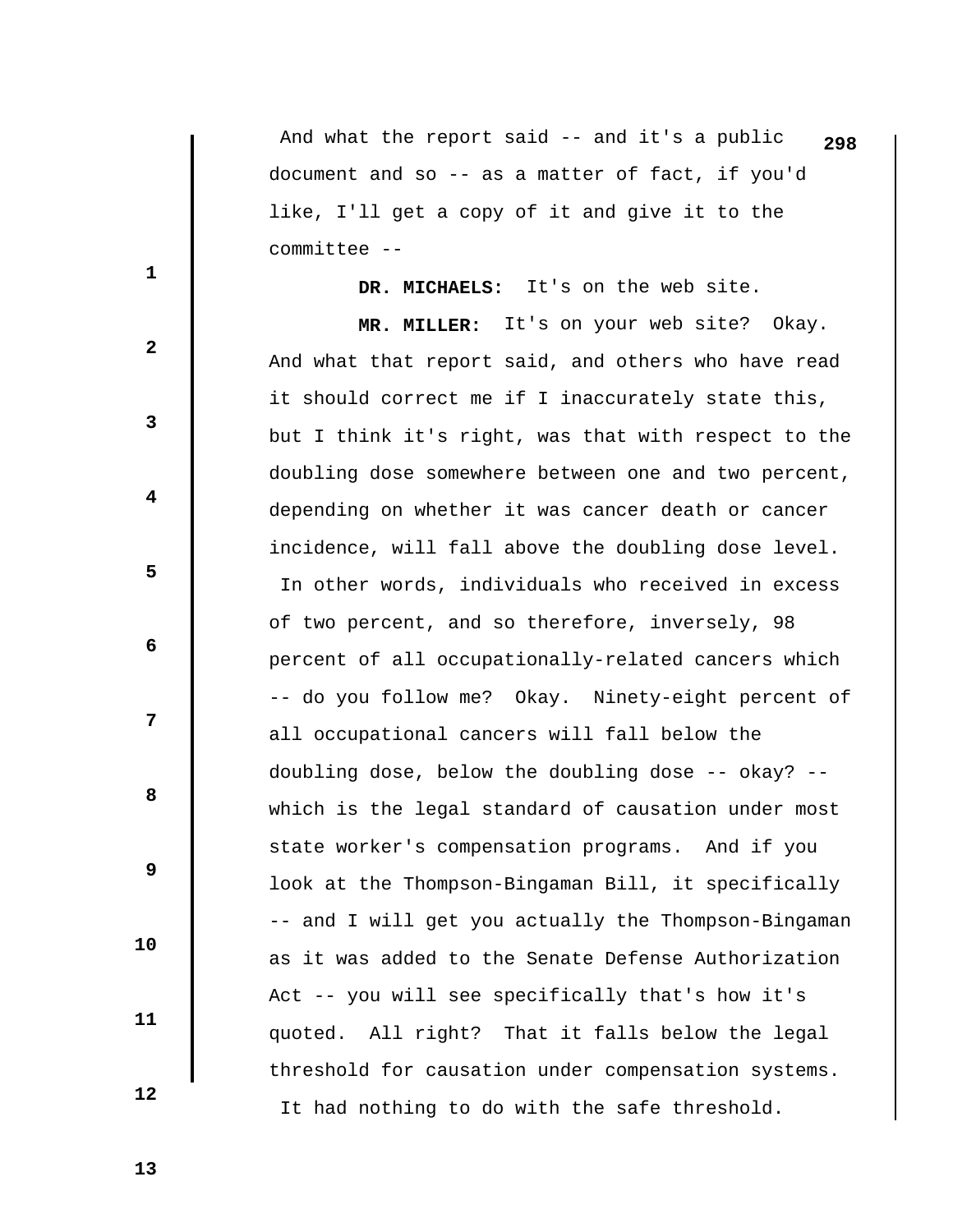|              | So when this thing came out of conference 299        |
|--------------|------------------------------------------------------|
|              | okay? Need I say more? -- it -- whoever was          |
|              | involved at the staff level had never bothered to    |
| 1            | pick up the phone to say what was intended by this?  |
|              | And people were much more engaged in the fight over  |
|              | the silicosis standard, over which agency was going  |
| $\mathbf{2}$ | to be implementing this program -- Do you see what   |
|              | I'm saying? -- and we were all much more bogged down |
| 3            | on the outside about that, and we never even looked  |
|              | at revised findings. And so I can't imagine what --  |
| 4            | I don't know whether it happened on the Judiciary    |
|              | Committee, whether it happened in the Labor          |
| 5            | Committee, whether Speaker Hastert's office, who was |
|              | involved in drafting this, did it. I have no idea,   |
| 6            | 'cause the Senate staff sure knew exactly what this  |
|              | was about 'cause everybody had seen this Ashford     |
| 7            | study. So it has to do with the doubling dose. It    |
|              | has nothing to do -- and your concerns are entirely  |
| 8            | proper, and there is a study to back that up.        |
|              | DR. ZIEMER: Thank you for that                       |
| 9            | clarification and --                                 |
| 10           | MS. MUNN: Yes.                                       |
|              | DR. ZIEMER: -- although it's quite true              |
| 11           | that the sense of Congress stuff is not the law, per |
|              | se, the concerns I think that Wanda has raised are   |
| 12           | certainly real in terms of what this says to the     |
|              | public. And it may be at some future point that      |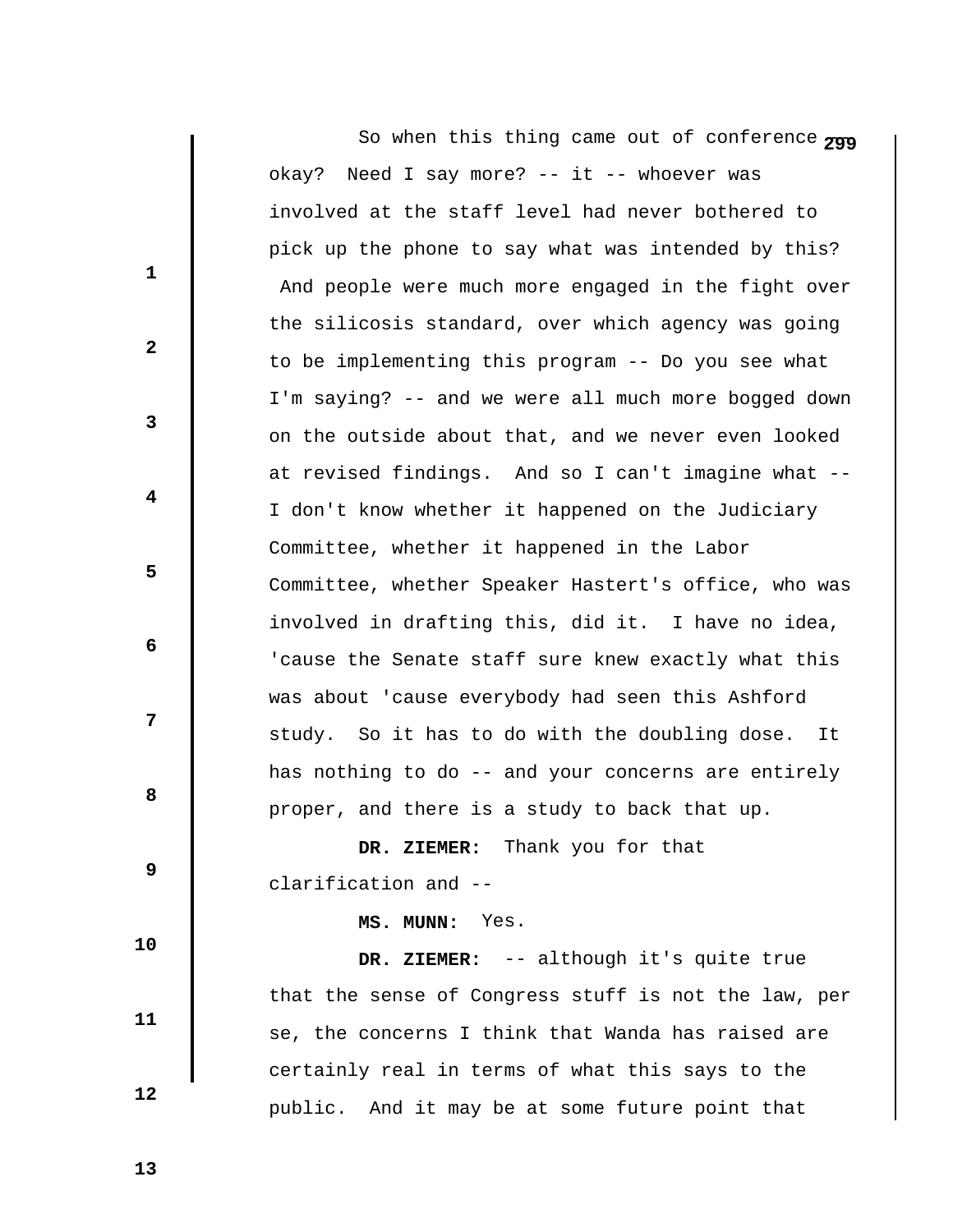this Board may in fact wish to comment on that. I<sub>joo</sub> one way it's sort of outside what our immediate responsibilities are, but on the other hand, it's a concern that could be in some way probably appropriately raised as a concern on what it says to the public in trying to properly educate people about all of the issues surrounding not only this compensation program but other aspects of radiation effects and health effects and so on.

 **MR. MILLER:** Excuse me, Dr. Ziemer --  **DR. ZIEMER:** I want to thank Wanda for raising that.

 **MR. MILLER:** And if you'd like, I'd be pleased because we have some language right now that's been prepared to amend that particular finding that we've sent up to the Hill to alleged counsel to have prepared, and we'd welcome your commentary on that language because it has not escaped our attention, either. It is a commonlyshared concern.

 **9** 

 **10** 

 **11** 

 **12** 

**1** 

**2** 

**3** 

**4** 

**5** 

**6 6** 

**12** 

**8 8** 

 **DR. ZIEMER:** Okay, thank you.

 **MS. MUNN:** And I guess I would like to also comment that not only is there great concern from my quarter with respect to what this says to the public, there is also great concern with respect to what this says about Congress and its sense about what we're looking at, so thank you.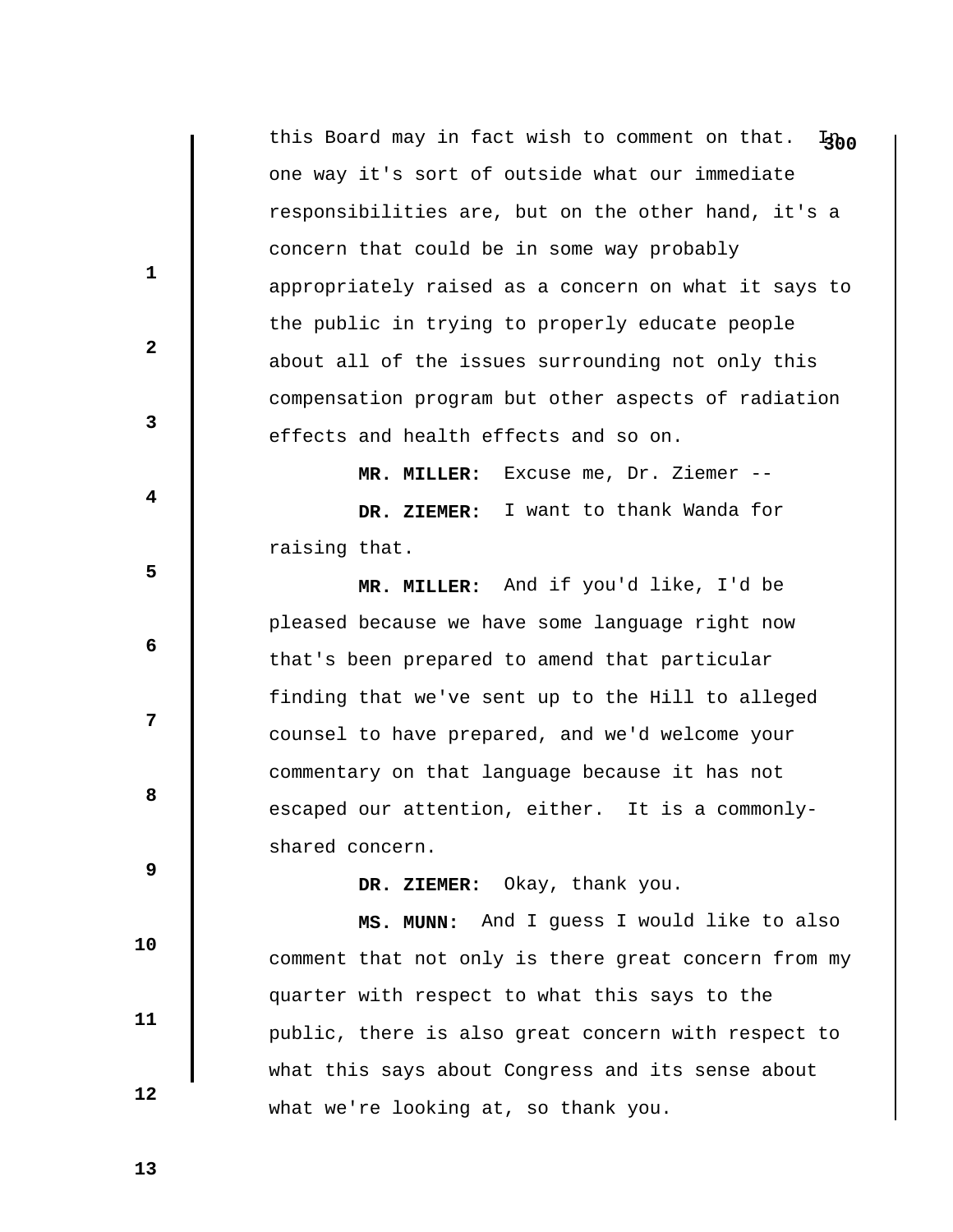DR. ZIEMER: Do we have additional questions for Dr. Michaels? Yes, Roy, and then Jim.

 **DR. DEHART:** If we could return to the Special Cohort, the enthusiasm that you described that was occurring, or certainly a bandwagon of support across the country, as the activities of this committee and the review of complainants or claimants for awards occur, some will not receive benefit. They will fall under the criteria. There will be a lot of questions raised by claimants about the accuracy of dose, regardless of the science that goes into that. Where do you see the Special Cohort concept going? Is it going to be a bandwagon in itself, because there's already letters to Congress -- or from Congress to the Administration regarding this.

 **DR. MICHAELS:** I don't know. I mean I'm quite confident that if someone has a reasonably good dose record or -- I'm quite confident that the dose reconstruction probability of causation modules that Congress and the Administration originally came up with and have been developed and perfected and hopefully implemented soon by NIOSH, if explained properly to workers, will show that even if there are inaccuracies in their individual dose, if they're close to being compensated, they're going to be compensated because it -- you have a 99 percent

 **13** 

 **10** 

 **11** 

 **12** 

**1** 

**2** 

**3** 

**4** 

**5** 

**6 6** 

**12** 

**8 8**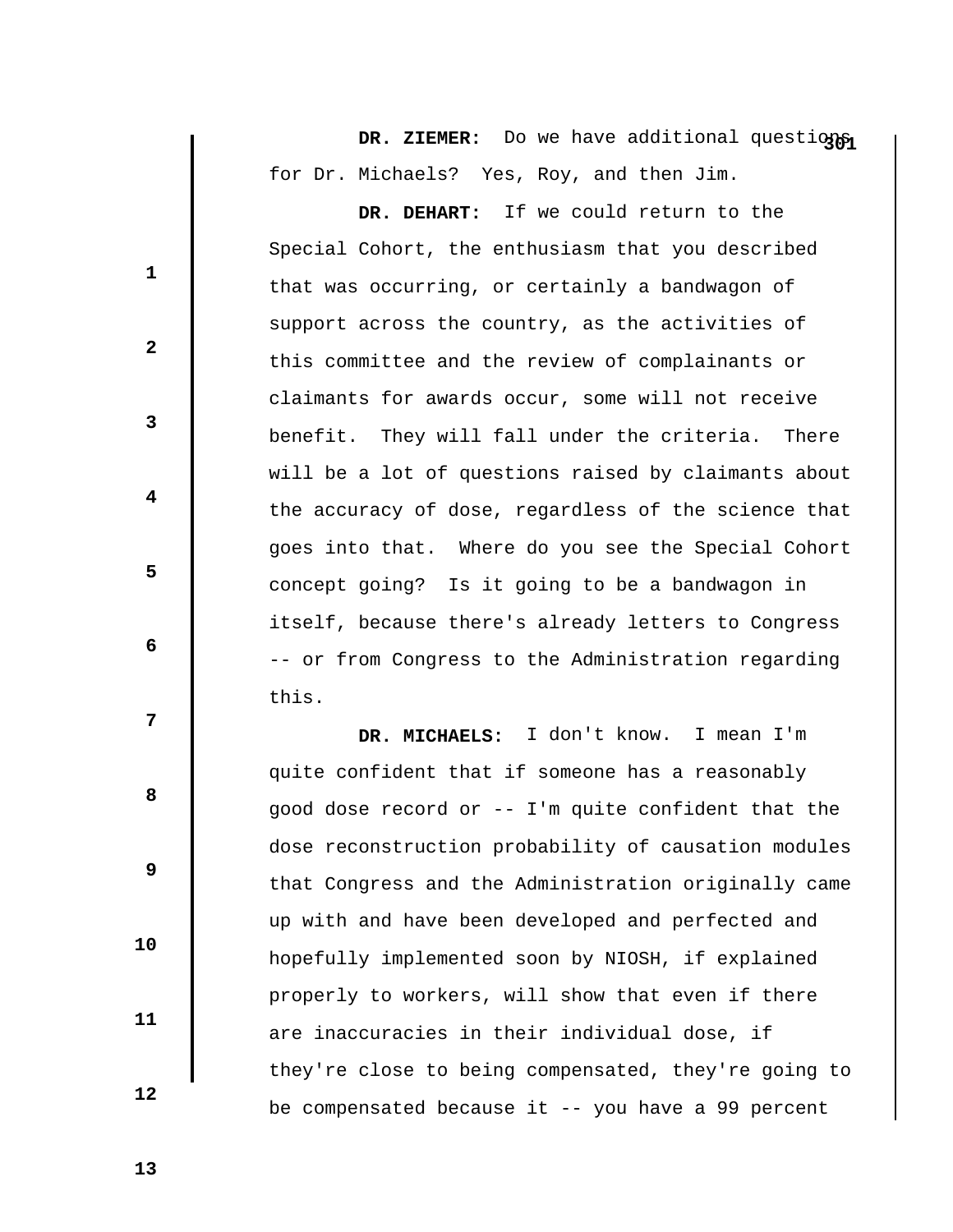confidence interval. I mean it's really set up in  $\hat{\theta}$ way that ought to cover those people, and that's the idea.

 Are there whole populations, though, which -- where there were overt activities and egregious overt activities of exposure and lack of recordkeeping, they would sort of fit into the Special - and we -- you know, take them a case at a time. We don't know. And I don't know how NIOSH is going to rule on that or how they're going to think about it, but to me, that's -- those would be the ones to think about. It's not the ones where just -- you know, there are no records, because I think it's reasonable to think you could figure out what people -- you know, the more -- the ball park. It's where you have these situations which people just didn't care, didn't control, didn't make -- didn't sort of protect people should be the ones that sort of get more scrutiny. I don't know. I mean I haven't followed it too carefully since then. I'm actually trying to get out of this and do some other things -- trying to get a new job.

 **DR. MELIUS:** Along this same line, though, in terms of -- we're not out of it, so we've got to keep -- we're trying to keep you in it so that we - at least to get some information and help. This issue of reasonable likelihood that radiation dose

 **13** 

 **10** 

 **11** 

 **12** 

**1** 

**2** 

**3** 

**4** 

**5** 

**6 6** 

**12** 

**8 8**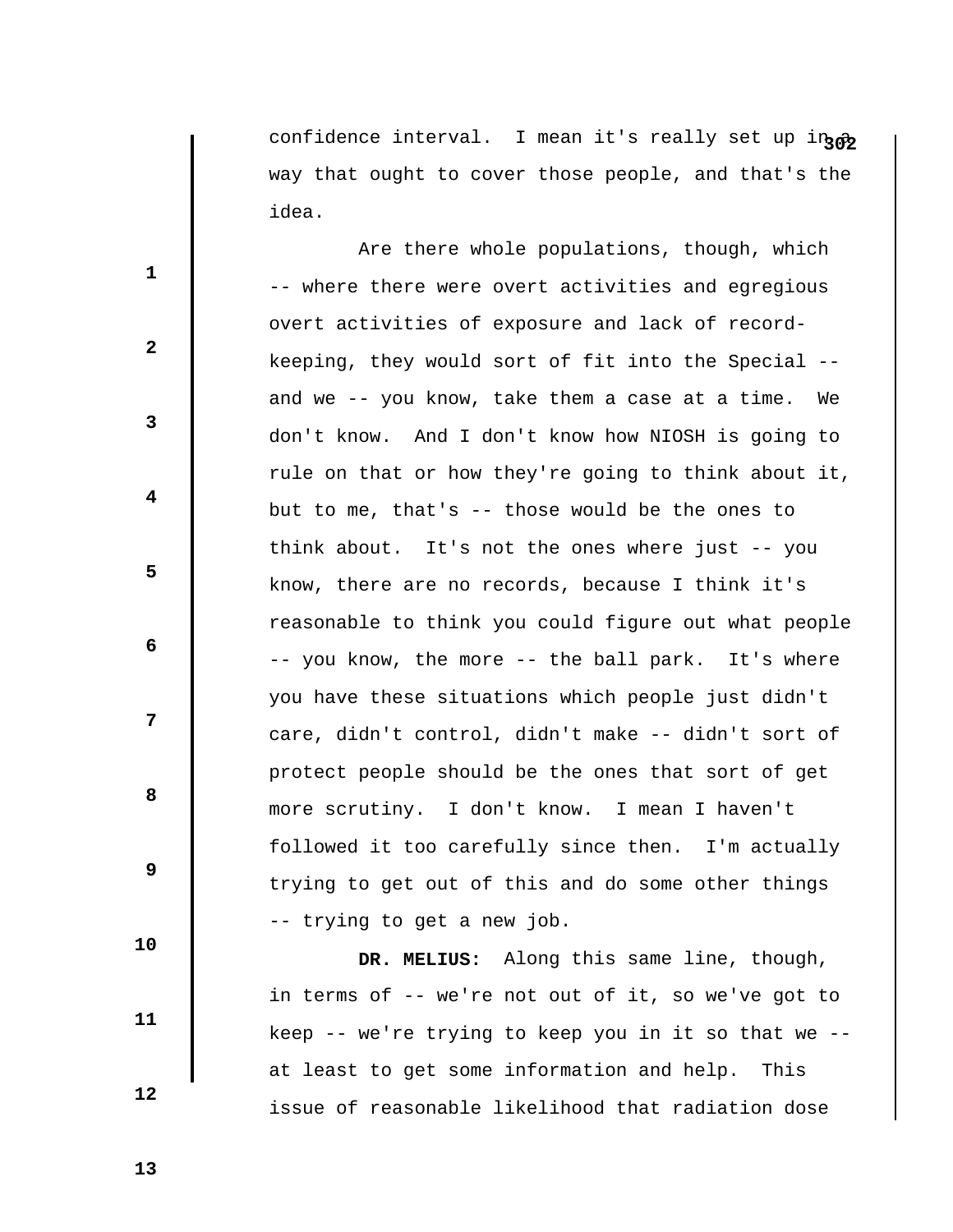may have endangered, was there any thinking in terms of -- a certain criteria in terms -- such as an epidemiological study or anything like that --

 **DR. MICHAELS:** I don't think there was. I think they really felt like -- and the staffers who wrote this I think were very -- were not the ones who said let's just write something down. They really thought about this a little bit and said this is the best we can do at this hour, and we know there are good people in the government who could figure this out. I mean I think -- I believe that's what they really felt. And it's nice to see you all today.

 **DR. ZIEMER:** Further questions?

## (Pause)

**12** 

**1** 

**2** 

**3** 

**4** 

**5** 

 **6** 

**8 8** 

 **9** 

 **DR. ZIEMER:** Dr. Michaels, thank you again for sharing with us today. It's been very helpful.

 **DR. MICHAELS:** Thank you all.

 **DR. ZIEMER:** We're now going to move to the public comment period. We have one individual who has requested time to make comments, Robert Taber. Robert, are you here? Please.

 **MR. TABER:** Yes, I am. I'm here. I'm Bob Taber. I attended this session back in January. I worked at the Fernald facility and my background basically is I'm a millwright by trade and I've been employed there since 1981, and I'm happy to see that

 **13** 

 **10** 

 **11**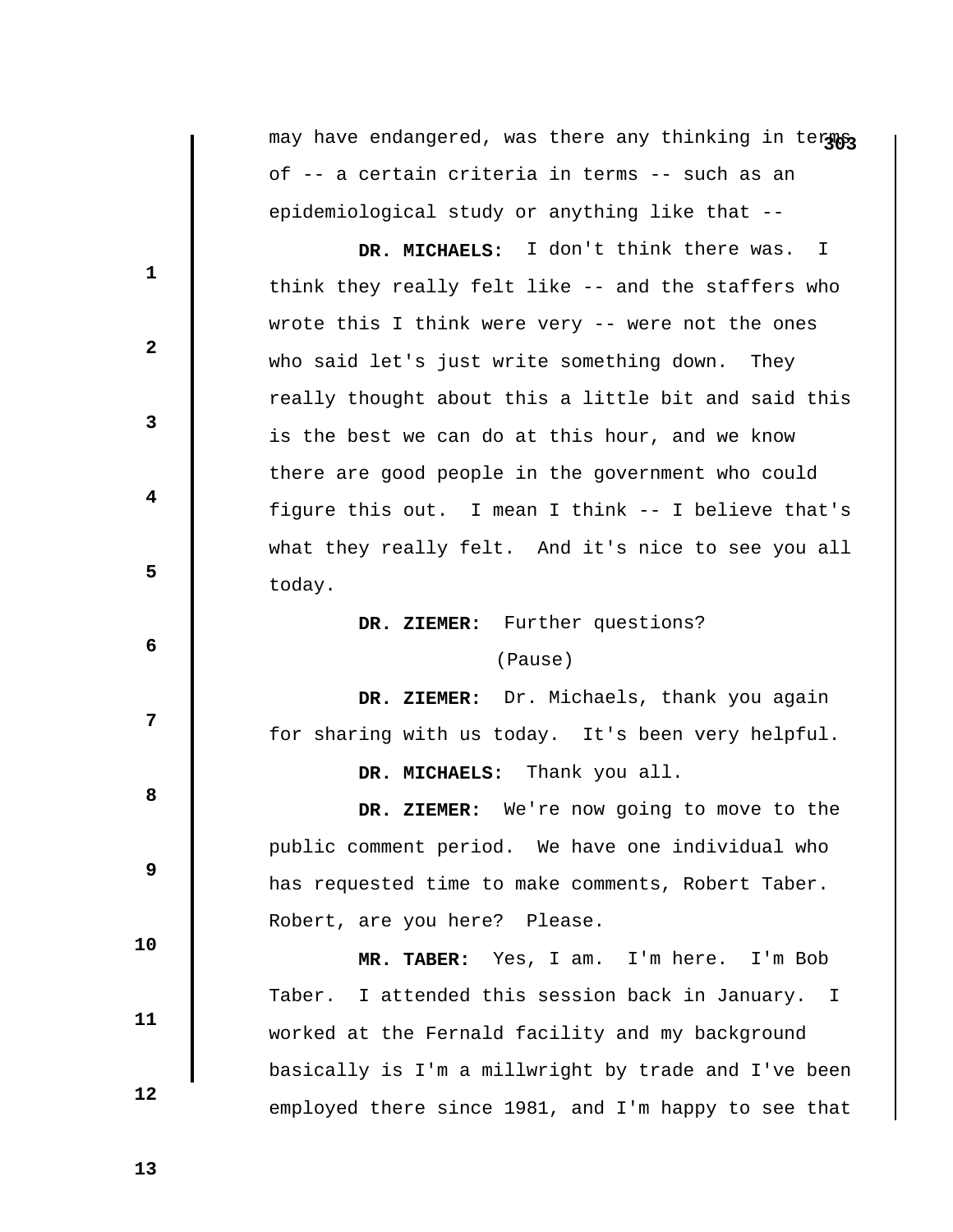the citizens of the United States and our government is finally addressing some of the things that should be addressed.

 I want to be somewhat philosophical here just for a moment and say that I'd like to remind everybody that doing the right thing right the first time is really an opportunity. And what I mean by that -- and I say that a lot to workers and I say that a lot to management because we can do the right thing right, we can do the wrong thing right, we can do the right thing wrong, or you can do the right thing right. And if you want to drive a little efficiency into it, maybe try to do it the first time around. Of course that's not the normal way we do business it seems like a lot of times in the world that we live in.

With that in mind, I would -- I have written down some thoughts that I had. Mostly I like to speak from an impromptu perspective, but I think this is worthwhile reading and eventually I will get to my specific point. I had some thoughts and what I wrote here was I would like to encourage this Advisory Board to stay focused, to not forget the intent of the Act; to remember that like many Americans who gave their lives in combat in the name of freedom, that many Americans, the Cold War veterans, sacrificed much to maintain that freedom.

 **13** 

 **10** 

 **11** 

 **12** 

**1** 

**2** 

**3** 

**4** 

**5** 

**6 6** 

**12** 

**8 8**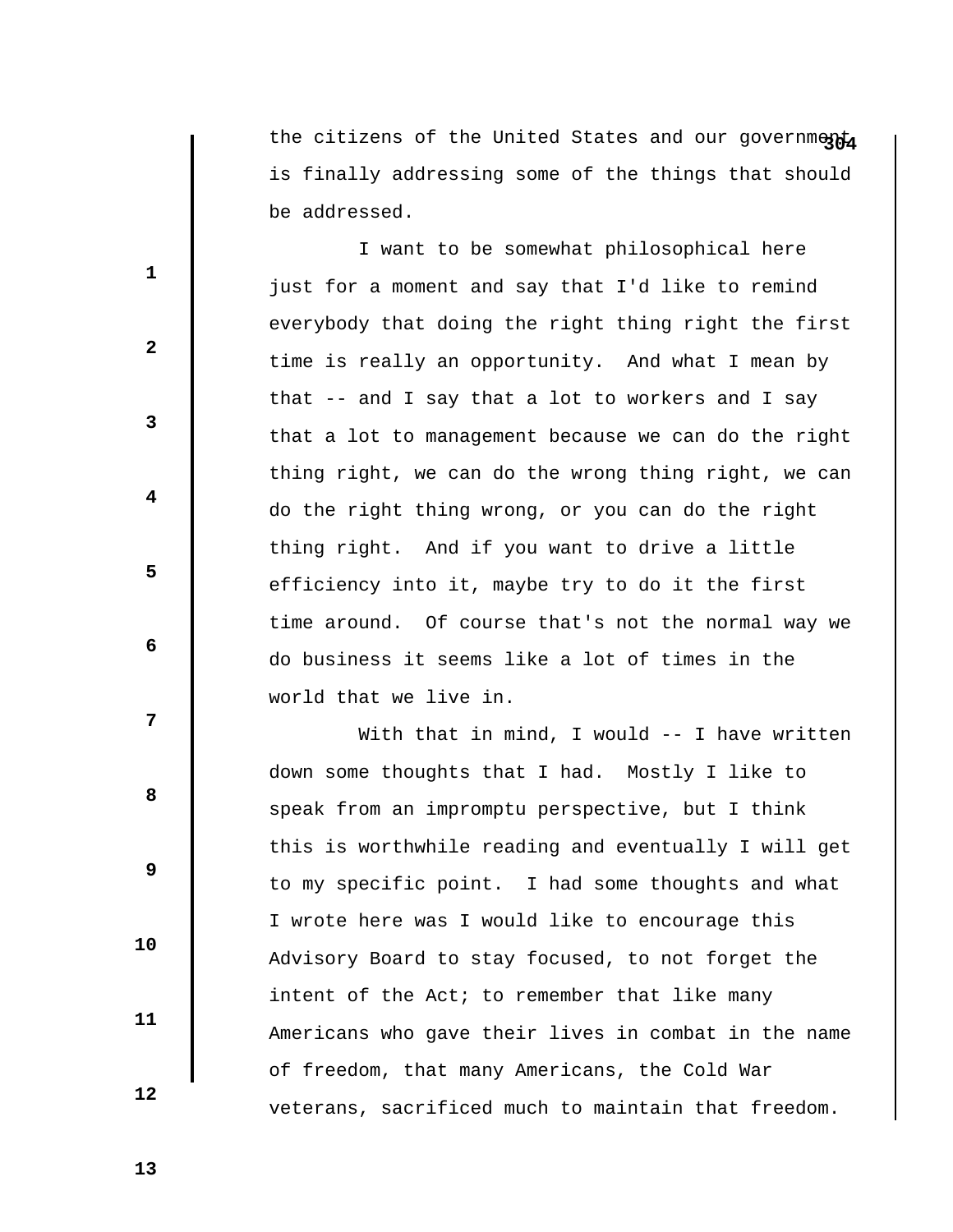Many Cold War veterans have died and others are **305** inflicted with illnesses due to the work-related environment. The people of this nation, as well as our government, have a responsibility to make things right. This law, this Act is just one effort to meet that responsibility. To do anything less than the right thing right, hopefully the first time, is, in my mind, unacceptable.

 Now let me be a little bit more specific. I would say that therefore -- you know, I would challenge you to see that the program is properly structured, specifically with respect to the evaluation criteria for dose reconstruction in order that these cases be fairly adjudicated. I guess what I have in mind to say there is that it appears to me that maybe -- I don't have the scientific mind that you folks do, but I get the inclination that maybe we might not be comparing apples to apples and oranges to oranges when it comes to the criteria for developing this dose reconstruction.

When I was listening to -- his name doesn't come to mind right now, from the NIC -- I mean  $NCI$   $--$ 

## **UNIDENTIFIED:** Dr. Land.

 **MR. TABER:** Dr. Land, thank you. And when I think about all the various types of worker studies that are out there, I'm not so sure that the kind of

 **13** 

 **10** 

 **11** 

 **12** 

**1** 

**2** 

**3** 

**4** 

**5** 

**6 6** 

**12** 

**8 8**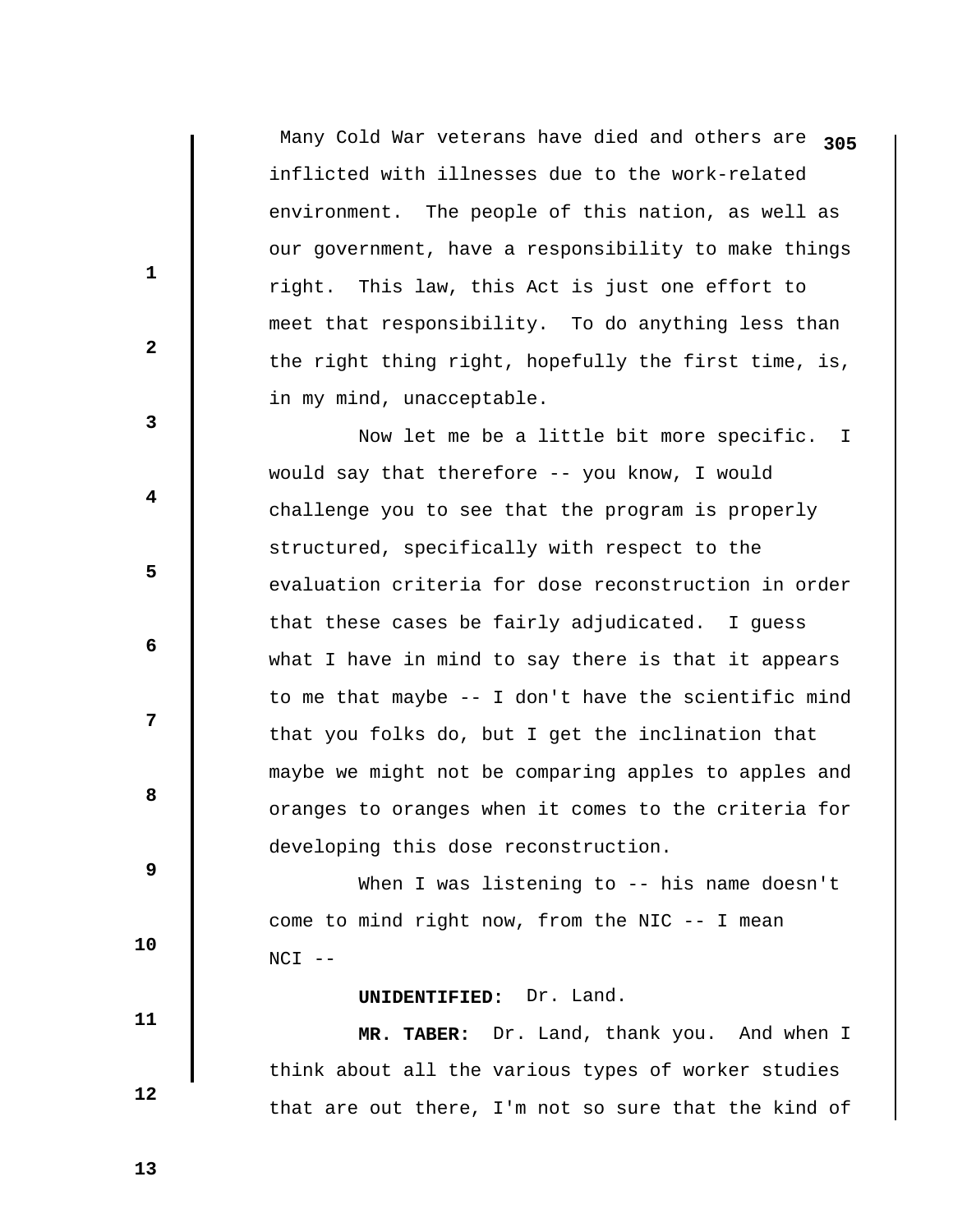statistics that we've accumulated in the past, **306** especially to gain some insight as to how the worker's impacted by the environment that he works in, that the things that we have accumulated from maybe Japanese folks who survived the Nagasaki and Hiroshima bombs and the studies that we've done on those folks -- I mean, you know, in my mind, common sense tells me that the strong survive and the weak perish. And if you're only doing studies on those who survived, you're doing studies on those who were strong enough to survive. And I can't exactly say that I would think that those particular types of studies on those people would necessarily compare to what a worker in the nuclear network has seen over the years.

 I can recall the day and age when I went to work in 1981, I was one of the fortunate type that went to work later on in my life, and respiratory equipment and PPE at that time was not mandatory - at least not at my site, but it shortly became a way of doing business. Some folks, it was an optional thing, and some of us would go ahead and say hey, it's a good idea to put on a half-mask, good idea to put on a respirator. I can remember when many a times that you would go to the showers in the afternoon and your white uniform would be totally green. There was no white showing. And my arms

 **13** 

 **10** 

 **11** 

 **12** 

**1** 

**2** 

**3** 

**4** 

**5** 

**6 6** 

**12** 

**8 8**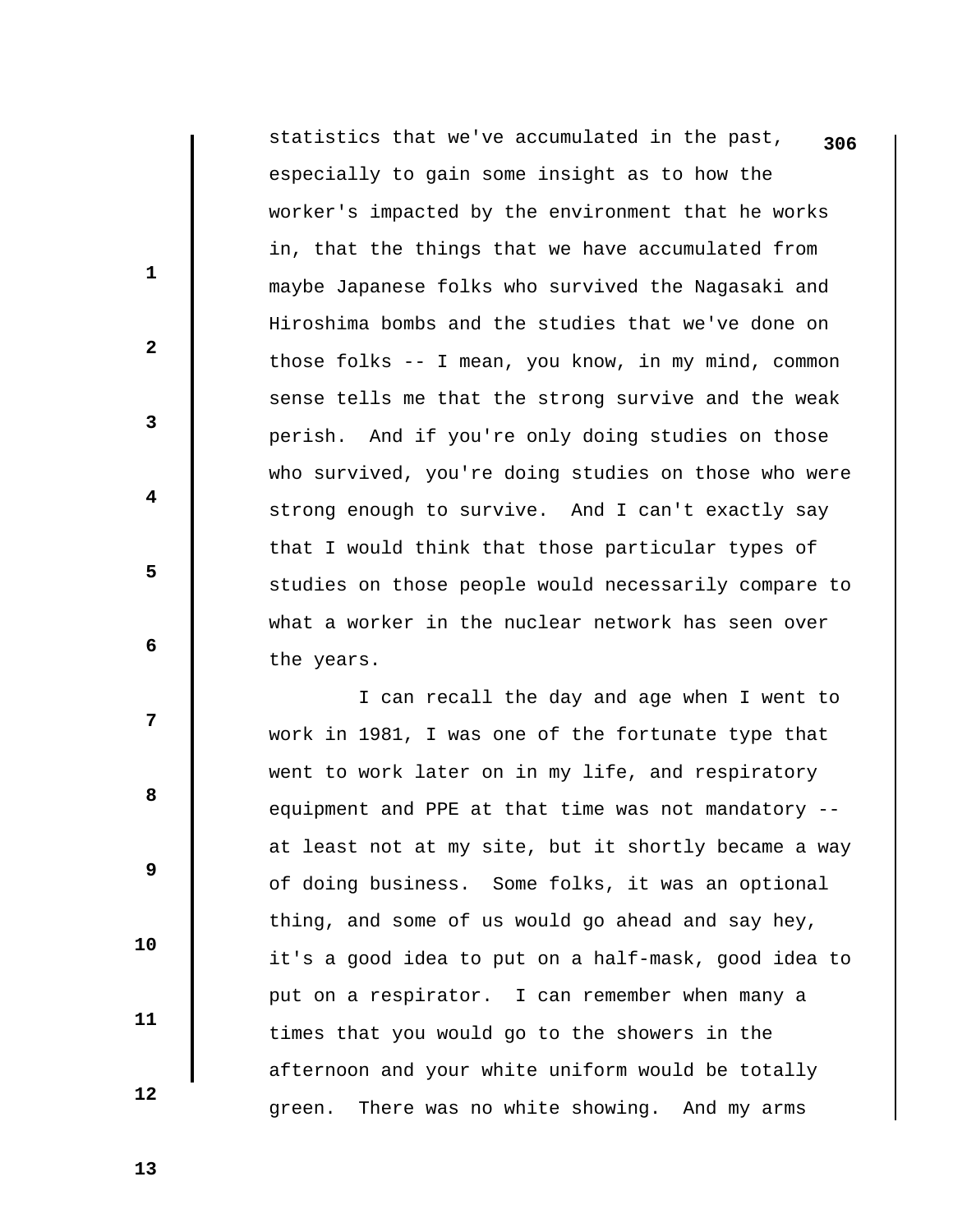were covered with green salt that were soaking intony the pores, you know, from where you had sweat and you could see this stuff caked on you. And it was common to see black oxide all over the place. Many a times I have serviced a reactor -- not that kind that you have to stay away from, so to speak, like plutonium, but a reactor in making feed material that would be going out to Hanford and down to Savannah River. Then you would have to maybe do a fix on that particular reactor and we would open up that vessel and it would just burst black oxide out and people would stand there and poke away to try to un-jam it. And they're inhaling these type of things. Now just think about doing that for years. And this is before we used the kind of science that we have now to monitor people. And I guess that's why probably you have some of this Special Cohort groups because there's no way of saying that these people were not inflicted by that.

 But I have seen many of my fellow workers die in the past years. I've been there just 21 years May the 11th, in fact, and I know that what we're doing now is really important. So I would really encourage you folks to take advantage of the opportunity that if this program has any holes in it, that we're not comparing apples to apples and that we're not comparing oranges to oranges, that we

 **13** 

**1** 

**2** 

**3** 

**4** 

**5** 

**6 6** 

**12** 

**8 8** 

 **9** 

 **10** 

 **11**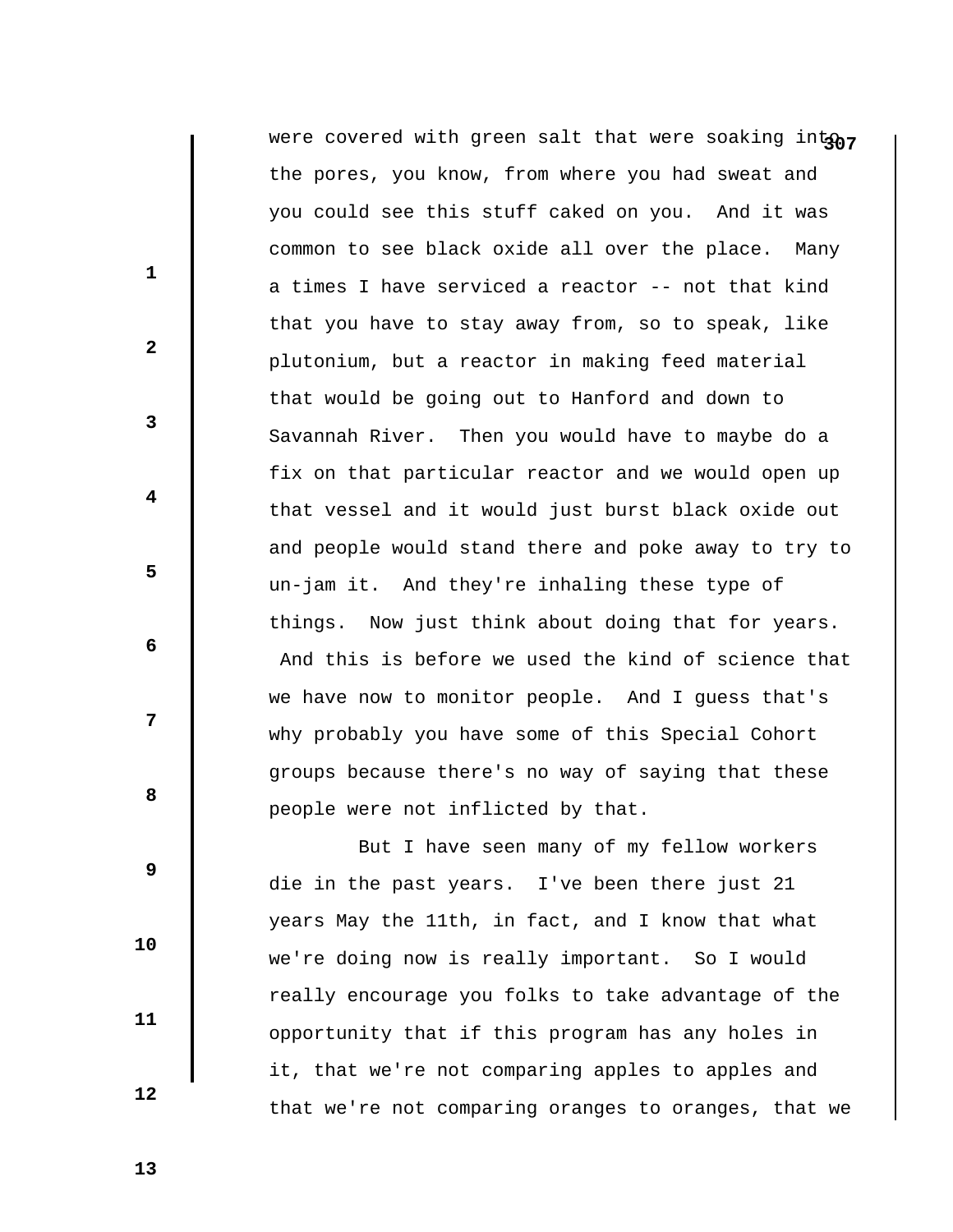take this opportunity to take and make things rightor and that we do it right the first time. What you don't want to have happen -- and you don't see a lot of people like myself who have the interest in seeing that justice is done in behalf of our workers. These folks don't understand the same things that you understand, but after a while they'll begin to understand that. If they suspect that we haven't done the very best job that we have the opportunity to do, let me tell you, you will hear those outcries later on. And they will get their representatives and those folks involved. So while we have the opportunity to do this thing right, I want to encourage all of us to take that opportunity. And if there's some holes that need to be plugged, especially in this area of the SEC and especially in this area of the criteria for which to maybe do these evaluations to the best of our ability. And I do compliment the work that NIOSH has been doing and I compliment the work that you folks do as well. I'm just suggesting that it doesn't appear that it's a perfect world and that we can make it better and that there's some opportunity here and I would like to see us take that opportunity.

 And I think with that -- oh, there was one other item I had on my mind that I wanted to remind

 **12** 

 **10** 

 **11** 

**1** 

**2** 

**3** 

**4** 

**5** 

**6 6** 

**12** 

**8 8** 

 **9**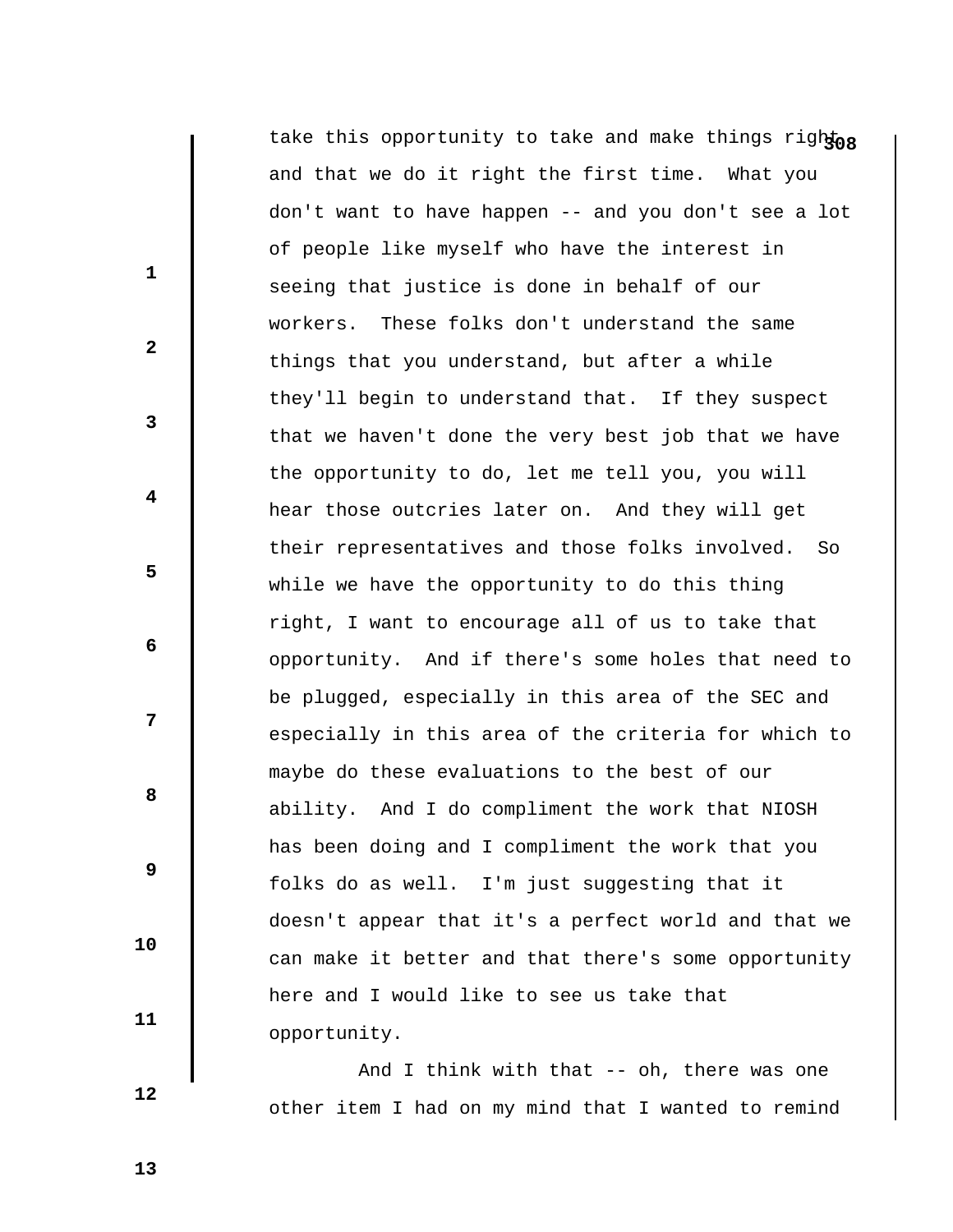|              | us of. Last time I was here I said something to the    |
|--------------|--------------------------------------------------------|
|              | effect about record-keeping. Lookit, folks, a lot      |
|              | of these sites out here, especially that of Fernald,   |
|              | are closure sites. They have lifted the moratorium     |
| 1            | on records. Now I know medical records are required    |
|              | to be held, but there's a lot of historical            |
| $\mathbf{2}$ | knowledge that will be probably utilized in maybe      |
|              | making some determinations about these cases.<br>Ιf    |
| 3            | you folks haven't stepped up to the plate and spoke    |
|              | up to whoever it is we need to reach out and get       |
| 4            | that message to about record retention, let's not      |
|              | forget that. Closure is right around the corner and    |
| 5            | some of this stuff is going to get archived, if not    |
|              | disappear. It may be very, very pertinent to seeing    |
| 6            | that there's some justice for some specific            |
|              | individual cases, simply because we overlooked the     |
| 7            | fact of sending the message -- hey, hang onto some     |
|              | of this stuff.                                         |
| 8            | I can't think if there was anything else               |
|              | other than that.                                       |
| 9            | I have a big interest in the Special                   |
| 10           | Exposure Cohort, I guess because Fernald is not in     |
|              | I don't quite understand why not, but I'm not<br>that. |
|              | going to go into that at this time. I guess I'll       |
| 11           | just kind of track that as things go along and hope    |
|              | to see you sometime in the future. Thank you.          |

 **DR. ZIEMER:** Thank you, Mr. Taber, and that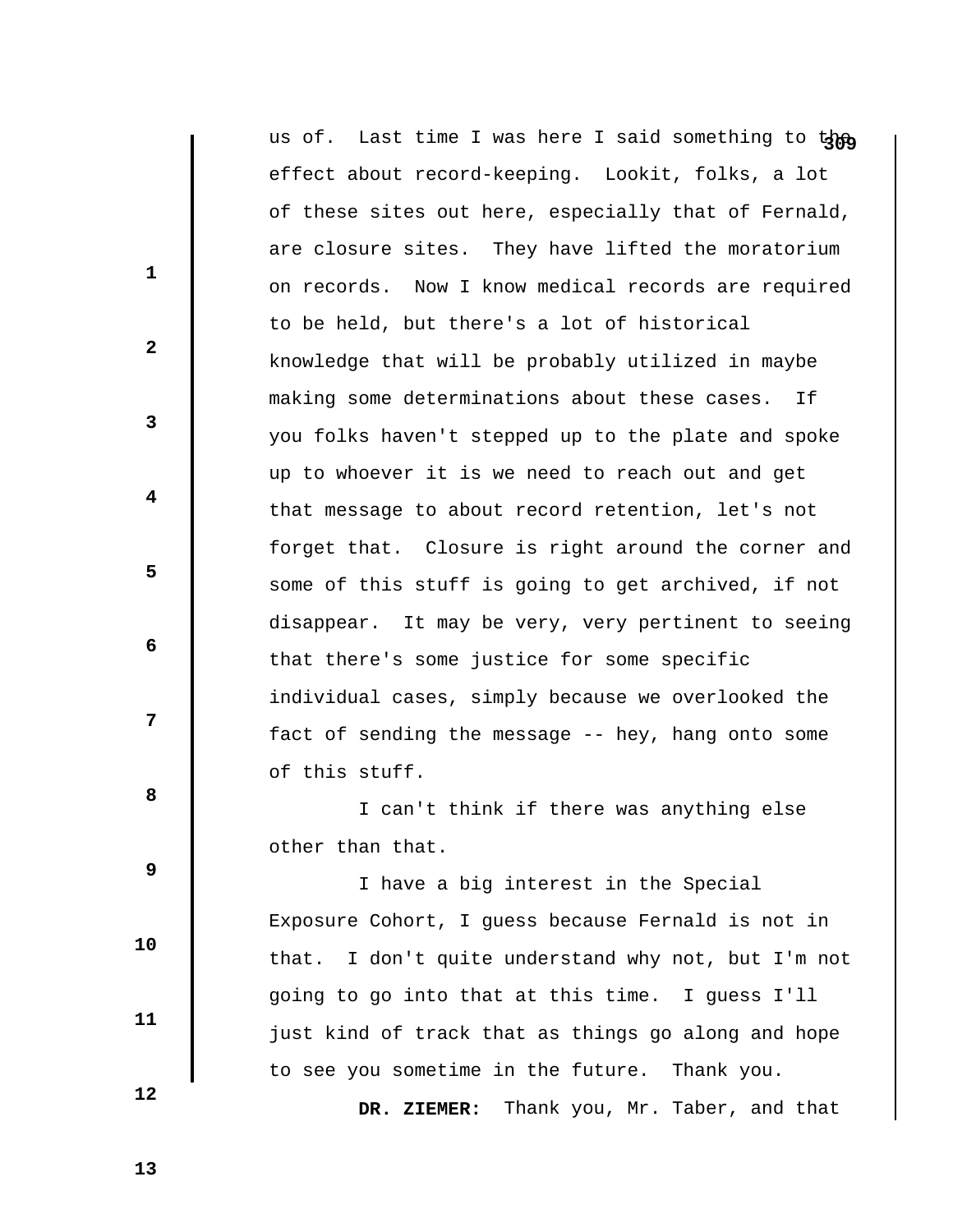certainly is a good challenge to all of us to -- **310** both on the Board and staff people, to do our best to do things right.

 Now let me ask if there are any other items to come before us today before we adjourn. Yes, Jim?

 **DR. MELIUS:** I have one little follow-up to what Mr. Taber said. In actually reading the legislation, we are mandated in the legislation to review the quality of the dose reconstruction efforts and I think we -- it's really imperative at that next meeting, presumably in early July, that we develop a plan and action to go forward on that 'cause I -- it is going to take some time. It's not something we can sit in a meeting and do, I don't think, and so I really urge that we make sure that's on the agenda for next time and that we leave time to discuss and develop that plan.

 **DR. ZIEMER:** Thank you, Jim. And not only will that be on the agenda, but I'd like to ask Board members individually between now and then to think about those issues in terms of what might be a practical scheme to -- for us to carry out our role. And that means, for example, how do we want to evaluate the datasets that are being looked at? How do we wish to review the process itself, the mechanical process of dose reconstruction and any

**1** 

**2** 

**3** 

**4** 

**5** 

 **6** 

**12** 

**8 8** 

 **9** 

 **11** 

 **10**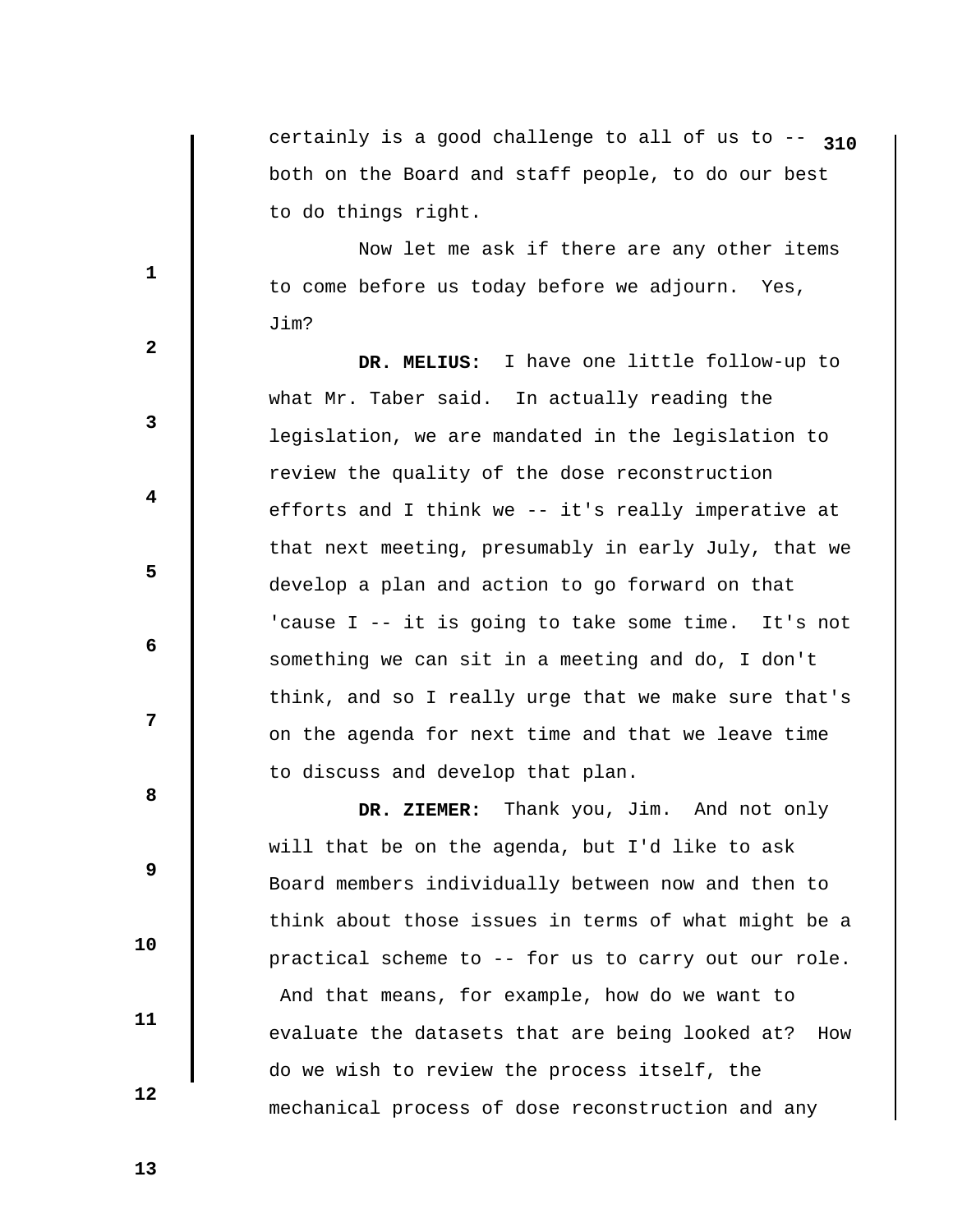related -- and how much of the actual caseload do we wish to review? So there are a number of questions that we have to ask and then think about ways that we can carry that out.

 I was thinking last night a bit on just the datasets, and I know the staff has given a lot of thought -- it's not only getting the data, but saying how good is the data and is there enough of it. And I think we want to get some feel, for example, for what that looks like ourselves, and not just be looking at sort of well, how do the final calculations look but delve back in here and there. But those are some issues that I think it will be worth all of us giving thought to between now and the next meeting so that when we come together to discuss this, we might have some creative ideas that could be brought to the floor as to how we might proceed.

 **DR. MELIUS:** Would it be appropriate to have a subcommittee that would at least maybe do a conference call or something in between now and the next meeting to discuss or come up with some ideas, hopefully?

 **DR. ZIEMER:** I'm certainly open to that. I'm never quite sure exactly what we can do in terms of formal activities that don't involve -- you know, can we do conference calls and e-mails and so on or

 **13** 

 **10** 

 **11** 

 **12** 

**1** 

**3** 

**4** 

**5** 

 **6** 

**12** 

**8 8** 

 **9**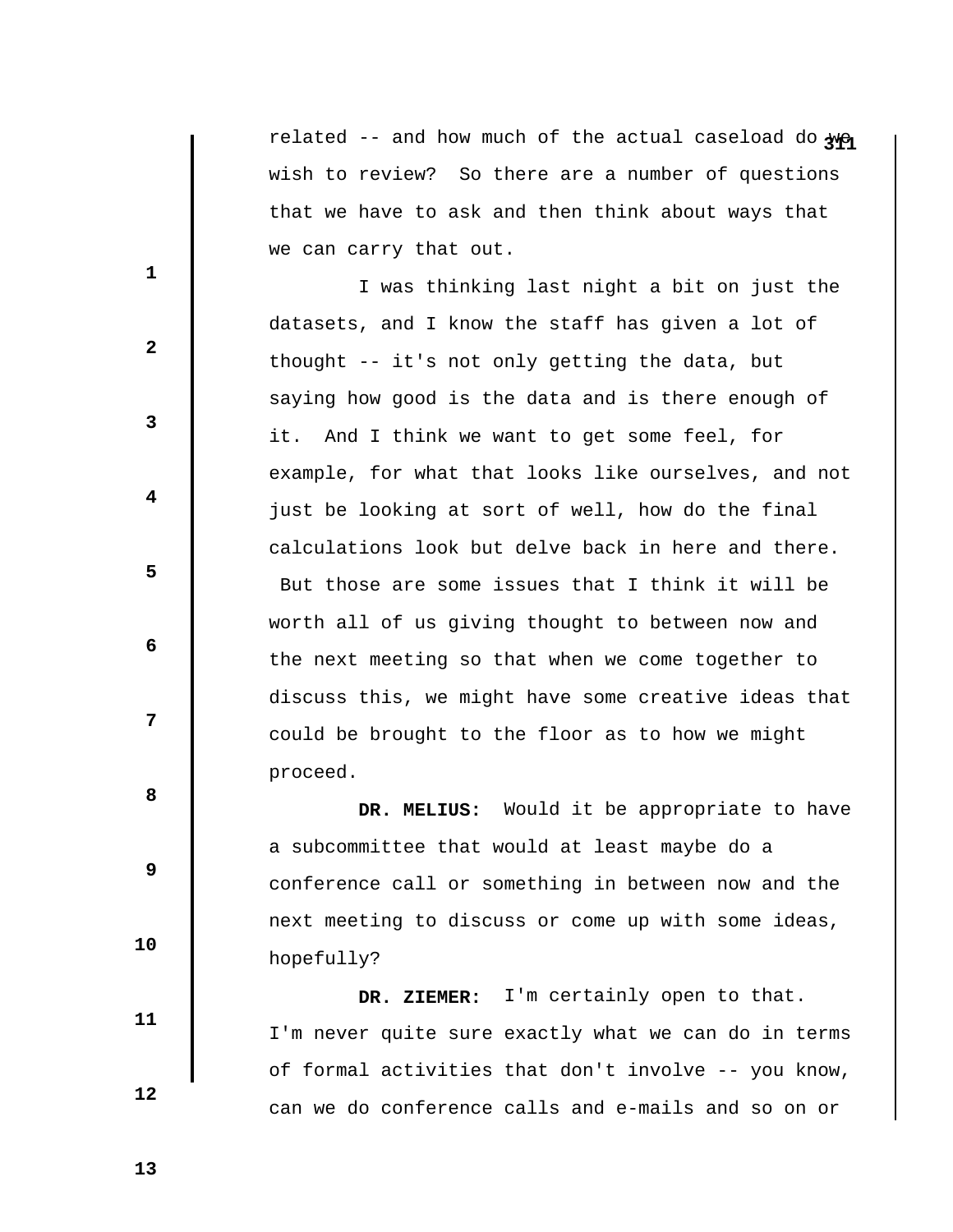do all of these have to be out on the web site an $d_{12}$ so on. I mean not that we shouldn't do that, but there's an efficiency factor, too. Maybe Jim -- or Larry or somebody could help us on how we might be able to do some of this between now and then and have a group do a little sidebar brainstorming and come up with a straw man approach that might be used.

 **MR. ELLIOTT:** You can certainly have a working group established to meet by teleconference and exchange e-mails. We'll put those e-mails on the web sites so that all the members of the committee and the public can have access to them. We can set that up. A subcommittee is --

 **DR. ZIEMER:** As opposed to a working group?  **MR. ELLIOTT:** Yeah, a subcommittee has a distinct function and life cycle and a working group can go on and on and on here, so...

> **DR. ZIEMER:** A subcommittee is more of an ad hoc committee. Well, and certainly --

 **9 10 11 DR. MELIUS:** No, there's nothing really -- I think it is the other way. I'd shared some other boards and I think it's the other --  **DR. ZIEMER:** It's the other way around.

 **DR. MELIUS:** A subcommittee is a formal --  **DR. ZIEMER:** Then the working group is more correct, okay.

 **13** 

 **12** 

**1** 

**2** 

**3** 

**4** 

**5** 

 **6** 

**12**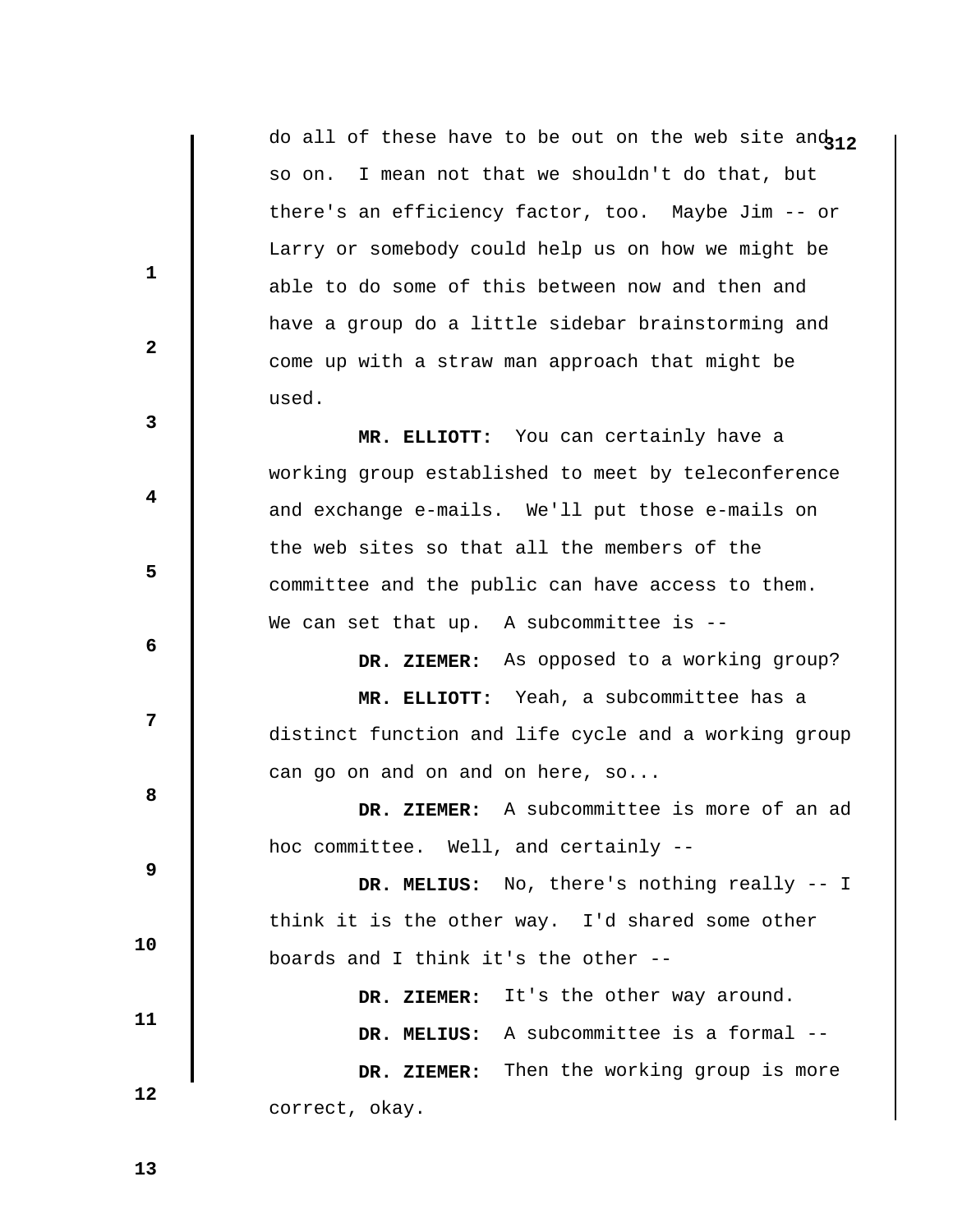|              | DR. MELIUS: For us, working group would be 3         |
|--------------|------------------------------------------------------|
|              |                                                      |
|              | DR. ZIEMER: Whatever it is we're talking             |
|              | about, we know what it is. Right?                    |
| 1            | Well, let me ask if there are those on the           |
|              | group that would be willing to participate in such   |
| $\mathbf{2}$ | an activity between now and our proposed meeting.    |
|              | Okay, Henry's volunteering, Roy is volunteering,     |
| 3            | Sally's volunteering, Gen's volunteering, Mark's     |
|              | volunteering, Tony -- we almost have the full group. |
| 4            | Okay, and Richard's volunteering.                    |
|              | Well, that's a good-sized subcommittee.              |
| 5            | It's everybody but the Chairman. We would need       |
|              | somebody to be willing to sort of have the lead on   |
| 6            | Who are you pointing at? Jim.<br>it.                 |
|              | DR. MELIUS: I didn't volunteer.                      |
| 7            | DR. ZIEMER: He hasn't volunteered. Mark,             |
|              | do you want to --                                    |
| 8            | UNIDENTIFIED: All right, I'll take it.               |
|              | DR. ZIEMER: This is just for -- just to              |
| 9            | have a point of contact, so Mark, if you will take   |
|              | the lead and you have the names of everybody who     |
| 10           | volunteered. Please keep me in the loop on all of    |
| 11           | your ideas.                                          |
|              | DR. ANDERSON: Just -- this is one kind of            |
|              | informational point. If we're going to be doing      |
| 12           | specific case reviews, the issue of confidentiality  |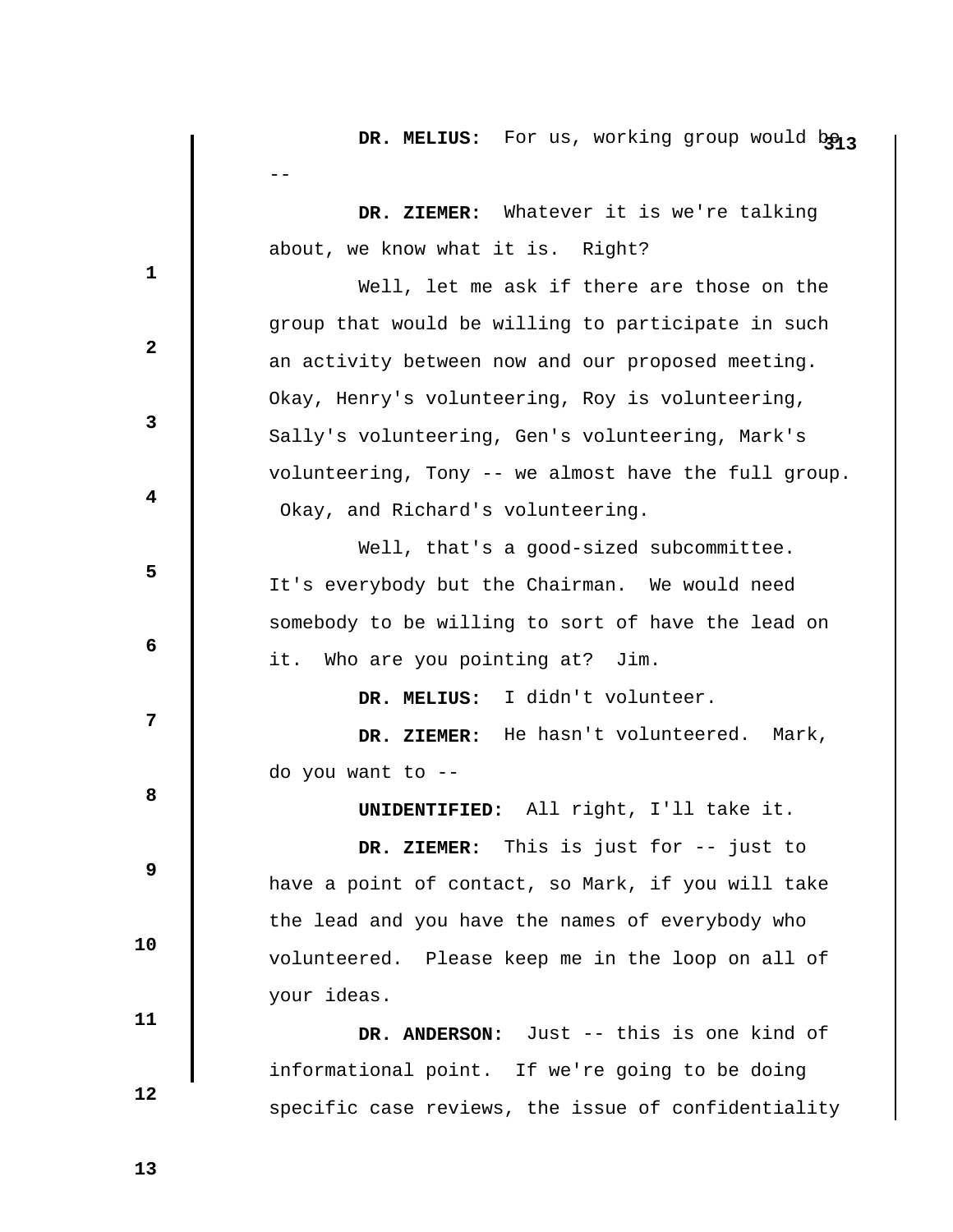|              | 314                                                 |
|--------------|-----------------------------------------------------|
|              | MR. ELLIOTT: You won't see the individual's         |
|              | There will not be personal identifiable<br>name.    |
|              | information in these.                               |
| $\mathbf{1}$ | DR. ZIEMER: If we end up looking at data --         |
|              | MR. ELLIOTT: It would be de-identified.             |
| $\mathbf{2}$ | DR. ANDERSON: Yeah. What we need to know            |
|              | is what constitutes -- I mean you can't -- there    |
| 3            | will be very specifics in the work history and the  |
|              | age $--$                                            |
| 4            | DR. ZIEMER: Right, right.                           |
|              | DR. ANDERSON: -- in the site that -- you            |
| 5            | know, you just need to --                           |
|              | MR. ELLIOTT: We understand that very                |
| 6            | clearly.                                            |
|              | DR. ANDERSON: Yes.                                  |
| 7            | MR. ELLIOTT: We have to protect -- it's our         |
|              | responsibility to protect the confidential --       |
| 8            | DR. ANDERSON: Yeah, the issue I was going           |
|              | to raise is since we're tasked to do that, there    |
| 9            | would be some role and we are government employees  |
| 10           | as --                                               |
|              | MR. ELLIOTT: That's right.                          |
| 11           | DR. ANDERSON: -- but what I'm trying to say         |
|              | is one option would be to have the specific reviews |
|              | and the cases we choose reviewed in a non-open      |
| 12           | The results of the review and our<br>forum.         |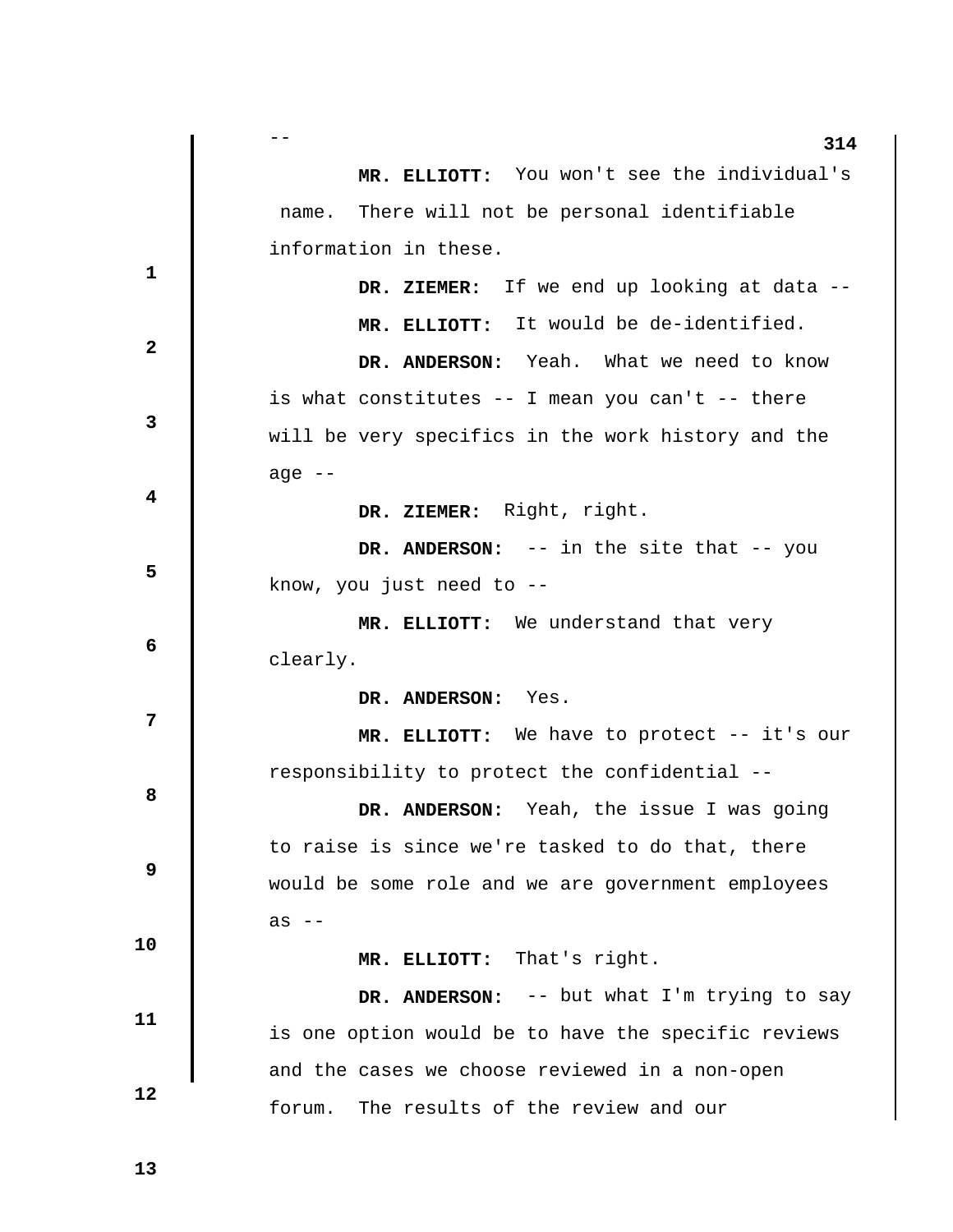**315** compilation of that would be done in a public forum,  $SO - -$ **1 2 3 4 5 6 12 8 8 9 10 11 12 DR. ZIEMER:** Well, this is one of the items that you can consider as you -- let's not solve the problem --  **DR. ANDERSON:** It really becomes a NIOSH decision --  **DR. ZIEMER:** Right.  **DR. ANDERSON:** -- but it would seem to me that we could  $-$ - **DR. ZIEMER:** We can propose some ideas along those lines as a part of this exercise.  **MR. ELLIOTT:** Let me take you back just a second. Given that everybody, minus the Chair, is on this thing, it would have to be a subcommittee. And a subcommittee -- when you meet as a subcommittee you have to have the -- we'll announce it and public availability will have to be made. If you're a working group, we do not -- we would announce the working group, but we don't have to accommodate public participation. Just so you're clear on that.  **DR. ZIEMER:** Yeah, I think we decided that this was going to be a working group. It's ad hoc. It doesn't go on forever. It's for a specific purpose.  **MR. ELLIOTT:** The issue is is a working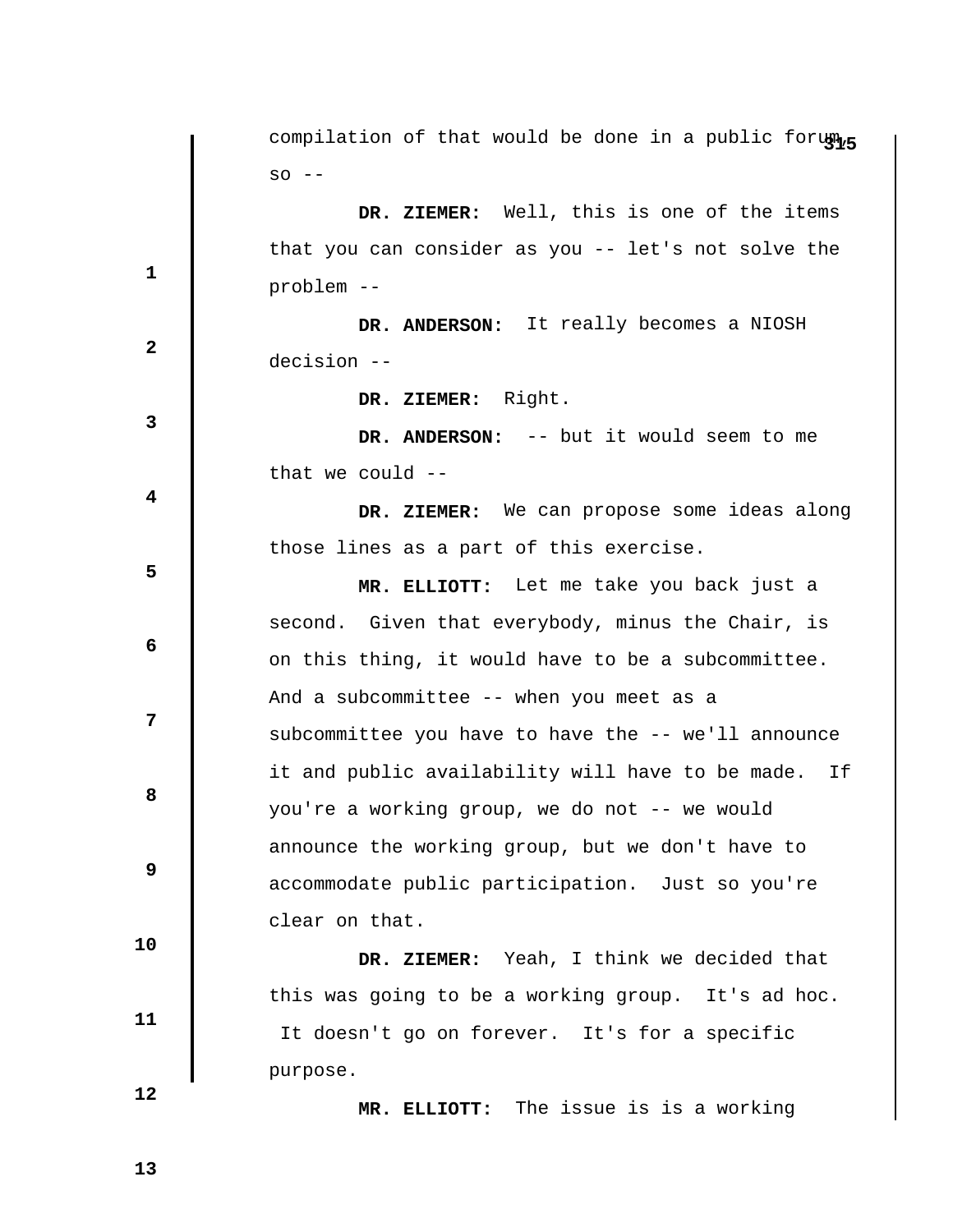group needs to be limited in number. If you have  $\pi$ <sup>6</sup> you're achieving a quorum here, and then you've got a subcommittee.

 **DR. ZIEMER:** Let's do just that then, make sure we have not exceed the quorum, number one --

 **MR. ELLIOTT:** I don't have a problem either way.

 **DR. ZIEMER:** -- and other folks can be kept in the loop as far as information is concerned. Let's see again who was -- okay, Mark, Gen, Roy, Robert, Richard, Sally and Henry. Okay, now we're over the quorum so let's --

 **DR. ANDERSON:** I guess what I -- I would like to see what's going on. I'd be happy to comment, but I don't necessar-- I mean if we want to cut down the numbers, I don't need to be officially on the work group, as long as everybody is in the loop and can comment.

 **MR. ELLIOTT:** The other members --

 **DR. ANDERSON:** But we charge the work group to do the compilation and keep the record, that --

 **MR. ELLIOTT:** Members of the Board would be fully kept informed, no matter which way you go.

 **DR. ANDERSON:** If I drop out you'll be at five, so you won't have a quorum, so that may be --

 **MR. ELLIOTT:** That's six.

 **DR. ZIEMER:** We're still at six.

 **13** 

 **12** 

 **10** 

 **11** 

**1** 

**2** 

**3** 

**4** 

**5** 

 **6** 

**12** 

**8 8**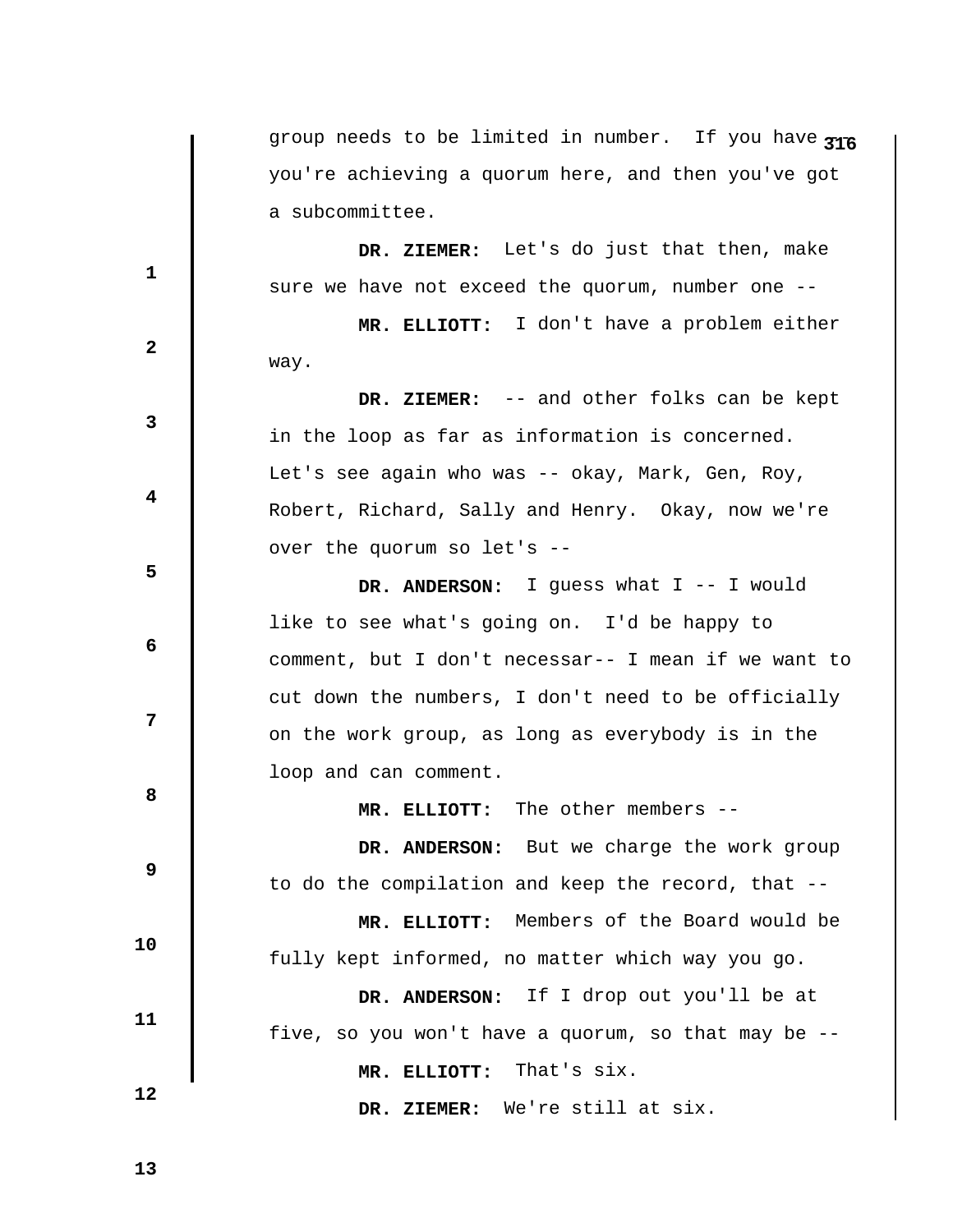|              | MS. GADOLA: I can drop out.<br>317                  |
|--------------|-----------------------------------------------------|
|              | DR. ZIEMER: Sally's dropped out, but again,         |
|              | you'll be in the loop and -- okay, one, two, three, |
| $\mathbf 1$  | four, five.                                         |
|              | MR. ELLIOTT: So for the record, we need to          |
| $\mathbf{2}$ | establish who is on this and --                     |
|              | DR. ZIEMER: Okay. Mark Griffon will chair           |
|              | the work group, will include Genevieve Roessler,    |
| 3            | Rich Espinosa -- Roy, were you -- yeah, Roy DeHart, |
|              | I think Robert and that's it. Right? One, two,      |
| 4            | three, four, five. Okay?                            |
|              | MR. GRIFFON: The only thing is, Tony didn't         |
| 5            | have the opportunity here. He might be interested   |
|              | in this topic, so I don't know --                   |
| 6            | DR. ZIEMER: And again, Tony will be in the          |
|              | loop and will have opportunity to comment if        |
| 7            | necessary, so -- I mean he didn't have an           |
|              | opportunity, but I don't think it's appropriate for |
| 8            | us to volunteer for him at this point, so --        |
|              | MR. ELLIOTT: And point of order for the             |
| 9            | record, we need to establish the charge to this     |
| 10           | working group.                                      |
|              | DR. ZIEMER: Okay.                                   |
| 11           | MR. ELLIOTT: Clearly.                               |
|              | DR. ZIEMER: The charge for the working              |
| 12           | group -- let me put some words out here and see if  |
|              | this sounds okay. The charge to the working group   |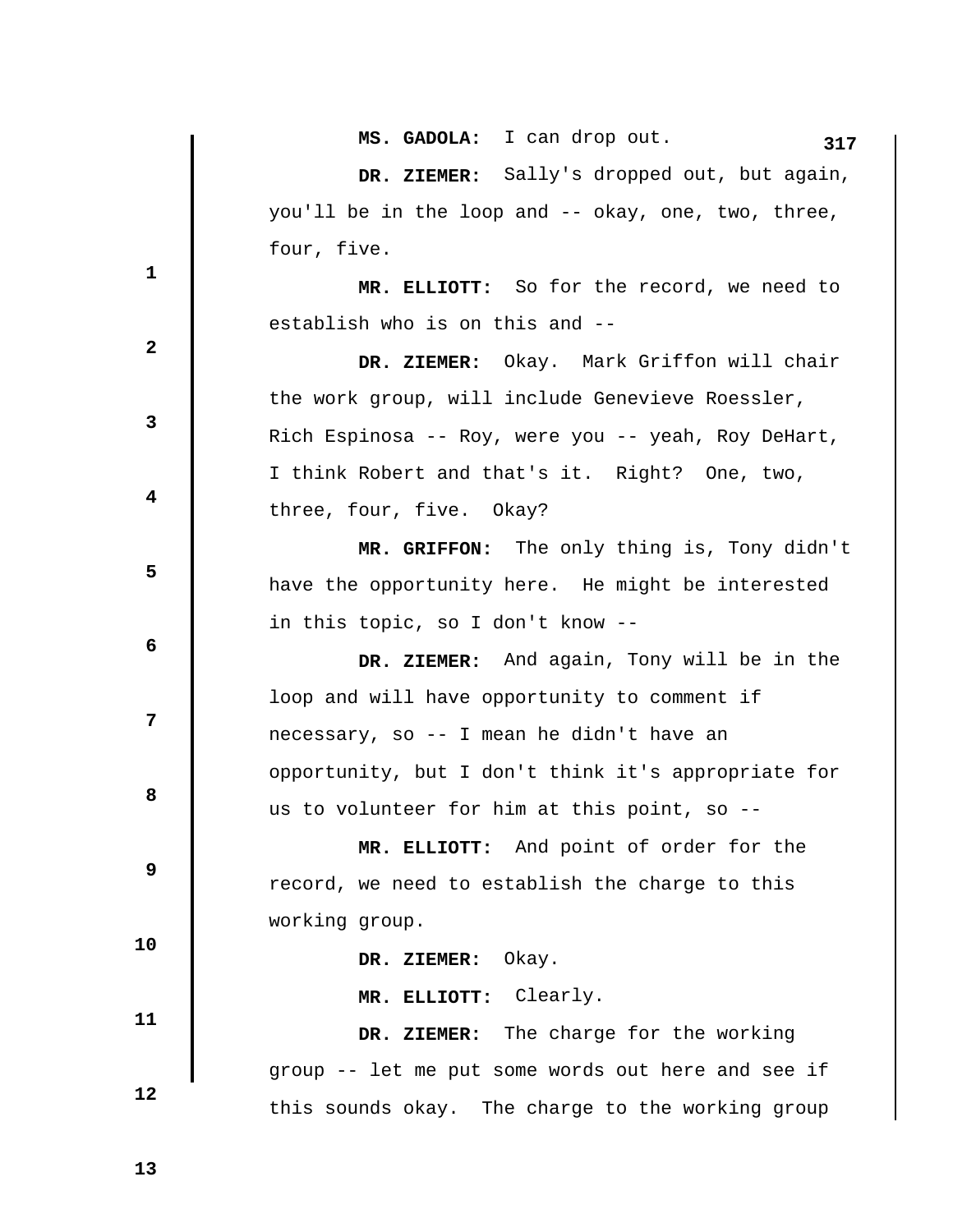|              | would be to develop an initial draft of the process <sub>18</sub> |
|--------------|-------------------------------------------------------------------|
|              | for this Board's meeting its obligation to -- now I               |
|              | want the words that are in our charge --                          |
| 1            | DR. MELIUS: Can I -- in the legislation                           |
|              | it's (Reading) review the quality of dose estimation              |
| $\mathbf{2}$ | and reconstruction efforts.                                       |
|              | DR. ZIEMER: Right, that's what -- the words                       |
|              | we're looking for.                                                |
| 3            | DR. MELIUS: Can we say have -- rather than                        |
|              | -- why don't we have -- develop a draft, why don't                |
| 4            | we have develop options.                                          |
|              | DR. ZIEMER: Yes, that's fine.                                     |
| 5            | DR. MELIUS: I think that --                                       |
|              | DR. ZIEMER: Develop options for how we                            |
| 6            | would meet that requirement. Is that specific                     |
|              | enough for -- from a legal point of view? Do y'all                |
| 7            | understand the charge? Mark, do you have that?                    |
|              | DR. MELIUS: And then to report back to us                         |
| 8            | at our next meeting.                                              |
|              | DR. ZIEMER: To report back at our --                              |
| 9            | DR. MELIUS: At our next meeting and then --                       |
|              | DR. ZIEMER: And to keep us informed as you                        |
| 10           | proceed. And there are some specific words in the                 |
| 11           | Act that pertain to what this Board has to do on                  |
|              | that process -- assess the methods established and                |
|              | verify a reasonable sample of the doses established.              |
| 12           | So it's in that context. Thank you.                               |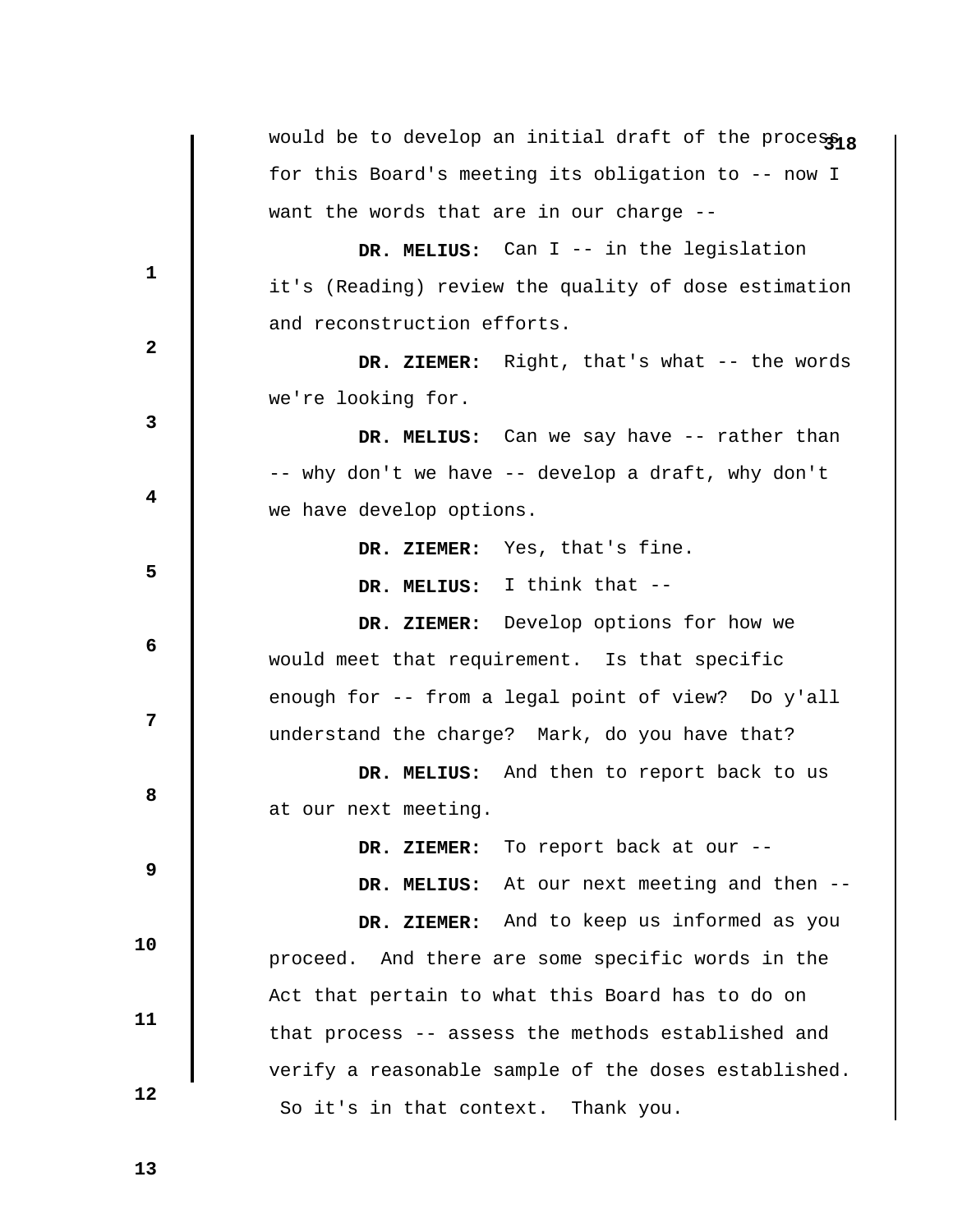|                         | Now let me ask, is there further business $\ddagger \alpha$ |
|-------------------------|-------------------------------------------------------------|
|                         | come before the Board at this time?                         |
|                         | (Pause)                                                     |
|                         | DR. ZIEMER: Staff, any additional                           |
| $\mathbf 1$             | housekeeping things we need to take care of before          |
|                         | we leave?                                                   |
| $\mathbf{2}$            | MR. ELLIOTT: Just remember to turn in your                  |
|                         | sheets to me on your preparation time, and if you           |
| 3                       | haven't turned in your -- and you want to, your             |
|                         | photo release form, and I thank you again for all           |
| $\overline{\mathbf{4}}$ | your participation and your effort in the meeting.          |
|                         | DR. ZIEMER: Yes, and let me echo that.                      |
| 5                       | Thanks to everyone for a productive time together.          |
|                         | We look forward to our next meeting, probably on the        |
| 6                       | dates indicated, perhaps in Denver. We'll see where         |
|                         | we end up. Thank you very much. We are adjourned.           |
| 7                       | (Meeting adjourned at 11:30 a.m.)                           |
|                         |                                                             |
| 8                       |                                                             |
|                         |                                                             |
| $\boldsymbol{9}$        |                                                             |
|                         |                                                             |
| 10                      |                                                             |
|                         |                                                             |
| 11                      |                                                             |
|                         |                                                             |
| 12                      |                                                             |